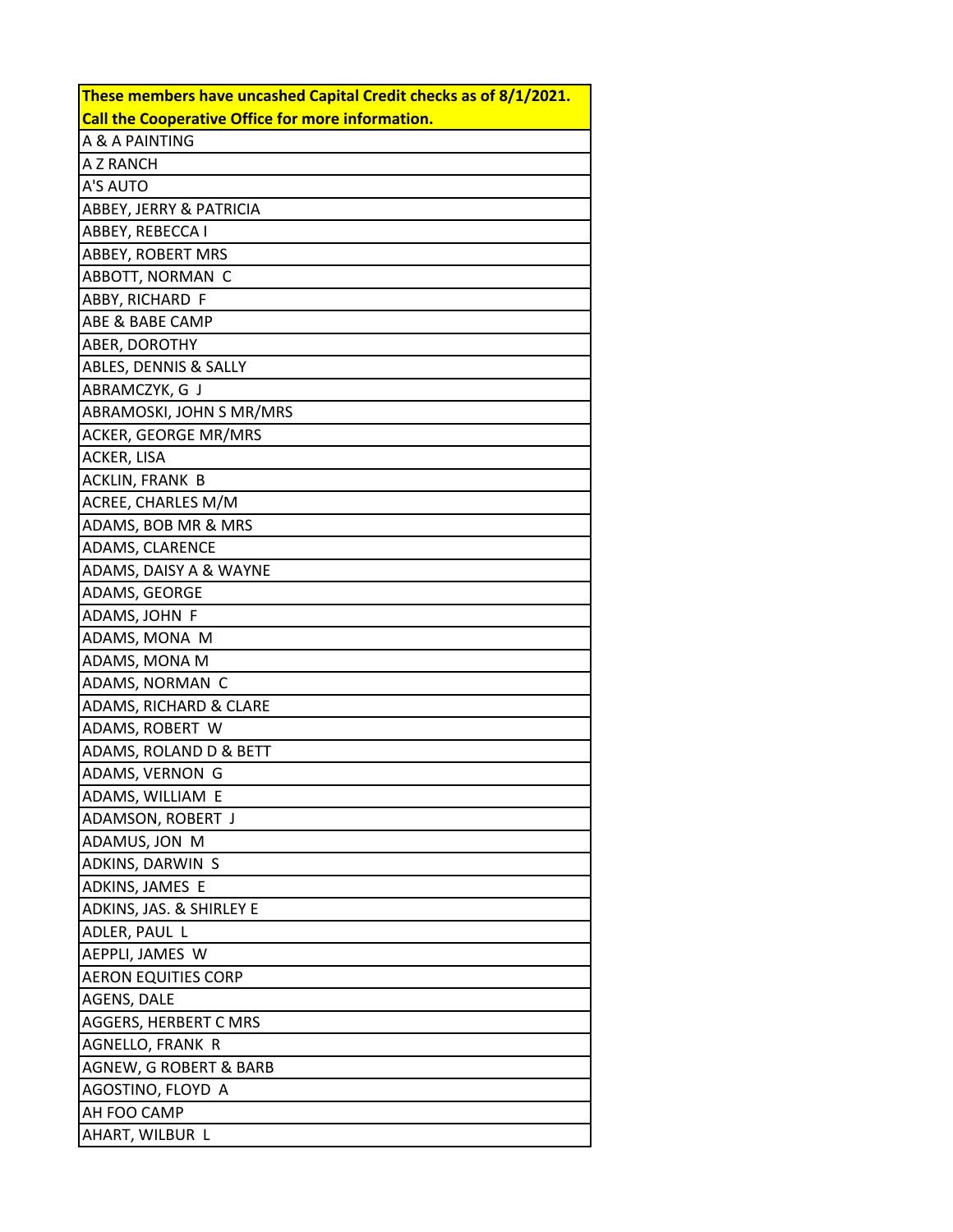| AHENGER, JUDY L             |
|-----------------------------|
| AHLQUIST, THEODORE          |
| <b>AINT CHU INN</b>         |
| AKELEY, BESSIE L ESTATE     |
| AKELEY, ROY MRS.            |
| AKELEY, THOMAS              |
| AKINS, ALFRED               |
| ALBAUGH, J. NORMAN          |
| ALBAUGH, ROBERT             |
| ALBERT, KREG A              |
| ALBERTSON, ROBERT R         |
| <b>ALBINO CAMP</b>          |
| <b>ALBRESKI, RICHARD</b>    |
| ALBRIGHT, RALPH L DRILLING  |
| ALCORN, PAUL MR-MRS         |
| ALDERSON, THOMAS E          |
| ALDINGER, CHARLES P         |
| ALEXANDER, B. C             |
| <b>ALIBI CAMP</b>           |
| ALIMENA, FRANK              |
| ALL IN THE FAMILY           |
| ALLAIRE, CHARLES H          |
| <b>ALLECRAW CAMP</b>        |
| ALLEGHENY VAL HTG & FSH     |
| <b>ALLEGHENY WESLE</b>      |
| ALLEN, ALLENE G             |
| ALLEN, DEAN M               |
| ALLEN, EVERETT ESTATE       |
| ALLEN, JOHN G               |
| ALLEN, LOIS M               |
| <b>ALLEN, PATRICK M</b>     |
| ALLEN, PAUL                 |
| ALLER, BARRY & ANDREA       |
| ALLERA, JIM                 |
| ALLHISER, CARLA L           |
| <b>ALLISON PARK HU</b>      |
| ALLISON, JOHN H JR          |
| ALMENDINGER, FRANK E MR-MRS |
| ALMENDINGER, ROBERT L       |
| ALSENTZER, GERALD           |
| ALSPAUGH, JULI              |
| ALTIERI, G N                |
| ALTMAN, CLARENCE B          |
| AMANN, NORBERT P            |
| AMANTEA, ANTHONY            |
| AMICUCCI, EDWARD            |
| AMMONS, EDSON D             |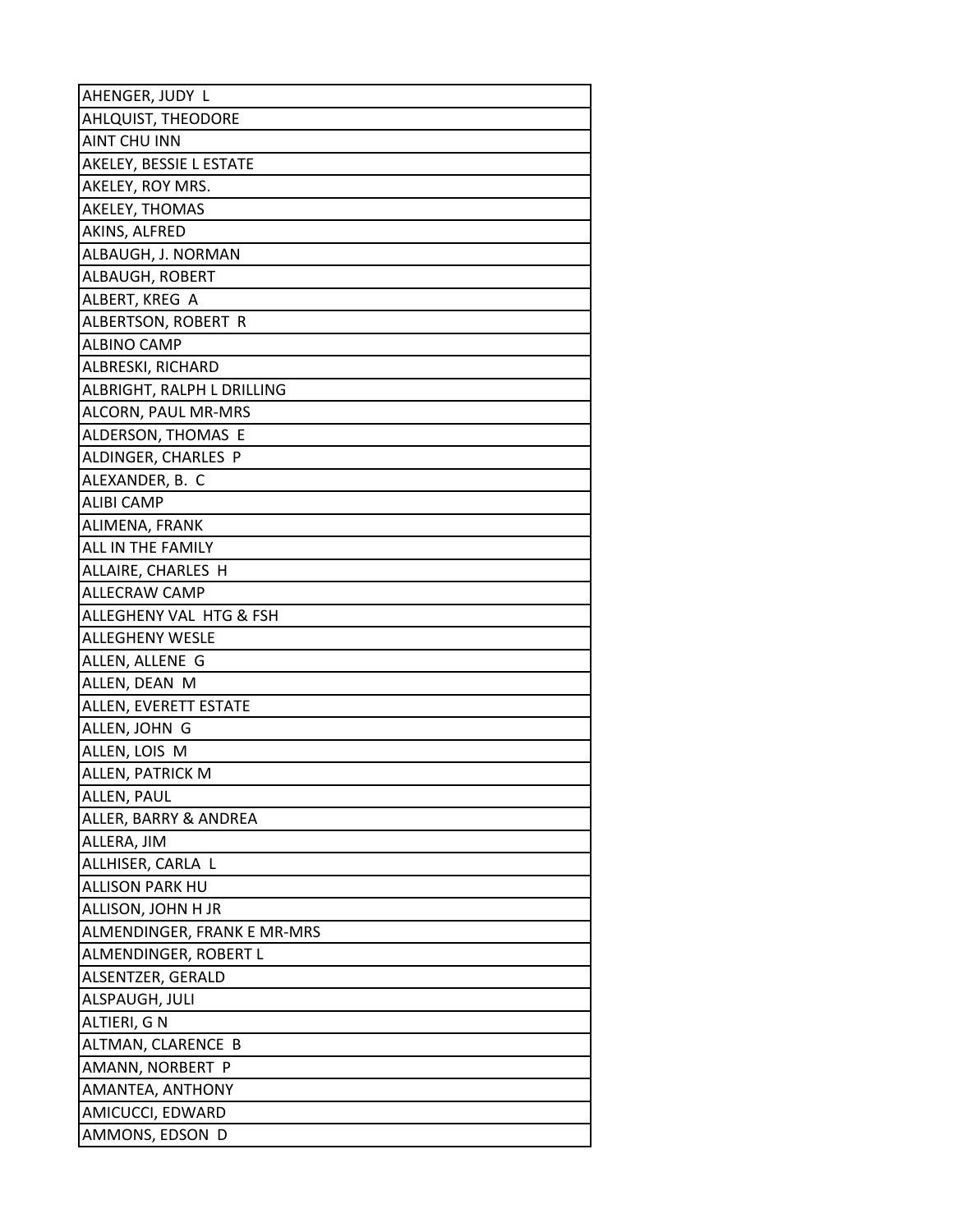| AMY, MERLE R DR            |
|----------------------------|
| <b>ANCHOR CAMP</b>         |
| ANDERS, ALEX               |
| ANDERSEN, TODD A           |
| ANDERSON, ALDA             |
| ANDERSON, BENNIE           |
| ANDERSON, BERNARD L MR/MRS |
| ANDERSON, CARL A           |
| ANDERSON, CARL O MR/MRS    |
| ANDERSON, CARL R           |
| ANDERSON, CAROL A          |
| ANDERSON, DAVID & VIRGINIA |
| ANDERSON, DEWEY & CAROLYN  |
| ANDERSON, EDWARD E         |
| ANDERSON, ELIZABETH        |
| ANDERSON, ERIC S           |
| ANDERSON, FRITZ J          |
| ANDERSON, GEORGE E         |
| ANDERSON, GILBERT C        |
| ANDERSON, GLENN N MR/MRS   |
| ANDERSON, J C              |
| ANDERSON, JAMES C          |
| ANDERSON, JAMES R MR/MRS   |
| ANDERSON, JOHN L           |
| ANDERSON, JOHN R           |
| ANDERSON, KENNETH L II     |
| ANDERSON, LAWRENCE         |
| ANDERSON, MABEL I          |
| ANDERSON, MARGARET         |
| ANDERSON, MARK A           |
| ANDERSON, MARY JANE        |
| ANDERSON, MAX & HAZEL      |
| ANDERSON, MILDRED S        |
| ANDERSON, NORMA JANE       |
| ANDERSON, PAM              |
| ANDERSON, PAT              |
| ANDERSON, PATRICIA         |
| ANDERSON, PAUL L           |
| ANDERSON, RAY MR & MRS     |
| ANDERSON, RICHARD          |
| ANDERSON, RUSSELL E        |
| ANDERSON, RUTH J           |
| ANDERSON, RUTH E MRS       |
| ANDERSON, SAMUEL H         |
| ANDERSON, SARA             |
| ANDERSON, STANFORD L       |
| ANDERSON, THEODORE         |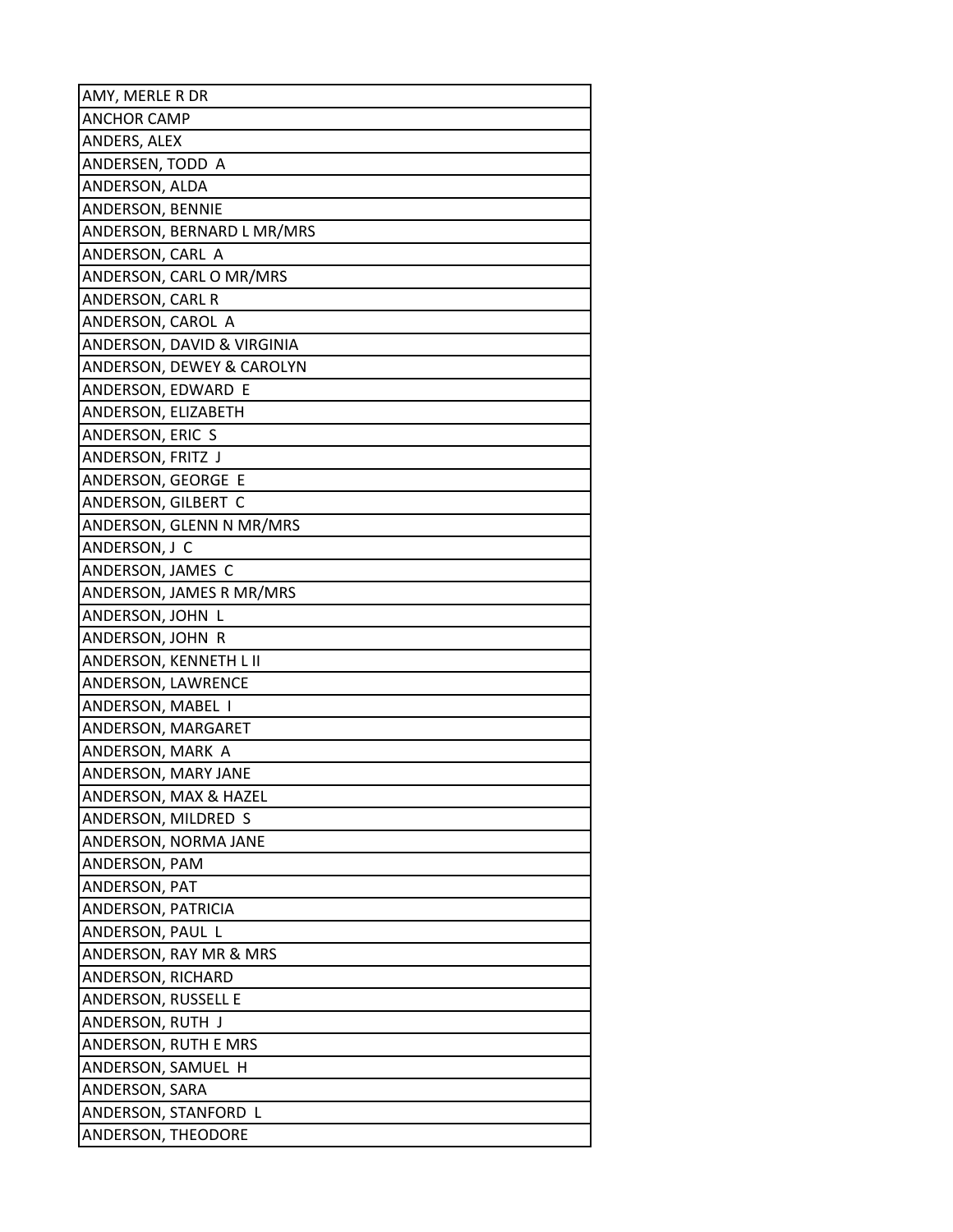| ANDERSON, TIMOTHY C                 |
|-------------------------------------|
| ANDERSON, VICTOR E                  |
| ANDERSON, WALTER J                  |
| ANDERSON, WILLARD L                 |
| ANDERSON, WILLIAM K                 |
| ANDREA-HOLDEN OIL CO                |
| ANDRELLA, STEVEN D                  |
| ANDRESS, RICHARD D                  |
| ANDREWS, ROY J JR                   |
| ANDRUS, KERMIT W                    |
| ANDY, FRANK E                       |
| ANESIN, CAROL MRS                   |
| ANGIONE, JOSEPH                     |
| ANGLE, DON                          |
| ANKER, AGNES M                      |
| ANKER, JAMES E                      |
| <b>ANN CAMP</b>                     |
| <b>ANNA CAMP</b>                    |
| ANSELL, ROBERT C                    |
| ANTALEK, GREGORY                    |
| ANTHONY, ALFRED OR VIOLA            |
| ANTHONY, CLARENCE                   |
| ANTHONY, DANIEL M                   |
| ANTHONY, EMORY D                    |
| <b>ANTHONY, HAROLD L II</b>         |
| ANTHONY, JOHN                       |
| <b>ANTHONY, MARJORIE MRS</b>        |
| <b>ANTHONY, ROBERT MR &amp; MRS</b> |
| ANTHONY, THOMAS                     |
| ANTHONY, WILLIAM L                  |
| ANTHONY, WILLIAM R                  |
| <b>ANTLERS THE</b>                  |
| ANTONIAZZI, FRANK J                 |
| ANTONUCCIO, BECKY                   |
| ANUNDSON, TL MR/MRS                 |
| APICELLA, JIM                       |
| APPALACHIAN BASIN ENERGY            |
| APTHORP, CLYDE MRS                  |
| <b>APTHORP, FAY</b>                 |
| AQUINO, DOMINIC                     |
| AQUISTO, ALLAN                      |
| ARCHBOLD, JANE                      |
| ARCHIBALD, L A                      |
| ARDEN, ANDREW ESTATE                |
| ARFORD, SHANE                       |
| <b>ARLENE CAMP</b>                  |
| ARMOUR, HOWARD & MARGAR             |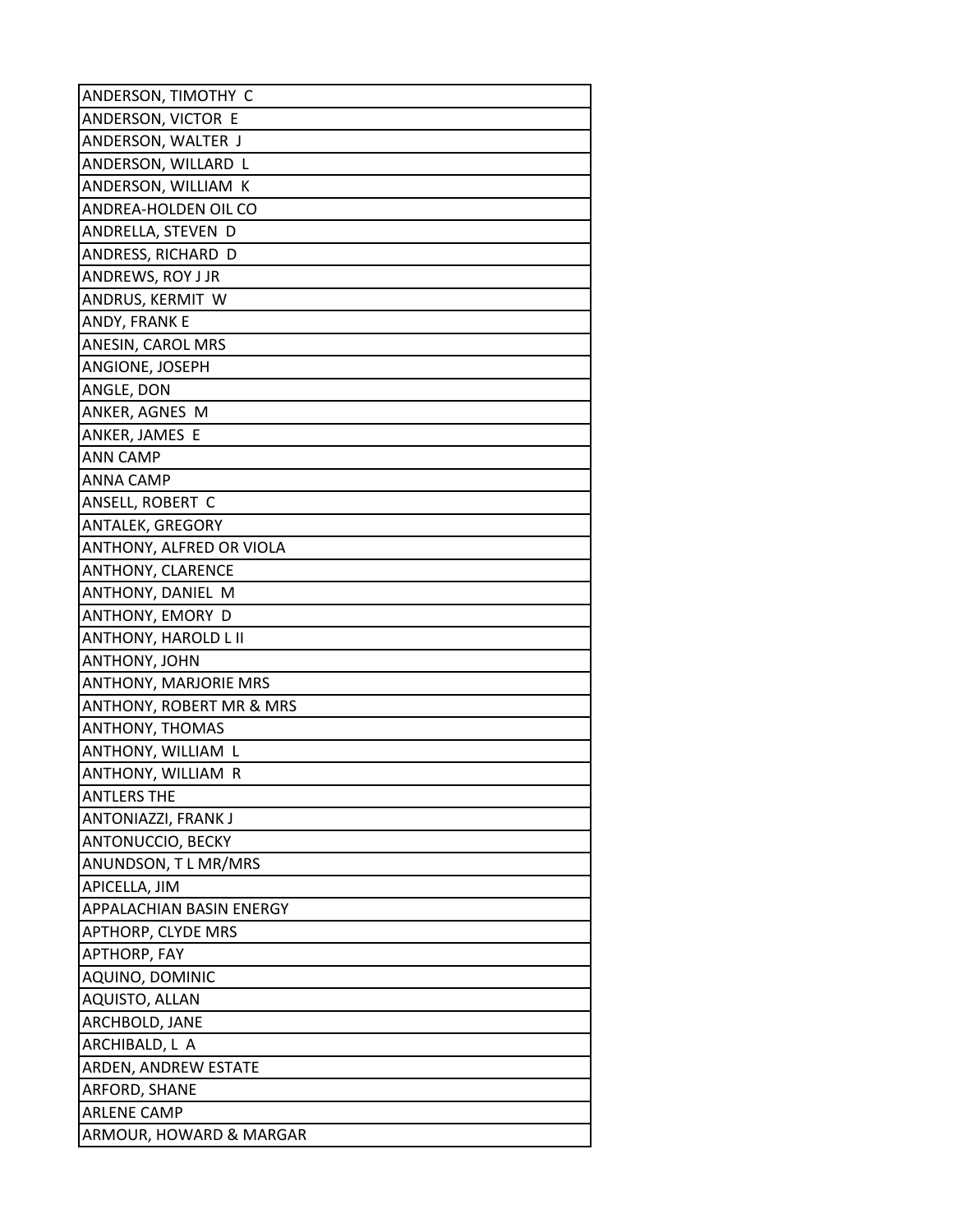| ARMOUR, WDJR                 |
|------------------------------|
| ARMSTRONG, ALICIA A &        |
| ARMSTRONG, D. PAUL           |
| ARMSTRONG, GORDON            |
| ARMSTRONG, JAMES L           |
| ARMSTRONG, JOHN F            |
| ARMSTRONG, RAYMOND MR-MRS    |
| ARMSTRONG, ROBERT            |
| ARMSTRONG, ROBERT E          |
| ARNOLD, ARTHUR J             |
| ARNOLD, DOUG                 |
| ARNOLD, JOHN SR              |
| ARNOLD, STEVEN               |
| ARP, DENNIS H II             |
| ARROWHEAD CAMP               |
| ARSCOTT, BETTY J             |
| ARTHUR, JAMES L              |
| ARTRESS, JAMES H             |
| ASBURY, CARL H               |
| ASH, AUDREY J                |
| <b>ASHANTEE CAMP</b>         |
| ASHBAUGH, E TERRY MR MRS     |
| ASHBY, HOWARD D              |
| <b>ASHLEY FINANCIAL CORP</b> |
| ASP, KALE & BROWN, LEANN     |
| <b>ATHERTON, CHARLES</b>     |
| <b>ATKINS, LEOLA MS</b>      |
| ATKINSON, WILLIAM D          |
| ATKISON, PAUL G              |
| ATWELL, ARTHUR E             |
| ATWOOD, EDNA K MRS           |
| <b>AU-YEUNG, CHUN CHUEN</b>  |
| AUBREY, VINCENT G            |
| AUCHTER, BERDELL             |
| AUCHTER, DANIEL J            |
| AUCHTER, EDWARD L            |
| AUER, EDWARD & JEAN B        |
| AUER, JAMES                  |
| AUER, MARJORIE & W PORTER    |
| AUGHENBAUGH, LEE             |
| AUGUST, ROBERT J & JEAN      |
| AURIN, WALTER W              |
| AUSTIN, JOHN B               |
| AUVIL, DENZEL                |
| AVELLINO, FRANK J            |
| AYERS, CLAUDE JR & VERA      |
| AYERS, HELEN W               |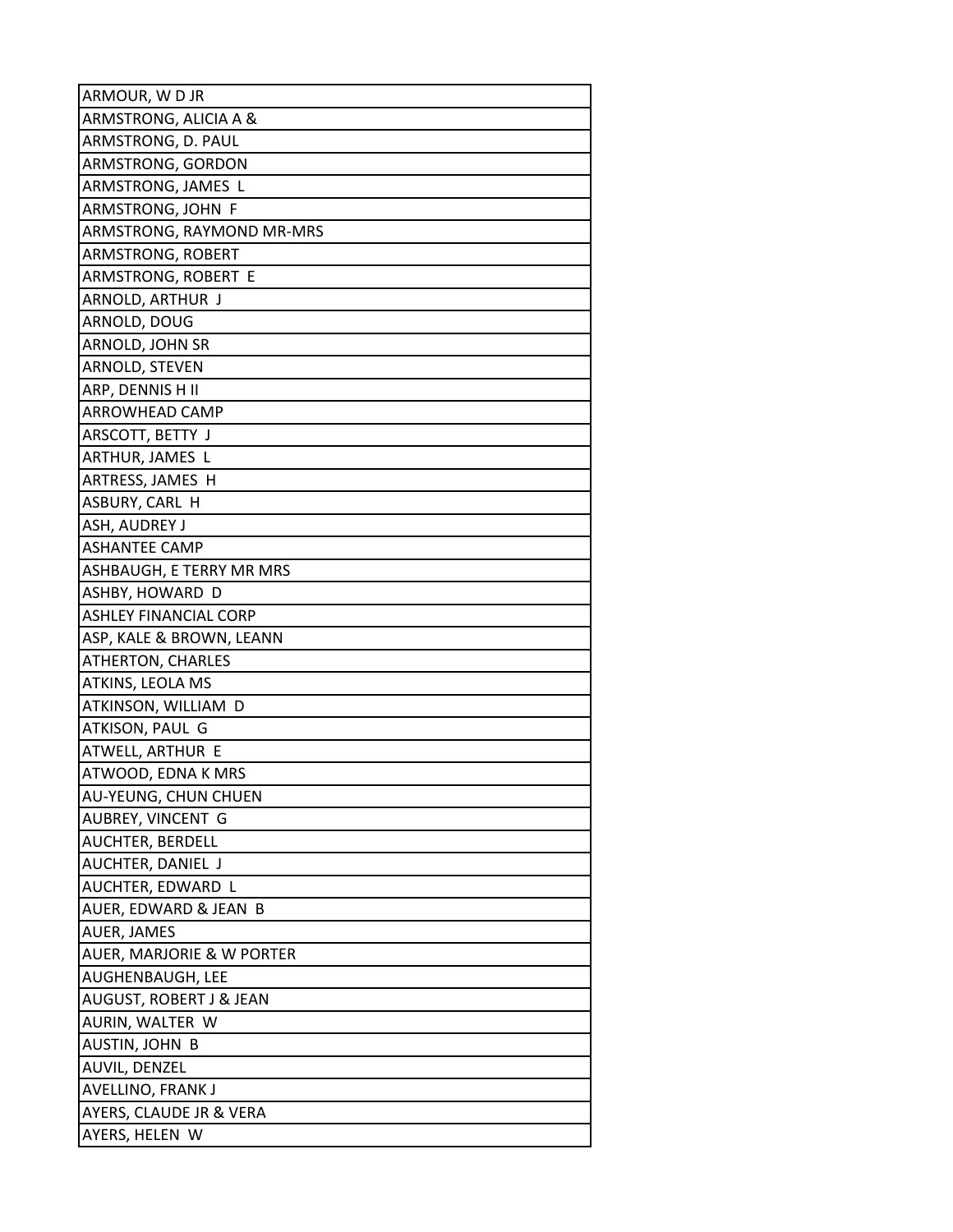| AZBILL, JAMES J               |
|-------------------------------|
| <b>B &amp; M LODGE</b>        |
| <b>B &amp; O RR CO THE</b>    |
| <b>BTUOIL &amp; GAS</b>       |
| <b>BUBCAMP</b>                |
| <b>B-K DEVELOPMENT CO</b>     |
| BABBITT, J L & MARSHA         |
| BABYAK, JOHN R                |
| BACCHETTI, ROBERT L & LEAH    |
| <b>BACHELOR'S DEN</b>         |
| BACHMAN, LARRY E              |
| BACHNAK, JOE, JOHN & SYB      |
| BACHO, JOHN                   |
| BACICH, MICHAEL R             |
| BACON, WILLIS D               |
| <b>BADGER, ROBERT L</b>       |
| BAER, CONRAD MR/MRS           |
| BAER, PAUL H                  |
| BAGARIA, KATHRYN              |
| <b>BAGGUS, LEWIS</b>          |
| BAIARDO, EDWARD               |
| <b>BAILEY LANDERS</b>         |
| <b>BAILEY OIL CO</b>          |
| BAILEY, DAVID M               |
| BAILEY, HARRY B               |
| <b>BAILEY, KENNETH III OR</b> |
| BAILEY, NEAL F                |
| <b>BAILEY, ROBERT A</b>       |
| <b>BAILEY, VIVIAN L</b>       |
| BAILEY, WILLIAM D             |
| BAILS, EDWARD W               |
| BAIRD, GLENN W                |
| BAJOREK, JOHN W               |
| BAKER, CARL R                 |
| BAKER, DANIEL M & FRANCES E   |
| BAKER, EDWARD L               |
| BAKER, FRANK L                |
| BAKER, GLADYS                 |
| <b>BAKER, HANSIE MR/MRS</b>   |
| BAKER, J L                    |
| BAKER, JAMES B                |
| <b>BAKER, JEFF</b>            |
| BAKER, JEFFREY V              |
| BAKER, JEROME H & AMANDA L    |
| BAKER, JOHN E                 |
| BAKER, LEE D                  |
| BAKER, NORA E                 |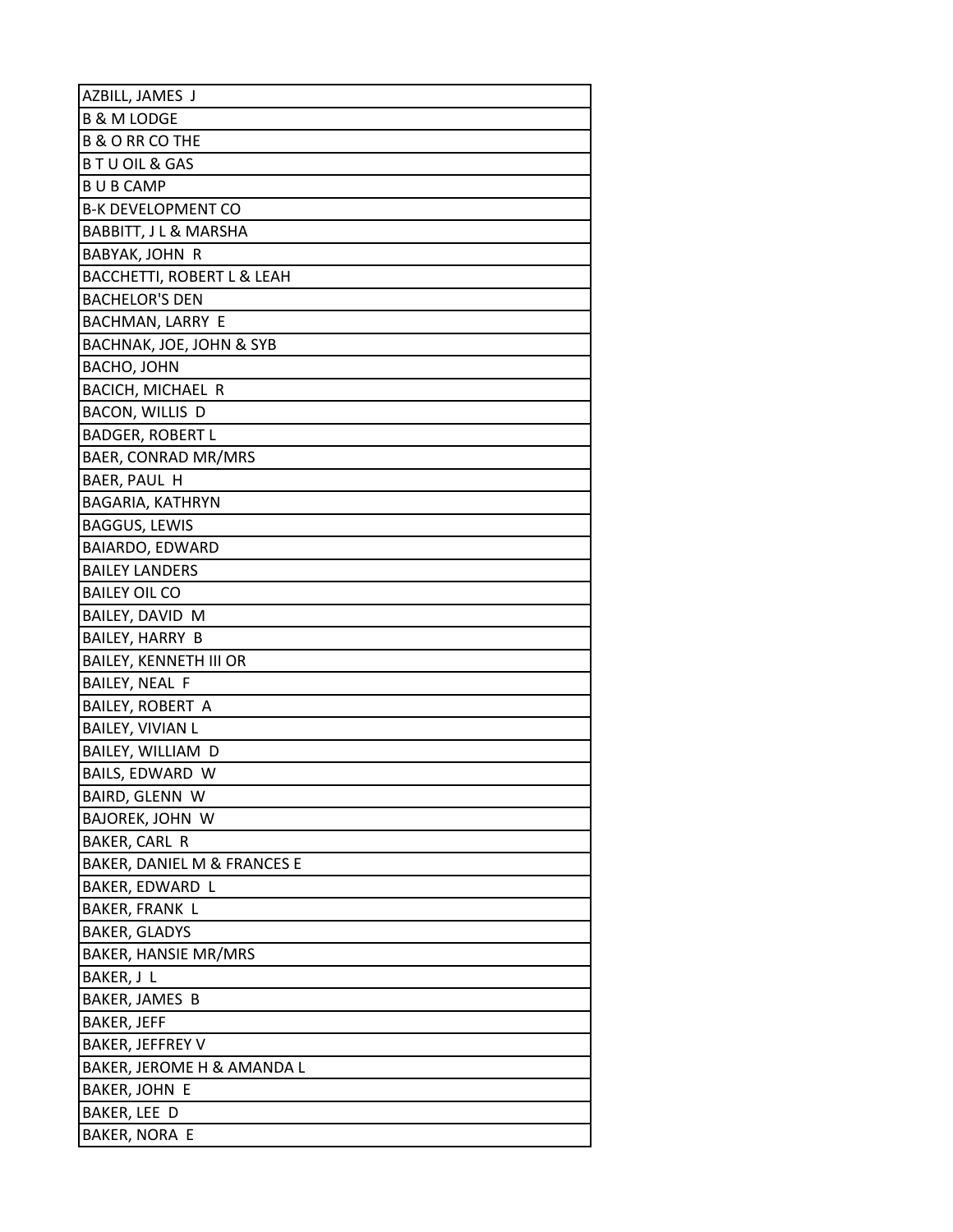| BAKER, RAY I                        |
|-------------------------------------|
| BAKER, RICHARD H                    |
| <b>BAKER, RICHARD MRS</b>           |
| <b>BAKER, ROBERT</b>                |
| <b>BAKER, SHELDON</b>               |
| <b>BAL-DOE CAMP</b>                 |
| <b>BALAK, FRANKLIN J &amp; AR</b>   |
| <b>BALDASSARI, JULIUS</b>           |
| <b>BALDASSERONI, R E</b>            |
| <b>BALDI, SAMUEL</b>                |
| BALDIZAR, LOUIS MR MRS              |
| BALDRIDGE, THOMAS M                 |
| <b>BALDWIN, DOROTHY</b>             |
| <b>BALLAS, GEORGE R</b>             |
| BALLAS, JOHN M                      |
| BALLAS, JOSEPH D                    |
| BAMBAUER, RICHARD L                 |
| BANJAK, RICHARD M                   |
| <b>BANKS, EUGENE</b>                |
| BANKS, JOHN V                       |
| BARAINYAK, ANDY                     |
| <b>BARAN, ANTHONY</b>               |
| BARAN, EDWARD & BARBARA             |
| <b>BARAN, FRANK</b>                 |
| BARAN, GEORGE                       |
| BARAN, JOE                          |
| <b>BARANOWSKI, ANTHONY</b>          |
| <b>BARBER, CLIFFORD &amp; BETTY</b> |
| BARBER, JOAN                        |
| <b>BARGER, EVERETT</b>              |
| <b>BARGERSTOCK, R H</b>             |
| BARKER, ALBERT G                    |
| BARKER, DONALD W                    |
| <b>BARNES, CHASE</b>                |
| <b>BARNES, CLIFFORD</b>             |
| BARNES, DAVID W                     |
| BARNES, EDWARD R                    |
| <b>BARNES, FRANK D</b>              |
| <b>BARNES, GREGORY T</b>            |
| <b>BARNES, JACK D</b>               |
| BARNES, JOHN W                      |
| BARNES, RAYMOND O                   |
| <b>BARNES, RICHARD T</b>            |
| BARNES, THEODORE J                  |
| BARNETT, ALBERT F                   |
| <b>BARNETT, JAMES</b>               |
| BARNHARD, MARY L                    |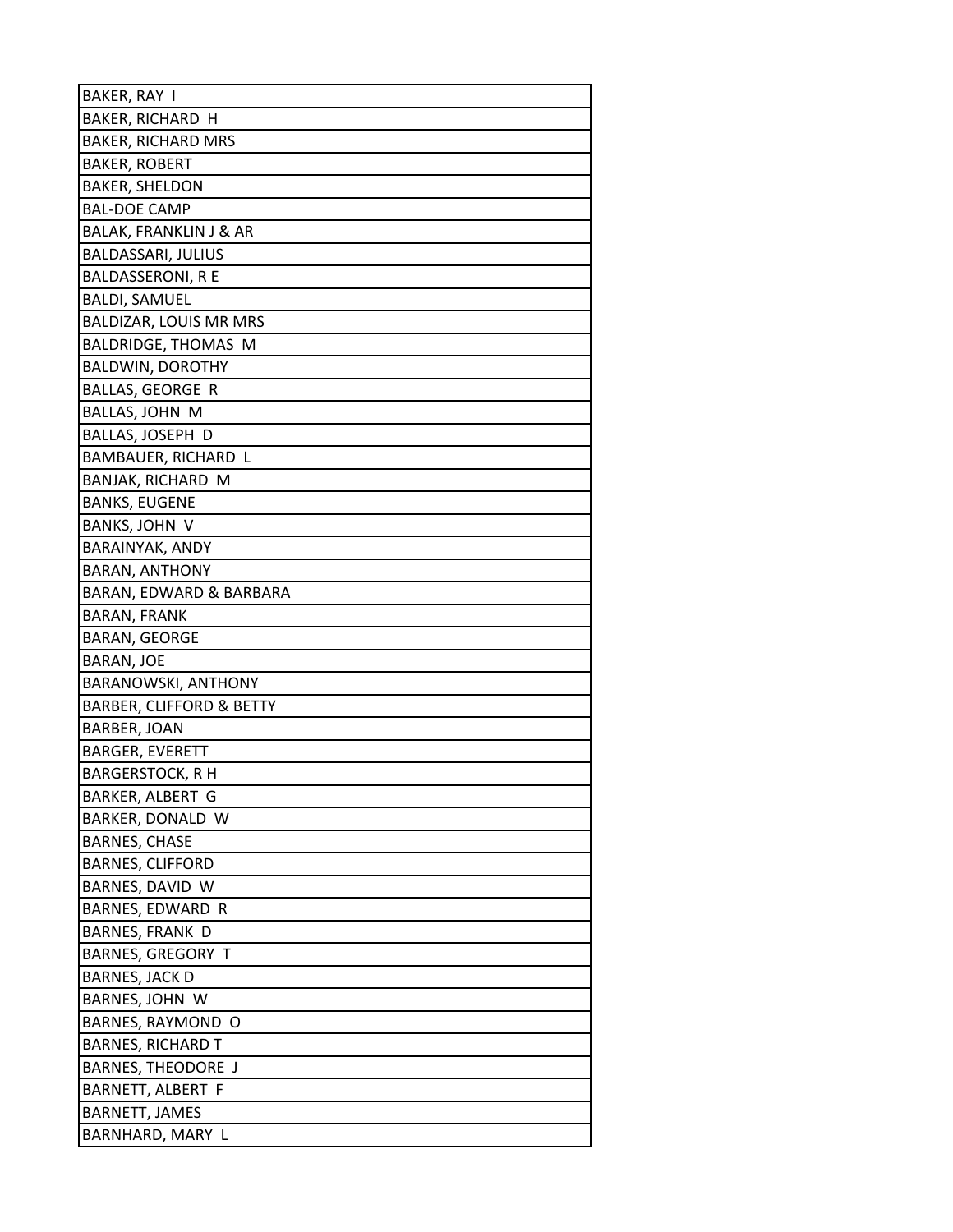| <b>BARNHART, THOMAS &amp; JEAN</b>   |
|--------------------------------------|
| BARNHART, VIVIAN L                   |
| <b>BARON, CARL</b>                   |
| <b>BARON, CASHMERE</b>               |
| <b>BARONE, CHARLES &amp; BETTY</b>   |
| <b>BARR, PAUL &amp; HELEN</b>        |
| <b>BARRETT, CHARLES</b>              |
| BARRETT, DALE                        |
| <b>BARRETT, JAMES</b>                |
| BARRETT, ROBERT W                    |
| <b>BARRIS, ROBERT</b>                |
| BARRIS, W W                          |
| BARRY, GEORGE W                      |
| BARRY, RALPH                         |
| <b>BARSTOW, ROGER L</b>              |
| <b>BARTELS, PAUL &amp; BERNICE</b>   |
| <b>BARTGES, RICHARD B</b>            |
| <b>BARTKO, ALBERT</b>                |
| <b>BARTKO, GEORGE</b>                |
| <b>BARTLETT, ROBERT H &amp; RUTH</b> |
| BARTLEY, LESLIE W                    |
| BARTLEY, ROBERT M                    |
| BARTON, CHARLES M                    |
| <b>BARTON, DANIELLE</b>              |
| <b>BARTON, FLORENCE</b>              |
| BARTON, JAMES D                      |
| BARTON, M J                          |
| BARTON, PAUL MRS M                   |
| <b>BARTON, STANLEY</b>               |
| <b>BARTONY, HENRY E &amp; MARY C</b> |
| BARTSCH, CARL F                      |
| BARTSCH, W E & HENRIETTA             |
| BASELER, PAUL E                      |
| <b>BASSETT, GEORGE S III</b>         |
| BATES, DAN                           |
| BATES, DONALD F                      |
| BATES, SHIRLEY A                     |
| <b>BATTKO, CHRISTOPHER E &amp;</b>   |
| BATTKO, MARY                         |
| BATTKO, VICTOR M                     |
| BATTKO, WILMA & BATTKO, DOR          |
| BATTKO, WILMA & RIEL, TERRI          |
| BATTLES, THOMAS & EDWIN E            |
| BAUER, RAYMOND J                     |
| BAUER, WILLIAM A                     |
| BAUMGARDNER, RONDA                   |
| BAUMGARTNER, DAVID G                 |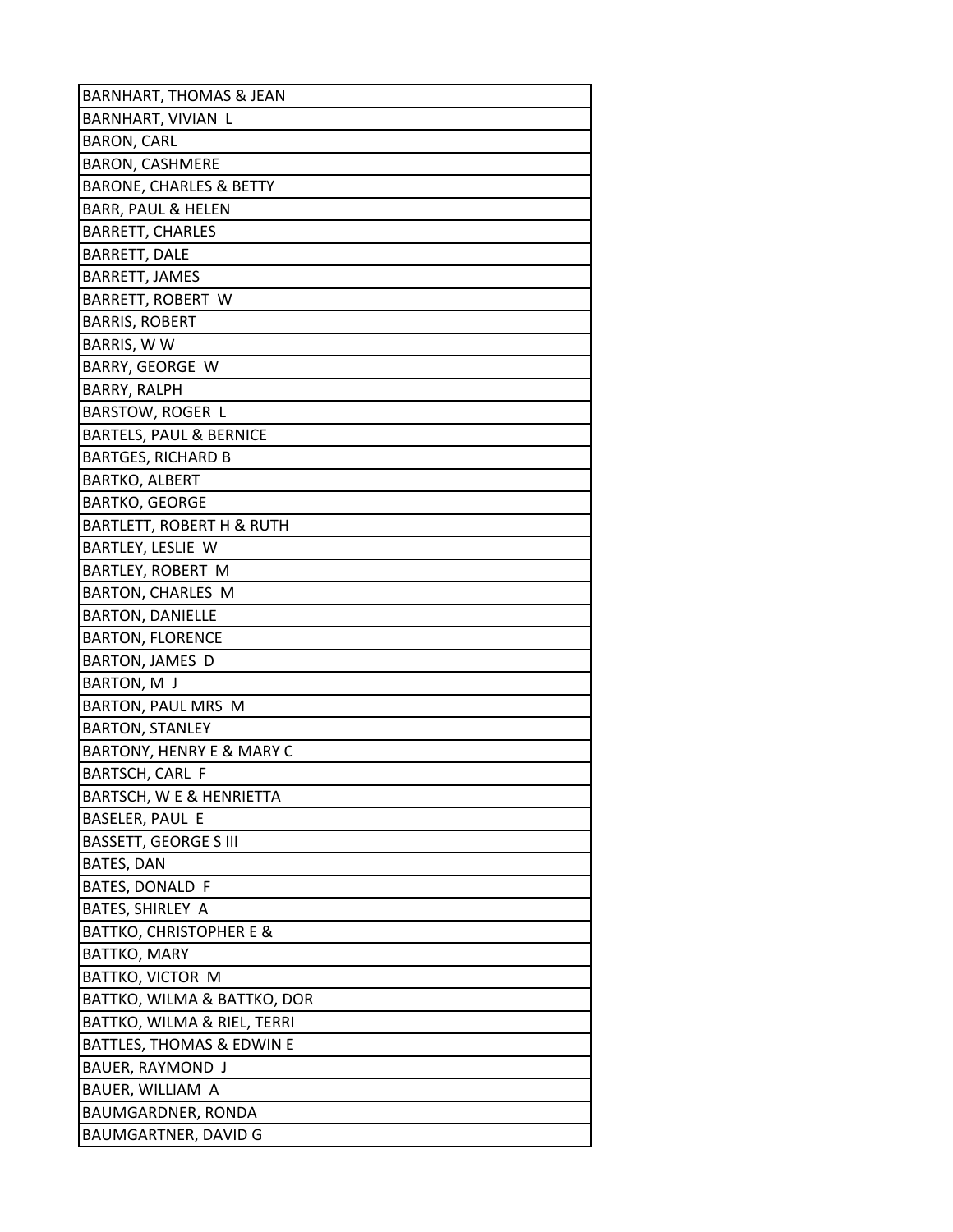| BAUMILLER, ELMER H            |
|-------------------------------|
| BAUMILLER, HOWARD N           |
| BAXTER, DAVID A               |
| <b>BAXTER, GEORGE</b>         |
| BAXTER, JAMES E               |
| <b>BAXTER, LORRAINE I</b>     |
| BAXTER, LYNDA L               |
| <b>BAYERS DEN THE</b>         |
| <b>BAYLESS, STANTLEY C JR</b> |
| <b>BEACH, HAROLD F</b>        |
| <b>BEADLING, ROBERT</b>       |
| <b>BEAKS INN</b>              |
| BEAL, C W                     |
| <b>BEAL, RITA M</b>           |
| BEAL, WILLIAM C MR/MRS        |
| BEALE, TJ                     |
| <b>BEAN, DAYLE</b>            |
| <b>BEAN, DOYLE</b>            |
| BEAN, NESTER E                |
| BEAN, ROY C                   |
| <b>BEANE, ELLIS</b>           |
| BEANE, JOHN G                 |
| <b>BEAR IT CAMP</b>           |
| <b>BEAR RUN CAMP</b>          |
| BEARDSLEY, CLAIR              |
| BEARDSLEY, LULA M             |
| BEARDSLEY, MARY               |
| <b>BEARFIELD, JACK</b>        |
| <b>BEATTY, GEORGE E</b>       |
| <b>BEAUSEIGNEUR, HENRI</b>    |
| BEAVERS, MILDRED              |
| <b>BECHTEL, RAYMOND</b>       |
| BECK, CLYDE H                 |
| BECK, DENNIS W                |
| <b>BECK, DONALD</b>           |
| BECK, GRETTA M & KEVIN G      |
| <b>BECK, JAMES</b>            |
| <b>BECK, LUCILLE E</b>        |
| <b>BECK, NELSON E</b>         |
| <b>BECK, STEVE T</b>          |
| <b>BECK, THOMAS F &amp;</b>   |
| <b>BECKERINK, ALBERT</b>      |
| <b>BECKET, FORREST D</b>      |
| BECKWITH, DEAN W              |
| BEDNAR, DONALD R              |
| BEDNARSKI, DANIEL MR/MRS      |
| BEDOW, IRENE D                |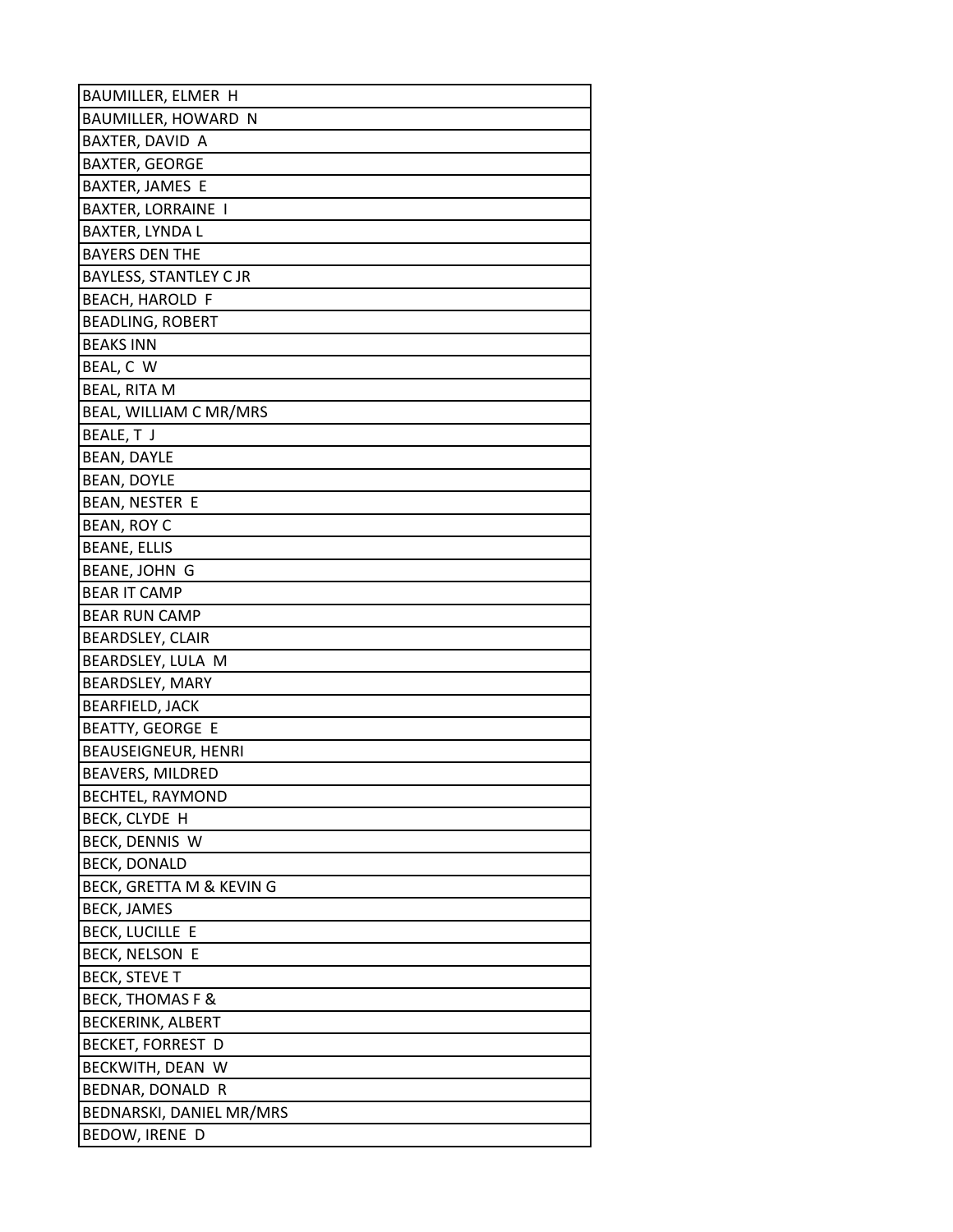| BEDOW, RODNEY A SR                  |
|-------------------------------------|
| <b>BEE SS S</b>                     |
| <b>BEE, DENNIS</b>                  |
| BEEBE, JOHN G                       |
| BEEBOUT, DONALD AND CHAR            |
| <b>BEECH TREE HTG CLUB</b>          |
| <b>BEEDLE, LENISE &amp; GARRETT</b> |
| BEEGLE, ALFRED H                    |
| BEERS, FLOYD E                      |
| BEERS, L AND ETHEL                  |
| <b>BEERS, PAUL</b>                  |
| BEES, LARRY E                       |
| BEGAN, RAYMOND E                    |
| BEGGS, WILLIAM C                    |
| BEHRINGER, GEORGE JR                |
| BEHUN, PAUL R                       |
| BEICHNER, CLETUS AND RITAN          |
| BEITER, MARGARET                    |
| BELCHER, EDDIE W                    |
| BELCZYK, EVELYN MRS                 |
| <b>BELGIE, CHARLES JR</b>           |
| <b>BELICK, JOHN</b>                 |
| <b>BELITSKY, ROBERT F</b>           |
| BELL, GORDAN T                      |
| BELL, WALTER R                      |
| BELL, WARREN R                      |
| <b>BELLIS, FRANK</b>                |
| BELLMAN, JAMES                      |
| <b>BELLTOWN CLUB</b>                |
| <b>BELMONT RES INC</b>              |
| <b>BELOW, HERMAN E</b>              |
| BELTZ, MILDRED H                    |
| BEMIS, CARL A                       |
| BEMIS, GERALD L                     |
| <b>BEMIS, JOAN NORA</b>             |
| BEMIS, JON E                        |
| <b>BEMIS, NETTIE</b>                |
| BEMIS, ROBERT E                     |
| BENCIVENGA, DAVID F MR-MRS          |
| <b>BENDER, TRACEY</b>               |
| BENDER, WM                          |
| BENDIG, JAMES R                     |
| <b>BENEDICT, BRUCE L</b>            |
| BENEDICT, LAVERN G & ALLENE         |
| <b>BENEDICT, LEWIS</b>              |
| <b>BENEDICT, MARGARET</b>           |
| BENEDICT, MARY ANN                  |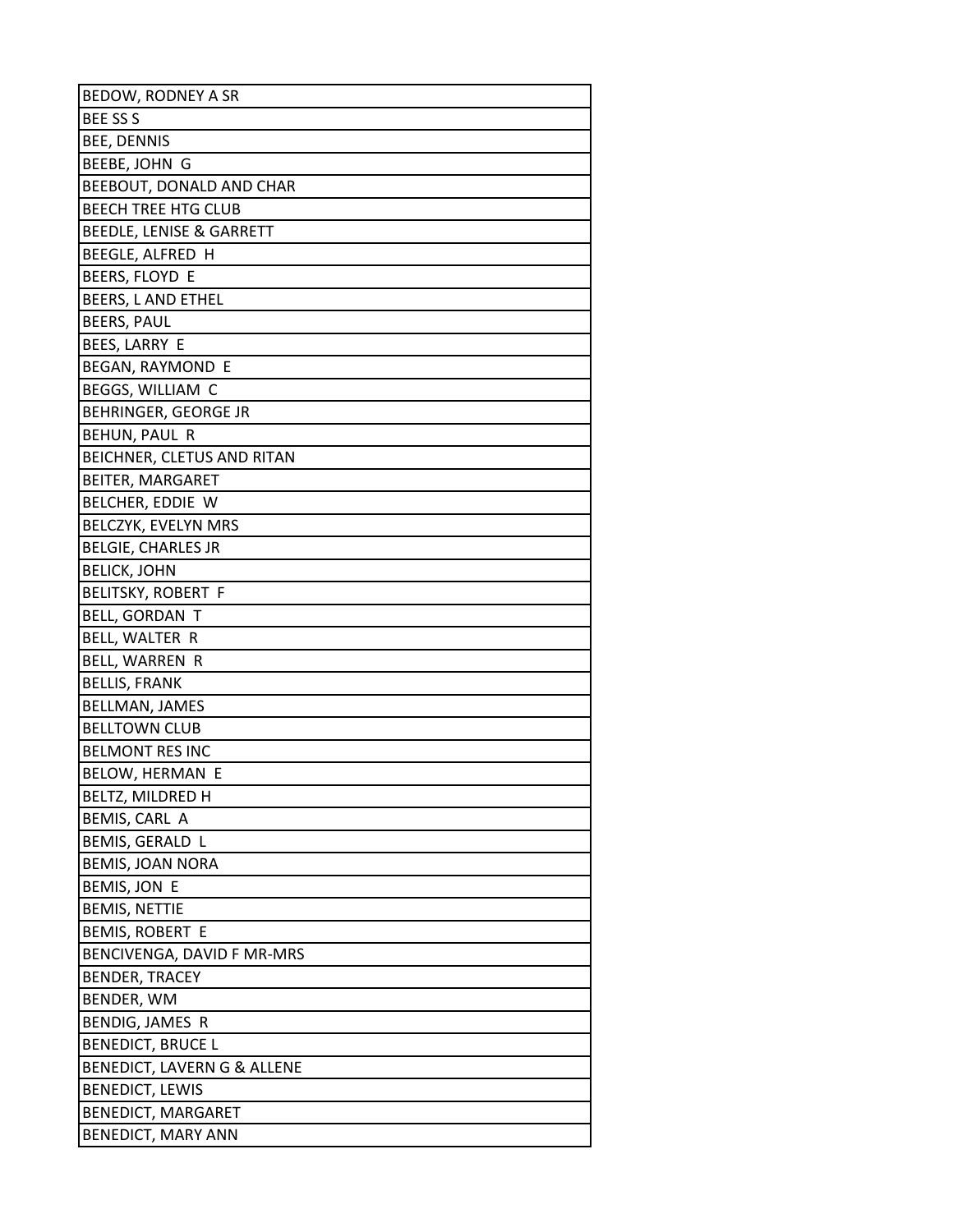| <b>BENFIELD, JACK THOMAS</b>      |
|-----------------------------------|
| BENJAMIN, GARY E                  |
| <b>BENJAMIN, RICHARD</b>          |
| <b>BENKOVICH, JENNIE I</b>        |
| BENKOVICH, MATTHEW                |
| BENNETT, BILLIE JEAN              |
| <b>BENNETT, CHESTER</b>           |
| <b>BENNETT, JOHN B</b>            |
| BENNETT, LAURA MRS                |
| BENNETT, MERLE G                  |
| <b>BENNETT, RITA</b>              |
| <b>BENNETT, ROBERT P</b>          |
| BENSINK, LARRY A                  |
| BENSON, ALAN & IRENE              |
| <b>BENSON, OPAL MRS</b>           |
| <b>BENTON, YVONNE</b>             |
| BENTZ, WILLIAM                    |
| BERDINE, DAVID D & JOHN T         |
| BERDINE, J ANDREW ESTATE          |
| BERDIS, THOMAS G                  |
| <b>BERES, RALPH &amp; ROBERT</b>  |
| BERG, OSCAR &                     |
| <b>BERGER, KURT &amp; KATHRYN</b> |
| BERGMAN, CLYDE S                  |
| <b>BERLIN, EUGENE W</b>           |
| <b>BERLIN, ROLLIE</b>             |
| BERLIN, VIRGIL D SR               |
| BERNARD, BERTHA L                 |
| BERNER, THOMAS M                  |
| BERRINGER, MARY MRS               |
| BERRY, RUSSELL A                  |
| <b>BERTCH, KENNETH</b>            |
| BERTHOLD, WILLIAM J               |
| BEST, DEWEY                       |
| BEST, GERTRUDE M                  |
| BEST, S O                         |
| BEST, THEODORE H                  |
| BETAG, ANNA MRS                   |
| BETTS, FAY A JR                   |
| BEUCHERT, HOWARD I                |
| <b>BEVERLY REALITY</b>            |
| BIALAS, DEBORAH L                 |
| BIALCZAK, STANLEY                 |
| <b>BIALCZAK, STANLEY MRS</b>      |
| <b>BIANCHI, SANTINO</b>           |
| BIBZA, MILAN                      |
| <b>BICKEL, PAUL</b>               |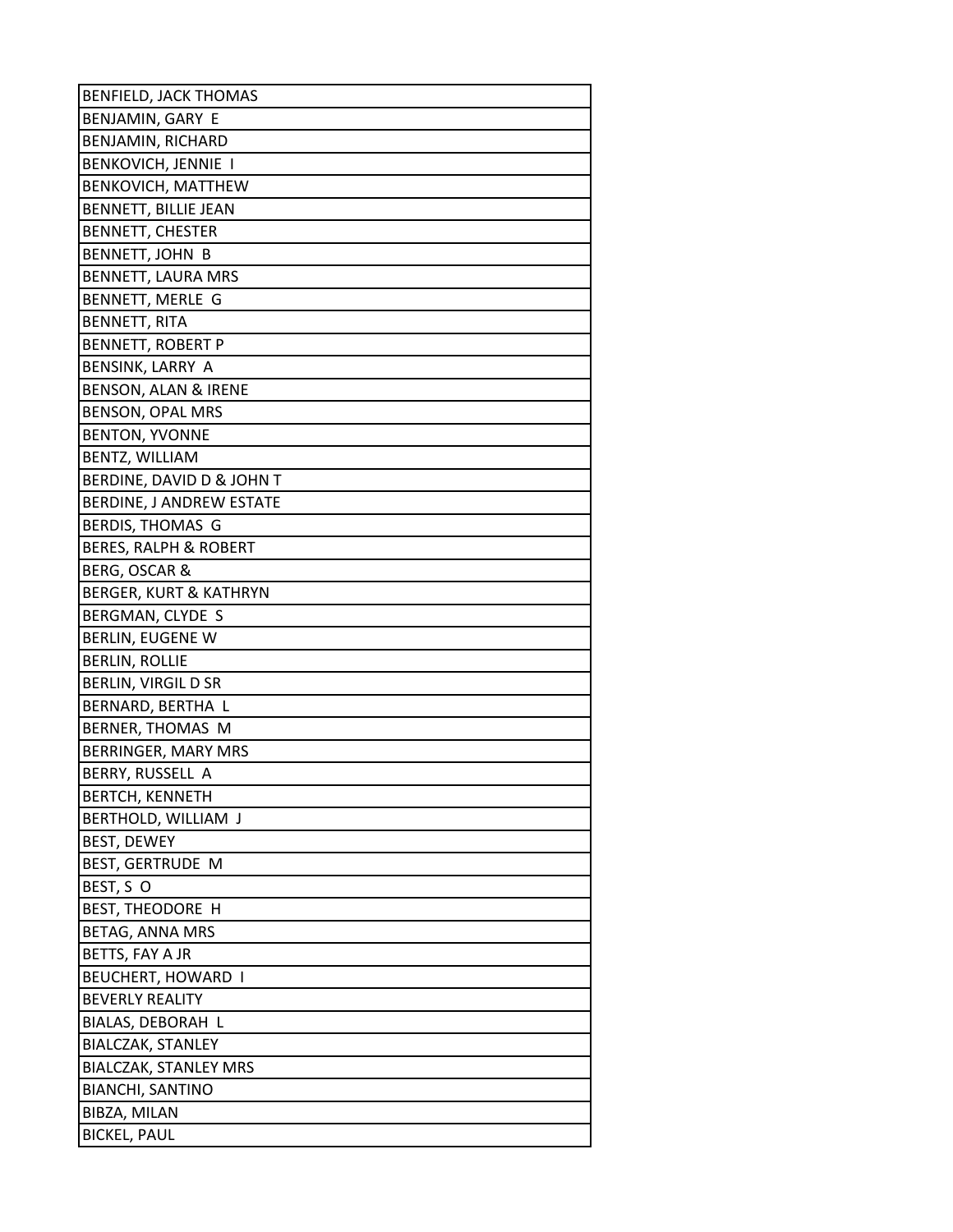| <b>BIDWELL, IVAN</b>               |
|------------------------------------|
| <b>BIDWELL, LOREN</b>              |
| <b>BIEDENBACH, JOE</b>             |
| BIEDRZYCKI, MICHAEL E &            |
| BIEHLS, GEORGE A                   |
| BIELAT, EDWIN MR-MRS               |
| <b>BIG BUCK OIL GROUP</b>          |
| <b>BIG FOUR OIL CO</b>             |
| <b>BIG HAMMER CAMP</b>             |
| <b>BIG HORN CAMP</b>               |
| <b>BIG OAK CAMP</b>                |
| <b>BIG PINE CAMP</b>               |
| <b>BIG TEN LODGE</b>               |
| BIGENHO, ALBERT H                  |
| <b>BIGGERSTAFF, LEWIS M</b>        |
| <b>BIGGINS, ROBERT E</b>           |
| <b>BILLIG, LEROY</b>               |
| <b>BILLINGSLEY, DUANE E</b>        |
| <b>BILLS, HARRY E MRS</b>          |
| <b>BILLS, RONALD</b>               |
| <b>BILLSTONE, JAY</b>              |
| <b>BIMBER, DENNIS &amp; SANDRA</b> |
| <b>BIMBER, RODNEY E</b>            |
| <b>BINAUT, ZEPHYR</b>              |
| <b>BINES, RANDALL L</b>            |
| <b>BINGHAM OPERATI</b>             |
| BINNEY, JENNIE M                   |
| BIRKHAMER, WILLIAM G               |
| <b>BIRT, VIRGINIA M</b>            |
| BIRT, WILLISTON A                  |
| BISH, B R                          |
| BISH, BETTY J                      |
| <b>BISSELL, SARAH JANE</b>         |
| BITTENBENDER, JAMES L              |
| BITTNER, ERMA                      |
| BITTNER, WILLIAM C                 |
| BITTNER, WILLIAM C                 |
| <b>BLACK BEAR CAMP</b>             |
| <b>BLACK SQUIRREL CAMP</b>         |
| <b>BLACK STALLION DRILLING CO</b>  |
| <b>BLACK, DALE &amp; COLLEEN</b>   |
| <b>BLACK, DOUGLAS</b>              |
| BLACK, EDWARD L MR/MRS             |
| <b>BLACK, FLOYD S</b>              |
| BLACK, HARRY W                     |
| BLACK, IOLA B                      |
| BLACK, JACK L                      |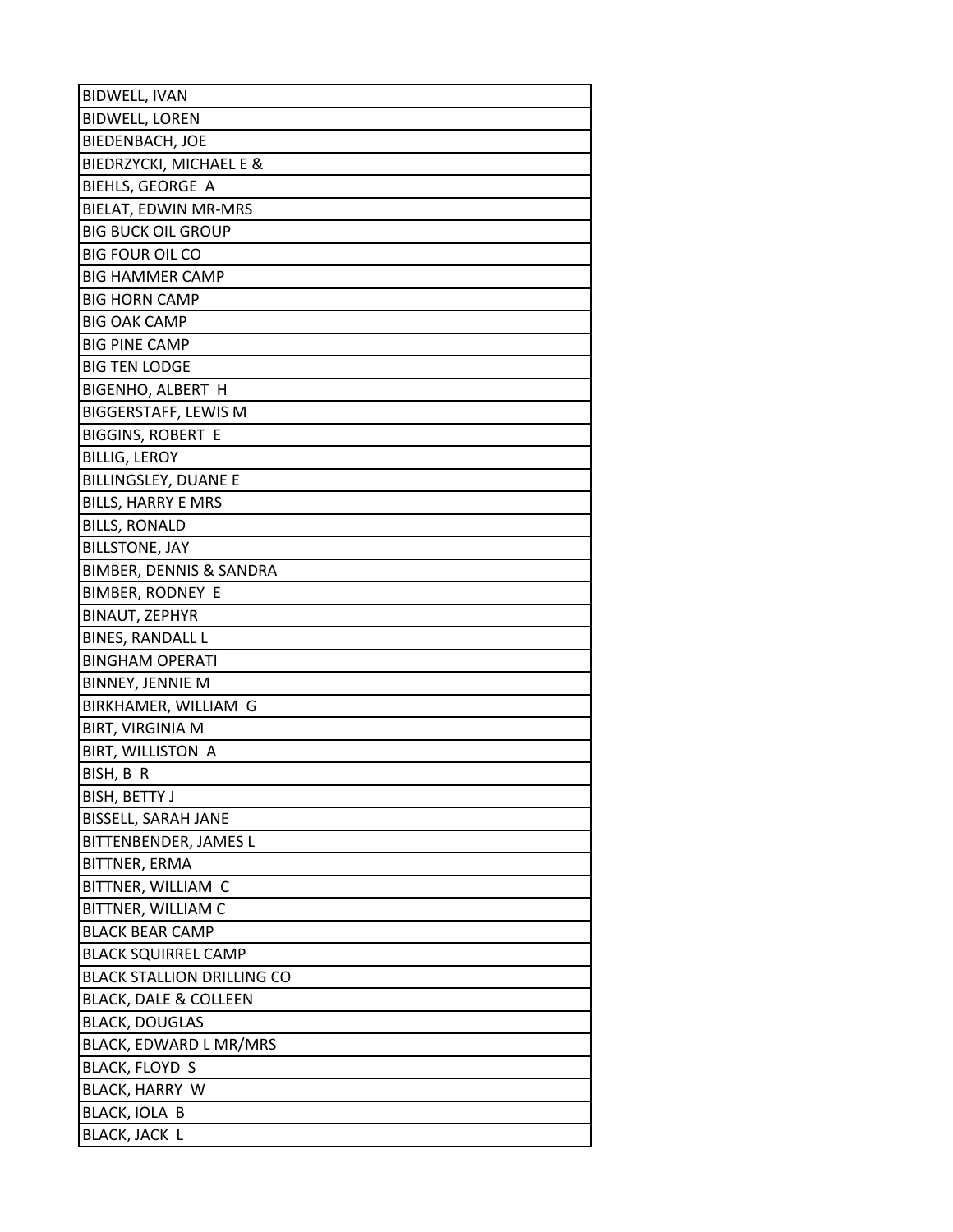| BLACK, JEAN M                     |
|-----------------------------------|
| BLACK, MICHAEL E                  |
| <b>BLACK, PEARL MRS</b>           |
| BLACK, R E                        |
| <b>BLACK, RAYMOND MR-MRS</b>      |
| <b>BLACK, SHANIE</b>              |
| <b>BLACKBURN, RONALD</b>          |
| <b>BLACKHAWK CAMP</b>             |
| <b>BLACKHURST, JUNE</b>           |
| BLACKMER, RONALD J                |
| <b>BLAIR, CHARLES &amp; FREDA</b> |
| BLAIR, CHARLES JR C               |
| BLAIR, DAVID A                    |
| BLAIR, MICHAEL O MR/MRS           |
| BLAKLEY, HENRY J                  |
| BLANDFORD, ALFRED G               |
| BLANKENSHIP, MONROE MR-MRS        |
| BLECHSCHMID, JULIUS P &           |
| <b>BLEDNICK, BRUCE</b>            |
| BLEECH, PETER                     |
| BLEW, ROBERT L                    |
| BLEWITT, WILLIAM & VIRGINIA       |
| BLISS, MELVIN L                   |
| BLISS, WILLIAM B &                |
| <b>BLOHM, WALTON F</b>            |
| BLOOM, FLOYD C                    |
| BLOOM, LLOYD                      |
| BLOOM, WILLIAM R                  |
| BLOOMER, EDWARD J JR              |
| <b>BLOOMQUIST RUTH MRS</b>        |
| <b>BLOOMSTER, DORIS E</b>         |
| BLOSEL, JOHN J                    |
| <b>BLOUGH, CHARLES R</b>          |
| <b>BLUE BELL CAMP</b>             |
| <b>BLUE BIRD CAMP</b>             |
| <b>BLUE JAY CAMP</b>              |
| <b>BLUE JAY CLUB</b>              |
| <b>BLUE JAY HUNTING CAMP</b>      |
| <b>BLUE JAY LODGE</b>             |
| <b>BLUE SPRUCE LODGE</b>          |
| <b>BLUEBIRD CAMP</b>              |
| BLUMLING, CHARLES A               |
| BLY, LEO L                        |
| BOARDMAN, KENNETH L               |
| <b>BOB VALONE WELL SERVICE</b>    |
| <b>BOBBERT, RONALD E</b>          |
| BOBBERT, WILLIAM B                |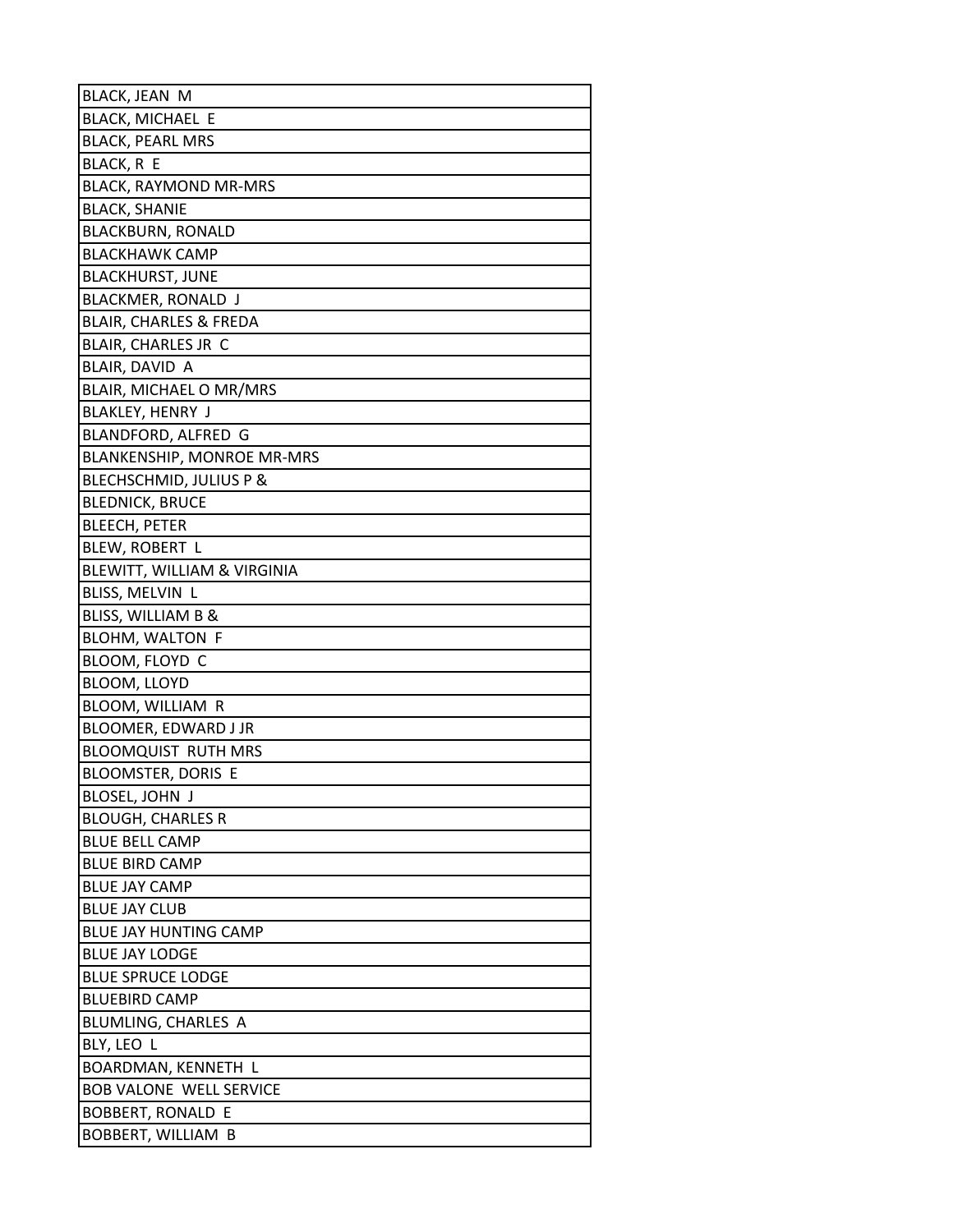| <b>BOBBINS, FRANK E MR/MRS</b>        |
|---------------------------------------|
| <b>BOBBY, STEVE</b>                   |
| <b>BOBELAK, JOHN SR</b>               |
| <b>BOBELAK, ROBERT</b>                |
| <b>BOCCIO, MICHAEL</b>                |
| <b>BOCZ, CATHERINE</b>                |
| <b>BOCZ, MICHAEL</b>                  |
| <b>BOGDAN, GEORGE</b>                 |
| BOGGS, MARGARET M, ESTATE             |
| <b>BOGGS, T R &amp; PAULINE</b>       |
| <b>BOGLE, T G</b>                     |
| <b>BOGNIAK, JOHN M &amp; DEBRA</b>    |
| BOHLANDER, PAUL T                     |
| <b>BOISVERT, JOHN &amp; KELLY</b>     |
| <b>BOJACZKO, MICHALE J &amp;</b>      |
| BOJARSKI, BARNEY M                    |
| BOLEY, HAROLD V                       |
| <b>BOLLARD, JAMES MR-MRS</b>          |
| <b>BOLVIN, JAMES MRS</b>              |
| <b>BONANZA CAMP</b>                   |
| BONAVITA, SAMUEL F                    |
| <b>BONELLO, JOYCE ANN</b>             |
| BONGIORNO, PHILIP R                   |
| <b>BONNAR, HERBERT</b>                |
| <b>BONNIE WELLS CO</b>                |
| <b>BOOKS, ESTHER A MRS</b>            |
| <b>BOOTH, DESIREE T &amp; STEVEN</b>  |
| BOOTH, WILLIAM A                      |
| BORDO, GEORGE                         |
| BORDO, JOSEPH                         |
| BORG, G A MR/MRS                      |
| <b>BORK, HERMAN JR</b>                |
| BORLAND, KENNETH W                    |
| BORTNER, EDITH E                      |
| <b>BORTON, GLEN</b>                   |
| <b>BORTZER, CLARENCE MRS</b>          |
| BORZA, JOSEPH A JR                    |
| BOSAK, GERALDINE M                    |
| <b>BOSILJEVAC, GEORGE</b>             |
| <b>BOSKO, ANDREW</b>                  |
| BOSKO, DAVID J                        |
| <b>BOSKO, MICHAEL S &amp; KRISTIN</b> |
| <b>BOSKO, STEVE MR-MRS</b>            |
| BOSLEY, JOHN & MARY                   |
| BOSSART, MORRIS F                     |
| <b>BOSTAPH, PATRICK M</b>             |
| <b>BOSWELL, FRED E</b>                |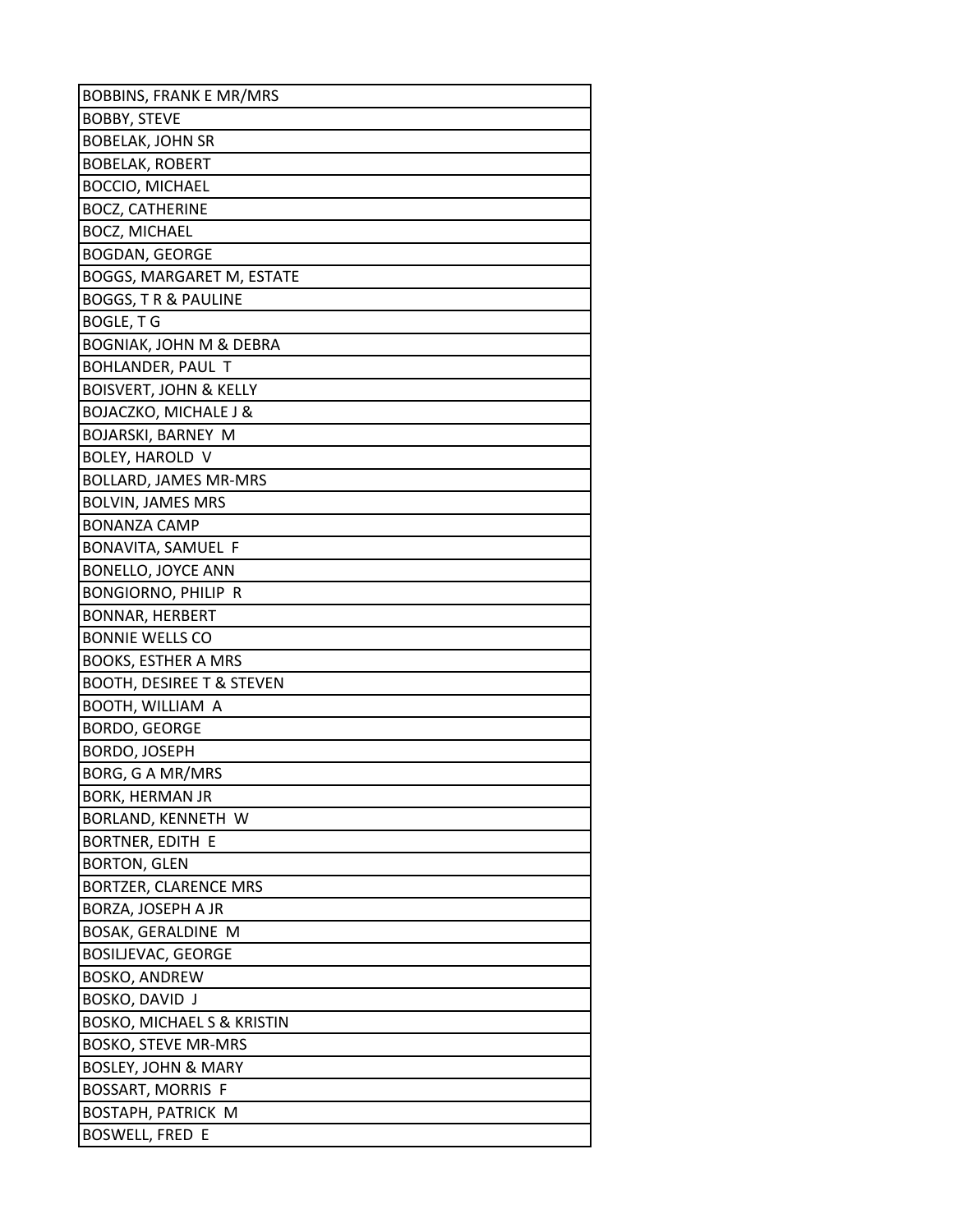| <b>BOTTOMS UP</b>                   |
|-------------------------------------|
| <b>BOUCHER, DONALD MR-MRS</b>       |
| <b>BOUGHER, HARRY</b>               |
| <b>BOUGHER, HARRY T</b>             |
| <b>BOUGHTON, JAMES MR/MRS</b>       |
| <b>BOUHASIN, GEORGE</b>             |
| <b>BOUNTY OIL &amp; GAS</b>         |
| <b>BOUTWELL, JOHN H</b>             |
| BOVA, ANGELO S                      |
| BOVA, DONALD E                      |
| <b>BOWER, THOMAS M ESTATE</b>       |
| BOWERS, EARL J                      |
| BOWERS, JOSEPH H                    |
| BOWERS, PAUL M                      |
| BOWERS, ROBERT                      |
| BOWERSOX, JEROME L                  |
| BOWMAN, CAROL C                     |
| BOWSER, DOROTHY M                   |
| BOWSER, EDWARD E                    |
| <b>BOWSER, JOHN</b>                 |
| BOWSER, KERRY & KATHLEEN            |
| BOYCE, ESTHER A MRS                 |
| BOYCE, RICHARD G & EDNA S           |
| BOYER, ELEANOR E.                   |
| BOYS CLUBS OF CLEVELAND INC         |
| BOZZONE, ROBERT J                   |
| <b>BRACCINI, LOUIS</b>              |
| <b>BRACKEN, GARY G</b>              |
| <b>BRADFORD, CHARLES</b>            |
| <b>BRADSHAW, CHARLES T</b>          |
| BRADWAY, MARVIN G                   |
| <b>BRADY, C D ESTATE</b>            |
| <b>BRADY, GARRISON &amp; VIOLET</b> |
| BRADY, H L                          |
| <b>BRAIN, HARRY A &amp; ESTHE</b>   |
| BRALEY, ED W                        |
| BRALEY, ROSELLA H                   |
| BRANDAO, MANUEL & MARIE H           |
| BRANDAU, MITCHELL K                 |
| BRANDT, CHARLES MR & MR             |
| BRANSON, JOYCE M                    |
| <b>BRANT, STEVEN R</b>              |
| BRAUN, JOHN F                       |
| BRAZDIS, ANTHONY A                  |
| <b>BREAK WIND LODGE</b>             |
| <b>BREAKERS LODGE</b>               |
| BRECHT, DANIEL L                    |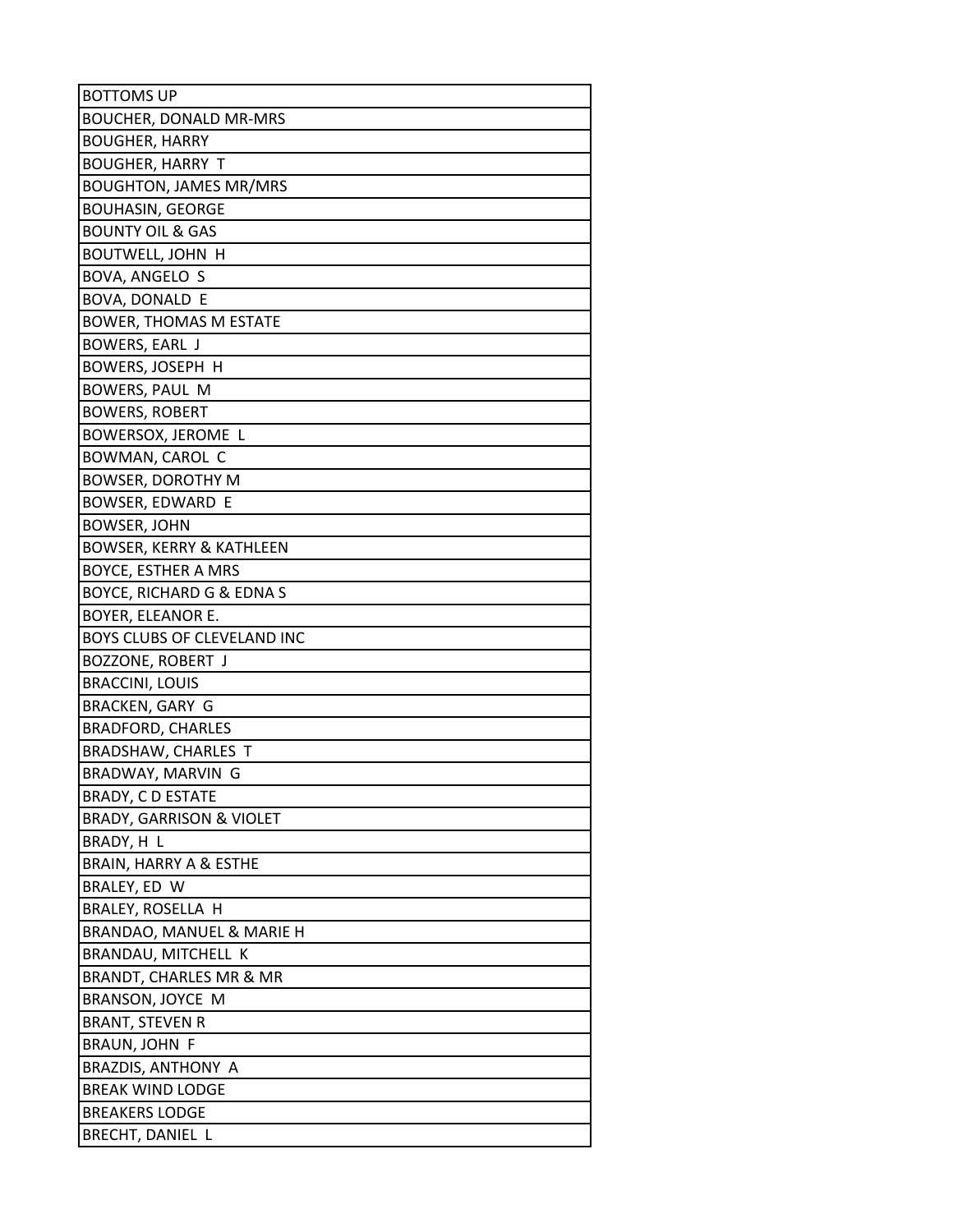| <b>BRECHT, DENNIS L</b>                |
|----------------------------------------|
| BRECHT, GENE A                         |
| BRECHT, WILKIE L                       |
| <b>BRECHT, WILMAL</b>                  |
| BREEN, JAMES W                         |
| BREEN, JOSEPH P                        |
| BRENNEMAN, A L                         |
| BRENNER, HAZEL I                       |
| BRENTZELL, EDWARD                      |
| BREST, LARRY L                         |
| BRETHAUER, WILLIAM C                   |
| BRETZ, ROBERT J                        |
| BREUER, HAROLD J                       |
| BREW, VIVIAN                           |
| BREWER, HAROLD G                       |
| <b>BREWER, HAROLD &amp; MARION</b>     |
| <b>BREWER, PHILLIP</b>                 |
| BREWSTER, PAUL E                       |
| BRIGGS, DONALD A                       |
| <b>BRIGGS, ERIC DANIEL &amp;</b>       |
| <b>BRIGHAM, ROBERT &amp; CASSANDRA</b> |
| <b>BRILHART, RAYMOND</b>               |
| BRINDIAR, ROBERT J                     |
| BRINK, HAROLD O                        |
| <b>BRINTZENHOFE, RICHARD L</b>         |
| BRISTOL, MARY P                        |
| BRITT, WILLIAM JR & SHERRY             |
| BRITTEN, DENNIS G                      |
| <b>BRITTON, MRS MYRTLE</b>             |
| <b>BRIZZOLI, EMIDIO JR</b>             |
| <b>BROCIOUS, WILLIAM B</b>             |
| BROCKWAY, LUCINDA P                    |
| <b>BROKEN ARROW CAMP</b>               |
| <b>BROKENSTRAW OIL CO</b>              |
| <b>BROMLEY, ALTON ST</b>               |
| <b>BROMLEY, HARVEY</b>                 |
| BROOKER, ELSA M                        |
| <b>BROOKER, HARRY JR</b>               |
| <b>BROOKER, HARRY JR MR-MRS</b>        |
| <b>BROOKER, JOANNE</b>                 |
| BROOKER, WILLIAM L                     |
| <b>BROOKHART, ROBERT E</b>             |
| <b>BROOKHOUSER, GERALD</b>             |
| BROOKS, JOHN A                         |
| <b>BROOKS, LLOYD G</b>                 |
| <b>BROOKS, MIKE &amp; DAWN</b>         |
| <b>BROOKS, RICHARD D</b>               |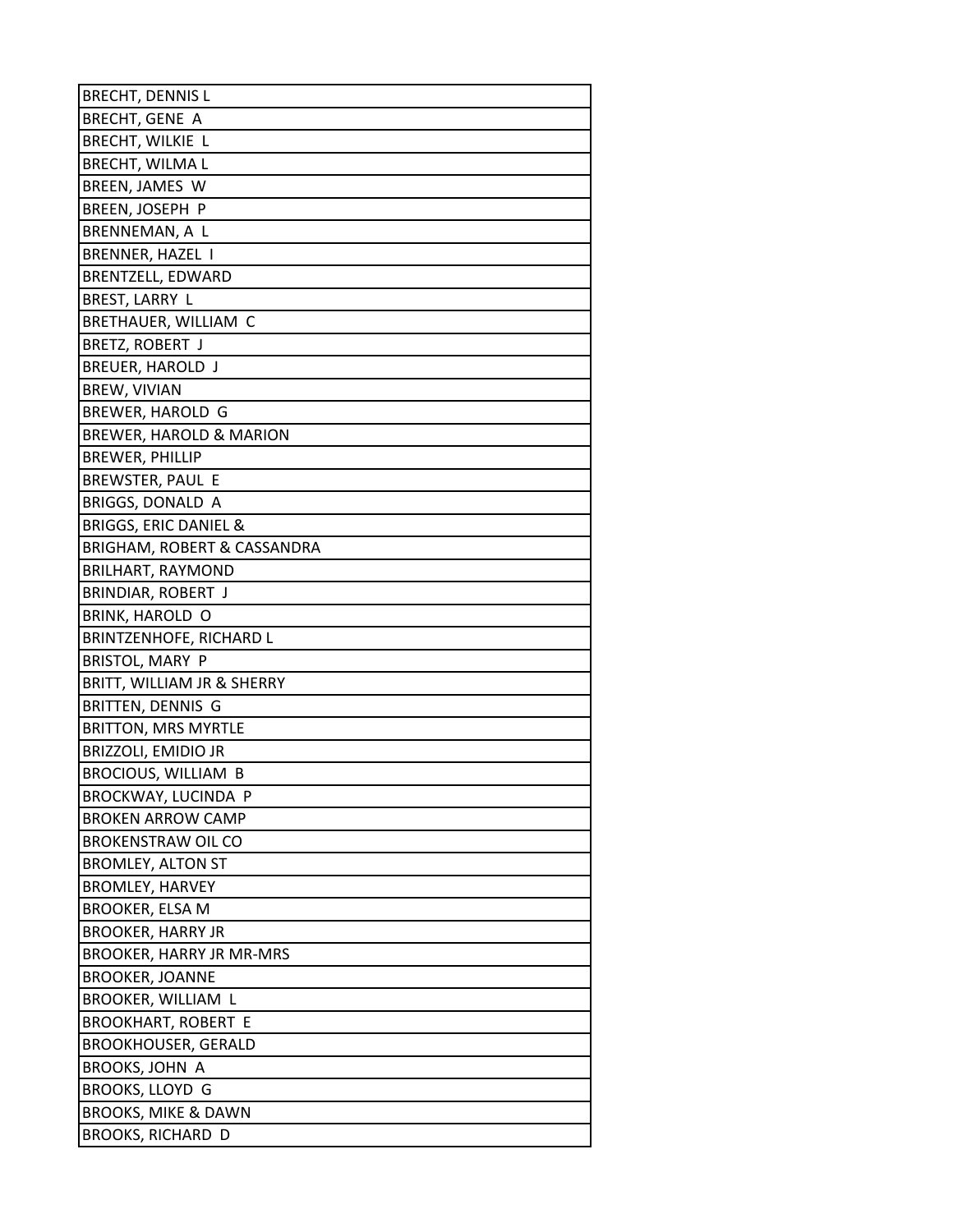| <b>BROOKSIDE COTTAGE</b>          |
|-----------------------------------|
| <b>BROOKVILLE TELEPHONE</b>       |
| <b>BROSKIN, EDITH E</b>           |
| <b>BROTHERS TWO</b>               |
| <b>BROTHERS, CLAUDE</b>           |
| BROWN DRILLING CO., INC           |
| BROWN, ARCHIE F AND DOROTHY       |
| BROWN, BENJ B                     |
| <b>BROWN, BRIAN</b>               |
| <b>BROWN, CATHERINE E MRS</b>     |
| BROWN, DAISY A                    |
| BROWN, DAVID K                    |
| BROWN, DAVID G MR/MRS             |
| BROWN, DONALD R                   |
| BROWN, DOUGLAS T                  |
| BROWN, ELEANOR S                  |
| BROWN, ELINOR M                   |
| <b>BROWN, FRED</b>                |
| BROWN, GILBERT/GERALD             |
| <b>BROWN, GREGORY E</b>           |
| BROWN, HAROLD E                   |
| BROWN, HAROLD AND FLO             |
| <b>BROWN, JAMES ESTATE</b>        |
| BROWN, JAN R                      |
| <b>BROWN, JOE</b>                 |
| BROWN, JON                        |
| <b>BROWN, KATHY</b>               |
| <b>BROWN, KENNETH</b>             |
| <b>BROWN, L &amp; KEPPEL H H</b>  |
| BROWN, LAWRENCE W &               |
| BROWN, LEO N MR/MRS               |
| <b>BROWN, LOUISE MRS</b>          |
| <b>BROWN, MARQUERITE &amp; NE</b> |
| BROWN, MAXWELL AND MARE           |
| BROWN, NEAL A                     |
| BROWN, RALPH S                    |
| <b>BROWN, RANDY</b>               |
| BROWN, ROBERT H                   |
| <b>BROWN, ROBERT C ESTATE</b>     |
| BROWN, ROGER AND KIMBE            |
| BROWN, RONALD AND MARY            |
| <b>BROWN, SALLY MRS</b>           |
| <b>BROWN, THOMAS A</b>            |
| BROWN, WALTER JR E                |
| BROWN, WESLEY A                   |
| BROWN, WILLIAM                    |
| BROWN, WILLIAM E                  |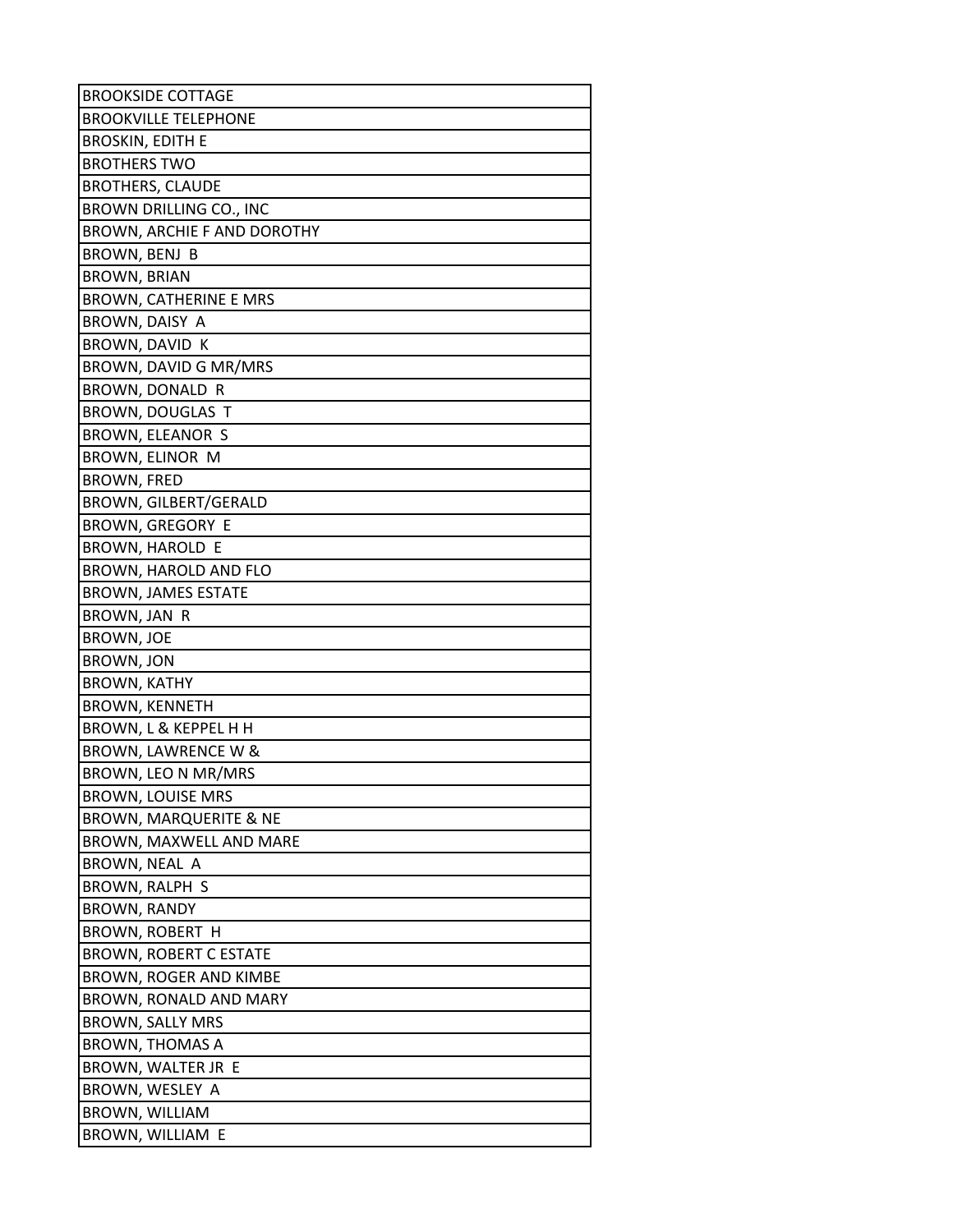| BROWN, WILLIAM H                       |
|----------------------------------------|
| <b>BROWN, WINFIELD</b>                 |
| BROWN, WOODS R                         |
| BROWNLEE, DOUGLAS E                    |
| BRUGOS, MICHAEL J                      |
| BRULA, MICHAEL G                       |
| BRULA, MICHAEL AND HEL                 |
| BRUMAGIN, RHEA E                       |
| BRUNECZ, CARL L                        |
| BRUNECZ, JOHN AND DONNA                |
| BRUNER, H MR-MRS W                     |
| <b>BRUNI, CHRISTOPHER</b>              |
| BRUNNER, PETER J                       |
| BRUNNER, ROBERT F                      |
| BRUNNER, WILLIAM L                     |
| BRUNO, ANGELO                          |
| BRUNO, AUGUST D                        |
| BRUNO, HOWARD J                        |
| <b>BRUNO, VICTOR</b>                   |
| BRYS, JAMES M                          |
| <b>BUBASH, GEORGE &amp; MARY ESTAT</b> |
| <b>BUBASH, GEORGE II P</b>             |
| <b>BUBBLING SPRING</b>                 |
| <b>BUCCI, JOSEPH</b>                   |
| <b>BUCHINGER, HOWARD A</b>             |
| <b>BUCK &amp; BASS CAMP</b>            |
| <b>BUCK AND FIN CAMP</b>               |
| <b>BUCKLEY, JOHN MR-MRS</b>            |
| <b>BUCKLEY, KENNETH</b>                |
| <b>BUDS ROOST</b>                      |
| <b>BUEHLER, CHRISTINE D</b>            |
| <b>BUERKLE, SCOTT M/M</b>              |
| <b>BUFORD'S BLUFF</b>                  |
| <b>BUGAJSKI, ANTHONY MRS</b>           |
| <b>BUIE, THOMAS</b>                    |
| <b>BUJALSKI, RAYMOND</b>               |
| <b>BULARD, LESLIE</b>                  |
| <b>BULL, FRANK R MR/MRS</b>            |
| <b>BULL, HAROLD A</b>                  |
| <b>BULL, JOHN M MR/MRS</b>             |
| <b>BUNDY, STEVEN &amp; SUANNE</b>      |
| <b>BUNTING, LOUIS E</b>                |
| <b>BURCH, WILLIS H</b>                 |
| <b>BURCIK, MIKE &amp; BETTY J</b>      |
| <b>BURCIK, STEVE MR &amp; MRS</b>      |
| <b>BURDETTE, PLUMMER</b>               |
| <b>BURDICK, CURT</b>                   |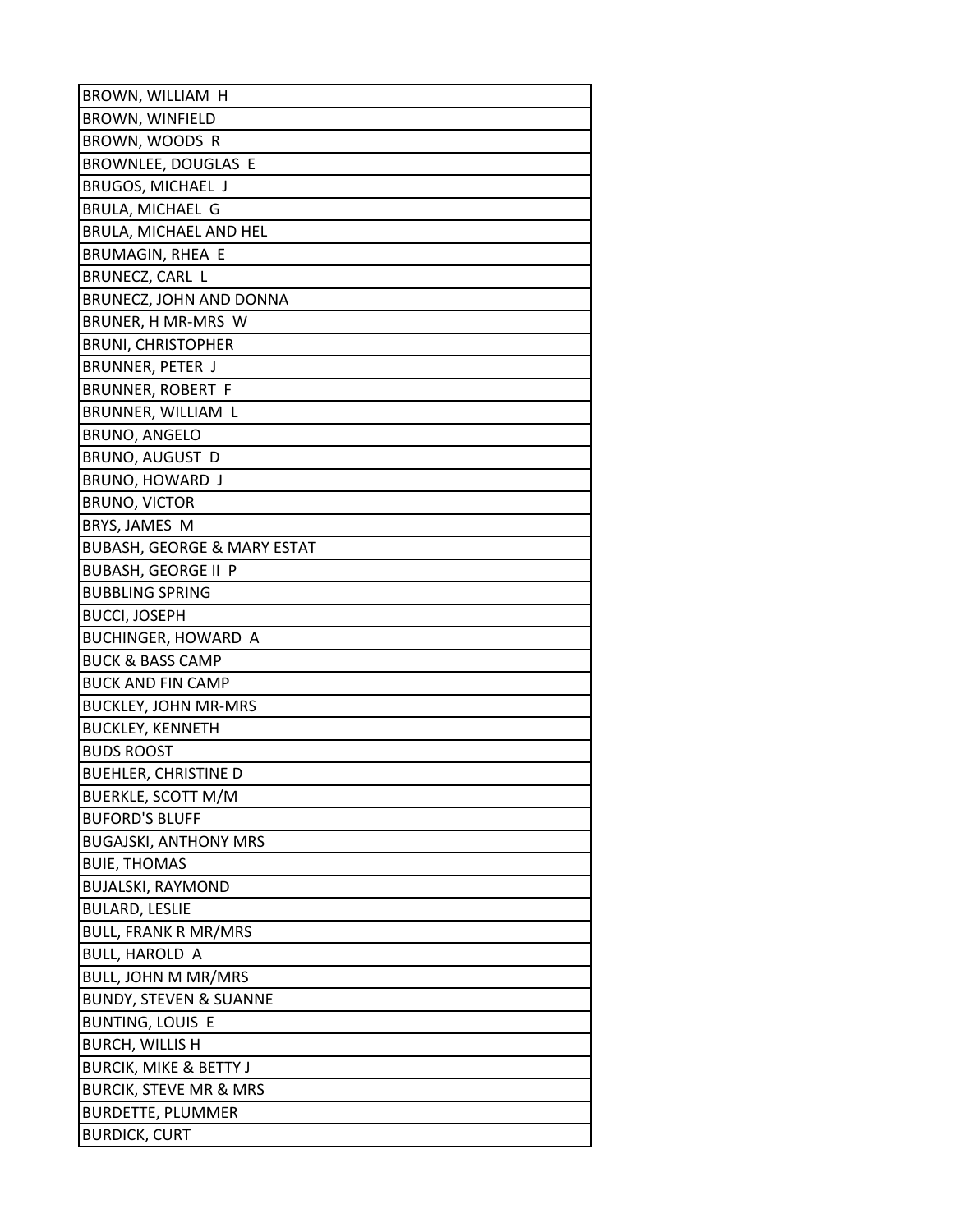| <b>BURDICK, KENNETH</b>              |
|--------------------------------------|
| <b>BURDICK, ROBERT A</b>             |
| BURDICK, WILLIAM L                   |
| <b>BURGER, RALPH R</b>               |
| <b>BURGETT, LYNN &amp; ALINE</b>     |
| <b>BURGETT, MAHLON MR-MRS</b>        |
| BURIK, N JR W                        |
| <b>BURK, CLYDE JR</b>                |
| <b>BURKE, JEROME P</b>               |
| <b>BURKETT, GREGORY L</b>            |
| BURKETT, MRS. LORINDA                |
| <b>BURKETT, NORINE C</b>             |
| <b>BURKEY, CHARLES F MR/MRS</b>      |
| <b>BURKHARDT, ALBERT</b>             |
| <b>BURKHART, HARRY F</b>             |
| BURKHISER, JOHN & DONNA A            |
| <b>BURLEIGH, C W ESTATE</b>          |
| <b>BURLINGAME, CLIFFORD</b>          |
| BURNETT, BRENDA L                    |
| <b>BURNETT, RAYMOND E</b>            |
| <b>BURNETT, SANDRA L</b>             |
| <b>BURNETTE, C</b>                   |
| BURNS, DONALD C                      |
| <b>BURNS, JASON</b>                  |
| <b>BURNS, THOMAS</b>                 |
| BURNS, WILLIAM JR F                  |
| <b>BURRESS, EDITH</b>                |
| BURROUS, VERN J                      |
| <b>BURROWS, BEVERLY J</b>            |
| <b>BURROWS, LINDA K MRS</b>          |
| <b>BURROWS, WILLIAM &amp; CHERYL</b> |
| <b>BURST, RUBY MRS</b>               |
| <b>BURT, ROBERT MR-MRS</b>           |
| <b>BUS CAMP</b>                      |
| <b>BUSAN, WILLIAM</b>                |
| <b>BUSER, HERBERT P</b>              |
| BUSH, BLAINE W                       |
| BUSH, EDWARD L                       |
| BUSH, EDWARD M                       |
| <b>BUSH, GEORGE</b>                  |
| BUSH, WILLIAM S                      |
| <b>BUSHEY, FRANCES L</b>             |
| BUSHMIRE, H L                        |
| <b>BUSY BEE</b>                      |
| <b>BUTCHER, JOSEPH &amp; MAUDE</b>   |
| <b>BUTCHKOSKEY, FRANK</b>            |
| <b>BUTCHKOSKEY, FRANK V</b>          |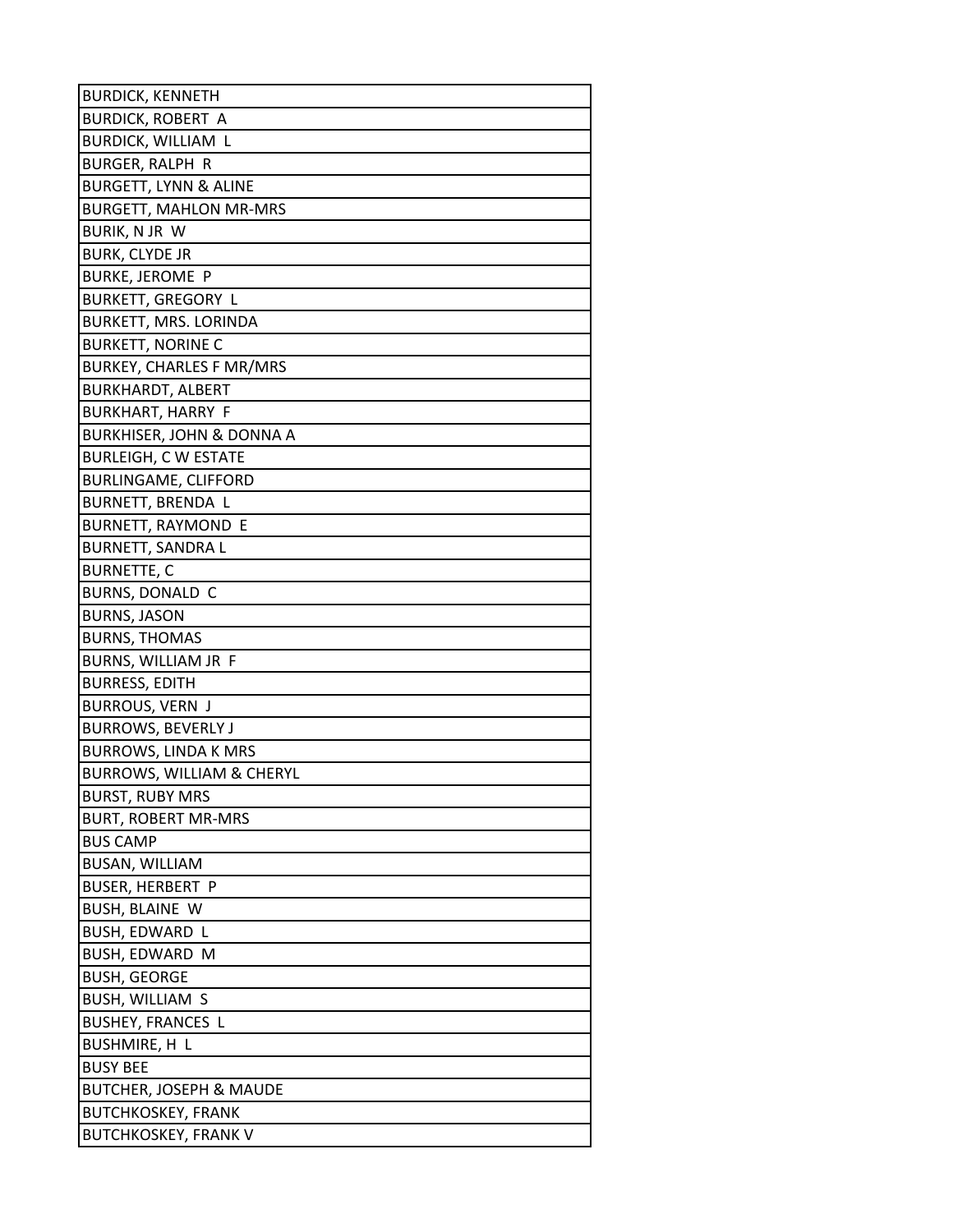| <b>BUTCHKOSKIE, NICK</b>       |
|--------------------------------|
| <b>BUTERBAUGH, DARREL E</b>    |
| <b>BUTLER, FRED E</b>          |
| BUTORAJAC, CHARLES P           |
| <b>BUTTERBAUGH, LLOYD</b>      |
| BUTTERS, JOHN A                |
| <b>BUTTON, DONALD</b>          |
| <b>BUTTON, JERRY MR-MRS</b>    |
| BUTTRAY, RUTH/ROCKAFELLOW,I    |
| BUVOLTZ, WILLIAM L             |
| <b>BUYOK, ERNEST</b>           |
| BUZZARD, GAIL                  |
| BYER, WILLIAM G                |
| <b>BYERS, CALVIN</b>           |
| <b>BYERS, CHARLES E</b>        |
| BYERS, EDWARD F                |
| BYERS, JAMES A                 |
| BYHAM, RANDALL B               |
| BYLER, JONAS B                 |
| <b>BYLER, RUTH MRS J</b>       |
| BYRNE, MARK J                  |
| C M ASSOCIATES                 |
| C W F RESOURCES                |
| <b>CABIN IN THE PINES</b>      |
| CABLE SYSTEMS U S A LTD        |
| CABLE, BRUCE                   |
| CABLE, RICHARD & JUNE A        |
| CABLE, SARAH ELLEN             |
| CADILE, TONY J                 |
| CAGLE, ARTHUR W                |
| CAIN, CHARLES L                |
| CAIN, DONNA J                  |
| CAIN, JAMES P                  |
| CAIN, JOHN MRS                 |
| CALDWELL, BENJAMIN L           |
| CALDWELL, CARL E               |
| CALDWELL, JOHN H               |
| CALDWELL, T L ESTATE           |
| CALDWELL, THOMAS W             |
| CALIFORNIA ADELINE             |
| CALIFORNIA, MARSHALL F         |
| CALIGIURE, ESTELLE             |
| CALKINS, RICHARD               |
| CALLEN, REUBEN H               |
| CALVIN, CHARLES                |
| CALVIN, E MERLE ESTATE         |
| <b>CAMERON CONSTRUCTION CO</b> |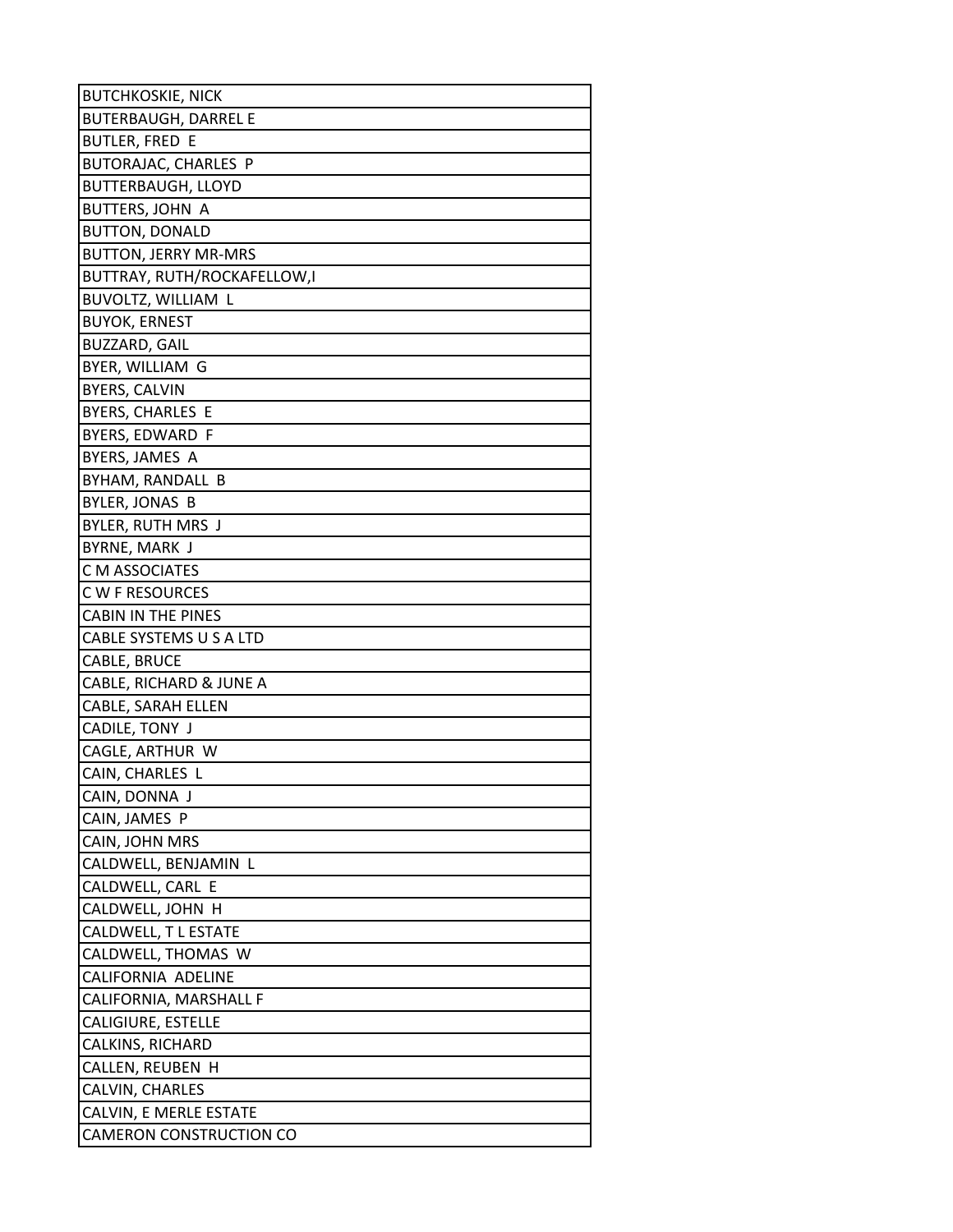| CAMERON, EDWIN B            |
|-----------------------------|
| <b>CAMERON, HARRY</b>       |
| CAMESI, ALEX                |
| CAMESI, MICHAEL             |
| CAMP, CHARLES F             |
| <b>CAMP, CHRISTOPHER J</b>  |
| CAMP, HOWARD                |
| CAMP, PEGGIE                |
| CAMP, ROBERT                |
| CAMPBELL, CHARLES G         |
| CAMPBELL, CLAIRE S          |
| CAMPBELL, E M               |
| CAMPBELL, G R               |
| CAMPBELL, GEORGE M SR       |
| CAMPBELL, JAMES E           |
| CAMPBELL, LARRY P           |
| CAMPBELL, LEO E             |
| CAMPBELL, LEOTA M MRS.      |
| CAMPBELL, LOREN M           |
| CAMPBELL, PAUL E            |
| CAMPBELL, RANDY R           |
| CAMPBELL, RICHARD & MARTHA  |
| CAMPBELL, ROBERT E          |
| CAMPBELL, RUSSELL           |
| CAMPBELL, SAMUEL R          |
| CAMPBELL, THOMAS E          |
| CAMPBELL, WILBUR L MR/MRS   |
| CAMPBELL, WILSON S          |
| CAMPTEN HTG & FSH           |
| CANAVERAL CAMP              |
| <b>CANDY BARK CAMP</b>      |
| CANFIELD, PAUL J & IRENE    |
| CANTRELL, WILLIAM R JR      |
| CAPASSO, CARLO MR-MRS       |
| CAPENOS, W R                |
| CAPLINGER, DAVID L          |
| CAPONI, JOSEPH              |
| CAPPELLETTY, TAMMY C        |
| CAPPER, ROBERT T            |
| CAPPY, JAMES J              |
| CAPRON, EARL                |
| CAPRON, MARK MR & MRS       |
| CAPUTO, FRANK A             |
| CAPUTO, GARY F              |
| CAPUTO, WILLIAM L           |
| CAPWELL, C L                |
| CARAMELLINO, CHARLES & LORR |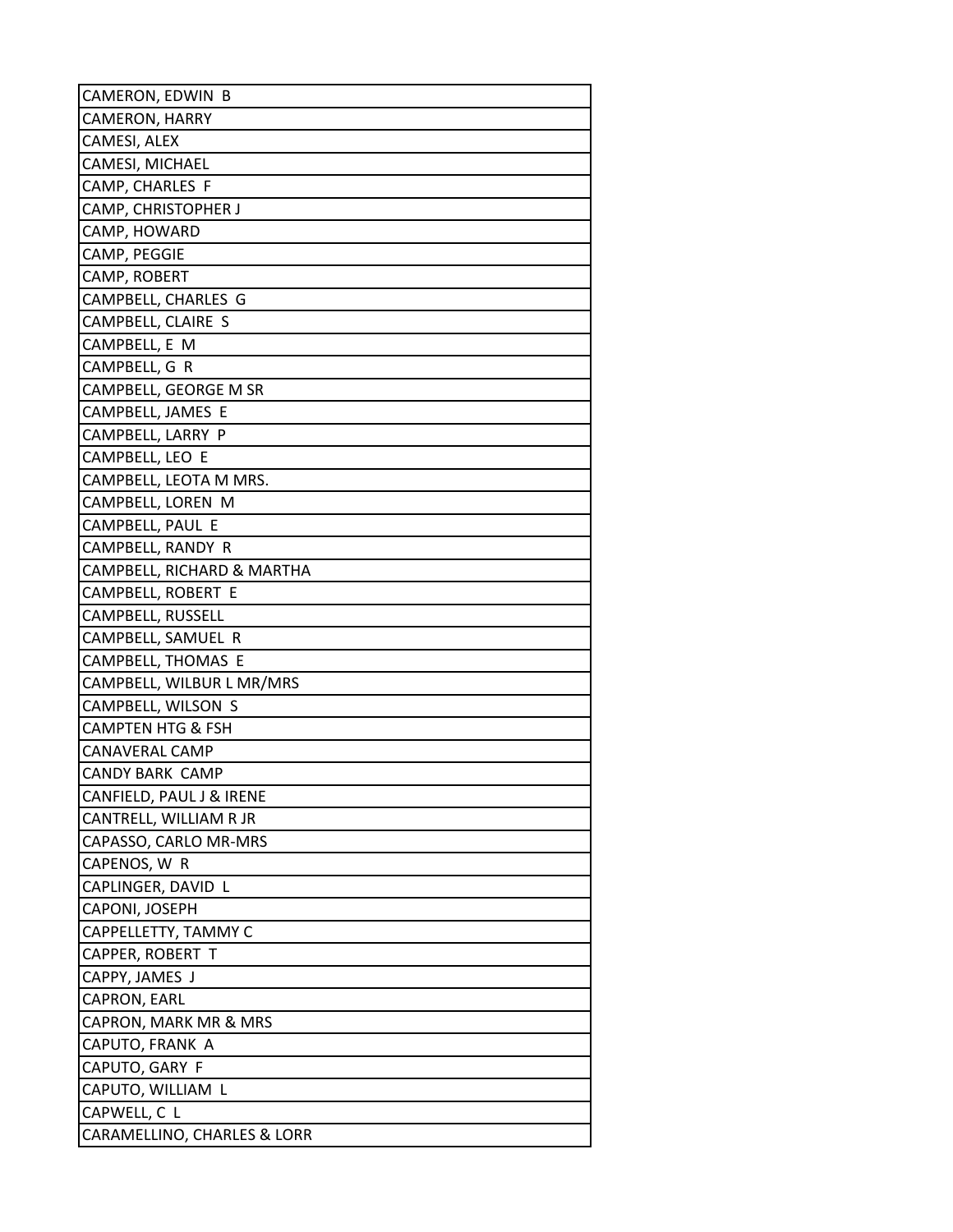| CARBAUGH, ARCHIE                 |
|----------------------------------|
| CARD, SIDNEY A                   |
| CARL, CHARLES W                  |
| CARLISLE, ALBERT T               |
| <b>CARLOCK, CHARLES</b>          |
| CARLSON, C JOHN                  |
| CARLSON, DARWIN A                |
| CARLSON, DAVID & CAROL L         |
| CARLSON, DAVID & CLARA           |
| CARLSON, EDWARD A                |
| CARLSON, ELMORE F                |
| CARLSON, ERNEST J                |
| CARLSON, JOHN E I                |
| CARLSON, JONATHAN P              |
| CARLSON, RUSSELL C               |
| CARLSON, SHELDON                 |
| CARLSON, TIMOTHY L               |
| CARLSON, WALLACE C               |
| CARLSON, WALTER JR               |
| CARNAHAN, CHARLES V              |
| <b>CARNAHAN, ROBERT E</b>        |
| CARNEY, JOHN A III               |
| CARNS, ROBERT H                  |
| CARPINELLO, LOUIS                |
| CARR, ANN E                      |
| CARR, CLARE C                    |
| CARR, DAVID & MARY               |
| CARR, MERLE E MR/MRS             |
| CARRIER, STEVEN C                |
| CARRIER, WILLIAM SR MRS          |
| <b>CARRINGTON, JOSEPH R III</b>  |
| CARROLL, DONALD H MR/MRS         |
| CARROLL, THOMAS F & JUNE ES      |
| CARSAN ENERGY CORP               |
| CARSON, DOUGLAS                  |
| CARTER, BOB                      |
| CARTER, FRED A                   |
| CARTER, JAMES J MR/MRS           |
| CARUSO, DELIO D                  |
| CASASSA, ANNA K                  |
| CASELLA, JAMES & PITETTI         |
| CASEY, IRENE H                   |
| <b>CASEY, MONTE &amp; CATHIE</b> |
| CASH, ANGELO                     |
| CASHMAN, WILLIAM A DR            |
| CASIERE, DONALD                  |
| CASLER, TED H                    |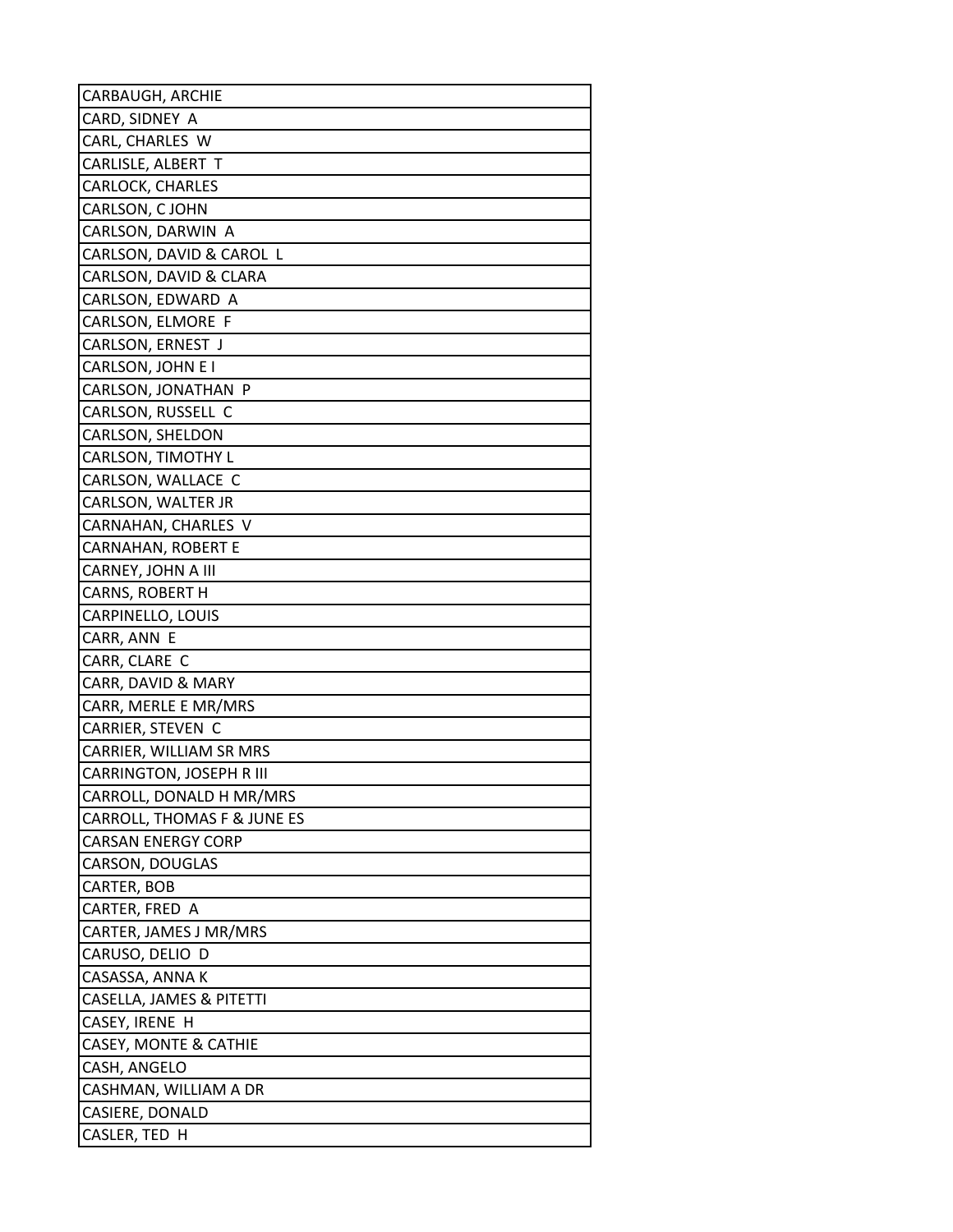| CASSELL, GERALD R                                  |
|----------------------------------------------------|
| CASSIDY, EDWARD J & JULI                           |
| <b>CAST OFF CAMP</b>                               |
| CASTERLINE, GRACE L                                |
| CASTLEWOOD CAMP                                    |
| CASTRANDA, ANTHONY G                               |
| CATALDO, CATHY                                     |
| CATALDO, JOSEPH JR J                               |
| CATON, EDWIN J                                     |
| CAUDILL, RODNEY                                    |
| CAULDER, LOUANNE                                   |
| CAUSER, RONALD                                     |
| CAVANAUGH, THOMAS P                                |
| <b>CECCATO, ERNEST</b>                             |
| <b>CECILS PALACE</b>                               |
| CEKALA, WALTER                                     |
| <b>CENTAMORE, JOHN</b>                             |
| CENTAURO, EUGENE P                                 |
| CERRIE, JOSEPH M                                   |
| <b>CHADWICK, JACQUELINE</b>                        |
| CHAFFEE, ALAN                                      |
| <b>CHAKEY, GEORGE J</b>                            |
| CHALOT, DICK                                       |
| CHAMBERS, EDGAR & BILLIE F                         |
| CHAMBERS, STEPHEN                                  |
| CHAMBERS, STEVEN E MR/MRS                          |
| CHAN, LILY                                         |
| CHANEY, ROBERT R                                   |
| CHANNING, ALFRED & VIVIAN                          |
| CHANNING, CRAIG W                                  |
| CHANNING, TERRY K                                  |
| CHAPEL, DERYL A                                    |
| <b>CHAPIN, FREDERICK</b>                           |
| CHAPMAN, LOUIS                                     |
| CHAPMAN, MILDRED                                   |
| CHAPMAN, WESLEY                                    |
| CHAPPEL, JOHN A                                    |
| CHAPPEL, MICHAEL V & KIM<br>CHAREPOO, KHASHAIAR MD |
| <b>CHARLIES HERE</b>                               |
| CHARRES, MATTHEW & DONNA                           |
| CHASE, CLARENCE SR                                 |
| CHASE, DONALD MR-MRS                               |
| <b>CHASE, DOUGLAS &amp; CHRIS</b>                  |
| CHASE, LEE                                         |
| CHASE, MICHAEL E & RUTH                            |
| <b>CHAVIS CAMP</b>                                 |
|                                                    |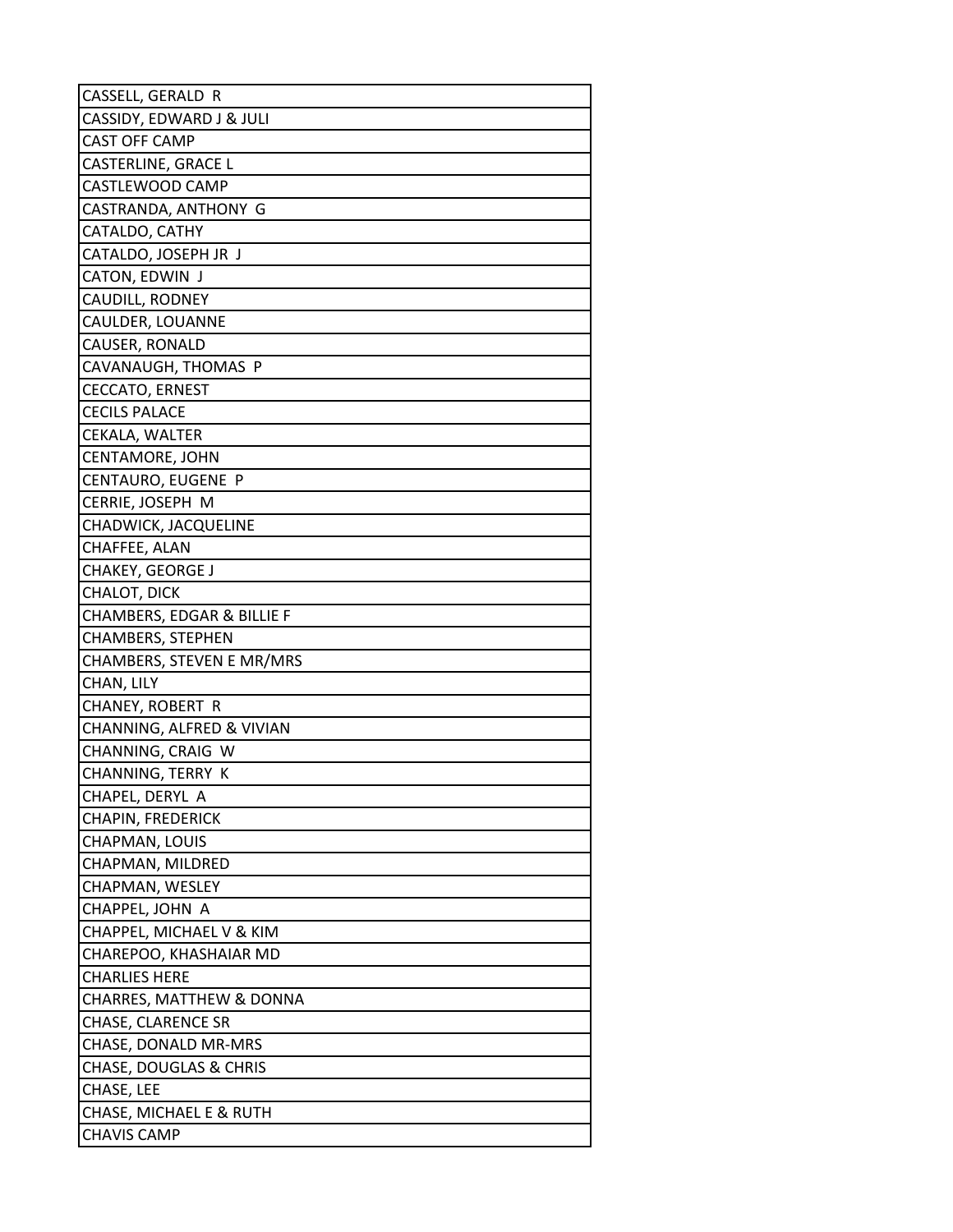| CHECK, HAROLD & MAE                  |
|--------------------------------------|
| CHECK, MADELINE L                    |
| CHEKE, JAMES J                       |
| CHELTON, GARY L                      |
| <b>CHENEY, HUBERT F ESTATE</b>       |
| CHERECK, A J                         |
| CHERRY GROVE COMMUNITY BLDG          |
| CHERRY, JAMES W                      |
| CHERRY, STANLEY                      |
| <b>CHERYL LYNN LODGE</b>             |
| CHESS, LESTER H                      |
| CHESS, SAMUEL                        |
| CHESSARIO, CARMEN                    |
| CHEUVRONT, CLARENCE J JR             |
| CHICORA HUNTINGFISHING LODG          |
| CHILCOTT, DAVID L                    |
| CHILCOTT, MARY BELLE ESTATE          |
| CHILCOTT, N W                        |
| CHIMENTI, JAMES J                    |
| CHIMERA, JOHN W                      |
| <b>CHINOOK CAMP</b>                  |
| CHIODO, DONALD                       |
| CHIODO, GARY                         |
| CHODAR, JACK                         |
| CHOUINARD, GERARD                    |
| CHOURA, FRANK                        |
| CHRISTENSEN, JOHN SR                 |
| CHRISTENSEN, ROY                     |
| CHRISTENSON, THALIA                  |
| CHRISTIAN, CHARLES J                 |
| CHRISTIAN, GEORGE L                  |
| CHRISTIANSON, LEROY W                |
| CHRISTIE, JAMES & CHARLOT            |
| CHRISTMANN, LCJR                     |
| <b>CHRISTOFEL, FLORENCE G</b>        |
| CHRISTOPHER, JOHN & JOSEPHI          |
| CHRISTOPHER, RALPH                   |
| CHRISTY, DONALD E                    |
| <b>CHRISTY, GERTRUDE</b>             |
| <b>CHRISTY, JOHN &amp; CATHERINE</b> |
| CHUDEREWICZ, ROGER                   |
| CHUPAK, WILLIAM                      |
| <b>CHURCH OF CHRIST</b>              |
| CHURCH, CHARLES E                    |
| CHURCHILL, ROBERT B                  |
| CIACCHI, PAUL, MR & MRS              |
| CIANCIOTTO, ELEANOR                  |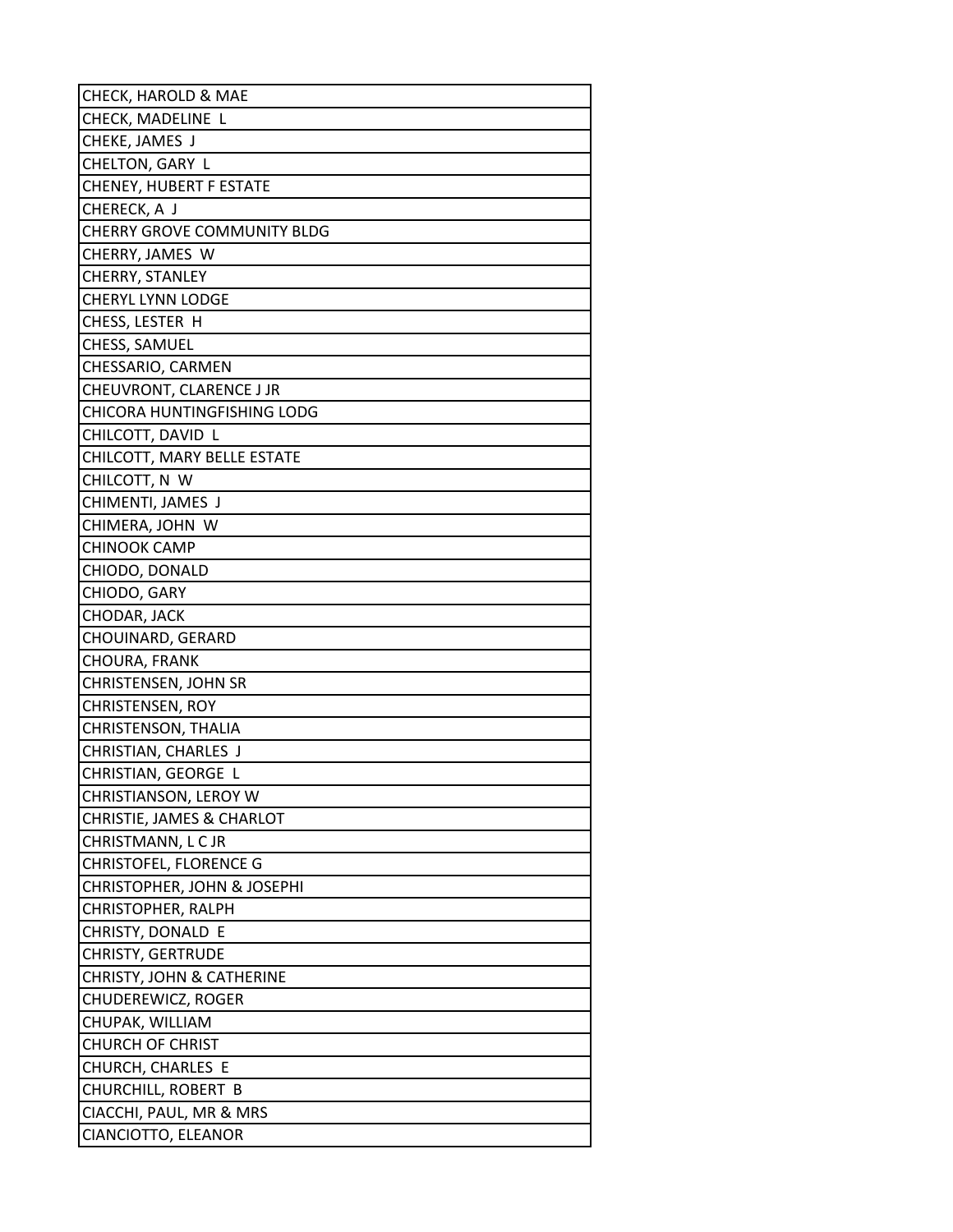| CLAGETT, GEORGE H                     |
|---------------------------------------|
| <b>CLANCY, EUGENE R</b>               |
| <b>CLAPPER, BYRON J &amp; LOIS</b>    |
| CLARK, ALAN P                         |
| CLARK, CHARLES E                      |
| CLARK, CLIFFORD                       |
| CLARK, GORDON L                       |
| CLARK, HARRY                          |
| CLARK, JOY E                          |
| <b>CLARK, KERRY K &amp; SCOTT</b>     |
| CLARK, KEVIN                          |
| <b>CLARK, MARK T</b>                  |
| <b>CLARK, NEVA MRS ESTATE</b>         |
| CLARK, NOBLE                          |
| CLARK, NOBLE F & BONNIE               |
| CLARK, ORIE G                         |
| CLARK, RALPH E                        |
| CLARK, RAYMOND C                      |
| CLARK, RICHARD W                      |
| <b>CLARK, THOMAS J &amp;</b>          |
| CLARK, WAYNE                          |
| CLARK, WILBUR S                       |
| CLARK, WILLIAM E & HEL                |
| CLARKE, EDNA & GOULD, H               |
| CLARKE, EDNA/JAMES R                  |
| <b>CLARKSON, JACK B</b>               |
| CLAUSEN, CLEM D                       |
| CLAWGES, THOMAS L                     |
| CLAWSON, EDWARD E                     |
| CLAY, KARL R                          |
| CLAYPOOLE, DONNA                      |
| CLAYPOOLE, RICHARD B                  |
| <b>CLAYTON, LESTER D SR</b>           |
| <b>CLEAR ASPEN</b>                    |
| CLEAR, ROBERT L                       |
| <b>CLEARVIEW HAVEN</b>                |
| CLEAVER, DALE A                       |
| CLEMENT, DON                          |
| CLEVER, ANNA                          |
| CLEVER, RICHARD D                     |
| CLEVER, ROBERT D JR                   |
| <b>CLEVER, ROBERT E &amp; SHIRLEY</b> |
| <b>CLEVER, SHERMAN</b>                |
| CLICK, JEFFREY R                      |
| CLIFFORD, CHARLES F                   |
| CLIFFORD, HENRY A                     |
| <b>CLIFTON, ANNA B ESTATE</b>         |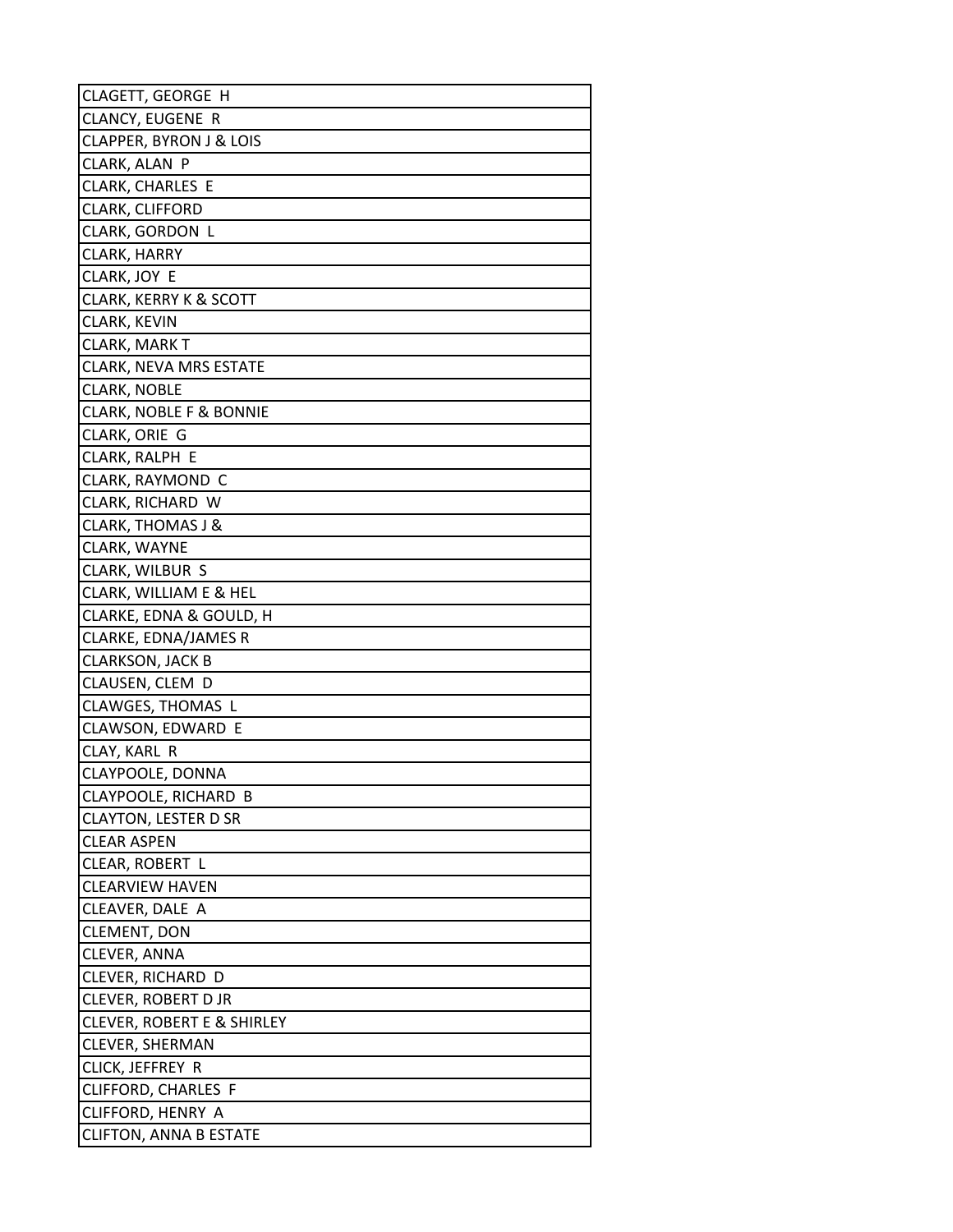| <b>CLIFTON, HOWARD</b>           |
|----------------------------------|
| CLIFTON, JAMES H                 |
| <b>CLINE, AUDREY J</b>           |
| CLINGER, RALPH                   |
| CLINGER, W F                     |
| <b>CLOSE &amp; SINGHASS</b>      |
| <b>CLOVER LEAF CAMP</b>          |
| CLOVER, BERNARD L                |
| CLOVER, GORDON E & IVA           |
| <b>CLOVER, GORDON JR</b>         |
| CLOVER, KEN                      |
| <b>CLYMER, LESLIE</b>            |
| CMIEL, JOSEPH W                  |
| COAKE, RAYMOND C MR/MRS          |
| <b>COASTAL PETROL CORP</b>       |
| COBAN, STEVE S                   |
| COBB, GERALD W                   |
| COBB, STEPHEN AND EDITH          |
| <b>COBBS CORNER CHURCH</b>       |
| COCHRAN, FRED A                  |
| COCHRAN, GERALD D                |
| COCHRAN, PHILIP H                |
| COCHRAN, WILLIAM F               |
| COCHRAN, WILLIAM W               |
| COE, TH                          |
| COFIELD, K A                     |
| COGLEY, SIDNEY                   |
| COHN, MARIAN A                   |
| COLBERT, DONALD AND VERDA        |
| <b>COLBERT, THOMAS A</b>         |
| COLBY, HELEN R                   |
| COLCLASER, R L                   |
| <b>COLD SPRING CAMP</b>          |
| COLE, DONALD P                   |
| COLE, ETHEL I                    |
| COLE, RACHEL B                   |
| COLE, SUSAN D<br>COLE, WILLIAM A |
| COLESON, KATHY L                 |
| COLLART, WEBBER                  |
| <b>COLLINS, FRANK AND REGIN</b>  |
| COLLINS, GERALDINE L             |
| COLLINS, LEROY J & LOIS M        |
| COLLINS, MAX                     |
| COLLINS, MERL AND VIOLET         |
| COLLINS, PHYLLIS                 |
| COLLINS, RICHARD H               |
|                                  |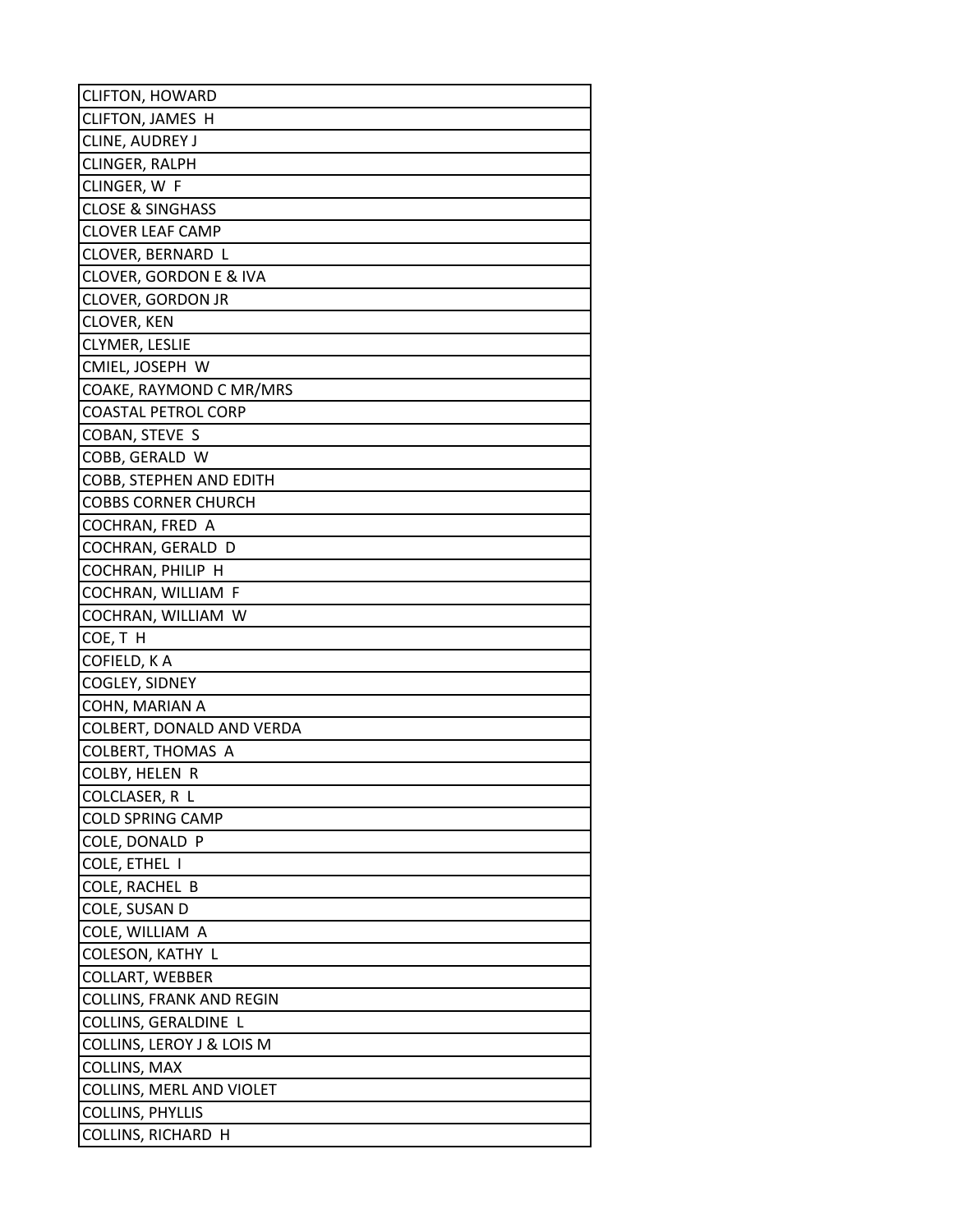| COLLINS, WILLIAM T                 |
|------------------------------------|
| <b>COLLMAN, ROBERT MR-MRS</b>      |
| COLSON, CLIFF                      |
| <b>COLUMBUS SNOW BUSTERS</b>       |
| <b>COLWES, HOWARD MR-MRS</b>       |
| COMERIATO, FRANK C                 |
| <b>COMPASS DEV INC</b>             |
| COMPONENT TECHNOLOGIES INC         |
| COMPTON, DAVID A                   |
| CONDON, JAMES P                    |
| CONDON, MICHAEL                    |
| CONDON, THOMAS                     |
| CONE, GAYLE & DENNIS               |
| CONE, MAXINE G                     |
| CONFER, ANDREW L                   |
| CONFER, DONALD D                   |
| <b>CONKLIN, EUGENE</b>             |
| <b>CONKLIN, FRANK SR</b>           |
| CONKLIN, JOSEPH                    |
| <b>CONKLIN, JOY &amp; RUSSELL</b>  |
| <b>CONKLIN, MARY &amp; TIMOTHY</b> |
| CONKLIN, MELODY R                  |
| CONKLIN, ROBERT M                  |
| CONKLIN, ROY JR R                  |
| <b>CONKLIN, SPENCER</b>            |
| CONKLING, IVAN AND FLOREN          |
| CONLEY, DENNIS                     |
| CONLON, W T                        |
| CONN & CO                          |
| CONN, L J                          |
| <b>CONNELLY, CHARLES S</b>         |
| <b>CONNER, BRUCE</b>               |
| CONNER, EMMA                       |
| CONNOLLY, JAMES B                  |
| CONNOR, PAT                        |
| CONSLA, MERRITT                    |
| <b>CONSOLIDATED ENERGY CORP</b>    |
| CONSTABLE, JOSEPH AND MARG         |
| CONSTANTINO, SAMUEL                |
| CONTI, MARK A                      |
| <b>CONTINENTAL PETCORP</b>         |
| CONTO, CHARLES H                   |
| <b>CONTRACT PRODUCING SERVICE</b>  |
| CONWAY, JAMES                      |
| CONWAY, MARTHA L                   |
| CONWAY, STEPHEN L                  |
| COOK, BONNIE A                     |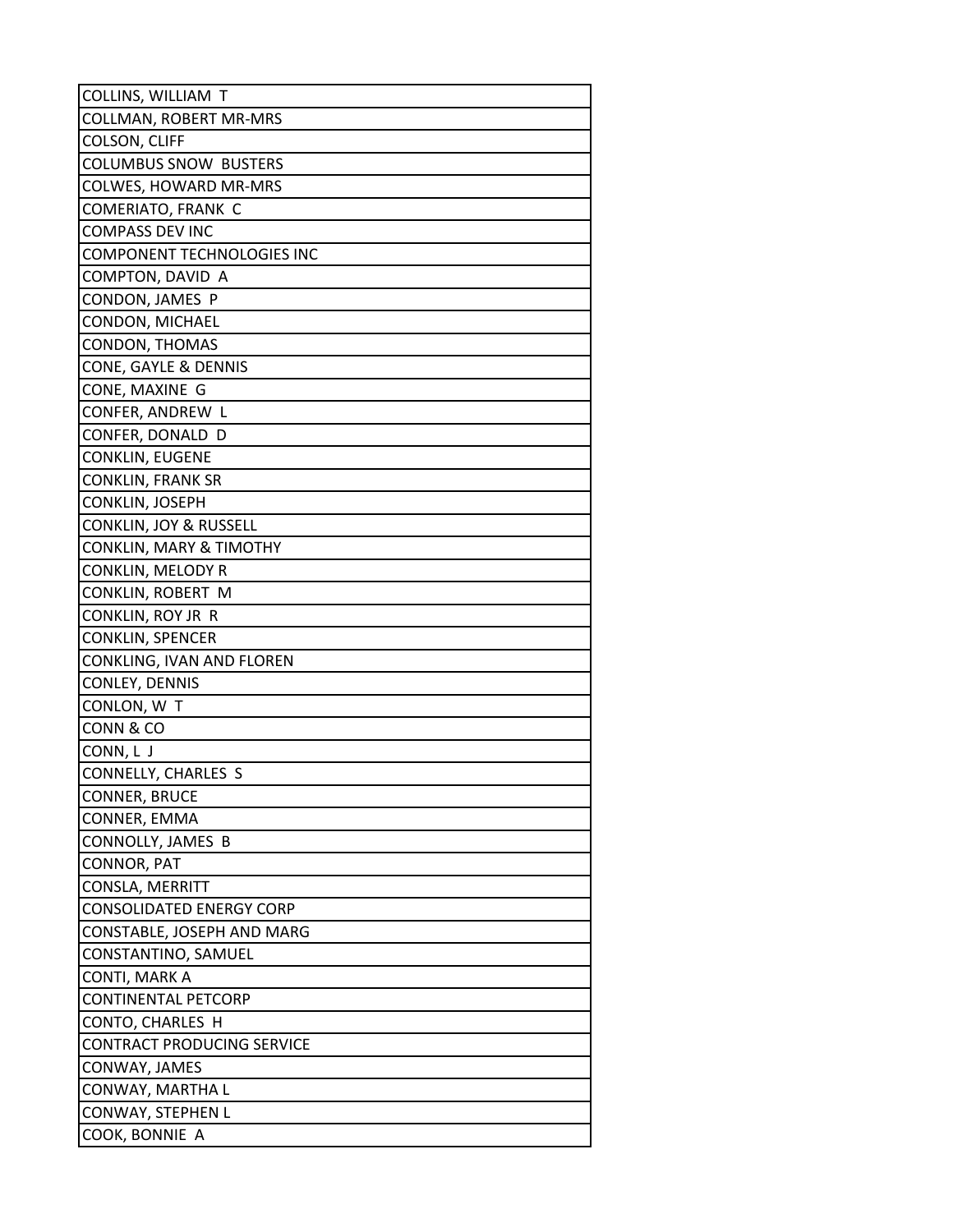| COOK, CARL F JR                       |
|---------------------------------------|
| COOK, CHARLES H                       |
| COOK, JAMES D III                     |
| COOK, JOHN F                          |
| COOK, LAWRENCE W JR M/M               |
| COOK, PAUL JR                         |
| COOK, RALPH & LINDA                   |
| COOK, ROST & UHRICH                   |
| COON, EARL D                          |
| COON, SILAS W                         |
| <b>COONEY, ROBERT E</b>               |
| COONS, EDWARD L                       |
| COOPER, PAUL                          |
| COOPER, RUTH ANN                      |
| COOPER, THEODORE A                    |
| COOPER, TINA                          |
| COPAC, DONALD E                       |
| COPE, KENNETH B                       |
| COPELAND, DANIEL                      |
| COPELAND, EARL W                      |
| COPELAND, HAZEL                       |
| COPELAND, LLOYD & SYLVIA              |
| COPELAND, VIRGINIA MRS                |
| COPLEY, JUDY                          |
| CORBIN, ROBERT & MABEL                |
| CORBRAN, KENNETH B                    |
| CORCORAN, ADAM E                      |
| CORCORAN, AL                          |
| CORDOVA, GRETA H                      |
| CORFONT, RICHARD D                    |
| <b>CORLE, KENNETH &amp; PATRI</b>     |
| <b>CORNELIUS, JOHN</b>                |
| CORNELIUS, JOHN I & CAROL             |
| CORNER, EDWARD B                      |
| CORNES, WILLIAM JR                    |
| <b>CORRY SAVINGS &amp; LOAN ASSOC</b> |
| CORYEA, CLIFFORD MR-MRS               |
| COSEO, DARRELL P                      |
| COSTA, RINO                           |
| COSTIC, DENNIS                        |
| <b>COTTAGE NO SIX</b>                 |
| <b>COTTON OIL DEV</b>                 |
| COTTON, DICK                          |
| COTTRELL, CLAUDIE                     |
| COTTRELL, LARRY                       |
| COTTRILL, DALE                        |
| COUCH, SAM OR EDNA                    |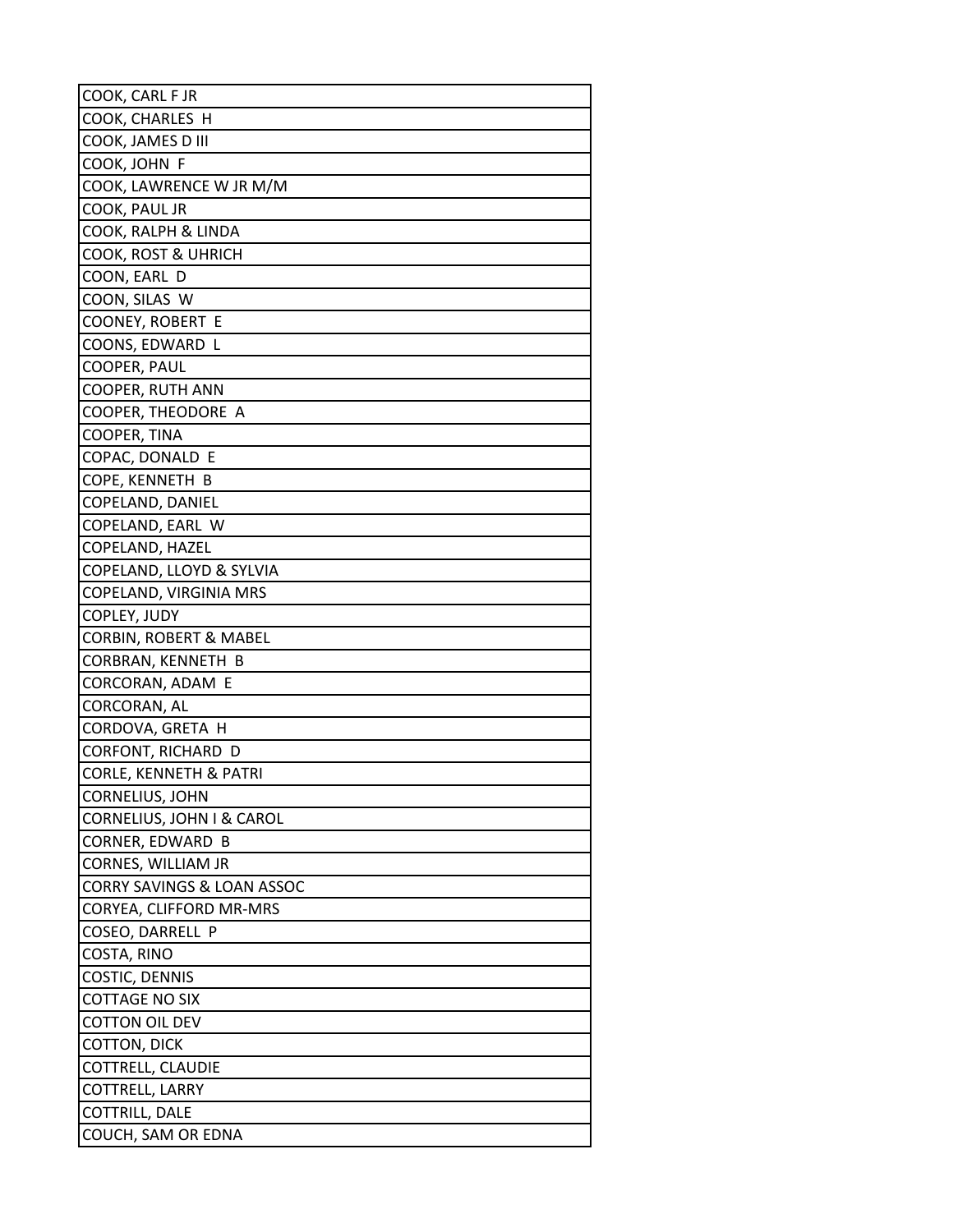| <b>COULTER, BYRON JR</b>    |
|-----------------------------|
| <b>COULTER, ROBERT N</b>    |
| COUNTRYWOOD, JOSEPH         |
| COUSE, LAVERN E             |
| COUSINS, JOHN W             |
| COVEL, RAY L                |
| COVELL, WILLIAM J           |
| <b>COVERED WAGON</b>        |
| COWAN, CRAIG                |
| COWAN, RICHARD E            |
| COWAN, WESLEY G             |
| COWARD, JIMMY & DOROTHY     |
| COWELL, CRYSPIN J           |
| COWELL, JAMES MR-MRS        |
| COWEN, MERLE MR-MRS         |
| COWLEY, WILLIAM G           |
| COX, JOHN R                 |
| COY, DUANE R                |
| COY, ERNEST F               |
| COYLE, PHILIP W             |
| COZY L CAMP                 |
| CRABB, CLAIRE W MR/MRS      |
| CRABTREE, MELISSA           |
| CRADAY, DOUGLAS             |
| CRADDUCK, JOHN R            |
| CRAFT, CHARLES W/MARGA      |
| CRAFT, JEAN                 |
| CRAIG, FORREST F            |
| CRAIG, G D AND LENORA       |
| CRAIG, GEORGE               |
| CRAIG, ROBERT               |
| CRAIG, ROBERT L JR          |
| CRAIGHILL, BOWDOIN AND MARG |
| <b>CRAIGS CAMP</b>          |
| <b>CRAIGS LITTLE ACRE</b>   |
| CRAIN, ANSON AND ALICE      |
| CRAMBES, JAMES L JR         |
| CRAMMER, ORRIE W            |
| CRANDALL, MERLIN J          |
| CRANE, EDGAR B              |
| CRANE, EDWARD AND EDITH     |
| CRANE, PAULINE D            |
| CRANE, RICHARD T            |
| CRANE, SAMUEL & ROBIN       |
| CRAUMER, RODNEY A           |
| CRAVEN, WILLIAM R ESTATE    |
| CRAWE, DAVID A MR/MRS       |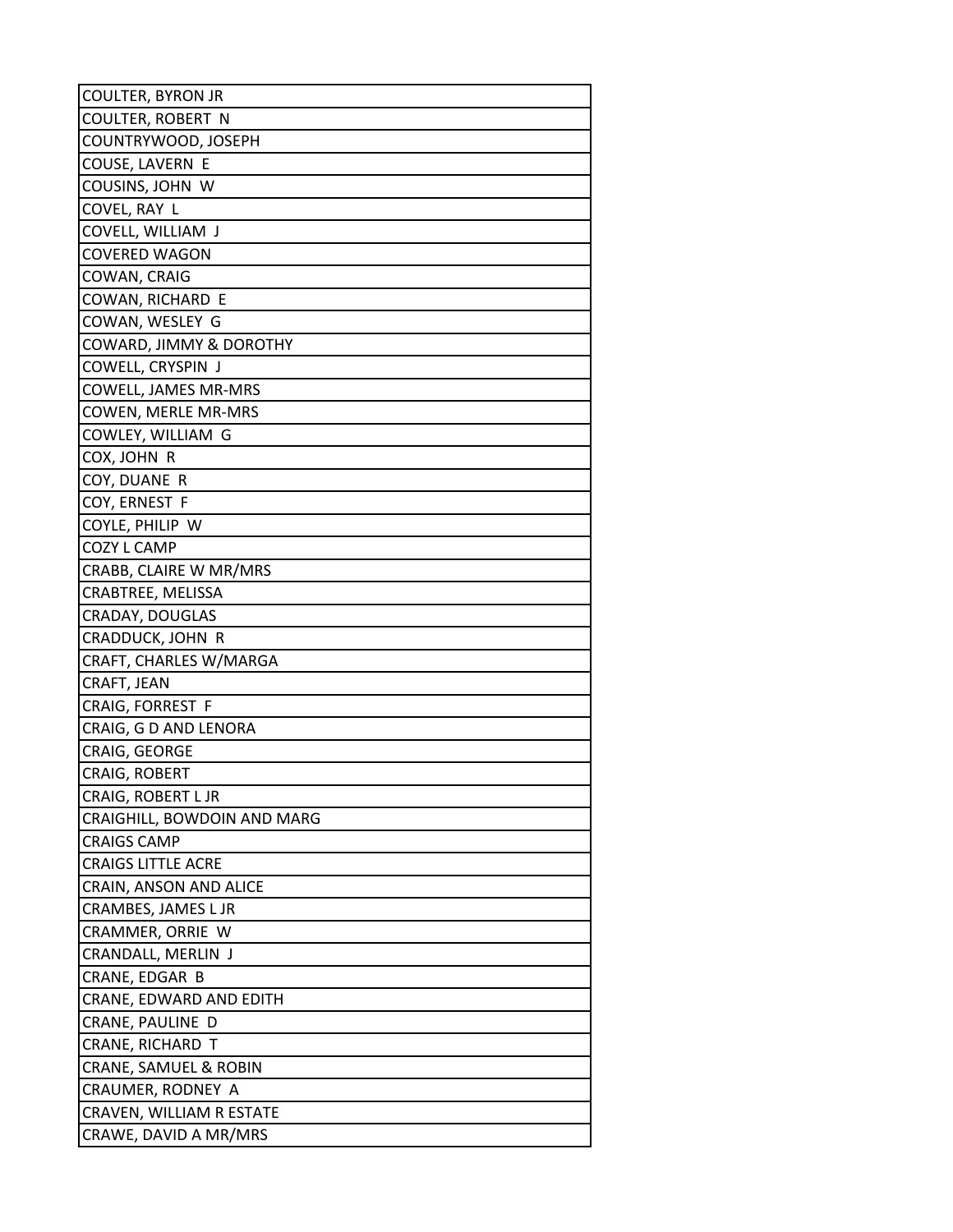| CRAWFORD, ANN MARIE           |
|-------------------------------|
| CRAWFORD, DONALD L            |
| CRAWFORD, WILLIAM L           |
| CRESSLEY, RONALD A            |
| CRESSLEY, RUSSELL M           |
| CRESSLEY, WESLEY M            |
| CRESSWELL, EUGENE             |
| CRESSWELL, WAYNE D            |
| <b>CREVELING, SCOTT</b>       |
| CRISPIN, ELVA                 |
| <b>CRISPIN, ERNEST ESTATE</b> |
| CRISPIN, PARK                 |
| CRISPIN, RAYMOND E            |
| CRISS, JOHN                   |
| CRISSMAN, ROY S               |
| CRIST, ELEANOR C              |
| <b>CRISTOFORA, VICTOR MRS</b> |
| <b>CROCK, JOSEPH</b>          |
| CROLL, SAMUEL J               |
| CROSBY, CLAUDE A              |
| CROSS, A W                    |
| CROSS, CHARLES AND JUNE       |
| CROSS, TERRY J                |
| CROSSLEY, GERALD D            |
| CROWE, ALBERT                 |
| CROWELL, GERALD               |
| CROWL, FRANK                  |
| CROWL, JOHN F                 |
| CROWL, ROBERT A               |
| <b>CROWS NEST CAMP</b>        |
| <b>CROWTHERS, LEE B</b>       |
| CRULL, DONNA                  |
| CRULL, R L MR & MRS           |
| <b>CRYSTAL SPRING</b>         |
| CRYTZER, ALVIN C              |
| CSORBA, JOHN                  |
| CUKOVICH, DANIEL              |
| CULLINANE, STEVEN H           |
| CULP, EVA V MRS               |
| CUMMINS, LOUISA B             |
| CUMMINS, LULA                 |
| CUNNINGHAM, HAROLD/PATRICIA   |
| CUNNINGHAM, J G               |
| CUNNINGHAM, MARY J            |
| CUNNINGHAM, MATTHEW G &       |
| CUNNINGHAM, RICHARD M         |
| CUPAN, PAUL                   |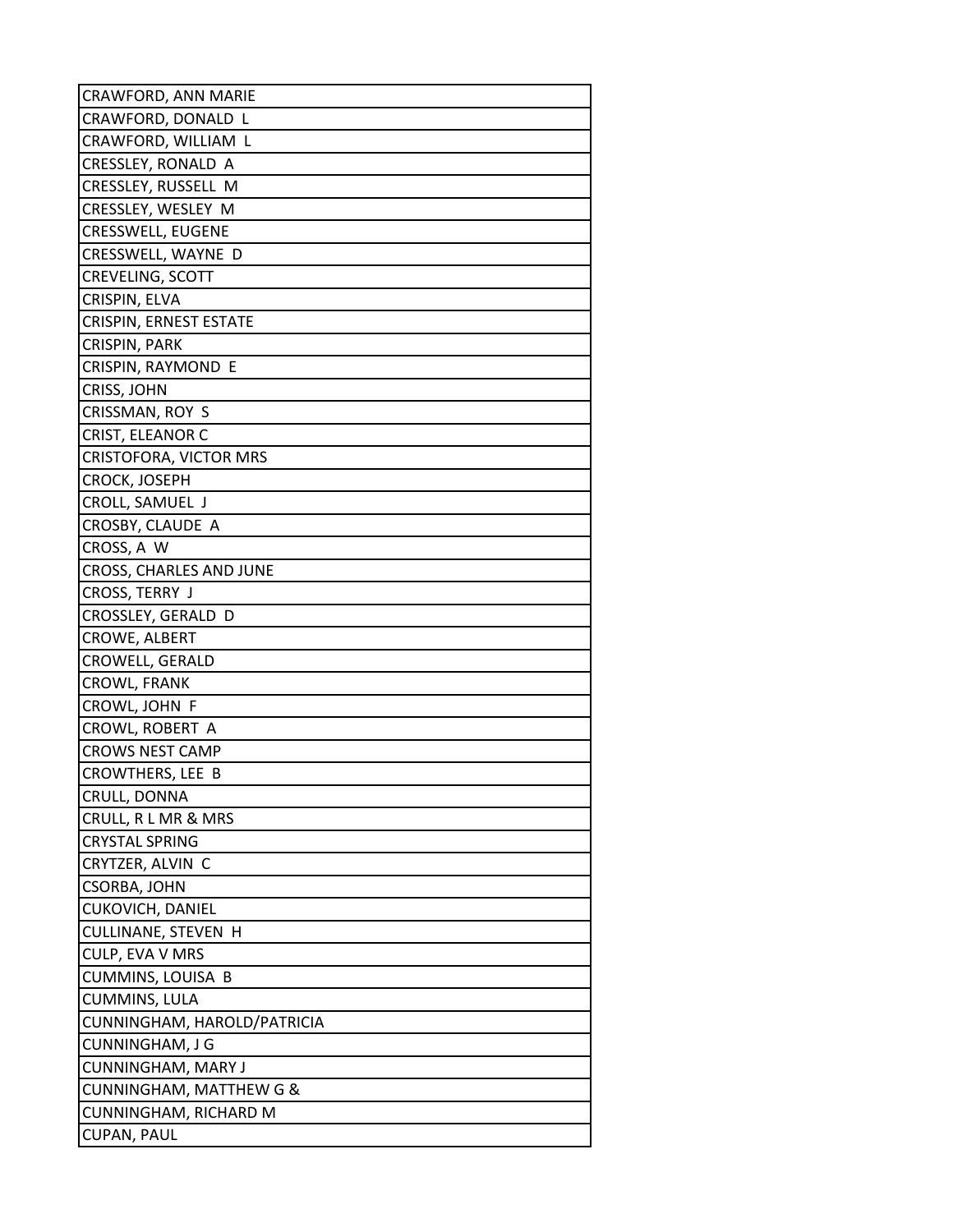| CURLEY, PAUL R             |
|----------------------------|
| CURRY, STEPHEN A           |
| CURTZE-GEBHARDT            |
| <b>CUSTER, ROBERT</b>      |
| CZECH, JOHN R              |
| CZECH, THADDOUS L          |
| <b>D &amp; D ENERGY CO</b> |
| DADSON PETROLEUM CO        |
| DAERR, RAYMOND A           |
| DAGGER, PETER R            |
| DAHL, HENRY                |
| DAHL, HENRY J JR           |
| DAHLER, MILTON C           |
| DAHLER, PAULINE            |
| DAILEY, GERTRUDE           |
| DAKOS, RUDY                |
| DALE, ROGER W              |
| DALLY, ERNEST A MRS        |
| DALRYMPLE, A J MR/MRS      |
| DALRYMPLE, CHARLOTTE C     |
| DALRYMPLE, S H             |
| DAN DON DO CAMP            |
| DANCO, RODNEY SR           |
| DANGROW, ELIZABETH M       |
| DANIELSON, ALICE L         |
| DANIELSON, CHRISTOPHER     |
| DANIELSON, MARSHALL A      |
| DANKO, JOHN                |
| DAPPENBROOK, PAUL SR       |
| DARBY, LEONARD             |
| DARLING, EDWIN L           |
| DARR, JAKE                 |
| DARR, JAKE & HELEN         |
| DARR, KENNETH              |
| DARTS, GLENN MRS           |
| DASE, ELSIE M              |
| DASE, HAZEL S              |
| DASE, RICHARD P            |
| DASHEM, WILLIAM MR-MRS     |
| DAUBENSPECK, R V MR/MRS    |
| DAUGHERTY, BERNARD L       |
| DAUGHERTY, STEVE           |
| DAUM MARKET & S            |
| DAVID CAMP                 |
| DAVIDS, RAYMOND L          |
| DAVIDSON, CARL E & SADIE   |
| DAVIDSON, JOSEPH A         |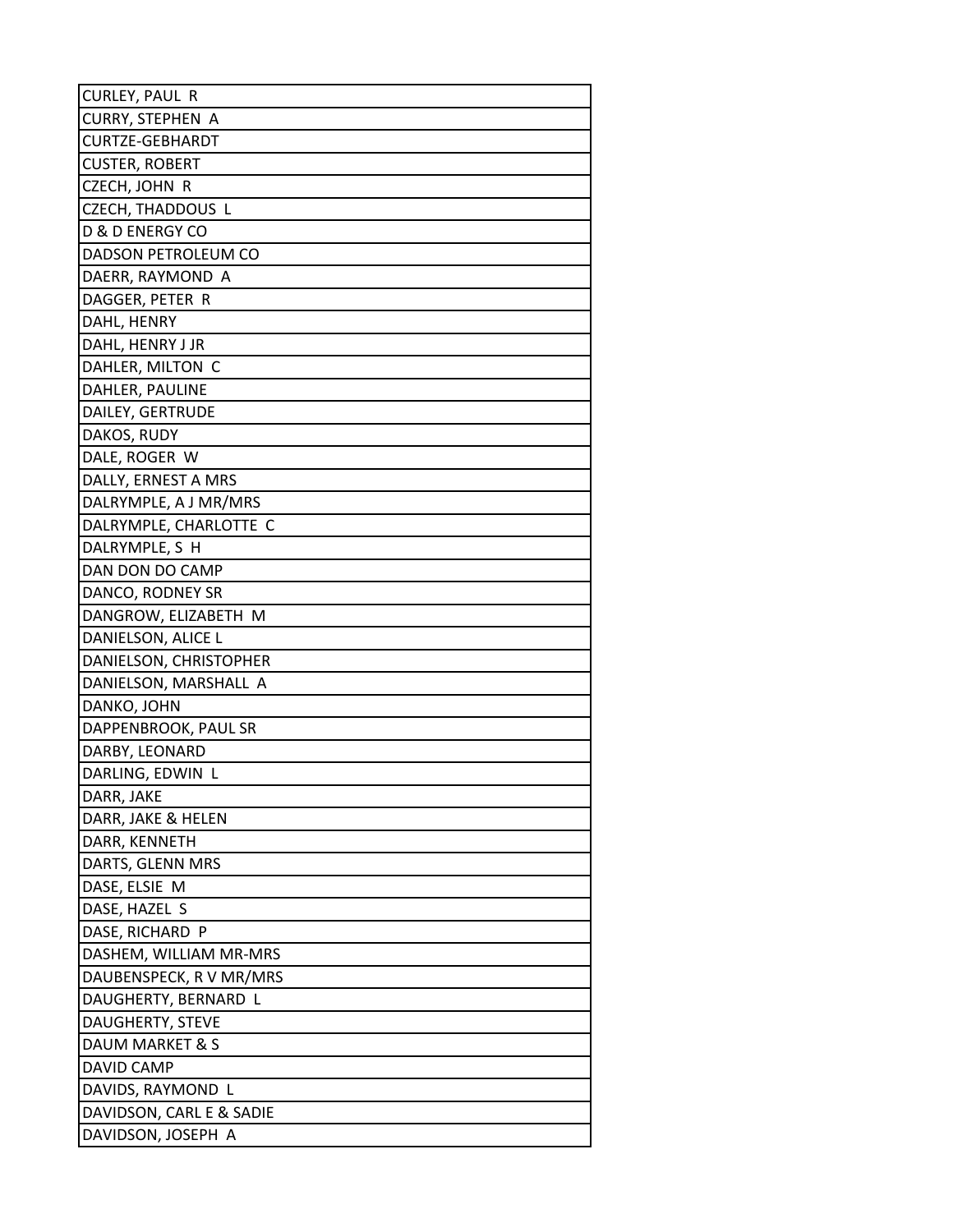| DAVIDSON, KEITH R                 |
|-----------------------------------|
| DAVIDSON, LAURENCE J              |
| DAVIES, JOSEPHINE MRS             |
| DAVIS, ANN                        |
| DAVIS, BRADLEY A                  |
| DAVIS, CATHRYN                    |
| DAVIS, CHARLES E                  |
| DAVIS, DALE                       |
| DAVIS, EARL C                     |
| DAVIS, EARL S MR/MRS              |
| DAVIS, EDITH M                    |
| DAVIS, EILENE M                   |
| DAVIS, FRANCES C                  |
| DAVIS, GARY L                     |
| DAVIS, GEORGE E MR/MRS            |
| DAVIS, GUY W                      |
| DAVIS, HAROLD S                   |
| DAVIS, HESTER                     |
| DAVIS, HORTON J & SON             |
| DAVIS, JESSIE MRS ESTATE          |
| DAVIS, JOHN T                     |
| DAVIS, JOSEPHINE                  |
| DAVIS, JUNE B                     |
| DAVIS, LES P                      |
| DAVIS, LYLE J                     |
| DAVIS, MARTIN L                   |
| DAVIS, MICHAEL J                  |
| DAVIS, NORMAN & BEATRIE           |
| DAVIS, PAUL C                     |
| DAVIS, PAUL M                     |
| DAVIS, ROBERT E MR/MRS            |
| DAVIS, ROBERT L JR                |
| DAVIS, ROBERT MR-MRS              |
| DAVIS, SHAWN E                    |
| DAVIS, SHIRLEY<br>DAVIS, STACEY J |
| DAVIS, WILLIS                     |
| DAVIS, WILLIS E                   |
| DAVISON, NEVA MRS                 |
| DAWELL INC                        |
| DAWES, WILLIAM J JR               |
| DAWSON, ERNEST J                  |
| DAY CON                           |
| DAY, GEORGE W                     |
| DAY, ROBERT A                     |
| DEAN, BRUCE                       |
| DEAN, H MORRIS                    |
|                                   |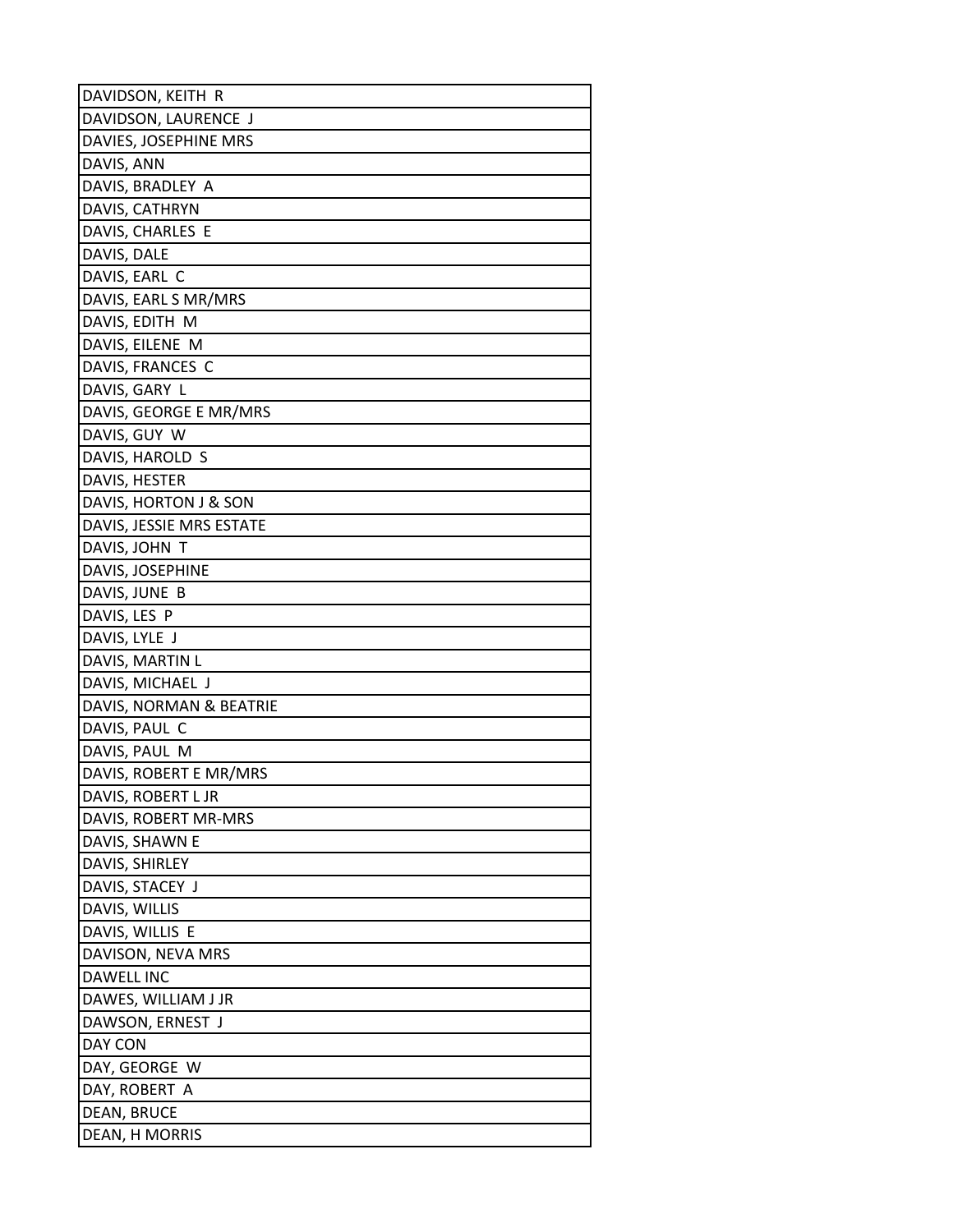| DEAN, JOHN E               |
|----------------------------|
| DEAN, RUSSELL G MR/MRS     |
| DEAR HUT THE               |
| DEARBORN, TOM & DOROTHY    |
| DEARBORN, WALTER           |
| DEBONE, LEE                |
| DEBUCCI, EDMUND V          |
| DEB'S AND DAVE'            |
| <b>DECISION CAMP</b>       |
| DECKER, LAVERN G           |
| DEEMER, ELEANOR            |
| DEFOREST, WILLIAM G        |
| DEGRETTO, WILLIAM JOSEPH   |
| DEGRUTTOLA, ROBERT J JR    |
| DEGRUTTOLA, ROBERT J SR    |
| DEHAPPART, ROBERT AND LILL |
| DEHART, S R                |
| DEHNER, EMMA               |
| DEHNER, EMMA R             |
| DEKTEROFF, OCIE            |
| DELACH, CHARLES G          |
| DELEVIN, ANTHONY V         |
| DELEVIN, WILLIAM           |
| DELINSKI, RICHARD J        |
| DELL, JOHN A & NANCY       |
| DELL, ROBERT II            |
| DELP, GERTRUDE C           |
| <b>DELSCO CORP</b>         |
| DEMBY, EDWARD F            |
| DEMBY, JOHN E              |
| DEMCHAK, DAVID J MR/MRS    |
| DENNY, CLARENCE J          |
| DEPALMA, J DR A            |
| DEPAOLI, CYRIL             |
| DEPASQUALE, ALFRED A       |
| DEPEW, KATHLEEN            |
| DEPP, LOIS A               |
| DEPTO, GARY G              |
| DEREMER, CYRUS A           |
| DEREMER, KARL              |
| DEREMER, ROSE              |
| DEREMER, SIDNEY            |
| DERESKAVICH, VERA M        |
| DESANTIS, PAT              |
| DESHNER, CLARENCE D        |
| <b>DESPERATION LODGE</b>   |
| DEVAUL, RICHARD MR-MRS     |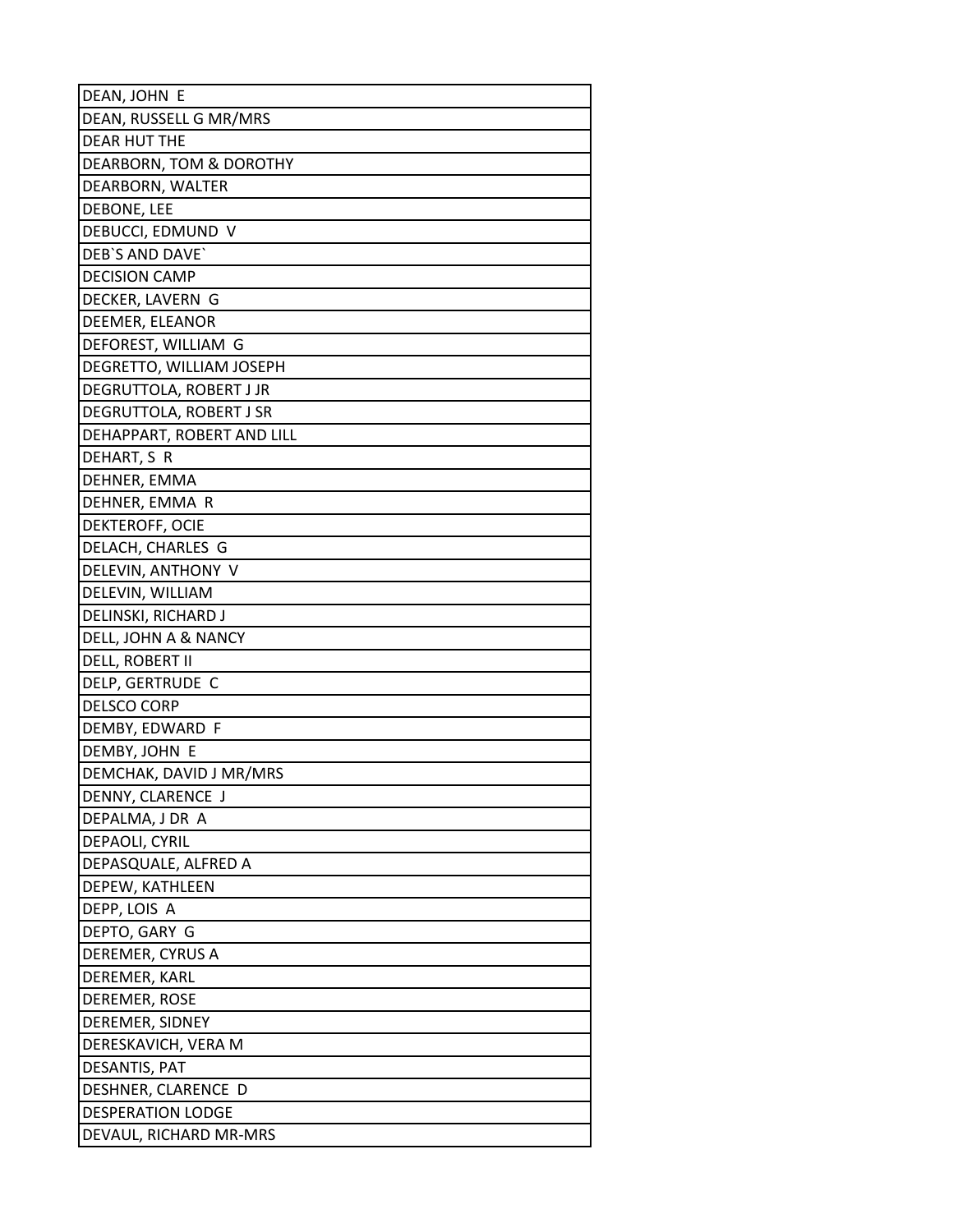| DEVEREAUX, BEVERLY J        |
|-----------------------------|
| DEVEREAUX, L H MR/MRS       |
| DEVEREAUX, LINDA            |
| DEVINE, DONALD C            |
| DEVORE FITCH, DEBORAH L     |
| DEVORE, BASIL AND ERIKA     |
| DEVORE, EMMA                |
| DEVORE, JAMES A             |
| DEVORE, JAMES A             |
| DEVORE, JOHN D              |
| DEVROUDE, CHARLES F MR/MRS  |
| DEXTER, DALE L              |
| DEXTER, E M                 |
| DEXTER, JAMES               |
| DICK, DENNIS M              |
| DICK, GARY W                |
| DICKERSON, CHRISTIE         |
| DICKEY, DARREL MR-MRS       |
| DICKEY, E L                 |
| DICKEY, ROBERT K            |
| DICKSON, CLIFTON L ESTATE   |
| DICKSON, GEORGE W           |
| DICMAS, JOHN R & WHARTO     |
| DIEBEL, J                   |
| <b>DIEHARDS DEN</b>         |
| DIEHL, CHARLES              |
| DIEHL, JAMES E              |
| DIEM, DANIEL                |
| DIETHRICK, EDWARD C         |
| DIETRICH, BEVERLY OR PATRIC |
| DIETRICH, PATRICIA          |
| <b>DIGGINS THE</b>          |
| DILLEY, KEVIN R             |
| DILLINGER, RUSSELL L        |
| DILLNER, NORMAN E           |
| DILLNER, R E                |
| DILORETO, ABLERT            |
| DIMMER, RAYMOND C           |
| DINGER, MAX C               |
| DINGER, STEVEN M & CHRISTIN |
| DINGFELDER, RUSSELL         |
| DINGFELDER, SCOTT J         |
| DINNINY, K C                |
| DINNINY, LARRY O            |
| DIPENTI, MICHAEL R JR/KATHY |
| DIPENTI, MICHAEL R SR       |
| DIPIERRO, JOHN C            |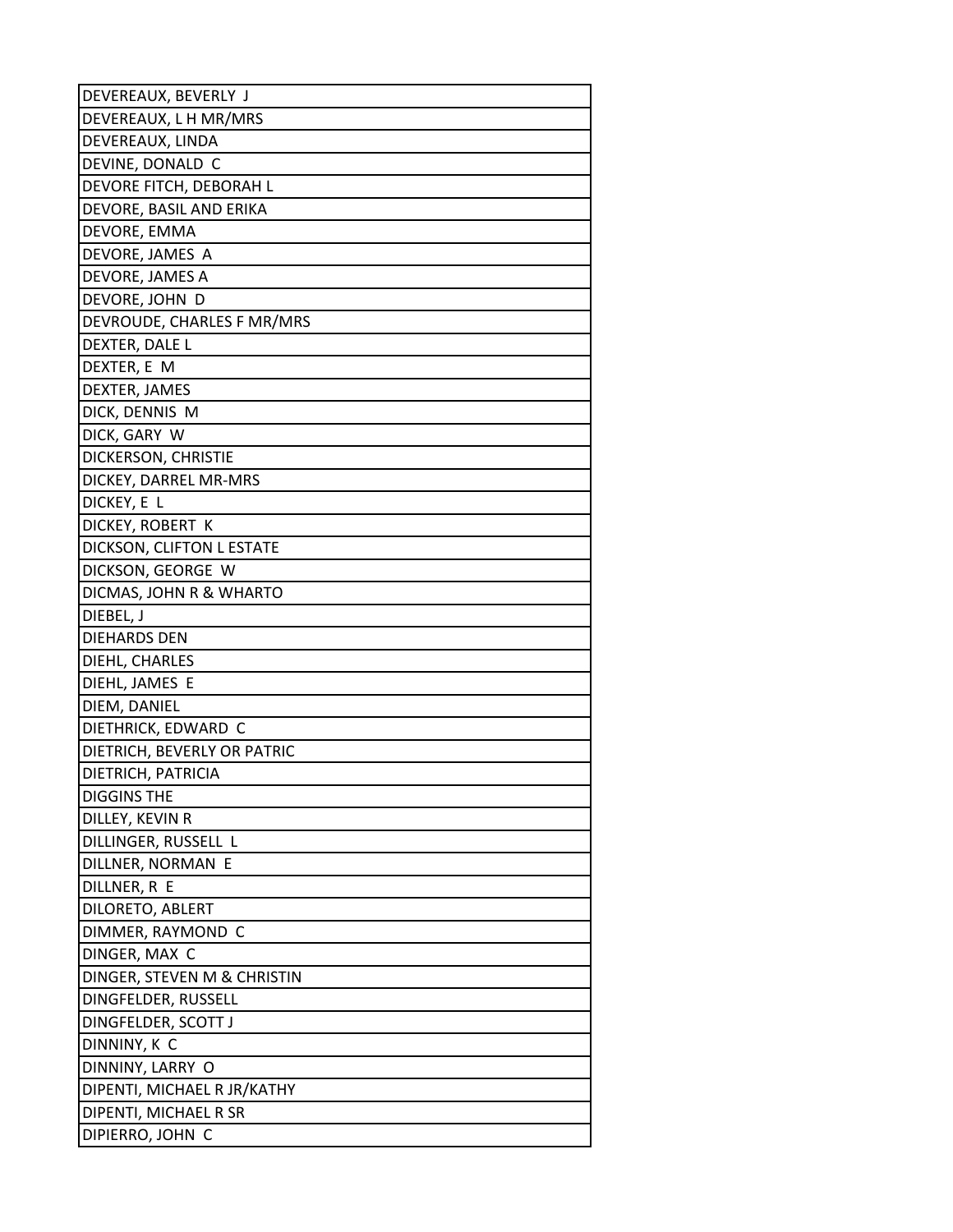| DIPIERRO, THOMAS                              |
|-----------------------------------------------|
| DISHLER, LEROY J                              |
| DISSETTE, THOMAS                              |
| DIXON, HARRY R                                |
| DIXON, J C                                    |
| DIXON, WILLIAM H                              |
| DLONIAK, MIRIAM K                             |
| DOBISH, WESLEY                                |
| DOBSON CELLULAR SYSTEMS INC                   |
| DODD, EVELYN E                                |
| DODDO, MATTHEW PAUL &                         |
| DODGE, S P                                    |
| <b>DOES DELIGHT</b>                           |
| DOG HOUSE THE                                 |
| DOHN, HOWARD                                  |
| DOLAN, WILLIAM M                              |
| DOLANSKY, TONY                                |
| DOLEMAN, FRANK                                |
| DOLFI, JOSEPHINE                              |
| DOLLOFF, FLORENCE                             |
| DOLPH, GARY A & JOYCE E                       |
| DOMACHOWSKI, ROBERT                           |
| DOMENICK, LEONARD                             |
| DONAHUE, MARY M                               |
| DONALDSON, NICHOLAS J & KER                   |
| DONALDSON, RANDY L                            |
| DONALDSON, WILLIAM A                          |
| DONATELLI, FELIX R                            |
| DONATELLI, HELEN C MRS                        |
| DONATELLI, JEAN C                             |
| DONATELLI, TED                                |
| DONIKOWSKI, ROBERT F                          |
| DONKIN, B R SR                                |
| DONNA JEAN CAMP                               |
| DONNELL SERVICES INC                          |
| DONNELLY, JAMES<br>DONOFRIO, JOHN & ALEXANDER |
| DONOFRIO, RAYMOND A                           |
| DONOGHUE, JAMES M                             |
| DONOVAN, JAMES T                              |
| DORIO, JOHN C                                 |
| DORR, DON                                     |
| DORSEY, CHARLES                               |
| DOT CAMP                                      |
| DOTY, ARTHUR W                                |
| DOTY, HAZEL L                                 |
| DOUBLE B CAMP                                 |
|                                               |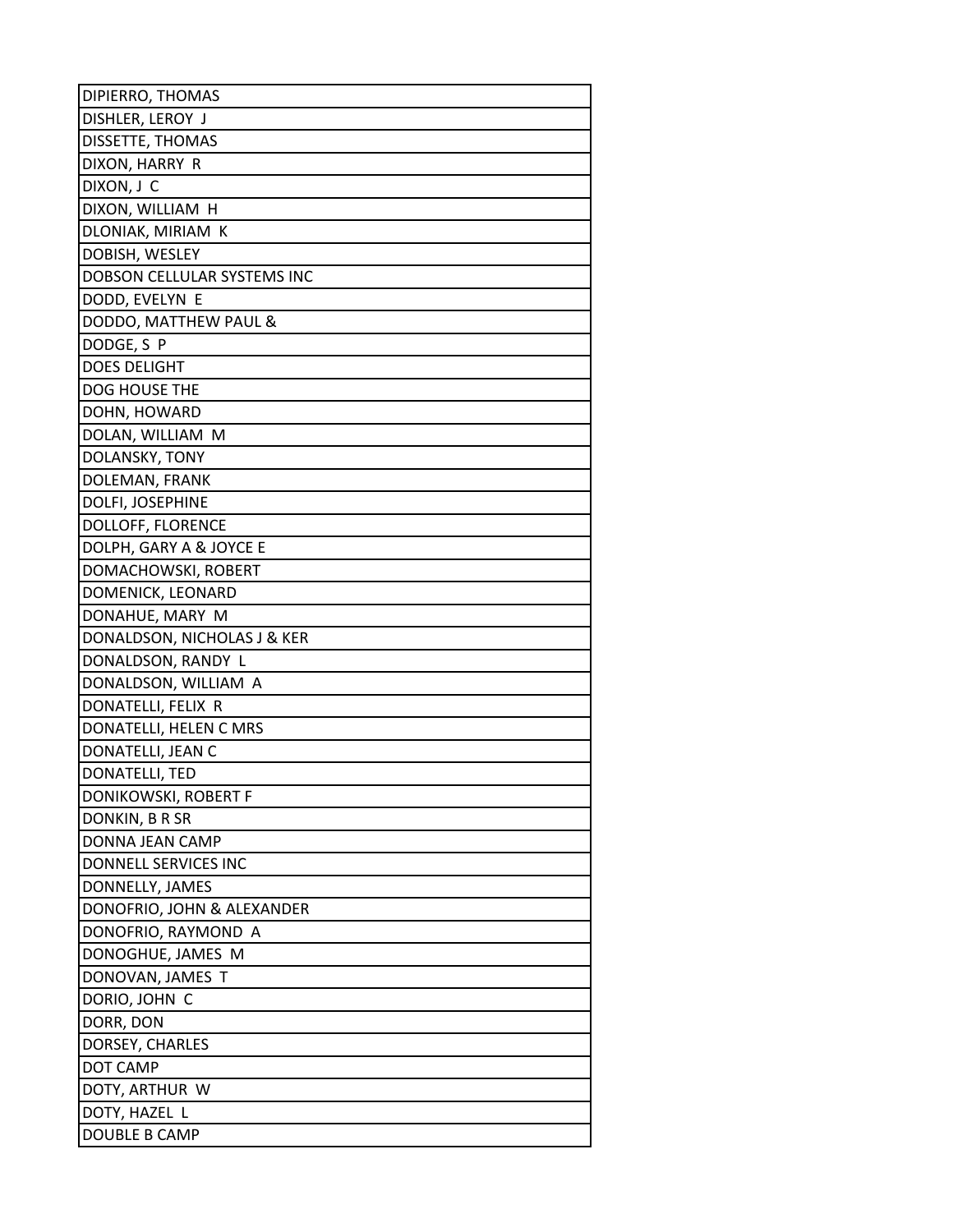| <b>DOUBLE T CAMP</b>     |
|--------------------------|
| DOUGAN, EDWARD D         |
| DOUGAN, GLENN E          |
| DOUGAN, KENNETH GLENN    |
| DOUGHERTY, JON E         |
| DOUGLASS, CLEO MRS       |
| DOUTT, HARRY             |
| DOUTT, KENNETH & NAOMIE  |
| DOUTT, KENNETH E MR/MRS  |
| DOUTT, SANDRA L          |
| DOWLING, RAYMOND M       |
| DOWLING, RICHARD J       |
| DOWNEY, CHARLES W        |
| DOWNEY, MATTHEW M        |
| DOWNING, EDWARD A        |
| DOWNS, ANNETTE M         |
| DOWNS, JACK E            |
| DOYLE, BETTY             |
| DOYLE, JAMES R           |
| DOYLE, JAMES M G         |
| DOYLE, PATRICK           |
| DRABICKI, JOHN           |
| DRAGANAC, SAM            |
| DRAGON, PAUL G           |
| DRAKE, KINGDOM           |
| DRAKE, LLOYD A MR/MRS    |
| DRAKE, RANDY             |
| DRAXINGER, ROBERT C      |
| DRAYER, RONALD           |
| DRAZENOVICH, JOSEPH      |
| DRESSING, MARTHA R.      |
| DRIPPS, ROY MR-MRS W     |
| DRISCOLL, RICHARD W      |
| DRISCOLL, THOMAS R       |
| DRISCOLL, W J JR         |
| DRISKILL, WAYNE &        |
| DRIVER, F C              |
| DRUGGAN, PETER           |
| DRUKENBROD, GEORGE E JR  |
| DRUKENBROD, J E          |
| DRUSKO, GEROGE MR-MRS    |
| DRY CAMP                 |
| DUBBS, DAVID M           |
| <b>DUBEE CAMP</b>        |
| DUBEROW, PAUL            |
| DUBINSKY, MARY I         |
| DUBRASKY, CATHY & RONALD |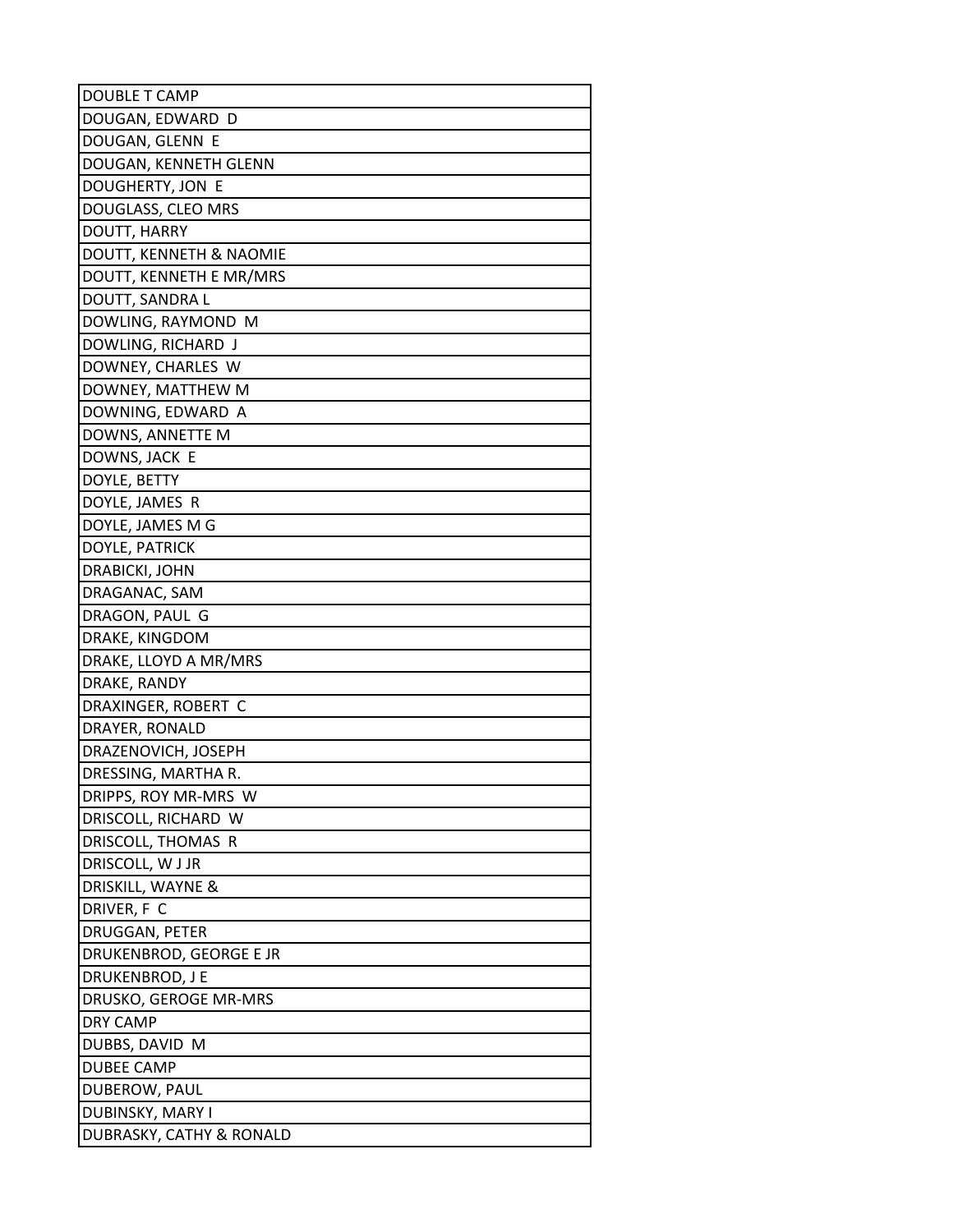| DUDASH, BERTHA M            |
|-----------------------------|
| DUDENHOEFFER, EDWARD C      |
| DUDENHOEFFER, JOHN A        |
| DUDGEON, HARLEY W           |
| DUELL, G FRED               |
| DUFALA, JOSEPH J            |
| DUFF, RUSSELL M             |
| DUFFIELD, JOE               |
| DUFFY, LAWRENCE L           |
| DUFFY, PHYLLIS A MRS        |
| DUFFY, RAYMOND E            |
| DUMARS, ROBERT & MYRTLE     |
| DUMBAUGH CO C T             |
| DUNCAN, HOWARD A            |
| DUNHAM, CLYDE MR-MRS        |
| DUNHAM, IRENE H             |
| DUNHAM, R E MR/MRS          |
| DUNKLE, A A                 |
| DUNKLE, DAVID L             |
| DUNKLE, MICHAEL & DAVID     |
| DUNKLE, MICHAEL & PATRICIA  |
| DUNKLE, RICHARD L           |
| DUNKLE, VIRGINIA L          |
| DUNLAP, BEVERLY G           |
| DUNMIRE, CLIFFORD           |
| DUNN, ELMER M               |
| DUNN, ETHEL                 |
| DUNN, KERMIT W              |
| DUNN, PHYLLIS B             |
| DUNN, ROBERT                |
| DUNN, ROBERT L MR/MRS       |
| DUNN, THEODORE & EDNA ESTAT |
| DUNN, THOMAS C              |
| DUNNE, THOMAS B             |
| DUNNIGAN, WILLIAM C JR      |
| <b>DUNNS DEN</b>            |
| DURAN, ANN                  |
| DURANDETTO, GERALD L        |
| DURLIN, JOHN S              |
| DURLIN, LAVERNE E           |
| DURLIN, WENDY S             |
| DUTCHESS, SCOTT D           |
| DUWE, HERBERT H             |
| DWORNICK, JOSEPH MR-MRS     |
| DWORSHAK, GEORGE            |
| DWYER, MICHAEL K            |
| DYER, BARZILL F             |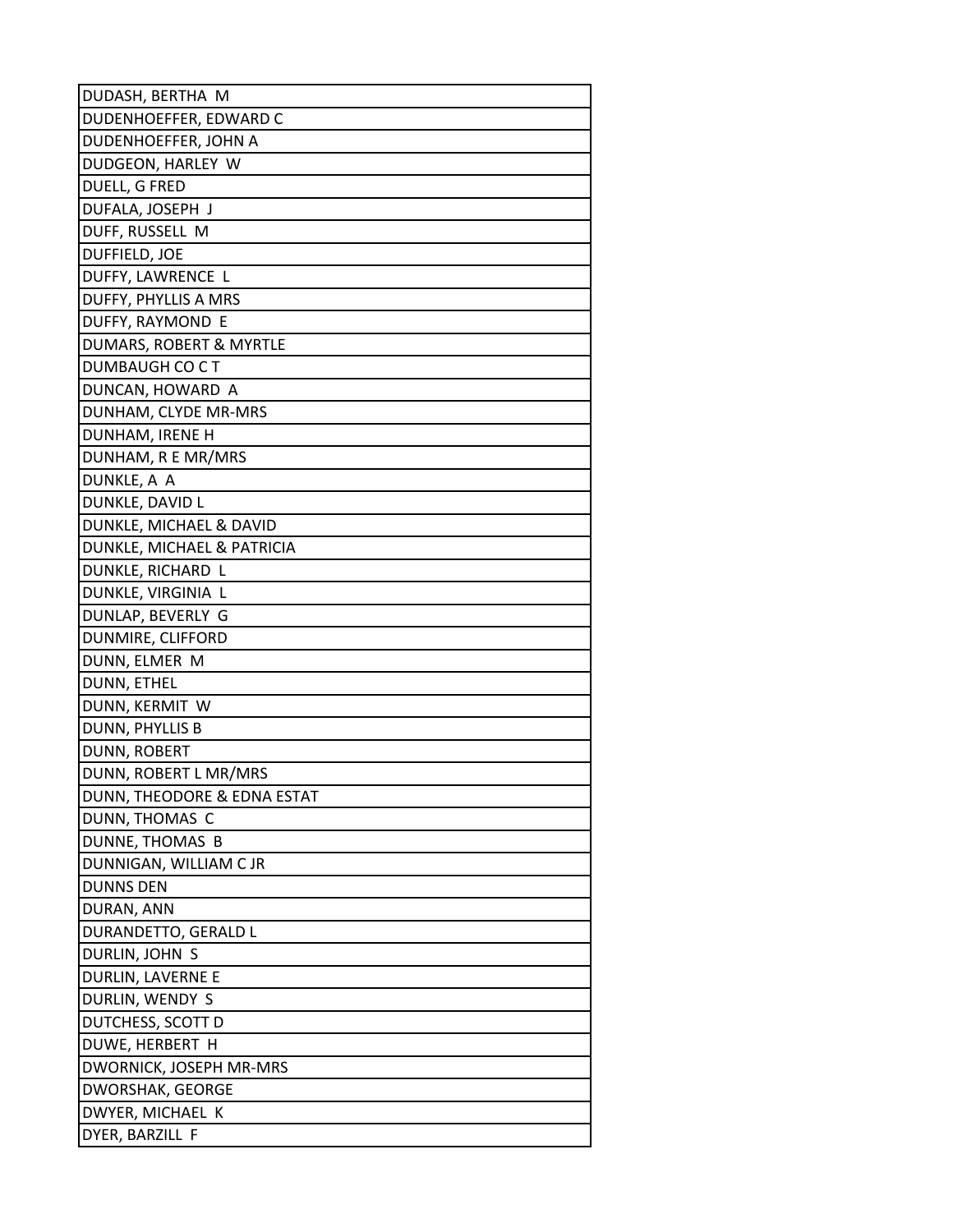| DYER, DONALD                                |
|---------------------------------------------|
| DYER, LEONARD                               |
| DYGAN, AUDREY M                             |
| DYGAN, MORRIS                               |
| DYJAK & MCGRAW                              |
| DYKE, JOYCE E                               |
| DYKE, LAURENCE E                            |
| DYKE, MARTHA W MRS                          |
| DYKUN, MICHAEL                              |
| DYLEWSKI, FRANK P                           |
| DZERA, MICHAEL JR & SR                      |
| DZIK, RICHARD H                             |
| DZURA, GEORGE A                             |
| E J A TWO WELL DRILLING PRO                 |
| EAGLE, ROOST                                |
| EAISE, JAMES JR                             |
| EAMPIERO, N J                               |
| EARLE, JESSICA                              |
| EARLS, ROLAND                               |
| <b>EARLY BIRD</b>                           |
| EARLY, HENRY C                              |
| <b>EAST BRANCH GRANGE</b>                   |
| EASTERN MICROWAVE INC                       |
| <b>EASTERN STATES ENERGY</b>                |
| EASTLICK, RAYMOND                           |
| EASTMAN, ALISA                              |
| EASTMAN, BETTY J                            |
| EASTMAN, LOUIS                              |
| EASTMAN, LYLE & MARCIA                      |
| EASTMAN, RALPH B                            |
| EASTMAN, RAYMOND L                          |
| EASTMAN, RUSSELL J                          |
| EASTON, EDWARD V                            |
| <b>EATON, EARL &amp; LOUISE</b>             |
| EATON, PAUL A                               |
| <b>EATON, ROBERT &amp; MARILYN</b>          |
| EBEL, MILDRED                               |
| <b>EBERT, GORDON</b>                        |
| ECCLES, ALBERT D                            |
| ECK, JOHN MR & MRS G                        |
| ECKER, ALLEN MR & MRS<br>ECKER, NORMAN L JR |
| ECKER, RALPH O                              |
| ECKER, ROBERT SR C                          |
| <b>ECKERT BROTHERS</b>                      |
|                                             |
| ECKERT, E J                                 |
| ECKLAND, GEORGE                             |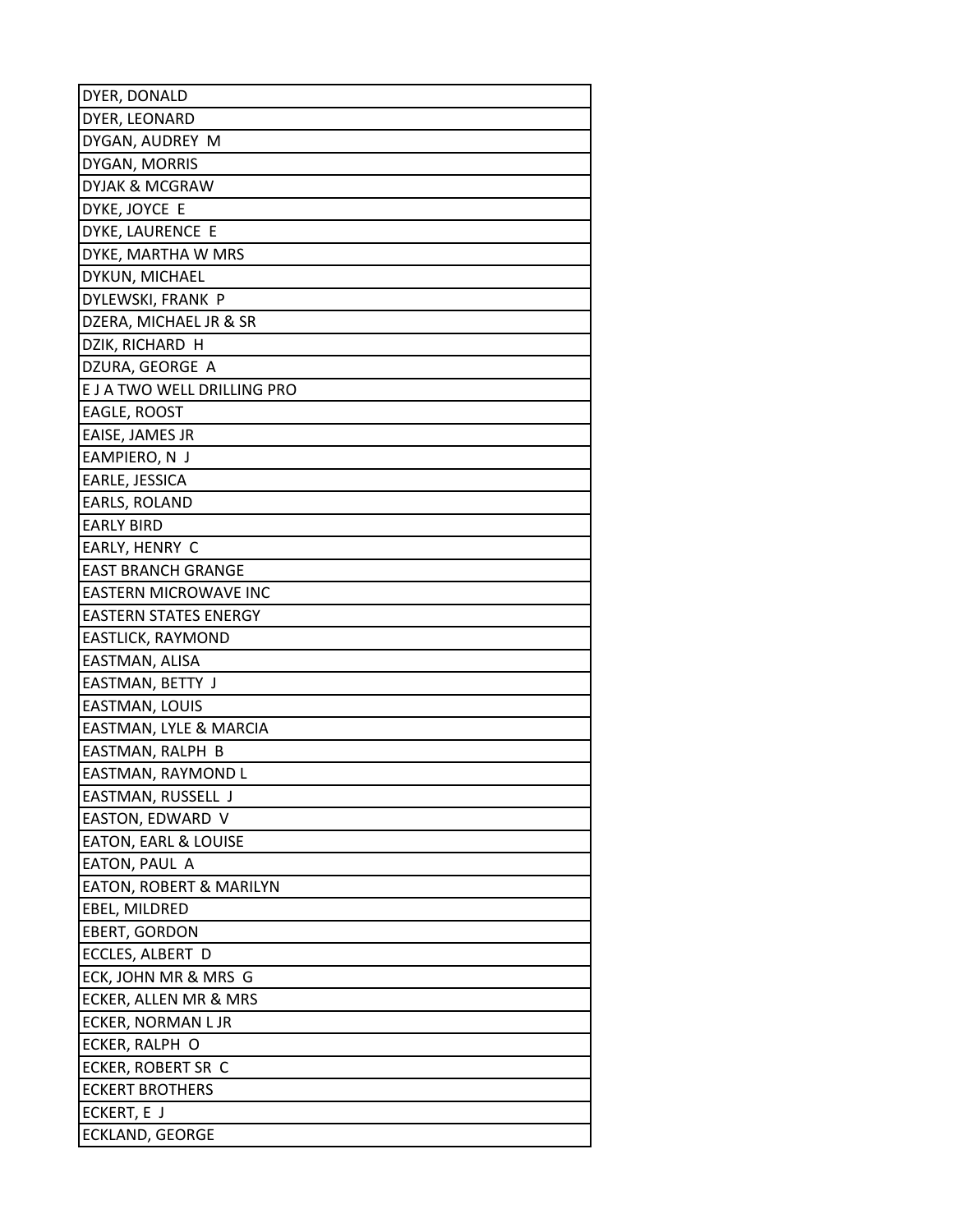| ECKLUND, EMMET J                         |
|------------------------------------------|
| ECKLUND, SUSIE MRS                       |
| ECKMAN, JEFFREY A                        |
| ECKMAN, PEARL L                          |
| EDDY, HARRIET M                          |
| EDDY, JOHN D                             |
| EDEBURN, ROBERT S                        |
| EDKINS, ROBERT MR & MRS                  |
| EDKINS, WILLIAM P                        |
| EDMISTON, BLAIR F JR                     |
| EDMISTON, DENNIS R                       |
| <b>EDMISTON, GERTRUDE</b>                |
| <b>EDMISTON, MARVIN B</b>                |
| EDMISTON, SERRILL M                      |
| EDWARD OIL CO                            |
| EDWARDS, AUDREY                          |
| EDWARDS, CLAIR W                         |
| EDWARDS, DONALD E                        |
| EDWARDS, ELIZABETH A                     |
| EDWARDS, GERALD                          |
| EDWARDS, LEONARD MR MRS                  |
| <b>EDWARDS, LYNN BRUCE</b>               |
| EDWARDS, NELLIE                          |
| EDWARDS, RANDY L                         |
| EDWARDS, ROSELLA                         |
| EDWARDS, VERNON                          |
| EDWARDSEN, PAUL H                        |
| EGAN, TIMOTHY M                          |
| <b>EGGENBERGER, GERTRUDE</b>             |
| <b>EGGLESTON, REGIS E</b>                |
| EGRY, SHIRLEY J                          |
| EHRENBERGER, LYNN                        |
| EHRLEY, JOHN                             |
| EHRLICH, CHARLES L                       |
| EICHENBERG, MELVIN E                     |
| EICHENLAUB, WILBUR F                     |
| <b>EIGHT BUCK LODGE</b>                  |
| EIKEY, WILLIAM                           |
| EILER, HARRY                             |
| EISAMAN, WILSON & JEAN                   |
| EISERT, JAMES J                          |
| EKENSTEN, JOHN F                         |
| EKEY, BARBARA N                          |
| EKEY, ROBERT C                           |
| EKSTROM, KERMITT B                       |
| EL DESPARADO CAMP<br>ELDRIDGE, CHARLES A |
|                                          |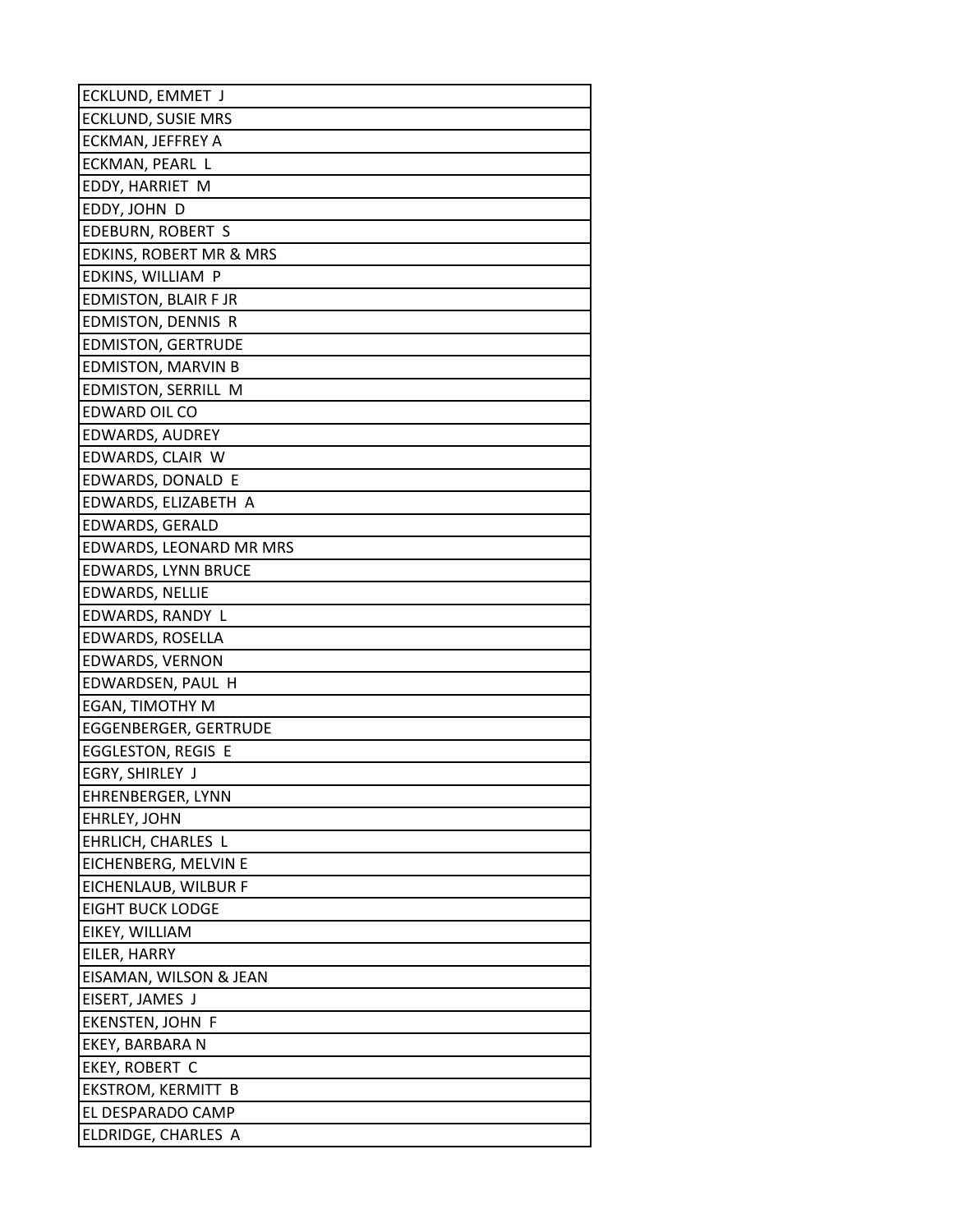| <b>ELEVEN POINT CAMP</b>       |
|--------------------------------|
| ELICKER, HOWARD KREIG          |
| ELKINS, BETTY V                |
| ELLBERG, CHANN                 |
| ELLBERG, ERNEST                |
| ELLER, LLOYD A                 |
| ELLIOT, JAMES R                |
| ELLIOT, PATRICIA               |
| ELLIOTT, CLAIR D               |
| ELLIS, ELMER                   |
| ELLIS, HERBERT W JR            |
| ELLIS, HERBERT W SR            |
| ELLWOOD CAMP                   |
| ELMEN, E C                     |
| ELMER, RUSSELL M MD            |
| ELMES, W T                     |
| ELMS, ADAM C & ASHLEY M        |
| ELMS, HAROLD                   |
| ELSTNER, FRANCIS L             |
| ELY, CHARLES E                 |
| ELY, J P                       |
| ELY, JACK                      |
| <b>EMEHIZER, ROBERT MR-MRS</b> |
| EMERSON, ABRAHAM               |
| <b>EMERSON, BRIAN J</b>        |
| EMHARDT, DONALD                |
| <b>EMIG, LAURENCE MR-MRS</b>   |
| EMKE, HERMAN H                 |
| EMMONDS, WILLIAM R             |
| <b>EMMONS, NEAL</b>            |
| EMPH, ALBERT W                 |
| <b>EMPTY BOTTLE THE</b>        |
| <b>EMPTY CREEL CAMP</b>        |
| ENGELMORE, DALE K              |
| ENGIST, WILLIAM C              |
| <b>ENGLISH CAMP</b>            |
| ENGLISH, DUANE M               |
| ENGLISH, LLOYD M               |
| <b>ENGLISH, ROBERT</b>         |
| ENGSTROM, DAVID                |
| ENHANCED OIL RECOVERY INC      |
| <b>ENNIS, ROBERT</b>           |
| <b>ENOS, MABEL</b>             |
| <b>ENRIGHT, JAMES</b>          |
| <b>ENRIGHT, ROSE</b>           |
| <b>EPSTEIN, HAROLD</b>         |
| ERDMAN, EDGAR S                |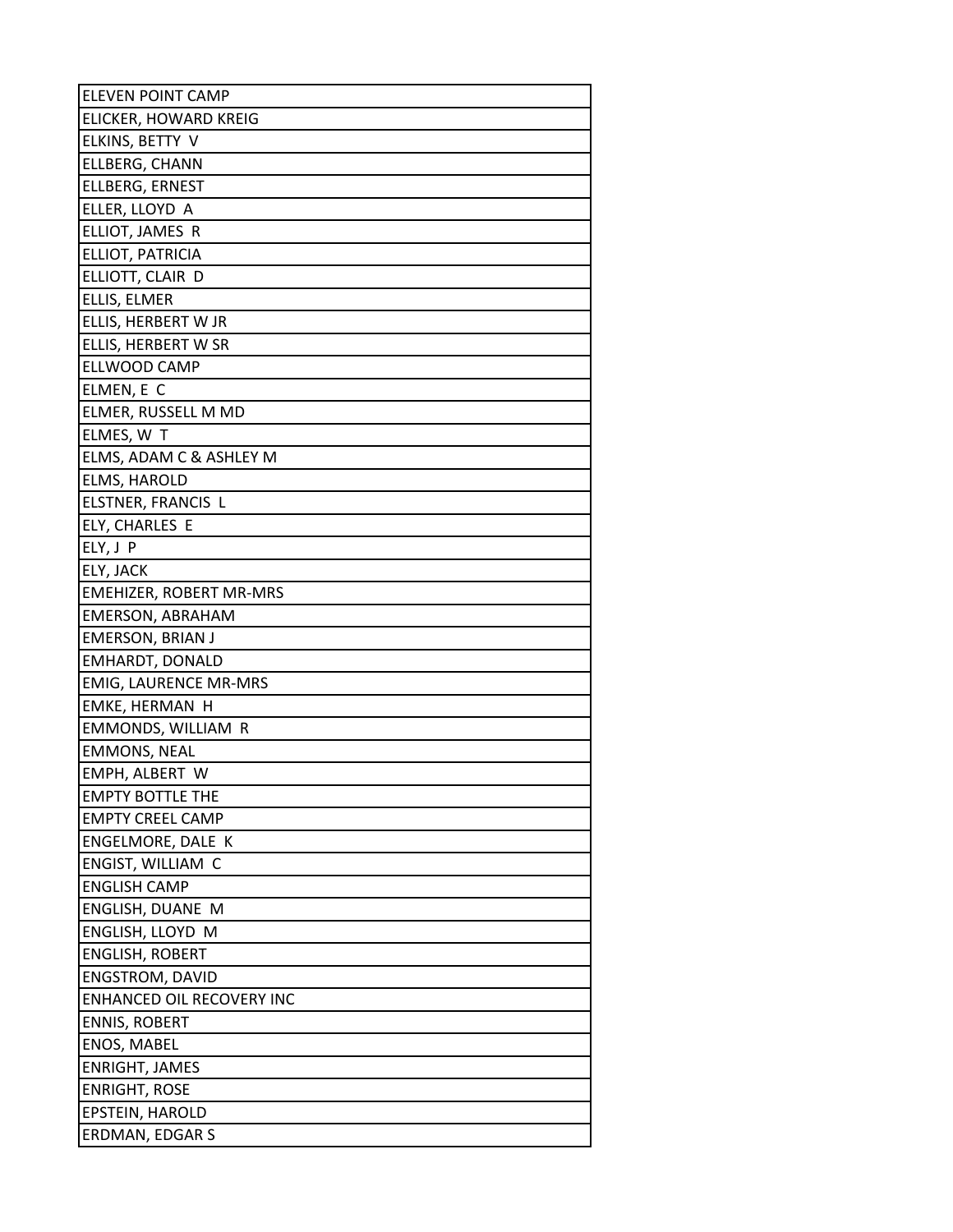| ERDMAN, IAN K II                     |
|--------------------------------------|
| ERICKSON, HAROLD B                   |
| ERICKSON, RUDOLPH                    |
| <b>ERICKSON, THOMAS</b>              |
| ERICSON, LEE J                       |
| ERIKSEN, EUGENE & MILDRED            |
| ERIKSEN, G M MR MRS                  |
| ERIKSON, HERBERT O MR/MRS            |
| ERMA JEAN OIL CO                     |
| ERSKIN, EDWARD MR-MRS                |
| ERTOLA, JOHN OR MABLE H              |
| <b>ESCAPE CAMP</b>                   |
| ESECK, ELIZABETH MRS                 |
| ESH, DONALD                          |
| ESHBORN, GARY R                      |
| <b>ESQUIRE CAMP</b>                  |
| ESSENBERG, THOMAS D                  |
| <b>ESTER, GEORGE JR</b>              |
| <b>ESTERBROOK, CRAIG A</b>           |
| <b>ESTOK, MIKE</b>                   |
| ETHERIDGE, HAROLD                    |
| EUCKER, C L                          |
| EVANS, BARBARA                       |
| <b>EVANS, BRUCE</b>                  |
| EVANS, HELEN                         |
| EVANS, JAMES M                       |
| EVANS, RICHARD L                     |
| EVANS, ROBERT D                      |
| <b>EVERGREEN CAMP</b>                |
| EVINCZIK, JAMES B                    |
| EWANSKI, ALEX JR                     |
| EWING, DONALD A                      |
| <b>EXCELSIOR CHURCH</b>              |
| <b>EXCHANGE OIL &amp; GAS INC</b>    |
| EXLEY, JAMES L                       |
| EXLEY, LLOYD E                       |
| EYLER, DANIEL                        |
| FBI                                  |
| FABIAN, MICHELE M                    |
| FAGAN, CLINTON C                     |
| FAIRBANK, JERRY A                    |
| <b>FAIRCHILD CAMP</b>                |
| <b>FAIRVIEW CAMP</b>                 |
| FAITH, GEORGE JR & MARR              |
| <b>FALCONER, STUART &amp; ROSEMO</b> |
| FALCONER, VIRGIL MR-MRS              |
| <b>FALLEN PINE CAMP</b>              |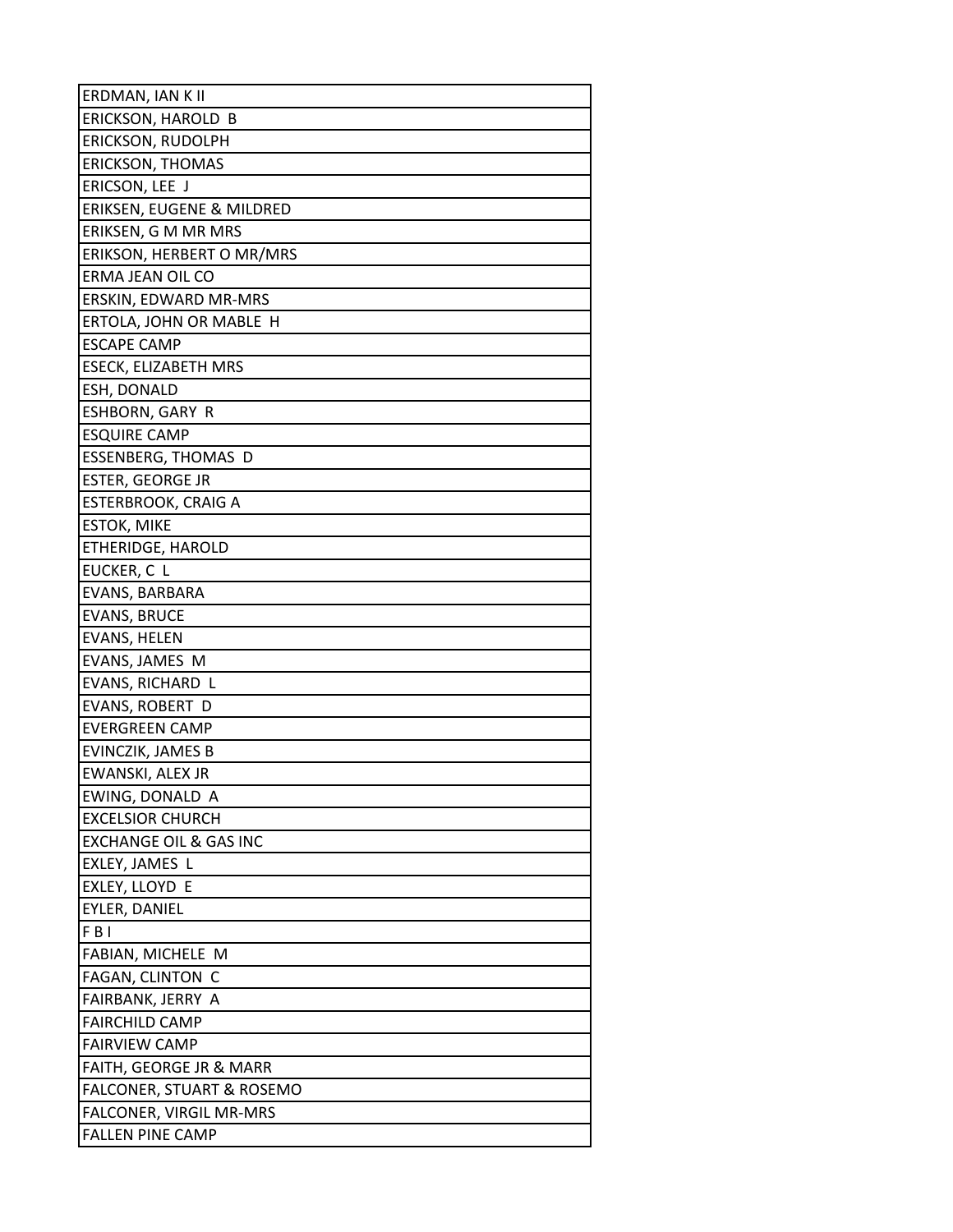| <b>FALLING OAK</b>                  |
|-------------------------------------|
| <b>FAMILY LODGE</b>                 |
| <b>FAMILY TREE THE</b>              |
| FAMO, BETTY L MRS                   |
| FANTASIE, LAURENCE MR-MRS           |
| FAR FROM DAR CAMP                   |
| FAR-OCH-JAG                         |
| FARABAUGH, R F                      |
| FARGO, W D & PATRICIA               |
| FARKAS, ARTHUR J MR/MRS             |
| FARLEY, BASIL L                     |
| FARMER, JAMES L                     |
| FARMER, JESSE                       |
| <b>FARMERS HOME ADMINISTRATION</b>  |
| <b>FARNSWORTH, SHIRL</b>            |
| FARR, EUGENE M                      |
| FARREN, JENNIE                      |
| <b>FASCO OIL COMPA</b>              |
| FASENMYER, JAMES J                  |
| FAUNCE, DEWEY                       |
| FAUTH, NORBERT E                    |
| FAUVIE, ADRIAN J                    |
| <b>FAUZEY, ALICE MRS</b>            |
| <b>FAWN THE</b>                     |
| FEHLMAN, ALICE                      |
| FEHLMAN, DONALD Y                   |
| FEHLMAN, GAIL E                     |
| FEHLMAN, GENEVIEVE A                |
| FEHLMAN, J RAY                      |
| FEHLMAN, RICHARD MR/MRS             |
| FEHLMAN, ROCKY                      |
| FEHLMAN, RONALD R                   |
| FEHLMAN, RONNIE L                   |
| FELO, CLARA MRS R                   |
| FELTON, FRANCES E                   |
| FENCHEL, CHARLES MR & MRS           |
| FENNELL, CALVIN L                   |
| FENNELL, MILFORD J                  |
| FENOHR, FRED                        |
| FENT, RICHARD                       |
| FERGUSON, HELEN R                   |
| FERGUSON, JAMES L                   |
| <b>FERGUSON, ROGER &amp; CASSIE</b> |
| FERN, EDWARD                        |
| FERNOLEND, GEORGE                   |
| FERRARO, ALBERT J                   |
| FERRARO, TONY J                     |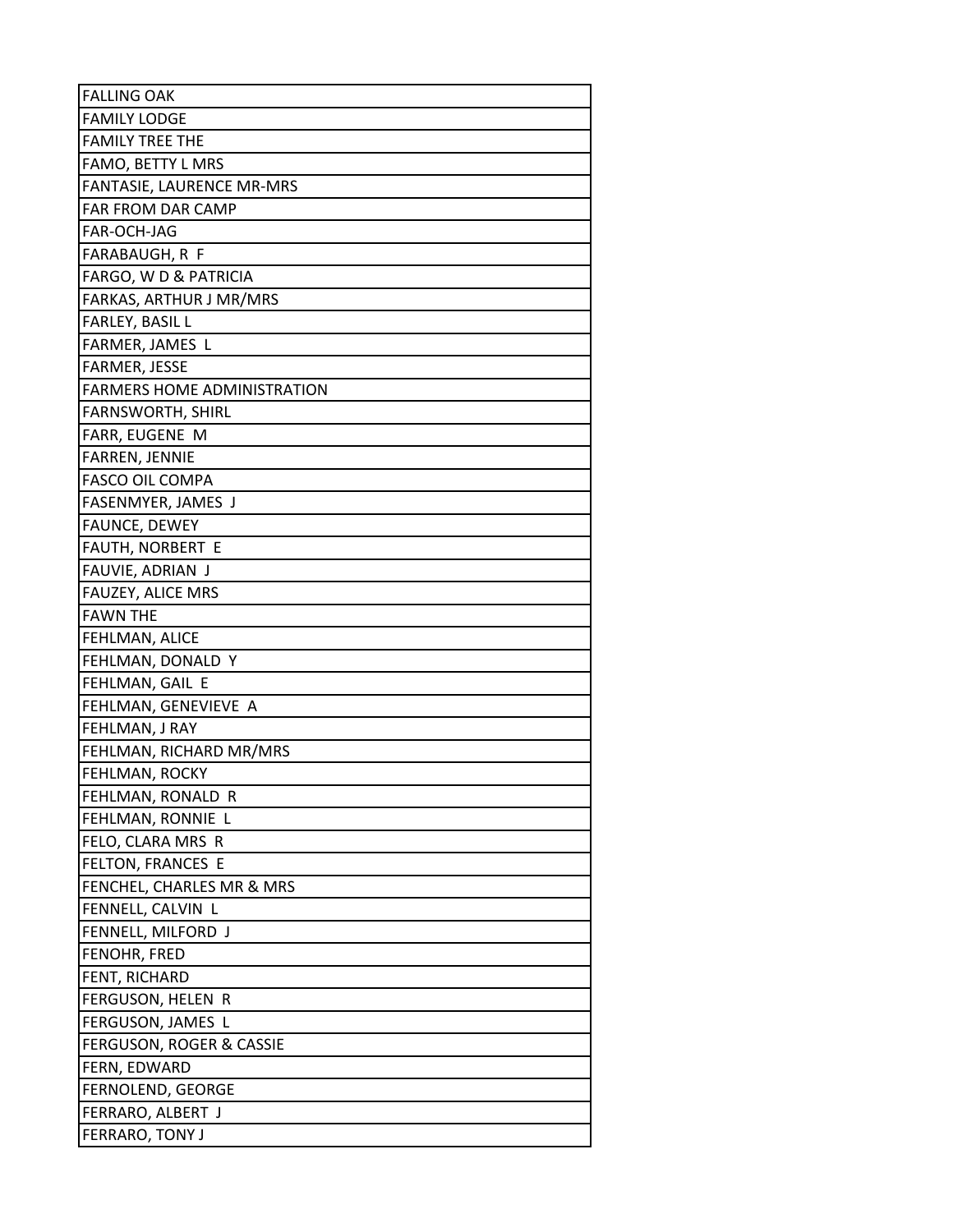| FERRIE, DENNIS R                      |
|---------------------------------------|
| FERRIE, JONATHAN &                    |
| FERRIE, PAT & PHYLLIS W               |
| FERRIE, RUSSELL W                     |
| FERRIE, STUART J                      |
| FERRY, WILLIAM F                      |
| FERVER, GEORGE W & THELMA             |
| FETTE, ROSE M                         |
| FETTERMAN, ROBERT A                   |
| FETZNER, CARL G                       |
| FICKENWORTH, GEORGE E                 |
| FICKENWORTH, JOHN MR-MRS              |
| FIDLER, ROSE MRS                      |
| FIELDS, JEFFERY L                     |
| FIEST, FRANK E                        |
| FIFTY FIFTY CAMP                      |
| FIGLEY, ALBERT W                      |
| FIGURA, JOSEPH A                      |
| FILER, ROBERT H                       |
| FILIPPI, ERNEST                       |
| <b>FIN CAMP</b>                       |
| FINAZZO, JOHN JR                      |
| FINDLAY, DONALD & CAROL               |
| FINEFROCK, JOHN H                     |
| FINK, EDWARD P                        |
| FINK, LLOYD L MR & MRS                |
| FINKENBINDER, CHARLES                 |
| <b>FINLAY &amp; WATKINN &amp; C E</b> |
| FINLEY, NOEL P                        |
| FINNEY, CLIFFORD JR MR/MRS            |
| FINZER, VINTON E                      |
| FIORENTINO, MARY                      |
| <b>FIREMANS RETREAT</b>               |
| FIRTH, GRACE N & BIMBER, CHA          |
| FISCHER, JOHN H                       |
| FISCUS, ALAN R                        |
| FISH, ELEANOR C                       |
| FISHER, FRED M                        |
| FISHER, KENNETH & LANA                |
| FISHER, RAYMOND SCOTT &               |
| FISHER, WALTER A                      |
| FITCH, MARIAN                         |
| FITZGERALD, CARL M                    |
| FITZGERALD, JONATHAN                  |
| FITZGERALD, THOMAS E                  |
| <b>FIVE BUCKS CAMP</b>                |
| FIVE C S THE                          |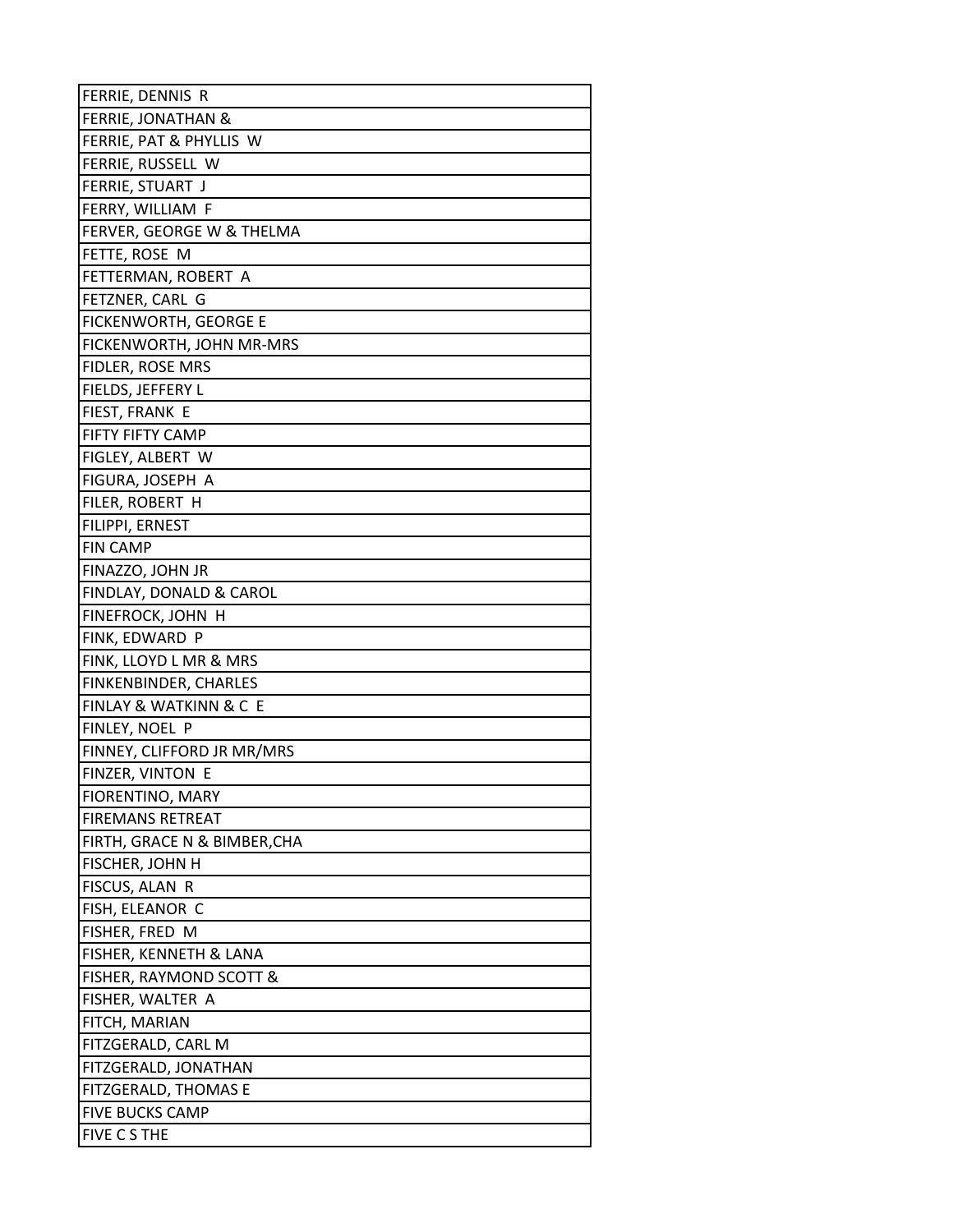| <b>FIVE SANDS INC</b>         |
|-------------------------------|
| FIXEL, JOSEPH S               |
| FLADRY, HARRIET               |
| FLAHERTY, LEO M               |
| FLANAGAN, JOHN J              |
| <b>FLANIGAN BROS</b>          |
| FLASHER, BLANCHE              |
| FLASHER, DAVID W              |
| FLASHER, DAVID MR-MRS         |
| FLASHER, PATRICIA J           |
| FLASHER, WARREN               |
| FLECK, THOMAS S               |
| <b>FLEEGER, JOSIAH ESTATE</b> |
| FLEEGER, WAYNE                |
| FLEMING, JAMES C              |
| FLEMING, JAMES & ESTHER       |
| FLEMING, ROBIN                |
| FLEMING, THOMAS F             |
| FLETCHER, CHARLES C           |
| FLETCHER, JOSEPH E            |
| FLICK, CLAIR                  |
| FLICK, GALE A                 |
| FLICK, GALE A JR &            |
| FLICK, JACK L                 |
| FLICK, KENNETH R              |
| FLICK, MARJORIE J             |
| <b>FLINCHBAUGH, TODD</b>      |
| <b>FLINT STONE CAMP</b>       |
| <b>FLO-PENN PROPERTIES</b>    |
| <b>FLOR-PENN PETRO</b>        |
| FLORIAN, DOMINIC              |
| FLORIDA PENN OIL & GAS INC    |
| FLOYD, JUNIOR D               |
| <b>FOG CAMP</b>               |
| FOHNER, GERALD L              |
| FOHT, CHARLES K               |
| FOHT, LINDA A ESTATE          |
| FOLGA, MICHAEL J & KAYLEEN    |
| FOLINO, JOSEPH R              |
| FOLTZ, JOSEPH W               |
| FOLTZ, MERVIN C ESTATE        |
| FONT, PAUL H                  |
| FONT, THOMAS A                |
| FONTAINE, JEAN & MARIETTE     |
| FOOTE, ALBERT & IRENE L       |
| FORBES, DEBRA                 |
| FORBES, GUY R                 |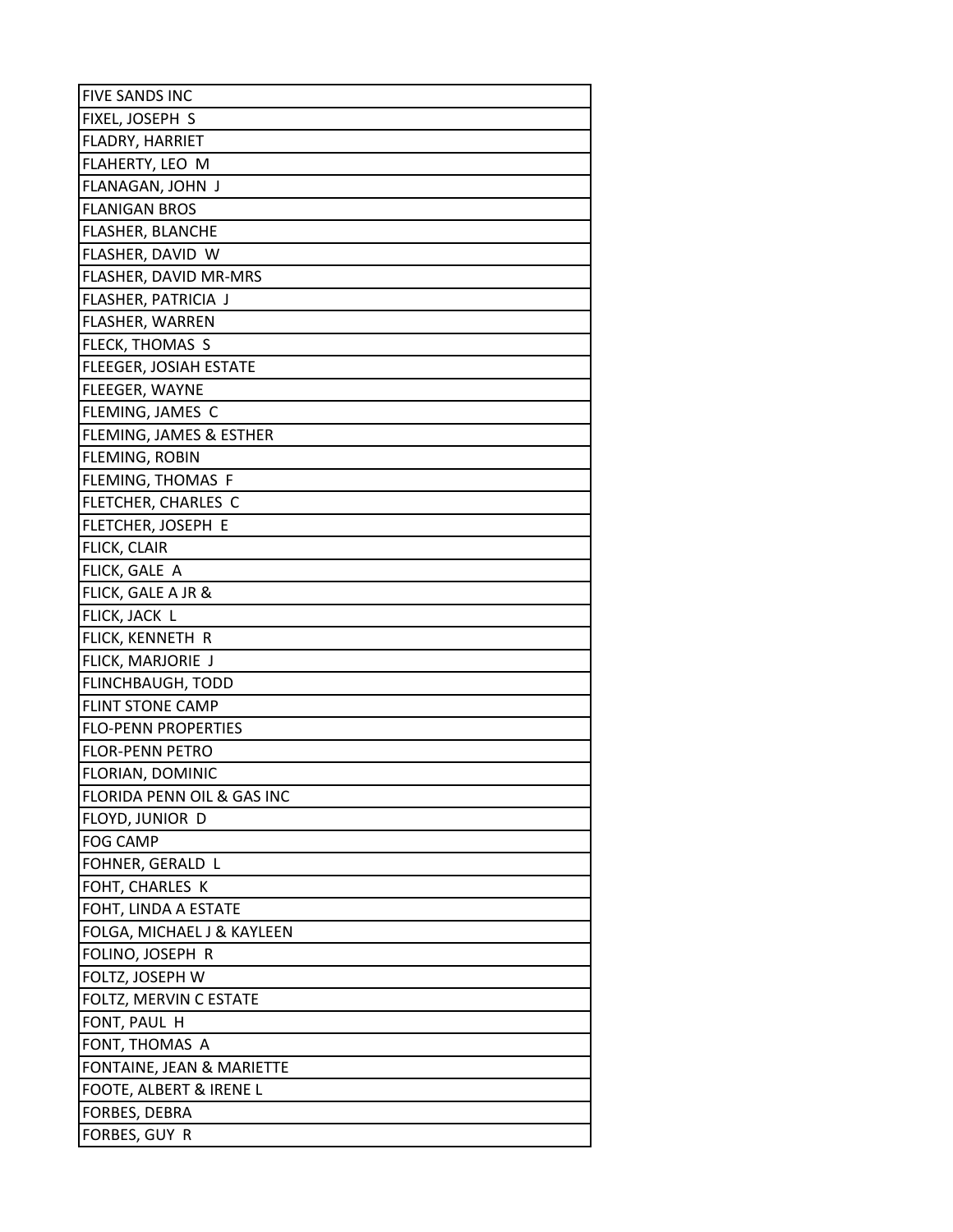| FORD, DOROTHY                         |
|---------------------------------------|
| FORD, EARL D                          |
| FORD, HOWARD R                        |
| FORD, LAURENCE W                      |
| FORD, LEROY J                         |
| FOREMAN, JAMES L                      |
| FOREMAN, KENNETH MR-MRS               |
| FOREST COUNTY CAMP INC                |
| FOREST HILLS RESTAURANT               |
| <b>FOREST HILLS RESTRAURANT</b>       |
| <b>FOREST LODGE</b>                   |
| FOREST PETRO COMPANY                  |
| FORNE, DOMINICK D                     |
| FORRESTER, WILLIAM                    |
| <b>FORT PITT LODGE</b>                |
| <b>FOSBURGH, HENRY</b>                |
| FOSTER, CWJR                          |
| FOSTER, ELMER A MR/MRS                |
| FOSTER, KENNETH                       |
| FOSTER, ROBERT L                      |
| <b>FOSTER, ROBERT &amp; HELEN C</b>   |
| FOSTER, ROSE J                        |
| FOSTER, TEDDY MR-MRS                  |
| <b>FOSTER, THEODORE II</b>            |
| FOSTER, WM & HILDA J                  |
| <b>FOUR ACES CAMP</b>                 |
| <b>FOUR BUCK CAMP</b>                 |
| <b>FOUR KINGS CAMP</b>                |
| <b>FOUR WINDS</b>                     |
| <b>FOUST, GLADYS MRS</b>              |
| FOUST, MAVIS A                        |
| FOUST, MAXINE                         |
| <b>FOUST, ROBERT L &amp; JUDITH E</b> |
| FOWLER, KENNETH L                     |
| FOWLER, RICHARD W                     |
| FOX, MELVIN E                         |
| FOX, MELVIN L                         |
| FOX, ROBERT L                         |
| FOX, RONALD L                         |
| FRAMPTON, DAVID W                     |
| FRANCIS, ELMER E                      |
| FRANCO, JEFF                          |
| FRANGIONE, JOSEPH O JR                |
| FRANKLIN, CHARLES E                   |
| FRANKLIN, EARL B                      |
| FRANKLIN, WILLIARD E                  |
| FRANKO, JOHN MRS                      |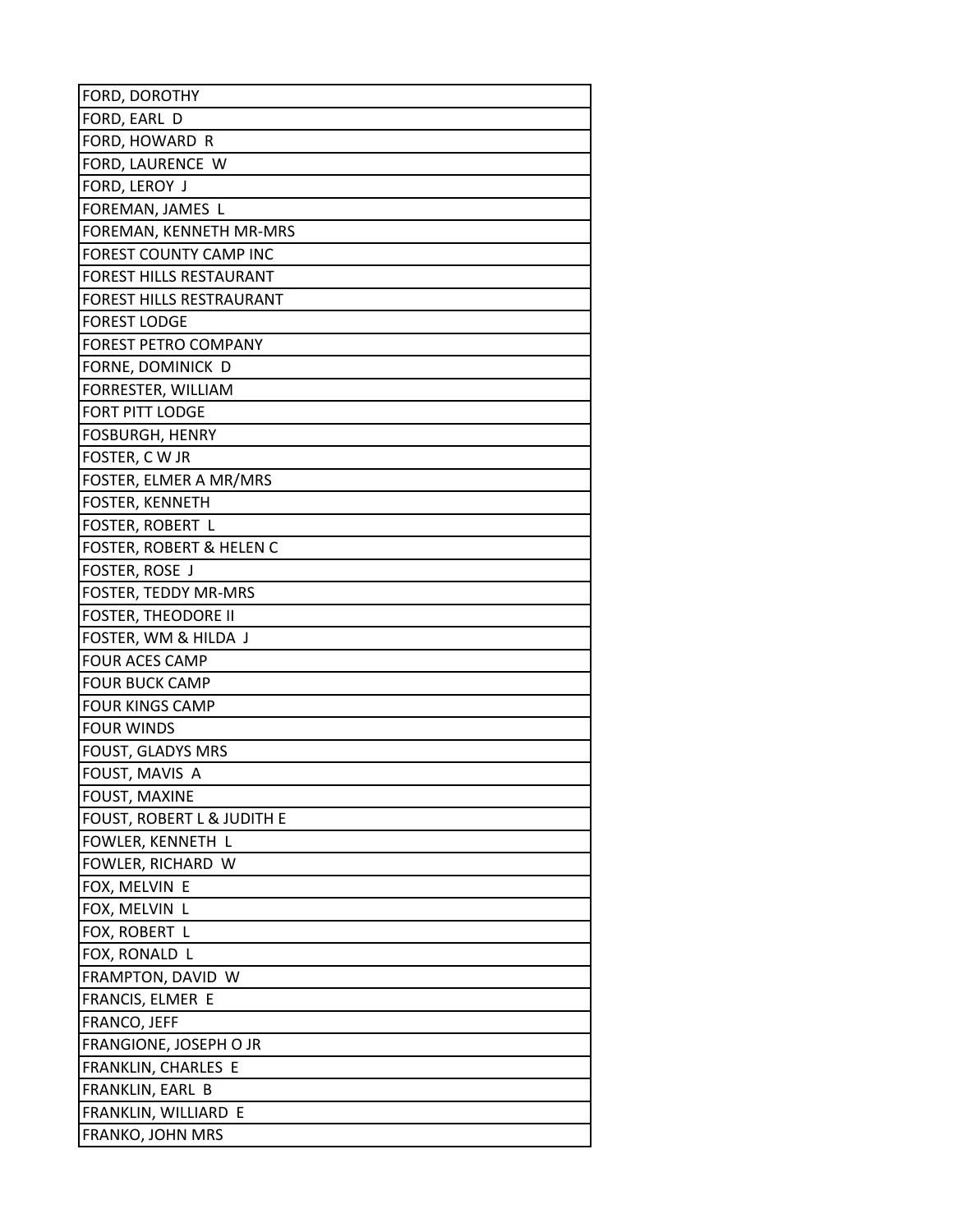| <b>FRANKO, MARY MRS</b>                      |
|----------------------------------------------|
| FRANKS, PHILLIP I III & WEN                  |
| FRANTZ, CHARLES H MR/MRS                     |
| FRATUS, MICHAEL                              |
| FRAZER, PAUL D                               |
| FRAZIER, ARLIENE M                           |
| FRAZIER, JAMES W                             |
| FRAZIER, MARGARET P                          |
| FRAZIER, ROBERT                              |
| FRAZIER, T W                                 |
| FREDERICK, DEBRA A                           |
| FREDERICK, EULALIA M                         |
| FREDERICK, R D JR & BARBAR                   |
| FREDERICK, R D JR MR & MRS                   |
| FREDERICK, ROBERT W                          |
| <b>FREDERICKSON, JAMES E</b>                 |
| FREDLEY, DAVID W                             |
| <b>FREDRICKSON, ROBERT</b>                   |
| <b>FREDS HAVEN</b>                           |
| FREE METHODIST CHURCH & PAR                  |
| <b>FREEBOROUGH, BRIAN &amp;</b>              |
| <b>FREEBOROUGH, NORRIS K</b>                 |
| FREED, THOMAS & BARBARA                      |
| FREEHLING, SHANNON                           |
| <b>FREEMAN &amp; FREEMAN</b>                 |
| FREEMAN, ROBERT T                            |
| FRENCH, CHARLES S                            |
| FRENCH, VICKI                                |
| FRICK, JOSEPH B                              |
| FRICK, PETER W                               |
| FRIEDEL, R W                                 |
| FRIEDRICH, JOHN & MARGARET                   |
| FRIEDT, JERRY L                              |
| FROMKNECHT, JAMES                            |
| <b>FRONCEK, MIKE</b>                         |
| <b>FROST, HERBERT</b>                        |
| FRY, DANIEL & MARGARG<br>FRY, OSCAR R MR/MRS |
| FRY, RICHARD I                               |
| FRYE, ROBERT D                               |
| FTACNIK, PAULINE                             |
| FUCCI, FRANK JR                              |
| FULKMAN, SHAWN                               |
| FULLER, JOHN C                               |
| FULMER, CHARLES L SR                         |
| FULTON, HARRY E                              |
| FUNDARK, EUGENE M                            |
|                                              |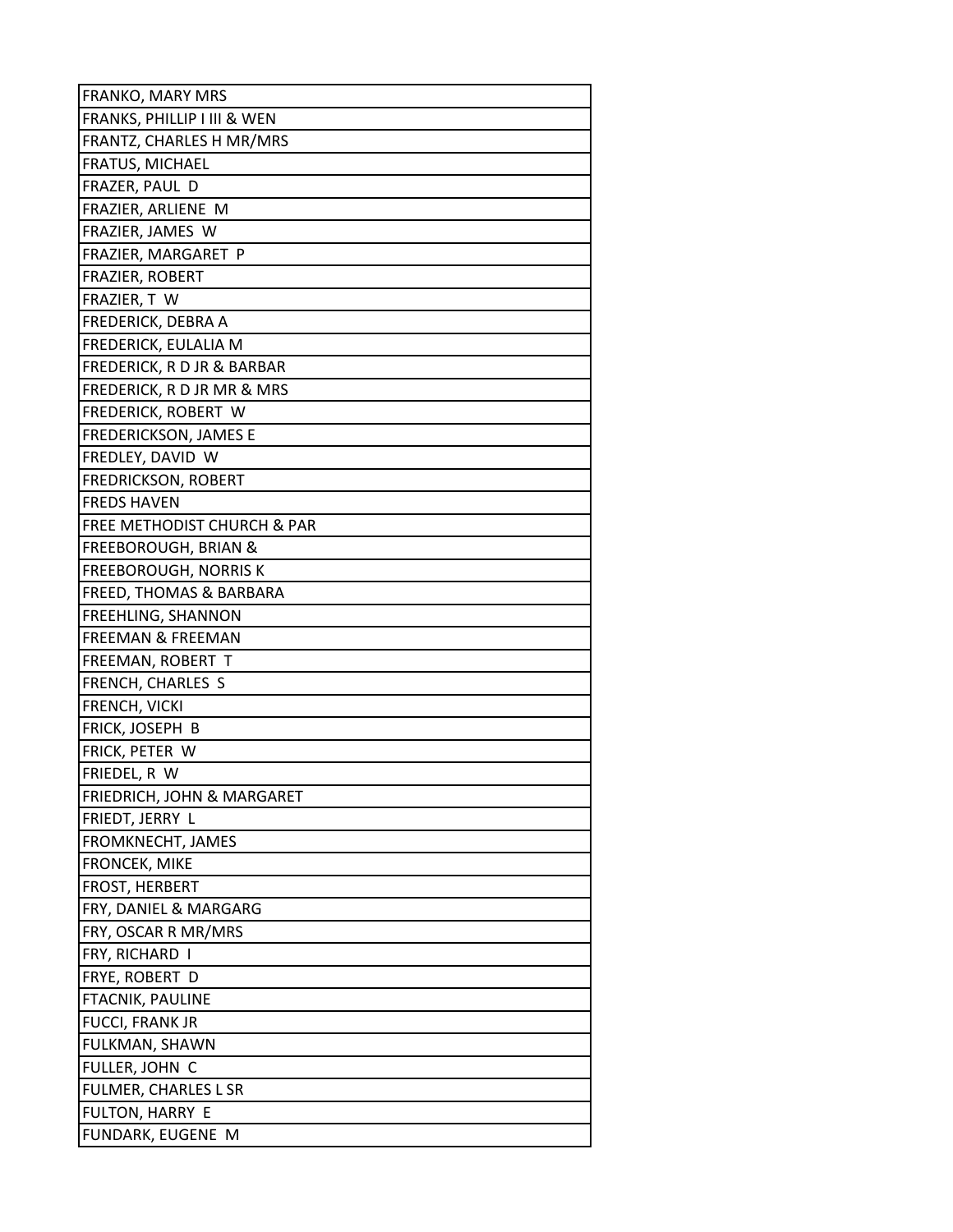| FUNK, HARRY                            |
|----------------------------------------|
| <b>FUNKHOUSEN, RICKY</b>               |
| <b>FUNKHOUSER, MERLE E</b>             |
| FUNTAL, THOMAS                         |
| FUR LO CAMP                            |
| <b>FUREY, EUGENE</b>                   |
| FYE, HOWARD B                          |
| FYFFE, LAMONT H                        |
| G G D CAMP                             |
| G H L W OIL CO                         |
| G L G CAMP                             |
| GST                                    |
| GABEL, WILBUR H                        |
| GABEL, WILBUR H MR/MRS                 |
| GABER, JOHN D                          |
| GADLEY, CAROL A                        |
| GADSBY, CHARLES & MILDRED              |
| GAGE, JOSEPHINE                        |
| GAGE, RICHARD A                        |
| GAGE, WALTER-AGNES                     |
| GAGE, WENDY L                          |
| GAGGINI, RALPH M MR/MRS                |
| GALBRAITH, HELEN                       |
| GALBRAITH, LARRY E                     |
| GALBRAITH, S J ESTATE                  |
| GALBRAITH, SANDRA G                    |
| GALIDA, JOHN G                         |
| GALINSKY, BILL D                       |
| <b>GALL, JAMES M</b>                   |
| GALLAGHER, DONALD JR L                 |
| GALLAGHER, J P & HELEN                 |
| <b>GALLAGHER, PATRICK &amp; FRANCE</b> |
| <b>GALLO, FRANKLIN &amp; DIANE</b>     |
| <b>GALLOGLY, PATRICK</b>               |
| GALVIN, JOHN W                         |
| <b>GAMBILL, BRUCE B</b>                |
| GAMBILL, M W                           |
| GAMBLE, JOHN P                         |
| GAMBLE, WILLIAM R                      |
| GAMIERE, WILLIAM MR-MRS                |
| GAMMEL, LEONARD J                      |
| GANDEE, JAMES R                        |
| GANSTER, FRANK D                       |
| GANSTER, REXFORD J                     |
| GARBER, CARL A & JOANN                 |
| GARBER, CARL L MR/MRS                  |
| GARBER, CHRIS E                        |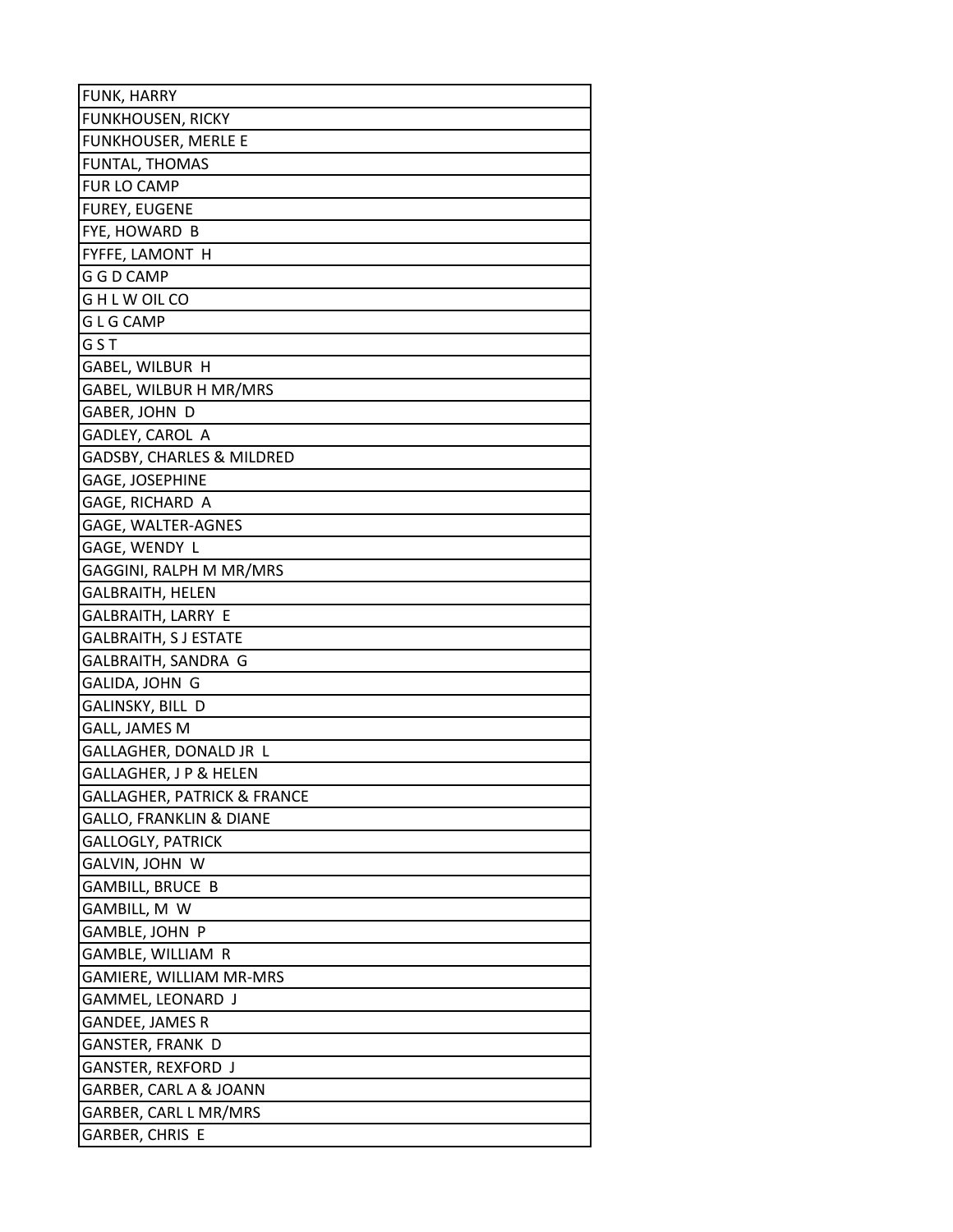| GARBER, HOWARD                         |
|----------------------------------------|
| GARCIA, NAOMI L                        |
| GARDNER, GEORGE W                      |
| GARDNER, HIRAM F                       |
| GARDNER, JOAN R                        |
| GARDNER, LARRY L                       |
| <b>GARDNER, WALLACE J</b>              |
| GARDNER, WILLIAM                       |
| GARFIELD, JAMES &                      |
| GARFIELD, ROBERT MR & MRS              |
| GARGANO, DAVID R                       |
| GARGANO, DON                           |
| <b>GARIEPY, CHARLES R</b>              |
| GARIEPY, GUY MR-MRS                    |
| <b>GARMAN, RALPH S</b>                 |
| GARNER, JOSEPH A                       |
| <b>GARRIES, WILBUR</b>                 |
| GARVIN, LUKE D                         |
| GARVIN, MARLEA C                       |
| GARVIN, RAY L JR                       |
| GARY, PAUL P                           |
| GASSNER, WILLIAM H                     |
| GASTON, LEONARD M                      |
| GATES, DEAN A                          |
| <b>GATES, PAUL H</b>                   |
| <b>GATEWAY ANTIQUES</b>                |
| <b>GATEWOOD, ROCKY E</b>               |
| GAWORSKI, JAMES E                      |
| GAY, THOMAS R                          |
| GAYETTY, CARL F                        |
| GAZDICH, GEORGE P                      |
| GEARHART, FLOYD A                      |
| <b>GEARY, ALBERT J</b>                 |
| <b>GEBHARDT, HAROLD</b>                |
| <b>GEBHARDT, LESTER E</b>              |
| <b>GEBHARDT, THOMAS</b>                |
| <b>GEBHARDT, WILLIAM &amp; PATRICI</b> |
| <b>GEBHART, RUSSELL</b>                |
| <b>GEBHART, WILLIAM &amp; ELEANOR</b>  |
| <b>GEE GEE</b>                         |
| GEER, DURWOOD MR-MRS                   |
| GEER, HENRY B MR & MRS                 |
| GEER, I L & CLINGER W                  |
| <b>GEER, JAMES R</b>                   |
| GEER, WILMA                            |
| <b>GEIGER, BURRELL</b>                 |
| GEIGER, DENNIS J                       |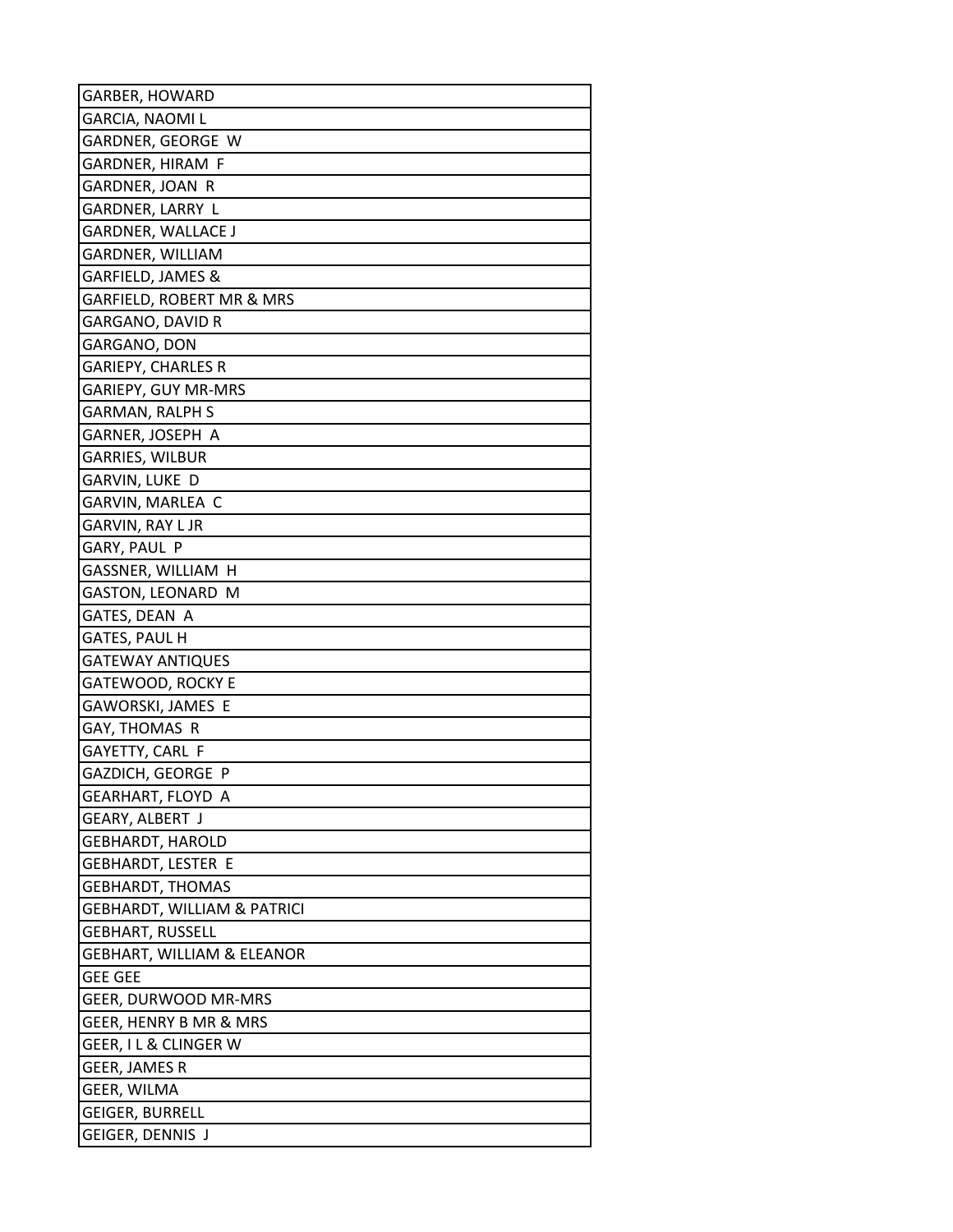| GEIGER, LAURENCE                      |
|---------------------------------------|
| GEISECKE, HERMAN                      |
| GEISLER, JAY & JENNIE &               |
| <b>GEITNER, REGIS</b>                 |
| <b>GENARD, FRANK T</b>                |
| <b>GENARD, LORRAINE</b>               |
| <b>GENERAL CONCRETE PRODUCTS C</b>    |
| <b>GENESIS II OF PA INC</b>           |
| GENTSCH, RAYMOND W                    |
| GEORGE, DAVID L                       |
| <b>GEORGE, EARL</b>                   |
| <b>GEORGE, JOHN</b>                   |
| <b>GERBEC, DALE</b>                   |
| <b>GERBEC, DONALD A &amp; FAITH A</b> |
| GERDTS, ROY H                         |
| <b>GERG, ROBERT H</b>                 |
| GERGELY, ALEX MR-MRS                  |
| <b>GERHART, ELMER H</b>               |
| <b>GERHEIM, PHILIP</b>                |
| <b>GERHOLD, WALTER F</b>              |
| <b>GERMADNIKS CAMP</b>                |
| <b>GERMAN, GEORGE F JR</b>            |
| <b>GEROW, MARS &amp; HARRIET</b>      |
| <b>GETNER, MATTHEW P &amp; RENEE</b>  |
| <b>GETTINGS, THOMAS H MD</b>          |
| GETTY, J & W C                        |
| GETZ, CHRIS A                         |
| GIACOMINI, JAMES                      |
| GIBBONS, LEWIS                        |
| GIBBS, ARTHUR L                       |
| GIBSON, DOUGLAS L                     |
| <b>GIBSON, EARL &amp; MATTIE</b>      |
| <b>GIBSON, FRANCES A</b>              |
| GIBSON, HOMER                         |
| GIBSON, HOMER J                       |
| GIBSON, JAMES H                       |
| GIBSON, JAMES MR & MRS                |
| <b>GIBSON, PAUL R</b>                 |
| GIBSON, ROBERT L                      |
| GIBSON, ROBERT B MR/MRS               |
| GIDDINGS, JAMES                       |
| GIEBNER, ROBERT M                     |
| GIER, HAROLD C MR/MRS                 |
| GIESE, TIMOTHY & DEBRA                |
| <b>GIFFORD, JACK N</b>                |
| GIFFORD, LESLIE & ANNA B              |
| <b>GIFFORD, MARIE MRS</b>             |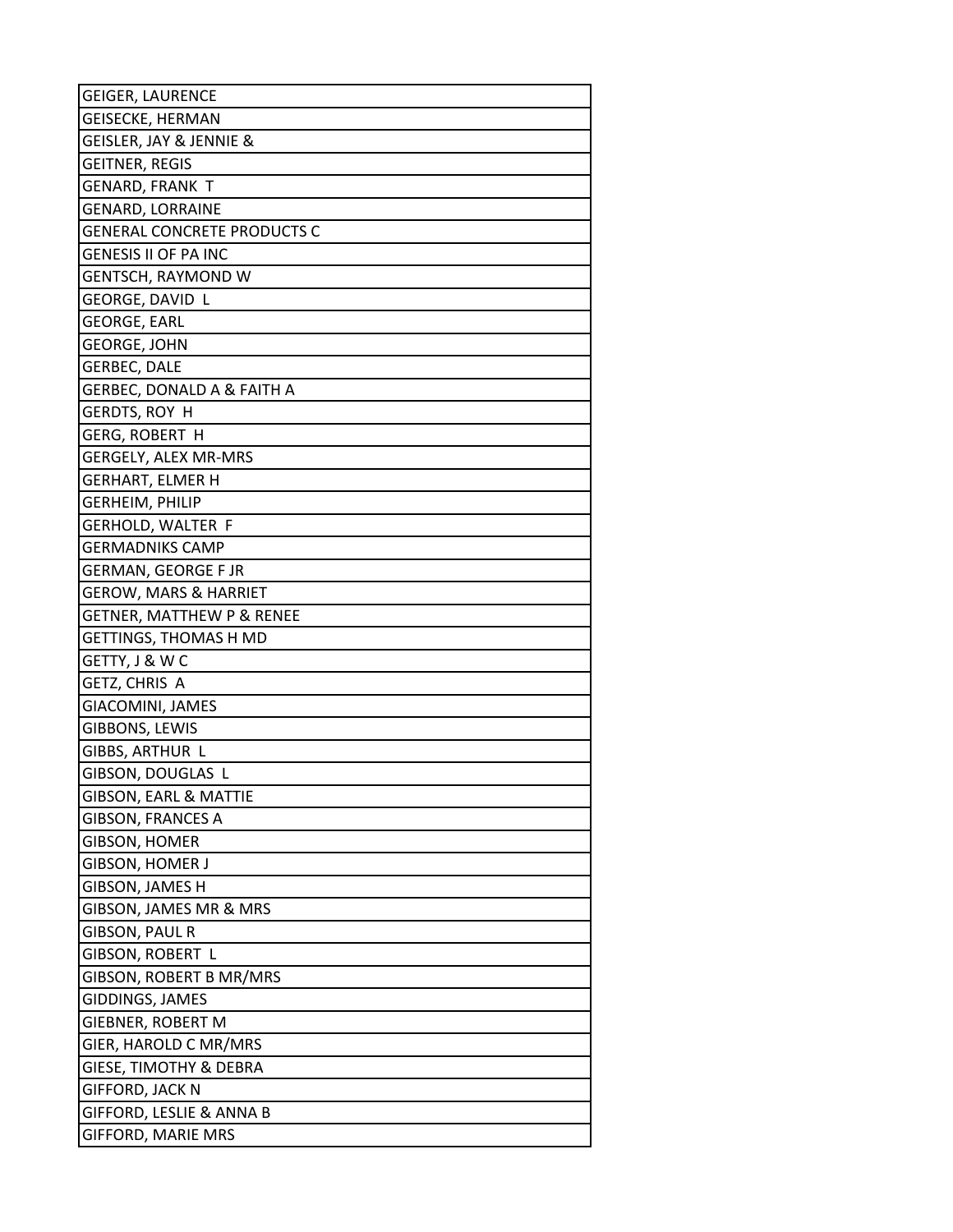| <b>GIFFORD, RONALD T</b>           |
|------------------------------------|
| GIGLIOTTI, ANTONIO                 |
| GILBERT, CHARLES                   |
| GILBERT, JAMES L                   |
| GILBERT, LELAND M                  |
| GILBERT, MARK D                    |
| GILES, WILLIAM J                   |
| GILL, ROBERT E                     |
| GILLESPIE, SHERMAN & DORIS         |
| GILLETTE, HAROLD C                 |
| GILLETTE, JAMES & ELVA A           |
| <b>GILLILAND, PATTON M</b>         |
| GILMER, FAY/BROWN,KIRK             |
| GILSON, LINDA                      |
| GILSON, OSCAR JR & EDIT            |
| GING, EARL B                       |
| GIORDAN, CHAD                      |
| GIOVANELLI, PETE                   |
| GISICZINSKI, JOHN                  |
| <b>GISSELBRECHT, DOROTHY ETHEL</b> |
| GISSELBRECHT, ELIZABETH A          |
| GIZDIC, JOHN T                     |
| GIZMO CAMP                         |
| <b>GLADE RESOURCE DEVELOPERS</b>   |
| <b>GLADYSZ, FRANK</b>              |
| GLANCY, EDWARD L                   |
| GLASS, SHURL S                     |
| <b>GLASSER, CLIFFORD</b>           |
| <b>GLAVIS, THELMA ESTATE</b>       |
| GLEASON, GILFORD C                 |
| <b>GLEATON, ELIZABETH M</b>        |
| GLECOS, GEORGE MR/MRS              |
| GLEESE, LEO & MARGARET L           |
| <b>GLENN, CARL</b>                 |
| GLENN, HAZEL                       |
| <b>GLENN, OLIVER D MRS</b>         |
| GLINSKI, RICHARD & EDWARD          |
| <b>GLOD, FRANK MR/MRS</b>          |
| GLONTZ, EVELYN                     |
| <b>GLOTZ, CARL</b>                 |
| GLOTZ, MICHAEL C                   |
| <b>GNALL, MARTHA</b>               |
| <b>GNALL, PAUL M</b>               |
| GNEADINGER, CAROL A                |
| GOBBEL, DENNIS K                   |
| GODFREY, GARY W                    |
| GODICH, GEORGE & ROSE              |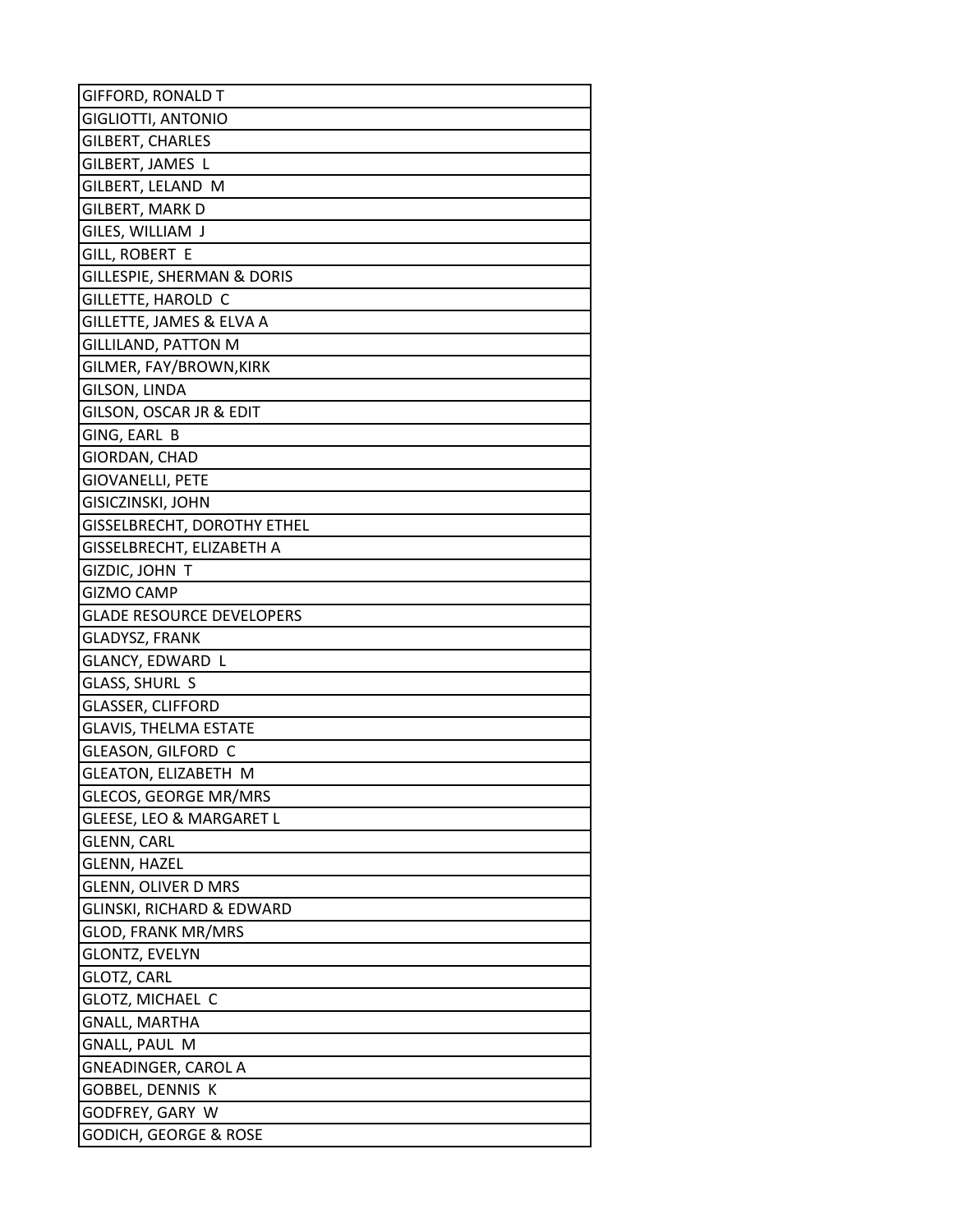| <b>GOLD ARROW</b>                |
|----------------------------------|
| GOLDEN, JOSEPH T                 |
| <b>GOLDNER, EDWARD L JR</b>      |
| GOLITZ, FRANKLIN M               |
| GOLLA, W F                       |
| GOLLADAY, GLENN                  |
| <b>GOLLNER, ANDREW M</b>         |
| GOLLNER, DAVID A                 |
| GOLONKA, KENNETH J               |
| <b>GOLZ, JULIUS MR/MRS</b>       |
| GONTERO, ARTHUR C                |
| GOOCH, CHRIS                     |
| GOOD FELLOWS CL                  |
| <b>GOOD TURN MACHINE CO</b>      |
| GOODALL, GROVER M MR/MRS         |
| GOODGE, NAOMI                    |
| GOODMAN BROTHER                  |
| GOODMAN, ROBERT JR               |
| GOODRICH, ROBERT F               |
| <b>GOOSHES PARADISE</b>          |
| GORDON, JUDY L                   |
| GORGAS, LEO                      |
| <b>GORTON, HARRY G</b>           |
| <b>GORTON, JAY M</b>             |
| GOSNELL, RAYMOND L MR/MRS        |
| GOTT, GEORGE S                   |
| <b>GOTTSCHALK, ROBERT W</b>      |
| GOULD, DARRELL W                 |
| GOWER, JOHN MR/MRS               |
| GOYNES, GEORGE R                 |
| <b>GRADY, CHARLES &amp; REBA</b> |
| GRAHAM, BONNIE                   |
| GRAHAM, BURT JR MR/MRS           |
| GRAHAM, CHARLES W                |
| GRAHAM, DANIEL JR MR/MR          |
| GRAHAM, DAVID C                  |
| GRAHAM, ETHEL F MRS              |
| GRAHAM, GARY D                   |
| GRAHAM, GLENN H                  |
| GRAHAM, HARRY & MARGIE L         |
| GRAHAM, JANET                    |
| GRAHAM, JOHN J                   |
| GRAHAM, LARRY C                  |
| GRAHAM, RUSSELL L                |
| GRAHAM, SCOTT & DIANE            |
| <b>GRAHAM, THOMAS R</b>          |
| <b>GRANAHAN, THOMAS K</b>        |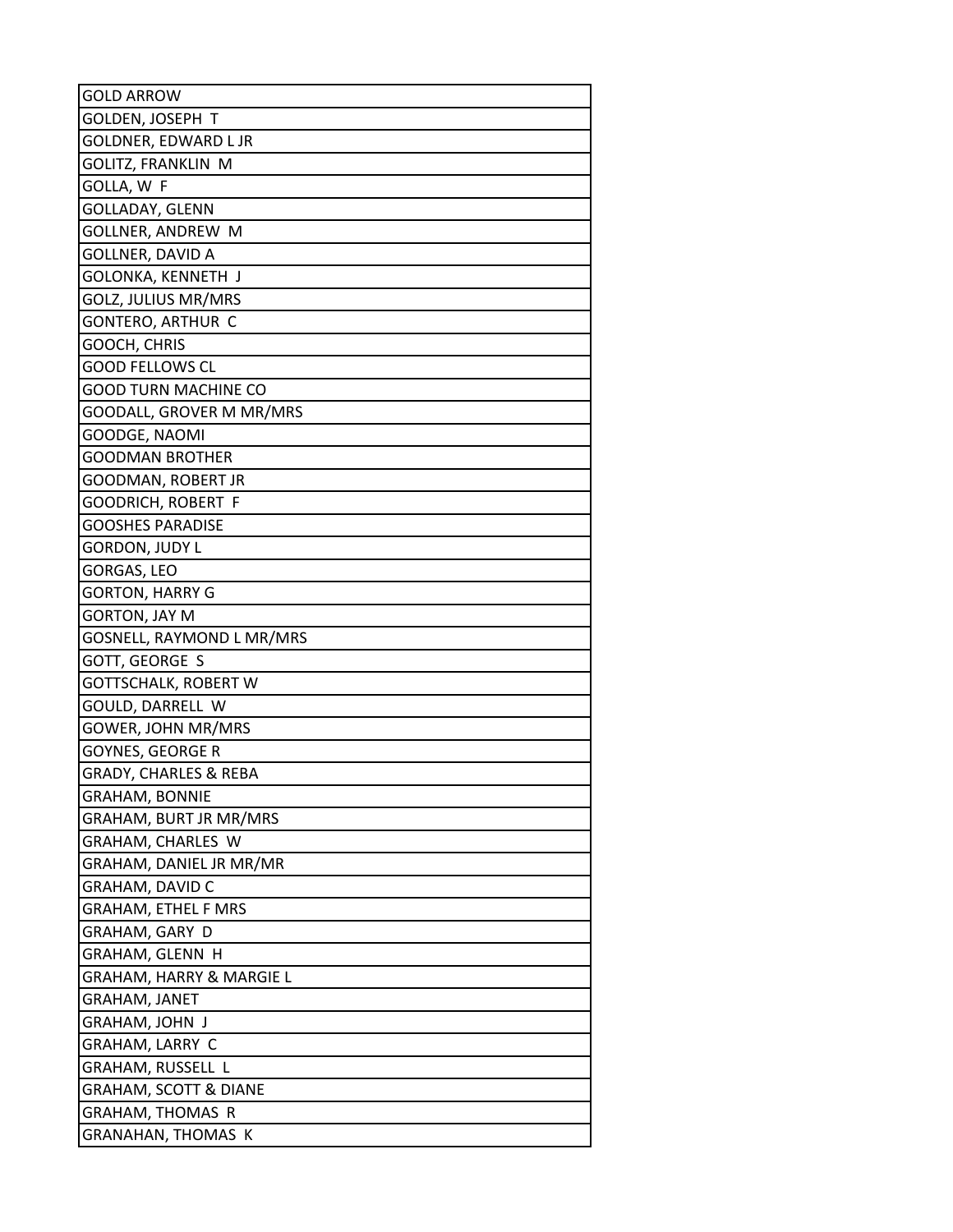| <b>GRAND KIDS THE</b>                  |
|----------------------------------------|
| GRANDY, HOWARD L                       |
| GRANT GRIM DRILLING CO                 |
| GRANT, W C                             |
| <b>GRANTHAM, ROBERT W &amp; BONNIE</b> |
| GRAU, GEORGE                           |
| GRAVATT, CHARLES O                     |
| GRAVESM KENNETH A & CATHY              |
| GRAY, CHAD E & BECKY R                 |
| GRAY, DEBRA ANN                        |
| GRAY, GARY W                           |
| <b>GRAY, HELGA J MRS</b>               |
| GRAY, TAB O                            |
| GRAY, VINCENT P                        |
| <b>GREAT HUNTERS THE</b>               |
| GREATHOUSE, LARRY & MARCIA             |
| GRECO, PETER J                         |
| <b>GREELEY, RICHARD P JR</b>           |
| GREEN, ALLEN J                         |
| <b>GREEN, EVERTON</b>                  |
| <b>GREEN, JOHN R SR</b>                |
| GREENAWAY, CLYDE I                     |
| GREENE, MICHAEL S                      |
| GREENLEE, DEBRA H                      |
| <b>GREENMAN, MATT &amp; JULIE</b>      |
| GREGG, JAMES B                         |
| GREGG, THOMAS & STELLA                 |
| <b>GREGG, THOMAS ALAN SR</b>           |
| <b>GREGOIRE, DARRELL</b>               |
| <b>GREGOR, PAUL &amp; ETHEL MAT</b>    |
| <b>GREGORY, DARIN J</b>                |
| GREGORY, ROGER A                       |
| GREINERT, CHARLES G                    |
| GREY LODGE                             |
| GREY, JOHN JR & ELLIS J                |
| GRICE, JERRY H                         |
| GRIER, ROBERT E                        |
| GRIFFIN, JAMES T MR/MRS                |
| GRIFFITH, J W                          |
| GRIFFITH, R L                          |
| GRIFFITHS, ROBERT                      |
| GRIGGS, CLAUDE A                       |
| <b>GRIGGS, HAROLD &amp; ROMAIN</b>     |
| GRIMM, JOHN A                          |
| GRIMM, ROBERT F                        |
| GRINNELL, CHARLES                      |
| <b>GRINNEN, JAMES V MR-MRS</b>         |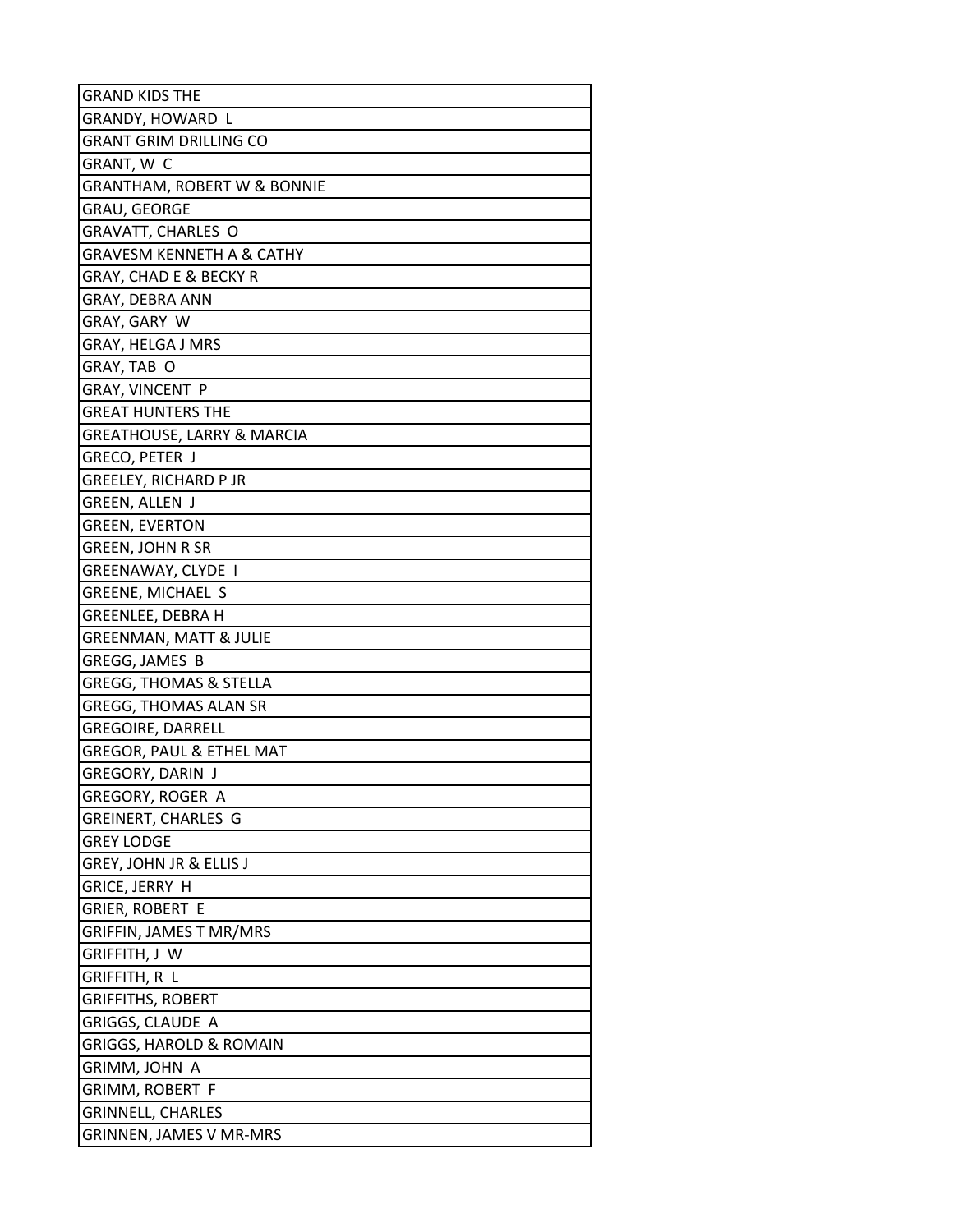| GRISWOLD, BONNIE E               |
|----------------------------------|
| <b>GROEL, EUGENE</b>             |
| <b>GROEL, MILDRED</b>            |
| GROFF, JOHN                      |
| <b>GRONER, BRANDON</b>           |
| GROOM, THOMAS                    |
| <b>GROOMS, FANNIE</b>            |
| <b>GROOTEGOED, RUSSELL A</b>     |
| GROOVER, JOHN E JR               |
| <b>GROSCH, DOLORES</b>           |
| GROSCH, EDWARD F                 |
| <b>GROSSENBURG, JACQUELINE A</b> |
| GROVES, JAY                      |
| <b>GRUBBS, ELAINE</b>            |
| <b>GRUBER, DONALD R</b>          |
| <b>GRUBER, ROBERT D</b>          |
| <b>GRUBER, ROBERT R</b>          |
| <b>GRUBER, RONALD J</b>          |
| GRUMBLATT, JAMES A               |
| GRUMSKI, JOSEPH A                |
| GRUNDEN, GEORGE W                |
| <b>GRUNZEL, ANTHONY A</b>        |
| <b>GRUSHECKY, TIMOTHY</b>        |
| <b>GUENTNER, ROBERT E</b>        |
| GUIFFRE, JOSEPH W                |
| <b>GULBRANSEN, EARL A</b>        |
| <b>GULISH, MIKE</b>              |
| <b>GULLO, LORRAINE</b>           |
| <b>GUM LODGE</b>                 |
| GUMM, GALE O                     |
| <b>GUNN, NATHAN</b>              |
| GUNNISON, BOYD C                 |
| <b>GUNTHER, B F JR</b>           |
| <b>GUNTON, NANCY</b>             |
| <b>GUNTOWN LODGE</b>             |
| <b>GUNTRUM, SAM G</b>            |
| <b>GURDAK, ANDREW MR-MRS</b>     |
| <b>GURDAK, JUSTIN</b>            |
| <b>GURDAK, STACY</b>             |
| <b>GURDAK, STANLEY P</b>         |
| GURRERA, JAMES J                 |
| GUSHARD, ROBERT M MR/MRS         |
| <b>GUSTAFSON, EVELYN</b>         |
| <b>GUSTAFSON, JOHN E</b>         |
| <b>GUSTAFSON, RANDALL D</b>      |
| <b>GUTERMUTH, WILLIAM</b>        |
| <b>GUTHRIE, WILLIS</b>           |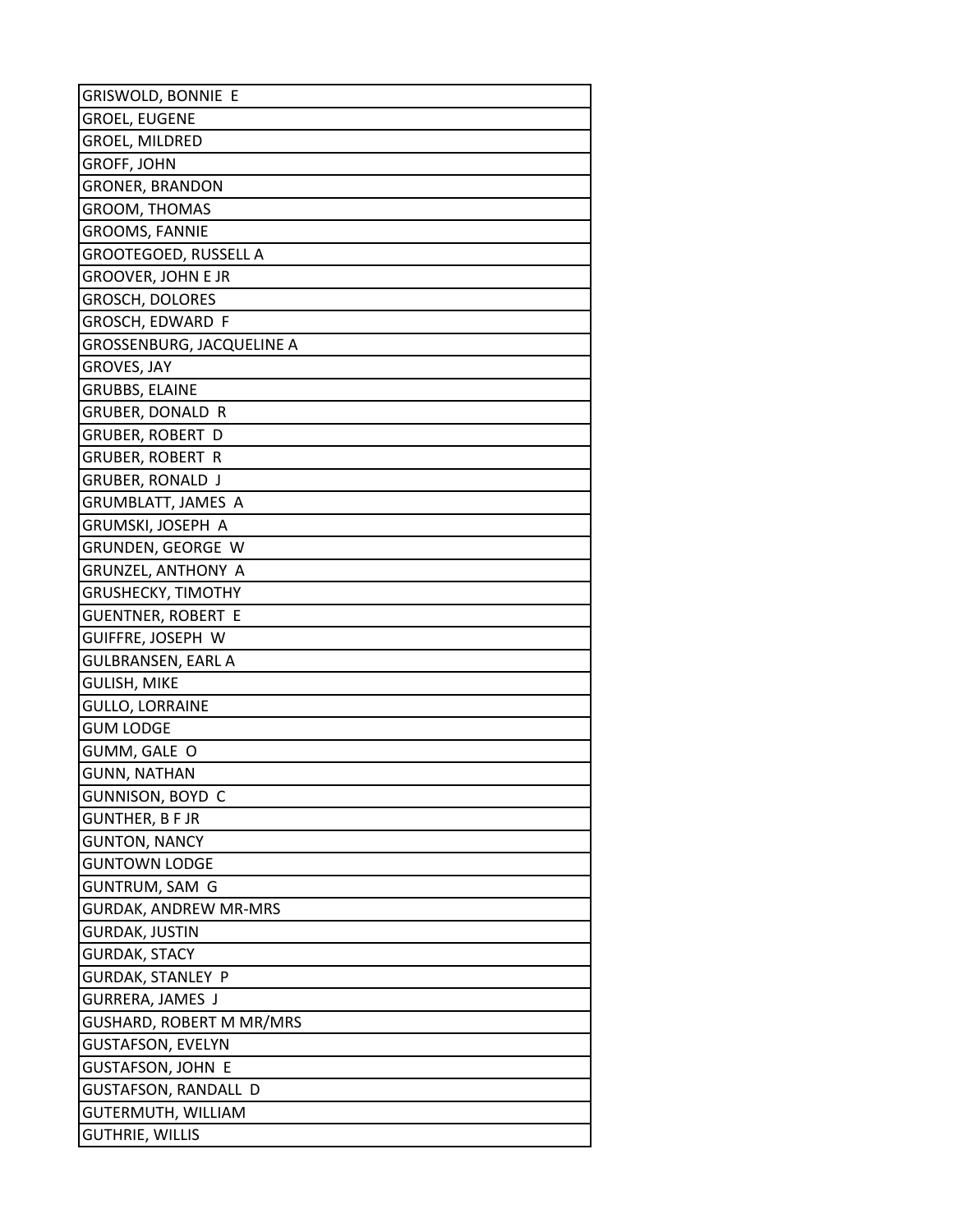| GUTKNECHT, RICHARD MR-MRS      |
|--------------------------------|
| GUTKNECHT, ROBERT C            |
| GUY, CHARLES U                 |
| GUY, CLARK                     |
| GUY, MERLE & JEAN              |
| <b>GUYER, PAUL &amp; MARIE</b> |
| <b>H &amp; K ROOST</b>         |
| H & M CAMP                     |
| <b>H &amp; R INVESTMENT CO</b> |
| H B C OIL CO                   |
| HABERTHUR, DONALD H            |
| HABJANETZ, ROBERT              |
| HAEHN, GEORGE C                |
| HAEHN, HELEN                   |
| HAEHN, REBECCA                 |
| HAENEL, FREDERICK C            |
| HAENEL, MARY                   |
| HAGAN, FRANK E                 |
| HAGBERG, ARNOLD V M/M ESTAT    |
| HAGBERG, SHERMAN E MR/MRS      |
| HAGERMAN, CLARENCE J MR/MRS    |
| HAGERMAN, JAMES                |
| HAGERMAN, MARY                 |
| HAGG, ARVID W                  |
| HAGG, MILTON A                 |
| HAHN, JEAN E                   |
| HAIGHT, ALAN                   |
| HAIGHT, DALE E                 |
| HAIGHT, DENNIS L MR/MRS        |
| <b>HAIGHT, DUANE</b>           |
| <b>HAIGHT, KENNETH</b>         |
| HAIGHT, L T                    |
| HAIGHT, LAVERNE                |
| HAIGHT, TIMOTHY D              |
| HAINER, ARLENNA M              |
| HAINES, BOYD                   |
| HAINES, DALE                   |
| HAINES, ROY D                  |
| HAISE, ROBERT                  |
| HAJEC, CHESTER E               |
| HAJEC, STANLEY JR MR/MRS       |
| HAKALA, RICHARD                |
| HALASE, WILLIAM                |
| HALE, JOHN J                   |
| HALE, L J                      |
| HALEY, GEORGE                  |
| <b>HALF-WAY</b>                |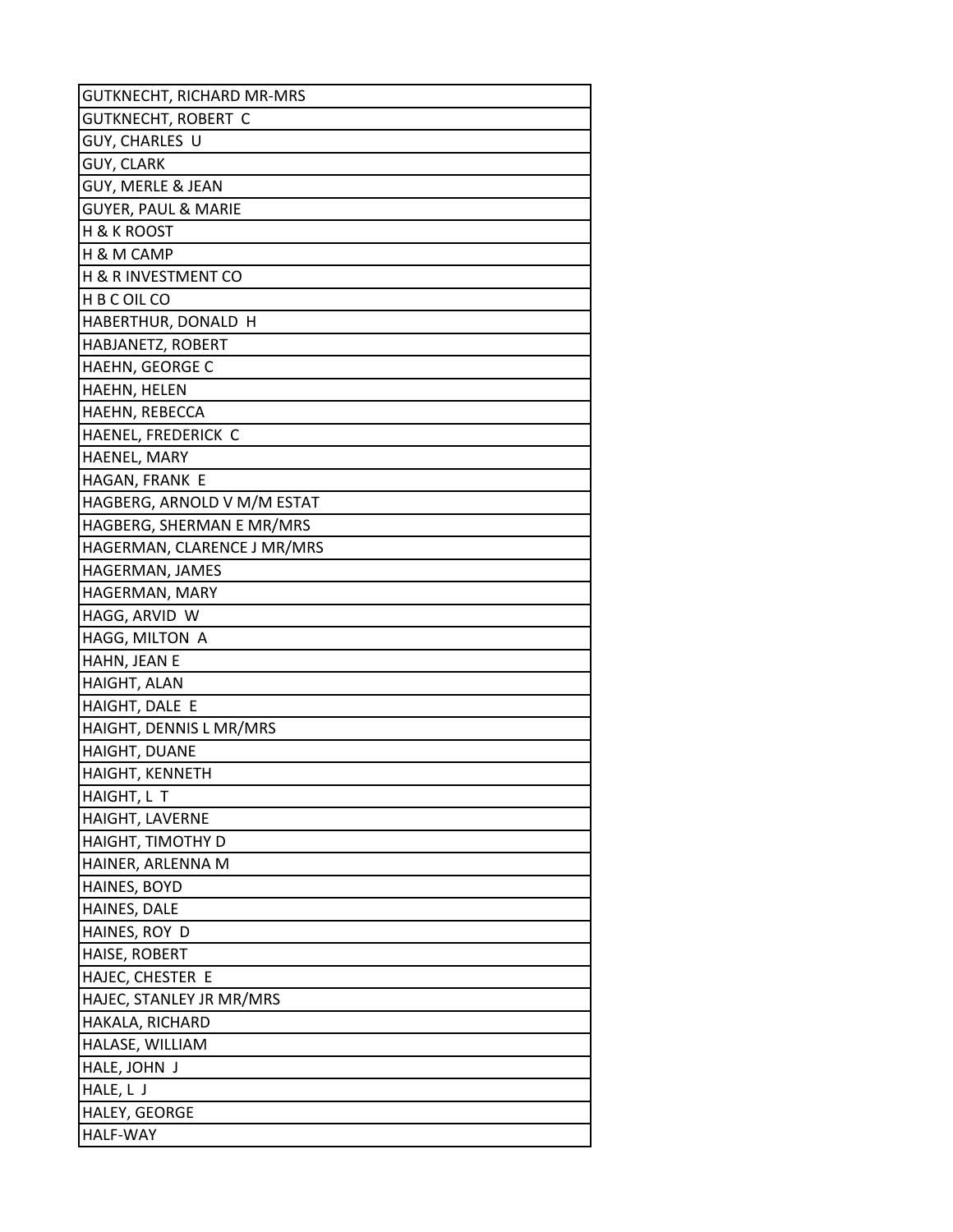| HALL, BRIAN D                   |
|---------------------------------|
| HALL, DAVID E                   |
| HALL, EDWARD                    |
| HALL, GARY D                    |
| HALL, H EUGENE                  |
| HALL, JESSE                     |
| HALL, ROBERT                    |
| HALL, ROBERT C                  |
| HALL, ROBERT D & HARRIET A      |
| HALL, SAM MR/MRS                |
| HALLAS, ROLLAND G JR            |
| <b>HALLIBURTON BROTHERS</b>     |
| <b>HALLIBURTON, ROY T</b>       |
| HALLIS, JAMES                   |
| HALMSTEAD CONSTRUCTION          |
| HALSTED, DIANE                  |
| HALTS HARMONY HUT               |
| HAMBLETON, TERRY R              |
| HAMBLIN, FRED                   |
| HAMILTON, DONALD                |
| HAMILTON, ERNEST S              |
| HAMILTON, H R                   |
| HAMILTON, JAMES D               |
| HAMILTON, LINDA D               |
| HAMILTON, MARGARET              |
| HAMILTON, REYNOLD N             |
| <b>HAMLIN OIL</b>               |
| HAMM, CHARLES R & JO            |
| HAMM, ROBERT A JR               |
| HAMM, WARREN                    |
| HAMM, WILFORD C                 |
| HAMMERMAN, J K                  |
| HAMMERMILL PAPER CO             |
| HAMMOND, GURTHA C MRS           |
| HAMMOND, MARTHA A               |
| HAMMOND, MARY R                 |
| <b>HAMPTON DRILLING PROGRAM</b> |
| HAMPTON, JERRY                  |
| HAMRICH, EARL                   |
| HAMRICK, EDWARD E               |
| HAMRICK, RON L & CINDY          |
| HANCOCK, HARRY M MR/MRS         |
| HAND, ANGELA MRS                |
| HANDY, VIOLA E                  |
| HANES, JAMES D                  |
| HANEY, N N MR/MRS               |
| HANEY, STANLEY C                |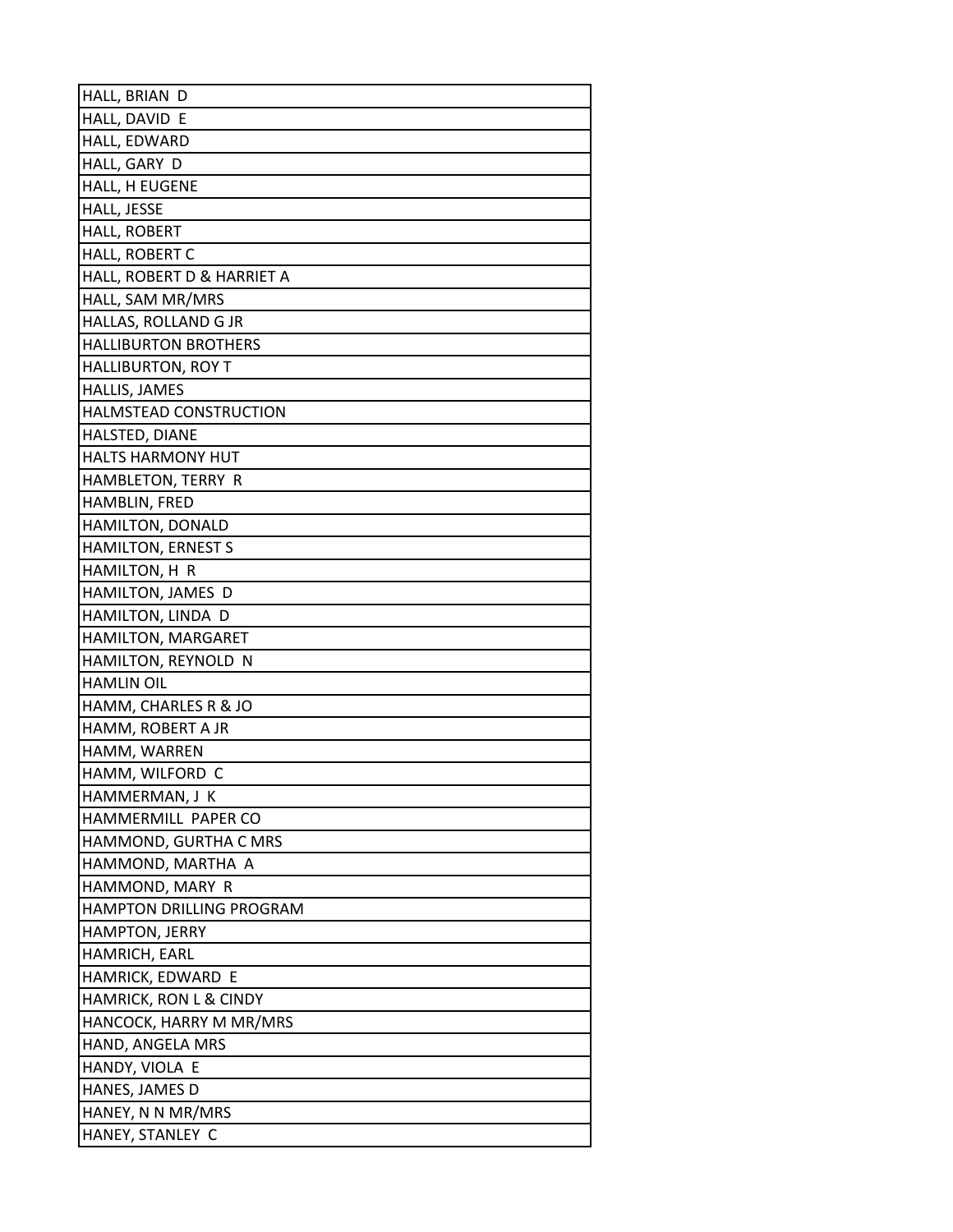| <b>HANGOVER CAMP</b>                    |
|-----------------------------------------|
| HANKE, ARTHUR                           |
| HANKEY, RONALD J                        |
| HANLON, BERNARD                         |
| HANNA, CLEAO E                          |
| HANNA, JOHN J                           |
| HANNAH, FRED                            |
| HANNAH, PATRICIA A                      |
| HANNI, DON L                            |
| HANNIGAN, WALTER E                      |
| HANNOLA, LAUREN                         |
| HANOSKY, HILDA A                        |
| HANSEN, ALLAN                           |
| HANSEN, CLAYTON N MR & MRS              |
| HANSEN, DOROTHY M                       |
| HANSEN, DOUGLAS E & JANET M             |
| HANSEN, WILLIAM H                       |
| HANSON, ALFRED L MR/MRS                 |
| HANSON, DONALD L                        |
| HARBAUGH, DANIEL M                      |
| HARBAUGH, RICHARD                       |
| HARBISON, JAMES R                       |
| HARBOUR, CARL F II                      |
| HARDEN, JAMES W                         |
| HARDES, CHARLES L                       |
| HARDWOOD LODGE                          |
| HARKINS, DALE W                         |
| HARKINS, DONALD C                       |
| HARLOW, CHARLES R                       |
| HARLOW, PAUL & DORIS G                  |
| HARMODY, RICHARD M                      |
| HARMON, EMMA JEAN                       |
| HARMON, LEO                             |
| <b>HARMONY CAMP THE</b>                 |
| <b>HARMONY OPERATION</b>                |
| <b>HARMONY TWP SUPERVISORS</b>          |
| <b>HARNETT &amp; HARNETT</b>            |
| HAROUSE, FRANK                          |
| HARPER, BYRON W                         |
| HARPER, CHARLES F                       |
| HARRELL, JULIA S                        |
| HARRINGTON, DALE MR/MRS                 |
| HARRINGTON, DANA<br>HARRINGTON, DAVID W |
|                                         |
| HARRINGTON, JULIE M                     |
| <b>HARRINGTON, TREVOR &amp; SARA</b>    |
| HARRIS, FRANK B                         |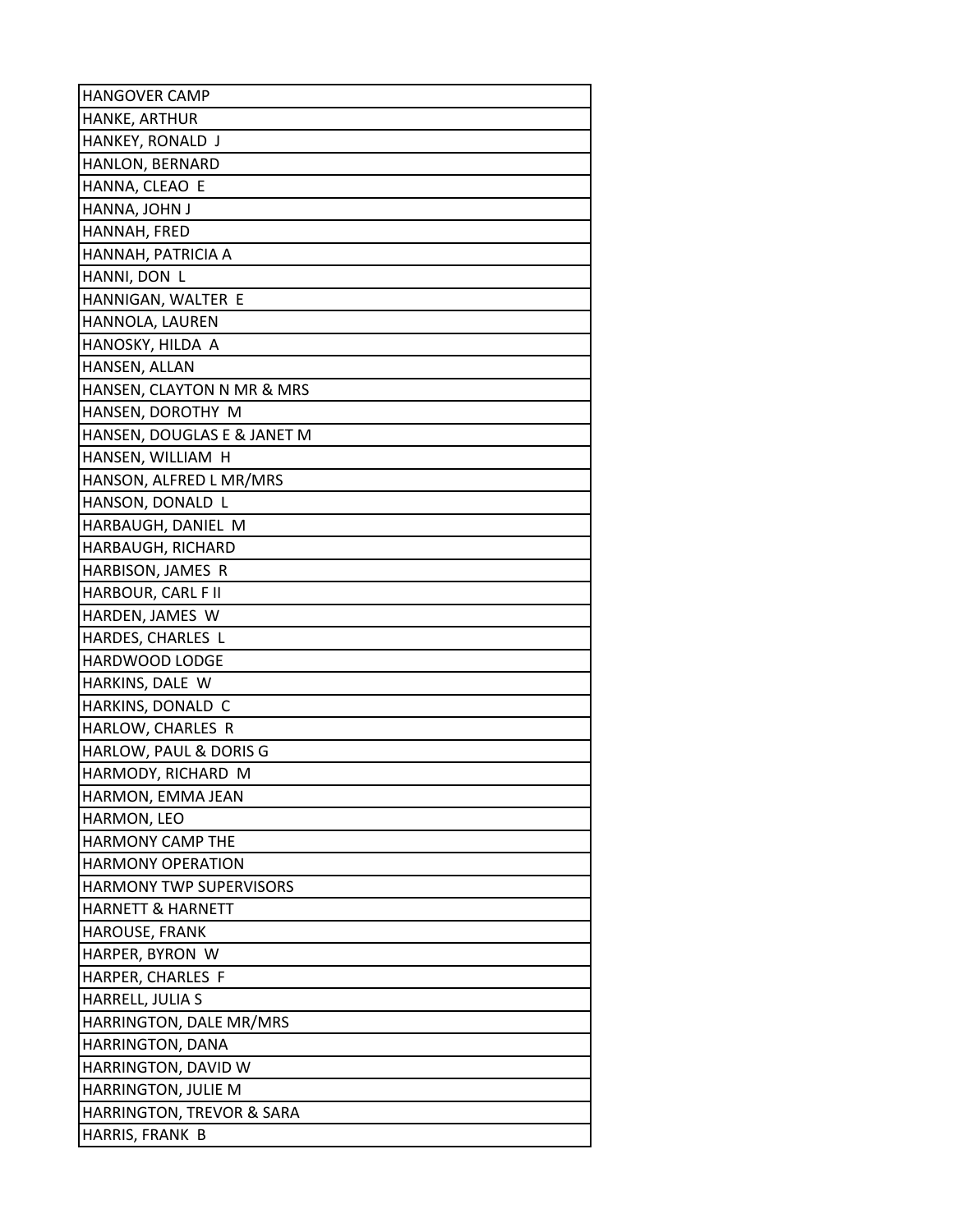| HARRIS, GORDON E             |
|------------------------------|
| HARRISON, COLLEEN N          |
| HARRISON, FRED J             |
| HARRITY, THOMAS              |
| HARRY, KENNETH               |
| HARRY, ROBERT                |
| HARSHYNE, CHARLES            |
| HART, FRANCIS                |
| HART, HAROLD E               |
| HART, HAROLD T               |
| HART, LEWIS B                |
| HARTENSTEIN, RICHARD O       |
| HARTGE, CHARLES L            |
| HARTLE, GEORGE               |
| HARTLEY, DALE                |
| HARTLEY, KENNETH A           |
| HARTMAN, CLAIR A             |
| HARTMAN, WILLIAM H           |
| HARTSUYKER, WILLIAM JR       |
| HARTY, NANCY M               |
| HARTZELL, CHESTER I          |
| HARVEY, RANDY D              |
| HARVEY, ROBERT S             |
| HARVEY, TERRY P              |
| HARVOT, ROBERT C             |
| HARWOOD, GREGORY             |
| HASCHALK, JOHN C             |
| HASELY, HARRY D              |
| HASKINS, GILBERT & ELEANOR   |
| HASKINS, JERRY L             |
| HASKINS, NENA                |
| HASLET, JAMES R              |
| HASLETT, ROBERT              |
| HASTINGS, KENNETH M &        |
| HASWELL, VIOLET MRS          |
| HATFIELD, D J                |
| HATHAWAY, RALPH L            |
| HAUBERG, R W                 |
| HAULIK, MARTIN               |
| HAUPIN, LARRY G              |
| HAUSSMAN, RICHARD F          |
| <b>HAWAII PETRO PARTNERS</b> |
| HAWKINS, WILBERT             |
| HAWKS, NORVAL F              |
| HAWLEY, C MR/MRS E           |
| HAWLEY, DALE E               |
| HAWRYLIW, MICHAEL            |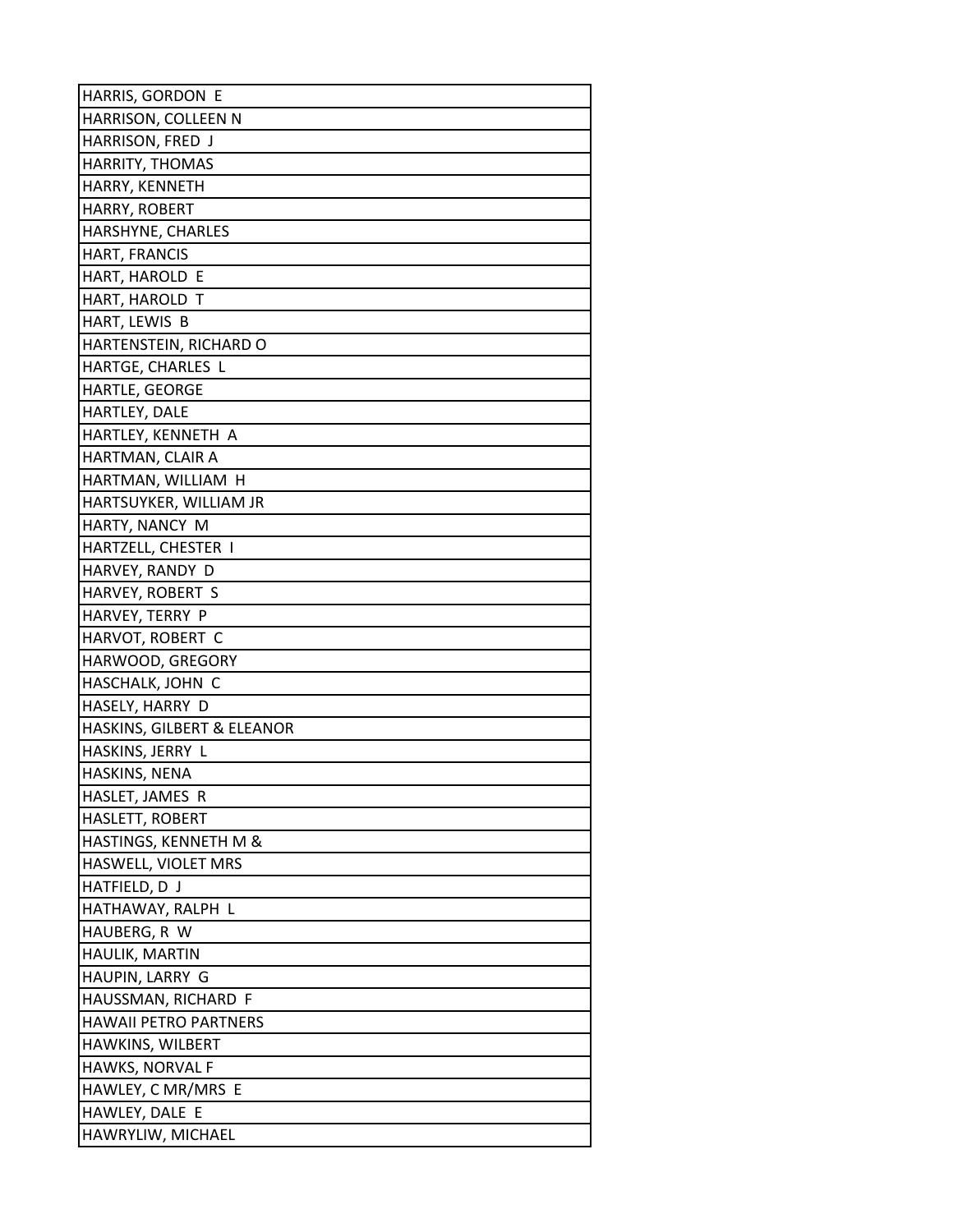| HAY, HELEN E                                 |
|----------------------------------------------|
| HAYES, GORDON                                |
| HAYES, NATALIE M                             |
| HAYES, NEAL D                                |
| HAYES, NORMAN E                              |
| HAYLETT, CHARLES T                           |
| HAYLETT, CHARLES B                           |
| <b>HAYS CAMP</b>                             |
| HAYS, CLARENCE E                             |
| HAZELTINE, JOHN E                            |
| HAZELTON, OMAR W                             |
| <b>HEADACHERS THE</b>                        |
| <b>HEADLEY, GEORGE</b>                       |
| <b>HEARTS CONTENT ASSOC</b>                  |
| HEASLEY, HARRY E                             |
| HEBERLEIN, ARTHUR                            |
| HECEI, TIMOTHY R                             |
| HECK, BERNARD M/M                            |
| HECKMAN, J B                                 |
| HEDMAN, THEODORE MR-MRS                      |
| HEDMAN, WILLIAM E                            |
| HEDSTROM, CARL D                             |
| HEDSTROM, CARL H                             |
| HEDVALL, LEONARD A MR/MRS                    |
| HEETER, DEBRA J                              |
| HEGLUND, EUGENE E                            |
| HEIDERMAN, WILLIAM & TWILA                   |
| HEIDT, MYRTLE O                              |
| HEISER, BILL ESTATE                          |
| HEISLER, RUTH & WILLIAM A                    |
| HEIST, CLIFFORD W JR                         |
| <b>HELLS HALF ACRE</b>                       |
| HELLYER, VALMORE OR GRACE                    |
| HELMS, LILLIAN P                             |
| HELMUTH, APRIL & DANIEL                      |
| <b>HEMLOCK CABIN</b>                         |
| <b>HEMLOCK CAMP</b><br><b>HEMLOCK HOLLOW</b> |
| <b>HEMLOCK LODGE</b>                         |
| <b>HEMLOCKS CAMP THE</b>                     |
| <b>HEMMELGARN &amp; SO</b>                   |
| HEMMERLY, MARTHA M                           |
| HENDERSON, A J                               |
| HENDRICKS, A W                               |
| HENDRICKS, DONALD                            |
| HENDRICKSON, ALVIN L                         |
| <b>HENDRICKSON, CLAIR B</b>                  |
|                                              |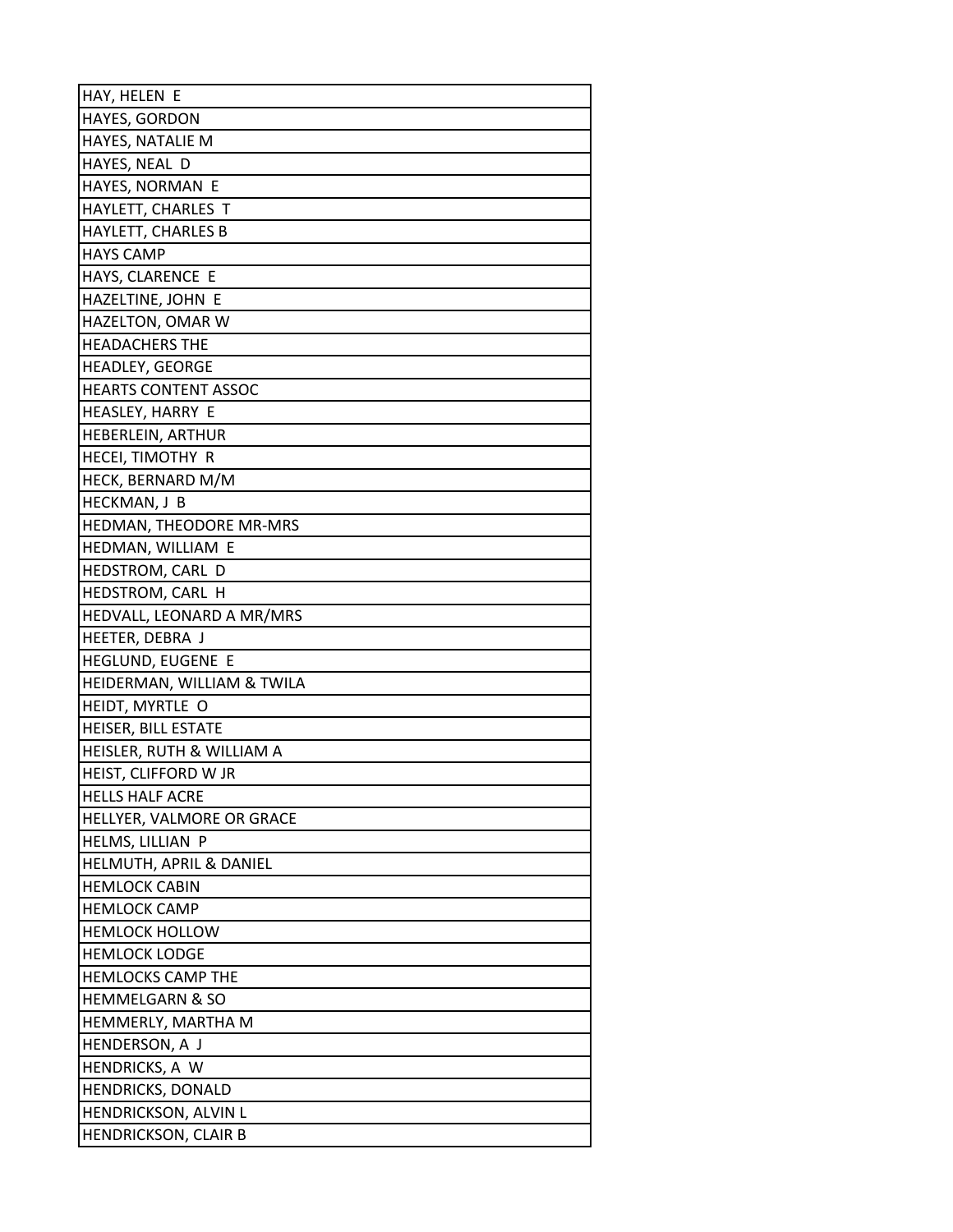| HENDRICKSON, CLARENCE T MR/           |
|---------------------------------------|
| HENDRICKSON, DAVID                    |
| HENNESSY, MARY L                      |
| <b>HENNESSY, ROBERT A &amp; JOYCE</b> |
| HENNING, ALTON W                      |
| HENNINGER, GOERGE & ELSEBET           |
| HENNINGER, KARL                       |
| HENNINGER, KARL & ELSBETH             |
| HENRY, CATHY A                        |
| HENRY, GEORGE J                       |
| HENRY, GLENN E & LINDA                |
| HENRY, JERRY G                        |
| HENRY, JESSE W                        |
| HENRY, JIMMY D                        |
| HENRY, JOHN P JR                      |
| HENRY, NAOMI G                        |
| HENRY, RONALD N                       |
| HENRY, RUSSELL JR MR/MRS              |
| HENRY, WADE & CATHY                   |
| HENSEL, WILLIAM A                     |
| HENSLEY, R C                          |
| HEPLER, ARTHUR                        |
| HEPLER, GERALD                        |
| HERBSTRITT, KENNETH M                 |
| HERETTA, DIANA J                      |
| HERETTA, JOHN C JR                    |
| HERMAN, ANNA                          |
| HERMAN, BERNARD J                     |
| HERMAN, THEODORE & INEZ               |
| HERMANN, KENNETH A                    |
| HEROLD, C W MR/MRS                    |
| HERRON, MONTY R                       |
| HERSHISER, SCOTT                      |
| HERTZOG, S J                          |
| HERVOL, LOUIS                         |
| HERWIG, MICHAEL & PAULA               |
| HERWIG, PAULA                         |
| HESS, HERBERT E                       |
| HETRICK, JAMES P                      |
| HEUBEL, JOHN B                        |
| <b>HEXAGON RESOURCES</b>              |
| HEYER, ALFRED C                       |
| <b>HICKORY HUT</b>                    |
| <b>HICKORY HUT CLUB</b>               |
| HICKS, HAROLD G                       |
| HICKS, LLOYD                          |
| HICKS, RAYMOND & VIOLET               |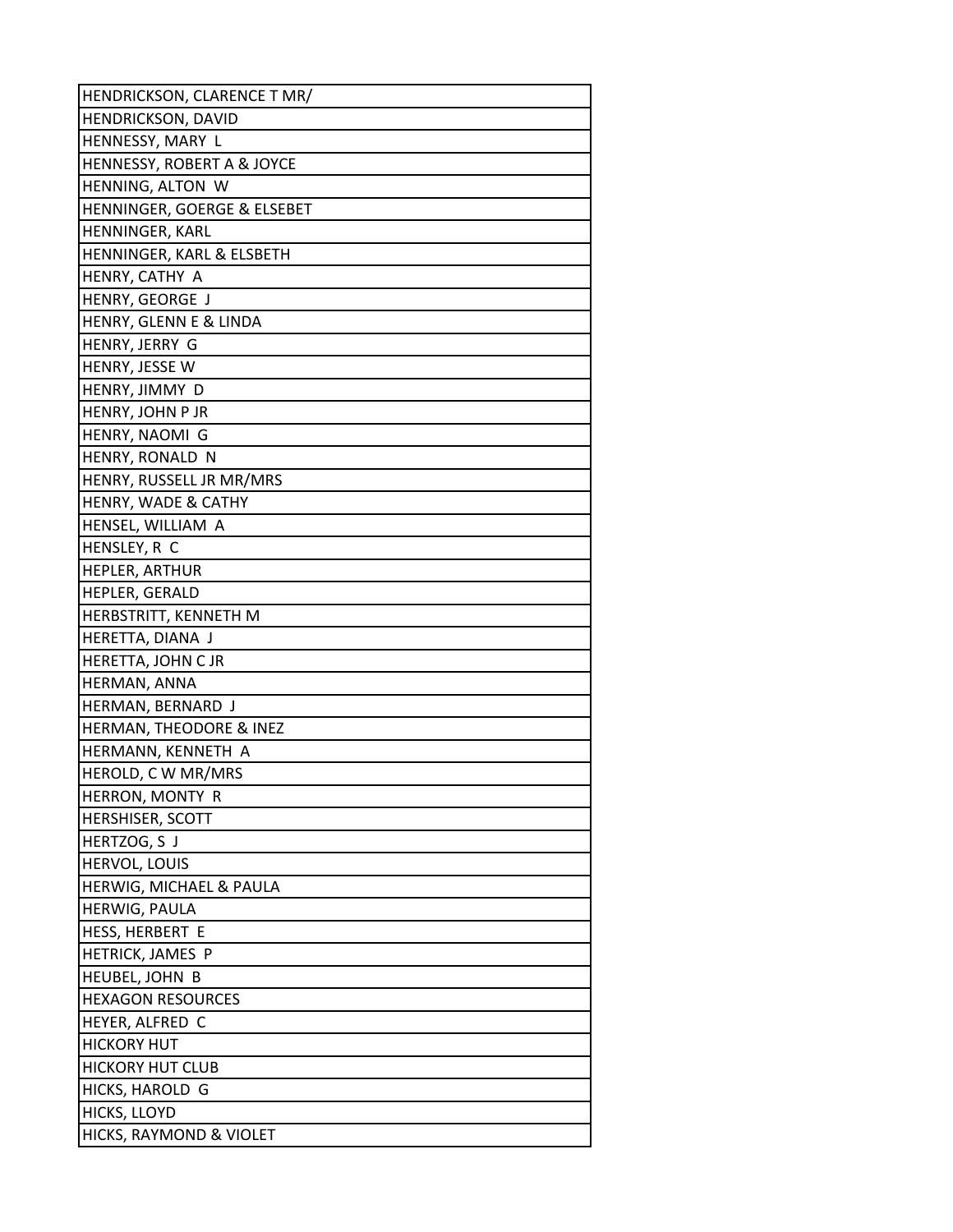| <b>HIDE A WAY CAMP</b>     |
|----------------------------|
| <b>HIDE AWAY CAMP</b>      |
| HIGBEE, RAYMOND MR-MRS     |
| HIGBY, ALLEN               |
| HIGBY, NELSON L JR         |
| HIGGINBOTHAM, SAMUEL       |
| <b>HIGGINS CAMP ASSOC</b>  |
| HIGGINS, BERNARD           |
| <b>HIGGINS, HOWARD</b>     |
| <b>HIGH OAKS</b>           |
| HILE, EDWARD L             |
| HILFINGER, WILLIAM B       |
| HILINSKI, ALBERT           |
| HILINSKY, A                |
| HILKA, WILLIAM C           |
| <b>HILL TOP COTTAGE</b>    |
| HILL, DOYLE & BERNICE      |
| HILL, ROBERT D             |
| HILL, WILLIAM M            |
| HILLCREST CAMP             |
| HILLIARD, JANE A           |
| HILLYARD, WALTER R         |
| HILTON, JOSEPH N & CAROL A |
| HILTY, WAYNE & ANDREA      |
| HIMES, CLAIR               |
| HIMMENGER, HARRY           |
| HINDERMAN, CLARENCE F      |
| HINES, AMY R               |
| HINES, RUSSELL D           |
| HINKLE, AMOS               |
| HINKLER, JOHN              |
| HINKLER, TERRIL J          |
| HINTENACH, RAYMOND ESTATE  |
| HINTON, ROBERT A           |
| <b>HIRAMS HIDE AWAY</b>    |
| <b>HIRAMS REST</b>         |
| HISE, WILLIAM R            |
| HISHMAN, DAVID             |
| HISSONG, D E               |
| HIT & MISS                 |
| HITE, ROBERT A             |
| HITES, GERALD E            |
| <b>HLEBAK CAMP</b>         |
| HLOBECZY, NICHOLAS C       |
| HNATH, CHARLES R JR        |
| HOAK, DENNIS W             |
| HOBBS, JAMES F             |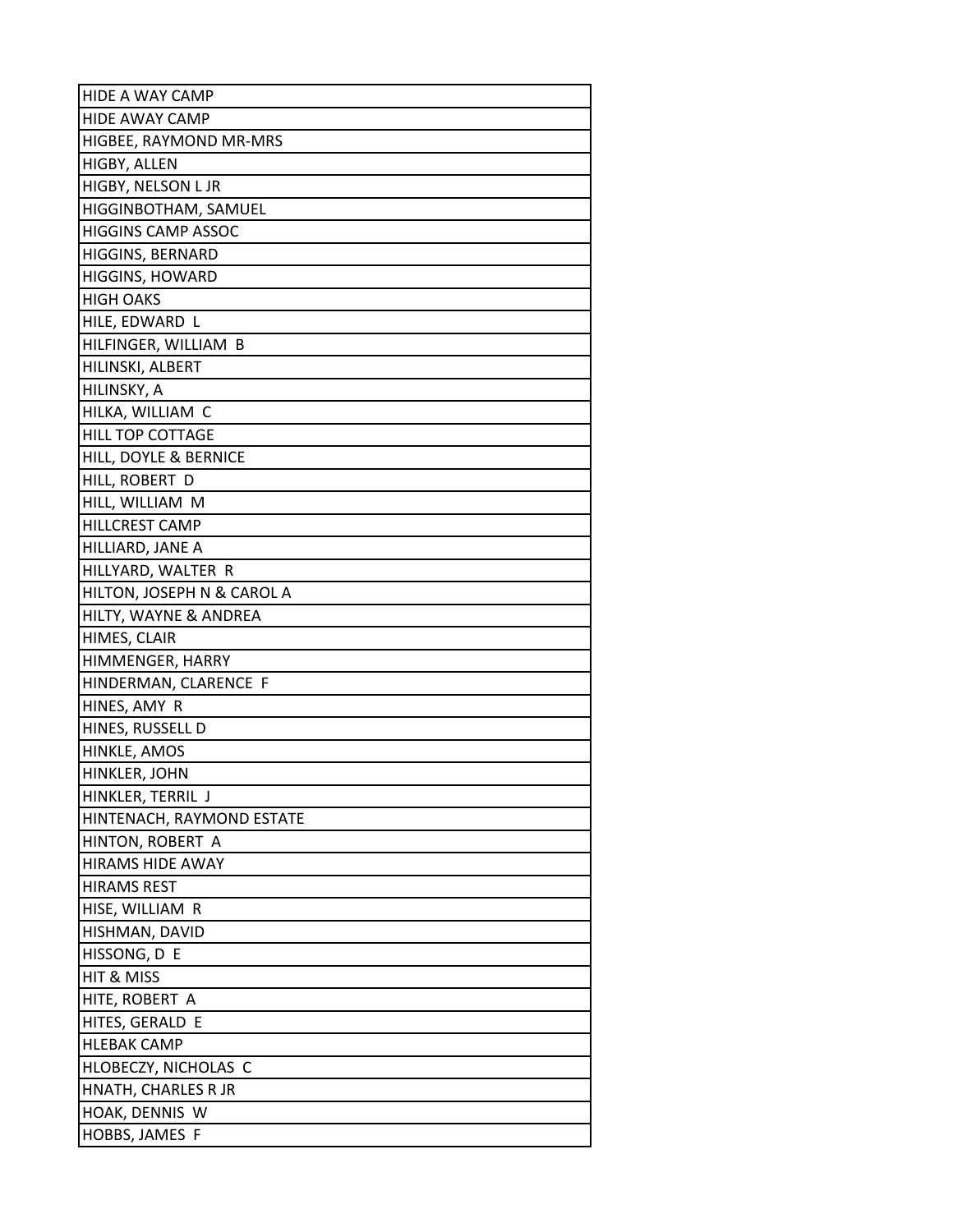| HOBBS, MARTHA                     |
|-----------------------------------|
| HOCHHEIMER, JOHN T                |
| HOCKBEIN, AUGUST E                |
| HOCKENBERRY, FLOYD                |
| HOCKENBERRY, KENNETH              |
| HOCKENBERRY, KENNETH H JR         |
| HOCKENBERRY, MYRTLE L             |
| HODAK, KATLYN                     |
| <b>HODAK, VICTOR &amp; GLADYS</b> |
| HODEN, TINA L                     |
| HODGES, CATHERINE                 |
| HODGES, ED                        |
| HODGES, MARY J                    |
| HODGSON, WILLIAM L                |
| HOEHN, EDWARD A                   |
| HOFER, RICHARD F                  |
| HOFFERT, EDWARD                   |
| HOFFMAN, CARL J                   |
| HOFFMAN, CHARLES S                |
| HOFFMAN, GARY                     |
| HOFFMAN, LOIS A                   |
| HOFFMAN, MELVIN & REBECCA         |
| HOFFMAN, RALPH W                  |
| HOFFMAN, ROBERT R                 |
| HOG HAVEN, INC                    |
| HOHN, ARTHUR R                    |
| HOKAJ, THOMAS & LINDA A           |
| HOKE, M J                         |
| HOLCOMB, JAMES L                  |
| HOLCOMB, MINNIE                   |
| HOLCOMB, THOMAS J                 |
| HOLDEN, DANIEL K                  |
| HOLDEN, HAROLD C MR/MRS           |
| HOLDEN, TIM                       |
| HOLDER, N H                       |
| <b>HOLIDAY HOUSE</b>              |
| HOLINDA, ANDREW JR                |
| HOLINDA, JOHN                     |
| <b>HOLLABAUGH, BETTY</b>          |
| HOLLABAUGH, CARL R                |
| <b>HOLLABAUGH, CURTIS</b>         |
| HOLLABAUGH, J H                   |
| HOLLABAUGH, JACK                  |
| HOLLABAUGH, MICHAEL C             |
| HOLLABAUGH, RONALD E              |
| <b>HOLLABAUGH, SHIRLEY</b>        |
| HOLLAND, ROBERT W                 |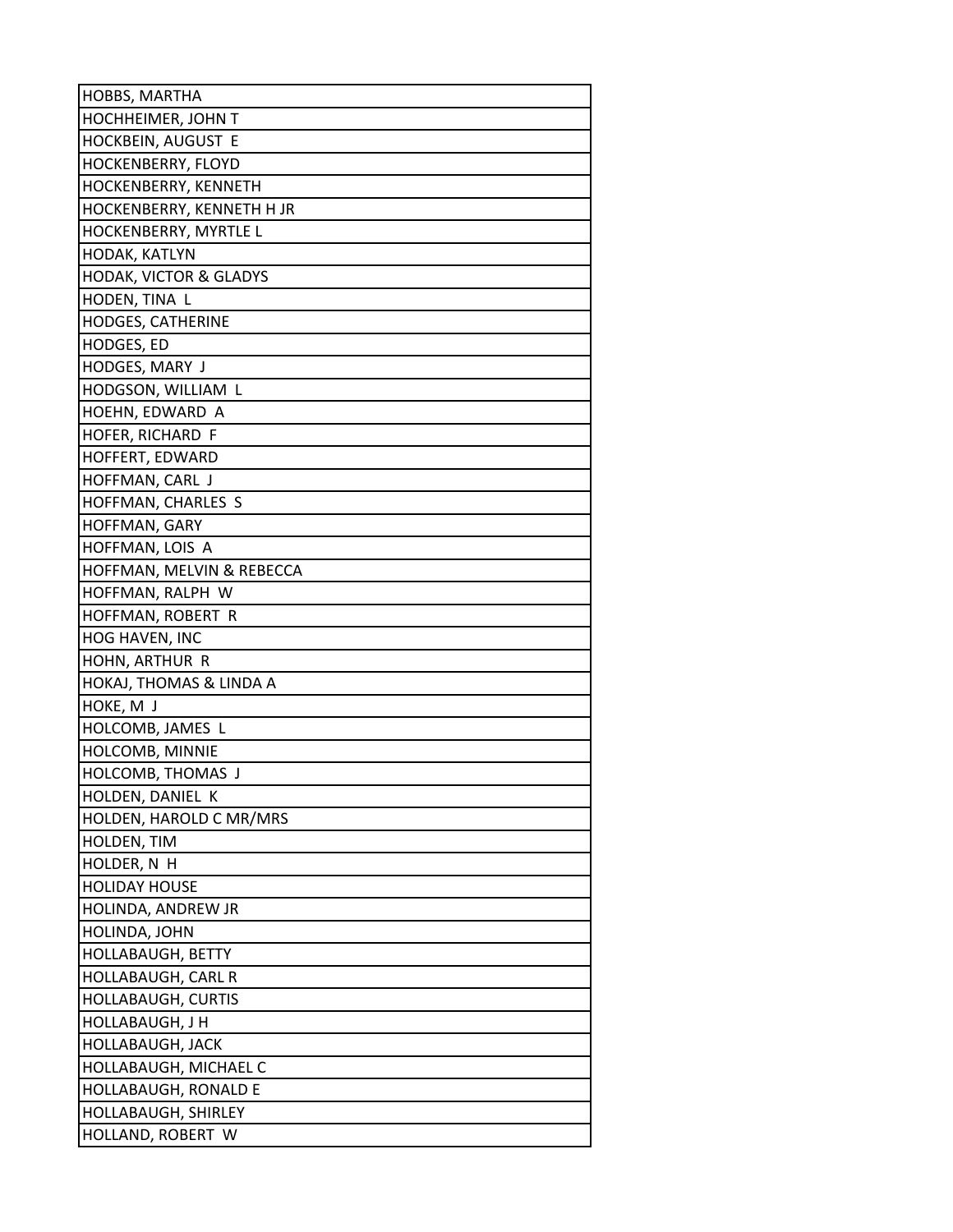| HOLLAND, THOMAS L                            |
|----------------------------------------------|
| HOLLAND, WILLIAM A                           |
| HOLLAND, WILLIAM H                           |
| HOLLEFREUND, WALTER A                        |
| HOLLENBECK, EDWARD R                         |
| HOLLIDAY, GEORGE MR/MRS                      |
| HOLMES, HAROLD                               |
| HOLMES, JOELLEN                              |
| HOLMES, RAYNOR J SR                          |
| HOLMES, WILLIAM H                            |
| HOLSHOE, HERBERT D                           |
| HOLTON, STEVE & PATRICIA                     |
| HOMER, GEORGE                                |
| HOMICZ, RONALD                               |
| <b>HOOT OWL CAMP</b>                         |
| <b>HOOVER &amp; LYTTLE</b>                   |
| HOOVER, FLOYD MR/MRS                         |
| HOOVER, GLENN A                              |
| <b>HOOVER, RICHARD SR &amp; RUTH</b>         |
| HOOVER, TERRY L                              |
| HOOVER, WILLIAM N                            |
| <b>HOOVLER EQUIP &amp;</b>                   |
| HOOVLER, CLARENCE & HURD                     |
| HOOVLER, RENEE                               |
| HOPKINS, ED MR/MRS                           |
| HOPKINS, HARRY E MR/MRS                      |
| HOPKINS, W W                                 |
| HOPPE, JAMES R                               |
| HORNBERGER, SHARON/GUNTRUM,                  |
| HORNECKER, DONALD                            |
| HORNER, ARTHUR K                             |
| HORNER, PHILLIP                              |
| <b>HORNETS NEST</b>                          |
| HORNSTROM, CARL P                            |
| HORNSTROM, CLYDE                             |
| HORNSTROM, MICHAEL C &                       |
| HORVATH, ELIZABETH F<br>HORVATH, LOUIS R EST |
| HORWEDEL, JAMES                              |
| HORWOOD, JAMES D                             |
| <b>HOSACK, BRUCE</b>                         |
| HOSACK, DAVID                                |
| HOSKINSON, JAMES                             |
| HOST, LAURA MRS                              |
| HOST, SANDRA A                               |
| <b>HOTALING, RHODY &amp; MARY</b>            |
| HOUPT, CARL W                                |
|                                              |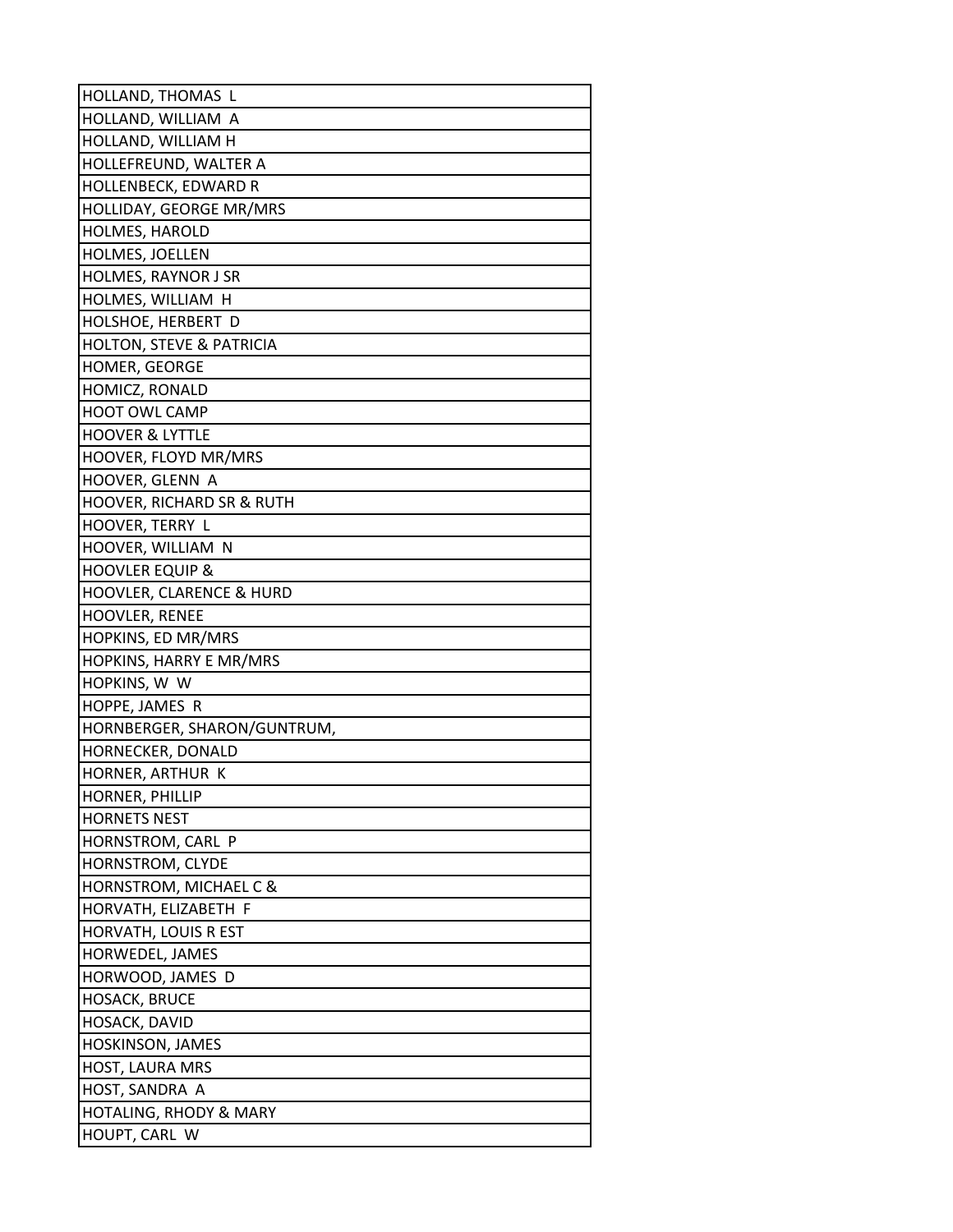| HOUSER, HARRY C              |
|------------------------------|
| HOUSLER, DANIEL R            |
| HOVANEC, JAMES               |
| HOVANIC, WALTER              |
| HOVIS, F L MR/MRS            |
| HOWARD, HAROLD               |
| HOWARD, HAROLD OR MARVE      |
| HOWARD, ISABELLE D           |
| HOWARD, MADELINE             |
| HOWARD, PERRY                |
| HOWE, ALPHILDA A             |
| HOWE, J M                    |
| HOWE, KENNETH L              |
| HOWELL, BONNIE-MRS           |
| HOWELL, EDMUND C             |
| HOWELL, HOWARD R             |
| <b>HOWELLS CAMP</b>          |
| <b>HOWLEY, PATRICK</b>       |
| HOY, JACK & JUDITH S         |
| HOYT, ROBERT C               |
| HRACH, EDWARD W              |
| HRACH, R W                   |
| HRITZ, STEPHEN               |
| HUBBARD, FRAN                |
| HUBBARD, GARY L              |
| HUBBARD, ROBERT E            |
| HUBER, RICHARD               |
| <b>HUBERT, FERNAND &amp;</b> |
| HUCK, ROBERT MR/MRS          |
| HUDAK, GEORGE SR             |
| HUDAK, JOHN                  |
| HUDAK, JOSEPH                |
| HUDSON, RONALD               |
| HUET, FREDERICK E & JUNE     |
| HUFF, GEORGE A               |
| HUFFMAN, CLAIR & CARRIE      |
| HUFFMAN, DEBRA               |
| HUFFMAN, HAROLD JR & PEGGY   |
| HUFFMAN, LARRY MR/MRS        |
| HUFFMAN, R J                 |
| HUFFMAN, TERRY A             |
| HUGHES, CLARENCE C           |
| HUGHES, DOUGLAS A            |
| HUGHES, JOHN D               |
| HUGHES, WILLIAM F &          |
| HULBERT, JOHN S              |
| HULINGS, BYRON L             |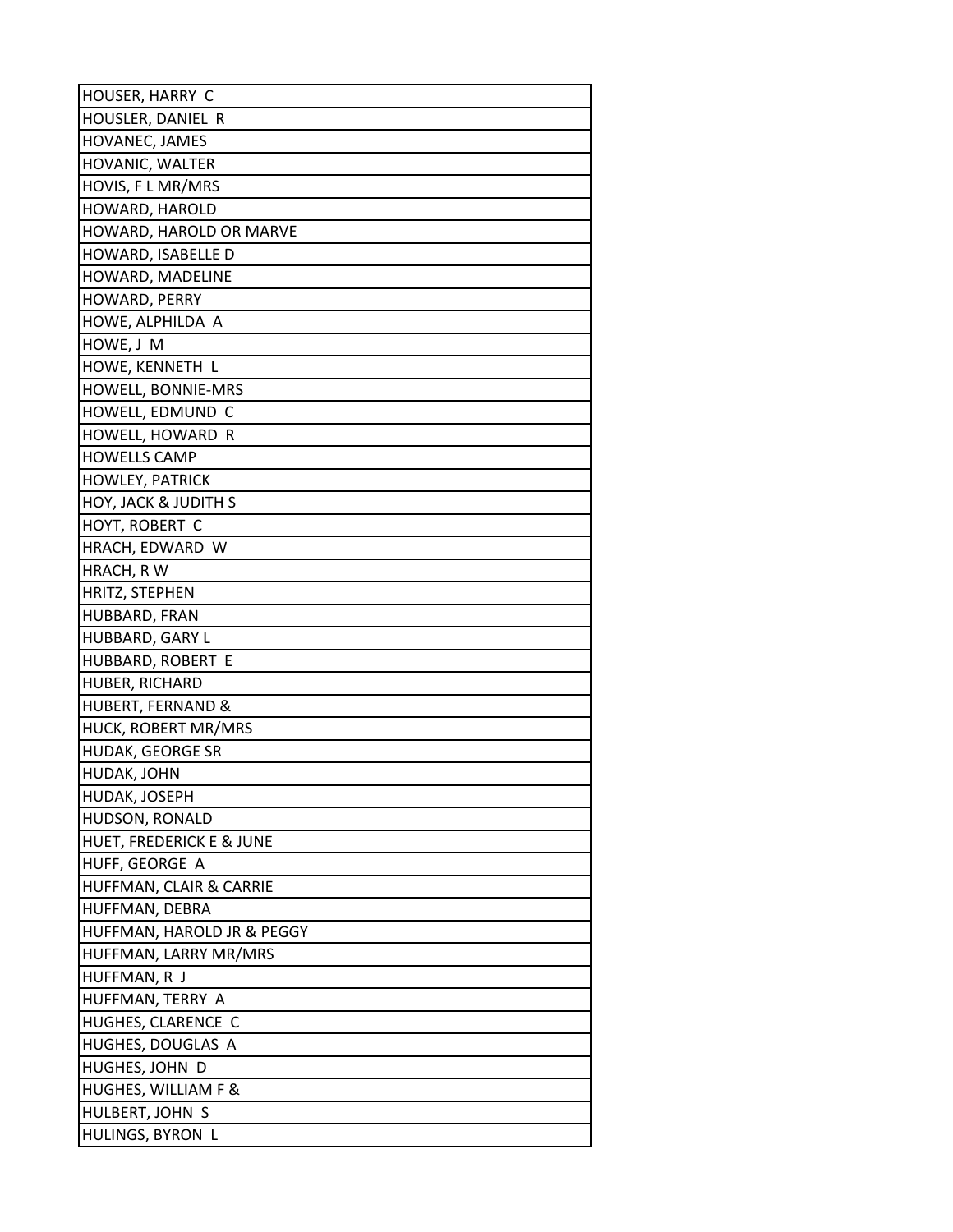| HULINGS, GEORGE JR                   |
|--------------------------------------|
| HULINGS, JACK E                      |
| HULINGS, LEE V                       |
| HULINGS, LEE V JR                    |
| HULINGS, RICHARD L                   |
| HULTBERG, C A                        |
| HULTBERG, NETTIE MRS                 |
| HULTMAN, EDWIN C                     |
| HUM, FRANK B & H                     |
| HUM, ROBERT W                        |
| HUMMER, JOHN W                       |
| <b>HUNGRY BEAR CAMP</b>              |
| HUNT, KENNETH J                      |
| HUNT, RICHARD K                      |
| HUNTER, ERNEST                       |
| HUNTER, GALE                         |
| HUNTER, HOWARD                       |
| HUNTER, JOE                          |
| HUNTER, VELMA M MRS                  |
| <b>HUNTERS HAVEN</b>                 |
| <b>HUNTERS PARADISE</b>              |
| <b>HUNTERS THREE</b>                 |
| HUNTINGTON, HAROLD                   |
| HURLEY, DONALD E                     |
| HURLEY, HELEN MRS                    |
| HURLEY, TIMOTHY J                    |
| HURSH, WILBUR G                      |
| HURST, JACK A JR                     |
| HUSELTON, KENNETH E                  |
| HUSTED, DENNIS T                     |
| HUSTER, CARL G                       |
| HUTCHISON, CLIFFORD                  |
| HUTCHISON, EUGENE                    |
| HUTH, CLARENCE V & LOIS L            |
| HUTTON, WILLIAM R                    |
| HYDE, DOROTHY                        |
| HYDE, RAPHAEL S                      |
| ILIFF, CLARENCE MR/MRS               |
| ILIFF, ED M                          |
| ILIFF, ROBERT M                      |
| <b>IMHOF, FRANK MR &amp; MRS</b>     |
| <b>INGRAM, CHARMINE S</b>            |
| INGRAM, WALTER-MR & MRS              |
| <b>INKSTER, DUANE &amp; MARION J</b> |
| INMAN, MARTHA                        |
| INTERNATIONAL PETROLEUM SER          |
| INTERPEN DRILLING CO LTD             |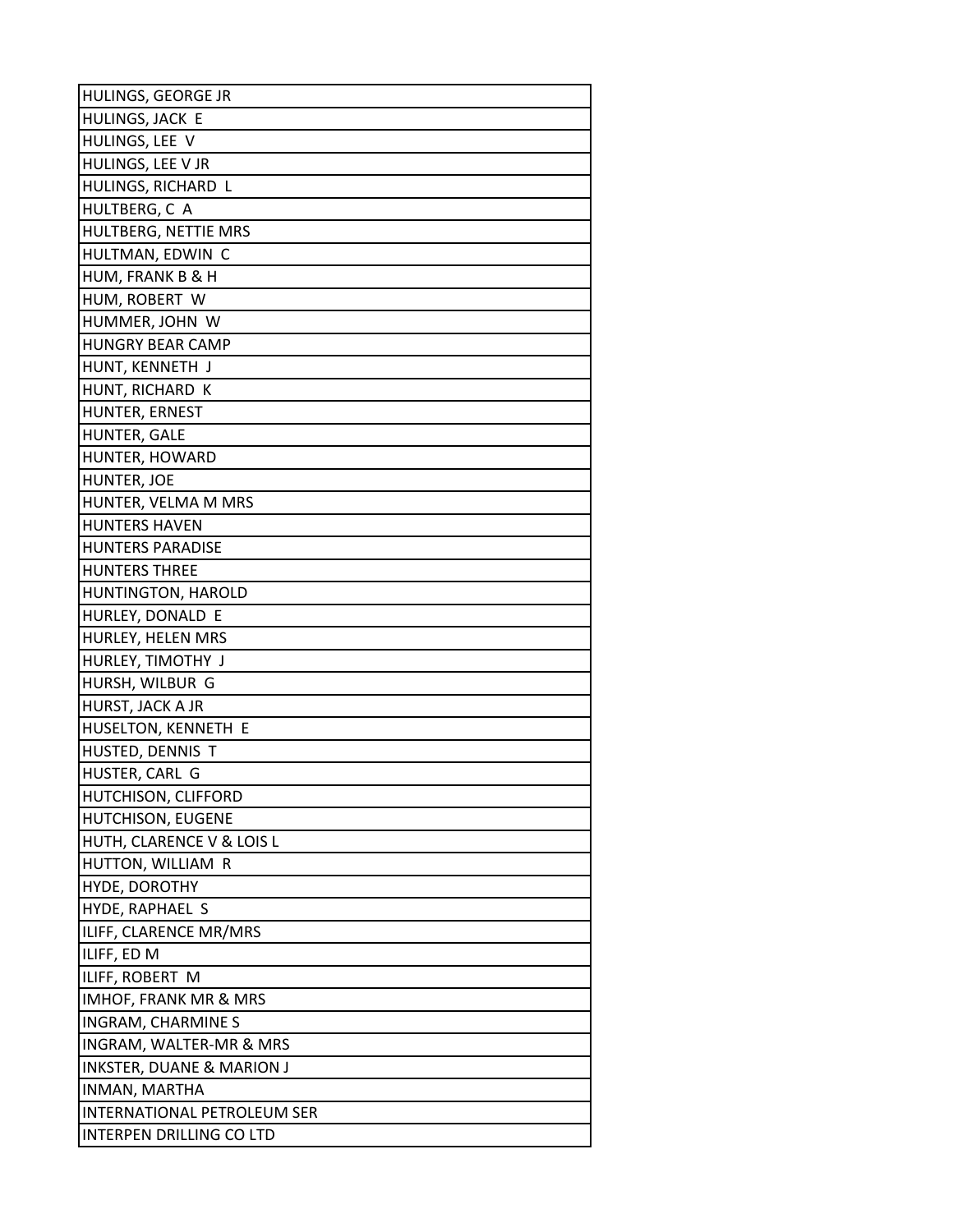| <b>IRELAND, WILLIAM</b>           |
|-----------------------------------|
| <b>IRON CITY CAMP</b>             |
| <b>IROQOIS CAMP</b>               |
| IRVIN, GEORGE M                   |
| <b>IRVINE, LUCILLE S</b>          |
| <b>IRVINE, RONALD E</b>           |
| <b>IRWIN, ALVIN L</b>             |
| IRWIN, BLANCHE L                  |
| IRWIN, CLYDE MR MRS               |
| IRWIN, ESTHER I                   |
| IRWIN, LLOYD                      |
| IRWIN, RUSSELL                    |
| <b>ISAAC, E</b>                   |
| ISACKSON, KENNETH-MR & MR         |
| ISHMAN, ROBERT MR & MRS           |
| <b>ISTENES, GEORGE &amp; MARY</b> |
| <b>IVANCHAN, DEREK E</b>          |
| <b>IVANCIK, BONNIE</b>            |
| J & J CAMP                        |
| J & M TRUCK STOP                  |
| JDB CAMP                          |
| <b>JLKASSOCIATES</b>              |
| J T ENERGY MANAGEMENT INC         |
| JACK, HARRY A                     |
| JACK, RAY D                       |
| JACK, RAY D & SHARON              |
| JACKSON, A B                      |
| JACKSON, CHARLES E JR             |
| JACKSON, CHARLES III              |
| JACKSON, DEBORAH                  |
| <b>JACKSON, DENNIS</b>            |
| <b>JACKSON, EARL</b>              |
| JACKSON, EDWARD W & MILDRED       |
| JACKSON, FRED R                   |
| JACKSON, HAROLD R                 |
| JACKSON, HAROLD R JR              |
| JACKSON, TRACEY                   |
| JACKSON, WILLIAM E                |
| <b>JACKSONS CAMP</b>              |
| JACOBS, JAMES A                   |
| JACQUEL, VERNON A JR              |
| JAGEMAN, JACOB                    |
| JAGGI, BESSIE M                   |
| JAMES, ARTHUR JR & EMM            |
| JAMES, KENNETH                    |
| JAMES, WILLIAM B                  |
| JAMESTOWN REND CO INC             |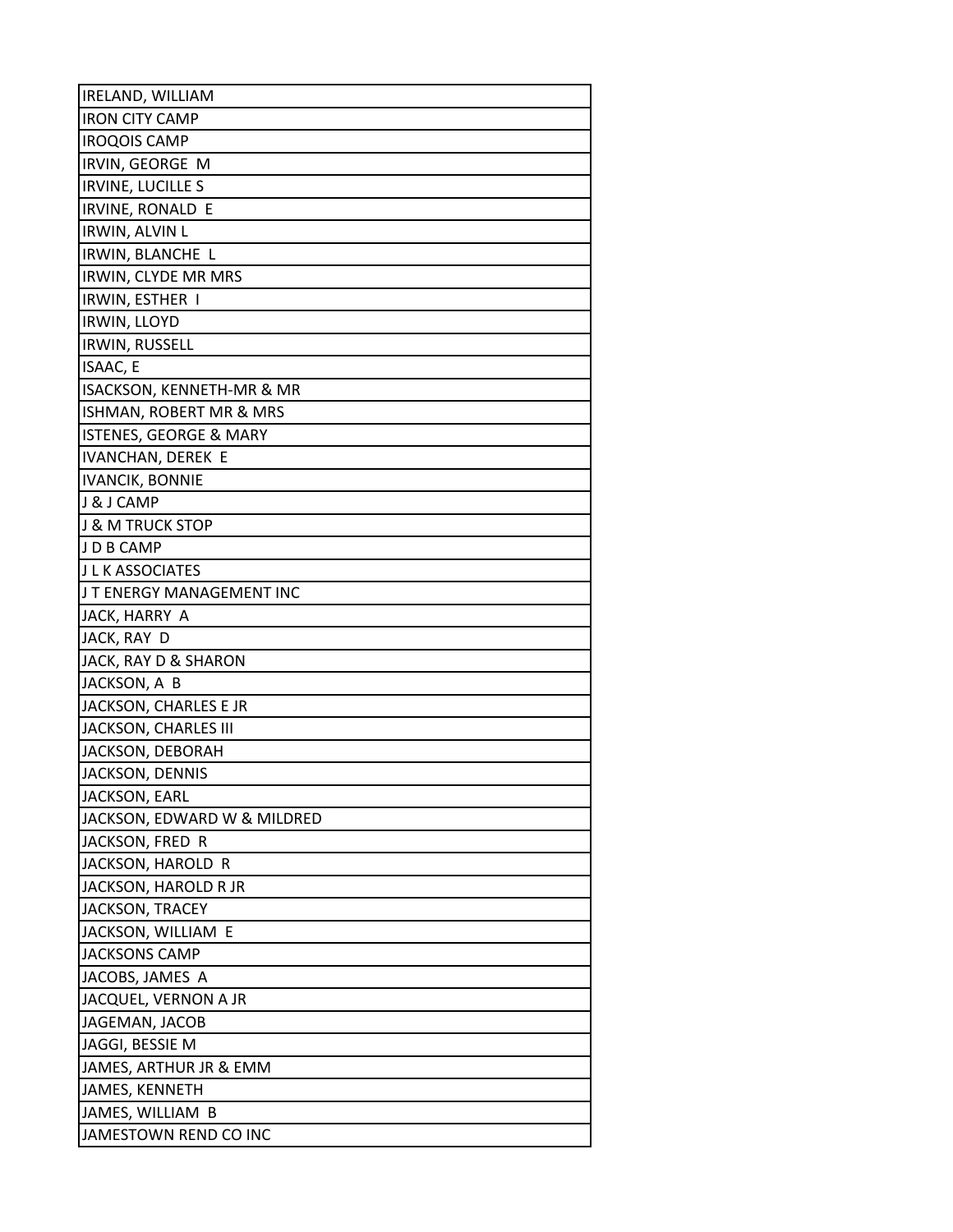| JANACONE, ANGELO E                |
|-----------------------------------|
| <b>JAQUITH, LES</b>               |
| <b>JAQUITH, MARY ELLEN ESTATE</b> |
| JARBECK, STEPHEN                  |
| JARMUL, JOHN J MR/MRS             |
| JAROS, GEORGE                     |
| JARZYNKA, SUSAN J                 |
| JAUN, HARRY MR/MRS                |
| JAVON, MICHAEL MR/MRS             |
| <b>JAY CAMP</b>                   |
| JAY, LANNY E                      |
| JEFFORDS, SHIRLEY                 |
| JENA, CHARLES R                   |
| JENKINS, PAUL C                   |
| JENKINS, RALPH J                  |
| JENNINGS, R K                     |
| JENSEN, DONALD E                  |
| JENSEN, JOSEPH F                  |
| JENSEN, MABEL                     |
| JENSEN, ROBERT N & MABE           |
| <b>JERICHO CAMP</b>               |
| JERITZA, JOHN MRS                 |
| JEROME, FRANK                     |
| JESPERSEN, JERRY MR/MRS           |
| JEWELL, JOHN MRS                  |
| JEWELL, NADINE L                  |
| JEWELL, PAUL R MR/MRS             |
| JIAS, STEVE & ELEANOR             |
| JILK, STEPHEN A                   |
| <b>JIMMINNIE</b>                  |
| <b>JIMRAY CAMP</b>                |
| JIMS HOOT N HOLLER CAMP           |
| JIMS HOT DOG HOUSE                |
| <b>JO EL CAMP</b>                 |
| JOHANIDES, RICHARD A              |
| JOHN, LARRY & BONNIE              |
| JOHNSON, ADAM W                   |
| JOHNSON, ARNOLD & MARY            |
| JOHNSON, BRIAN C                  |
| JOHNSON, BRUCE & MA LOURDES       |
| JOHNSON, C L                      |
| JOHNSON, C ROBERT                 |
| JOHNSON, C WALTER & EMMA          |
| JOHNSON, CARL R                   |
| JOHNSON, CHARLES                  |
| JOHNSON, CHARLETT                 |
| JOHNSON, CLARENCE E SR            |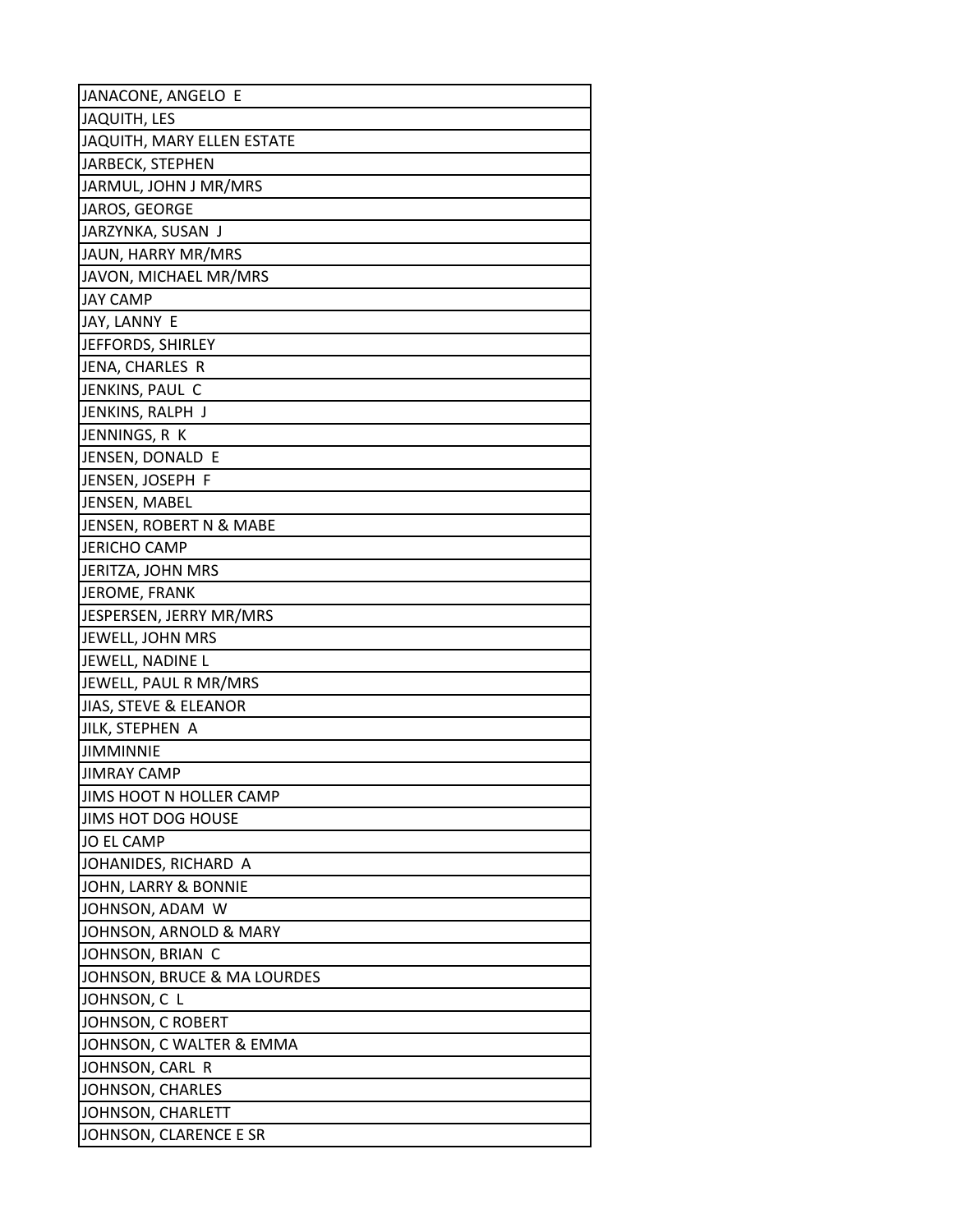| JOHNSON, CLYDE O          |
|---------------------------|
| JOHNSON, CONNIE LEE       |
| JOHNSON, DEAN             |
| JOHNSON, DIANNE S         |
| JOHNSON, DONALD E         |
| JOHNSON, DOROTHY V        |
| JOHNSON, DOUGLAS F MR/MRS |
| JOHNSON, ED & JENNIE      |
| JOHNSON, EDWIN K & LOUIS  |
| JOHNSON, ERNEST R         |
| JOHNSON, ERNEST R JR      |
| JOHNSON, ESTHER R         |
| JOHNSON, FRANCES R MRS    |
| JOHNSON, FREDERICK A      |
| JOHNSON, G D              |
| JOHNSON, HENRY W          |
| JOHNSON, J STUART         |
| JOHNSON, JAMES C          |
| JOHNSON, JAMES R          |
| JOHNSON, JEFFERY S        |
| JOHNSON, JESSICA          |
| JOHNSON, JOHN A           |
| JOHNSON, JOHN G & BEVERLY |
| JOHNSON, KARL H & DORIS   |
| JOHNSON, KERMIT B         |
| JOHNSON, LAURA J          |
| JOHNSON, LAVERNE          |
| JOHNSON, LAWRENCE A & FR  |
| JOHNSON, LOIS M           |
| JOHNSON, MARGARET A       |
| JOHNSON, MENDLE J MR/MRS  |
| JOHNSON, MILTON A         |
| JOHNSON, MRS MINA E       |
| JOHNSON, NINA G           |
| JOHNSON, NORMAN A         |
| JOHNSON, OWEN T           |
| JOHNSON, PATRICIA A       |
| JOHNSON, PAUL L           |
| JOHNSON, PAUL A           |
| JOHNSON, RICHARD & WILLI  |
| JOHNSON, RICHARD L MR/MRS |
| JOHNSON, ROBERT L         |
| JOHNSON, ROBERT W         |
| JOHNSON, ROBERT W MRS     |
| JOHNSON, ROLF K           |
| JOHNSON, ROY E            |
| JOHNSON, THELMA           |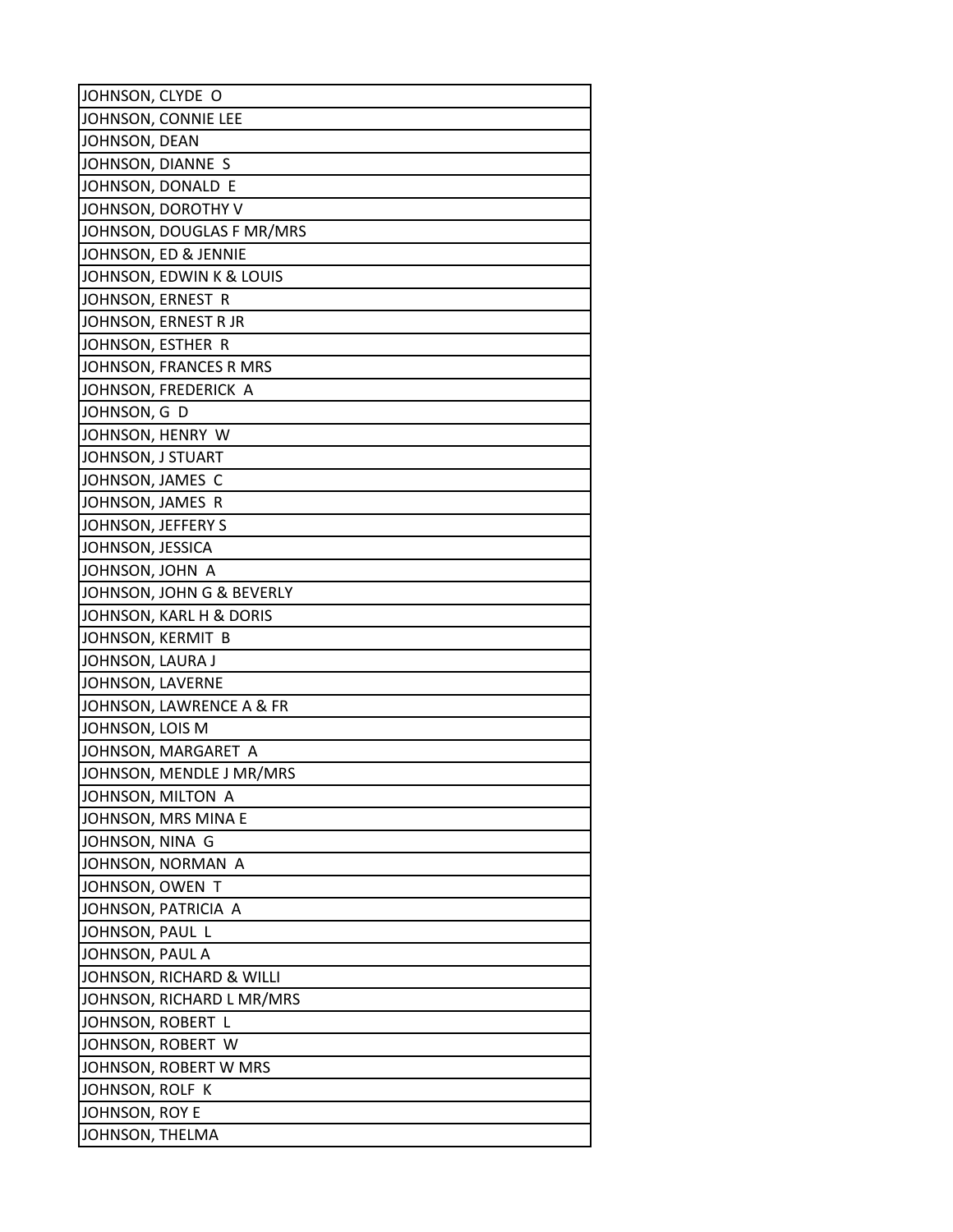| JOHNSON, VERN JR        |
|-------------------------|
| JOHNSON, WALTER G       |
| JOHNSON, WILLIAM M      |
| JOHNSTON, BRUCE H       |
| JOHNSTON, C RICHARD     |
| JOHNSTON, DAVID L       |
| JOHNSTON, GUY R         |
| JOHNSTON, IVAN L        |
| JOHNSTON, JANICE J      |
| JOHNSTON, RICHARD M     |
| JOLES, GEORGE W         |
| <b>JOLLY CAMP</b>       |
| JONES, CHARLES D        |
| JONES, CHERIE           |
| JONES, DALE L           |
| JONES, DOYLE S          |
| JONES, FRANK A JR       |
| JONES, GEORGE L         |
| JONES, HAROLD L         |
| JONES, HOWARD C & PEARL |
| JONES, JAMES G MR/MRS   |
| JONES, JOSEPH E & BETTY |
| JONES, LESLIE K JR      |
| JONES, LYSTRON & MARIA  |
| JONES, MARIAN D         |
| JONES, NORMA            |
| JONES, PATRICIA L       |
| JONES, RALPH E          |
| JONES, ROBERT E         |
| JONES, STEPHEN MRS      |
| JONES, TODD             |
| JONES, WILLIAM B JR     |
| JORDAN, CATHY & PAUL    |
| JORDAN, COLETTE         |
| JORDAN, RONALD          |
| JORDAN, WILLIAM         |
| JORDANO, JAMES V JR     |
| JOSEPH, RICHARD C       |
| JOSEPH, ROBERT L        |
| JOSEPH, ROBERT L        |
| JOSHUA, DAVID & DOLORES |
| JOYCE, MILDRED          |
| JUDSON, M N             |
| <b>JUG THE</b>          |
| JUKES, DALE E MR & MRS  |
| K T DID CAMP            |
| KABLACH, JOSEPH M       |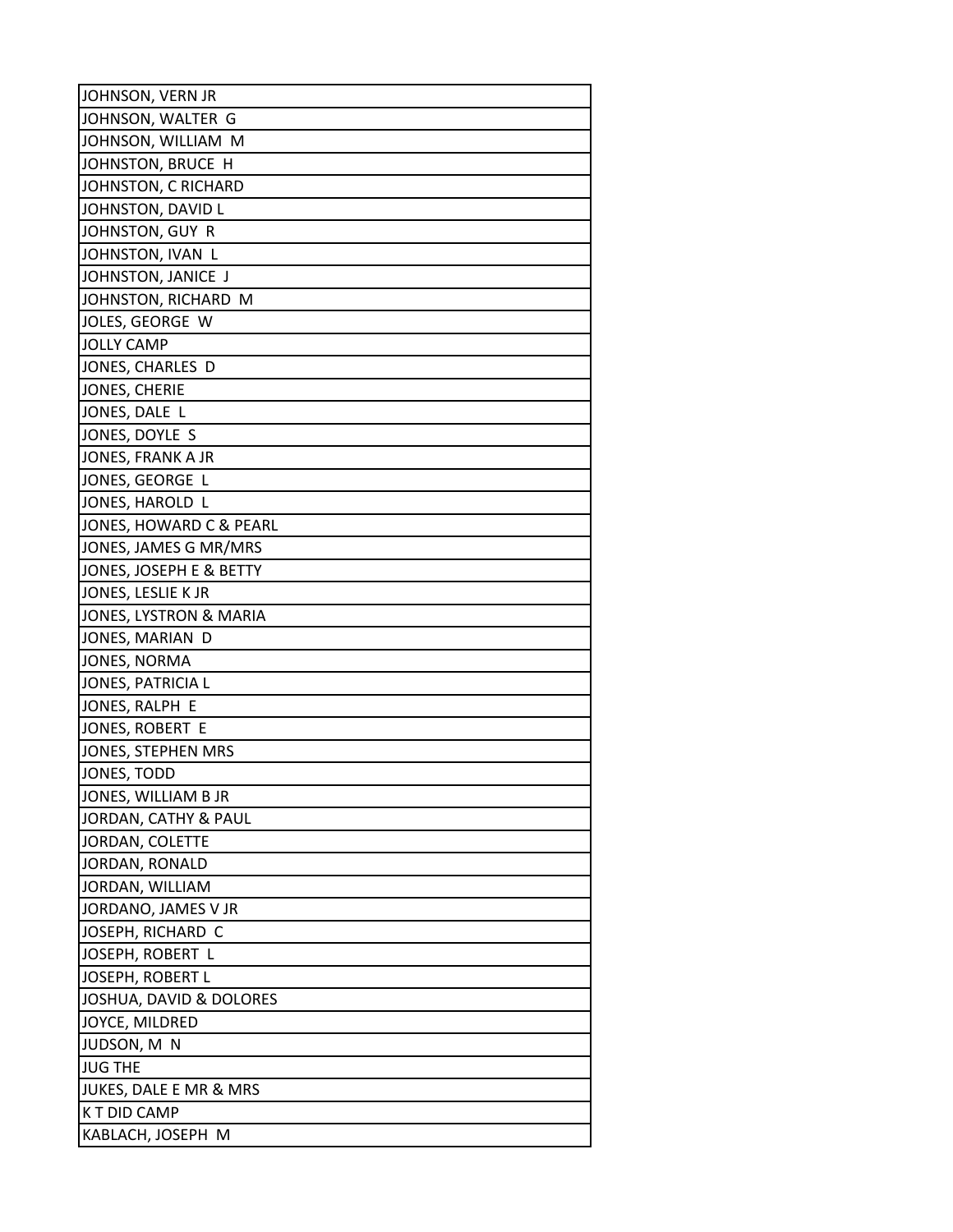| KACZAR, JOHN A              |
|-----------------------------|
| KAFFERLIN, LARRY L          |
| KAFFERLIN, ROBERT H         |
| KAISER, ROBERT J & AVIA     |
| KALDORF, OTTO E             |
| KALEDA, DANIEL J MR/MRS     |
| KALIVODA, KATHY L           |
| KALKHOF, THOMAS C DR        |
| KALP, VERNON L              |
| KAMINSKI, DONALD W          |
| <b>KANE KAMP</b>            |
| KANE, CHARLES P             |
| KANE, HENRY                 |
| KANE, LOUIS                 |
| KANGA RUGH ENT              |
| KANYOK, LILLIAN M           |
| <b>KAPRAL KLAN</b>          |
| KARCZEWSKI, JOSEPH          |
| <b>KAREN KAMP</b>           |
| KARLS DRILLING CO INC       |
| KARNES, ARTHUR D MR/MRS     |
| KARNS, SALLY I              |
| KARY, LAWRENCE J JR         |
| KASAN, JOHN                 |
| KASPER, EMILIE              |
| <b>KASPER, THEODORE</b>     |
| KASSLER, DORIS MRS          |
| KATHMANN, JOHN              |
| KATICH, FRANK J SR          |
| KATORA, EDWARD M MR/MRS     |
| KATZENBERGER, HOWARD A      |
| KAUFMAN, FRED J             |
| KAVULIC, JOHN E             |
| KAY, BRUCE F                |
| KAY, GORDON H MR/MRS        |
| KAYS, HAZEL A               |
| KEARNS, LARRY W             |
| KEATING, HUGH T             |
| KEBERT, PAUL V              |
| KECK, GEORGE K              |
| KECK, GEORGE H & ELIZ       |
| <b>KEEFER, JUDITH MRS</b>   |
| KEEFER, JULIA MRS           |
| KEEFER, KEITH F & CYNTHIA A |
| KEEFER, ROSS M JR           |
| KEENER, THOMAS MR/MRS       |
| KEESEY, MILDRED F           |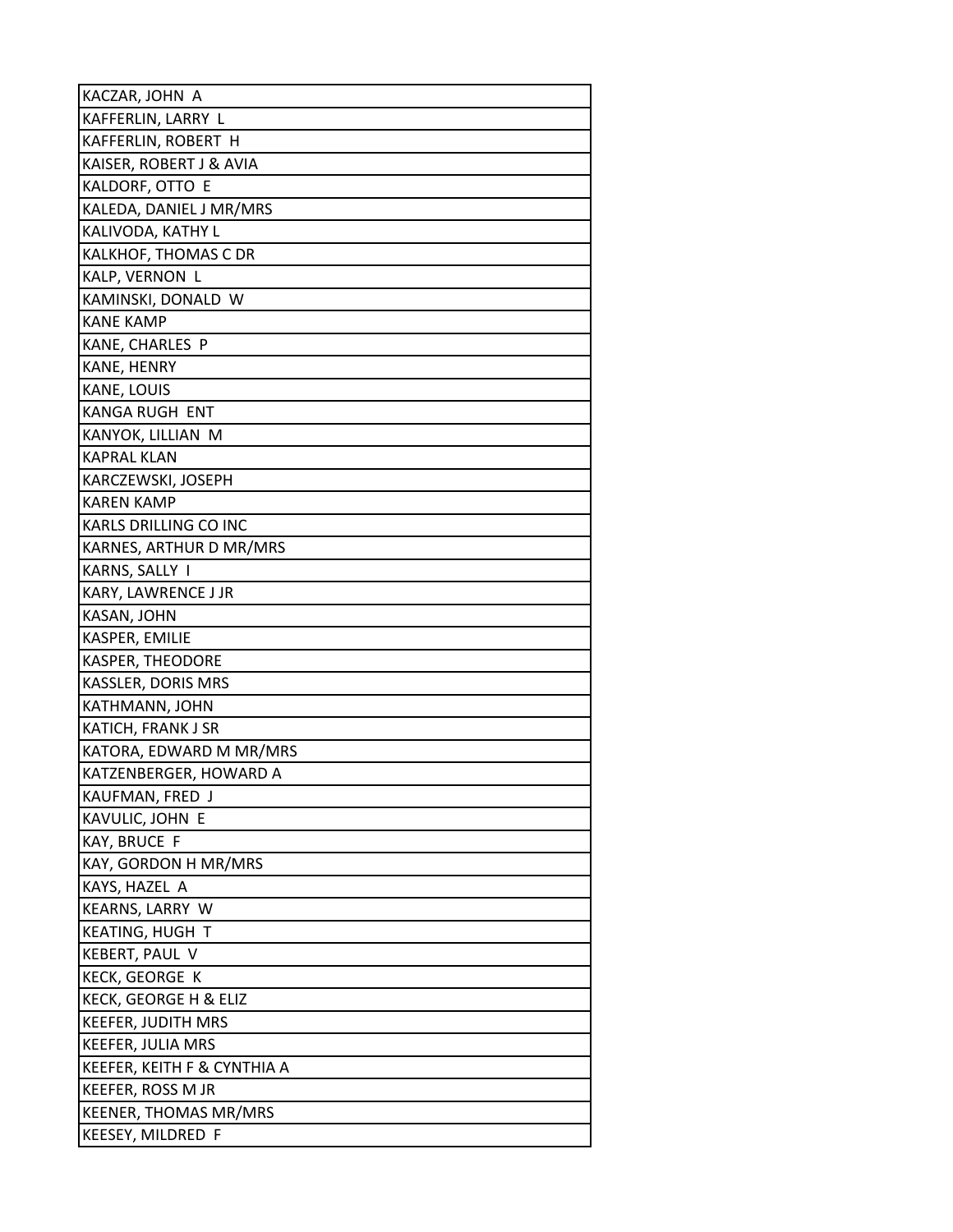| <b>KEG CAMP</b>            |
|----------------------------|
| KEISTER, JOHN A            |
| KELCH, FRANKLYN S          |
| KELLER, BARRY L            |
| KELLER, RONALD J           |
| KELLER, SUE M              |
| KELLER, WILBUR             |
| KELLETTVILLE M A TV CO     |
| KELLETTVILLE VALLEY        |
| KELLEY, ALVIN JR           |
| KELLEY, RICHARD L          |
| KELLEY, WILLIAM J          |
| <b>KELLINGTON, CHARLES</b> |
| KELLNER, RONALD E MR/MRS   |
| KELLOGG & HOFER OIL        |
| KELLOGG, CLARENCE          |
| <b>KELLY, BRUCE E</b>      |
| KELLY, DENNIS & CATHY      |
| <b>KELLY, DON</b>          |
| KELLY, DONALD W            |
| KELLY, ELMER A             |
| KELLY, FRANK J             |
| KELLY, JAMES G             |
| KELM, KARL F               |
| KELMECKIS, ALBIN A MR/MRS  |
| KEMERY, PAUL M & CYNTHIA A |
| KEMERY, RONALD E           |
| KEMMER, ANDREW             |
| KEMPF, EVELYN MRS          |
| KEMPISTY, WALTER           |
| KENDAL, FLOYD J            |
| KENNEDY, CHARLES W MR/MRS  |
| KENNEDY, ISABELLE R        |
| KENNEDY, JACOB             |
| KENNEDY, WENDELL A MR/MRS  |
| KENNELLY, EDMOND R         |
| <b>KENNISTON, DAVID T</b>  |
| KENT, GERALD & TENNES      |
| <b>KENT, RICKY</b>         |
| <b>KEP'S KASTLE</b>        |
| KEPLER, VICTORIA M         |
| KERCHAK, ANGELA C          |
| KEREKANICH, JOAN E         |
| <b>KERN, JOHN J</b>        |
| <b>KERNER, JACK</b>        |
| <b>KERNS, CHARLES C</b>    |
| KERNS, LLOYD E             |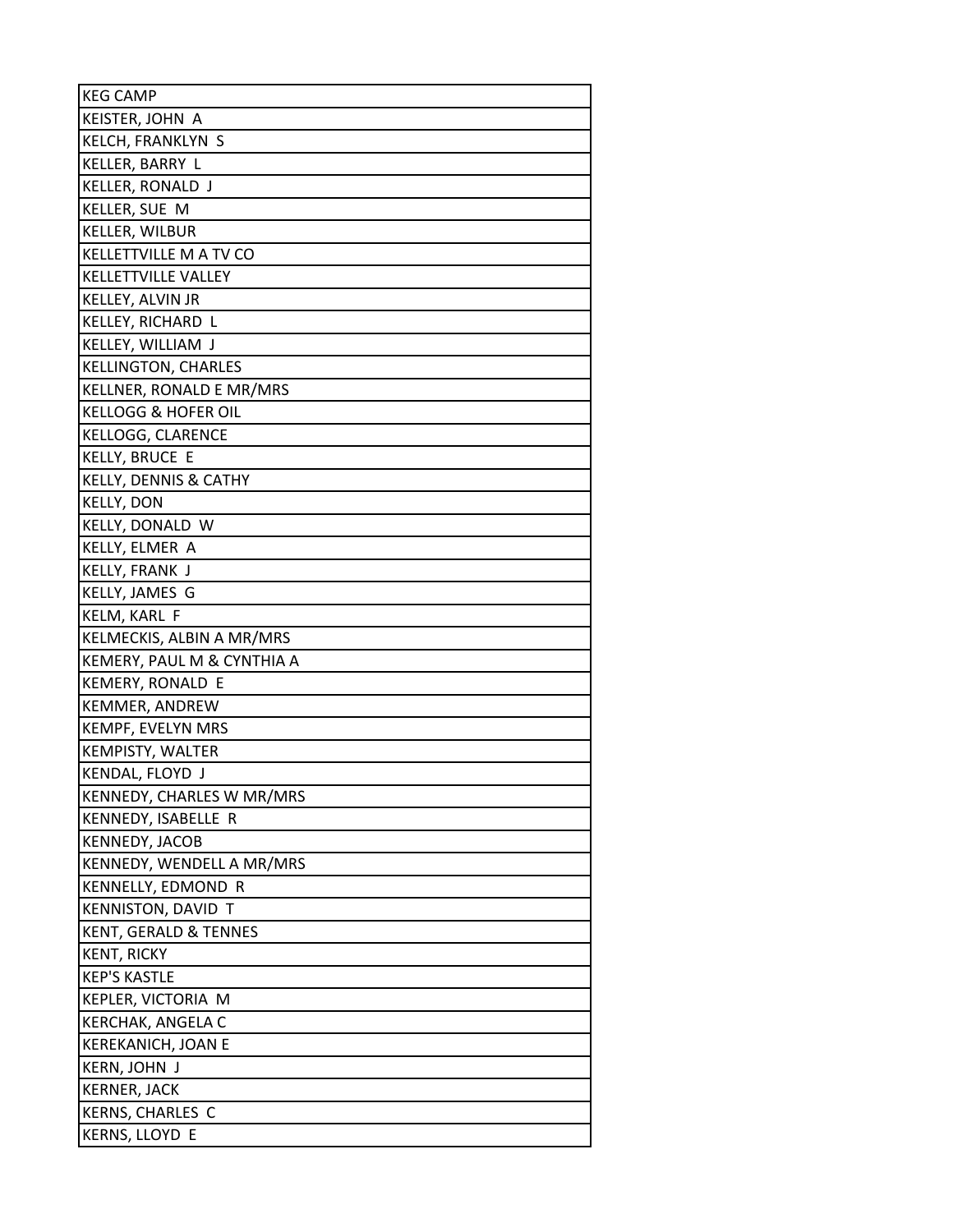| KERR, CHARLA               |
|----------------------------|
| <b>KERR, ROGER</b>         |
| KERR, WILLIAM              |
| KERSTETTER, JAMES & ETHEL  |
| <b>KERVIN, THEODORE F</b>  |
| <b>KESTER KAMP</b>         |
| KESTLER, JOSEPH G JR       |
| KESTLER, LYNN D            |
| <b>KEY OIL CO</b>          |
| <b>KEYSTONE ENERGY INC</b> |
| KIBBEY, JEFFREY            |
| KICKEL, EDWARD J           |
| KIDD, WILLIAM D            |
| KIEFER, FRANK J            |
| KIFER, DENNIS D            |
| KIFER, GERALDINE C         |
| <b>KIFFER KAMP</b>         |
| KIGHT, JOHN H              |
| KIIHN, DONALD G            |
| KILBY, JAMES R             |
| KILDOO, CHARLES A          |
| KILLIAN, JOHN P            |
| KIMBLE, HAROLD & FRANCE    |
| KIMBLER, W O               |
| KINANDER, TIM & DARLYN L   |
| KINDLE, CHARLES            |
| KING ARTHUR & L            |
| KING, DONALD & KERRI       |
| KING, HARRIET B            |
| KING, JAMES W JR           |
| KING, JEFF                 |
| KING, JOHN & BARBARA       |
| KING, VINCENT C            |
| KINGSTON, JAMES C          |
| KINGSTON, JOSEPH R         |
| KINKEAD, MELVIN P          |
| KINLEY, ELEANOR C          |
| KINNEAR, ROBERT L & RONALD |
| KINNEY, A F                |
| KINNEY, DAVID              |
| KINNEY, IVY M              |
| KINTER, RICHARD E MR/MRS   |
| KINZUA VALLEY C            |
| KIRCH, JOHN JR MR/MRS      |
| KIRCH, JOSEPH L            |
| KIRCH, ROBERT E            |
| KIRIN, MATTHEW             |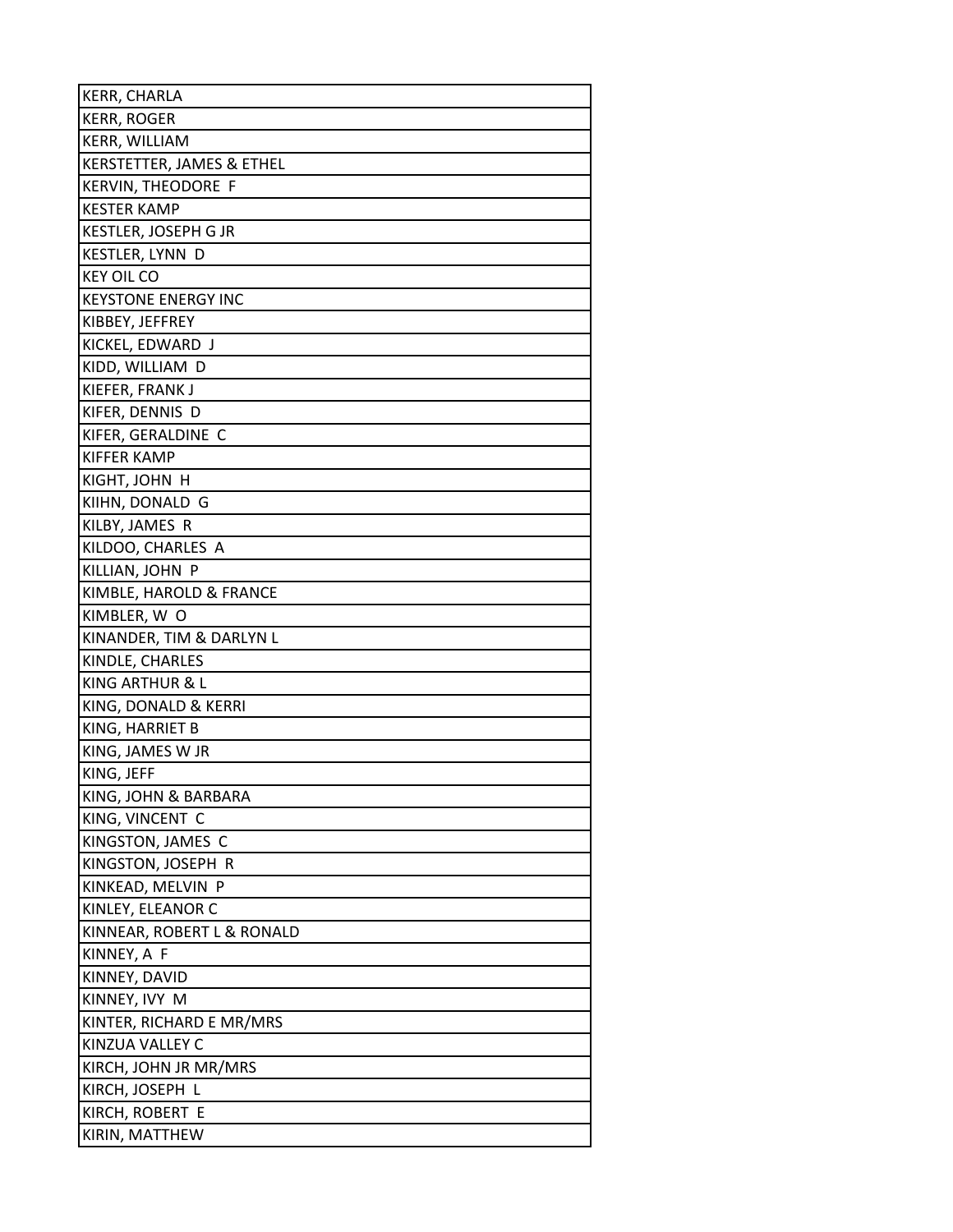| KIRKPATRICK, DALE L        |
|----------------------------|
| KIRKPATRICK, ROBERT L      |
| KIRLEY, BERNARD F          |
| KISER, KEVIN MR/MRS        |
| KISER, KIT A               |
| KISER, NORMAN L            |
| KISSEL, DONALD S           |
| KITELINGER, LELAND         |
| KITELINGER, LILA           |
| KLARK, EDWARD L            |
| <b>KLAVON, FRANK</b>       |
| KLEIN, JOHN R              |
| KLEINSCHMIDT, ALLAN D      |
| KLENKE, DONALD L & ANNETTE |
| KLIE, JAMES H JR           |
| KLIMEK, JOHN E             |
| KLIMEK, JOHN JR            |
| KLIMEZEK, FRANK            |
| KLINE, CHARLES &           |
| KLINE, DENNIS L            |
| KLING, PAUL                |
| KLINGENSMITH, JOSEPH       |
| KLINK, MARK C              |
| KLUGH, I G & FLORENCE E    |
| KNAPP, CHARLES             |
| KNAPP, DENNIS              |
| KNAPP, MICKEY              |
| KNAPP, WILLIAM E           |
| <b>KNAPPER, JOHN</b>       |
| KNAUS, JOHN L              |
| KNAUS, RICHARD M MR/MRS    |
| KNECHTEL, WILLIAM          |
| KNEPPER, BRYAN L           |
| KNIERIM, WILLIAM D         |
| KNISLEY, KATHERINE M       |
| KNISLEY, WESLEY JR L       |
| KNOLL, OTTO K              |
| KNOPFEL, ELSIE             |
| KNOPFEL, LEWIS JR          |
| KNOWLTON, PATRICK MR & MR  |
| KNOX & KANE RAILROAD CO    |
| KNUPP, C J                 |
| KOCH, BOONE R              |
| KOCH, DEBORAH L            |
| KOCHANOWSKI, FRANK         |
| KOCHIS, PAUL & GREGORY     |
| KODRZYCKI, KARL            |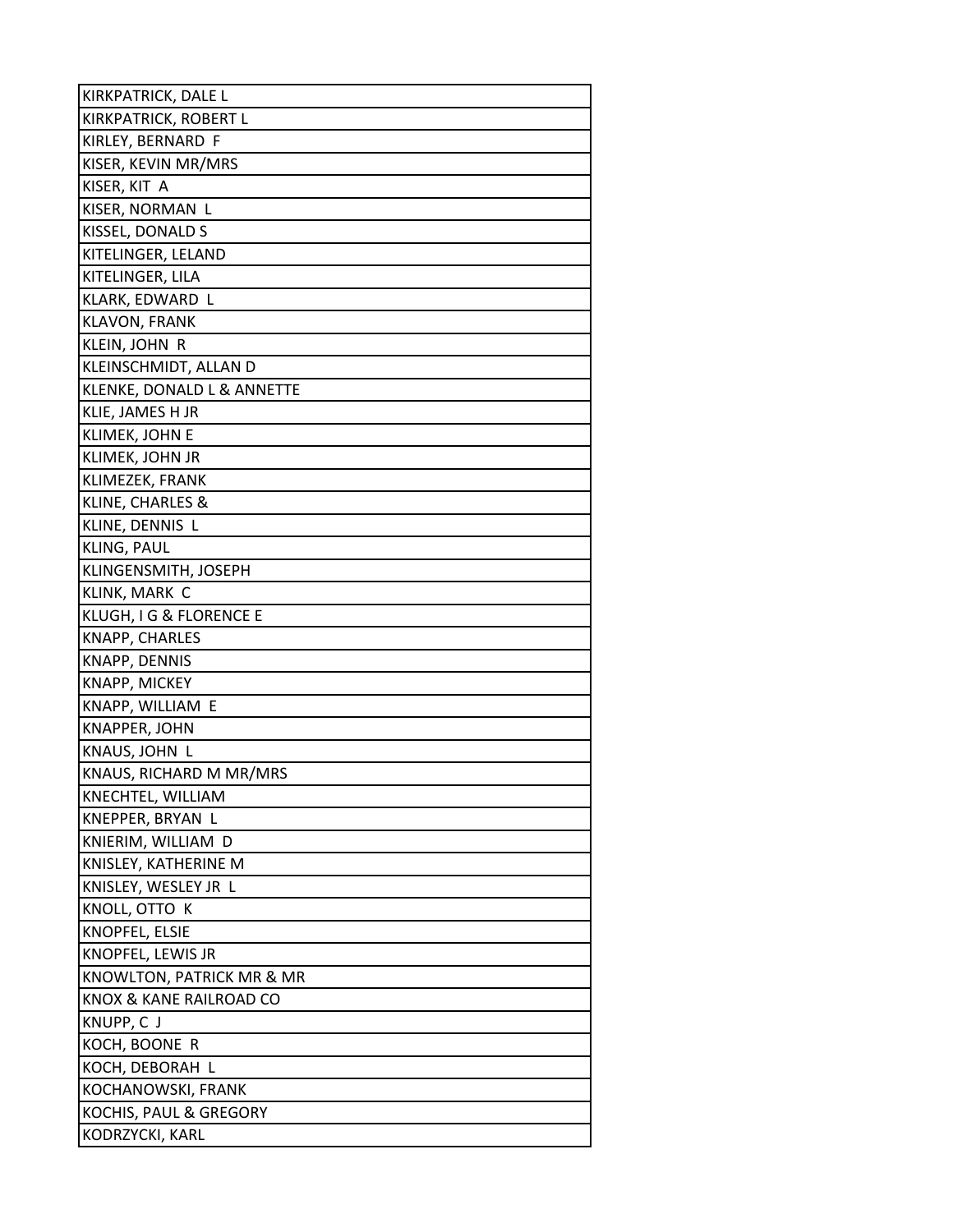| KOEBLEY, ROBERT W & BARB    |
|-----------------------------|
| KOECH, GARY S               |
| KOECH, RITA MRS             |
| KOEHNE, CHARLES R           |
| KOEPKA, ARNOLD              |
| KOEPKE, ARTHUR              |
| KOESTNER, GEORGE R MR/MRS   |
| KOHL, ALFRED MRS            |
| KOHLER, GARY E              |
| KOHLER, NORA M              |
| KOLAT, HENRY                |
| KOLENCIK, LARRY E MR        |
| KOLENICK, ANTHONY J         |
| KOLLAR, AUGUST              |
| KOLLAR, STEVE               |
| KOMANDOR, JOHN V            |
| KOMENDA, LOUIS P            |
| KOMENDAT, FRANK             |
| KOMONDOR, JOHN V            |
| KONAR, EDWARD B             |
| KONDAK, DOUGLAS             |
| KOOKIES LITTLE PARADISE     |
| KOONTZ, ROY                 |
| KOONTZ, THOMAS C            |
| KOOS, RICHARD               |
| KOPAR, WILLIAM              |
| KOPF, RONALD D              |
| KORANDA, LOUIS & ELIZABETH  |
| <b>KORCHAK, SARAH R</b>     |
| KORDES, JOSEPHINE           |
| KORINEK, JOHN JR MR/MRS     |
| KOSANOVICH, MARK            |
| KOSEM, EDWIN & PAULINE      |
| KOSIENSKI, WALTER           |
| KOSLOSKY, JAMES R           |
| KOSMACH, DAVE & CATHERINE   |
| KOST, JOHN A &              |
| KOSTELLA, JAMES             |
| KOSTERMAN, MARJORIE         |
| KOSTIAL, JOHN               |
| KOSTKAS, STEPHEN R MR/MRS   |
| KOSTYACK, MICHAEL R         |
| KOTARSKI, PAUL & VICTORIA M |
| KOVACS, JOE K               |
| KOVAL, TERRY LEE            |
| KOVALICK, ANDREW G          |
| KOVALSKY, KEITH &           |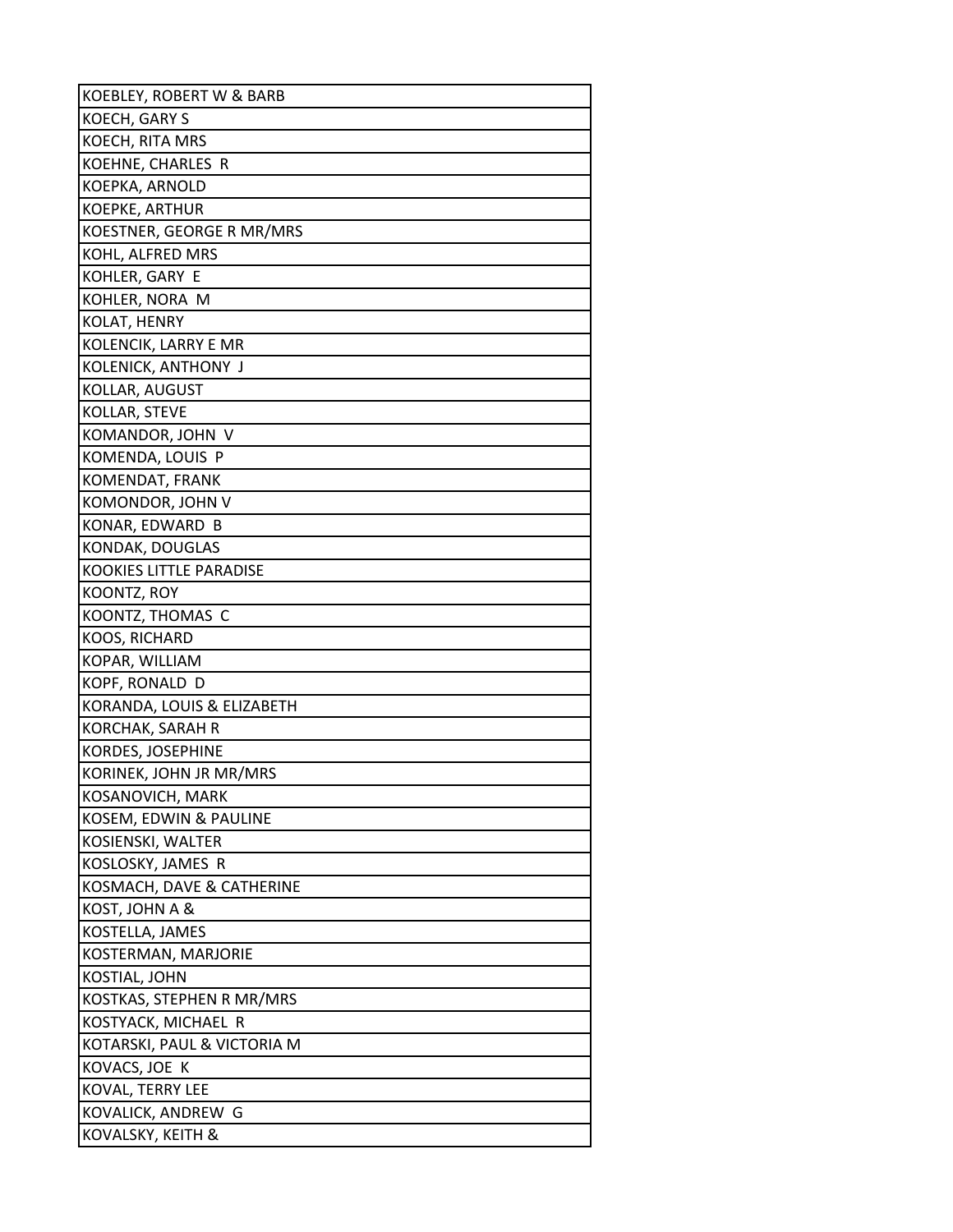| KOVATS, ANDREW JR         |
|---------------------------|
| KOWAL, RICHARD MR & MRS   |
| KOWALSKI, HELEN           |
| KOWALSKI, KYLE &          |
| KOWCHUCK, EDWARD F SR     |
| KOZLOWSKI, DAVID          |
| KOZUBAL, JOHN             |
| KOZY KAMP                 |
| KRAFT, RICHARD O          |
| KRALL, JOSEPH A           |
| KRALL, JOSEPH & BRENDA    |
| KRAMER, JOSEPH            |
| KRANTZ, HAROLD E          |
| KRANTZ, JOHN H & NORMA    |
| KRANZ, RICHARD A          |
| <b>KRASINSKI, ANTHONY</b> |
| <b>KRATOFIL, MARK</b>     |
| KREAMER, P C              |
| KREIDER, ETHEL            |
| KRENN, LEWIS A            |
| <b>KREUER, BRANDON</b>    |
| KRIVAC, GEORGE            |
| KROEGER, CHAS W & EILEEN  |
| <b>KROEGER, THOMAS</b>    |
| KROH, MARGARET E          |
| KROPP, KARL MRS R         |
| KROTZER, DEAN C           |
| KRUPA, LEONARD N          |
| KRUSEY, R W               |
| KRYMOWSKI, JOHN MR/MRS    |
| KRYSALKA, WILLIAM S       |
| KUBICH, FRANK             |
| KUBICH, PAUL A            |
| KUCHARSKI, ALBERT F       |
| KUHN, CHARLES E           |
| KUHN, RICHARD & CHARLOTTE |
| KUHN, WILLIAM A           |
| KUKLINSKI, DIANA E        |
| KULINSKI, LEON S          |
| KULL, PAUL N              |
| KUMROW, HAROLD            |
| KUNEMAN, ROBERT A         |
| KUNKLE, RONALD G          |
| KUNSELMAN, CHARLES        |
| KUNTZ, CHARLES            |
| KUNTZ, JOSEPH             |
| KUNTZLEMAN, W F           |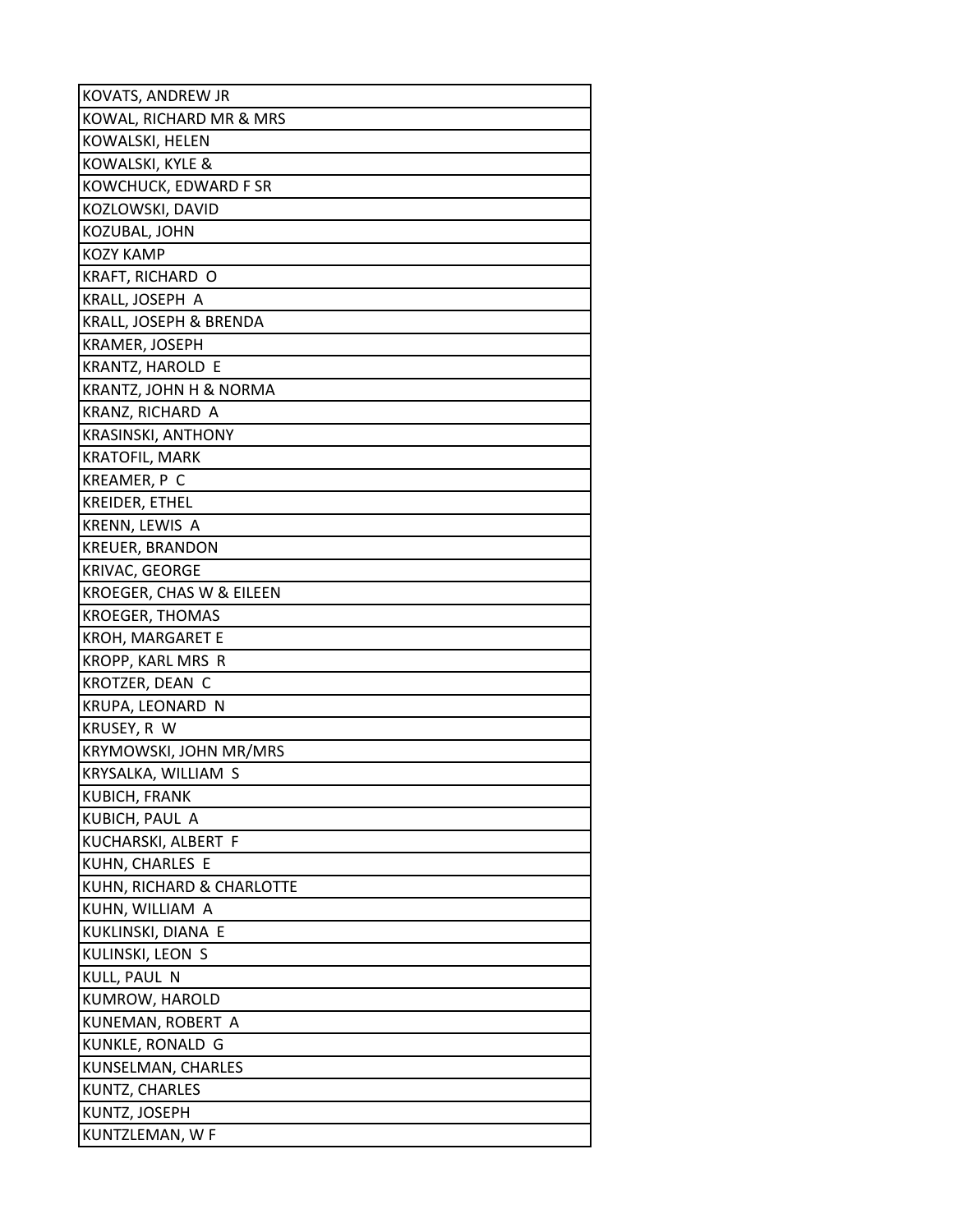| KUNZ, WILLIAM J & LIN         |
|-------------------------------|
| KUPNIEWSKI, CARL              |
| KURCZEWSKI, WALTER            |
| KURTZ, CATHERINE B            |
| KUSHNER, JOHN J MR/MRS        |
| KUSSE, ROBERT J               |
| KUTSKA, GEORGE                |
| KUZMA, STEVEN                 |
| KUZMAN, JOHN P                |
| KUZMINSKI, EDWARD             |
| KUZMINSKI, KENNETH & DIANE    |
| KUZMINSKI, RANDALL J          |
| KWIATKOWSKI, JOSEPH & MARY    |
| <b>KYSOR, DIANES</b>          |
| KYSOR, KEITH WILLIAM          |
| L & M CAMP                    |
| LS & W OIL CO                 |
| LABARR, KATIE                 |
| LABOLLE, DOUGLAS J            |
| LABOW, JOHN T                 |
| LACAVERA, GERALD MR & MRS     |
| LACEY, DANIEL & MARJORIE      |
| LACEY, JAMES                  |
| LACKEY, JOHN W                |
| LACKNER, JOSEPH & ANN         |
| LADAIKA, VICTOR               |
| LADIES CHOICE CAMP            |
| <b>LAGRANGE HAPPY HUNTERS</b> |
| LAHNAN, L A MR/MRS            |
| LAHNAN, R A                   |
| LAIT, HARRY                   |
| LAMB, FRANK T                 |
| LAMB, MERLIN T                |
| LAMBERT, HARRIS               |
| LAMBRECHT, CARL               |
| LAMBROS, SIDERIS              |
| LAMISON, A W                  |
| LAMISON, GERALD A             |
| LAMONA CAMP                   |
| LANAGAN, DANIEL J             |
| LANDALS, HAROLD M             |
| LANDAU, JERRY                 |
| LANDERS, FLOYD A              |
| LANDIN, DONALD E              |
| LANDIN, JOHN C                |
| LANDON, MARY M                |
| LANDS, BARBARA N              |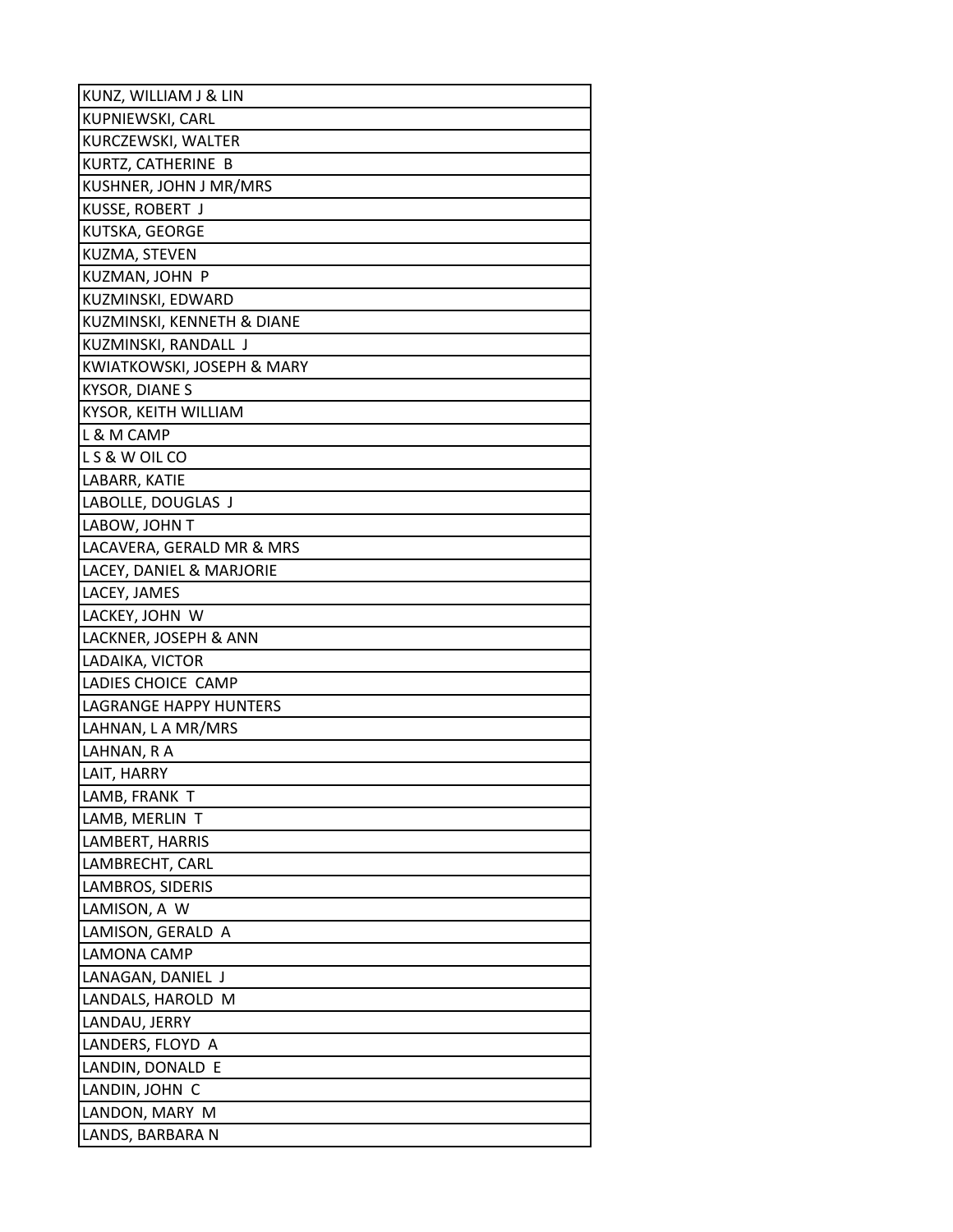| LANE, EDWIN W             |
|---------------------------|
| LANG, DAVID R             |
| LANG, GUY L               |
| LANG, JONATHAN M          |
| LANG, LEO M               |
| LANG, MARCEL JR           |
| LANG, NORMA               |
| LANGDON, JAMES & ANDREA   |
| LANGE, JOHN A             |
| LANGER, FRED J & LORANE   |
| LANGER, RICHARD           |
| LANGFORD, WALTER & DIANE  |
| LANGWORTHY, CHARLES J SR  |
| LANGWORTHY, RAYMOND       |
| LANGWORTHY, TRAVIS        |
| LANNING, R E              |
| LANTZY, FRANK H           |
| LANZEL, HARRIS J          |
| LAPE, L P                 |
| LAPINSKI, KEVIN           |
| LAPOINT, HAROLD E         |
| LARAWAY, CRJR             |
| LARCH OIL & GAS SYTEMS    |
| LARIMORES CAMP            |
| LARRY'S PARADISE          |
| LARSEN, GLENN             |
| LARSICK, PAUL             |
| LARSON, BRIAN K           |
| LARSON, DOREEN            |
| LARSON, EDWIN L JR/MARY   |
| LARSON, EMIL              |
| LARSON, ERIC/ANNA         |
| LARSON, GARY              |
| LARSON, LARRY B           |
| LARSON, LARS              |
| LARSON, LISA M            |
| LARSON, MARGARET E        |
| LARSON, MERRITT           |
| LARSON, OSCAR             |
| LASHELL, CHARLES          |
| LASKOWSKI, DAVID & GERALD |
| LASKOWSKI, WALTER J       |
| LATHROP, MARIE            |
| LATONA, PASQUALE          |
| LATSHAW, KENNETH W JR     |
| LATTA, CATHERINE E        |
| LAUF, HERBERT E JR        |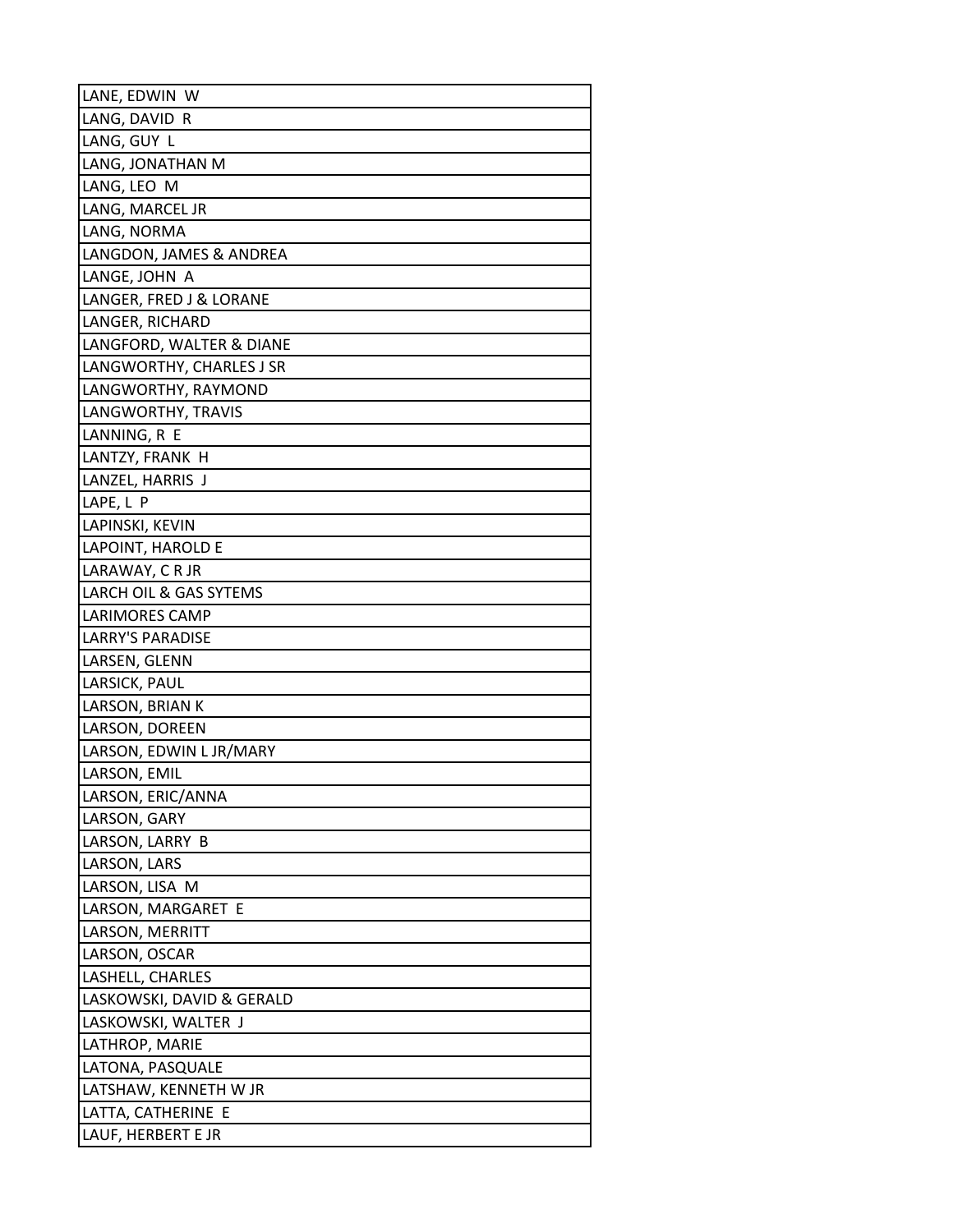| LAUFFENBERGER, BARBARA      |
|-----------------------------|
| LAUFFENBERGER, HARRY        |
| LAUFFENBURGER, GILBERT W MR |
| LAUFFENBURGER, JEFFREY L    |
| LAUFFENBURGER, WARD & TRUDY |
| LAUFFER, CARL W             |
| LAUGHNER, JAMES W MR/MRS    |
| <b>LAUREL CAMP</b>          |
| LAUX, C L                   |
| LAW, ANTHONY T JR           |
| LAWERGREN, DAVID JR         |
| <b>LAWFUL PREY CAM</b>      |
| LAWHEAD AND ODONNELL        |
| LAWRENCE, DONALD E          |
| LAWRENCE, ELMER W           |
| LAWRENCE, GLYNDON           |
| LAWRENCE, RUSSELL A         |
| LAWSON, BRADLEY M           |
| LAWSON, DONALD & NANCY ESTA |
| LAWSON, EDGAR H MR/MRS ESTA |
| LAWSON, RAYMOND C &         |
| LAWSON, RAYMOND JR          |
| LAWSON, ROBERT              |
| LAWSON, TERRY               |
| LAWTON, WILLIAM J           |
| LAYNE, ANTHONY              |
| LAYTON, EUNICE M            |
| <b>LAZEE DAZE</b>           |
| <b>LAZY BEE</b>             |
| <b>LAZY SIX</b>             |
| LAZZARO, LORENZO            |
| LEACH, WILLIAM M            |
| LEACHMAN, JOSEPH S          |
| LEANING OAK CAMP            |
| LEARN, CARL                 |
| LEARY, ELMER J/ELIZABETH    |
| LECHNER, GARY J             |
| LECHNER, JOHN N             |
| LECHWAR, STANLEY            |
| LEFIK, ANDREW               |
| LEGERE, JAN D MR/MRS        |
| LEHMANN, CHRIS & MARGIE     |
| LEHRMAN, HENRY L            |
| LEIDECKER, LAURENCE E       |
| LEIPOLD, HUGO               |
| LEMAJIC, LAZAR              |
| LEMONAKIS, PAUL             |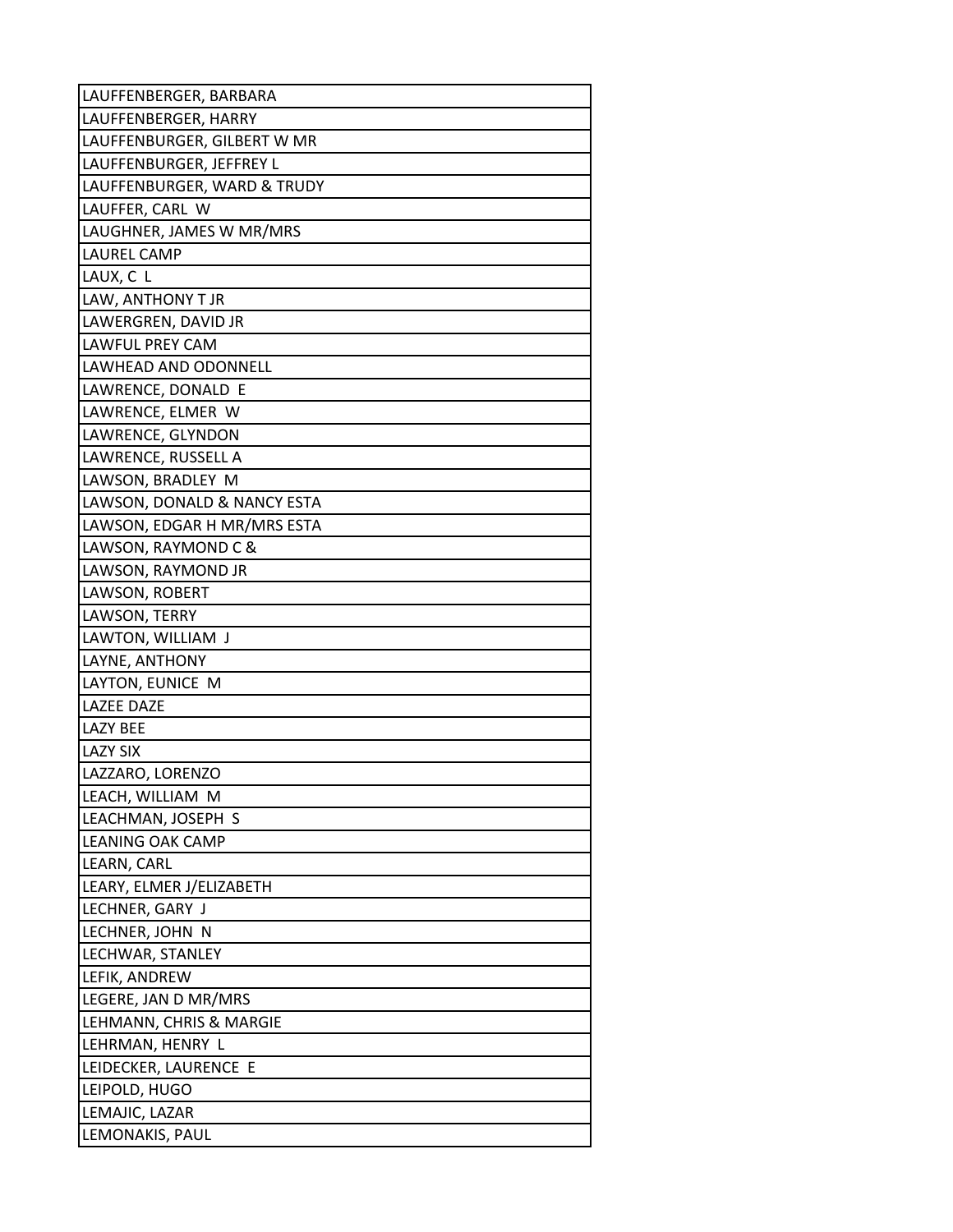| LENDO, BEN & LOUISE         |
|-----------------------------|
| LENDVAY, DANIEL & CATHY     |
| LENDVAY, JON                |
| LENDVAY, WANETA G           |
| LENGYEL, MICHAEL            |
| LENTZ, H W                  |
| LEOFSKY, R P                |
| LEONARD, FREDERICK P JR     |
| LEPSIC, JOHN MR MRS         |
| LESCO, RICHARD A            |
| LESHER, DAVID               |
| LESKO, GEORGE               |
| LESKO, JOHN MRS             |
| LESKOVEC, ANTHONY           |
| LESTER, DOUGLAS             |
| LESTER, GARY                |
| LESTER, ROBERTA G           |
| LETRENT, MICHAEL A MR/MRS   |
| LEUENBERGER, ALBERT E       |
| LEVANS, JOSEPH              |
| LEVSTICK, LOUIS             |
| LEWANDOSKI, ROBERT OR IRENE |
| LEWANDOWSKI, JOSEPH MR/MRS  |
| LEWIS, ALBERT W             |
| LEWIS, DEAN                 |
| LEWIS, DELROY H             |
| LEWIS, GEORGE & LOTTIE      |
| LEWIS, RALPH                |
| LEWIS, RALPH C              |
| LEWIS, RONALD & BRANDI      |
| LEWIS, TIMOTHY E            |
| LEWIS, WILLIAM H            |
| LICATA, FRANK C             |
| LIGHT, JEREMY               |
| LIGHTNER, ARLENE W          |
| LIGHTNER, WALTER D          |
| LIGHTNER, WILLIAM SR & MA   |
| LIJESKI, PAUL S             |
| LILLEY, ERIC                |
| LILLIE, DAVID M MR/MRS      |
| LILLIE, JALEAN R            |
| <b>LIMBERLOST CAMP</b>      |
| <b>LIMBERLOST THE</b>       |
| LIND, LOUIS B               |
| LIND, TIMOTHY M             |
| LINDBERG, CARL L            |
| LINDBERG, JOSEPH M          |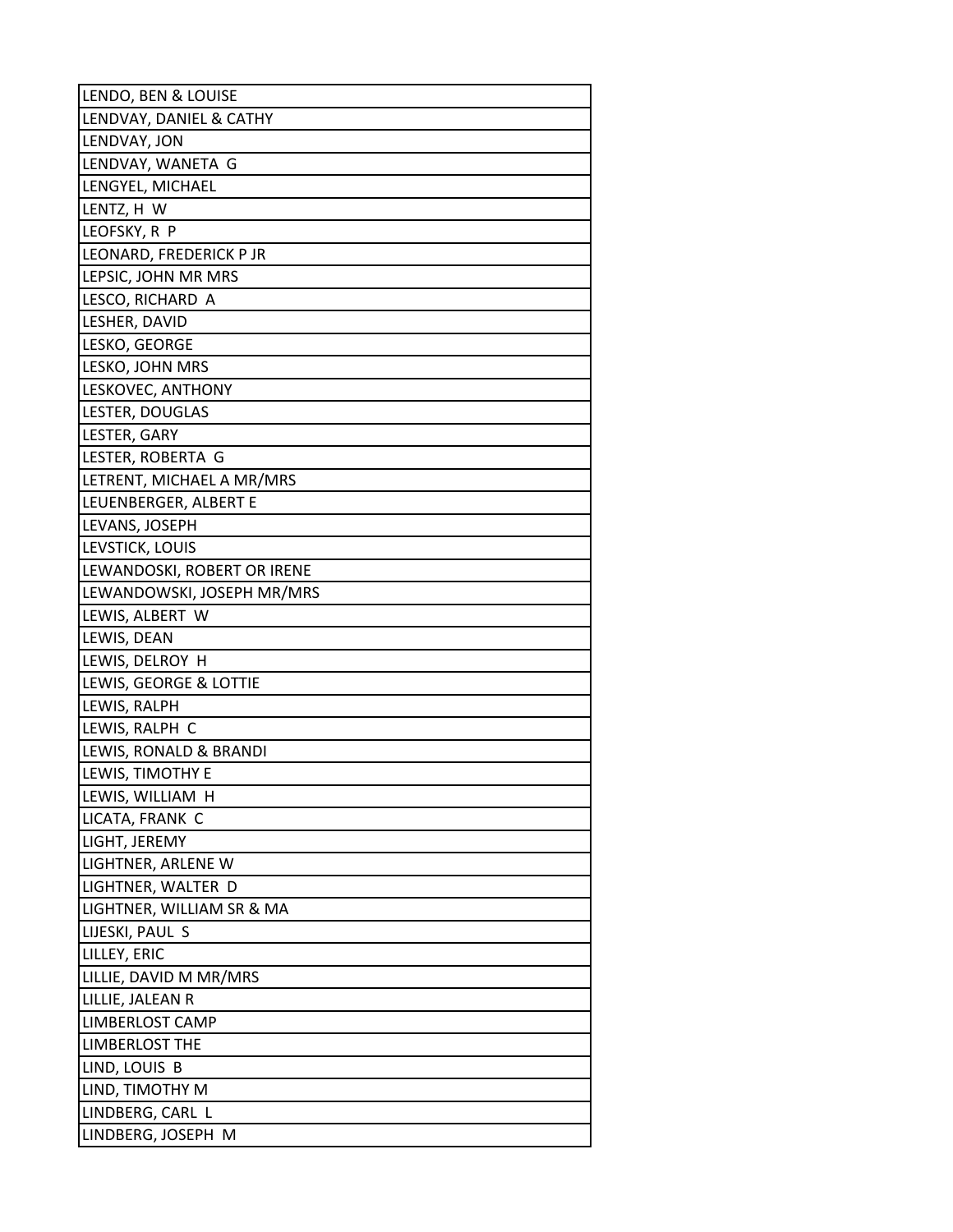| <b>LINDELL BROTHERS</b>         |
|---------------------------------|
| LINDELL, ERNEST                 |
| LINDELL, MARGARET A             |
| LINDEN, GERALD P                |
| <b>LINDQUIST, CHARLES &amp;</b> |
| LINDQUIST, ELMER C              |
| LINDSEY, CARL E & ANNA          |
| LINDSTROM, EVELYN C MRS         |
| LINDSTROM, JOHN                 |
| LINDSTROM, LINDA                |
| LINDY, JOSEPH M                 |
| LING, JOHN H                    |
| LINGENFELTER, ALBERT L          |
| LINGENFELTER, JAMES R           |
| LINHART, DUANE                  |
| LININGER WELL & DRILLING SE     |
| LINN, EARL H                    |
| LINVILLE, LEE                   |
| <b>LIPUS CAMP</b>               |
| LIRA, MARK A                    |
| LISS, RICHARD                   |
| LIST, WILLIAM F                 |
| <b>LITTLE BUGGER INN</b>        |
| LITTLE DEER SPOTTER             |
| LITTLE DUELE CA                 |
| <b>LITTLE FAWN</b>              |
| <b>LITTLE REST</b>              |
| <b>LITTLE SMOKEY CAMP</b>       |
| LITTLE, DALE M                  |
| LITTLE, GERALD                  |
| LITTLE, JOHN R                  |
| LITTLE, JOHN P                  |
| LITTLE, JOHN R                  |
| LITTLE, JOSEPH A                |
| LITTLE, ROBERT E                |
| LITTLEFIELD, JOHN F             |
| LITTLEFIELD, MERTON H           |
| LITZ, VERDA                     |
| LITZINGER, RICHARD C            |
| LIVERMORE, JAMES L              |
| LIVINGSTIN, LAWRENCE H          |
| LLOYD, EDWARD W                 |
| <b>LOAFERS LODGE</b>            |
| LOCEY, JOHN                     |
| LOCEY, RICHARD & LEO            |
| LOCKWOOD, JUNE                  |
| LODGE ELEVEN                    |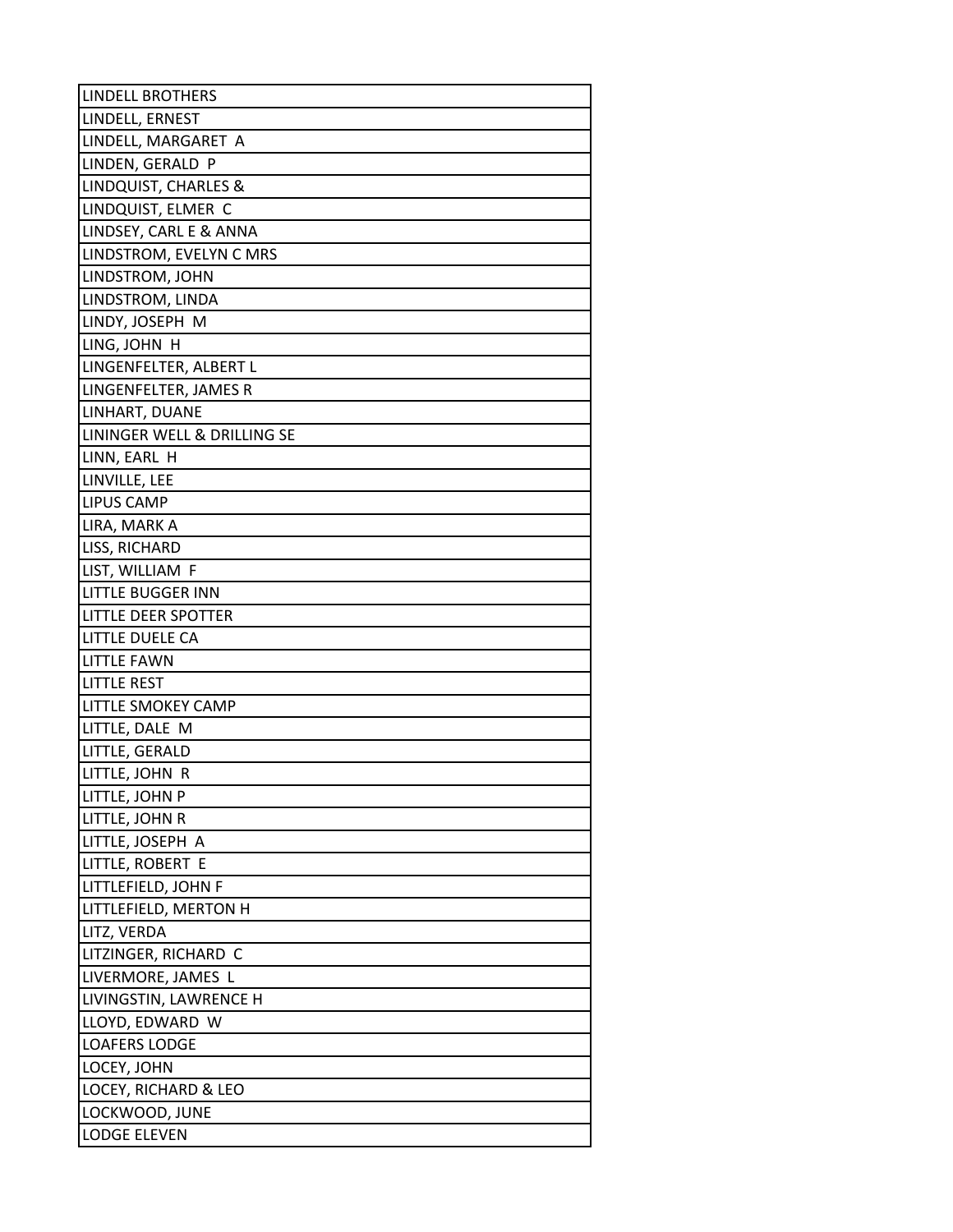| LODGE, DONALD             |
|---------------------------|
| LODGE, G K                |
| LODGE, PAUL               |
| LOEFFLER, JACK B          |
| LOESER, JOHN K ESTATE     |
| LOEW, WALTER D            |
| LOFTUS, JAMES R           |
| LOGAN, JOHN R JR          |
| LOGAN, LARRY E            |
| LOGAN, MARIAN B           |
| LOGUE, SAMUEL E           |
| LOIZEAUX, JAMES P         |
| LOKER, FRANCIS            |
| LOKER, M I                |
| LOMBARDI, CHESTER         |
| LOMBARDO, ALICIA          |
| LONDON, KENNETH R         |
| LONE PINE CAMP            |
| LONE PINE LODGE           |
| LONG, C RICHARD           |
| LONG, GARY L              |
| LONG, HOWARD W            |
| LONG, JERRY R             |
| LONGDON, CLYDE V & LORET  |
| LONGIOTTI, FRANK MR MRS   |
| LONGO, EUGENE R           |
| LONGOSKY, CARL J          |
| LOOKENHOUSE, WILBUR       |
| LOOKER, LLOYD ESTATE      |
| LOOMIS, BLANCHE W         |
| LOOMIS, CHESTER F         |
| LOOMIS, CHESTER F JR      |
| LOOMIS, DONALD            |
| LOOMIS, FLOYD M           |
| LOOMIS, KENNETH           |
| LOOMIS, TODD              |
| LOOMIS, WAYNE             |
| LORANGER, SHEILA & ALBERT |
| LORD, CATHRYNE            |
| LORENZ, JAMES W           |
| <b>LOST KEYS CAMP</b>     |
| <b>LOST WEEK END</b>      |
| LOT OF FUN CAMP           |
| LOUGHREY, HENRY           |
| LOUNSBURY, HOWARD         |
| LOUPE, ROBERT & TONY      |
| LOVE, FRANK M             |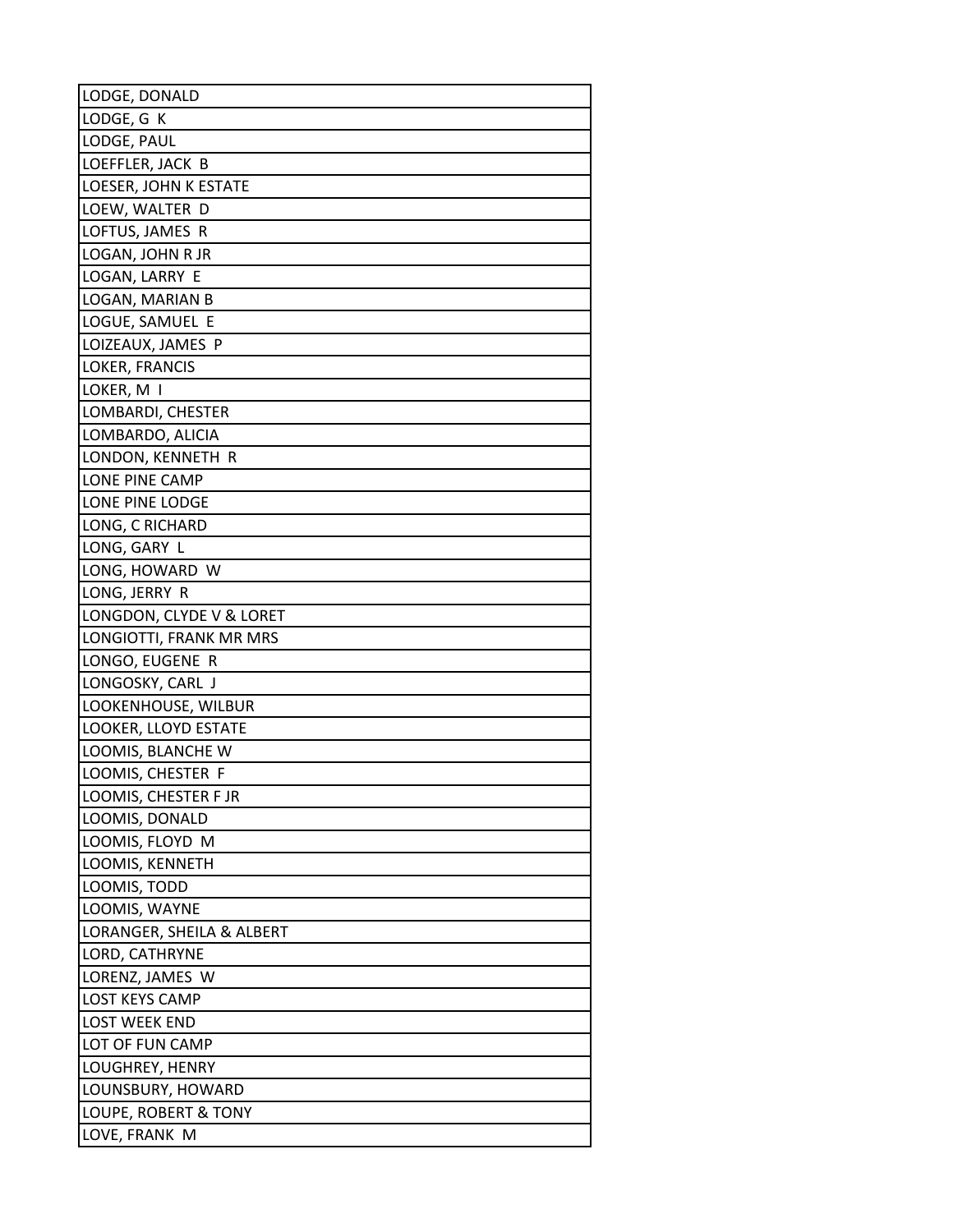| LOVE, ROBERT J             |
|----------------------------|
| LOVE, ROSS                 |
| LOVETT, JOHN MR            |
| LOWE, RAYMOND E DR         |
| LOWE, RAYMOND E JR         |
| LOWE, RICHARD P            |
| LOWERY, CHARLES JR         |
| LOXLEY, THOMAS L & LARRY C |
| LOZNER, KARL R             |
| LUBER, RICHARD             |
| LUCAS, JAMES A             |
| LUCAS, JOHN & LAUREL       |
| LUCCHESI, JOHN T           |
| LUCE, I W                  |
| LUCIE, MICHAEL             |
| <b>LUCKY FIVE CAMP</b>     |
| <b>LUCKY SEVEN</b>         |
| LUDWICK, TIMOTHY & CARRIE  |
| LUDWIG, GARNER S & MARG    |
| LUDWIG, JAMES A            |
| LUDWIG, JAMES A & ETHEL    |
| LUKAS, LINDA               |
| LUKE OIL CO                |
| LUKE, WILLIAM B            |
| LUMLEY, GEORGE W           |
| LUMME, BRUNO               |
| LUND, JACK                 |
| LUNDGREN, BERTILL E & ELI  |
| LUNDMARK, EMMA             |
| LUNDMARK, JOSH             |
| LUNDMARK, KEITH W & MARGA  |
| LUOMA, DONALD E            |
| LUPNITZ, A L               |
| LUTHER, DONALD F           |
| LUTHER, GREGORY & CARRIE   |
| LUTTENAUER, EL MRS         |
| LUTTY, FRANCIS J & JOS     |
| LUTZ, GERALD               |
| LUTZ, WILLIAM              |
| LUTZ, WILLIAM J MR/MRS     |
| LUVISON, MICHAEL S &       |
| LUZNAR, GEORGE             |
| LYDON, THOMAS R ESTATE     |
| LYLE, JEAN                 |
| LYLE, RUSSELL W            |
| LYLE, STANLEY J            |
| LYNCH, FRANK D             |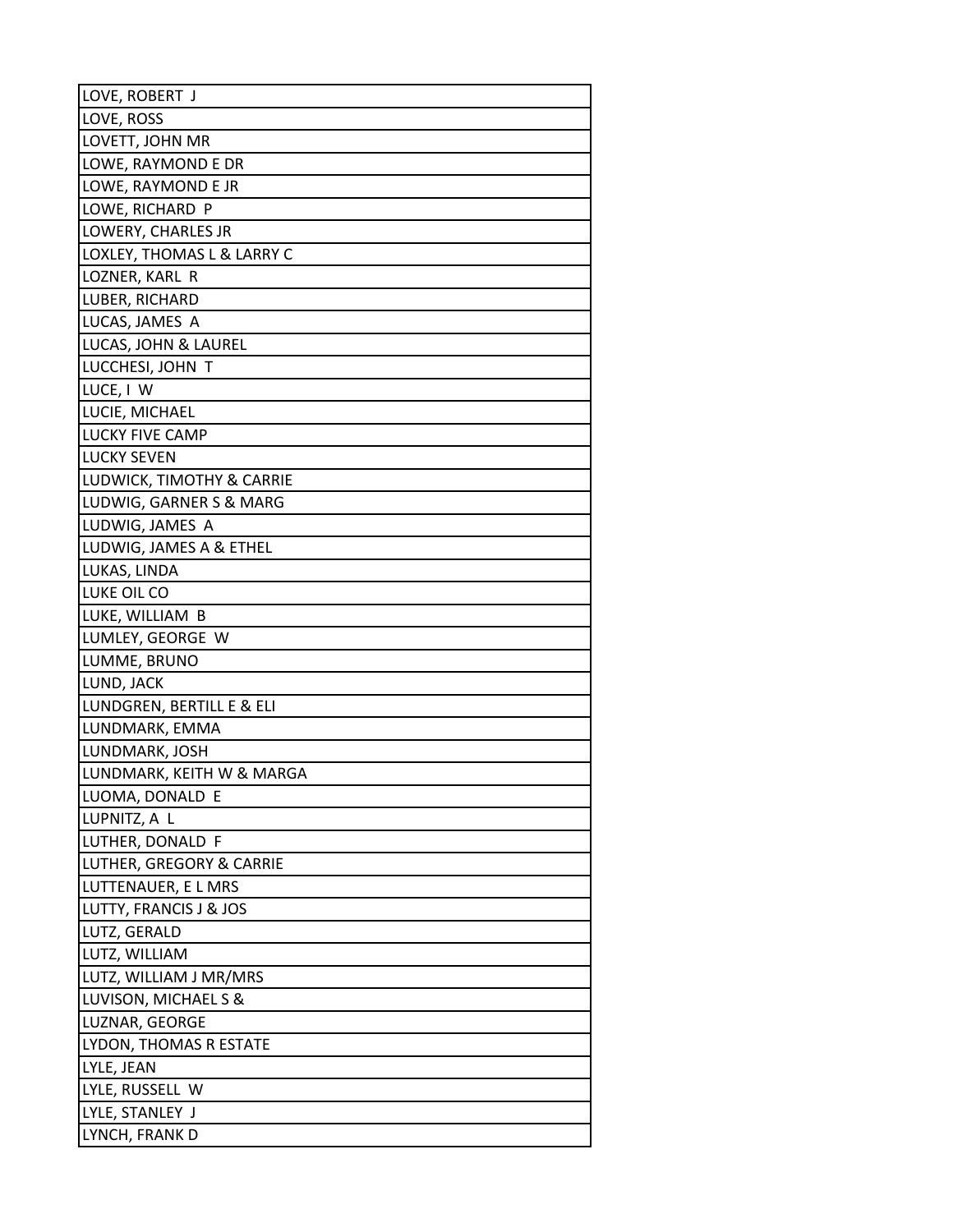| LYNCH, OAKLEY F            |
|----------------------------|
| LYNCH, PATRICK & DEXTE     |
| LYNN, HELEN R              |
| LYON, BARBARA J            |
| LYON, BETTY JEAN           |
| LYON, CECIL MR MRS         |
| LYON, DANIEL L             |
| LYON, KAY M                |
| LYON, MERLE JR V           |
| LYON, MERLE SR & NANC      |
| LYONS, IVAN E              |
| LYTLE, DANIEL C            |
| LYTLE, KENNETH R           |
| M AND O CAMP               |
| M T Y OIL CO ATTN WM H YO  |
| M W M OIL CO               |
| MA & PAS LODGE             |
| MAAS, KENNETH E            |
| MACK, MARY                 |
| MACK, ROBERT W             |
| MACKER, BRUCE A            |
| MACKEY, WILLIAM N/MARY     |
| MACRI, CHARLES P           |
| MACS CAMP,                 |
| MACZUGA, HUBERT A          |
| MADDEN, RALPH P            |
| MADER, NELSON W            |
| MADIGAN, NORMA             |
| MADIGAN, ORVILLE J         |
| MAEDER, DART E             |
| MAEDER, MAITLAND MRS       |
| MAEDER, RICHARD MR MRS     |
| MAENPAA, HOWARD M          |
| MAGDA, CYRIL S             |
| MAGER, ANDREW C & MAUR     |
| MAGNA OIL & GAS INC        |
| MAHAN, EMORY               |
| MAHAN, KATHY A             |
| MAHDIK, CLEMENT J          |
| MAIN, DAVID N              |
| MAINES, PHILLIP D          |
| MAINT BLAST CLEANING & SER |
| MAJOR, BERNARD A           |
| MALEK, FRANK               |
| MALINOWSKI, LEONARD J      |
| MALINSKI, PETE JR          |
| MALLETTE, RICHARD A        |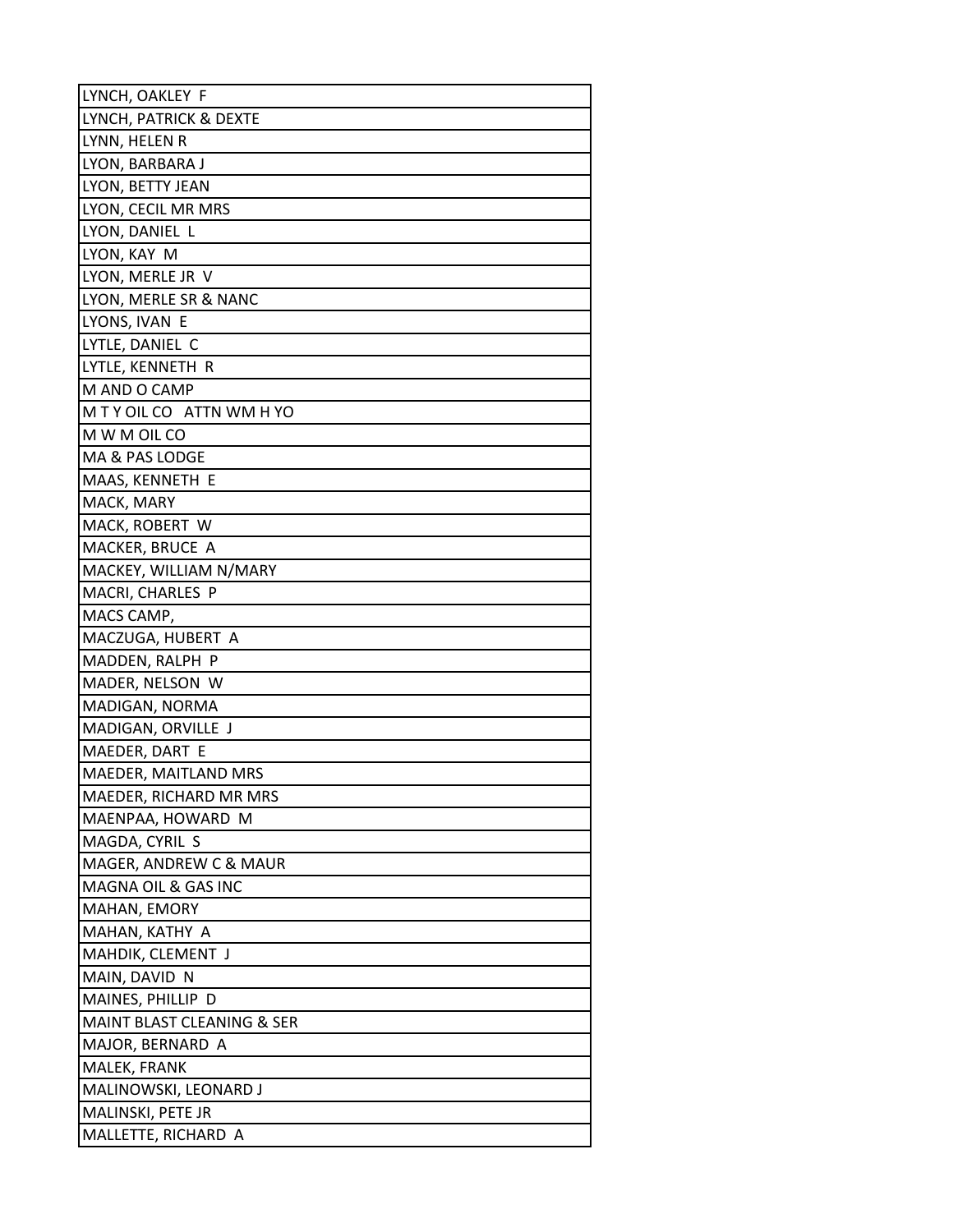| MALLICK, BERT H & VIOLET           |
|------------------------------------|
| MALLORY, JOHN                      |
| MALONE, MICHAEL                    |
| MALSCH, RAYMOND W                  |
| MALVAROSE, EDWARD                  |
| MALVAROSE, JOSEPHINE A             |
| MAMROS, STEVE R & ASSEN            |
| MANDARINO, JOSEPH A                |
| MANELICK, LORETTA                  |
| MANELICK, RICHARD D                |
| MANGINE, VINCENT                   |
| MANGOLD, LULA                      |
| MANGUS, EDWARD B                   |
| MANN, JOHN W                       |
| <b>MANNELLAS THE</b>               |
| MANNO, SAM & PEG                   |
| MANOS, GEORGE                      |
| MANROSS, CHARLES L                 |
| MANSON, ERNEST A                   |
| MANUELL, ELMA O                    |
| <b>MAPLE CAMP</b>                  |
| <b>MAPLE HAVEN</b>                 |
| MARFINK, E L                       |
| MARIANI, ANGELO &                  |
| <b>MARINER DRILLING ASSOC</b>      |
| MARINER, DAVID W                   |
| <b>MARK RESOURCES C</b>            |
| MARKOSKY, STANLEY                  |
| MARKOVICH, SAM & STANLEY           |
| MARKOVICH, STANLEY                 |
| MARKS, HARRY A                     |
| MARKVAN, J S                       |
| MARLING, HOWARD E                  |
| <b>MARRK OIL CO</b>                |
| MARROW, WILLIAM D                  |
| MARSH, JESSE                       |
| MARSHALL, JAMES MR MRS             |
| MARSHALL, JOHN W                   |
| MARSHALL, LESTER O                 |
| MARSHALL, ROBERT MR & MRS          |
| MARSHALL, THEODORE N               |
| <b>MARTHE, THOMAS &amp; JESSIE</b> |
| MARTIN, CHARLES H                  |
| MARTIN, CLARENCE                   |
| MARTIN, DANNY L                    |
| MARTIN, DEBORAH L                  |
| MARTIN, DONALD S                   |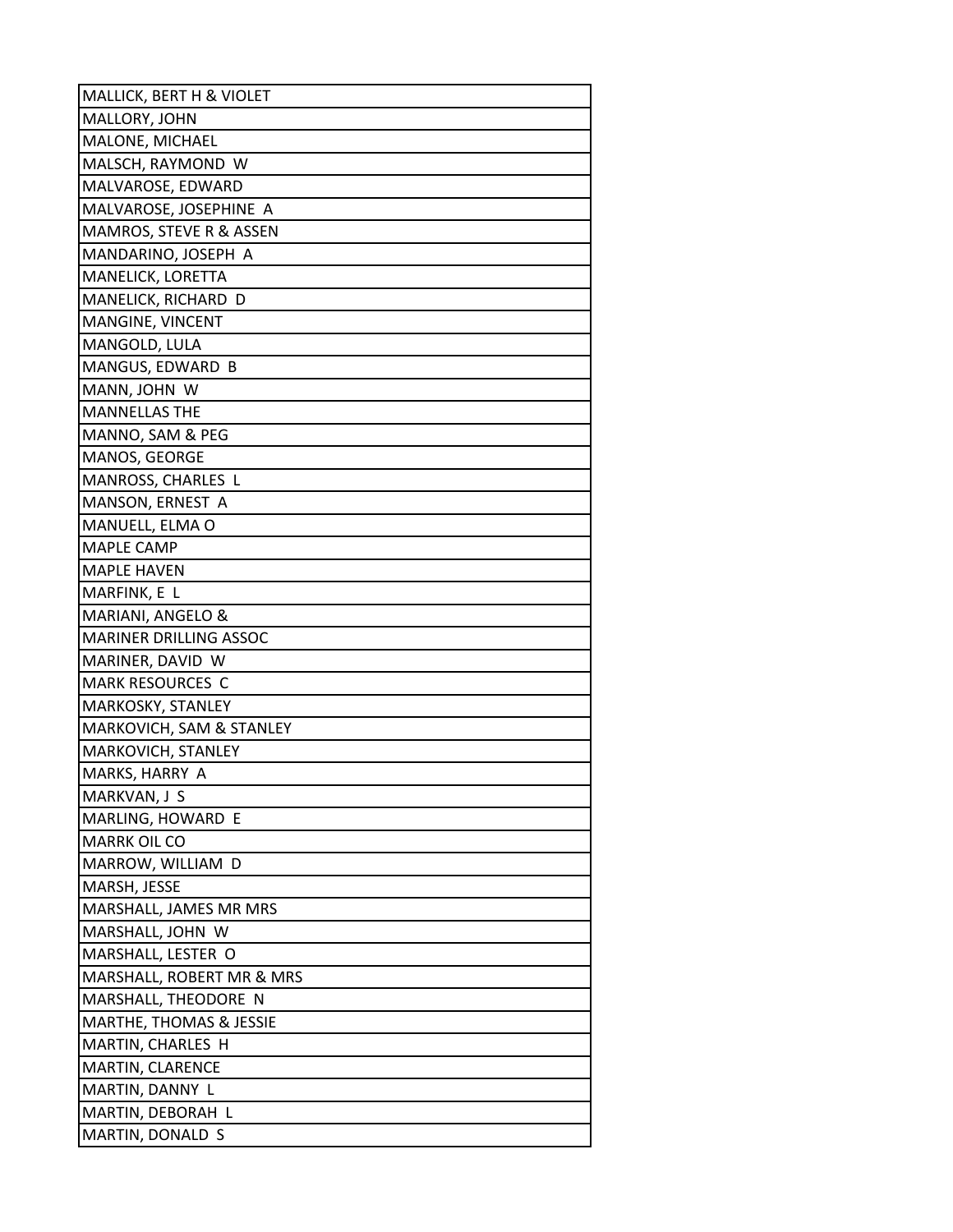| MARTIN, DOUGLAS                      |
|--------------------------------------|
| MARTIN, EUGENE M                     |
| MARTIN, HAROLD A MR/MRS              |
| MARTIN, JASON WILLIAM                |
| MARTIN, KENNETH G                    |
| MARTIN, KENNETH E                    |
| MARTIN, KEVIN L                      |
| MARTIN, LEONARD I                    |
| MARTIN, LEROY                        |
| MARTIN, LINDA                        |
| MARTIN, MARY H                       |
| MARTIN, ROBERT A                     |
| MARTIN, ROBERT & MARTHA              |
| MARTIN, ROBERT W                     |
| MARTIN, TERRENCE R                   |
| <b>MARTIN, VALLORIE</b>              |
| MARTIN, W F                          |
| MARTIN, WADE MR MRS                  |
| MARTIN, WALLACE & ALICE              |
| MARTIN, WILLIAM                      |
| MARTINCHALK, JOHN A                  |
| MARTINCIC, FELIX                     |
| MARTINCIC, JOHN                      |
| MARTINCIC, THOMAS                    |
| MARTY, ALBERT                        |
| MARVIN, MILTON P                     |
| <b>MARWELL INC</b>                   |
| MARX, ARTHUR P                       |
| MASON, CHRISTIAN K                   |
| MASON, GEORGE M & PHYL               |
| MASSA, MARK P                        |
| MASSA, MICHAEL M                     |
| MASSENA, JAMES W                     |
| MASSEY, RAYMOND                      |
| MASSIMINO, PETE                      |
| MASSUNG, RICHARD H                   |
| MASTER, PAUL D<br>MASTERS, CHARLES A |
| MATALINO, TOM JR & CHRISTIN          |
| MATASICH, JOHN                       |
| <b>MATHER, THOMAS M</b>              |
| MATHIESON, JOHN R                    |
| MATHYER, PHILIP                      |
| MATIE, CHARLES W & NEV               |
| MATIE, SHELLEY                       |
| MATKO, ANNE M                        |
| MATSON, ALICE                        |
|                                      |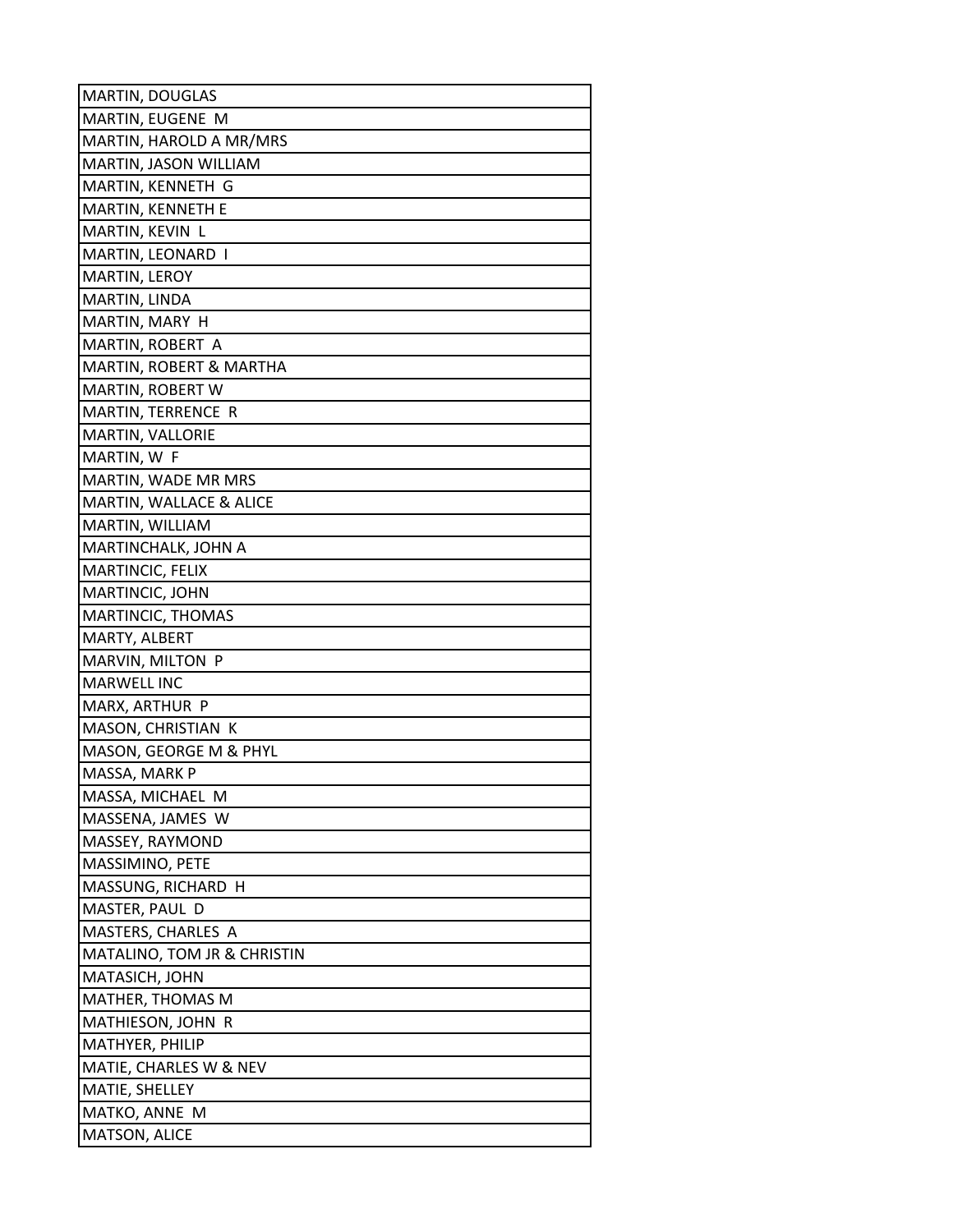| MATSON, ROLAND S                |
|---------------------------------|
| MATSUI, GEORGE                  |
| MATTERN, LEONARD J              |
| MATTESON, HAROLD                |
| <b>MATTHEWS RUN LIMITED</b>     |
| <b>MATTHEWS RUN OIL PRODUCT</b> |
| MATTHEWS, WILLIAM W MR/MRS      |
| MATTY, RANDALL K & SHARON       |
| MATVE, BRUCE J                  |
| MATVE, LE ROY                   |
| MATVEY, RICHARD T               |
| MATYASOVSKY, JOHN               |
| MAURER, ELVIN E                 |
| MAURER, GEORGE C MRS            |
| MAXWELL, DONALD                 |
| MAY, ALTON                      |
| MAY, ARLO                       |
| MAY, CLARENCE N                 |
| MAY, DEGROVE                    |
| MAY, ROBERT                     |
| MAYBERRY, FREEMAN               |
| MAYER, ROBERT J                 |
| MAYES, HOBART & EVELYN          |
| MAYES, RICHARD J                |
| MAYHE, LEWIS                    |
| MAYNARD, ELZA                   |
| MAYNARD, GORDON MR & MRS        |
| MAYS, HARRY R                   |
| MAZE, THEODORE H                |
| MAZZOCCO, GARY E                |
| MCAFOOSE, HAROLD R              |
| MCAFOOSE, RONALD E MR/MRS       |
| MCALLISTER, WAYNE C JR          |
| MCANALLEN, JOSEPHINE            |
| MCANDREW, WILLIAM P             |
| MCARDLE, PATRICK W              |
| MCAULAY, JAY                    |
| MCBEE, GEORGE R                 |
| MCBRIDE AND SANDERSON REALT     |
| MCBRIDE, KATHRYN                |
| MCCAFFERTY, FLOYD               |
| MCCAFFERTY, MICHAEL             |
| MCCAFFERTY, THOMAS              |
| MCCAFFERTY, WILLIAM G           |
| MCCALLISTER, EARL J             |
| MCCANDLSS, VINCENT L            |
| MCCANNA, RAYMOND D              |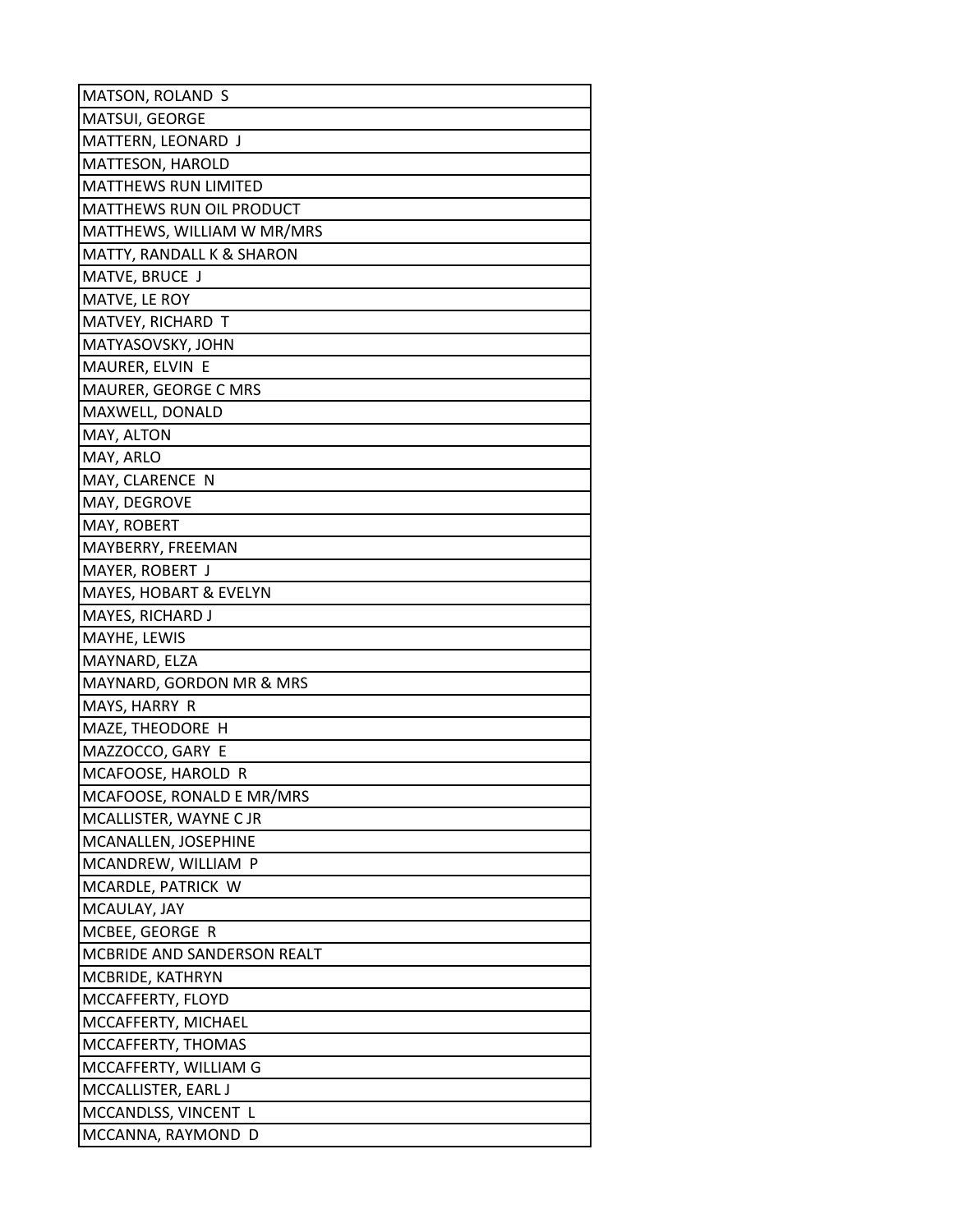| MCCARTER, SEAN A                       |
|----------------------------------------|
| MCCARTHY, RICHARD S                    |
| MCCARTHY, ROBERT                       |
| MCCARTNEY, RAYMOND F                   |
| MCCARTY, DONALD JR R                   |
| MCCASLIN, JACK                         |
| MCCAULEY OIL CO                        |
| MCCAULEY, JERRY REV                    |
| MCCAULEY, N W & KATHERINE              |
| MCCAY, DON                             |
| MCCHESNEY, BLAINE MR MRS               |
| MCCHESNEY, JOHN W                      |
| MCCHESNEY, JOYCE C                     |
| MCCHESNEY, RAYMOND JR                  |
| MCCLEAN, ROBERT J                      |
| MCCLELLAND, WILMA                      |
| MCCLENAHAN, ROBERT                     |
| <b>MCCLIMANS &amp; CHESS</b>           |
| MCCLIMANS, ROBERT B MR/MRS             |
| MCCLISH, CHARLES                       |
| MCCLOSKEY, FRANCES H JR                |
| MCCLOY, S M                            |
| MCCLURE, DAVID A                       |
| MCCLURE, JAMES C                       |
| MCCLUSKEY, EDWARD L                    |
| MCCOLLOUGH, CHARLES B MRS              |
| MCCOMBS, ALAN R                        |
| MCCOMBS, SAM L                         |
| MCCONAHY, DAVID E                      |
| MCCONNELL, E J                         |
| MCCONNELL, GARY R                      |
| MCCONNELL, GEORGE R                    |
| MCCORMACK, R J                         |
| MCCORMICK, JOHN M                      |
| MCCORMICK, VERNON L                    |
| MCCOY, CECIL G & DORIS                 |
| MCCOY, DONALD J MR/MRS                 |
| MCCOY, JOHN G                          |
| MCCOY, WAYNE W                         |
| MCCRAY, JEFFERY B                      |
| MCCRAY, MILES MRS<br>MCCREA, KATHERINE |
| MCCRIGHT, JOHN A                       |
| MCCRILLIS, LOUIS & DONALD              |
| MCCRILLIS, LOUIS L & ADSIT             |
| MCCULLA, DAVID                         |
| MCCULLA, LORIK                         |
|                                        |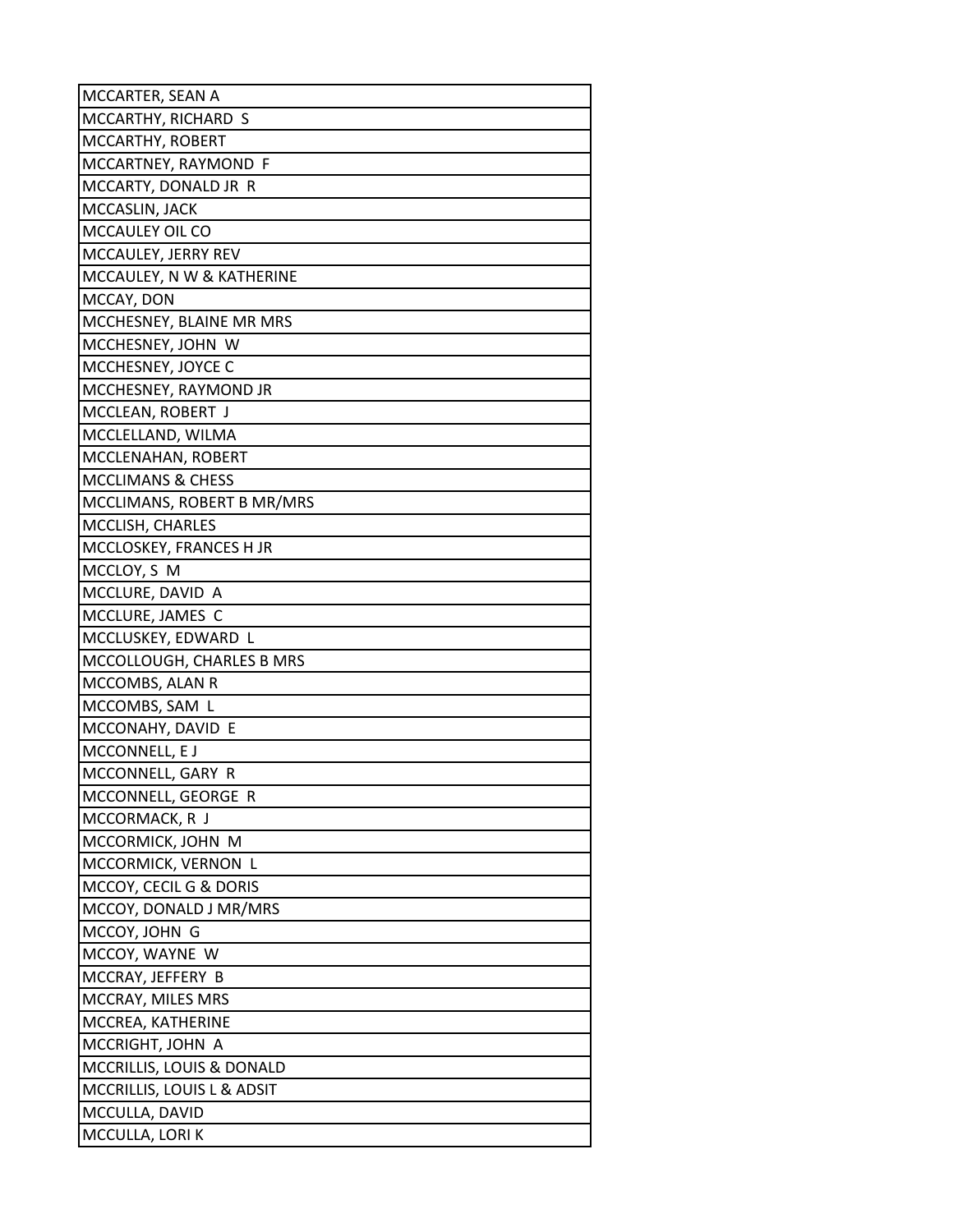| MCCULLOUGH, HOWARD M        |
|-----------------------------|
| MCCULLOUGH, MICHAEL         |
| MCCULLOUGH, ROBERT L        |
| MCCUNE, JULIA A MRS         |
| MCCURDY, DONALD M           |
| MCCURDY, GERALDINE          |
| MCCURDY, JAMES A            |
| MCCURDY, MARY A             |
| MCDADE, NANNETTE H MRS      |
| MCDANEL, JERRY              |
| MCDANNEL, LARRY             |
| MCDANNELL, GEORGE II MR/MRS |
| MCDANNELL, HOWARD           |
| MCDERMOTT, JAMES R          |
| MCDONALD PETROLEUM CO       |
| MCDONALD, RANDY JR          |
| MCDOWELL, ARTHUR H MR/MRS   |
| MCDOWELL, CLINTON           |
| MCDOWELL, CLINTON & CHERY   |
| MCELHANEY, SCOTT & MARIAM   |
| MCELHANEY, V H              |
| MCELHATTAN, RICHARD P & SAN |
| MCELHATTAN, SANDRA L        |
| MCELROY, CALVIN             |
| MCELROY, FLOYD E            |
| MCELWEE, CHARLES C          |
| MCFARLAND, CHARLES F        |
| MCFARLAND, CURTIS           |
| MCGARRY, PATRICIA R         |
| MCGEE, VIOLET E ESTATE      |
| MCGLONE, ERNEST R           |
| MCGOWAN, JOSH               |
| MCGRANAHAN, JAMES           |
| MCGRATH, D F JR             |
| MCGRATH, ROBERT E           |
| MCGREGOR, DONALD L          |
| MCGREGOR, WILLIAM           |
| MCGUIRE, DONALD A           |
| MCGUIRE, MARY E             |
| <b>MCHEN CAMP</b>           |
| MCHENRY, RONALD B           |
| MCINTOSH, ROBERT L          |
| MCINTYRE, DONALD A          |
| MCINTYRE, FRANK MRS         |
| MCINTYRE, KEVIN-JOHN H      |
| MCINTYRE, ORA E             |
| MCINTYRE, PAUL E            |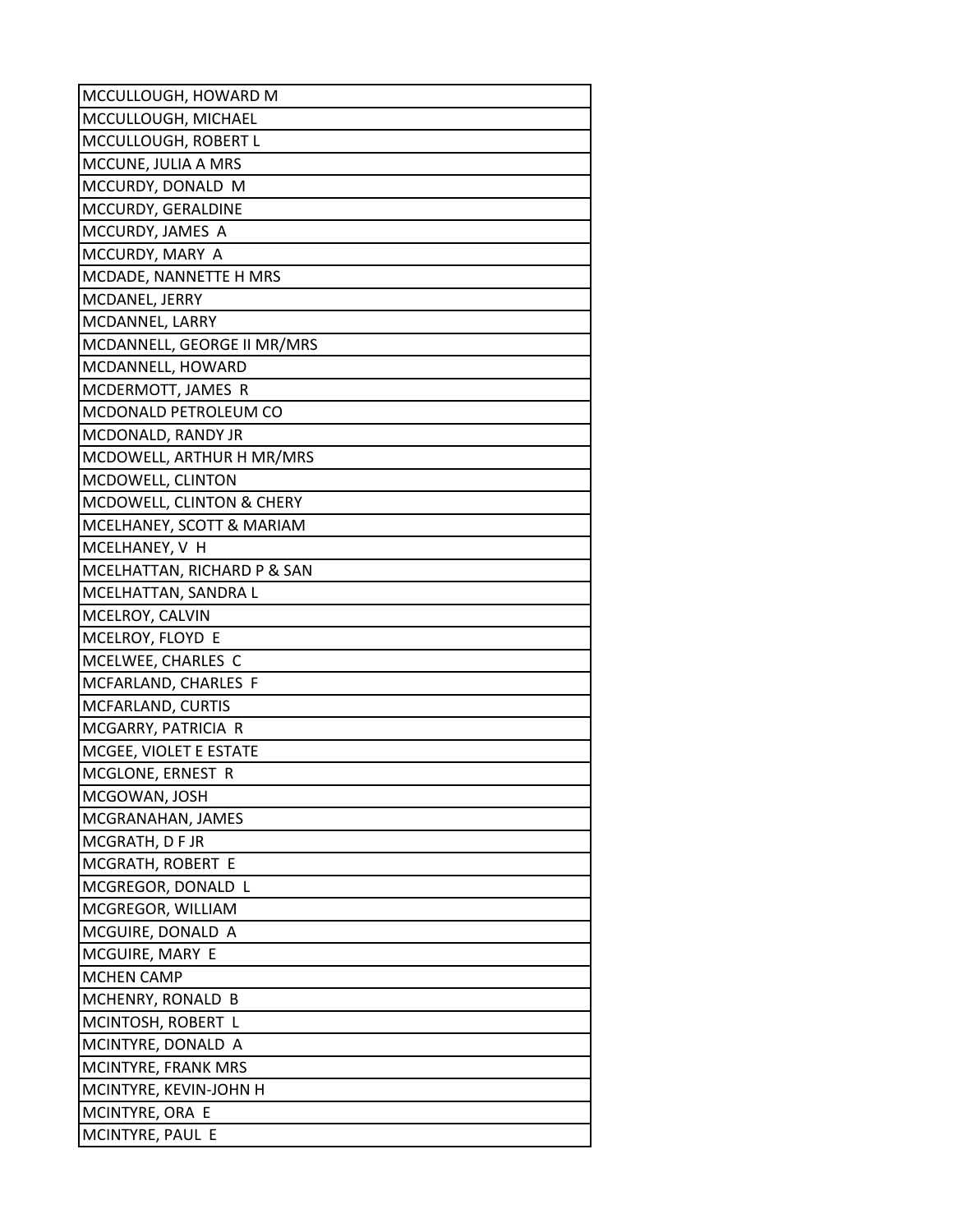| MCJUNKIN, VAUGHN D                    |
|---------------------------------------|
| MCKAY, CARL                           |
| MCKEE, ROBERT E/MARION                |
| MCKEE, ROBERT S & CAROL L             |
| MCKEETA, JOHN MRS                     |
| MCKENDRY, SARAH M                     |
| MCKENZIE, WILLIAM C                   |
| MCKINNEY, MARTIN W/MARGARET           |
| MCKINNEY, TED                         |
| MCKISSICK, JEFFREY W                  |
| MCKOWN, MARJORIE TAYLOR               |
| MCKOWN, WALTER D                      |
| MCKUHN, ALICE                         |
| MCLAIN, RAYMOND F                     |
| MCLAIN, WILLIAM E                     |
| MCLAUGHLIN, CHARLES R                 |
| MCLAUGHLIN, DANIEL W                  |
| MCLAUGHLIN, EDWARD R MR/MRS           |
| MCLAUGHLIN, J MARY                    |
| MCLAUGHLIN, JOHN                      |
| MCLAUGHLIN, JOSEPH A                  |
| MCLAUGHLIN, M A & ELAINE L            |
| MCLAUGHLIN, ROBERT R                  |
| MCLAUGHLIN, TIMOTHY & TAMMY           |
| MCMAHAN, ROLLYN W                     |
| MCMANIGLE, W D                        |
| MCMICHAEL, DAVID N & DONNA            |
| MCMICHAEL, JACK & GRACE               |
| MCMILLAN, GEORGE JR N                 |
| MCMILLAN, RICHARD W                   |
| MCMILLEN, DONNA M                     |
| MCMILLEN, EVELYN<br>MCMILLEN, KAREN L |
| MCMILLEN, RONALD L                    |
| MCMILLEN, WILMA                       |
| MCMONAGLE, MABEL L                    |
| MCMULLEN, MICHAEL                     |
| MCNALLY, FRANK                        |
| MCNETT, NATE & MELISSA                |
| MCNICHOLAS, PATRICIA                  |
| MCNITT, HOWARD A III                  |
| MCNITT, MARY A                        |
| MCNITT, RONALD L                      |
| MCNUTT, JOHN H                        |
| MCPHERSON, FRED L                     |
| <b>MCQUISTON, JAMES</b>               |
| MCQUISTON, JOHN A                     |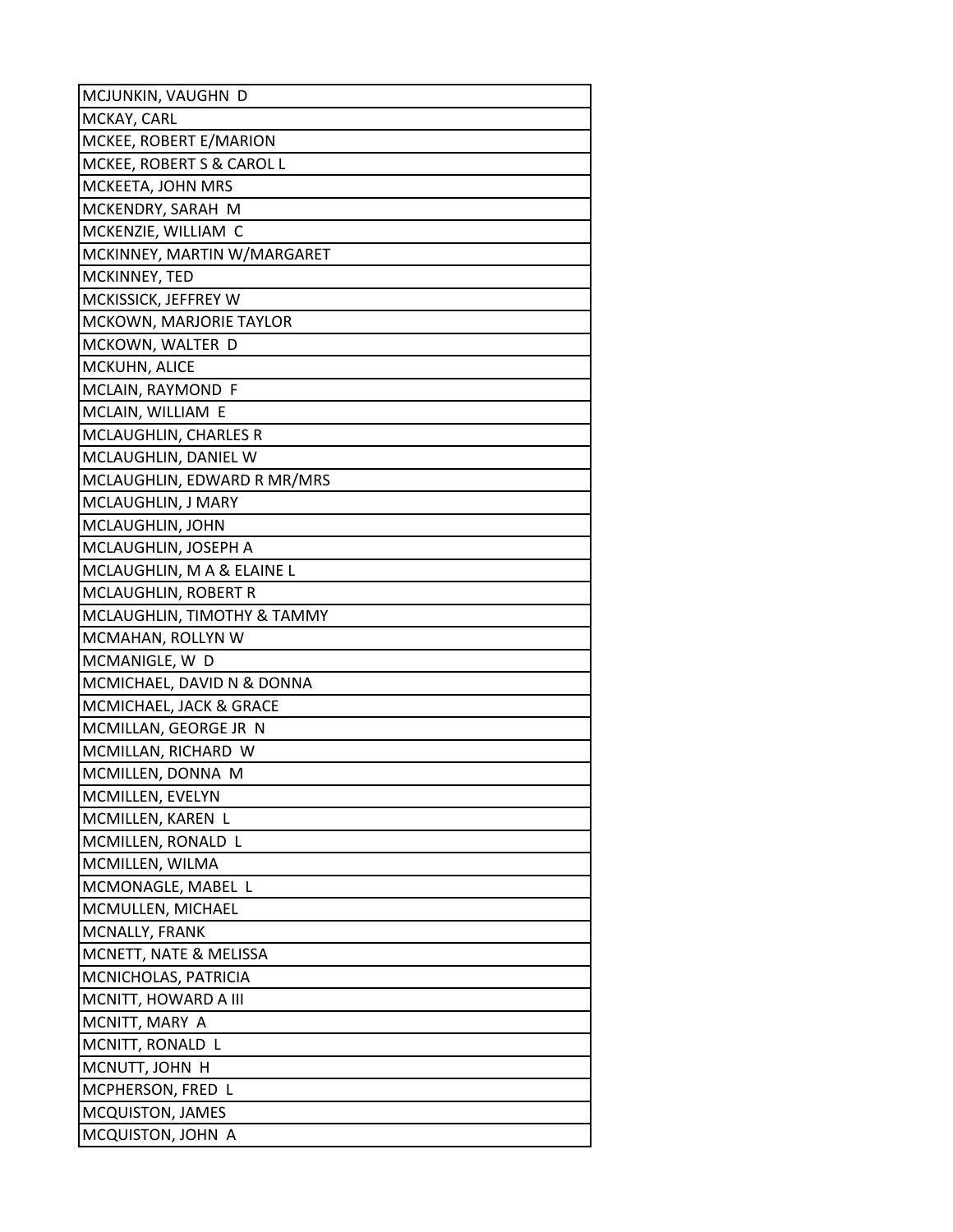| MCSHANE, JOHN               |
|-----------------------------|
| MCVAY, CHARLES A            |
| MCVICKER, JAMES A           |
| MCVICKER, LUANA A           |
| MCVICKER, ROBERT A          |
| MEABON, MERRITT J           |
| MEAD, BONNIE R              |
| MEAD, DANIEL S              |
| MEAD, EARL M MR/MRS         |
| MEAD, EDWARD A              |
| MEAD, GERRY                 |
| MEAD, GRADON G              |
| MEAD, LEONARD J             |
| MEAD, MABEL A               |
| MEAD, MARVIN N              |
| MEAD, ROBERT K              |
| MEAD, SCOTT                 |
| <b>MEADOW LARK</b>          |
| MECHLING, DANIEL R          |
| MECHLING, L J               |
| MEDINA RESOURCE DEVELOPMENT |
| MEDLIN, EDYTHE A            |
| <b>MEDWICK CAMP</b>         |
| MEGAT, JOHN E II            |
| MEINERT, KENNETH            |
| MELE, SANTA ROSE            |
| MELEY, AUDREY               |
| MENDENHALL, FREDERIC J MR/M |
| MENESINI, JOHN              |
| MENOHER, DOROTHEA P         |
| MENOHER, ESTHER L           |
| MENOHER, THELMA G           |
| MENOLD, KENNETH G           |
| MENTER, ALBERT E            |
| MERCSAK, ROBERT E           |
| MERIDIAN EXP CORP           |
| MERRILL, ROSAMAE            |
| MERRITT, W H                |
| MERSHIMER, PETER            |
| MERZ, WILLIAM F             |
| MESLER, SUSAN E             |
| MESSENGER, MELVIN E         |
| MESSENGER, MICHAEL & CONNIE |
| MESSINGER, ALTON & LEAH     |
| MESSINGER, ARTHUR ESTATE    |
| MESSINGER, CHARLES          |
| MESSINGER, CLYDE            |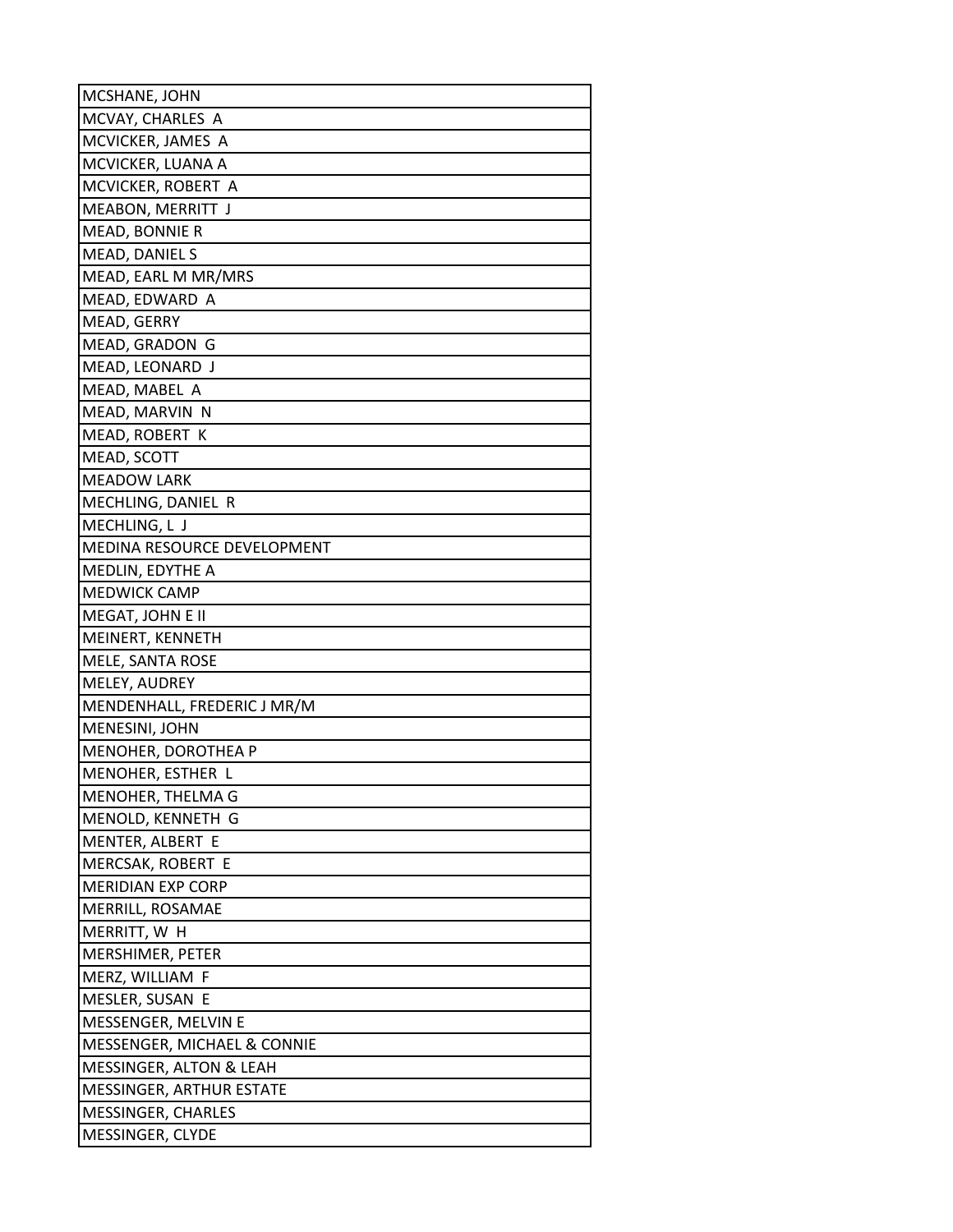| MESSINGER, KAREN B          |
|-----------------------------|
| MESSMER, BERTRAND           |
| MESSNER, JAMES W            |
| <b>METALTECH MFG CORP</b>   |
| METZGAR, RICHARD D          |
| METZGAR, ROGER L            |
| MEUSER, CHARLES G           |
| MEYER, EDWARD & HENRIE      |
| MEYER, JOHN F               |
| MEYER, JOSEPH & FRANCI      |
| MEYERS, ALLEN W             |
| MEYERS, EARL R              |
| MEYERS, HARVEY              |
| MEYERS, ROBERT L            |
| MEYERS, ROBERT J MR/MRS     |
| MIANO, DANNY & MARIE        |
| MICHAEL, DAN N SR.          |
| MICHAELS, DONALD O          |
| MICHAELS, ERNEST W          |
| MICHAELS, FRED              |
| MICHALSKI, KIRT             |
| MICHALYK, EDWARD F          |
| MICKLE, RICHARD E           |
| MICKOL, LEO                 |
| MID AMERICAN NATURAL RESOUR |
| MIELKE, ARTHUR              |
| MIGLICIO, FRANCIS A         |
| MIHALIC, ANDREW             |
| MIHALLIK, ALICE C           |
| MIKOLOSKI, BERTHA           |
| MIKRUT, MARTIN              |
| MIKRUT, STEVEN              |
| MIKUC, ANNA                 |
| MILAN, DOLORES I            |
| MILANO, PALMER              |
| MILES, CORA                 |
| MILES, FRANK                |
| MILES, HAZEL                |
| MILES, HERBERT W            |
| MILES, JOHN MR MRS          |
| MILES, NELSON               |
| MILES, PATRICIA L           |
| MILES, PATRICK F            |
| MILES, RAYMOND & BETTY      |
| MILES, ROBERT J             |
| MILES, ROBERT L             |
| MILES, RONALD E             |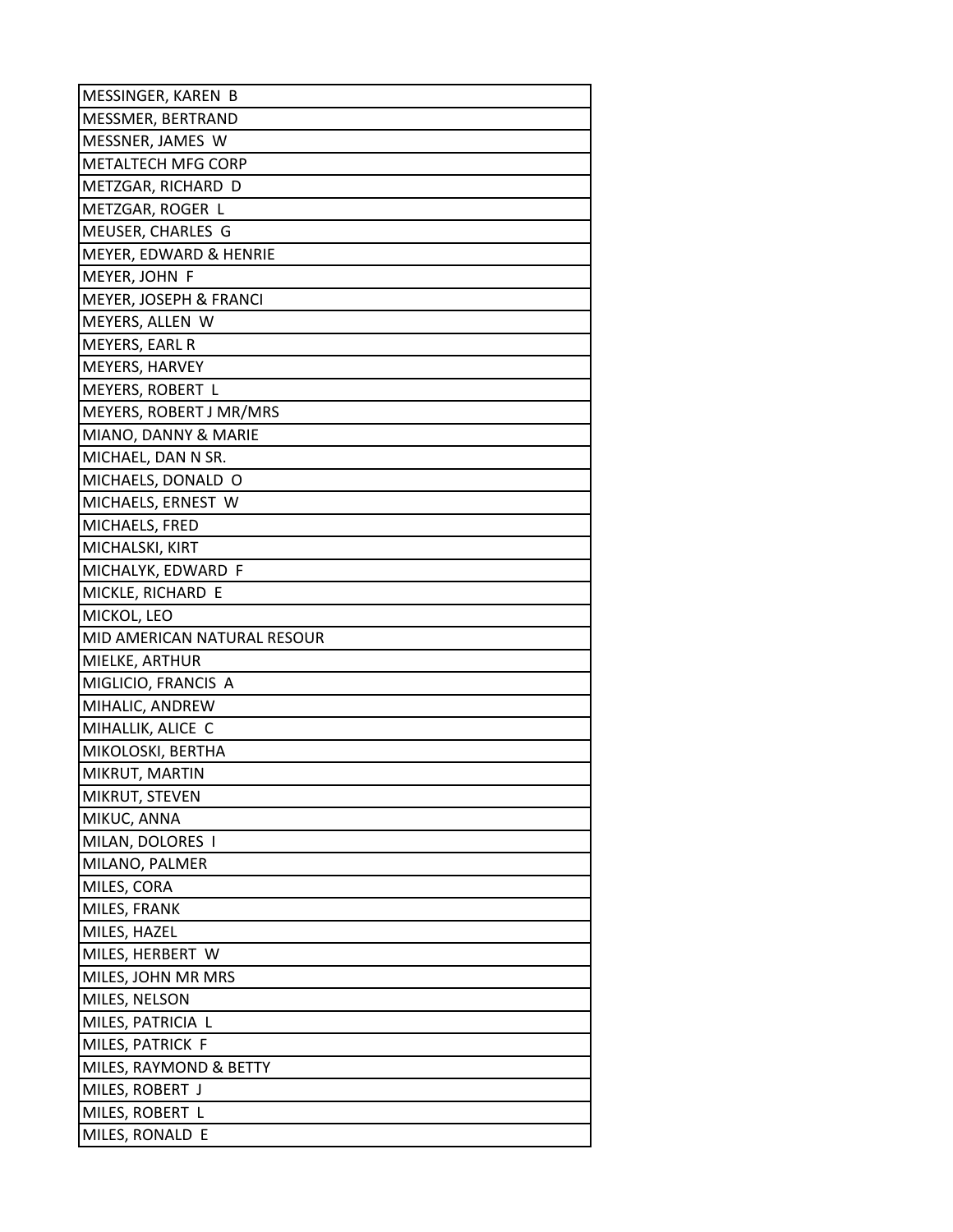| MILESKI, HENRY E                     |
|--------------------------------------|
| MILEWSKI, CASIMER                    |
| MILEY, CARSON J & MARY               |
| MILLER, ALBERT                       |
| MILLER, ANN B                        |
| MILLER, ANNA B                       |
| MILLER, ARTHUR                       |
| MILLER, BRUCE R                      |
| MILLER, CECIL                        |
| MILLER, CHARLES A JR                 |
| MILLER, CLYDE                        |
| MILLER, CLYDE M                      |
| MILLER, CYRIL MR MRS                 |
| MILLER, DAVID E                      |
| MILLER, DELBERT A & OLIVE C          |
| MILLER, DONALD C                     |
| MILLER, DONALD E                     |
| MILLER, DONALD L                     |
| MILLER, EUGENE A                     |
| MILLER, EVELYN W                     |
| MILLER, FRED & MELODY                |
| MILLER, GEORGE                       |
| MILLER, GEORGE R SR                  |
| MILLER, GILBERT J                    |
| MILLER, GLENN E                      |
| MILLER, HARRY V                      |
| MILLER, HELEN                        |
| MILLER, HENRIETTA L                  |
| MILLER, HOBART J                     |
| MILLER, JAMES                        |
| MILLER, JOSEPH E JR                  |
| MILLER, JUSTIN SCOTT &               |
| MILLER, LINDA L                      |
| MILLER, LYLE E & ROSETT              |
| MILLER, M C & OLGA<br>MILLER, MARK A |
| MILLER, MICHAEL R                    |
| MILLER, RICHARD S                    |
| MILLER, RICHARD E JR                 |
| MILLER, ROBERT F                     |
| MILLER, ROBERT L                     |
| MILLER, ROBERT W                     |
| MILLER, ROSS MR MRS                  |
| MILLER, ROY H                        |
| MILLER, SUSAN                        |
| MILLER, THOMAS C                     |
| MILLER, THOMAS W                     |
|                                      |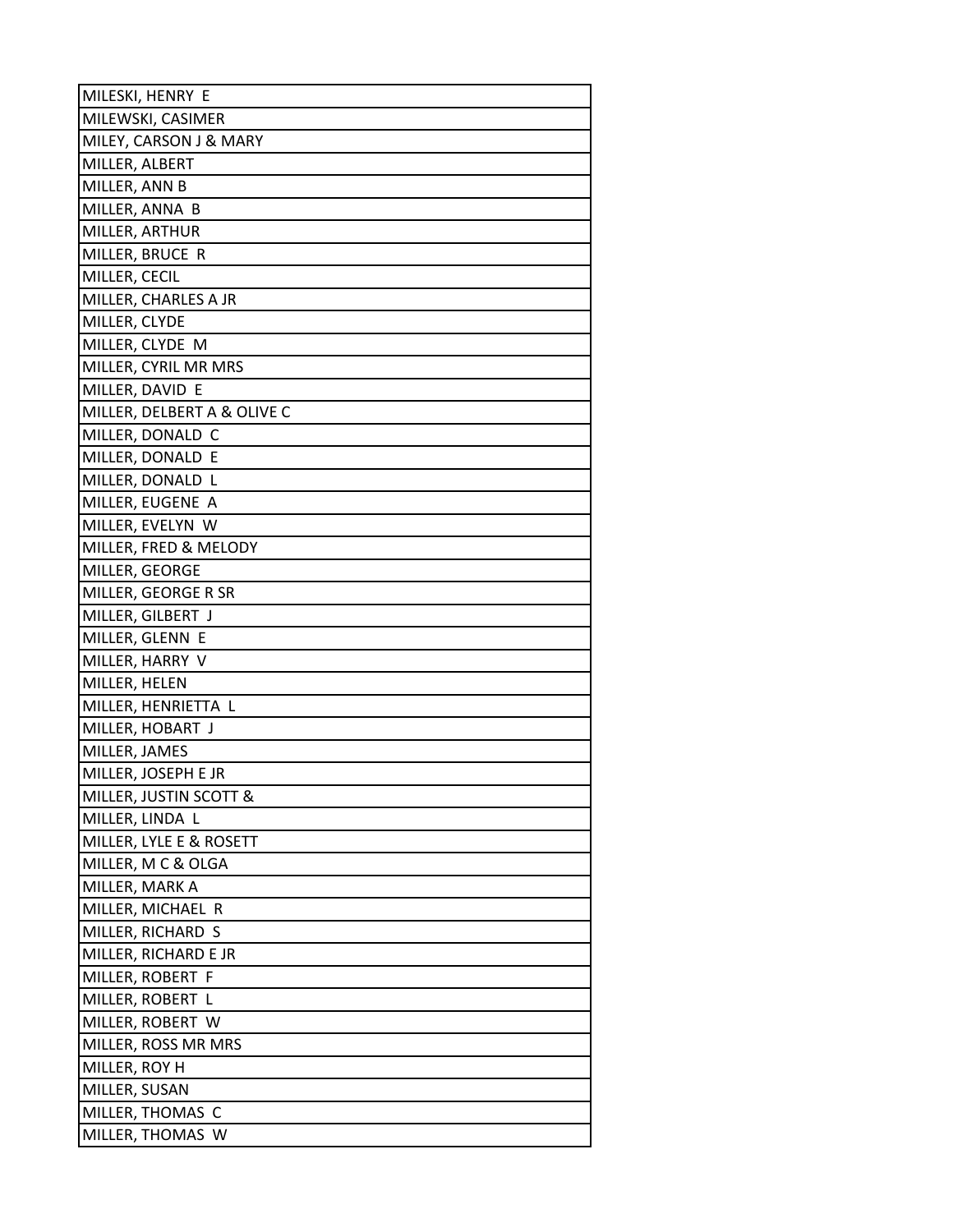| MILLER, WALTER G MR/MRS     |
|-----------------------------|
| MILLER, WAYNE W             |
| MILLER, WILBUR H & MOSH     |
| MILLER, WILLIAM A           |
| MILLIGAN, WILLIAM           |
| MILLS, EVERETT A            |
| MILLS, FRANKLIN L           |
| MILLS, MAURICE              |
| MILLS, WOODROW              |
| MIMNA, PAUL                 |
| MINEWEASER, M S             |
| MINGOY, JERRY G             |
| MINIER, MARQUERITE MRS      |
| MINISTER HTG & FISHING CLUB |
| MINK, HOWARD MR MRS         |
| MINK, IRWIN MR MRS          |
| MINNICH, MICHAEL            |
| MINNICK, D E                |
| MINNICK, MICHAEL            |
| MINNIS, GARY L              |
| MINNIS, ROBERT W            |
| MINTEER, MACK H             |
| MINTEER, RONALD S           |
| MIRACLE CAMP                |
| MISKE, ANTHONY              |
| MISTOVICH, NICK             |
| MITCHELL, FRANK             |
| MITCHELL, HAROLD J MR/MRS   |
| MITCHELL, JOSEPH            |
| MITCHELL, SHELLY R          |
| MITCHELL, THOMAS            |
| MITRO, RICHARD J            |
| MIX, LEE                    |
| MOCA-FRESSER CA             |
| MOCK, ANDREW W              |
| MOFFAT, ROBERT G            |
| MOFFETT, RLSR               |
| MOGUS, MATTHEW C            |
| <b>MOHAWK CAMP</b>          |
| MOHNEY, IRENE J             |
| MOHNEY, MERLE A             |
| MOHNEY, R H JR              |
| MOHNEY, SUSAN E             |
| MOHNEY, TODD M              |
| MOHR, MARGARET MRS          |
| MOKWA, LYNN H               |
| MOLEK, WILLIAM J            |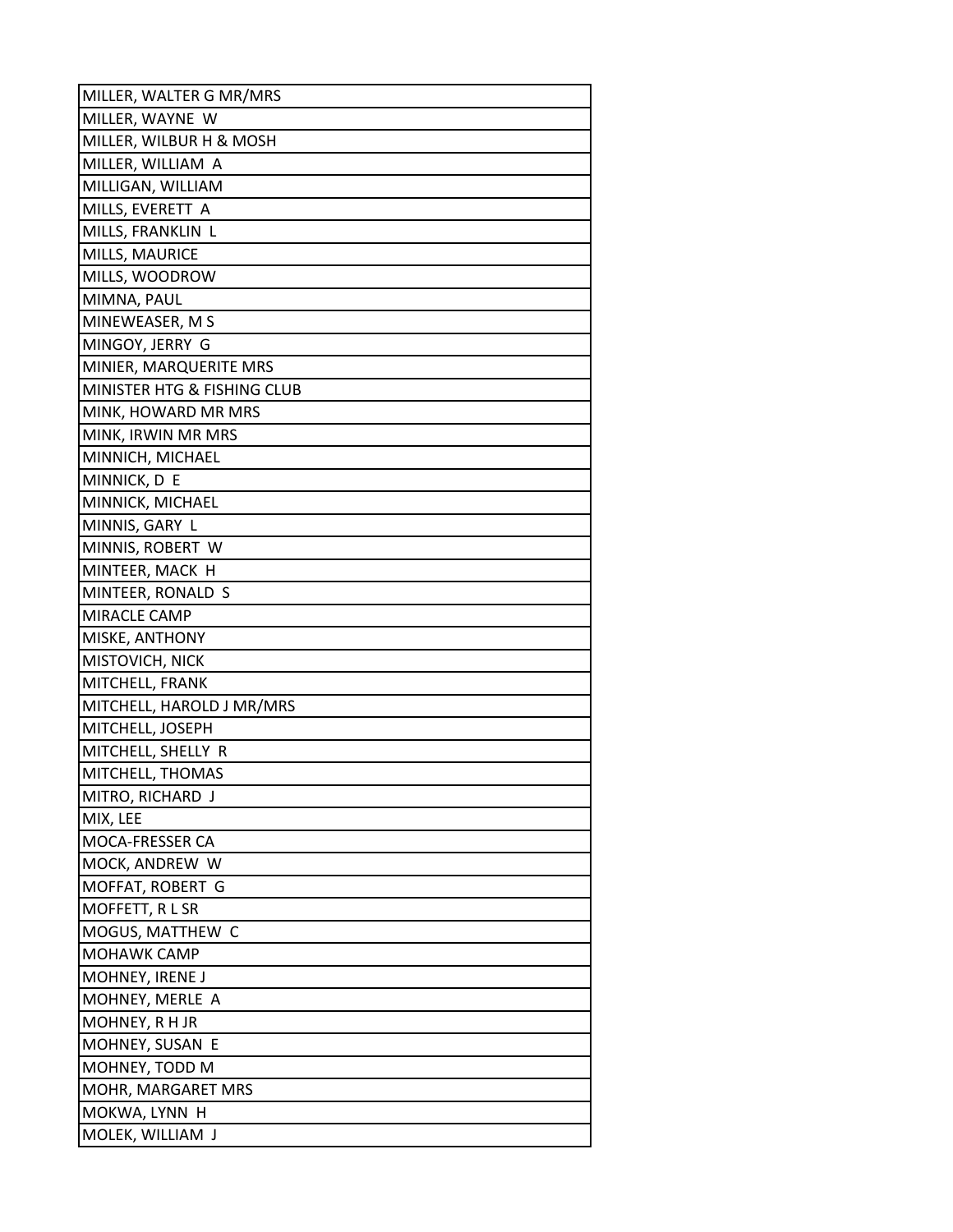| MOLEN, DENNIS C           |
|---------------------------|
| MOLEN, JAMES              |
| MOLITORIS, MARGARET       |
| MOLLE, CAROLINE B         |
| MOLNAR, JOHN & MILDRED    |
| MOLNAR, JULIUS A          |
| MOLZER, FRED              |
| MONCOT CAMP               |
| MONG, HOWARD C            |
| MONG, PHILLIP G           |
| MONIAK, WILLIAM A         |
| MONK, FRED L              |
| MONROE, ROBERT            |
| MONTESON, PHILIP BRUCE    |
| MONTGOMERY, HOWARD MR/MRS |
| MONTGOMERY, WALTER A      |
| MOODY, CHARLES            |
| MOODY, KATHLEEN MRS       |
| <b>MOONLIGHT CAMP</b>     |
| MOORE, ABNER R            |
| MOORE, ANDREW             |
| MOORE, BRUCE L            |
| MOORE, CHARLES            |
| MOORE, CLYDE A            |
| MOORE, DAVID JR E         |
| MOORE, DAVID SR E         |
| MOORE, EMIL L             |
| MOORE, ERIC & DESSA       |
| MOORE, ERIC M             |
| MOORE, JEAN E             |
| MOORE, JEANETT            |
| MOORE, JEFFREY & SCHWA    |
| MOORE, KAREN              |
| MOORE, LEONARD            |
| MOORE, LYLE H             |
| MOORE, MATTHEW D          |
| MOORE, NELSON R           |
| MOORE, PERRY D            |
| MOORE, RALPH O JR         |
| MOORE, RICHARD L          |
| MOORE, W E                |
| MOORE, WALTER L           |
| MOORE, WAYNE L            |
| MOORE, WILLIAM D          |
| MORAN, RUSSELL J          |
| MORANDO, A C & INEZ       |
| MORAVEK, JOHN J JR MR/MRS |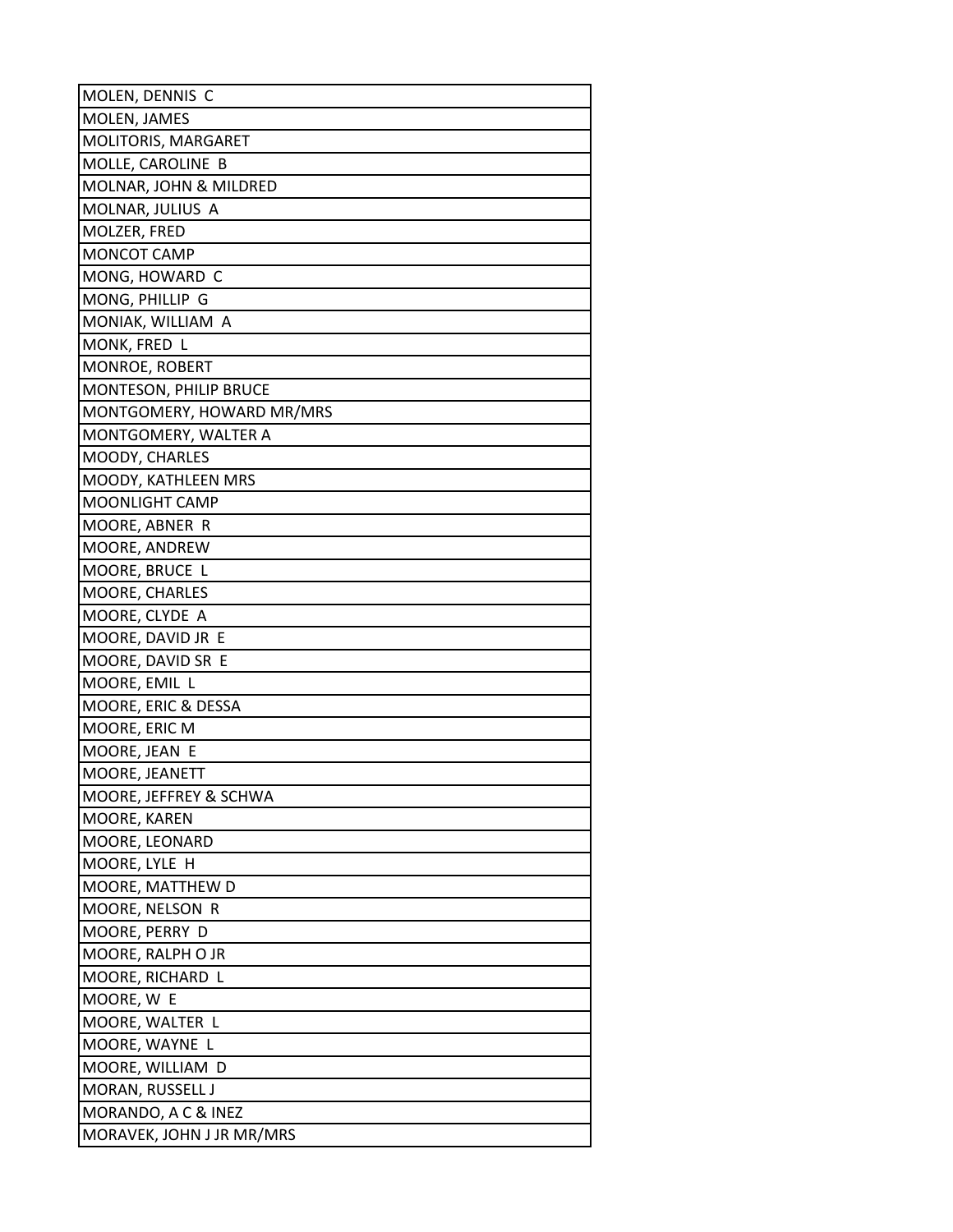| MORAVEK, PAUL                |
|------------------------------|
| MORDAN, WELSH                |
| MORELAND, TERRY L            |
| MORELAND, WILLIAM C          |
| MORELLI, PAUL                |
| MORGAN, ARTHUR W             |
| MORGAN, BEN                  |
| MORGAN, BRADLEY & SEIBE      |
| MORGAN, CAROL                |
| MORGAN, DAN J                |
| MORGAN, DOROTHY MRS          |
| MORGAN, ETHEL J (JAQUITH)    |
| MORGAN, HOLLAND S            |
| MORGAN, KENNETH              |
| MORGAN, LAWRENCE R           |
| MORGAN, RICHARD E            |
| MORGAN, RUSSELL E            |
| MORGAN, WILLIAM T            |
| MORITZ, ROBERT               |
| MORNINGSTAR, DEWEY J         |
| MORONSKI, ANNA               |
| <b>MORRIS, FRED REV</b>      |
| MORRIS, GARWOOD MRS          |
| MORRIS, JAMES B MR/MRS       |
| MORRIS, M WAYNE              |
| MORRIS, MARGARET R           |
| <b>MORRIS, MARY MRS</b>      |
| MORRIS, PAUL E MRS           |
| MORRIS, RICHARD J            |
| MORRIS, ROBERT J             |
| MORRIS, SANDRA D             |
| MORRIS, TAMMEE               |
| MORRIS, TAMMEE S             |
| MORRIS, VICTOR L             |
| MORRISON OIL CO INC          |
| MORRISON, DAVID G            |
| MORRISON, EDWARD K           |
| <b>MORRISON, FRANK E MRS</b> |
| MORRISON, JAMES R            |
| MORRISON, JAMES G            |
| MORRISON, PAUL E             |
| MORRISON, RALPH A            |
| MORRISON, RICHARD A          |
| MORRISON, TERRI A & HOMER    |
| MORRISON, THOMAS C           |
| MORROW, ALEX                 |
| MORROW, ROSS L               |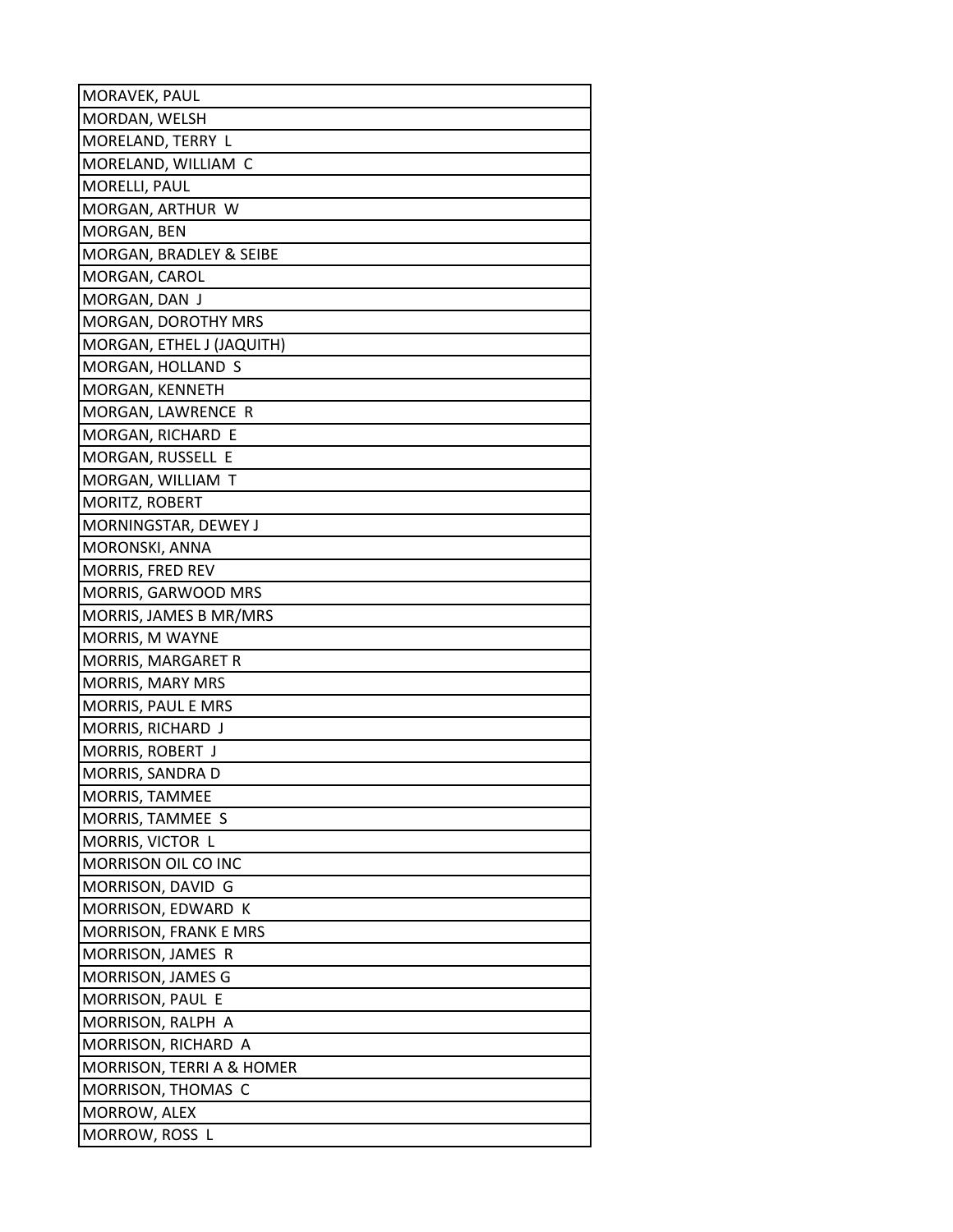| MORSE, JACKSON G            |
|-----------------------------|
| MORSE, JAN A                |
| MORSE, ROBERT L & CHRI      |
| MORTIMER, MERLE             |
| MORTON, CARL D              |
| MORTON, HAROLD G/CHAR       |
| MORTON, HERBERT MR/MRS      |
| MOSBERGER, R W              |
| MOSES, OLLIE A              |
| MOSHER, DEBORAH L           |
| <b>MOSQUITO HAVEN</b>       |
| MOSTELLO, NED               |
| MOTOROLA C & E INC          |
| MOTTARN, H R                |
| MOTZ, NANCY                 |
| MOUNTAIN HIDEAWAY LODGE     |
| <b>MOUNTAIN HOUSE</b>       |
| <b>MOUNTAIN PLAZA</b>       |
| MOUNTAIN VIEW CAMP          |
| MOUNTAIN, GEORGE W          |
| MOURER, DAVID P JR          |
| MOURER, PAUL MR MRS         |
| MOWERY, KENNETH             |
| MOWERY, WILLIAM D           |
| MOWRY, GERALD J             |
| MOYER, MICHAEL L            |
| MOYER, PASQUALE & ROSE      |
| MUCZYNSKI, RICHARD P        |
| <b>MUDER, ROBERT R</b>      |
| MUDGE, FRANK J              |
| MUDLO, JOHN                 |
| MUEHLBAUER, HEIDI           |
| MUELLER, HAROLD H MR/MRS    |
| MUELLER, JOSEPH & DORA H    |
| MUELLER, LAVERNE            |
| MUFFIE, BEVERLY             |
| MULKERIN, JAMES F           |
| MULLER, HAROLD E DR         |
| MULLER, STEVE               |
| MULLHOLAND, ROBERT W        |
| MULLIGAN, RICHARD & PAULINE |
| MULROY, JOHN E              |
| MULVIN, HAROLD & EVELYN     |
| MULVIN, MERLE R             |
| MUNGER, GEORGE C            |
| MUNKSGARD, C H              |
| MUNN, TERRANCE C            |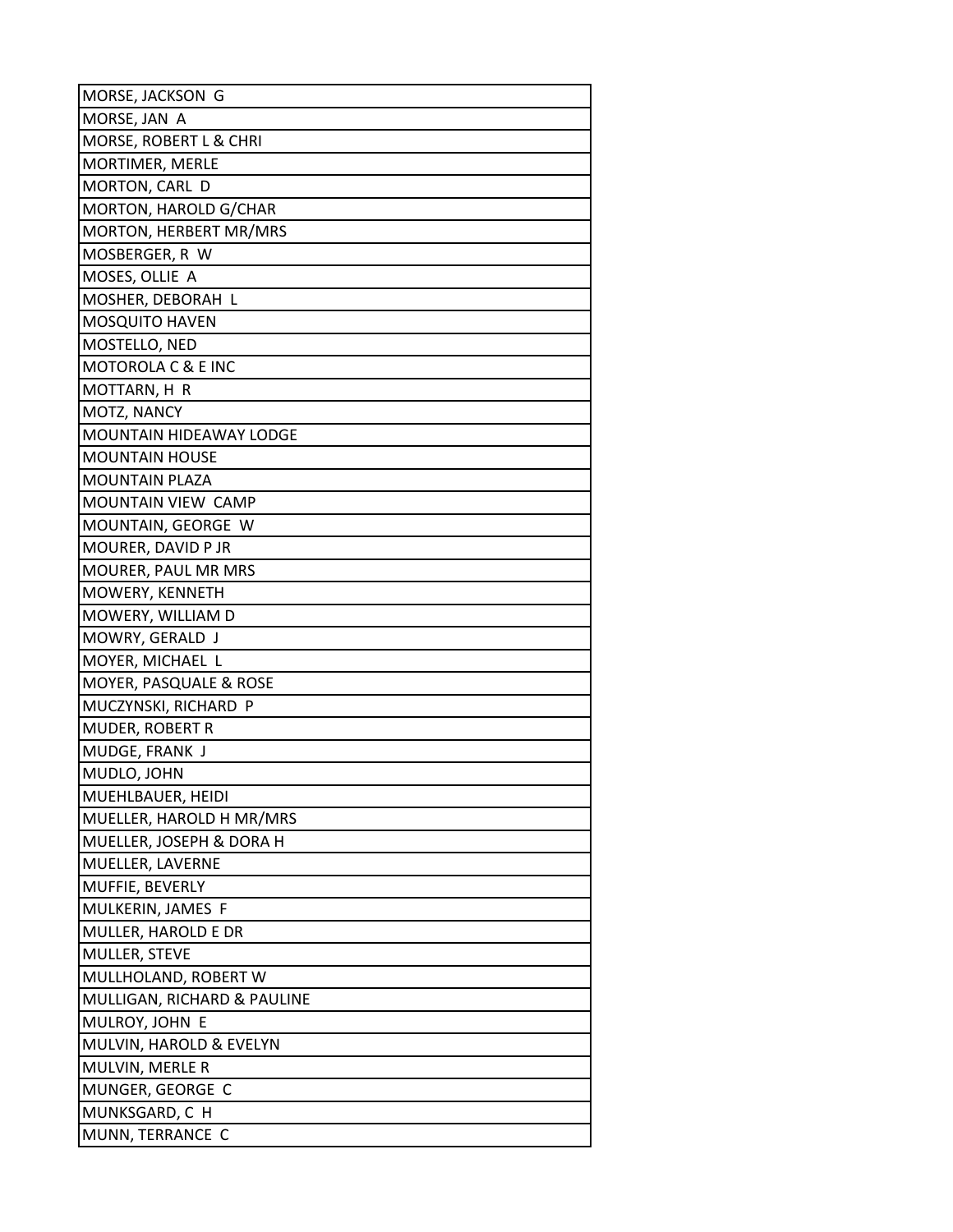| MUNSON, DAVID               |
|-----------------------------|
| MURDOCK, BUCKLEY            |
| MURDOCK, WILLIAM J          |
| MURGEL, JOSEPH              |
| MURPHY, LYNN J              |
| MURPHY, RAYMOND T           |
| MURRAY, BRYCE K             |
| MURRAY, CHARLES E           |
| MURRAY, CHARLES W           |
| MURRAY, DONALD E            |
| MURRAY, EUGENE MR/MRS       |
| MURRIN, THOMAS W & ANNA     |
| MUSALL, NORMAN              |
| MUSGRAVE, DAVE              |
| MUSICA, SAMUEL MR MRS       |
| MUSSER, S T                 |
| MUTHLER, EARL W             |
| MUTTERSPAUGH, ALBERT L SR   |
| MUTUAL SPORTSMAN            |
| MYERS, CHARLES S DMD & LYNN |
| MYERS, DAVID L              |
| <b>MYERS, FOREST</b>        |
| MYERS, GARY A               |
| MYERS, GEORGE L SR          |
| MYERS, HERMAN               |
| MYERS, MIKE & DOWNEY R      |
| MYERS, PAUL                 |
| MYERS, RICHARD S            |
| MYERS, ROBERT & HELEN       |
| MYRONIAK, THOMAS            |
| N R M PETROLEUM CORP        |
| NAGEL, JANE C               |
| NAGEL, LOUIS H              |
| NAGY, PEARL                 |
| <b>NAMAN</b>                |
| NANSEN, NICHOLAS L          |
| NAPOLEON, WILLIAM           |
| NARWID, LINDA L             |
| NASMAN, GRETCHEN E          |
| NASMAN, HARRY               |
| NASMAN, THOMAS E            |
| NASON, CARL E               |
| NASON, H F                  |
| NATALE, TAMMY               |
| NATHER, RICHARD             |
| NATIONAL ADVERT             |
| NATIONAL RESOURCES INC      |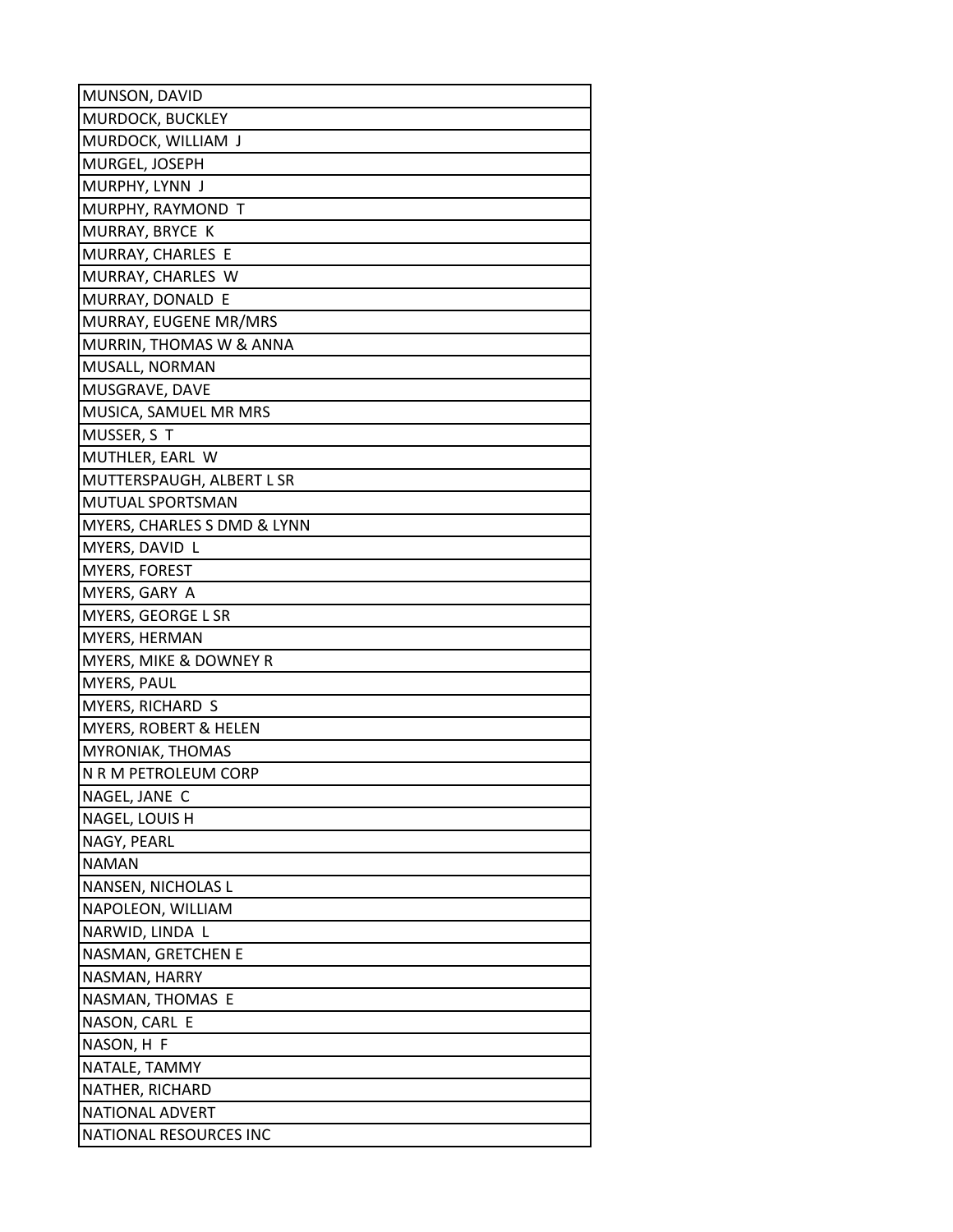| <b>NATIONAL TRANSIT</b>            |
|------------------------------------|
| NAVARRA, CARL J                    |
| NAVARRA, JOHN S                    |
| NAY, EUGENE D                      |
| NE CA PA KAMP                      |
| NEAL, DONALD E                     |
| NEAL, MICHAEL J                    |
| NEAL, MICHAEL R                    |
| NEAL, WILLIAM J                    |
| NEALE, PAUL MR/MRS ESTATE          |
| NEAR, LOREN                        |
| NEBIOLO, LINO                      |
| NECKERS, GLENN R                   |
| NEEL, MARTHA E                     |
| NEIDER, PAUL & DOROTHY             |
| NEIDIG, BUDD E MRS                 |
| NEILL, ROBERT H                    |
| NEIZMIK, CHARLES J                 |
| NEIZMIK, DANIEL G                  |
| NEIZMIK, MIKE Q                    |
| NEIZMIK, STEVE                     |
| NELL, DAVID A                      |
| NELSON, DAVID N                    |
| NELSON, DONALD                     |
| NELSON, DONALD L                   |
| NELSON, DONALD W                   |
| NELSON, ELEANOR MRS                |
| NELSON, ELVA M                     |
| NELSON, GEORGE A JR                |
| NELSON, GUY A                      |
| NELSON, JAMES R ESTATE             |
| NELSON, JUNE W                     |
| NELSON, LARRY R                    |
| NELSON, LAWRENCE                   |
| <b>NELSON, MCKINLEY &amp; BELL</b> |
| NELSON, MERRILL R                  |
| NELSON, NEIL R                     |
| NELSON, RANDOLPH S                 |
| NELSON, RAYMOND C                  |
| NELSON, ROBERT A                   |
| NELSON, ROGER D                    |
| NELSON, RONALD A                   |
| NELSON, SANDRA A                   |
| NELSON, STEVEN C                   |
| NELSON, TWILA E                    |
| NELSON, VELMA                      |
| NELSON, WARREN C                   |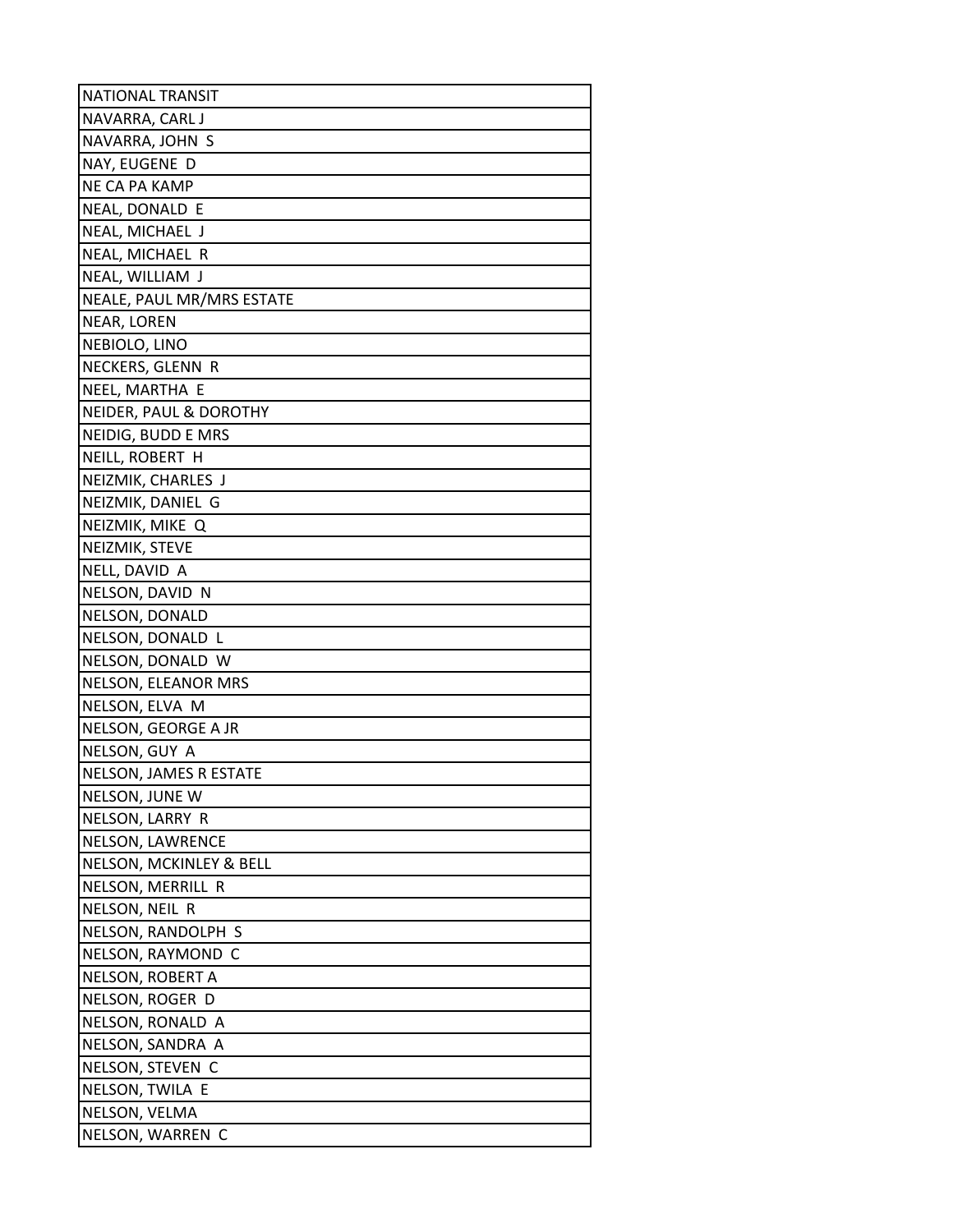| NEMCEK, JOHN B              |
|-----------------------------|
| NESTER, LAURA E             |
| NESTER, NASH & LESTER, CARL |
| NETZLER, DONALD E           |
| NETZLER, RICHARD            |
| NEUBERT, DAVID O            |
| NEUBERT, RAYMOND T          |
| NEUGEBAUER, EDWARD          |
| NEVEL, HOMER G ESTATE       |
| <b>NEW DERRY HUNT CLUB</b>  |
| NEW LONDON OIL CO INC       |
| NEWARK, NORMAN              |
| NEWARK, RICHARD S/DIANN     |
| NEWARK, RICHARD W & CHR     |
| NEWBILL, JAMES M MR/MRS     |
| NEWELL, WILLIAM R JR        |
| NEWLON, GEORGE              |
| NEWTON, JAMES J & JOSEPHINE |
| NEWTON, STEVEN M & PATTIE A |
| NIAGARA HUNT CLUB           |
| NICE, DOROTHY E             |
| NICHOLAS, OLNEY G & BERNICE |
| NICHOLS, DEAN               |
| NICHOLS, DONALD A           |
| NICHOLS, JAMES F            |
| NICHOLS, KEITH/EDITH ESTATE |
| NICHOLSON CONSTRUCTION CO   |
| NICKLAS, WILLIAM SR         |
| NICKLIN, PAUL J             |
| NICOLS, ROBERT A            |
| NIEDERER, R L               |
| NIEL, JANET                 |
| NIELSEN, ARNOLD L           |
| NIELSEN, OSCAR MRS          |
| NIELSEN, THORWALD D         |
| NIGHT HUNTERS CAMP          |
| NIGRINI, ANDY               |
| <b>NINE TRAIL CAMP</b>      |
| NINE, HOMER                 |
| NO DEER LODGE               |
| NO DO HUNTING CAMP          |
| <b>NOBBS LEASE</b>          |
| NOBBS, F J                  |
| NOBLE, ALFRED E             |
| NOBLE, CHARLES E MR/MRS     |
| NOBLES, LEE A               |
| NOBLES, MICHAEL W           |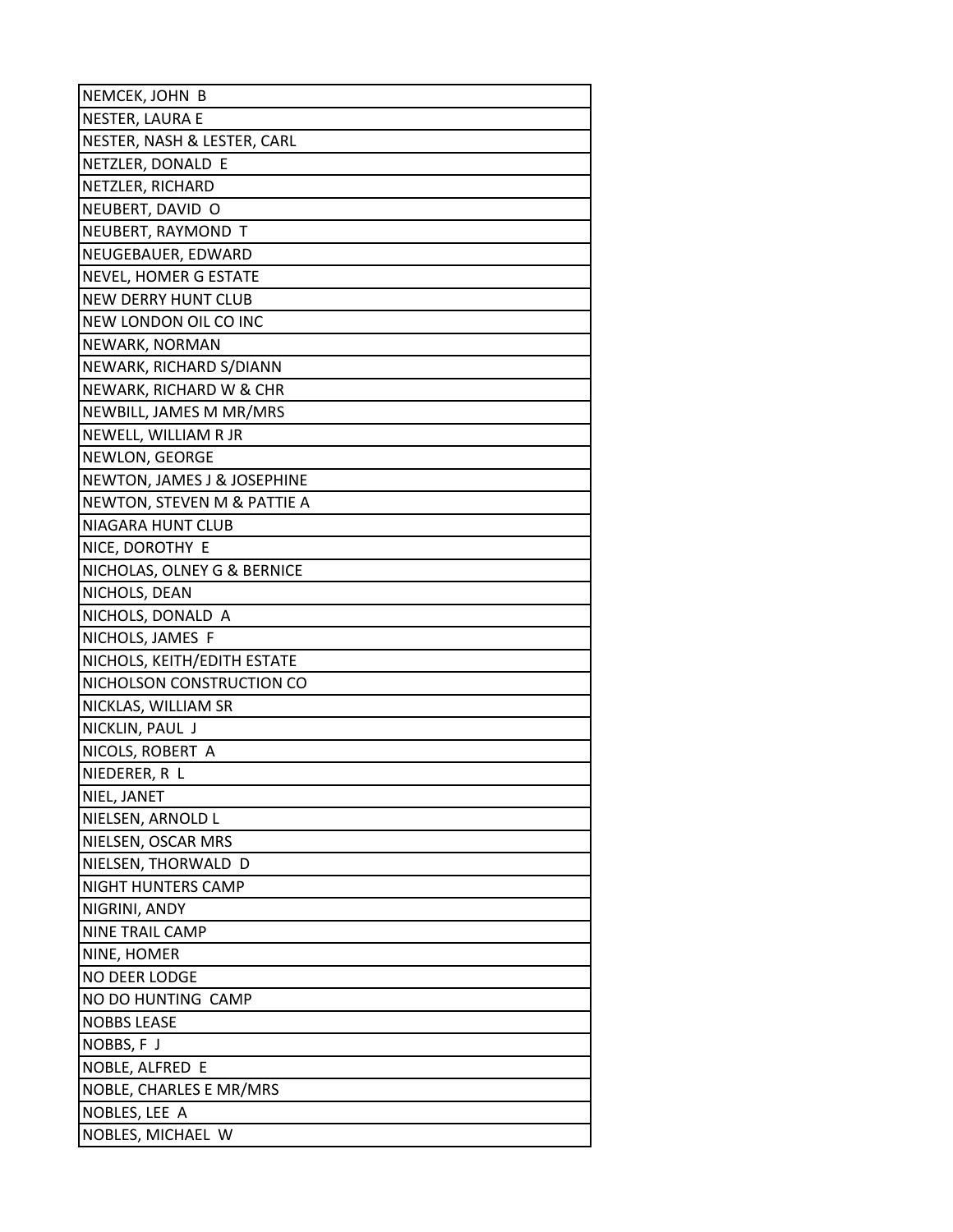| NODZAK, ANTHONY                       |
|---------------------------------------|
| NODZAK, MICHAEL & MAXINE              |
| <b>NOE, LOUIS</b>                     |
| NOGA, JOHN                            |
| NOGAY, ADOLPH                         |
| NOLL, THOMAS E                        |
| NOLLINGER, DAVID E                    |
| NOLLINGER, MILDRED MRS                |
| NORBECK, MARY MARGARET                |
| NORCROSS, CATHERINE E MRS             |
| NORMAN, DAVID M                       |
| NORR, JAMES A JR                      |
| NORRIS, JAMES                         |
| NORRIS, JOHN C MR/MRS                 |
| NORROD, PATRICK E                     |
| NORTH AMERICAN ENERGY CO              |
| NORTH AMERICAN OIL & GAS CO           |
| NORTH, JEAN M                         |
| <b>NORTH, PAUL E</b>                  |
| NORTHEAST EXP & DEVELOPMENT           |
| <b>NORTHERN STAR CAMP</b>             |
| NORTHRUP, DAVID                       |
| NORTON, DAVID                         |
| NOVAK, FRANK & FANNY                  |
| NOVAK, MICHAEL & GRACE                |
| NOVAKOVSKY, LYNN M                    |
| NOVAR, VICTOR M                       |
| NOVEKOSKY, JOHN                       |
| NOVINC, BERNIE J MR/MRS               |
| NOYER, EDWARD J                       |
| NOYER, EDWARD L                       |
| NUHFER, LAWRENCE                      |
| NUHFER, PATRICIA                      |
| NULPH, NORMAN W                       |
| NULPH, ROBERT L                       |
| NULPH, RONALD E                       |
| NUTT, MIKE & JAMIE                    |
| NUTTALL, DAVID A                      |
| NYBERG, DAVID J                       |
| NYE, R L                              |
| NYQUIST, ROBERT<br>NYSTROM, PHILLIP M |
| O K CAMP                              |
| <b>OAK CAMP</b>                       |
| OAKE, HAROLD                          |
| OAKES OIL COMPANY                     |
| <b>OBRIEN, EUGENE</b>                 |
|                                       |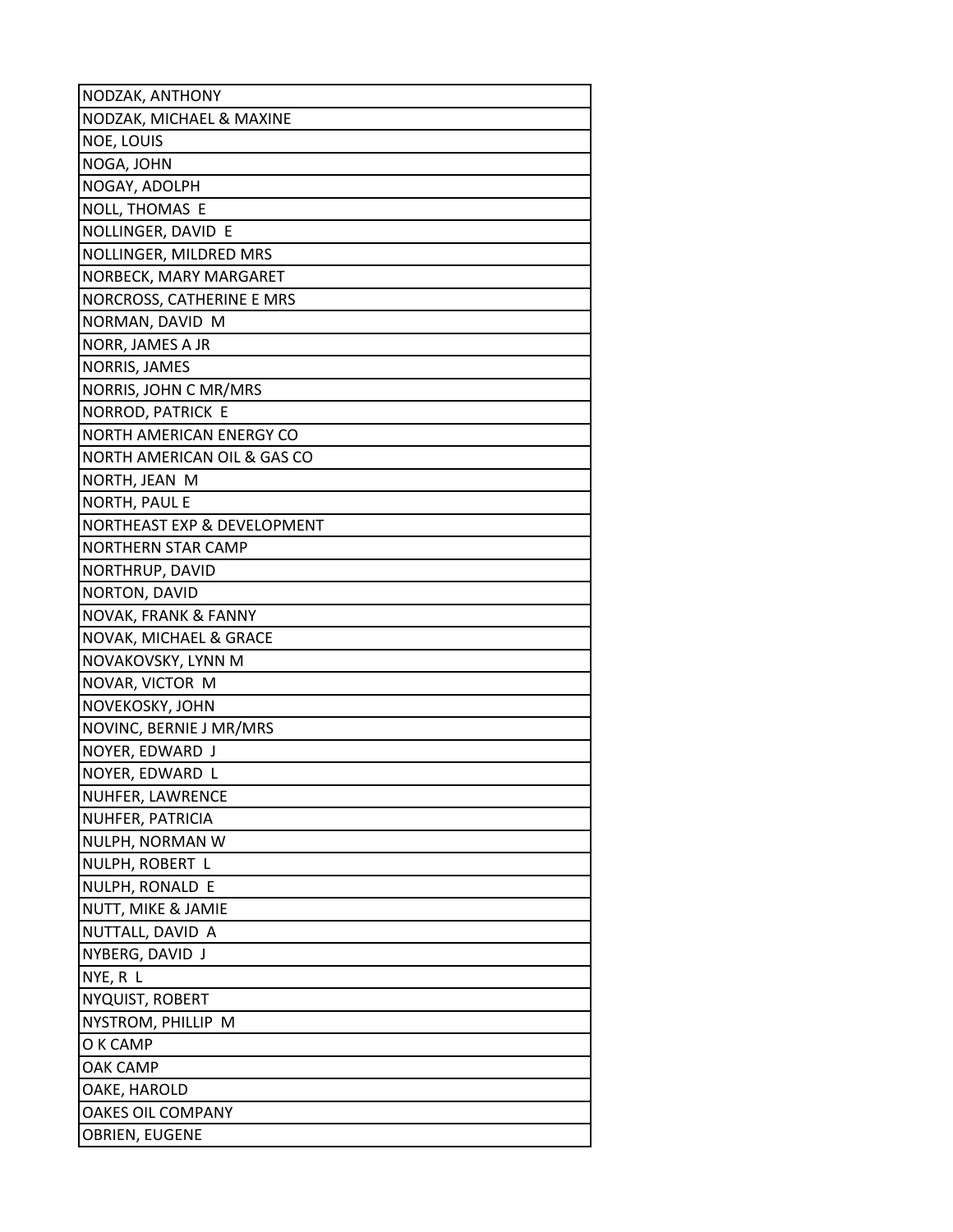| OBRIEN, JAMES J           |
|---------------------------|
| OBRIEN, PAUL E            |
| OBROCHTA, JOSEPH MR MRS   |
| OBROK, JOSEPH             |
| OCTAGON PETROLEUM CORP    |
| ODELL, DANIEL A           |
| ODELL, ROBERT MR MRS      |
| ODONNELL, HAROLD          |
| ODONNELL, JOSEPH R        |
| ODONNELL, JOSEPH &        |
| OELSCHLAGER, HELEN I      |
| OGRADY, M R               |
| OHARE, ROY                |
| OHIO LEASE OPR CO         |
| OHMER, DAVID MR MRS       |
| OHMER, JOHN F             |
| OHMER, RALPH G JR         |
| OHMER, THELMA             |
| OIL CREEK OPERATORS LLC   |
| OIL TRUSTEES              |
| OILMARK AND COMPANY INC   |
| OKESSON, JAMES N          |
| OLD LANG SINE             |
| OLD OAK CAMP              |
| <b>OLD SMOKY CAMP</b>     |
| <b>OLDE SMOKY CAMP</b>    |
| OLE HICKORY               |
| OLEKSIK, JOHN G           |
| OLIESLAGER, H - KIRBIS    |
| OLINGER, FOREMAN          |
| OLINGER, ROBERT H         |
| OLINGER, ROSE MRS         |
| OLINGER, WILLIAM H        |
| OLOFSON, TERRENCE E       |
| OLSON, CARL & AGNES M     |
| OLSON, DAVID MR MRS       |
| OLSON, ETHEL              |
| OLSON, HERBERT & HELEN    |
| OLSON, HOWARD R & NINA    |
| OLSON, JAMES MR MRS       |
| OLSON, JOHN F             |
| OLSON, JOHN M             |
| OLSON, LARRY L            |
| OLSON, ROBERT             |
| OLSON, RONALD E           |
| <b>OLSZEWSKI, ANTHONY</b> |
| OLYMPIA OIL SERVICE       |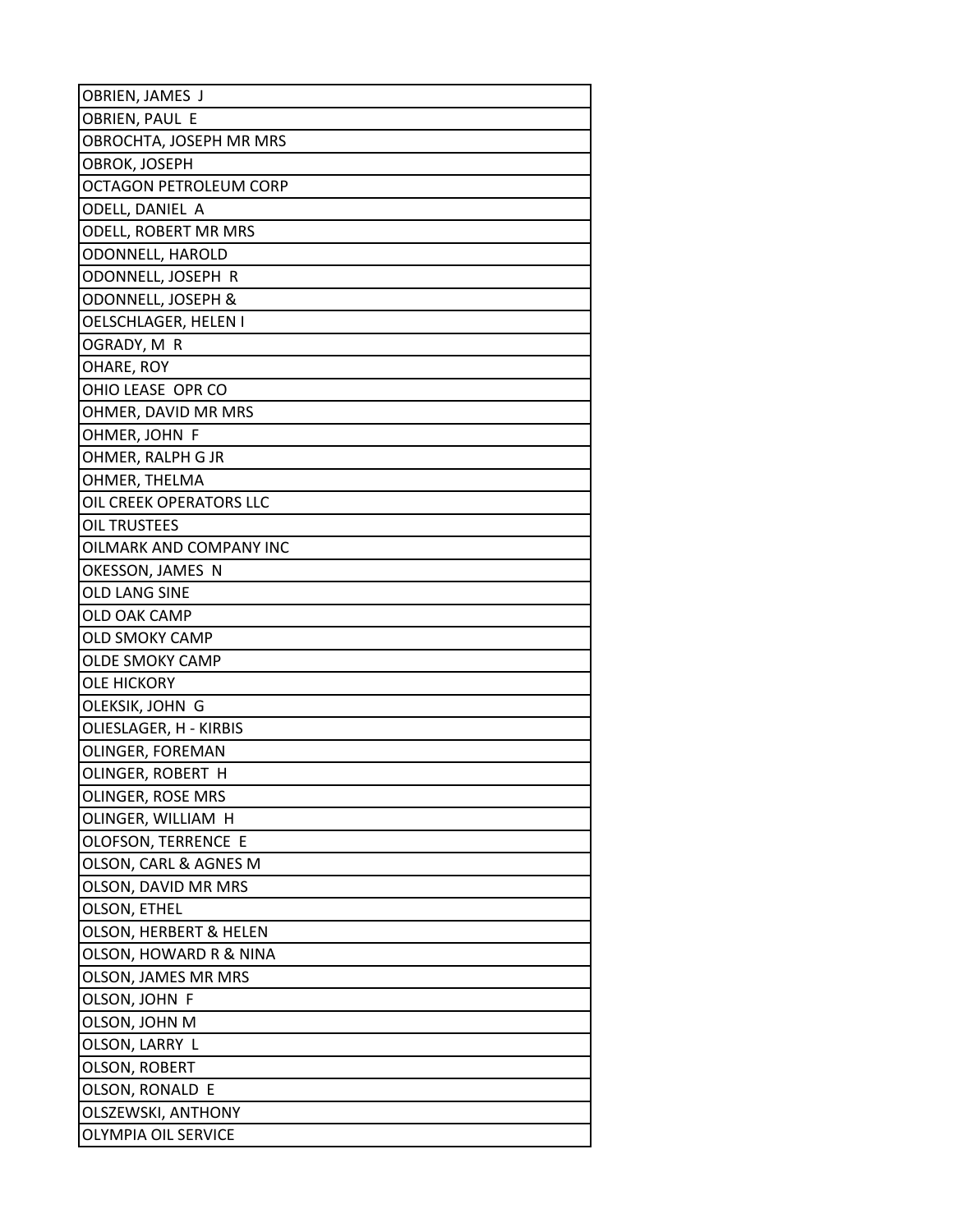| <b>OLYMPIC DRILLING</b>     |
|-----------------------------|
| OMAN, RUTH D                |
| OMLOR, FRED J               |
| ONCEA, RONALD D             |
| ONDASH, JOE                 |
| <b>ONDASH, MICHAEL</b>      |
| ONDREAKO, KAREN             |
| ONE EIGHTH CLUB             |
| ONE FIFTY LODGE             |
| ONE HUNDRED CAMP            |
| ONEAL, LESTER               |
| ONEILL, EUGENE MR MRS       |
| ONEILL, JOHN J JR           |
| ONEILL, LARAINE             |
| ONGLEY, ERMA B              |
| ONIZCHAK, WALTER            |
| OPALENICK, GEORGE O         |
| ORAM, RAYMOND               |
| ORCINO, LEONARD A           |
| ORMSBEE, LESLIE & MARJORE   |
| ORN, VICTOR E               |
| ORR, JAMES L                |
| ORSINI, JOSEPH L            |
| ORSULAK, ROBERT TAYLOR R    |
| OSBORN, LEO C               |
| OSBORN, THOMAS M            |
| OSBORN, WAYNE J             |
| OSBORNE, DENNIS E           |
| OSBORNE, OAKLEY C           |
| OSBORNE, SHELDON L          |
| OSBORNE, VELMA L            |
| OSTEN, ROBERT L             |
| OSTERGAARD, DAVE & PAT      |
| OSTRANDER, DIANE L          |
| OSTRIDGE, STEPHEN           |
| OSTROSKY, WAYNE J           |
| OSTWINCH, HARVEY & KATHLEEN |
| OTTAWAY, RICHARD L & LYN    |
| <b>OURS, ELSIE</b>          |
| OURS, RALPH E               |
| OVERBROOK HTG &             |
| OWENS, BEN H                |
| OWENS, CLIFFORD             |
| OWENS, JOHN J SR MR/MR      |
| OWENS, KENNETH J            |
| OWENS, PHOEBE               |
| OWENS, RONALD MR MRS        |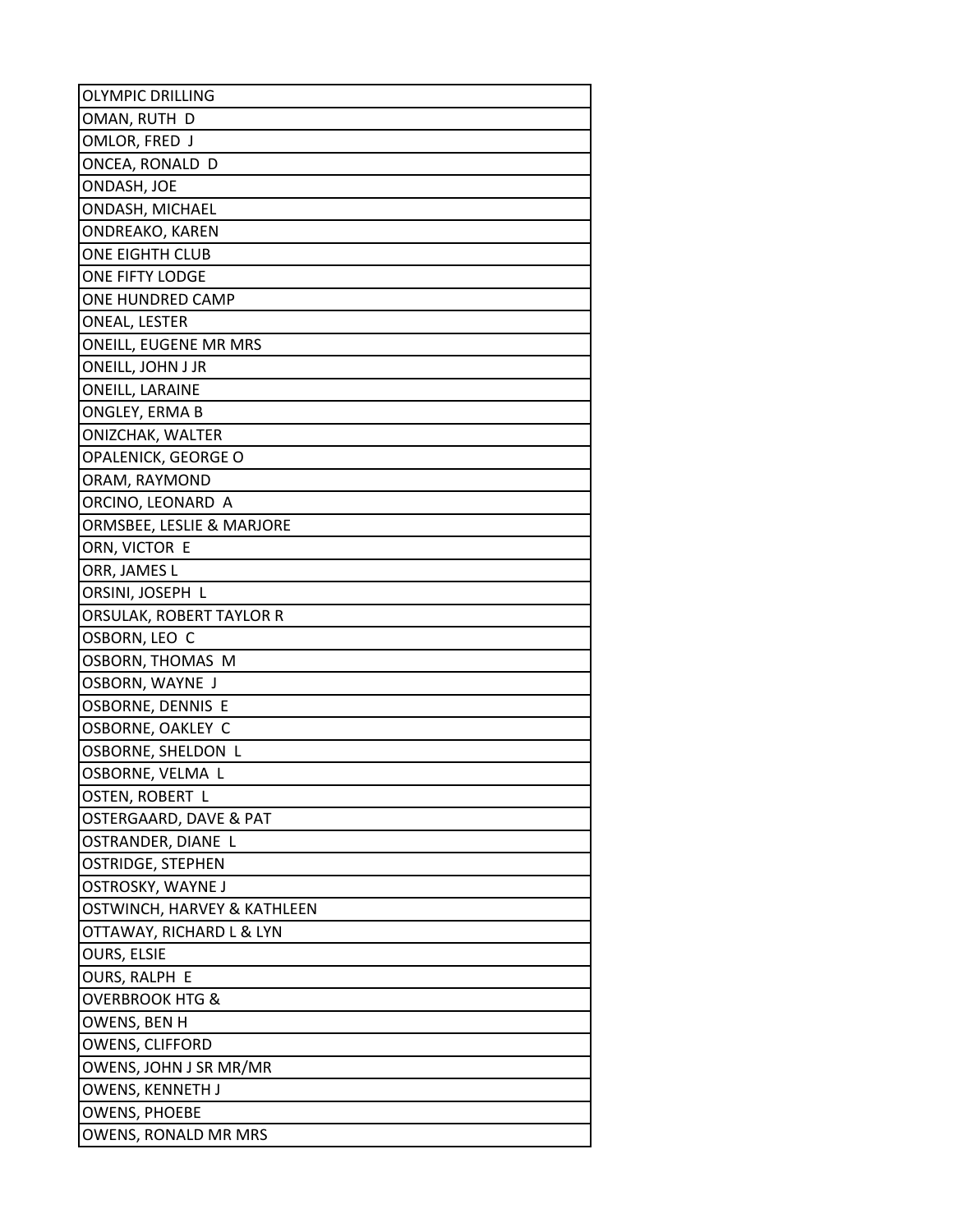| OZEPY, ROBERT & DOLLY      |
|----------------------------|
| OZOHONISH, EDWARD JR       |
| <b>PA BANK &amp; TRUST</b> |
| PACANA, JOHN P             |
| PACANSKY, PETER P          |
| PACHNICK, HENRY MR MRS     |
| PAGE, GABRIELLA L          |
| PAGE, JAMES A              |
| PAINTER, JAMES A           |
| PAINTER, MARK S            |
| PAINTER, THOMAS E          |
| PAIR A DICE LODGE          |
| <b>PAL TI ENERGY</b>       |
| PALAORO, OLIVER & ESTHER   |
| PALAORO, PETER A           |
| PALCHAK, STEVEN M          |
| PALERMO, MICHAEL A         |
| PALESTINE CASTLE CAMP      |
| PALM, ALICE MRS            |
| PALMENTERA VITO & SOPHIE   |
| PALMER, ERVIN H            |
| PALMER, G F                |
| PALMER, HENRY M            |
| PALMER, KENNETH            |
| PALONCY, FRANK JR MR MRS   |
| PAMCO DRILLING PARTNERSHIP |
| PANCOAST, EDWARD           |
| PANEK, FRED                |
| PANEK, THEODORE            |
| PANNELL, WILLIAM R         |
| PANTHER GAP CAMP           |
| PANY, OSCAR L              |
| PANZARELLO, GABRIEL        |
| PAOLELLA, CLARENCE J       |
| PAPALIA, MARK A            |
| PAPE, JOHN R<br>PAPS PLACE |
| PAPUCCI, GARY              |
| PARIS, JEANETTE A          |
| PARK OHIO ENERGY INC       |
| PARK PLACE CAMP            |
| PARK, JOHN F               |
| PARK, JOYCE A              |
| PARK, LESTER E             |
| PARKER, E E                |
| PARKER, KEVIN              |
| PARKER, TIMOTHY B          |
|                            |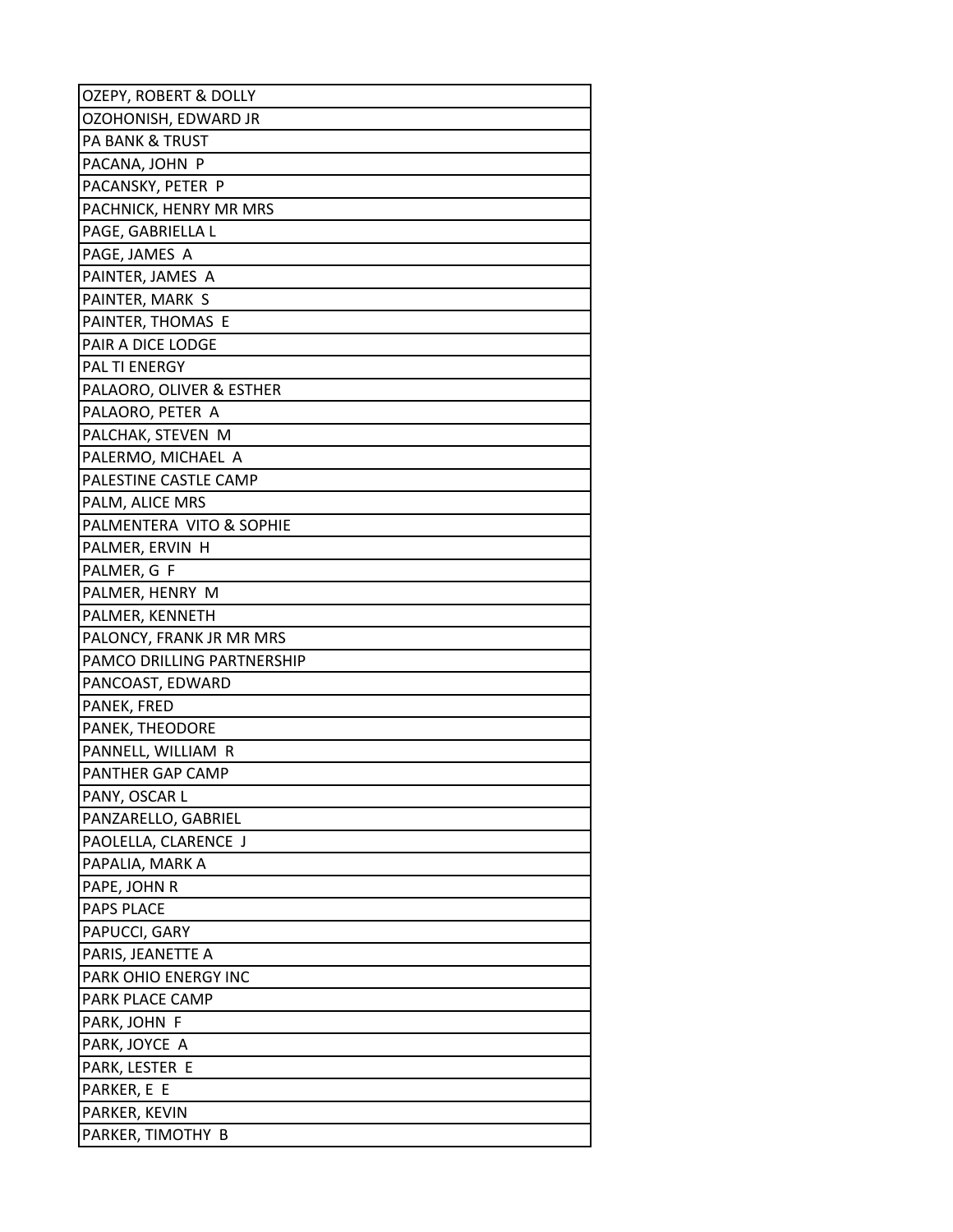| PARKS, JOSEPHINE           |
|----------------------------|
| PARKS, THOMAS R            |
| PARKS, WAYNE               |
| PARNABY, WALTER            |
| PARNELL, JESS              |
| PARRETT, EDWARD E          |
| PARRIS, THOMAS W MR/MRS    |
| PARRISH, ERNEST            |
| PARRISH, ERNEST L          |
| PARSON'S CAMP              |
| PARSON, CHARLES A JR       |
| PARTNERS PETROLEUM INC     |
| PARTRIDGE, RAYMOND J &     |
| PARTSCH, MILTON            |
| PASCHKE, ETHEL R           |
| PASCOE, LAWRENCE MR MRS    |
| PASCUZZI, DIANA & RICH     |
| PASCUZZI, JOHN S           |
| PASKEY, ROMAN J            |
| PASTUCHA, CHARLES          |
| PASZKOWSKI, WASIL MR/MRS   |
| PATCH, KATHY Y             |
| PATCHEN, NINA F            |
| PATRICK, EDWIN R           |
| PATSILEVAS, WILLIAM J      |
| PATTERSON CAMP             |
| PATTERSON, ARCHIE          |
| PATTERSON, JAMES           |
| PATTERSON, JOE MR MRS      |
| PATTERSON, RALPH E         |
| PATTERSON, THOMAS R        |
| PATTERSON, THOMAS M MR/MRS |
| PATTON, JAMES W            |
| PATZ, LOIS M               |
| PAUL, JEFFREY A            |
| PAUL, ROCHELLE C           |
| PAUL, WILLIAM D            |
| PAULSENS CAMP              |
| PAULUS, JAMES R            |
| PAVLETIC, GREGORY T        |
| PAVLUS, GEORGE & ROSE      |
| PAWLAK, JOHN E & DORINA    |
| PAWLICK, JOSEPH T & EMMA   |
| PAYNE, GORDON              |
| PAYNE, H BOYD              |
| PAYNE, JEFFERY             |
| PAYNE, JOHN R              |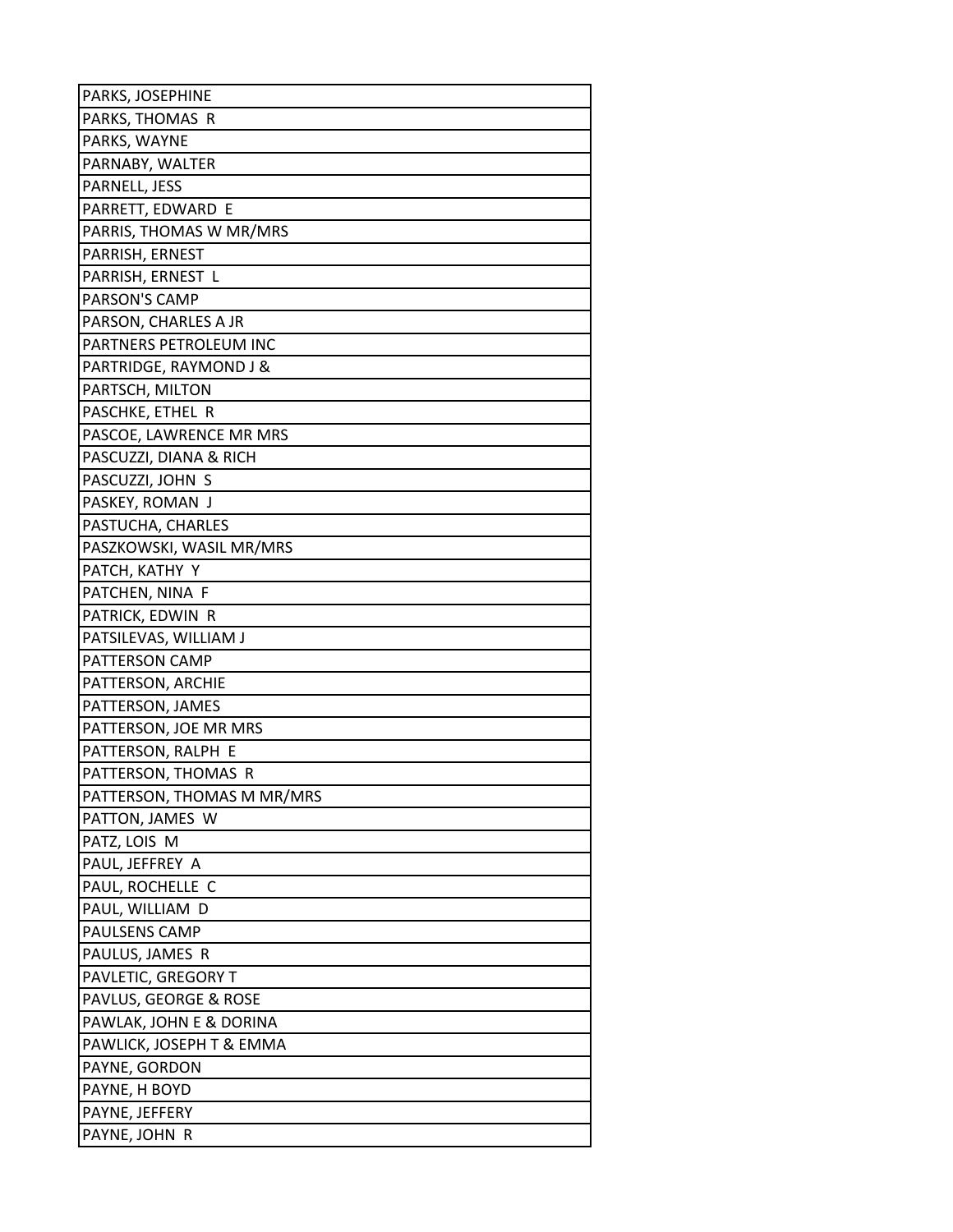| PAYNE, NEITA E              |
|-----------------------------|
| PAYNE, RUTH E MS            |
| PEARCE, WILLIAM E           |
| PEARS, MILDRED L MRS        |
| PEARSON, DAVID K            |
| PEARSON, DAVID J            |
| PEARSON, JAMES              |
| PEARSON, JOHN WARNER        |
| PEASE, JERALD L             |
| PEASE, ROGER                |
| PEAT, MARY E MRS            |
| PEATE, ROBERT MR MRS        |
| PECK, MARY MRS              |
| PECK, PERRY R               |
| PEEBLES, GEORGE E & TALI    |
| PEEBLES, JOHN C             |
| PEEKN MOUNTAIN LIMITED      |
| PEELMAN, MARGARET A & PE    |
| PEEPLES, GERALD             |
| PEIFFER, WILLIAM A          |
| PENN TEX SYSTEMS CORP       |
| PENN WEST MINERALS RESOURCE |
| PENN YORK ENERGY            |
| PENN, JOHN R                |
| PENNINGTON, ALBERT MR/MRS   |
| PENNZOIL COMPANY            |
| PENTRON OIL ASSOCIATES      |
| PEOPLES, JOHN A             |
| PEPLER, L G                 |
| PERFORS, JOHN P             |
| PERILLI, R J & MARUCCI, J   |
| PERKINS, E B MRS            |
| PERKINS, JOSEPH E           |
| PERKINS, RONALD D           |
| PERKOSKI, EDWARD J & JULIA  |
| PERNA, PATRICK B            |
| PERRIN, JOHN H MR & MRS     |
| PERRIN, LARRY               |
| PERRIN, LEORA               |
| PERRIN, R B                 |
| PERRIN, RICHARD             |
| PERRIN, RUSSELL             |
| PERRIN, VERNON A & LORI     |
| PERRINE, EDWARD C           |
| PERRINE, HARRY S & GOULD    |
| PERRY, ANDY K               |
| PERRY, GEORGE M             |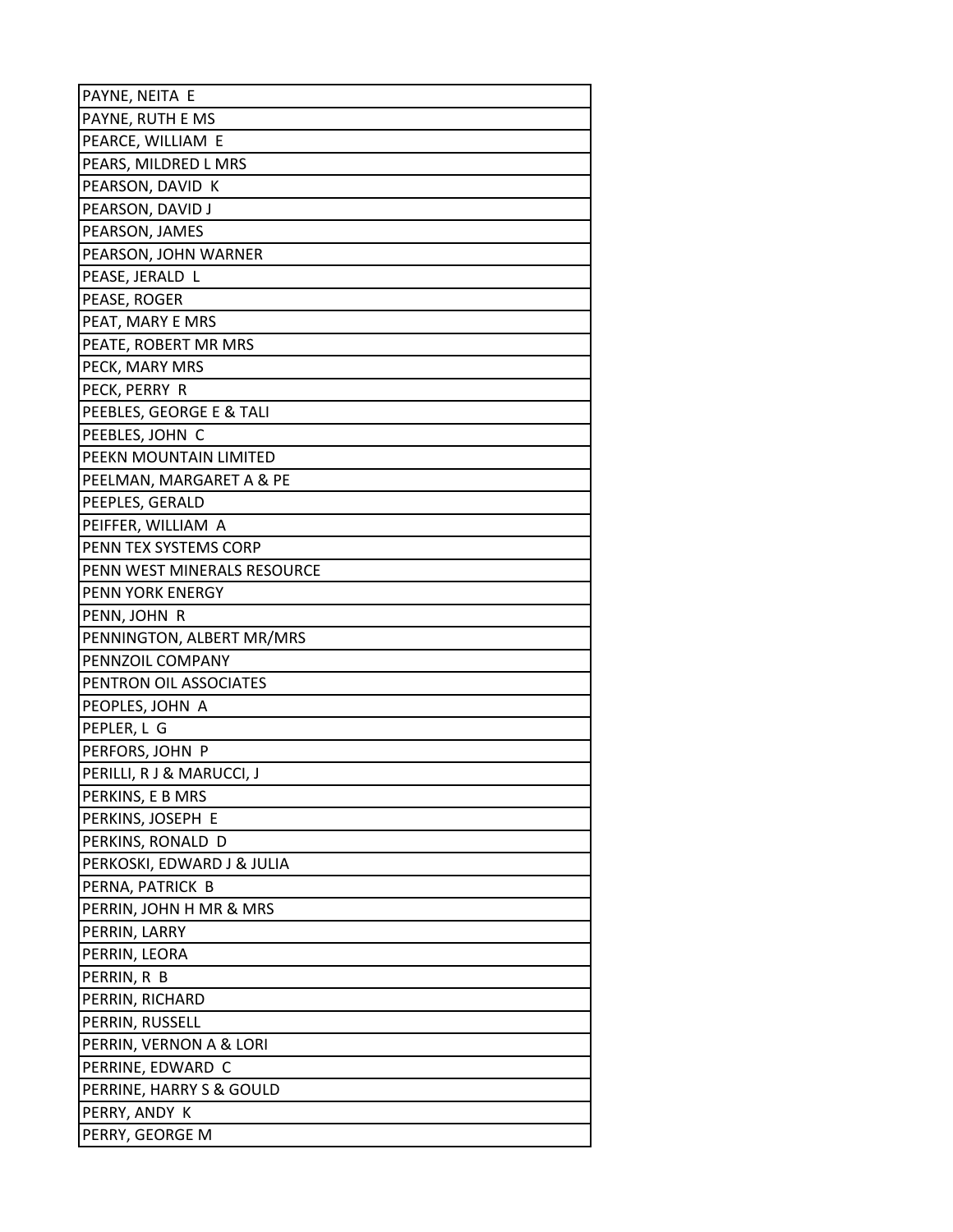| PERRY, HARRY R & VANME               |
|--------------------------------------|
| PERRY, HELEN DODGE                   |
| PERRY, JAMES L                       |
| PERRY, WALTER J                      |
| PERRYMAN, MARY E                     |
| PERSING, JOHN B                      |
| PERSING, SHERYL L                    |
| PERSING, T M                         |
| PESKORSKI, WALTER                    |
| PETERS, EDWARD R                     |
| PETERS, MILDRED MRS                  |
| PETERS, RAYMOND                      |
| PETERS, ROBERT L                     |
| PETERS, WALTER R                     |
| PETERS, WARREN & JANE                |
| PETERS, WENDY D                      |
| PETERSON, A G                        |
| PETERSON, CHARLES G                  |
| PETERSON, DARRELL/DARLENE            |
| PETERSON, DAVID A                    |
| PETERSON, DOROTHY W                  |
| PETERSON, DOUGLAS A                  |
| PETERSON, DOYLE M                    |
| PETERSON, ELMER                      |
| PETERSON, JOHN A                     |
| PETERSON, JOHN C                     |
| PETERSON, JOHN C MR/MRS              |
| PETERSON, JUNE A                     |
| PETERSON, MILTON C                   |
| PETERSON, RICHARD/CHAS HAYL          |
| PETERSON, ROBERT W                   |
| PETERSON, RODNEY P                   |
| PETERSON, ROGER B                    |
| PETERSON, TERRY L                    |
| PETERSON, VICTOR R MR/MRS            |
| PETHAHIAH ENERGY DEVELOPMEN          |
| PETKO, ROBERT D/SUSAN                |
| PETRAS, JOHN & HELEN                 |
| PETREY, WALLACE & RUTH               |
| PETRO EQ PART                        |
| PETRO, ZOLTAN<br>PETROLEUM RESOURCES |
| PETTIT, HELEN W                      |
| PETTY, DALE R                        |
| PETTY, PEARL                         |
| PFADT, JAMES A & KATHRYN             |
|                                      |
| PFAUTH, JOHN M                       |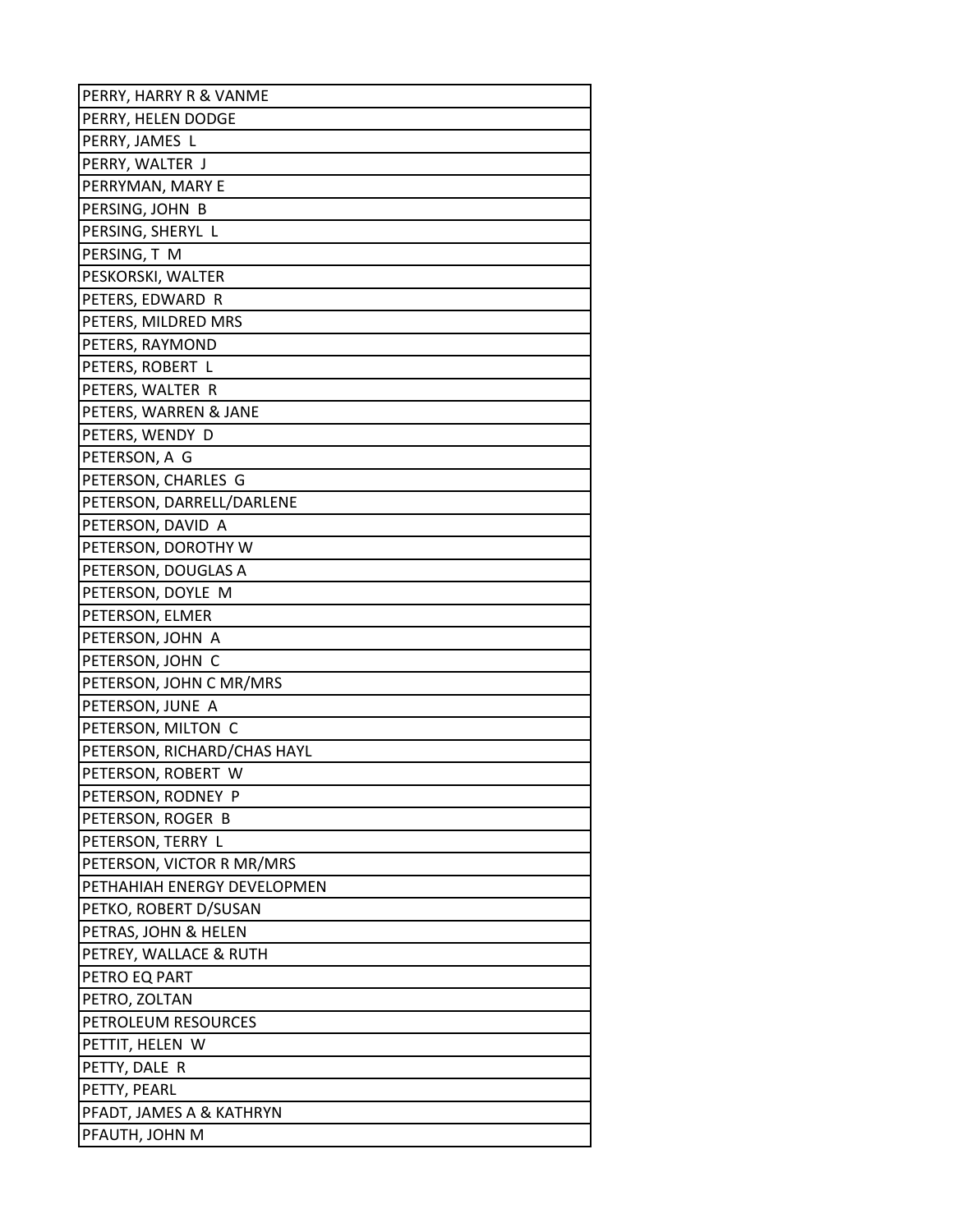| PFOFF, RICHARD T            |
|-----------------------------|
| PFOFF, WILLIAM              |
| PHELPS, DAVID               |
| PHILHOWER, MICHAEL & AMY    |
| PHILLIPS & FLOCKERZI OIL    |
| PHILLIPS, COLBY             |
| PHILLIPS, DENZEL & DORIS    |
| PHILLIPS, ELISABETH MRS     |
| PHILLIPS, ELSIE MRS         |
| PHILLIPS, JOHN B            |
| PHILLIPS, JOSEPH            |
| PHILLIPS, KENNETH R         |
| PHILLIPS, MIKE              |
| PHILLIPS, TODD              |
| PHOOENIX EASTER             |
| PICKLE INN                  |
| PIERCE, CLARENCE W          |
| PIERCE, DARRYL E            |
| PIERCE, DAVID A             |
| PIERCE, ENOLAGAY            |
| PIERCE, GEORGE W            |
| PIERCE, JAMES & SHIRLEE     |
| PIERCE, KENNETH ALLEN       |
| PIERCE, MERLE               |
| PIERCE, RICHARD & ALICE JUN |
| PIERCE, ROBERTA P           |
| PIERSON, MARK               |
| PIERSON, REID MR MRS        |
| PIERSON, RICHARD E MR/MRS   |
| PIETKIEWICZ, MICHAEL        |
| PIGEON LOFT                 |
| PIHLBLAD, RICHARD W & PHY   |
| PIKE, EDNA                  |
| PILLAR, MARY MRS            |
| PILLAR, NICOLAS J & CECILIA |
| PILLING, FRED W             |
| PILLING, JUSTIN D & TRACY L |
| PINCOMBE, HOWARD A          |
| PINE ACRE HTG CAMP          |
| PINE CREEK SPORTSMENS CLUB  |
| PINE OAK POINT              |
| PINE RIDGE CAMP             |
| PINE SPRING CAMP            |
| PINE VALLEY DEVELOPMENT     |
| PINE VALLEY RESOURCES INC   |
| <b>PINE VIEW</b>            |
| <b>PINE VUE</b>             |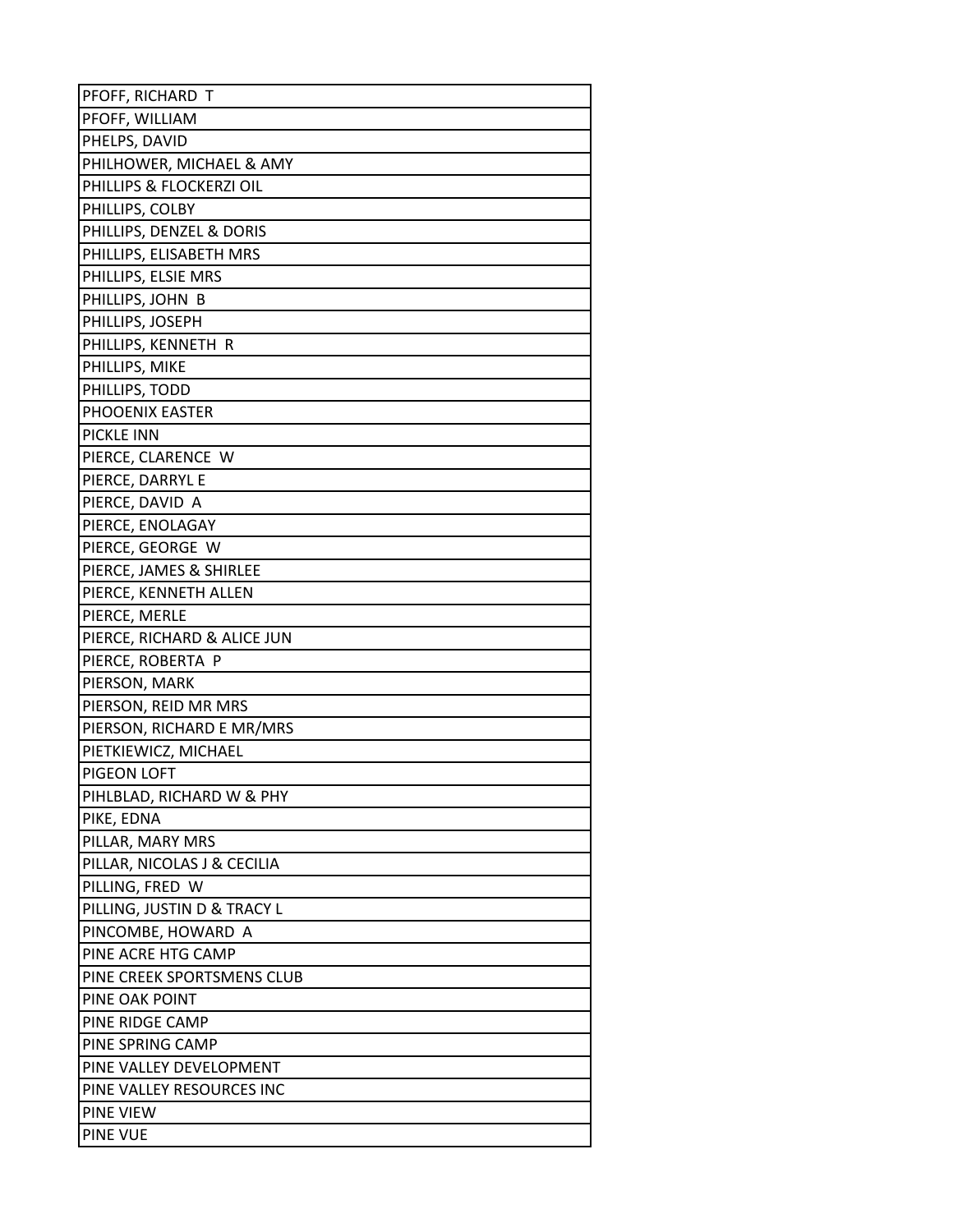| PINE VUE CAMP             |
|---------------------------|
| PINEVILLE LODGE           |
| PINEY MEADOWS DEV INC     |
| PINO, PATSY E             |
| PINTEK, JOSEPH            |
| PIOTROWSKI, JOSEPH        |
| PIRHALLA, EDWARD A        |
| PIRHALLA, WILLIAM H       |
| PIRL, SCOTT D             |
| PISANI, ALBERT A          |
| PISANO, BRUNO             |
| PITT, IRENE M             |
| PITTNER, RICHARD & RUTH   |
| PITTS, JOHN L             |
| PITTSFIELD CONST INC      |
| PITUCH, ANASTASIA         |
| PIVNI, JOHN               |
| PIVOVAR, MICHAEL S        |
| PIZZINO, DANIEL           |
| PLASKIN, JOSEPH           |
| PLASKO, MIKE S            |
| PLASKON, TONI             |
| PLATZ, LEON ESTATE        |
| PLEASANT VIEW CAMP        |
| PLEDGER, LANCE            |
| PLIZGA MANUFACTURING      |
| PLIZGA, JOHN              |
| PLONSKI, BERNARD          |
| PLOSS, PRUDENCE M         |
| PLOSZKIEWICZ, JOSEPH      |
| PLOWRIGHT, JOSEPH         |
| PLUM NEARLY FARM          |
| POCHATKO, PAUL            |
| POCIERNICKI, EDWARD P     |
| POCORUS, JOSEPH P         |
| POCORUS, JOSEPH R         |
| PODGORNY, WLLIAM C        |
| PODOWICK, CHARLES         |
| POKOSH, JOAN B            |
| POLAND, KEITH             |
| POLENSCHAT, RAY L         |
| POLICARO, PHILIP G        |
| POLING, C C               |
| POLINSKY, JOHN V & JOYCE  |
| POLLARD, WILLIAM A        |
| POLOSKY, STEVE & MARY ANN |
| POMEROY, BILL             |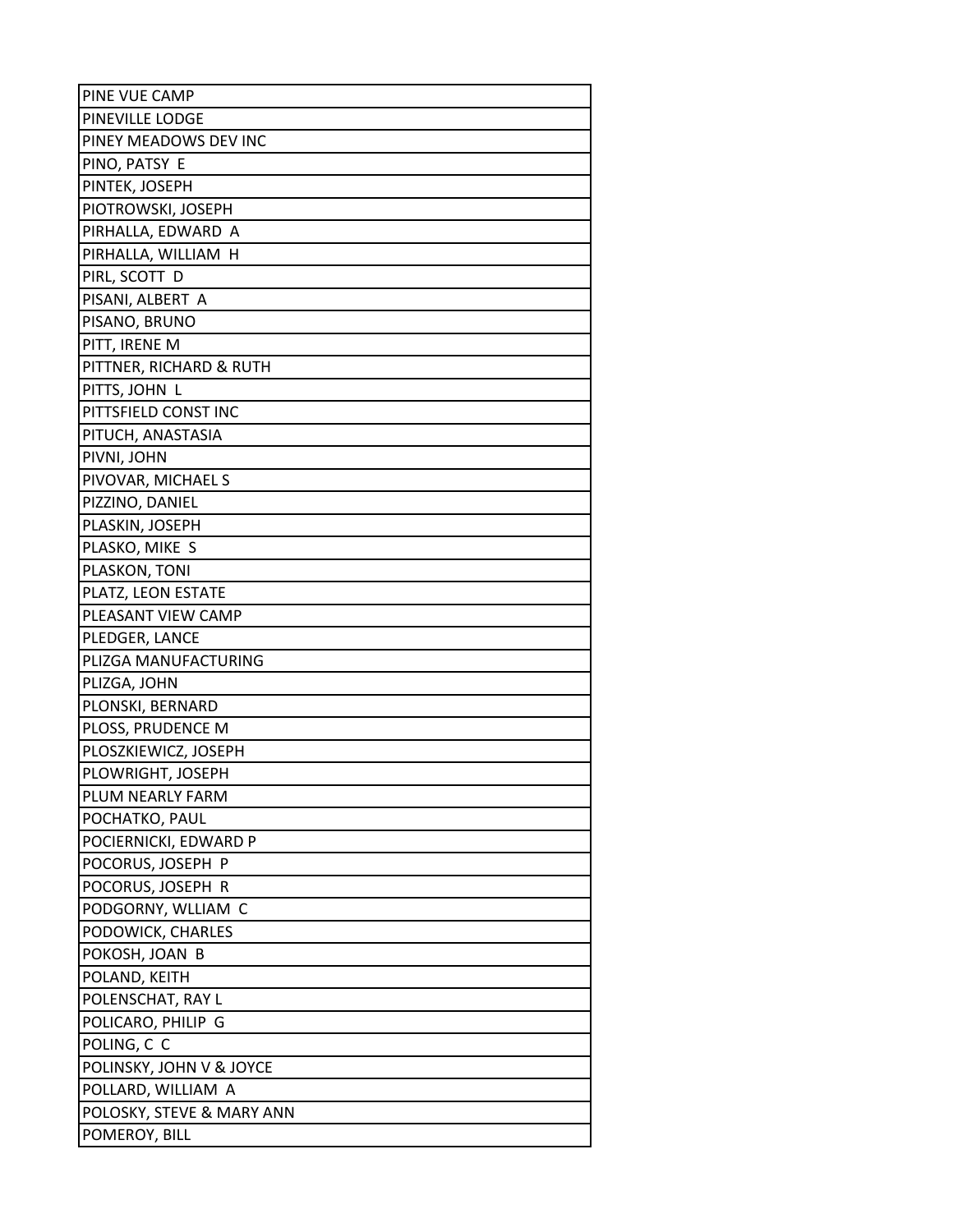| POMEROY, VINCENT F REV &    |
|-----------------------------|
| PONDEL, MARK J              |
| PONTOLI, JOSEPH MR MRS      |
| POOHS PLACE                 |
| POOP DECK                   |
| POPE, KATHRYN               |
| POPP, JOHN E                |
| <b>POPS HAVEN</b>           |
| PORCUPINE LODGE             |
| <b>PORKEY</b>               |
| PORTER, DONALD E            |
| PORTER, GEORGE V & ELIZ     |
| PORTER, GUY H               |
| PORTER, IDA                 |
| PORTER, JAMES & GRETA       |
| PORTER, LAWRENCE            |
| PORTER, MICHAEL W           |
| PORTERFIELD, HARRY L        |
| POSATI, REBELLO             |
| POST 571-3/4                |
| POST, CAROL ROSSI           |
| POST, PAUL E                |
| POTOCKI, BERNARD            |
| POTYLICKI, FRANK P DR       |
| POWELL, ELMER C             |
| POWELL, FRANCIS             |
| POWELL, SPURGEON & BETTY    |
| POWELL, WILLIAM J           |
| POWERS, GALEN R             |
| POWERS, PAUL                |
| POWERS, SHARON              |
| PRATHER, GENE A             |
| PRATT, HENRY & ETHELYN      |
| PREISEL, CHARLES & WALTZ    |
| PRENATT, BERTHA M & EDDY    |
| PRESLEY, THERESA            |
| PRESTOPINE, ANGELO          |
| PRETTY UNIQUE               |
| PRICE, ARTHUR E & RUTH      |
| PRICE, CLETUS R             |
| PRICE, FRANCIS H            |
| PRICE, HUBERT C             |
| PRICE, JACK                 |
| PRICE, LULA M               |
| PRICE, RICHARD J III        |
| PRICE, RICHARD J SR/JOYCE I |
| PRICE, RICHARD MR MRS       |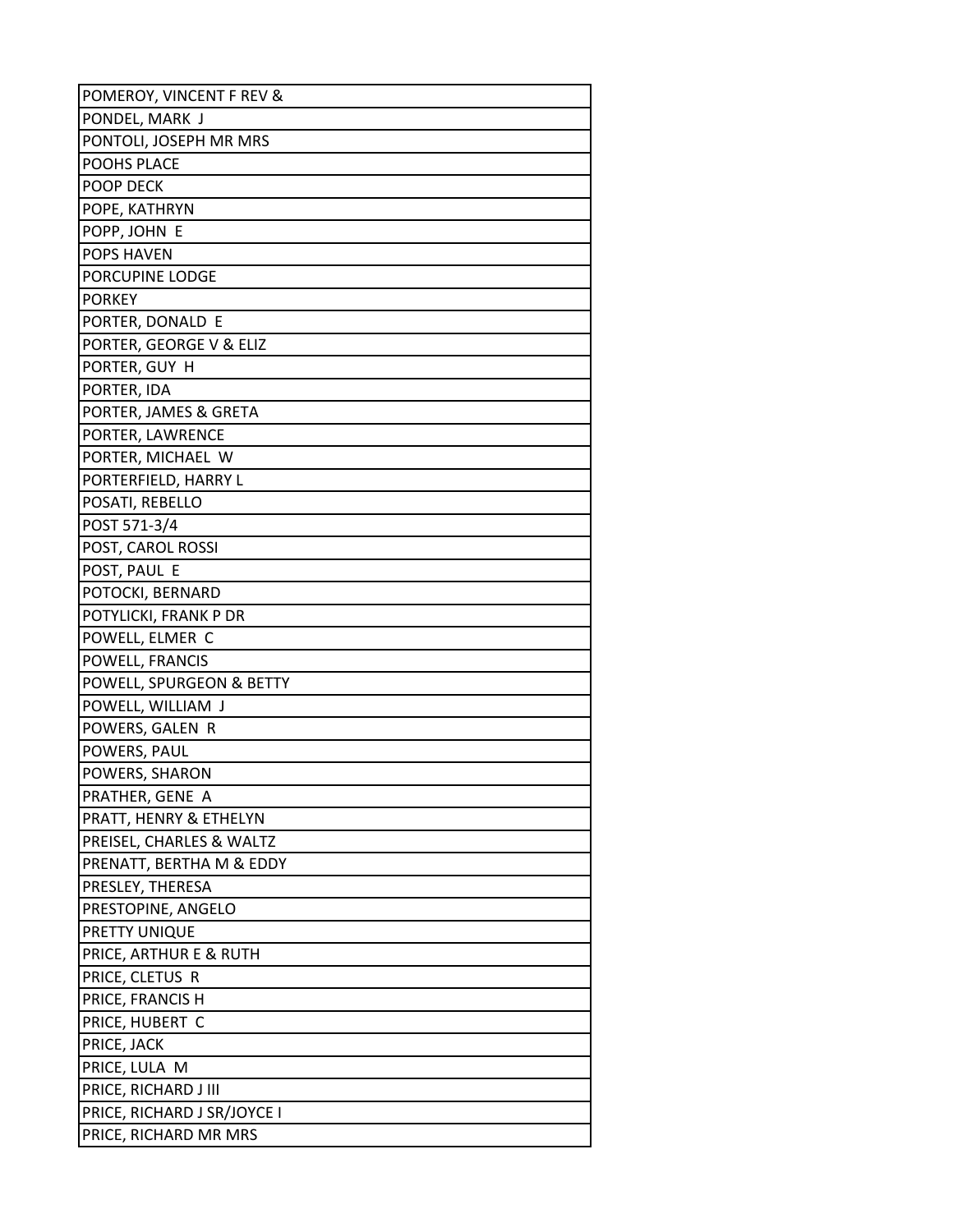| PRITTS, HAROLD J                   |
|------------------------------------|
| PROBST PRODUCING                   |
| PROCACINA, RICHARD B               |
| PROCTOR, JERRY L                   |
| PROFUGHI, TERRY                    |
| PROKITY, ROBERT ESTATE             |
| PROPER, EDWARD                     |
| PROPER, FRANK J                    |
| PROPER, HOWARD C                   |
| PROPER, J BOWMAN                   |
| PROSKO, MARY                       |
| PROVINES, DALE & ERMALETA          |
| PRZEPIORA, CHARLES A               |
| PRZEPIORA, SUSAN W                 |
| PUDDER, DAVID L                    |
| PULEO, DOROTHY A                   |
| PULEO, JOE                         |
| PUNCH, BOB                         |
| PUNJACK, JACK                      |
| PUSCHER, CHARLOTTE                 |
| <b>PUSSY CATS PAW</b>              |
| PUTNAM, FLOYD M                    |
| PYLE, JAMES W                      |
| QUACKENBUSH, WILLIAM E             |
| <b>QUAKER ENERGY DEVELOPMENT C</b> |
| <b>QUAKER STATE</b>                |
| QUALEY, C JEAN                     |
| QUARLES, OWEN AND MARY F           |
| QUEALE, RICHARD L                  |
| <b>QUEER, CHESTER M</b>            |
| <b>QUERCIOLI, RICHARD</b>          |
| <b>QUEST, L H MRS &amp; WYNN</b>   |
| <b>QUESTELL, CHARLES F</b>         |
| <b>QUIET ACRES NURSING HOME</b>    |
| <b>QUILLEN, JAMES</b>              |
| QWIPS                              |
| R & D OIL INC                      |
| R & R CAMP                         |
| RDLP#284LTD                        |
| R TWENTY CLUB THE                  |
| <b>R&amp;R GUN ROD CLUB</b>        |
| RACE, NANCY                        |
| RADAKER, MAX D JR                  |
| RAE, ALEXANDER MR. &               |
| RAFALSKI, STEVE & ROBERTA          |
| <b>RAIN DROP CAMP</b>              |
| RAIN, GARY L                       |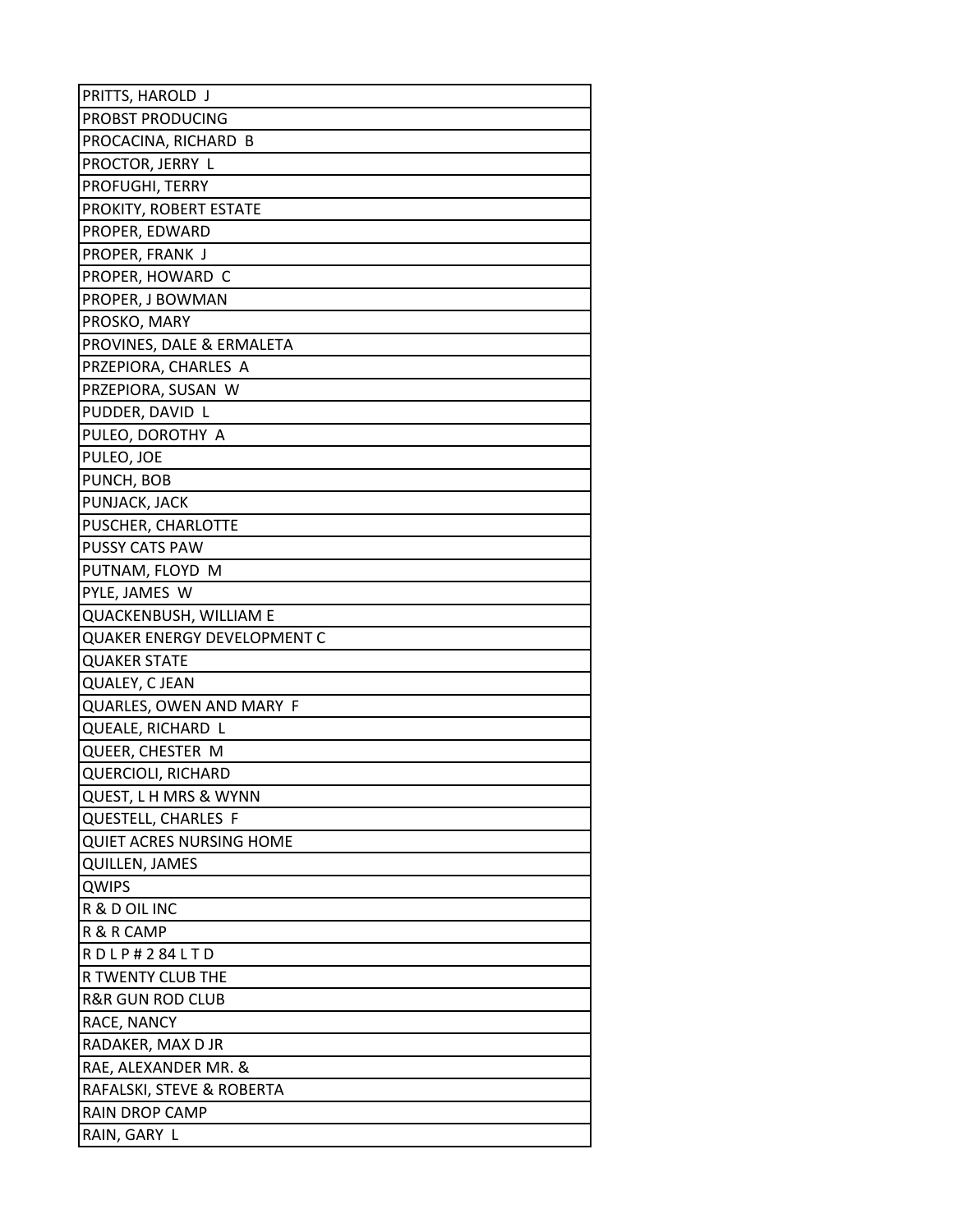| RAINBOW CAMP               |
|----------------------------|
| RAINES, SHELLIE L          |
| RAKA-HEMA LODGE            |
| RALEY, FREEMAN MR MRS      |
| RALSTON HILL OIL LEASE     |
| RAM OIL & GAS CO           |
| RAMEY, BILLY U             |
| RAMSEY, BLAIR ESTATE       |
| RAMSEY, HOWARD             |
| RAMSEY, JOHN A             |
| RANDALL, EDWIN D ESTATE    |
| RANDALL, LON D             |
| RANDOLPH, EDWARD J         |
| RANDOLPH, NORMAN L         |
| RANGER, CLOYD              |
| RANKIN, FRANK E            |
| RAPONE, ALYSON &           |
| RAPP, EMMA I               |
| RARDIN, RALPH & MAE        |
| RATHBUN, GAIL              |
| RATHBURN, JUDITH A         |
| RAWLINGS, ROBERT H         |
| RAY, BILL                  |
| RAY, CHAROLETTE MISS       |
| RAY, F E                   |
| RAY, ROBERT E              |
| RAYBUCK, CLAUDE E          |
| RAYMAN, GLENN T            |
| RAYMOND, HOYT J            |
| RAYMOND, MURRAY B          |
| <b>RAYS SHACK</b>          |
| REA, BETH N                |
| READ, CLAYTON              |
| READ, TERRY L              |
| READER, WAYNE              |
| REAGLE, BETTY B MRS        |
| REAM, LAWRENCE L           |
| REAUGH, CLAIR A            |
| REBAR, JACK R              |
| REBAR, JOSEPH W            |
| RECEK, JOHN                |
| <b>RED BARN ACRES CAMP</b> |
| RED DOG CAMP               |
| <b>RED GIN CAMP</b>        |
| <b>RED OAK</b>             |
| <b>RED ONION</b>           |
| RED RIDGE CAMP             |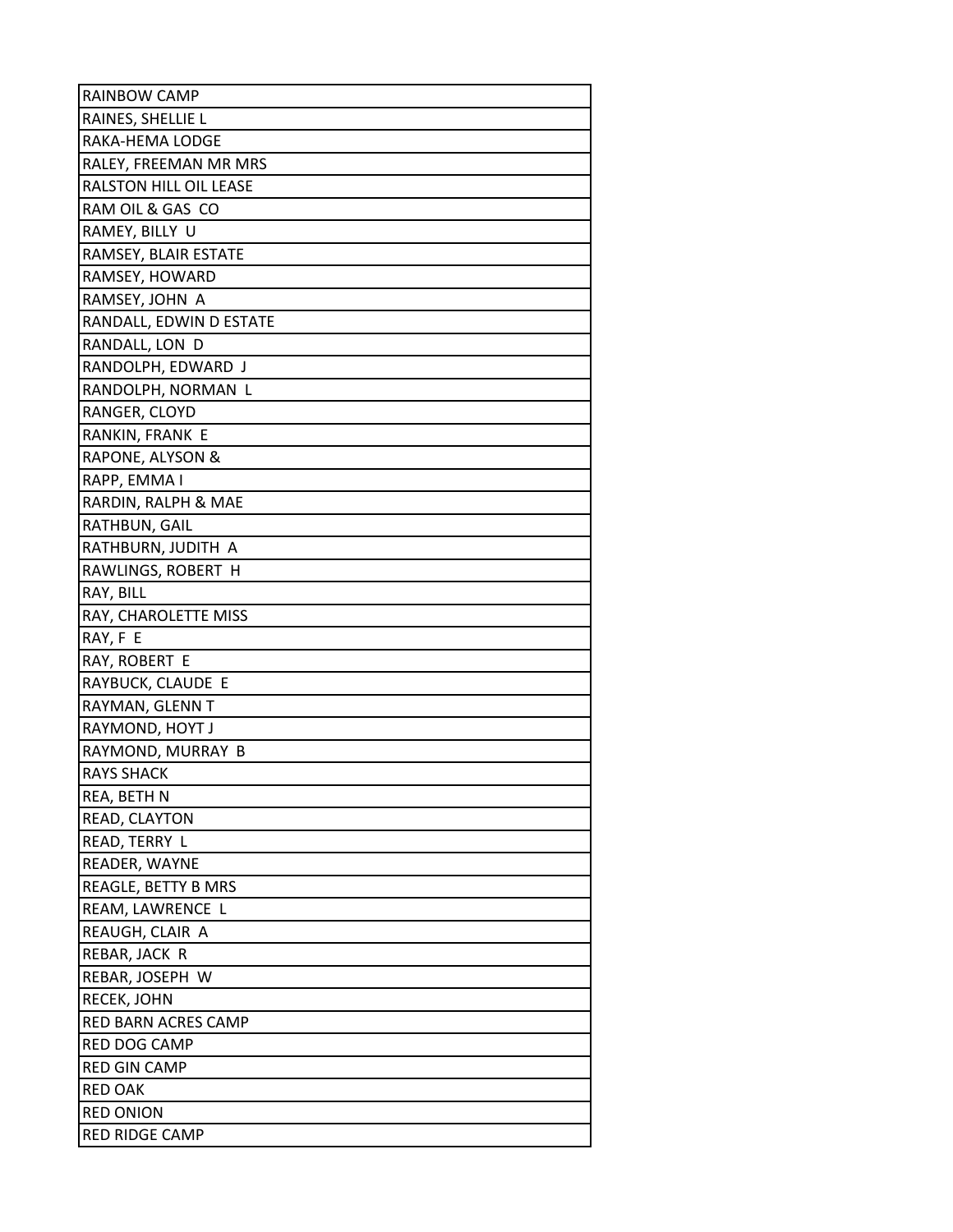| RED SHANTY HUNTING CAMP     |
|-----------------------------|
| RED VALLEY ENTERPRISES INC  |
| RED VALLEY LTD              |
| REDA, GARY J                |
| REDA, PAT L                 |
| REDENZ, BEATRICE            |
| REDICK, HARRY E             |
| REDMAN, WESLEY J            |
| REDMOND, DOROTHY A          |
| REDMOND, LINDA L            |
| <b>REED CAMP</b>            |
| REED, ALLAN E               |
| REED, DONALD E              |
| REED, HARRY & ANNA M        |
| REED, JAMES H               |
| REED, KENNETH S             |
| REED, RAYMOND MR MRS        |
| REED, WALTER W              |
| REEHER, TIMOTHY A           |
| REESE, JAMES R              |
| REESE, RODNEY J             |
| REESE, TIMOTHY P            |
| REESH, RICHARD W            |
| REGINA CAMP                 |
| REHBERG, RICHARD J          |
| REHBERG, THOMAS F           |
| REHE, JAMES W               |
| REICH, FRED J               |
| REICHENBAUGH, LLOYD         |
| REIFF, DAVID D              |
| REIGARD, HARRY              |
| REIGARD, KENNETH G & VIRGIN |
| REIGEL, MICHAEL A           |
| REILLY, RICHARD R           |
| REINHART, RICHARD           |
| REINKE, DONALD              |
| REINKE, HOWARD G            |
| REISS, PHILLIP & ELEANOR    |
| REITINGER, ROBERT           |
| REMINGTON, LAURI L          |
| RENSEL, GUY G               |
| RENSHAW, JAMES P JR         |
| RENTZ, FRANCIS J            |
| REPASKY, JOHN M             |
| REPINE, TERI A              |
| REPKO, JACOB & S            |
| RESOURCE, DEVELOPMENT       |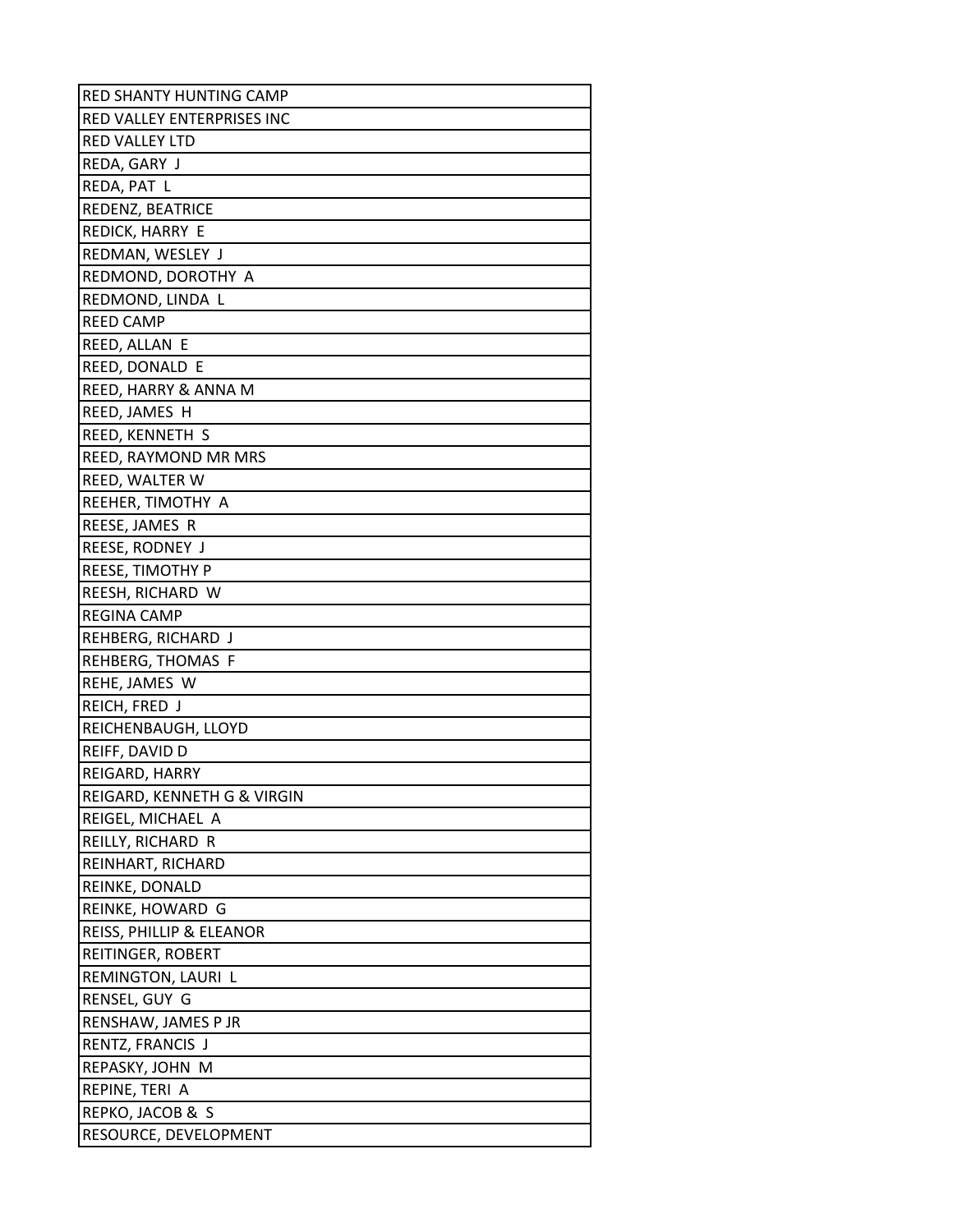| RETALLICK, PHILLIP          |
|-----------------------------|
| RETREAT CAMP                |
| RETTINGER, LEONARD L SR     |
| <b>RETURN OIL CORP</b>      |
| REUTZEL, HENRY              |
| REX, NORMA S                |
| REX, STEPHEN                |
| REYNOLDS, DANNY A           |
| REYNOLDS, E & SNAVLEY N &   |
| REYNOLDS, E E & HELEN       |
| REYNOLDS, ESTHER M          |
| REYNOLDS, HOWARD            |
| REYNOLDS, JACK R            |
| REYNOLDS, PAUL & LENA       |
| REYNOLDS, STEPHEN N MR/MRS  |
| REYNOLDS, TERRY K           |
| RHOADES OIL CO              |
| RHOADES, DAVID              |
| RHOADES, FRANK C            |
| RHOADES, JAMES MRS R        |
| RHYAND, DAVID B             |
| RICE, DELORES               |
| RICE, JAMES H               |
| RICE, WOODROW H SR          |
| RICHARD, CHARLES J & WAL    |
| RICHARDS, ANNE M            |
| RICHARDS, C J               |
| RICHARDS, JOHN P            |
| RICHARDS, WILLIAM A         |
| RICHARDSON, A G             |
| RICHARDSON, NORMAN W & MARY |
| RICHMOND, FRANK & MARY W    |
| RICHTER, ANDREW D           |
| RICKE, RICHARD R MR/MRS     |
| RICKERSON, HELEN L          |
| RICKERSON, ISA MRS          |
| RICOCHET CAMP               |
| RIDER, RALPH                |
| <b>RIDGE HOMES</b>          |
| RIDGE RUNNERS               |
| RIECK, WAVE                 |
| RIEDEL, R G                 |
| RIEDEL, RANSOM G JR         |
| RIEDER, CRAIG D             |
| RIEMENSCHNEIDERH, E         |
| RIGGLE, JOHN L              |
| RIGGLE, JOHN R              |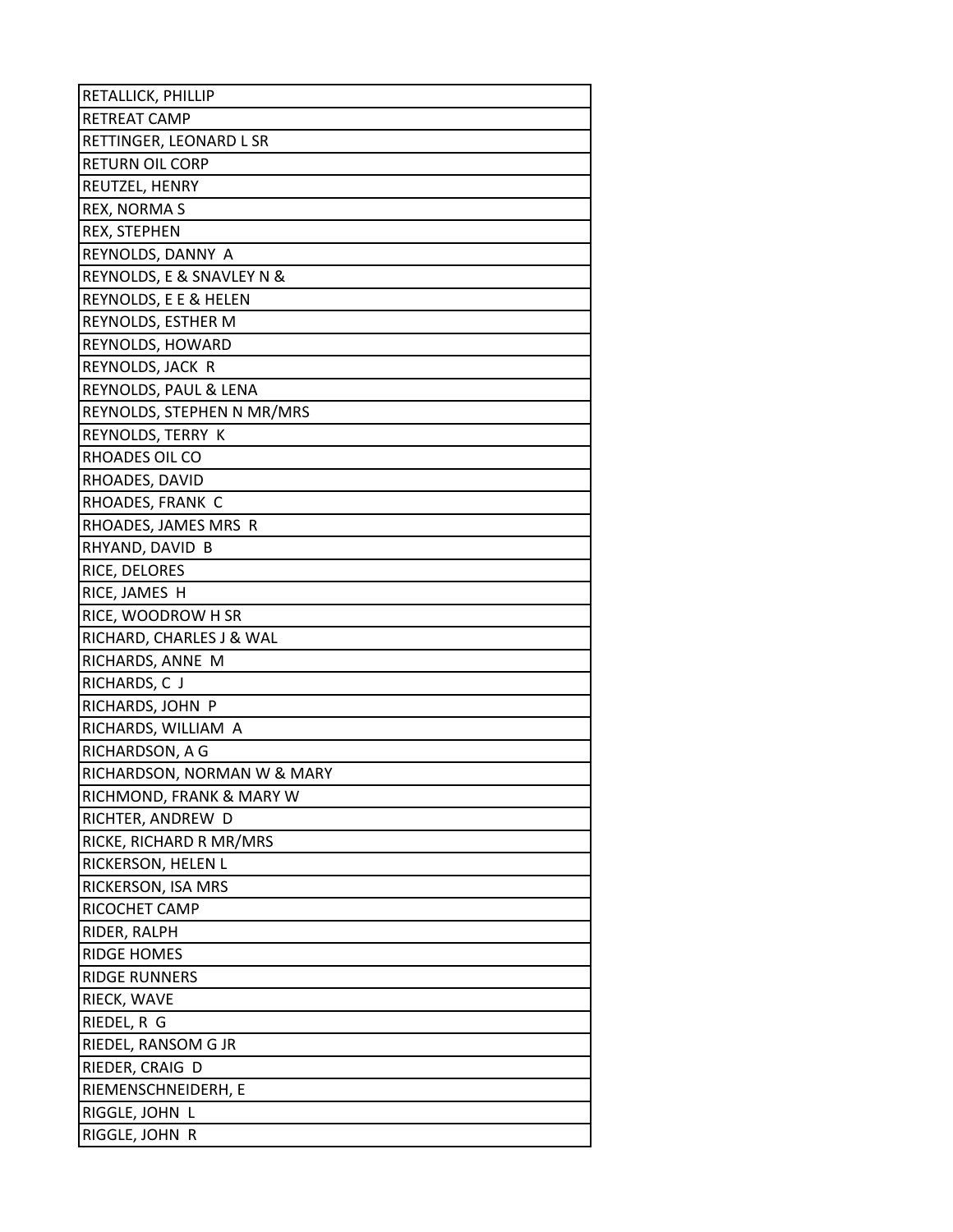| RIGGLE, TIMOTHY J          |
|----------------------------|
| RIGGS, THOMAS C            |
| RIGHTNOUR, GEORGE E & MAY  |
| RIGHTNOUR, GEORGE E JR & A |
| RIGHTNOUR, JOHN M          |
| RILEY, BARRETT MR & MR     |
| RILEY, EDWARD J            |
| RILEY, G F MR/MRS          |
| RILEY, SCOTT A             |
| RINDER, HARRY A            |
| RINEHULS, CLYDE H          |
| RING, JOHN K & DELORI      |
| RINGER, EVALYN MRS         |
| RINGER, ROBERT M           |
| RINGER, SHIRLEY P          |
| RINKE, JOSEPH              |
| RIPPEON, GEORGE F          |
| RIPPIN, LARRY              |
| RITTENHOUSE, RONALD        |
| RITZ, PAUL L & EVELYN      |
| RIVERVIEW CAMP             |
| RIVETT, LOUIS R JR         |
| RIX, JOANNE                |
| ROACH, ALBERT R            |
| ROACH, JAMES W             |
| ROACH, ROBERT J DR         |
| ROBB, ARNOLD P MR/MRS      |
| ROBBINS, MARION & ORPHA    |
| ROBERTI, BARNEY ESTATE     |
| ROBERTS, ERNIE             |
| ROBERTS, WILEY C           |
| ROBERTS, WILLIAM P & RON   |
| ROBERTSON, DWIGHT DAVID    |
| ROBERTSON, EMANUEL R & VER |
| ROBERTSON, RAY L           |
| ROBERTSON, RICHARD V       |
| ROBESON, EARL MR MRS       |
| ROBINAULT, REGAN           |
| ROBINSON, CLIFFORD         |
| ROBINSON, JIMMY R          |
| ROBINSON, KEITH            |
| ROBINSON, MARK             |
| ROBISHAW, ALBERT           |
| ROBISHAW, NETTIE           |
| ROBISHAW, WALTER & ELEANOR |
| ROBISON, SPAULDING B       |
| ROCCO, JOSEPH              |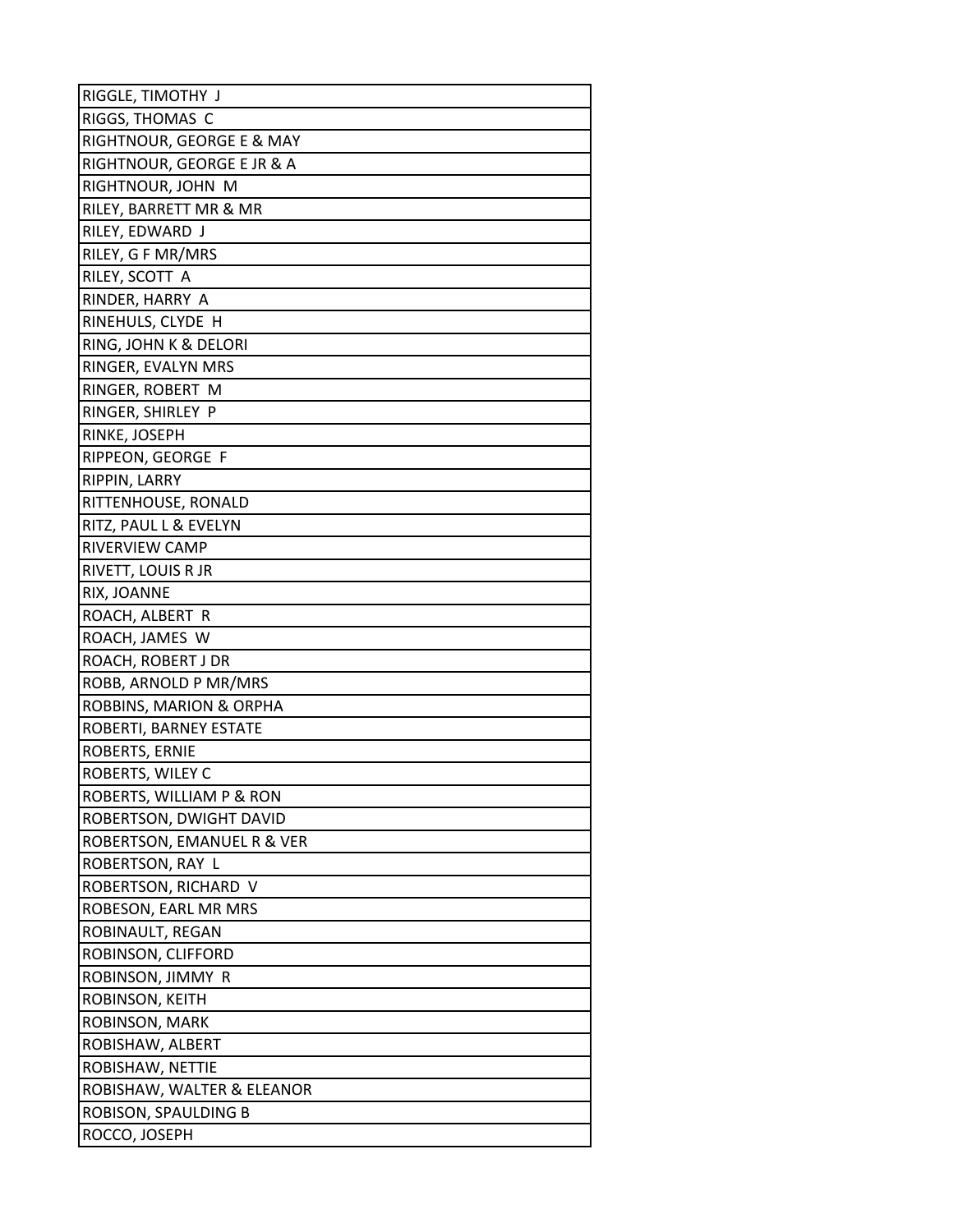| ROCHIN, DAVID W             |
|-----------------------------|
| ROCKFORD ENERGY LTD         |
| ROCKY RETREAT               |
| ROCKY RIDGE HTG & FISHING C |
| RODERMUND, WILLIAM MR MRS   |
| RODGERS, BRAIN & JILL       |
| RODGERS, EDWARD M           |
| RODGERS, JAMES A            |
| RODGERS, JOHN D             |
| RODGERS, JOHN L             |
| RODGERS, JOSEPH B & ONOLEE  |
| RODGERS, MARLIN S           |
| RODGERS, RICHARD E & MAR    |
| RODGERS, ROBERT             |
| RODGERS, SCOTT M            |
| RODGERS, WAID F             |
| RODGERS, WAYNE T            |
| <b>RODOMYNE</b>             |
| RODRIQUEZ, LOUIS A          |
| ROE, PAUL B                 |
| ROEDERER, ERNESTO           |
| ROEHRIG, WILLIAM J          |
| ROG, STANLEY B              |
| ROGERS, BRUCE ESTATE        |
| ROGERS, EDWARD              |
| ROGERS, FRANCIS & ELLEN     |
| ROGERS, FRED R              |
| ROGERS, GEORGE E            |
| ROGERS, MALCOLM J           |
| ROGERS, RONALD W            |
| ROGERS, WALTER J SR         |
| ROGOWSKI, EDWARD F          |
| ROHLEDER, PHYLLIS           |
| ROHRBACHER, SELEN           |
| ROLLING ARCHERS CLUB        |
| ROLLING ROCK CAMP           |
| ROLLINGER, EDWIN J          |
| ROLLINGER, W C              |
| ROMAGNI, ETHEL L MRS        |
| ROMANISZYN, JOHN MR/MRS     |
| ROMANSKI, PETER A           |
| ROMESTAN, MELVIN A          |
| ROOD, HOWARD C              |
| ROOF, DAWN                  |
| ROSA, PAUL & GLADYS         |
| ROSCOE, W & ONDIC, J        |
| ROSE, ALBERT                |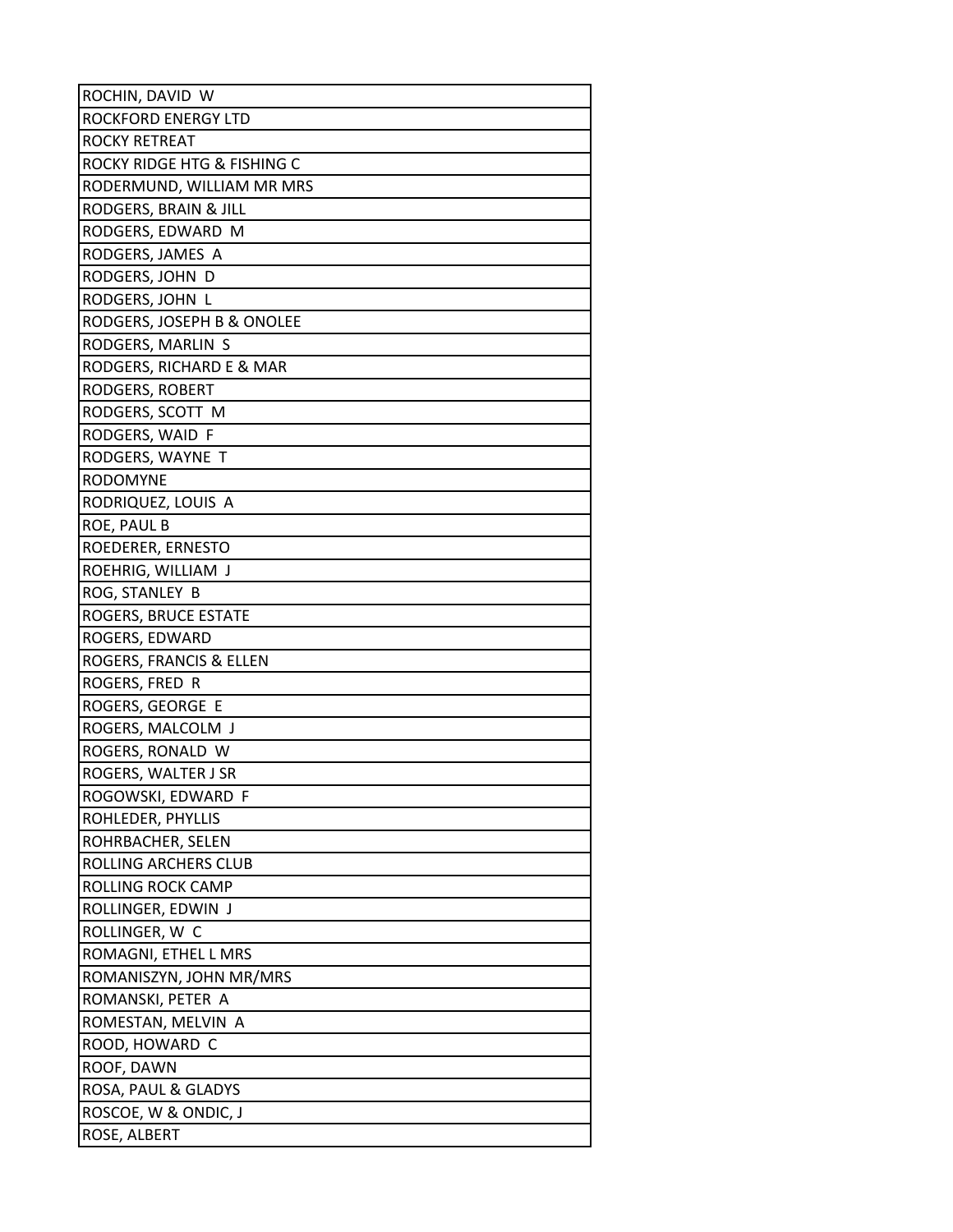| ROSE, ANDREW                |
|-----------------------------|
| ROSE, HARRISON R            |
| ROSE, THEODORE              |
| ROSE, WILLIAM W             |
| ROSEBERRY, JAMES A          |
| ROSEMAN, H A & NEWMAN P     |
| ROSEMAN, JOHN D             |
| ROSEMAN, MARK               |
| ROSEMAN, PAUL F             |
| ROSENBURGER, LAURA          |
| ROSENBURGH, HOWARD          |
| ROSENBURGH, KENNETH V ESTAT |
| ROSEQUIST, LEE J            |
| ROSNAGEL, KENNETH J         |
| ROSS, CAROL J               |
| ROSS, GEORGE & MILTON       |
| ROSSI, NICHOLAS JR          |
| ROSSMAN, GEOFFREY &         |
| ROTE, A L                   |
| ROTH, ANDY JR MRS           |
| ROTH, LARRY L MR/MRS        |
| ROTH, WILLIAM R             |
| ROTHMAN, GREGORY K          |
| ROTTMAN, DANNY W            |
| ROTUNDA, CRAIG A            |
| ROTUNDA, FRANK J            |
| ROUCH, JOHN & KING DAV      |
| ROUCHE, THOMAS L JR         |
| ROUGEUX, DAVID W            |
| ROUPE, G J                  |
| ROUSH, ROBERT & DIANE       |
| <b>ROUSTABOUTS</b>          |
| ROUVRE, LAURENCE & GALL     |
| ROWE, JOHN R                |
| ROWICKI, PATRICK F          |
| ROWLAND, DANIEL             |
| ROWLAND, PAUL C             |
| ROWLAND, RANDY              |
| ROWLAND, RICHARD L          |
| ROWLAND, ROBERT W           |
| ROWLEY, JUDITH &            |
| <b>ROX CAMP</b>             |
| ROXBURY, RICHARD            |
| ROYAL PETROLEUM PROP INC    |
| RUBY, CLAIR I               |
| RUBY, MERLE H               |
| RUDD, DAVID W               |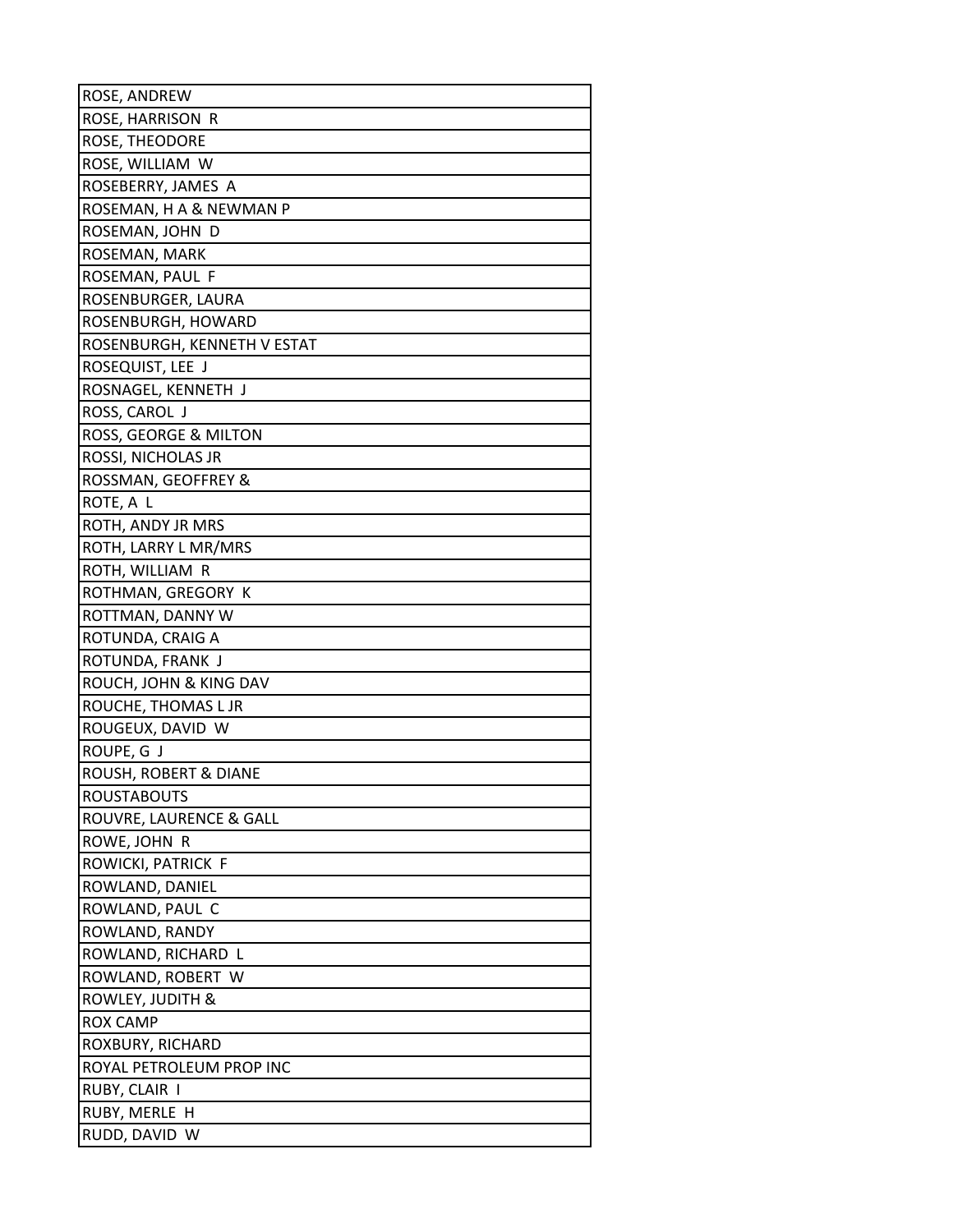| RUDD, MARK E                |
|-----------------------------|
| RUDDY, LARRY J              |
| RUDGE, EMERSON A            |
| RUDLER, LAWRENCE K          |
| RUDOLPH, HARRY              |
| RUDOLPH, JOHN               |
| RUDOLPH, LESTER             |
| RUDOLPH, RODNEY K           |
| RUDOLPH, SERVILL & ANNA     |
| RUEGER, GEORGE              |
| <b>RUFF CAMP</b>            |
| RUFFING, DAVID & ELAINE     |
| RUGH, KENNETH E MRS         |
| RUHLMAN, JAMES D            |
| RUHLMAN, LOUISE             |
| RUHLMAN, MILDRED P          |
| RUHLMAN, RICHARD            |
| RUHLMAN, RICHARD D          |
| <b>RUINS THE</b>            |
| RULAND, SHIRLEYANNE M       |
| RULANDER, HELEN J           |
| RULANDER, HOWARD N          |
| RULANDER, JEFFREY C         |
| RULANDER, JOHN A            |
| RULANDER, ROBERT E          |
| RULANDER, STEVEN D          |
| RULISON, RICHARD/EVELYN     |
| RUMBERGER, S L              |
| RUMINSKI, RANDALL R         |
| RUNG, JOHN R ESTATE         |
| RUNG, L E                   |
| RUOT, JOSEPH H & RUTH E     |
| RUPANI, JOHN                |
| <b>RUPERT, DORIS</b>        |
| RUPERT, WILLIAM G           |
| RUSCITTO, ANGELO            |
| RUSCITTO, JOSEPH L          |
| RUSH, JACK                  |
| <b>RUSH, MERLE</b>          |
| RUSH, TERRY L & PAPPAS, LEE |
| RUSS, GARY MR MRS           |
| RUSSELL, ALBERTA M          |
| RUSSELL, DAVID JR &         |
| RUSSELL, DONALD B           |
| RUSSELL, DONALD T           |
| RUSSELL, KENNETH & VIRGINIA |
| RUSSELL, PATRICIA M         |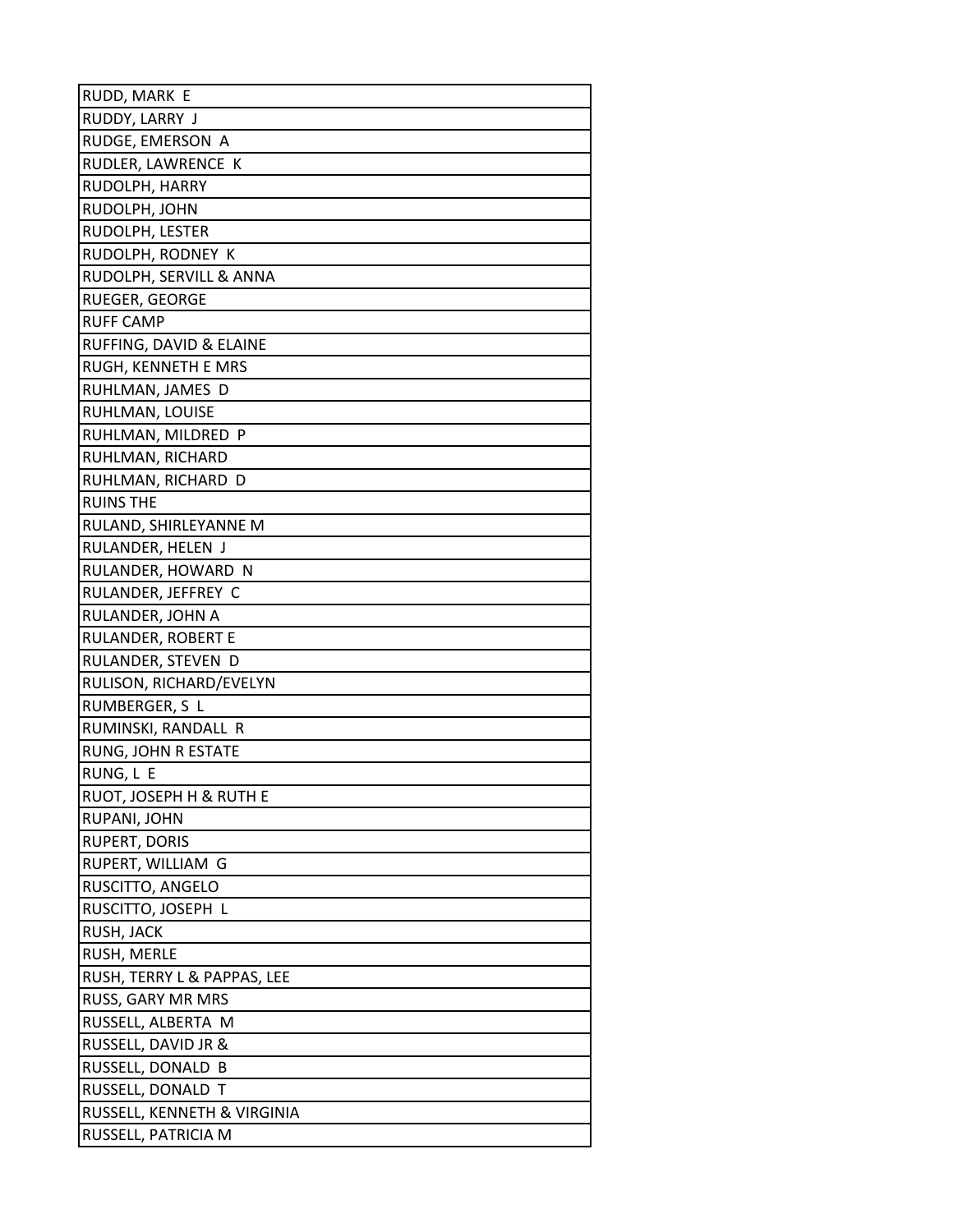| RUSSELL, RICHARD          |
|---------------------------|
| RUSSIN, NORMAN B          |
| RUSSO, MICHAEL            |
| RUTAN, HOWARD G           |
| RUTH, GALE E              |
| RUTKOSKI, BENNIE F        |
| RUTSKY, HENRY SR          |
| RYAN, BERNARD D           |
| RYAN, DONALD C            |
| RYBERG, H THEODORE        |
| RYHAL, ROBERT S           |
| RZEZNIK, GEORGE J         |
| S & A CONTRACTORS         |
| S & K MFG CO              |
| S & M RESOURCES           |
| S & W JOINT VENTURE       |
| SOS CAMP                  |
| S-W FARMS                 |
| SABELLA, LUCAS J          |
| SABOLCIK, THOMAS H        |
| SACCO, JEFFREY A          |
| SADOWSKI, ROBERT J MR/MRS |
| SAFREED, ROY E            |
| SAGE, DOROTHY M           |
| SAGRATI, HARRY            |
| SAILAR, RICHARD V         |
| SAKOTAS, JEAN A           |
| SALAPEK, AMANDA           |
| SALAPEK, GEORGE           |
| SALAPEK, JOSEPH           |
| SALATINE, PETER R         |
| SALES, LAURENCE W         |
| SALHOFF, CARL             |
| SALSGIVER, WILBUR W       |
| SALVATORE, LUIGI E        |
| SALVI, A R MRS            |
| SALZER, WILLIAM           |
| SAMLOCK, WILLIAM J        |
| SAMPLE, DONALD & MILDRED  |
| SAMPSON, NORMAN H         |
| SAND HILL LEASE           |
| SANDBERG, MARY E          |
| SANDBURG, DEXTER          |
| SANDELL, JERRY            |
| SANDEN, CALVIN            |
| SANDEN, DAVID E           |
| SANDERS, JOHN W           |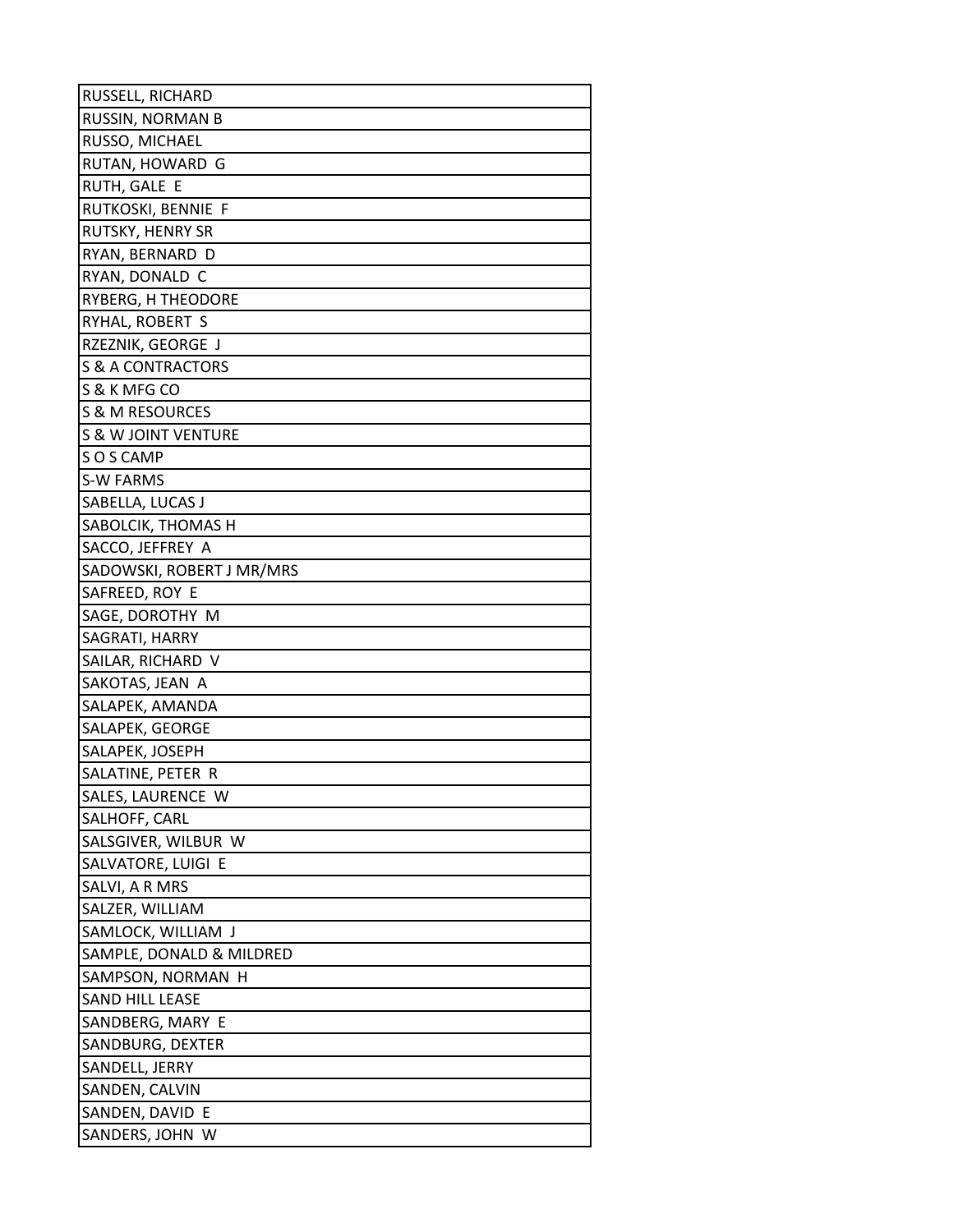| SANDERS, MARVIN A ESTATE   |
|----------------------------|
| SANDERS, RAY & MARGARET    |
| SANDERS, STEPHEN           |
| SANDIN, ERNEST C MR/MRS    |
| SANDO, SCOTT               |
| SANDOR, JULIUS             |
| SANDSTROM, JOHN E          |
| SANDT, CRAIG W             |
| SANFILIPPO, ANTHONY        |
| SANFORD, FRED MR MRS       |
| SANNER, HARRY F JR         |
| SANTANGELO, LOUIS          |
| SANTO, JAMES A             |
| SANTOS, NORBERT & PATRICIA |
| SANTUCCI, ANGELO JR        |
| SANTUCCI, FRANK            |
| SANTUCCI, PAUL G           |
| SANTUCCI, RALPH            |
| SAPORITO, DONALD C         |
| SAPORITO, FRANK C          |
| SARACH, PETER              |
| SARGENT, JOHN              |
| SARGENT, WILLIAM S         |
| SARVER, RICHARD K          |
| SASSERSON, DOUGLAS C MRS   |
| SATZGER, EDWARD            |
| SATZGER, PAULA             |
| SAUCE, LORRAINE & KEEF     |
| <b>SAUCER HEAD</b>         |
| SAUNDERS, AUTUMN           |
| SAUNDERS, RUDY             |
| SAUNDERS, WILLIAM F        |
| SAUNDERS, WILLIAM W        |
| SAUTE CAMP                 |
| SAVASTANO, DAN             |
| SAVINGS OF AMERICA         |
| SAVITZ, CHARLES            |
| SAVITZ, MICHAEL            |
| SAVKO, CHARLES T JR        |
| SAVKO, LINDA J             |
| SAWYER, JAMES              |
| SAXION, JACQUELINE M       |
| SAXTON, DANIEL             |
| SAYBAN, DONALD R           |
| SAYBAN, STEVEN A           |
| SAYLOR, RALPH J & LEPER    |
| SCALFARO, IONE D           |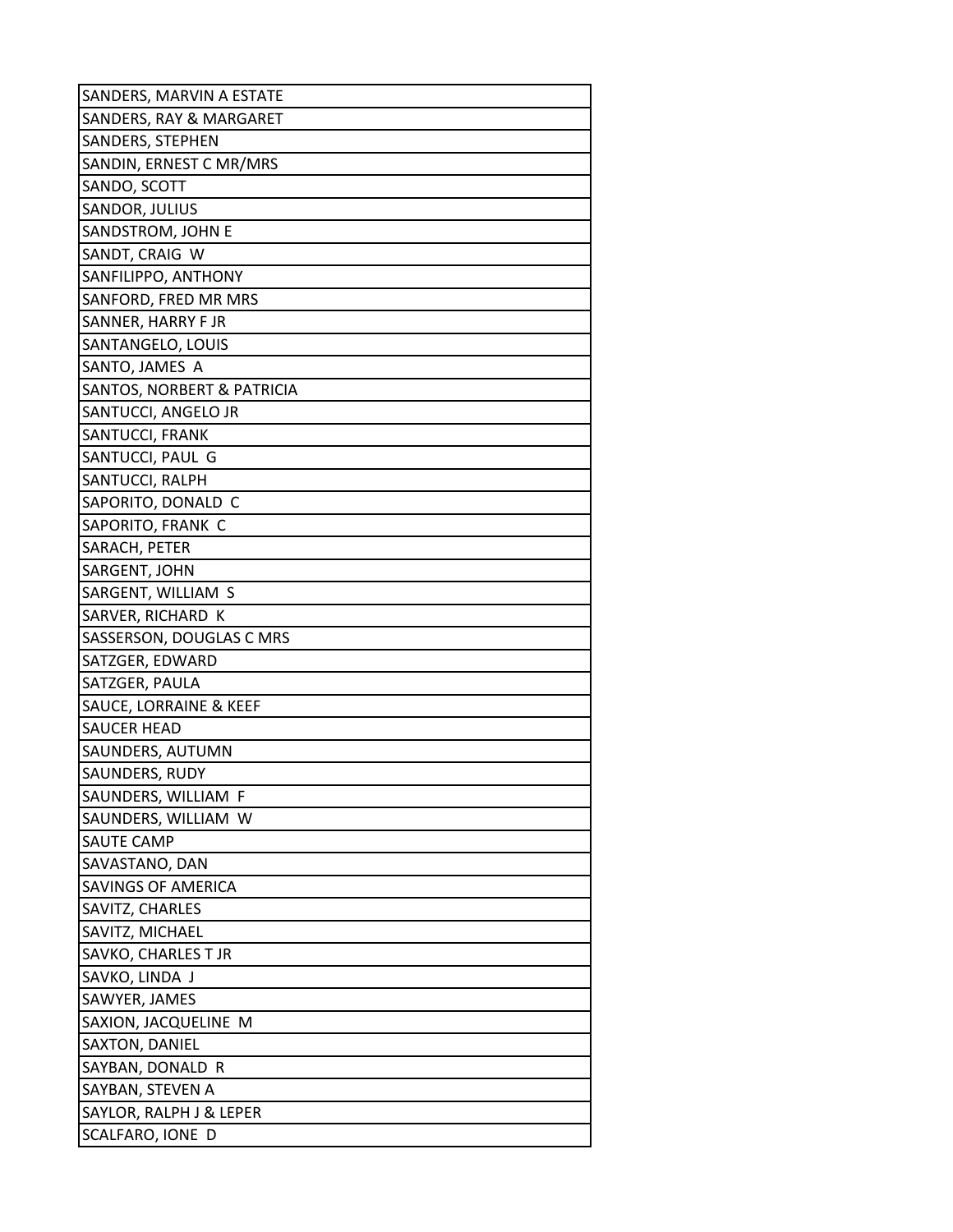| SCALISE, D J                          |
|---------------------------------------|
| SCALISE, GARY                         |
| SCANDRETH, SILA                       |
| SCARBOROUGH, CECIL R                  |
| <b>SCHAACK, LEO &amp; GLADYS</b>      |
| <b>SCHAAL, RICHARD</b>                |
| <b>SCHADE, ERNEST</b>                 |
| SCHADE, R J                           |
| <b>SCHAEFER, ROBERT J &amp; ALICE</b> |
| <b>SCHAEFFER, BARTON J</b>            |
| SCHAFER, RAYMOND E                    |
| SCHAFFER, EUGENE J                    |
| SCHALL, DAVID & ZELLA                 |
| SCHALL, EARL H                        |
| SCHANER, RONALD S                     |
| SCHANTZ, HOWARD                       |
| SCHARBA, DAVID F                      |
| SCHAUBLE, RALPH L                     |
| SCHAUMAN, JOE JR                      |
| SCHEARER, JOSEPH L                    |
| SCHEIDEMANTLE, CHARLES J              |
| SCHELL, CHARLES J                     |
| SCHELL, KENNETH E                     |
| SCHEPNER, EDWARD & EDITH              |
| SCHERER, ROBERT P                     |
| SCHERRER, RONALD                      |
| SCHETTIC, GUY A                       |
| SCHETTINE, WILLIAM C                  |
| SCHIATION WELDING & MFG               |
| SCHIAVO MFG CO                        |
| SCHIAVO, TOBY C                       |
| SCHIBLER, DAVID W                     |
| SCHILLING, KENNETH C                  |
| SCHLARMAN, JOHN C                     |
| SCHLEICHER, JOSEPH E                  |
| SCHLEIDEN, HOWARD                     |
| SCHMADER, DUANE C                     |
| SCHMADER, JAMES E                     |
| SCHMADER, KEVIN                       |
| SCHMADER, PAUL MR MRS                 |
| SCHMADER, VICTORIA A                  |
| SCHMELZER, JOHN F                     |
| SCHMELZER, JOSEPH SR                  |
| SCHMIDT, AARON                        |
| SCHMIDT, ALBERT A & MARR              |
| SCHMIDT, DANIEL T                     |
| SCHMIDT, EDWARD M                     |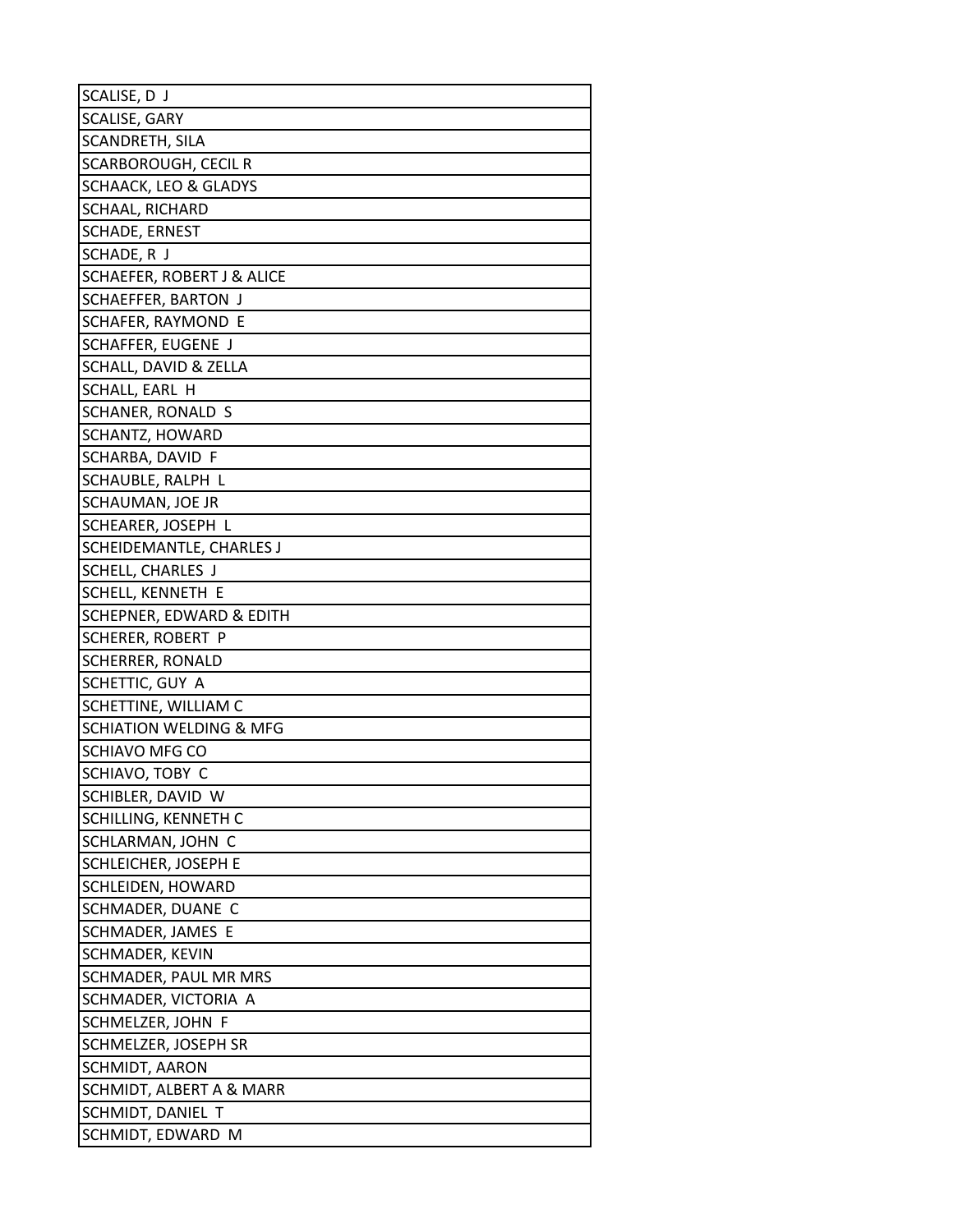| SCHMIDT, EDWARD H MRS              |
|------------------------------------|
| SCHMIDT, JANET R                   |
| SCHMIDT, ROBERT J                  |
| SCHNARRS, LESLIE MR MRS            |
| SCHNECK, EUGENE A                  |
| SCHOEDEL, BO                       |
| SCHOLAR, FRANK A                   |
| SCHOLL, NORMAN A                   |
| SCHRADER, ARTHUR                   |
| SCHRADER, EDSON & MARY             |
| SCHRADER, STEVEN M                 |
| SCHRAUDER, ANDREW                  |
| SCHRECENGOST, CHARLES D            |
| SCHRECENGOST, ELLSWORTH R          |
| SCHRECK, DAVID A                   |
| SCHRECKENGOST, KAREN M             |
| SCHRECKENGOST, MAURICE L           |
| SCHRECKENGOST, VIVIAN              |
| SCHREIBER, PATRICIA                |
| SCHROCK, THOMAS MR MRS             |
| SCHROEDER, JOSEPH E                |
| SCHROM, KENNETH H                  |
| SCHRUM, THOMAS C                   |
| SCHUBERT, HERBERT H                |
| SCHUH, GERTRUDE WILLIAM EST        |
| SCHULER, KENNETH E                 |
| <b>SCHULLEK, FRANK &amp; HELEN</b> |
| SCHULLER, RICHARD                  |
| SCHULTZ, EDWARD S                  |
| SCHULTZ, HAROLD                    |
| SCHULTZ, MICHAEL W                 |
| <b>SCHULTZ, ROBIN</b>              |
| SCHULTZ, SCOTT C                   |
| SCHULTZ, T A MRS                   |
| SCHUMACHER, G M & WANDA A          |
| SCHUMANN, AMANDA                   |
| SCHUMANN, WLLIAM C & MARY          |
| SCHUSTER, WAYNE D                  |
| SCHUSTER, WILLIAM J                |
| SCHUYLER, CAROL L                  |
| SCHWAB, A A                        |
| SCHWAB, J L & JOSEPH E             |
| SCHWALM, WERNER E                  |
| SCHWANKE, TODD                     |
| SCHWANKE, WAYNE C MR & MRS         |
| SCHWARZ, RUSSELL SR                |
| SCHWEINSBERG, CARL                 |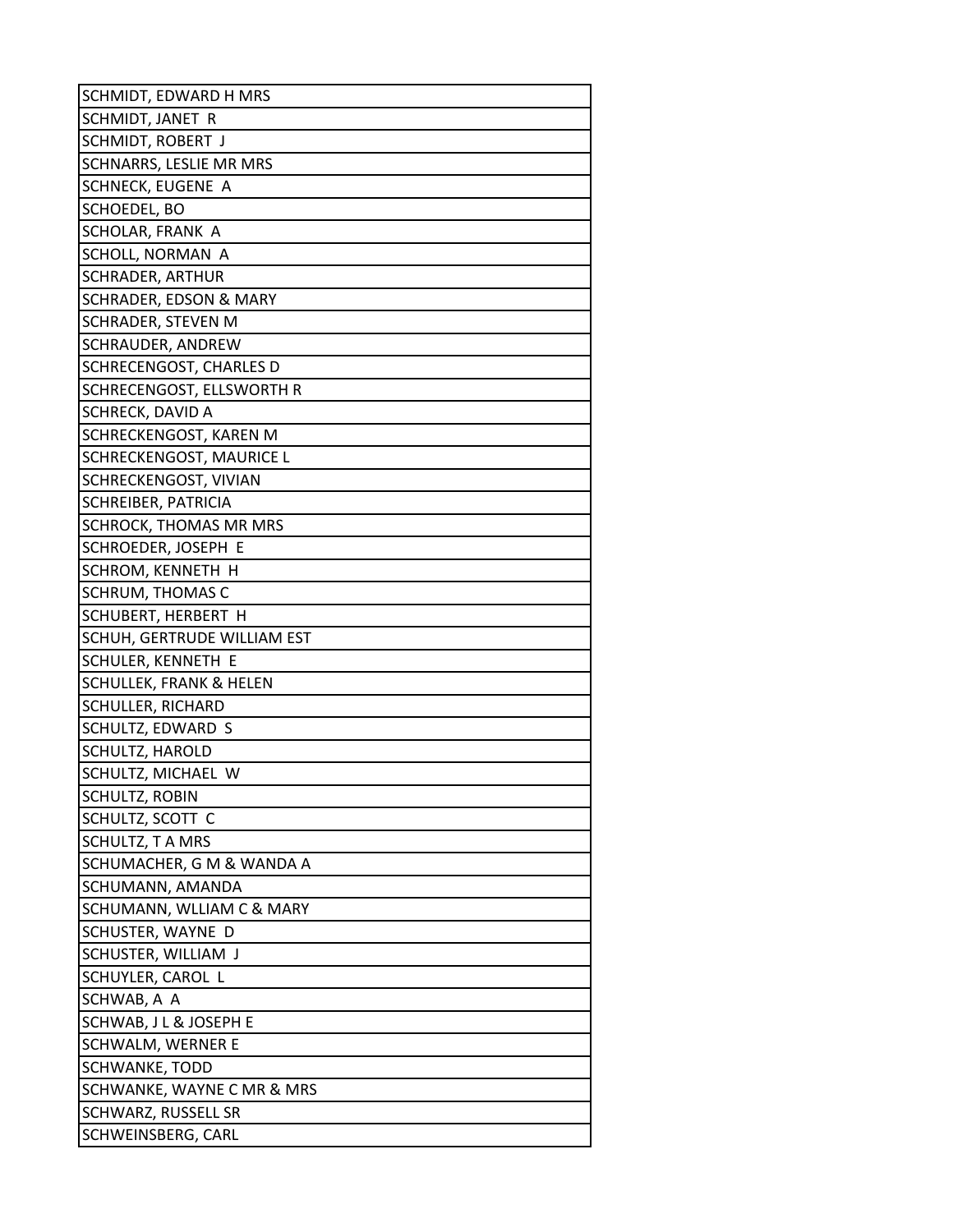| SCHWEITZER, CHARLES J          |
|--------------------------------|
| SCHWENTKER, WILLIAM            |
| SCHWERIN, WILLIAM F & NOR      |
| <b>SCISCINI, JOHN JR</b>       |
| SCIULLO, ALBERT J/ANTHONY M    |
| SCORDO, TONY                   |
| <b>SCORPIN CAMP</b>            |
| <b>SCOTT, CHARLES L</b>        |
| SCOTT, I M                     |
| SCOTT, JACK                    |
| <b>SCOTT, MERLE &amp; LORI</b> |
| SCOTT, RAYMOND R               |
| <b>SCOTT, ROBERT CHEVEY</b>    |
| SCOTT, VIOLET                  |
| SEACOASTERS HUNTING CLUB       |
| SEAGER, PEARL                  |
| <b>SEAGRIFF, THOMAS</b>        |
| SEAMAN, CLIFFORD J MR/MRS      |
| SEAMENS, MAUDE N MRS           |
| SEBENI, ALEX                   |
| SEBER, HAROLD                  |
| SEBLINK, KEVIN R               |
| SEBLINK, ROGER                 |
| SECHRIEST, HUGH                |
| SECKA, CYNTHIA                 |
| SECKLER, DONN                  |
| SECREST, HAROLD JR             |
| SEDER, RICHARD H & RUTH        |
| SEDEROFF, JOHN                 |
| SEDLAK, JOHN JR                |
| SEDLAK, RICHARD                |
| SEDLAK, VERONICA M &           |
| SEDON, PHYLLIS                 |
| SEDOR, JOHN                    |
| SEDWICK, CHESTER M JR MR       |
| SEEDS, HAROLD                  |
| SEEH, RALPH & PHYLLIS          |
| SEEKFORD, DAVID L & FRANC      |
| SEEKINGS, RICHARD              |
| SEIB, DAVID J                  |
| SEIBERT, DAVID L MR/MRS        |
| SEIBERT, HARRY                 |
| SEIDITA, PAUL                  |
| SEIFERT, HAROLD W              |
| SEIL, JOSEPH & COLETT          |
| SEIPE, CHARLES MR MRS          |
| SEIPLE, RALPH E                |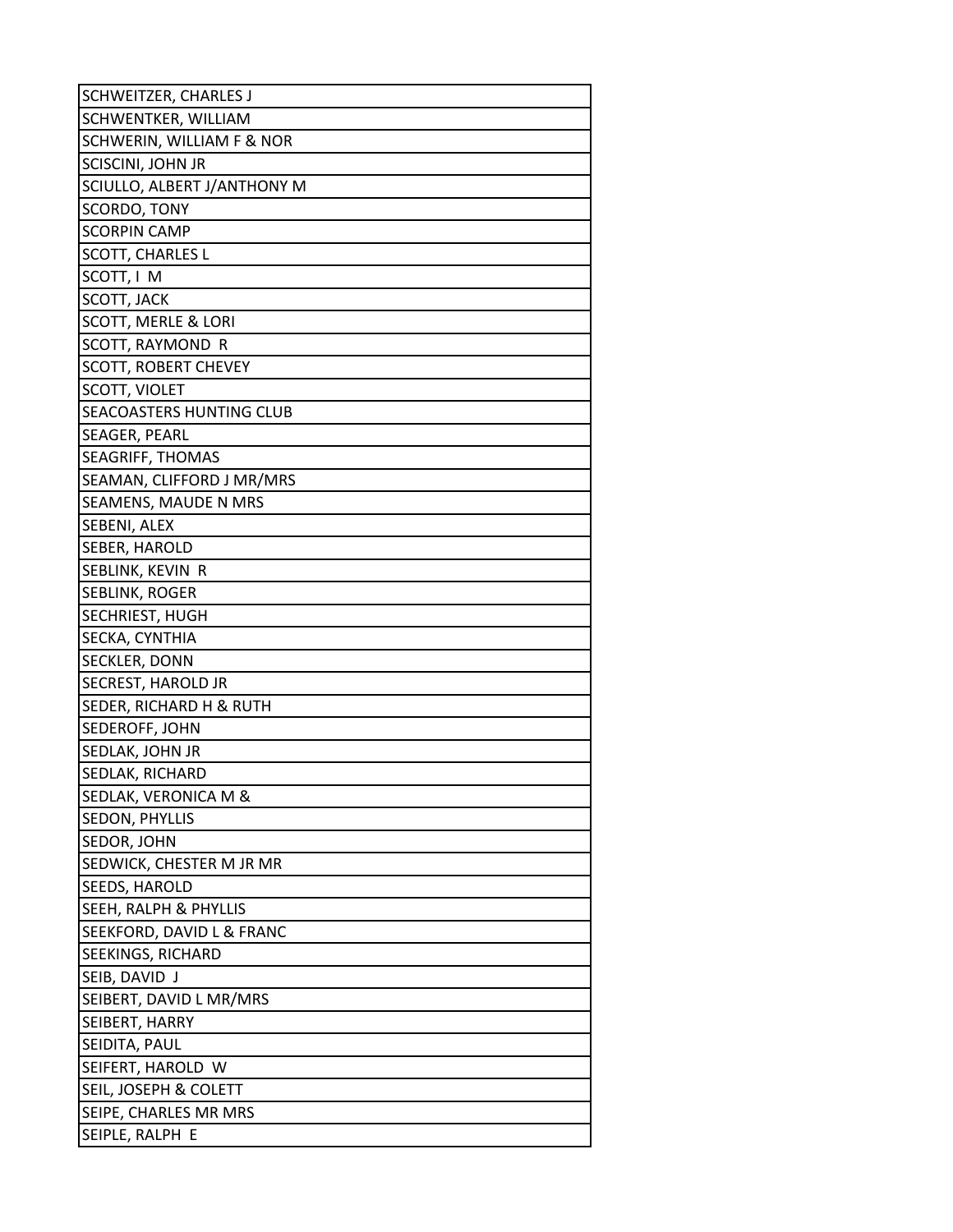| SEITZ, RUTH M                       |
|-------------------------------------|
| SEKEL, JAMES                        |
| <b>SEKEL, JOHN &amp; BERTHA</b>     |
| SEKOL, MICHAEL J                    |
| SELENI, JERRY                       |
| <b>SELIGA, HELEN</b>                |
| <b>SELINSKY, THOMAS JR</b>          |
| SELL, HARRY W                       |
| SELL, JOHN F                        |
| SEMAN, MICHAEL R                    |
| SENECA OIL CO                       |
| <b>SEROKA CAMP</b>                  |
| SETH, ERNEST L                      |
| SETH, JIMMY & ELSIE J               |
| <b>SEVEN CAMP</b>                   |
| SEXTON, J M                         |
| SEYLER, DJ                          |
| SEYMOUR, SHELLY                     |
| SGALIO, JOSEPH J                    |
| SGRO, JOAN W                        |
| SHADE, ROSE M                       |
| SHAEFFER, JOHN JR                   |
| <b>SHAFER, FREELON F &amp; JUNE</b> |
| SHAFER, JOHN L                      |
| SHAFFER, CAROL                      |
| SHAFFER, DONALD M                   |
| SHAFFER, EDWARD C & CRES            |
| SHAFFER, GEORGE N                   |
| SHAFFER, NORMAN A                   |
| SHAKESPEARE, ROBERT                 |
| SHANDOR, FRANK                      |
| SHANDOR, JOHN JR                    |
| SHANE, LEWIS SR                     |
| SHANK, RONALD                       |
| SHANNON, DAVID & MARIAN             |
| SHARBAUGH, DAVID C                  |
| SHARKEY, MICHAEL R JR               |
| SHARP, DOUGLAS E                    |
| SHATTUCK, LYNDA G                   |
| SHAW, LESTER S                      |
| SHAW, RICHARD S                     |
| SHAW, WILLIAM & PAULA               |
| <b>SHAWNEE BUCK</b>                 |
| SHAWNEE CLINGER OIL CO              |
| SHAY, CLARENCE N                    |
| SHEA, JEANNE A                      |
| SHEAFFER, CRAIG S                   |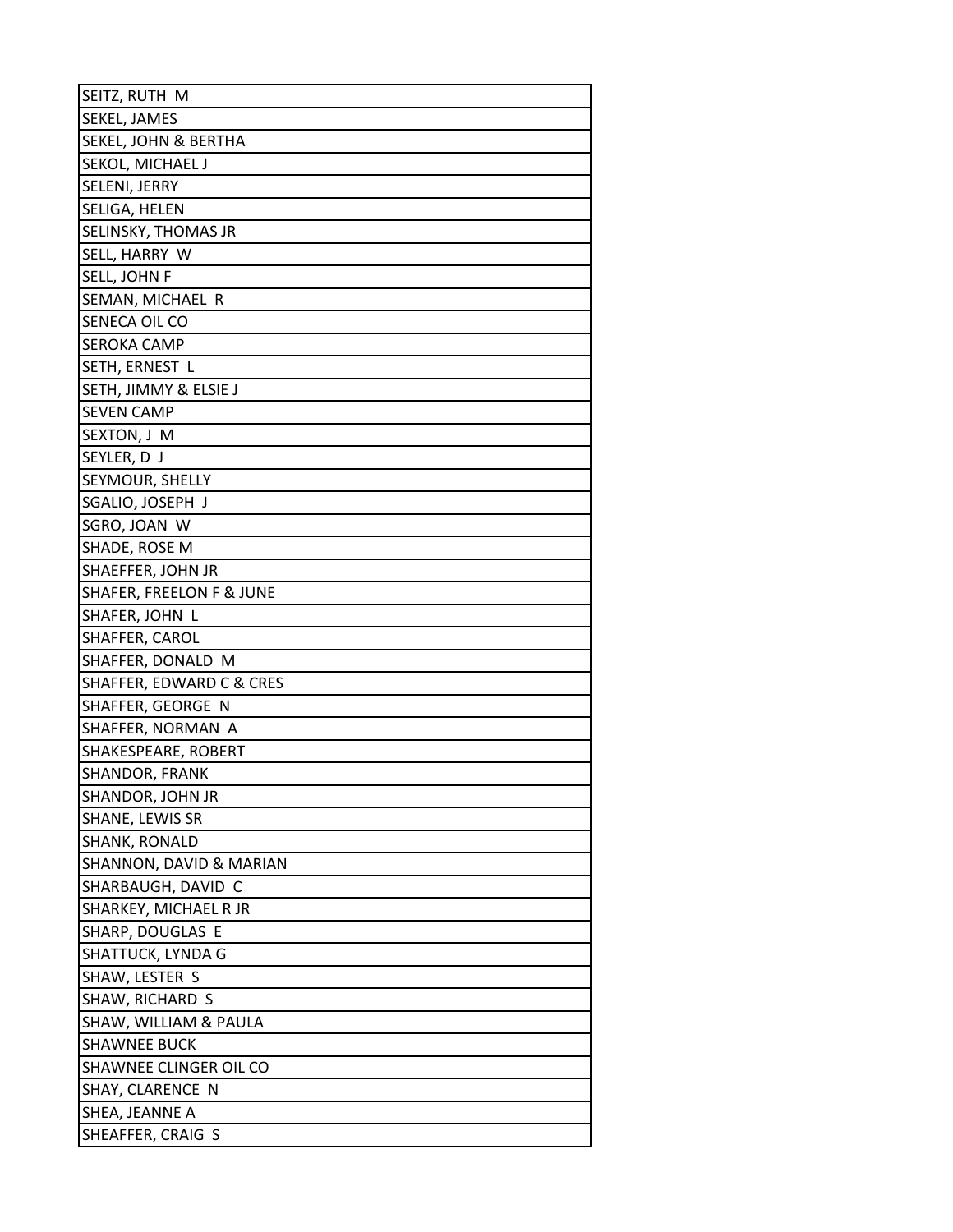| SHEARER, H                 |
|----------------------------|
| SHEARER, JACK M MR MRS     |
| SHEARER, JOEL & HUDSON D   |
| SHEARER, ROBERT W          |
| SHEARER, WILLIAM R JR      |
| SHEBECK, MARGARET          |
| SHEEHY, MIKE               |
| SHEELY, RICHARD A          |
| SHEETS, DOUGLAS E & LISA A |
| SHEETS, ERNEST L           |
| SHEETS, MARGARET I         |
| SHELATZ, DAVID L & LOIS    |
| SHELATZ, JAMES R           |
| SHELDON, ARNOLD L          |
| SHELDON, KENNETH L         |
| SHELKEY, GEORGE M          |
| <b>SHELL BARK</b>          |
| SHELLHOUSE, DONALD         |
| SHELLHOUSE, KENNETH E      |
| SHELLHOUSE, RONALD W       |
| SHEPARD, GLENN A           |
| SHEPARD, ROBERT E & JEAN   |
| SHEPARDSON, MARY I         |
| SHEPAS, EMMA M MRS         |
| SHERBAK, MATA & ANNA       |
| SHERBECK, MARREL S         |
| SHERER, MARSHALL J & KIM   |
| SHERMAN, GEORGE            |
| SHERMAN, MARGARET A        |
| SHERMAN, TIMOTHY G         |
| SHERMAN, WILLIAM           |
| SHERRED, LEROY             |
| SHERRIFE, JAMES            |
| SHERRY, CHARLOTTE D        |
| SHERRY, JAMES W            |
| SHERRY, JEFFREY S          |
| SHERRY, RANDY L            |
| SHERRY, STEVEN & SHERILYN  |
| SHERWOOD, THOMAS E SR      |
| SHERWOOD, WILLIAM L        |
| SHIDERLY, CHESTER L        |
| SHIELD, JOHN JR            |
| SHIELD, RAYMOND MR/MRS     |
| SHIELDS, JOHN &            |
| SHILLINGS, ROY             |
| SHINDLEDECKER, R G REV     |
| SHINE, ARTHUR              |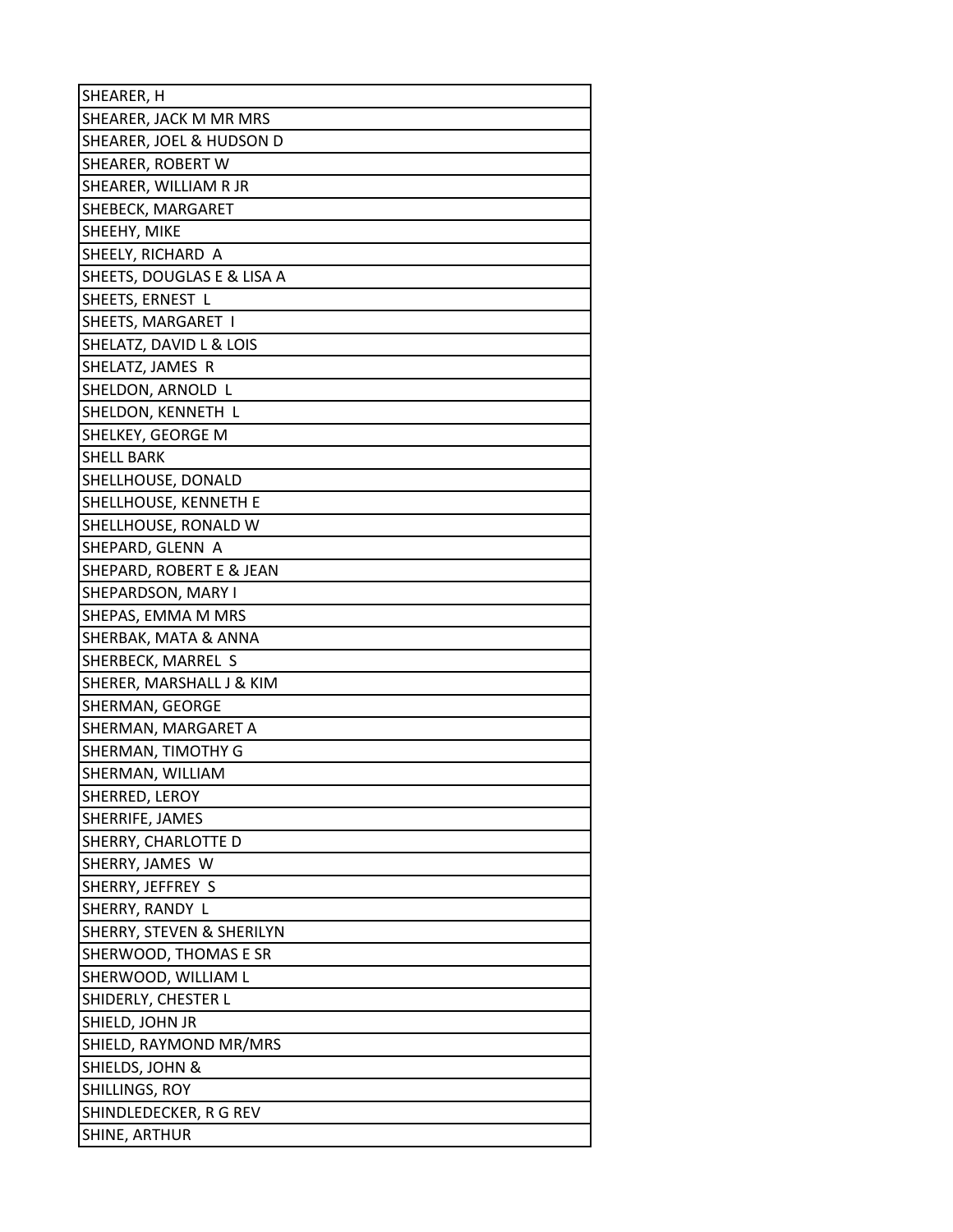| SHINGLEDECKER, CLARENCE     |
|-----------------------------|
| SHINGLER, JOHN E MR/MRS     |
| SHINGLETON, RUSSELL         |
| SHINSKY, JOSEPH J           |
| SHIRLCLIFF, EMMA M          |
| SHIRRING, NORBERT F         |
| SHOCKEY, THOMAS             |
| SHOEMAKER, J T              |
| SHOEMAKER, JOHN E           |
| SHOOK, BETTY J              |
| SHOOK, JOHN R               |
| SHORT, WILLIAM C ESTATE     |
| SHORTS, GERALDINE MRS       |
| SHOUP, CLYDE                |
| SHOUP, FRITZ                |
| SHOUPE, PAUL R MR/MRS       |
| SHREFFLER, DAVID W          |
| SHRIVER, LEO S              |
| SHRIVER, MARY               |
| SHRIVER, WILLIAM R          |
| SHRONTZ, TERRY D            |
| SHUFESKY, MYRON             |
| SHUKE, JAMES H              |
| SHUMAKER, H K               |
| SHUMAKER, MARVIN C          |
| SHUNDA DOME                 |
| SHUNK, JONAS E              |
| SHUNK, LYNUS W              |
| SHUPE, RICHARD D            |
| SHURINA, MURRAY             |
| SHUSKY, JOHN                |
| SIBBLE, JAMES               |
| SIBBLE, SUE E               |
| SIBERT, WILLIAM             |
| SIBLEY, B N                 |
| SICKLER, GARY A & BONNIE    |
| SICKLER, RAYMOND MRS        |
| SIDCO DRILLING CORP         |
| SIDELINGER, CLIFFORD L ESTA |
| SIDELINGER, DAVID           |
| SIDES & WOLCOTT             |
| SIEBERT, HELEN M            |
| SIEGLE, THOMAS              |
| SIEMINSKI, ELLYSHA          |
| SIFFIN, DONALD DR E         |
| SIFFIN, TIMOTHY & FRYE M    |
| SIGGINS, PAUL O             |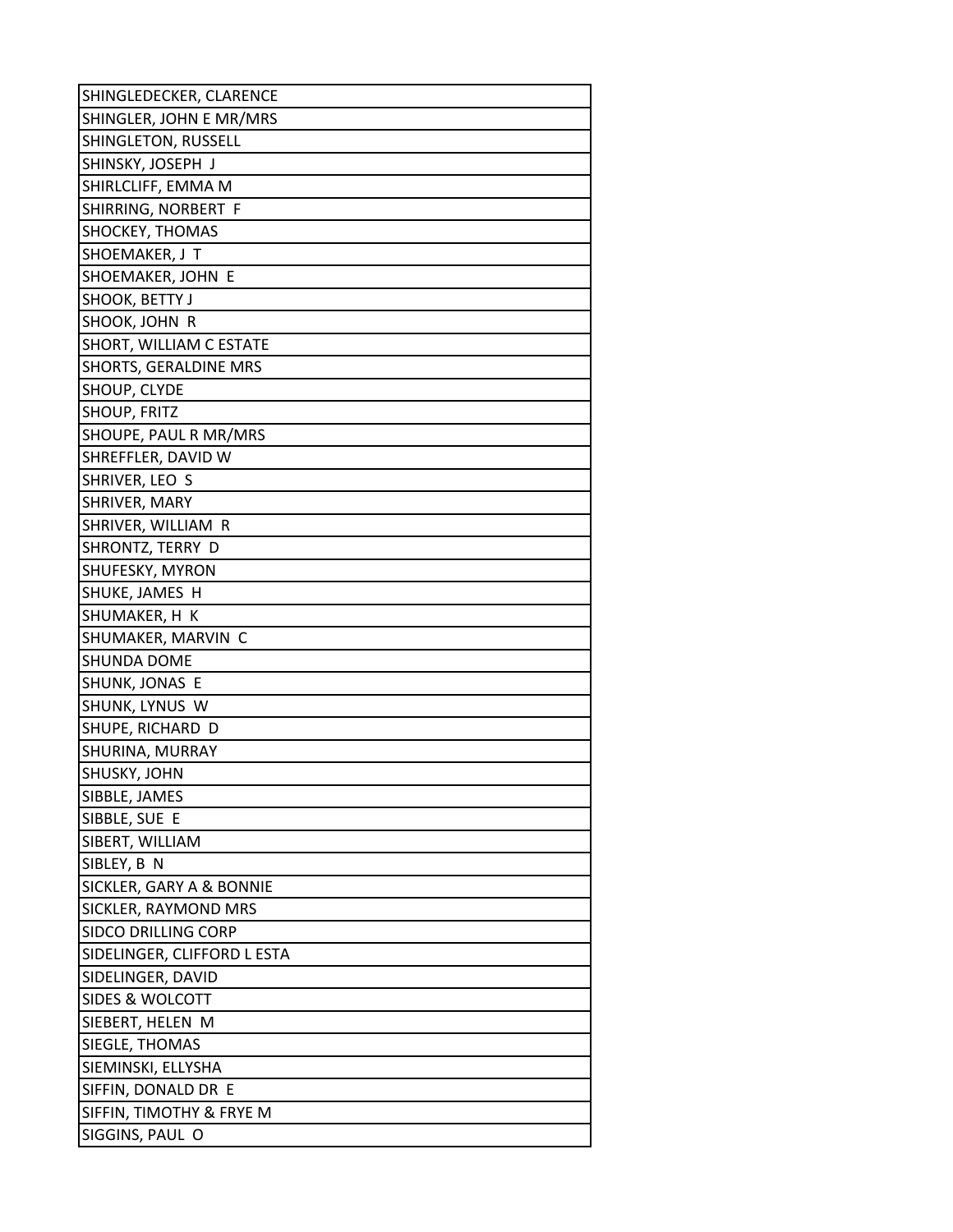| SIGMA ENERGY RESOURCES      |
|-----------------------------|
| SIGNORINO, MIKE MR MRS      |
| SILAGY, JOSEPH & BERTHA     |
| SILVA, EDMUND J MR/MRS      |
| <b>SILVER DOLLAR</b>        |
| SILVER NOGGIN               |
| SILVIS, CHRISTINE M         |
| SILVIS, EARL R              |
| SILVIS, RALPH               |
| SILVIS, RUDOLPH             |
| SILZLE, DWIGHT L & JEAN     |
| SIMAK, ROBERT               |
| SIMMERS, MARGARET           |
| SIMMONS, CLARENCE L         |
| SIMMONS, DAVID              |
| SIMMS, BETTY M              |
| SIMON WELL DRILLING         |
| SIMON, JOHN R               |
| SIMONS 1 DRILLING PROGRAM   |
| <b>SIMONS II</b>            |
| SIMONS, ISAAC N MRS         |
| SIMONS, JOHN                |
| SIMPKINS, ROBERT A          |
| SIMPSON, C R                |
| SIMPSON, CAROL              |
| SIMPSON, CLARENCE A         |
| SIMPSON, DENNIS K           |
| SIMPSON, FRANK E            |
| SIMPSON, JAMES M/BARCH, ART |
| SIMPSON, ROBERT A           |
| SINGER, MARK A              |
| SINGLETON, HAROLD B         |
| SIRNA, CHARLES A & BET      |
| SIRNA, SAMUEL C             |
| SISAK, JOHN                 |
| SISK, PATRICK H             |
| SISSON, RAYMOND C           |
| SITZ, STEPHEN R             |
| SIVAK, JACOB                |
| SIVIK, PAUL H               |
| SKAGGS, FAYE L              |
| SKINNER, JAMES D            |
| SKINNER, JARED F            |
| SKINNER, MERLE C            |
| SKINNER, PHYLLIS C          |
| SKOLODA, JOHN               |
| SKRIPAC, M                  |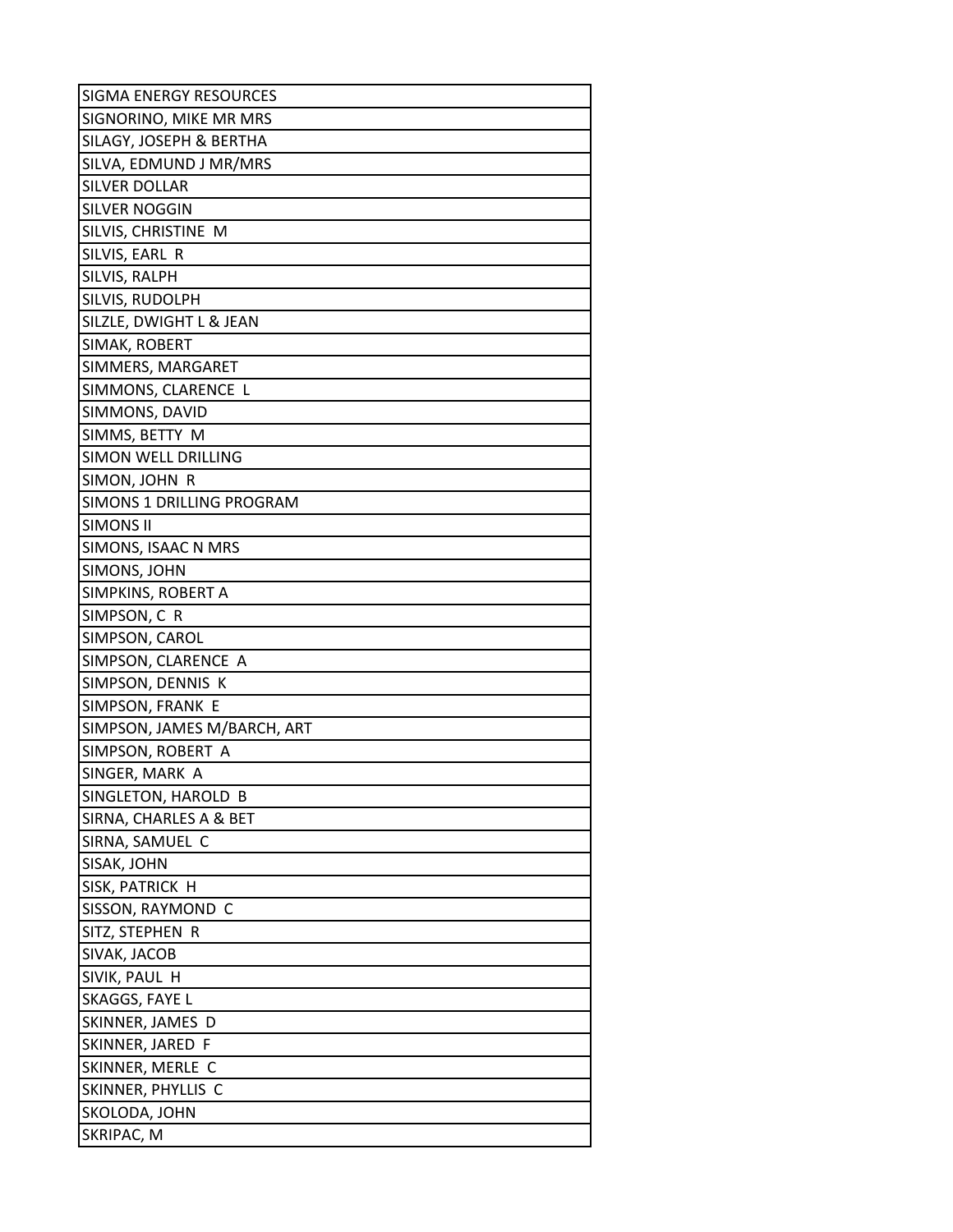| SKRIPAC, MATT JR                  |
|-----------------------------------|
| SLACK, STEPHEN                    |
| SLAGLE, ROGER MR MRS              |
| SLANEY, LLEWELLYN T               |
| SLANINA, JOHN J                   |
| SLATER, S D MR/MRS                |
| SLATTERY, ROGER K                 |
| SLEEMAN, TRACY A                  |
| SLEPPY, ROBERT M                  |
| <b>SLICK SIX THE</b>              |
| SLOAN, FRANCES P                  |
| SLOCUM, LEONARD W                 |
| SLOCUM, ROBERT                    |
| SLOCUM, ROBERT M                  |
| SLOCUM, TIMOTHY A                 |
| SLOCUM, WALTER B MR MRS           |
| <b>SLOMER, THERESA</b>            |
| <b>SLUKA, STEPHEN &amp; GRETZ</b> |
| SLUPE, JAMES L MR/MRS             |
| <b>SLYE, VICTOR &amp;</b>         |
| SMALL, HELEN A                    |
| SMALL, KEITH E                    |
| SMALL, MARY A                     |
| SMAYER, ROBERT J                  |
| SMELTZER, SLOAN R MR/MRS          |
| SMETANKA, PAUL L                  |
| SMIDDLE, ROBERT W SR              |
| SMIECHEWICZ, DANIEL               |
| SMILY, JAMES E                    |
| SMITH, AMELIA L                   |
| SMITH, ARDEN JR MR MRS            |
| SMITH, ARDEN L & PAULINE          |
| SMITH, BARTON T                   |
| SMITH, BEATRICE                   |
| SMITH, DAVID A                    |
| SMITH, DAVID V                    |
| SMITH, DAVID W                    |
| SMITH, DONNA                      |
| SMITH, E I MR/MRS                 |
| SMITH, E W MR/MRS                 |
| SMITH, ETHEL                      |
| SMITH, EUGENE & ANN               |
| SMITH, FLORENCE                   |
| SMITH, FOREST E                   |
| SMITH, FRANK JR G                 |
| SMITH, GARY C                     |
| SMITH, GEORGE C MR/MRS            |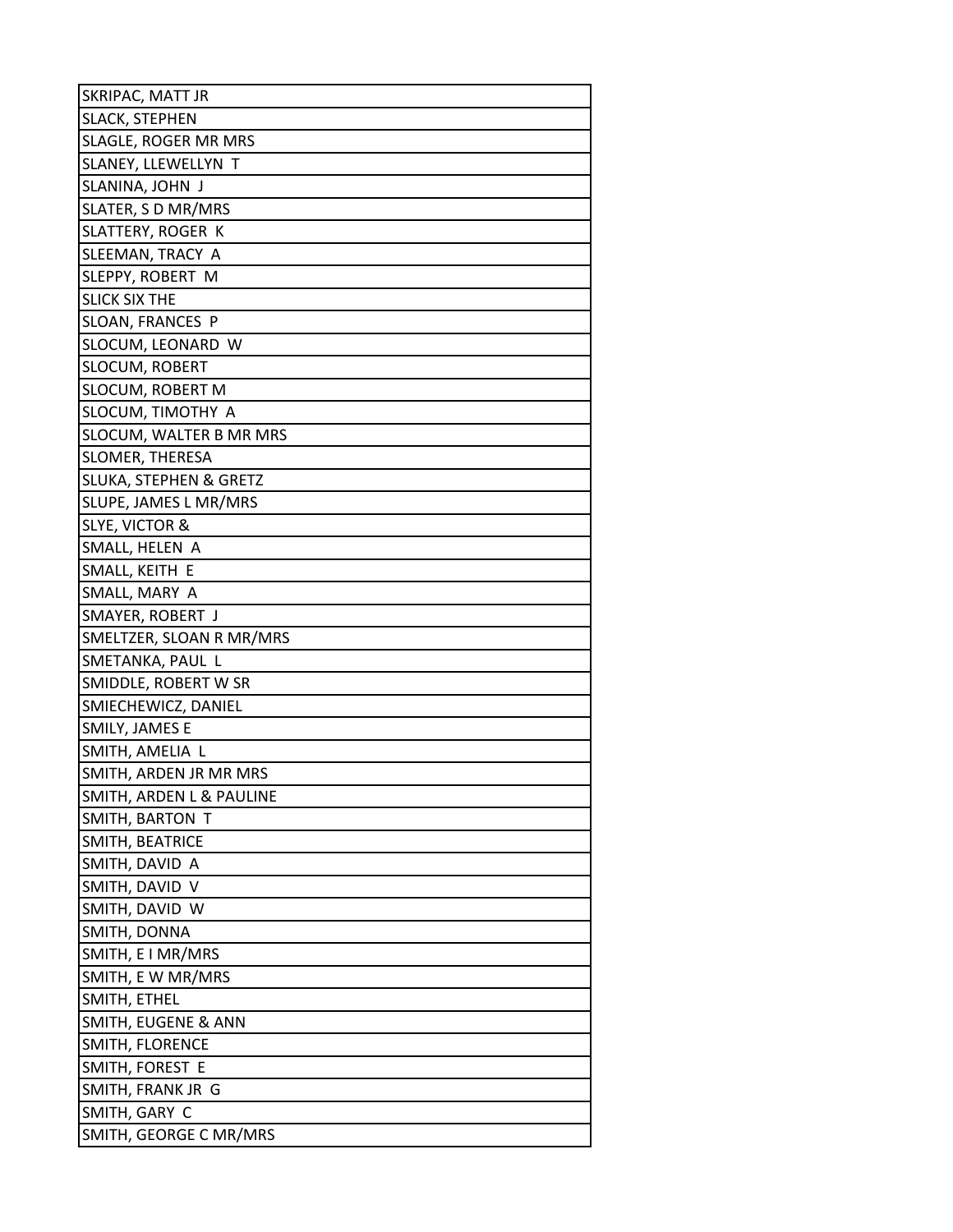| SMITH, GLENN F                    |
|-----------------------------------|
| SMITH, HARRY D                    |
| SMITH, HARVEY H MR/MRS            |
| SMITH, HERMAN E                   |
| SMITH, HOWARD J MR/MRS            |
| SMITH, JAMES W                    |
| SMITH, JAMES R MRS                |
| SMITH, JESSE A                    |
| SMITH, JOHN F                     |
| SMITH, JOSEPHINE                  |
| SMITH, JUDY                       |
| SMITH, KARL                       |
| <b>SMITH, KARLENE &amp; BOWSE</b> |
| SMITH, LAURENCE A                 |
| SMITH, LESLIE & MICHAEL           |
| SMITH, LINDA G                    |
| SMITH, LOWRY N                    |
| SMITH, MARSHA                     |
| SMITH, MARY L                     |
| SMITH, MATT                       |
| SMITH, NORMAN A REV               |
| SMITH, NORMAN MR/MRS              |
| SMITH, OTTIS E REV                |
| SMITH, PAUL L                     |
| SMITH, PHILIP G                   |
| SMITH, QUINN                      |
| SMITH, R J                        |
| SMITH, RAYMOND D                  |
| SMITH, RICHARD M & JEA            |
| SMITH, RONALD G                   |
| SMITH, SCOTT L                    |
| SMITH, SCOTT R                    |
| SMITH, TERRY L                    |
| SMITH, W J                        |
| SMITH, W JOHN MR/MRS              |
| SMITH, WALTER A                   |
| SMITH, WILLARD                    |
| SMITH, WILLIAM E                  |
| SMITHRO, GEORGE A                 |
| SMITLEY, TIMOTHY C                |
| SMOCK, CALVIN                     |
| SMOLEN, ED                        |
| SMOLNIK, EMIL E                   |
| SMORAWSKI, MAY R                  |
| SMORAWSKI, WALTER & EDDY          |
| SMOSNA, JOHN R MRS                |
| SMYKLO, ARTHUR J                  |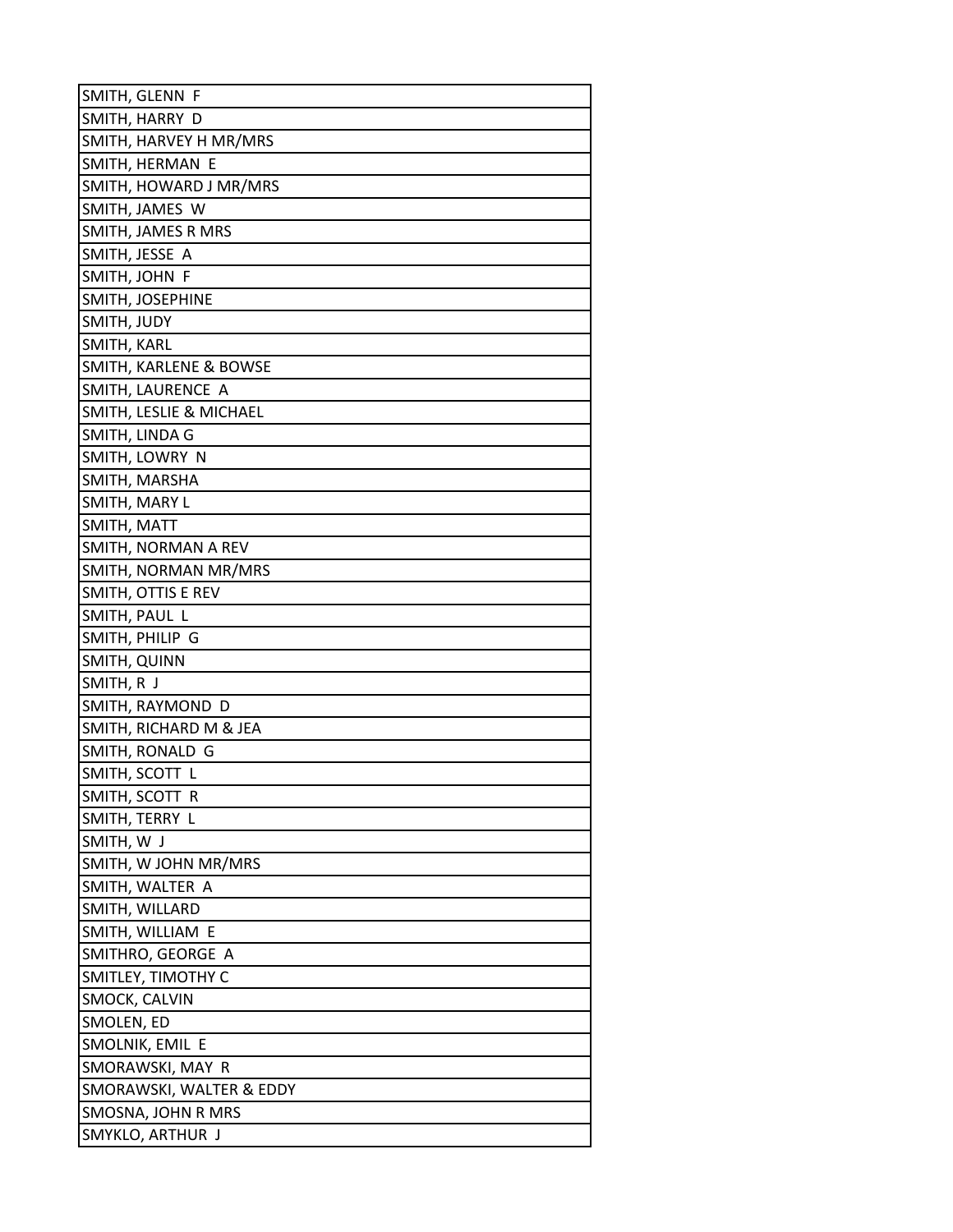| SNAPP, STANLEY/SIEKLUCKY, S |
|-----------------------------|
| SNAVLEY, ANN G              |
| SNAVLEY, DONALD C MR/MRS    |
| SNAVLEY, FRED MR MRS        |
| SNAVLEY, NEIL N             |
| SNAZZY CAMP                 |
| SNELL, EDWARD A             |
| SNELL, PAUL A               |
| SNODGRASS, WILLARD          |
| SNYDER, DAVID C             |
| SNYDER, GERALD L            |
| SNYDER, JACK S & DONNA      |
| SNYDER, JAMES A             |
| SNYDER, JOHN                |
| SNYDER, KATHLEEN MRS        |
| SNYDER, L G MR/MRS          |
| SNYDER, LOUIS               |
| SNYDER, MELODY A            |
| SNYDER, ROBERT F            |
| SNYDER, STEVEN & MELODY     |
| SNYDER, WALTER LEROY &      |
| SNYDER, WILLIAM H           |
| SOBERL, STANLEY             |
| SOBOTA, JOSEPH              |
| SODERBERG, ROBERT           |
| SOFSKY, CHARLES             |
| SOLINKO, THEODORE           |
| SOLINKO, THEODORE P & CLAUD |
| SOLIWODA, NOBERT & JEAN     |
| SOLKOWSKI, JOHN             |
| <b>SOLOMON CAMP</b>         |
| SOLOVICH, MARY D            |
| SONDERICKER, LEE & JUANITA  |
| SONGER, DENNIS M            |
| SONGER, ELINOR V            |
| SONGER, SYLVESTER S         |
| SOPHER, JOHN J MR/MRS       |
| SORENSON, ADOLPH G & MILDRE |
| SORENSON, GILBERT A         |
| SORENSON, KERRY             |
| SORENSON, RALPH M           |
| SOROS, LEONARD C            |
| SORVELLI, DANIEL M          |
| SOTLAR, JOHN J JR           |
| SOUDAN, ALICE               |
| SOUKUP, EDWARD & EVALYN     |
| SOUTH PENN OIL              |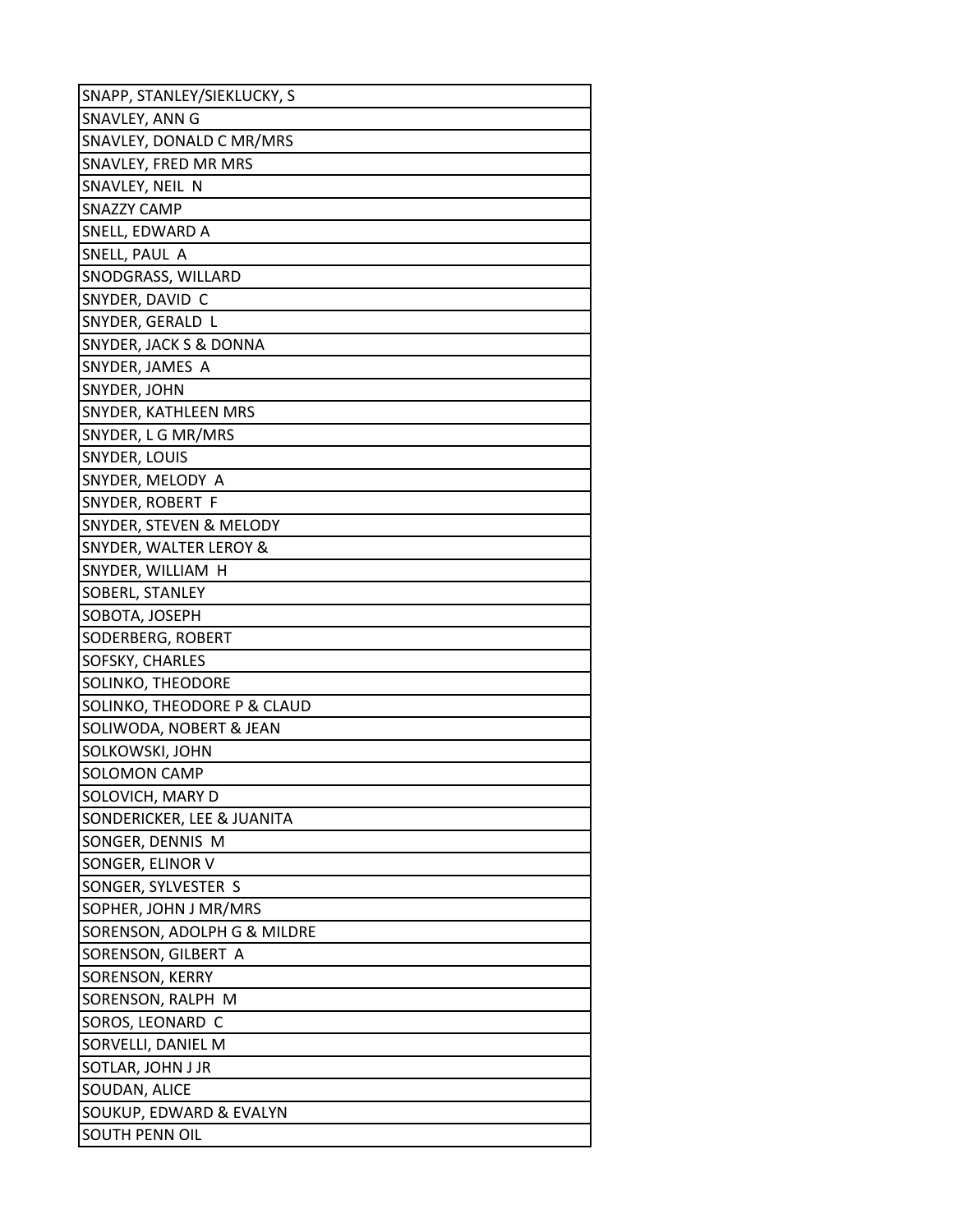| SOUTHWELL, ROSALIE          |
|-----------------------------|
| SOUTHWELL, RUSSELL          |
| SOUTHWICK, CINDY            |
| SOUTHWORTH, GEORGE          |
| SOUTHWORTH, ROBERT & TAMMY  |
| SOWINSKI, ARTHUR F          |
| SPACHT, MYRTLE M            |
| SPACK, MICHAEL              |
| SPAEDER, WC                 |
| SPANGLER, BOYD E            |
| SPANGLER, CLIFFORD & DOROTH |
| SPARK, CORY E               |
| SPATES, EMERY Y             |
| SPATHAROS, JOHN             |
| SPAULDING, MARK D           |
| SPEAKMAN, ROBERT MR MRS     |
| SPEAR, DANIEL R             |
| SPEAS, HOWARD L REV         |
| SPECHT, MILDRED S           |
| SPEER, CLIFFORD R           |
| SPEICHER, HARRY             |
| SPEIGLE, MICHAEL & SHIRLEY  |
| SPELLING, ADAM & SAMLOCK, A |
| SPELLING, CARL              |
| SPENCER, BLANCH G           |
| SPENCER, BURDETTE & ARDI    |
| SPENCER, DAVID L JR         |
| SPENCER, GEORGE             |
| SPENCER, GORDON & FLORENCE  |
| SPENCER, GRACE L            |
| SPENCER, HAROLD             |
| SPENCER, LYNN               |
| SPENCER, MERL L             |
| SPENCER, VIVIAN             |
| <b>SPER-LOCK CAMP</b>       |
| SPERRY, DONALD MR MRS       |
| SPERRY, RAY E MR/MRS        |
| SPERRY, ROBERT              |
| SPICER, CHRISTINE           |
| SPICER, EMERSON H & NINA    |
| SPINKS, FRANK L             |
| SPINNEWEBER, JOSEPH         |
| SPIRES, LAWRENCE H          |
| SPITMAN, WALTER MR MRS      |
| SPRING CREEK SPTMNS CLUB IN |
| SPRING HILL CAMP            |
| SPRING, BRUCE E             |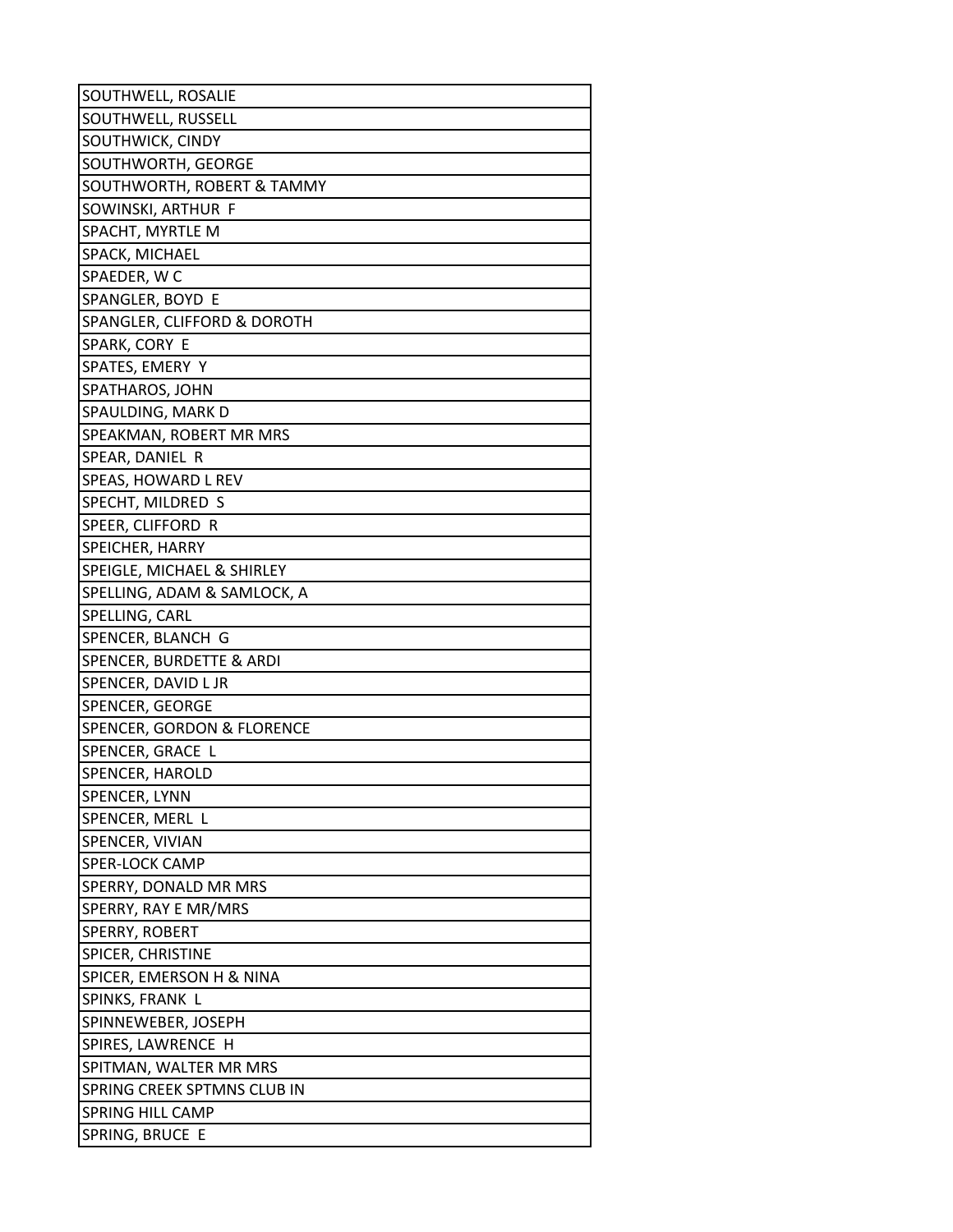| SPRINKLE, KENNETH           |
|-----------------------------|
| SPROW, MELVIN L             |
| SPRY, MARGARET A            |
| STAAB, JOHN H               |
| STABLEIN, OTTO J JR         |
| STAFFORD, THOMAS M          |
| STAFFORD, WALTER W          |
| STAHLBAUM, FRED JR          |
| STAINBROOK, B P             |
| STAINBROOK, KEITH R         |
| STALDER, JEFFREY D          |
| STALTER, MICHAEL R          |
| STAMM, MARGARET M           |
| STAMMLER, KEITH K           |
| STANBRO, ANDREA             |
| STANBRO, LARRY L & DENNIS V |
| STANFORD, EDWARD            |
| STANFORD, G W & MARGARET    |
| STANKEWICH, GEORGE SR       |
| STANKIEWICZ, DONALD         |
| STANKO, DENNIS M            |
| STANTON, FREDRIC L MR/MRS   |
| STANTON, GERALDINE L        |
| <b>STANTON, MICHELLE</b>    |
| STANTON, THOMAS R           |
| STANZIANO, SHARYN           |
| <b>STAR HUNTING LODGE</b>   |
| STARICEK, JOSEPH S          |
| STARR, EMILY S              |
| STARUCH, RONALD G           |
| STATLER, GEORGE             |
| STEARNS, RAE                |
| STEC, FRANK H               |
| STEC, JOSEPHINE             |
| STECK, RONALD H             |
| STEEL CITY HTG AND FSHG     |
| STEELE, CHARLES & ELSIE     |
| STEELE, DALE MR MRS         |
| STEELE, DAVID L & ROSEMARY  |
| STEELE, JACK C              |
| STEELE, JAMES               |
| STEELE, WADE E              |
| STEELE, WILLIAM S           |
| STEFFAN, CRISTY & RYAN      |
| STEFFY, MARGARET E          |
| STEHLE, THOMAS H            |
| STEIGER, GERALD             |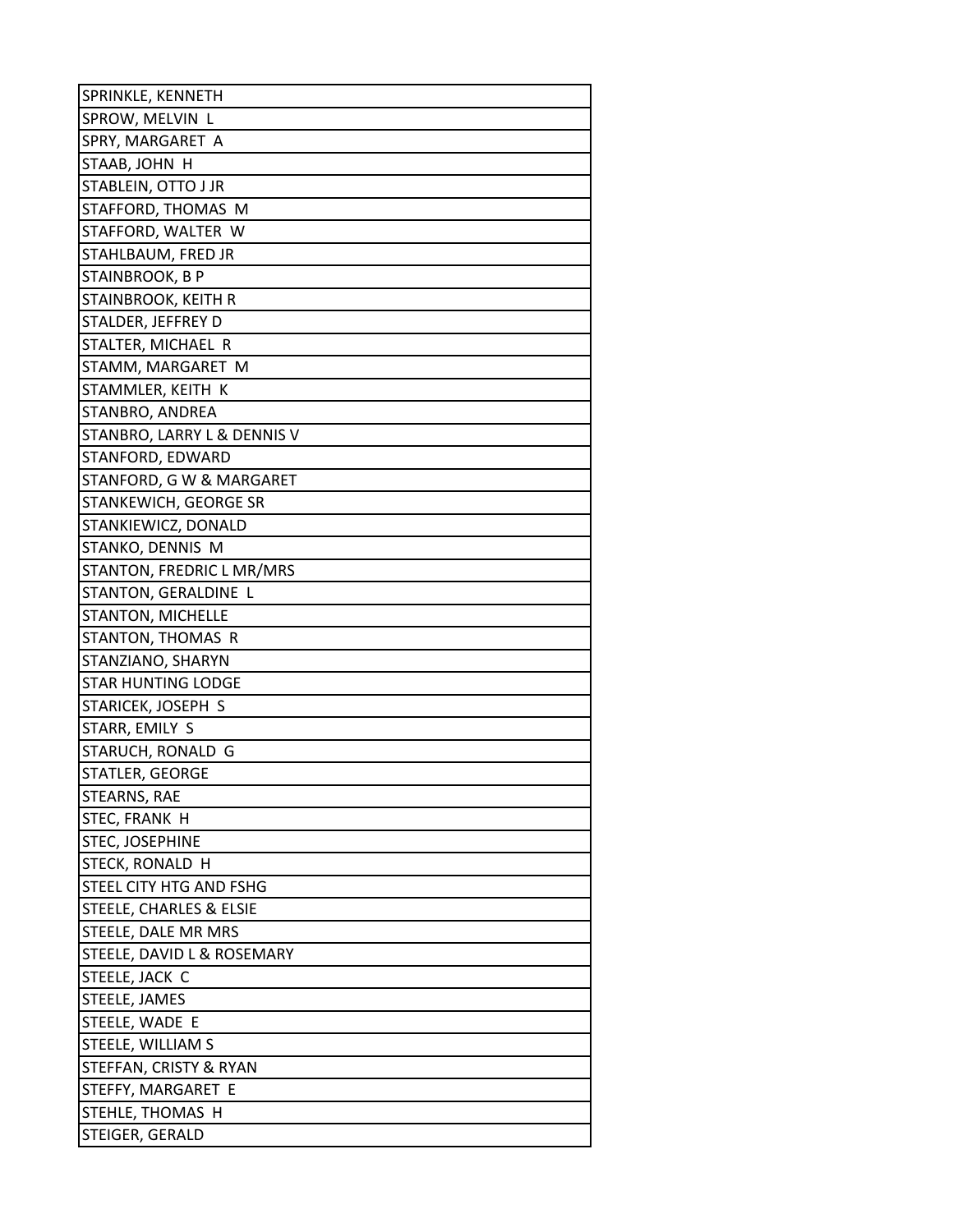| STEIGER, MIKE L             |
|-----------------------------|
| STEIN, DIANE L              |
| STEINER, MARK J             |
| STEINMETZ, ALEX             |
| STEINMETZ, BRUCE            |
| STEINMEYER, PAULINE L MS    |
| STENBERG, CARL I            |
| STENMAN, P H                |
| STENSTROM, DERWIN G MR/MRS  |
| STEPEK, JOSEPH              |
| STEPHENSON, J C             |
| STEPINSKY, WALTER           |
| STERLING, KENNETH W         |
| STERLING, LINDA E           |
| STERNTHAL, EDWARD J         |
| STERRETT, WILLIAM A         |
| STEVENS, GERALD E           |
| <b>STEVENS, HAROLD</b>      |
| STEVENS, LAVERNE A          |
| STEVENS, MICHAEL D          |
| <b>STEVENSON &amp; LEO</b>  |
| STEVENSON, MICHAEL L        |
| STEVENSON, PAUL R           |
| STEVENSON, RICHARD          |
| STEVENSON, RICHARD A & RAY  |
| STEVENSON, RONA & WELLER,   |
| <b>STEWART OIL DEV</b>      |
| STEWART, ALBERT G           |
| STEWART, ARLIN              |
| STEWART, DEAN W             |
| STEWART, DONALD E           |
| STEWART, ELSON              |
| STEWART, GARY & KATHY       |
| STEWART, HELEN MRS          |
| STEWART, HERBERT & MARGARET |
| STEWART, JAMES              |
| STEWART, JOHN A             |
| STEWART, JOHN J             |
| STEWART, KEN                |
| STEWART, LORRIS C           |
| STEWART, M AILEEN           |
| STEWART, ROBERT             |
| STEWART, ROBERT H           |
| STEWART, SAM & BETTY        |
| STEWART, TOM                |
| STICKLE, HARRY E MR/MRS     |
| STICKLE, PJ                 |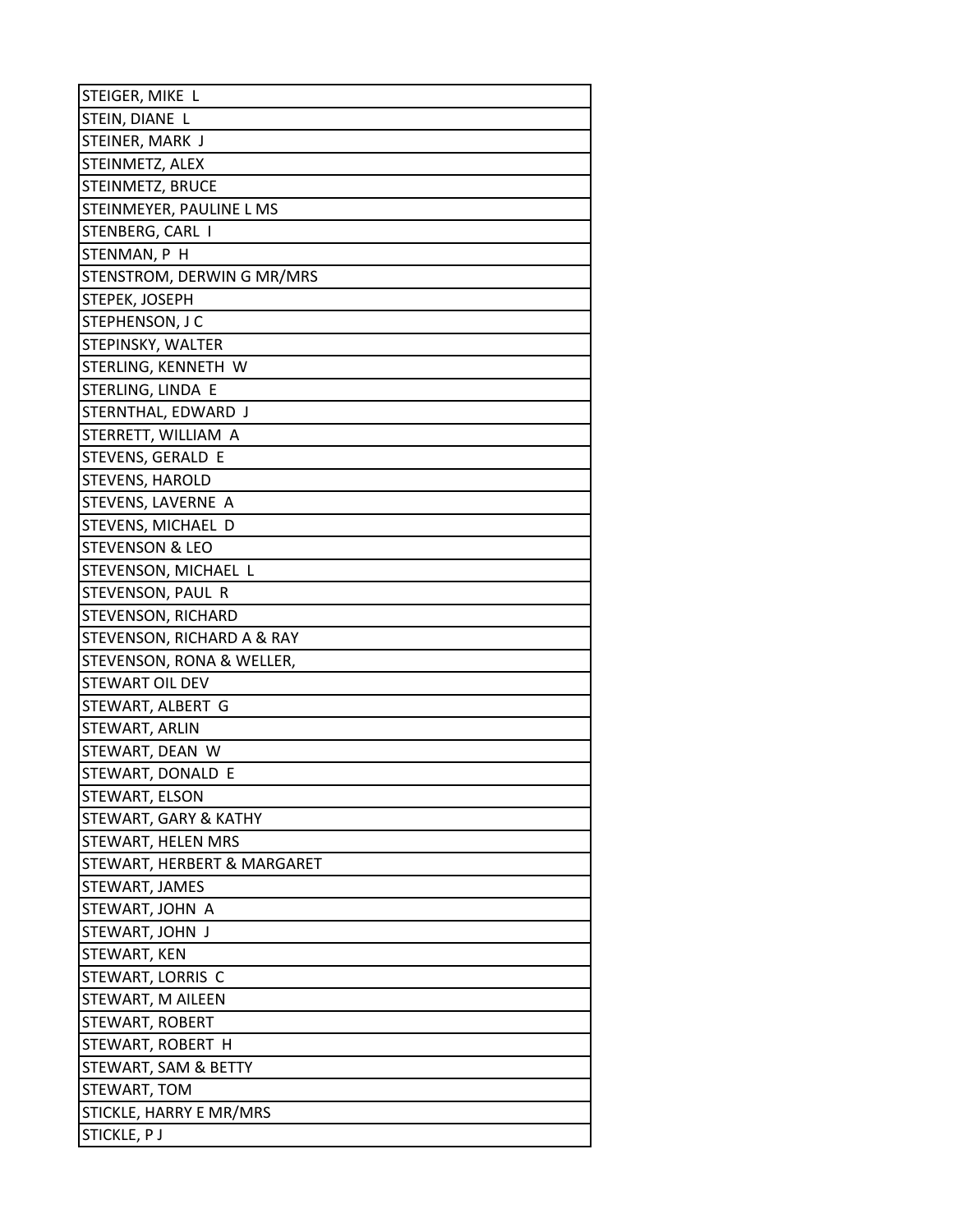| STIFFEY, THOMAS A JR          |
|-------------------------------|
| STILLEY, LONNY G              |
| STILLWAGON, RON               |
| STIMMELL, AMY SUE             |
| STINER, ROBERT J MR/MRS       |
| STINO, FRANCES M              |
| STINO, JOHN                   |
| STITT, BETTY R                |
| STITT, CHARLES                |
| STITT, DONALD H & SHIRLEY     |
| STITT, RUSSELL F              |
| STOCCO, SAM J & ELIZABETH     |
| STOCK, NORMAN L DR            |
| STOCKDILL, CHARLES            |
| STOCKDILL, MARGARET L         |
| STOCKER, EDWARD E JR          |
| STOCKTON, C B                 |
| STOCKTON, CLARENCE J          |
| STOCKTON, JOHN & DONNA        |
| STOCKTON, L N                 |
| STOCUM, RONALD L              |
| STODDARD, BERNARD T           |
| STODDARD, JEFFREY W           |
| STODDARD, JIMMY A             |
| STOLTZ, JILL M                |
| STONE, DOROTHY                |
| STONEBRAKER, WILLIAM P        |
| <b>STONY BROOK CABIN</b>      |
| STORC, PATRICIA               |
| STOREY, JOHN E                |
| <b>STORMER, CHARLES &amp;</b> |
| STORMES, CHARLES T MR/MRS     |
| STOUDT, JOHN R                |
| STOUT, BONNIE L               |
| STOUT, ESTER L                |
| STOUT, ROBERT C               |
| <b>STOVER BROTHERS</b>        |
| STOVER, CHARITY E             |
| STOVER, EARL MR MRS           |
| STOVER, GEORGE H              |
| STOVER, KATHLEEN D MRS        |
| STOVER, KEVIN                 |
| STOVER, KEVIN E               |
| STOVER, LAWRENCE & LORRAINE   |
| STOVER, WILLIAM               |
| STOWELL, KENNETH MR MRS       |
| STRANO, TERESA                |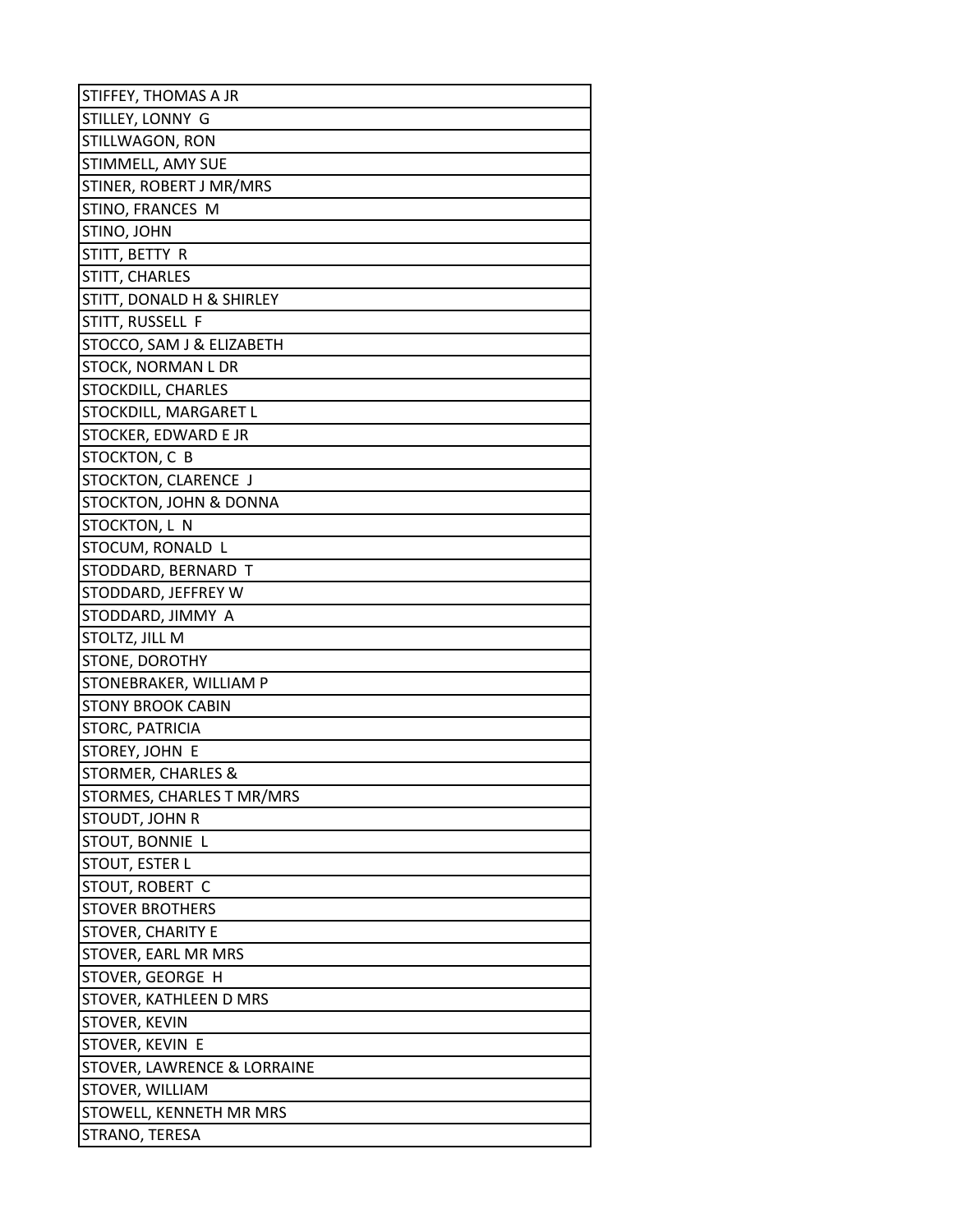| STRAWBRIDGE, DENNIS J       |
|-----------------------------|
| STREICH, DONALD             |
| STREICH, EDWIN C            |
| STREYLE, ANNA R             |
| STRICKER, SYLVIA H MRS      |
| STRICKLAND, WILLIS          |
| STRIGHT, LEWIS K            |
| STRIPPY, WM J MRS           |
| STRITZINGER, A M            |
| <b>STROSCHEIN, DOUGLAS</b>  |
| STROUD, REBECCA J           |
| STROUD, RICHARD L           |
| <b>STROUP, MARY E</b>       |
| STROUP, THOMAS G            |
| <b>STROUP, TIM</b>          |
| STROUP, VAUGHN L            |
| STROUP, VIOLA M             |
| STROUP, WILLIAM J           |
| STUBENVOLL, JOSEPH JR       |
| STUFFLEBEAM, GARRY M        |
| STUFFLEBEAM, SCOTT E        |
| STUMP, JAMES C JR           |
| STUNJA, JOHN T              |
| STURDEVANT, WY              |
| STURDEVANT, WILLIAM         |
| STURZENBECKER, RUDOLPH      |
| SUCHAR, ANN M               |
| <b>SUDSY DICKS</b>          |
| SUDUL, FRANK MR MRS         |
| SUDUL, JIM W                |
| SUDUL, MATTHEW A            |
| SUICH, RICHARD L            |
| SULLIVAN, EDWARD            |
| SULLIVAN, JOHN D            |
| SULLIVAN, JOSEPH & JOANNE   |
| SULLIVAN, ROSE MRS          |
| SULLIVAN/CLARK              |
| <b>SULPHUR SPRINGS CAMP</b> |
| SULTAN, ROBERT              |
| SUMINSKI, STEVE             |
| SUMMERS, HARRY D            |
| SUMMERS, HELEN E            |
| SUMMERS, LINDA              |
| SUMMERS, RICHARD P          |
| SUMMERVILLE, A R            |
| SUMMERVILLE, WILBUR         |
| SUMMERVILLE, WILLIAM        |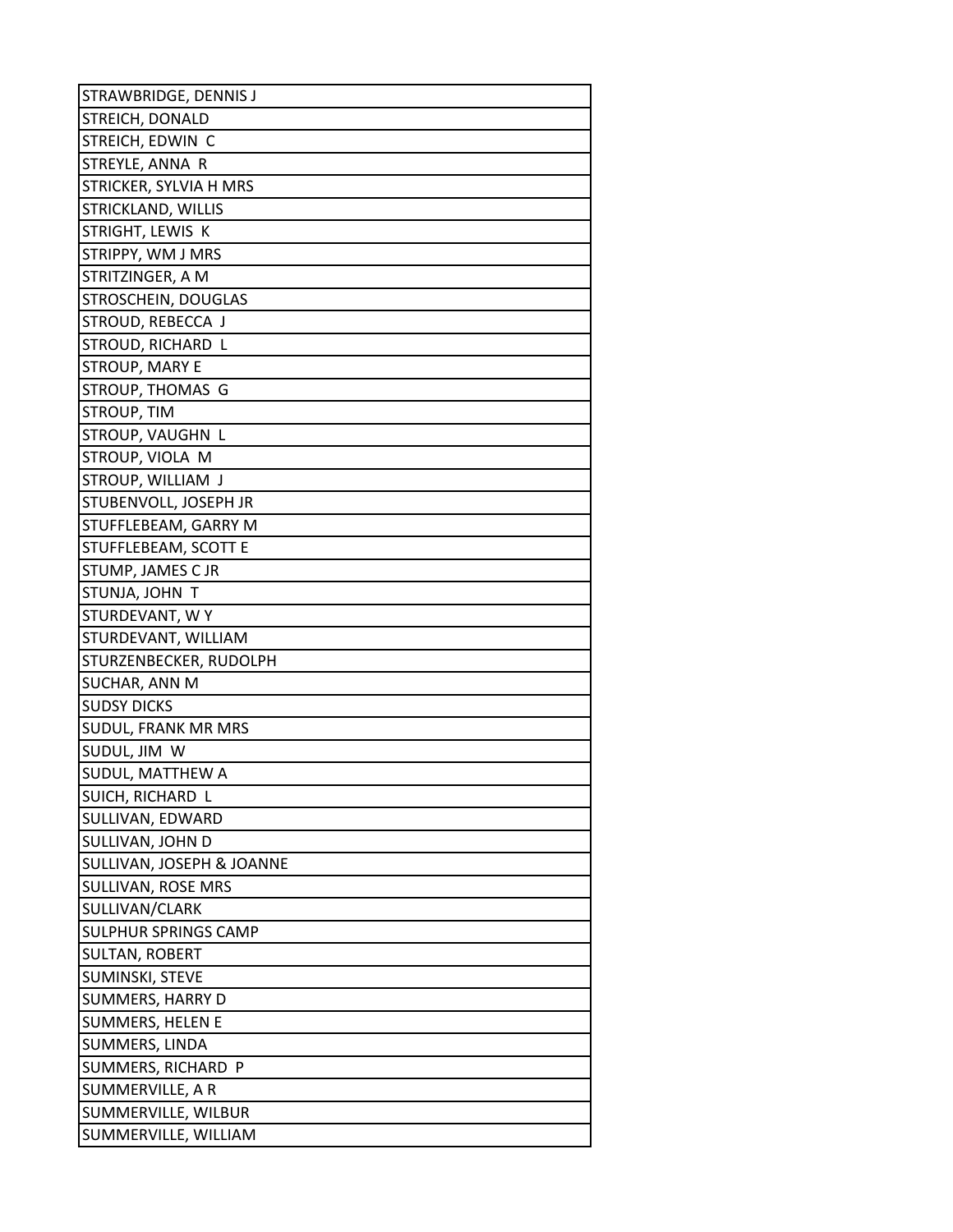| <b>SUN RISE CABIN</b>                  |
|----------------------------------------|
| <b>SUN SET VIEW</b>                    |
| <b>SUNSET CAMP</b>                     |
| SUPPA, JAMES                           |
| SUPPA, JAMES JR F                      |
| SUPPA, NICK & SHERRI L                 |
| SUPPA, STEPHEN A                       |
| SUPRYNOWICZ, RONALD                    |
| SUPULSKI, WARREN & KIM                 |
| SURGALSKI, JOSEPH                      |
| SUSCHECK, ANDREW                       |
| SUSTRICH, HENRY                        |
| <b>SUTLEY, FRANK</b>                   |
| SUTLIFF, CARL N JR                     |
| SUTLIFF, GAYLE A                       |
| SUTTER, KARL                           |
| SUTTON, ISABELLE                       |
| SUTTON, JAMES C MR/MRS                 |
| <b>SUTTON, JERRY T &amp; KATHELLEN</b> |
| SUTTON, MILDRED A                      |
| <b>SUTTON, STEVE &amp; JANET</b>       |
| SVEC, JOSEPH J MR/MRS                  |
| SVEDA, ANDREW W                        |
| SVEDA, DANIEL & MARIAN                 |
| SVEDA, GEORGE W                        |
| SVEDA, GEORGE & PATRICIA               |
| SVEDA, RICHARD A                       |
| SVENTEK, ANDY                          |
| <b>SVIENTY, FRANK &amp; AMELIA</b>     |
| SWAB, CLYDE & PAULINE                  |
| SWAB, GLORIA                           |
| SWAB, GLORIA A                         |
| SWAGER, HILDA                          |
| <b>SWAK CAMP</b>                       |
| SWANK, RAY W                           |
| <b>SWANSON, ARTHUR A JR</b>            |
| SWANSON, BRADLEY A                     |
| SWANSON, CARL R                        |
| SWANSON, CLYDE                         |
| SWANSON, DAVID                         |
| SWANSON, GARY A                        |
| SWANSON, HARRY G                       |
| SWANSON, HOMER                         |
| SWANSON, J ALGOT J                     |
| SWANSON, MARTHA C                      |
| SWANSON, MARTIN C MR/MRS               |
| SWANSON, NETTIE B                      |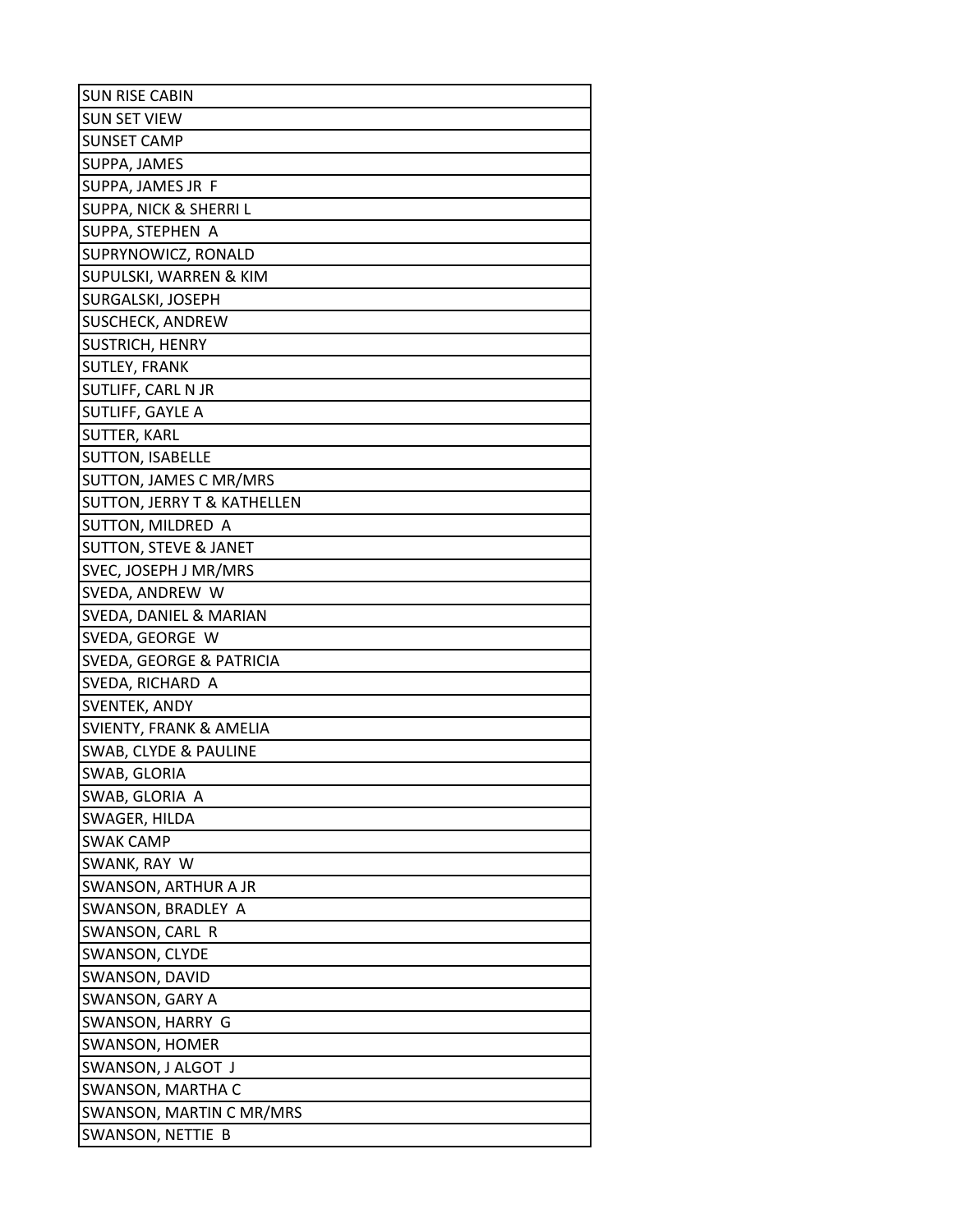| SWANSON, ROBERT                     |
|-------------------------------------|
| SWANSON, ROBERT B                   |
| SWANSON, RODNEY L                   |
| SWANSON, STANLEY                    |
| SWANSON, WILLIAM K JR               |
| SWARTZ, JAMES N                     |
| SWATT, SIMON                        |
| SWAVEY, DICK G                      |
| SWAYBACK CAMP                       |
| SWEENEY, MAYNARD A MR/MRS           |
| SWEENEY, TERRY A                    |
| SWENKO, GENEVIEVE A MRS             |
| <b>SWIFT AUTO AUCTION</b>           |
| SWINARSKI, EUGENE & LEONA           |
| SWINGCAT LODGE                      |
| SWITZ, EDWARD R                     |
| SWITZER, EUGENE E                   |
| SWITZER, HATTIE S                   |
| <b>SWITZER, ROBERT J &amp; LOUI</b> |
| SWOGGER, MALCOLM R                  |
| SYBRANDT, JOHN S                    |
| SYCAMORE CAMP                       |
| SYKES, WILLIAM E & HEL              |
| SZABO, GERALD E                     |
| SZEWCZUK, LAURA MRS                 |
| SZEWCZUK, PHILIP N                  |
| SZEWCZUK, PHILIP & BESSIE           |
| SZYMANOWSKI, DONALD                 |
| SZYMPRUCH, KIRK                     |
| T & L CAMP                          |
| <b>T-MOBILE NORTHEAST LLC</b>       |
| TACCONE, ANTHONY L                  |
| TACKITT, W C                        |
| TAKACS, THOMAS SR/LINDA             |
| <b>TALL TIMBER</b>                  |
| TALLY HO                            |
| TALMONTE, ED & DONNA                |
| TANSKI, THEODORE C MR/MRS           |
| TARENTUM HTG & FSHG ASSOC           |
| TARR, JOHN E                        |
| TARR, R M & SARA                    |
| TARR, RONALD H & CARO               |
| TARVER, STANLEY J                   |
| TASKER, JAMES E                     |
| TAYDUS, VALERIE L                   |
| TAYLOR, ARDEN                       |
| TAYLOR, FRED                        |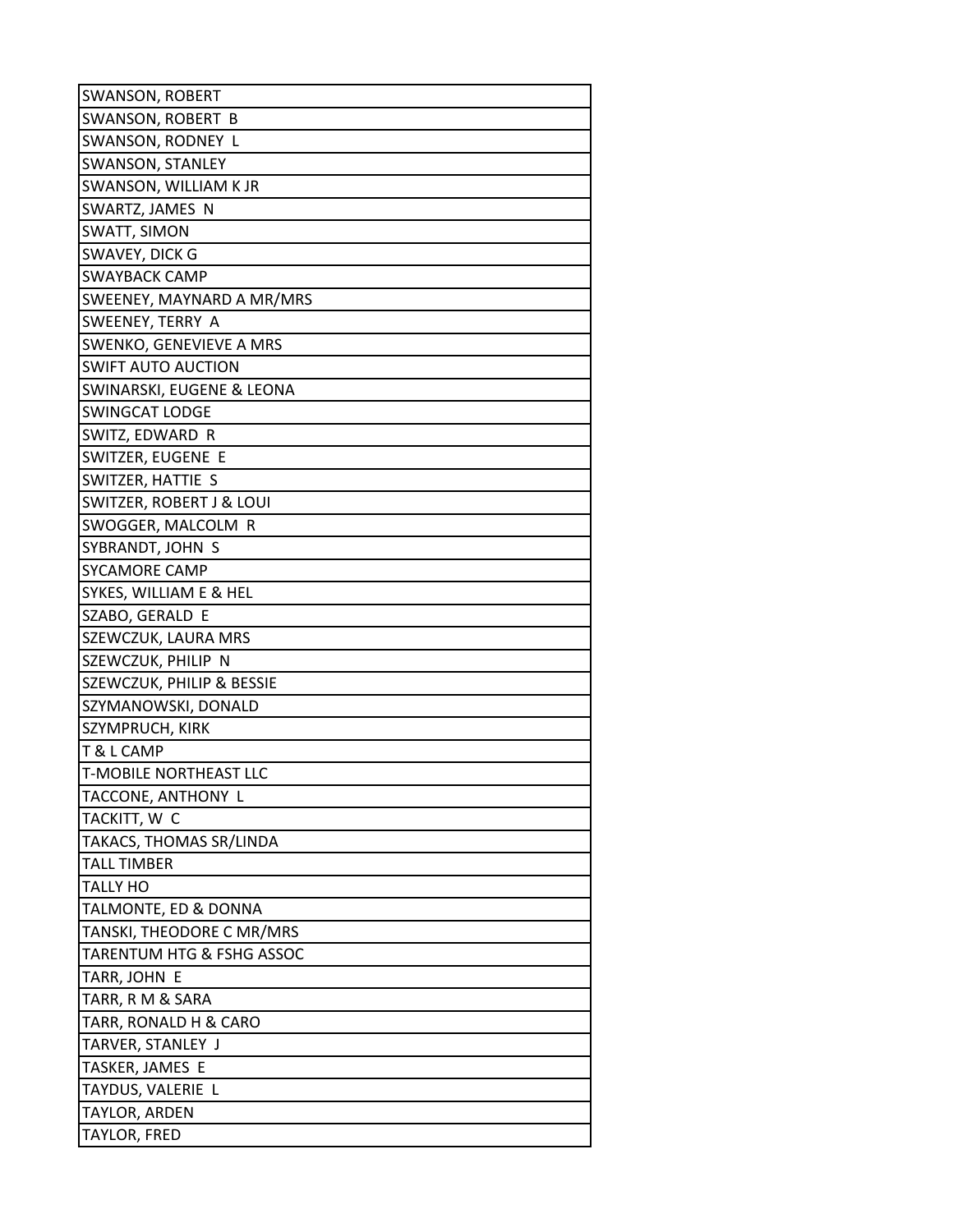| TAYLOR, JAMES E                            |
|--------------------------------------------|
| TAYLOR, JEFF W                             |
| TAYLOR, MARJORIE D                         |
| TAYLOR, MARTHA                             |
| TAYLOR, NORMAN G & KAREN                   |
| TAYLOR, ORLAN                              |
| TAYLOR, ROBERT W                           |
| TAYLOR, ROGER C                            |
| TAYLOR, WILLIAM M &                        |
| TE APE CAMP                                |
| TECONCHUK, JOHN                            |
| <b>TED'S CAMP</b>                          |
| TEEARS, DELORAS MRS                        |
| TEETERS, G D                               |
| TEJAM LODGE                                |
| TELE MEDIA CO OF ADDIL                     |
| TELFORD, MIKE                              |
| <b>TELIC ASSOCIATES</b>                    |
| TELICK RUN LTD                             |
| TELLMAN, JAMES H MR/MRS                    |
| TELLMANN, BERNARD F                        |
| TEMPLETON, ORMAN C                         |
| TERRILL, METRON                            |
| TEXAS INTERNATIONAL PETRO C                |
| TEXTER, RUSSELL MRS                        |
| THARP, ISCHABOD O                          |
| THARP, VIRGIL L                            |
| THAXTON, RODGER A                          |
| THAYER, VERNITA M MRS                      |
| THELIN OIL ACCTDAVID H & MA                |
| THELIN, MARTHA L                           |
| THELIN, OIL ACCT                           |
| THEODORE, JAMES J                          |
| THEODORE, MARGARET H                       |
| THEURET, LAURA MRS                         |
| THEURET, MATTHEW<br>THIMONS, PAUL & LOTTIE |
| THIRTEEN CAMP                              |
| THIRTY FIVE CAMP                           |
| THIRTY FIVE CLUB THE                       |
| THOM, CHARLES R                            |
| THOM, JUDITH I                             |
| THOMAS, CARL I                             |
| THOMAS, CARL R                             |
| THOMAS, DALE G                             |
| THOMAS, DARLENE                            |
| THOMAS, DAVID L/ZIMMERMAN,                 |
|                                            |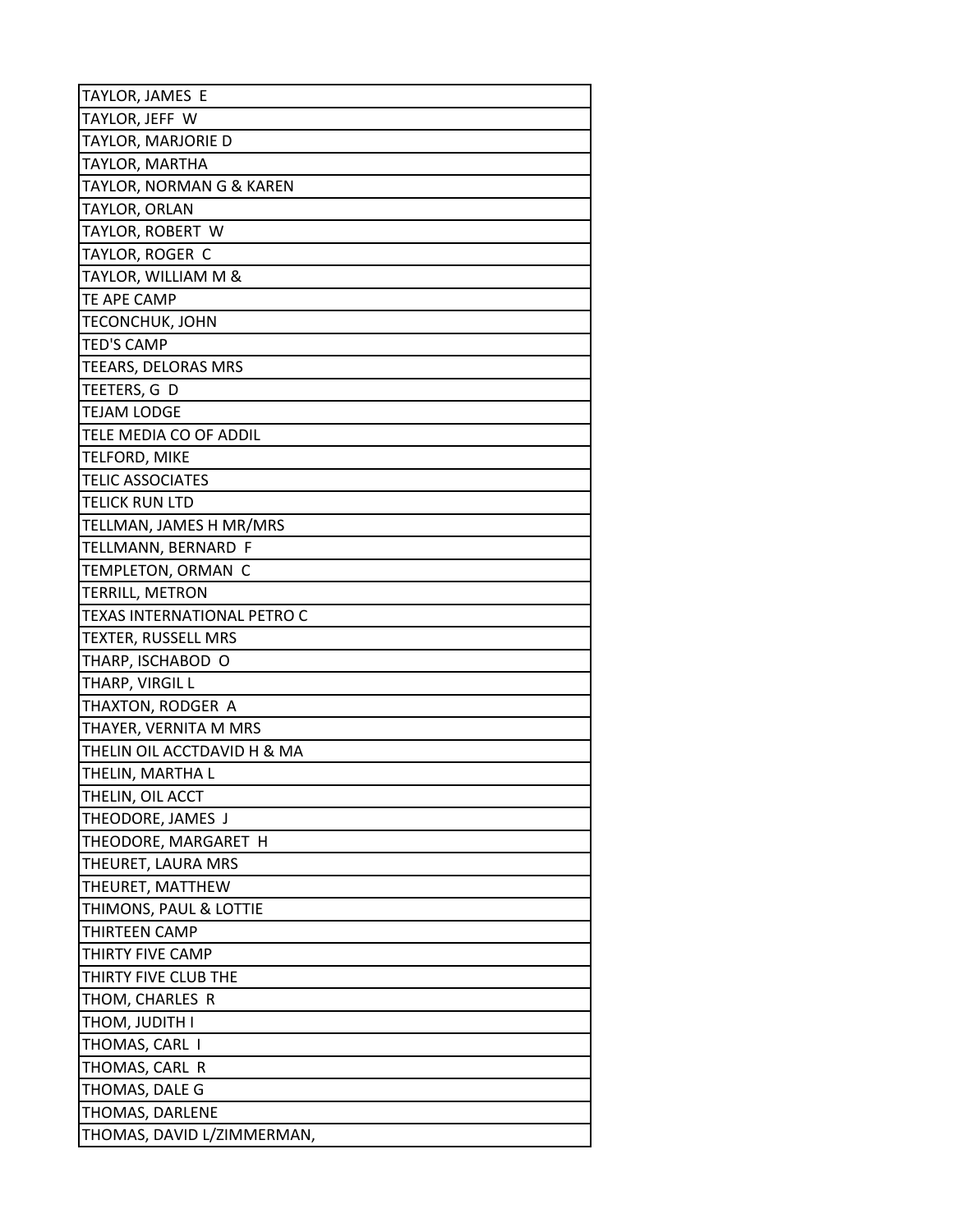| THOMAS, GARY O MRS        |
|---------------------------|
| THOMAS, GORDON MR/MRS     |
| THOMAS, HANNA E MRS       |
| THOMAS, JAMES A           |
| THOMAS, JOSEPH L ESTATE   |
| THOMAS, JOSEPH MR/MRS     |
| THOMAS, KENNETH A         |
| THOMAS, LARRY D & PATRI   |
| THOMAS, LEROY E           |
| THOMAS, LEROY MRS         |
| THOMAS, LYNN ESTATE       |
| THOMAS, MARGARET          |
| THOMAS, MATTHEW           |
| THOMAS, MICHELE L         |
| THOMAS, ROBERT R          |
| THOMAS, SAMUEL B          |
| THOMAS, WALTER R          |
| THOMAS, WESLEY            |
| THOMPSEN, A T             |
| THOMPSON, CHARLES C       |
| THOMPSON, DAVID L         |
| THOMPSON, DONALD E        |
| THOMPSON, DONALD W &      |
| THOMPSON, GILBERT I       |
| THOMPSON, HOWARD          |
| THOMPSON, JOHN            |
| THOMPSON, JOHN E MD       |
| THOMPSON, LAWRENCE H      |
| THOMPSON, PAUL V          |
| THOMPSON, W A             |
| THORNTON, GUY             |
| THORNTON, HAZEL           |
| THORPE, BETTY             |
| THORPE, HENRY J           |
| THORPE, LUELLA            |
| <b>THREE FOXES</b>        |
| THREE PINES               |
| THREE STRIPE CAMP         |
| THURSTON, BARRY E         |
| <b>TIDI INN</b>           |
| TIDRICK, FLOYD            |
| TIETJEN, A R              |
| TIKI CAMP                 |
| TILLISON, WILLARD & MARIA |
| TIMBERWOLF CAMP           |
| TIMBS, WAYNE A            |
| TIMMONS, L W              |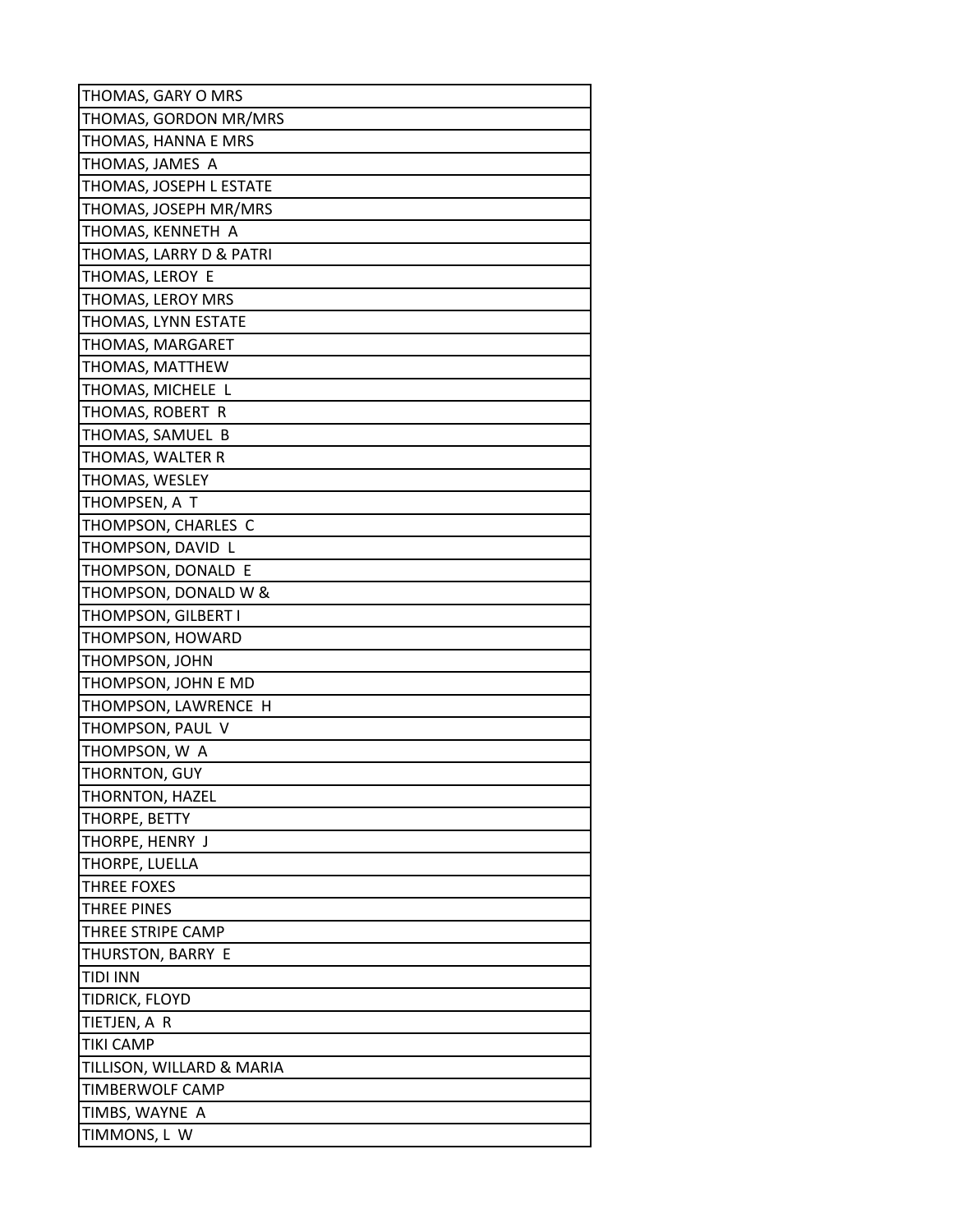| TINLEY, WILLIAM J & MAR     |
|-----------------------------|
| TIP TOP CAMP                |
| TIPTON, CLAIR EST           |
| TISDALE, JAMES C            |
| <b>TITAN ENERGY CORP</b>    |
| TITUS, ARTHUR E             |
| TITUS, ROY L & EVA          |
| TODD, ROBERT O & ANNA       |
| TOLL, HOWARD W              |
| TOMAI, ROBERT               |
| TOMALLO, CARA               |
| TOMCZAK, MARGARET           |
| TOME, BYRON                 |
| TOMPSETT, ROGER S           |
| TOMSIC, STEVE               |
| <b>TONABUFF CAMP</b>        |
| TONER, ARTHUR S             |
| TONER, WILLIAM W            |
| TOP NOTCH                   |
| TOPA, CHRISTINE A           |
| TOPLOVICH, BRUCE & MELODY   |
| TOPLOVICH, PATRICIA A ESTAT |
| TORBA, FRANK P              |
| TORMENTI, A C               |
| TOTH, WILLIAM S             |
| TOTIN, ERNEST               |
| <b>TOWER LODGE</b>          |
| TOWER, LEONARD E            |
| TOWNE, TRACEY M             |
| TOWNLEY, WILLIAM R          |
| TOWNLINE FREE METH CHURCH   |
| TOWNSEND, C G               |
| TOY, DANIEL L               |
| TOY, ROBERT W               |
| TRACY, BRIAN R              |
| <b>TRAILS END</b>           |
| TRAILS END %R S STILLEY     |
| TRAPP, CLARENCE M           |
| TRASK, ROBERT               |
| TRASK, ROSS                 |
| TRAUT, MALCOLM C            |
| TRAVIS, LARRY N             |
| TRAVIS, ROGER W             |
| TRAYNOR, MIKE               |
| TREESE, LESTER S            |
| TREHARNE, EDGAR E           |
| TRENARY, CHARLES            |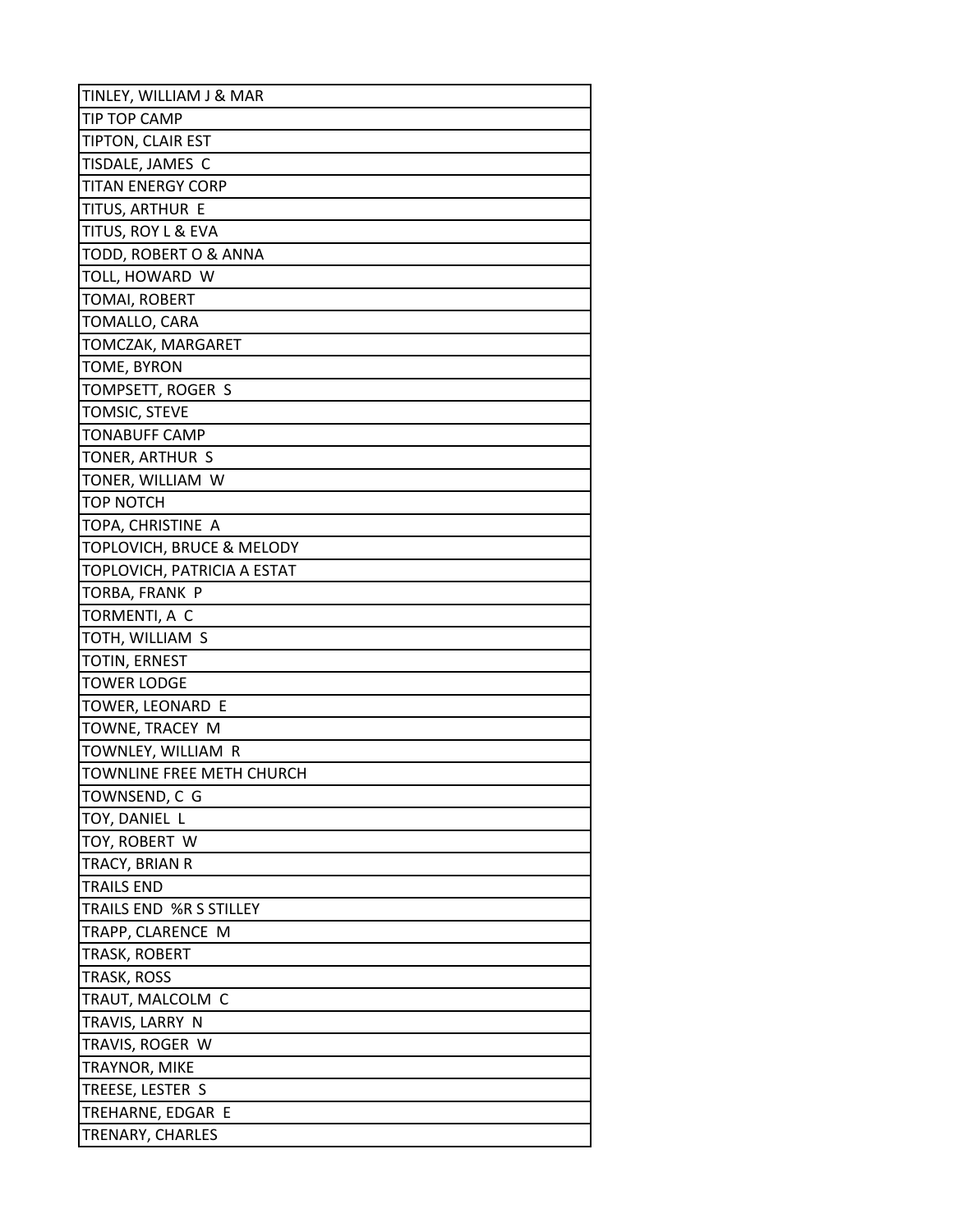| TRESSLER, RANDALL                  |
|------------------------------------|
| <b>TRIAX ENERGY INC</b>            |
| TRICO OIL INC                      |
| TRIMBACH, WILLIAM J                |
| TRINOSKI, BERNARD M &              |
| TRIPLE SIX TRADING POST            |
| TRIPP, NORMAN M                    |
| TRISKET, RONALD N                  |
| TRISKET, TERRY                     |
| TRITT, CORINNE M                   |
| TRITT, ROBERT L                    |
| <b>TROHOSKI, ROBERT</b>            |
| <b>TROIKA OIL INC</b>              |
| TROJANOWSKI, CAROL MRS             |
| TROUP, JACK                        |
| TROUTMAN, WARREN L                 |
| TROXELL, IRVIN J                   |
| TRUBIC, DARREN                     |
| TRUCHAN, EDWARD                    |
| <b>TUBBS, VIRGIL ESTATE</b>        |
| TUCKER, ALLAN & BARBARA            |
| TUCKER, DORTHY                     |
| TUCKER, EDWIN MR MRS               |
| <b>TUCKER, LANCE &amp; BRENDA</b>  |
| TUFTS, ROBERT E MR/MRS             |
| TULIP, RALPH JR                    |
| <b>TUMBLING H</b>                  |
| TURCOVSKY, JOHN SR MR & MRS        |
| <b>TURKEYS ROOST SPORTSMENS CL</b> |
| TURM OIL INC                       |
| TURNER, BARBARA                    |
| TURNER, CHARLES W                  |
| TURNER, DALE E & NANCY R           |
| TURNER, DAVID                      |
| TURNER, DONALD B                   |
| TURNER, JAMES R                    |
| <b>TURNER, NED</b>                 |
| TURNER, R M                        |
| TURNER, WILLIAM A                  |
| TUTMAHER, ANDREW JR                |
| TUTMAHER, JOHN A                   |
| TUTMAHER, TAMMY & SHAWN            |
| TUTTLE, RAYMOND G                  |
| <b>TWENTY FIVE CAMP</b>            |
| <b>TWIN BUCK CAMP</b>              |
| TWIN LANTERNS CAMP                 |
| <b>TWIN OAKS</b>                   |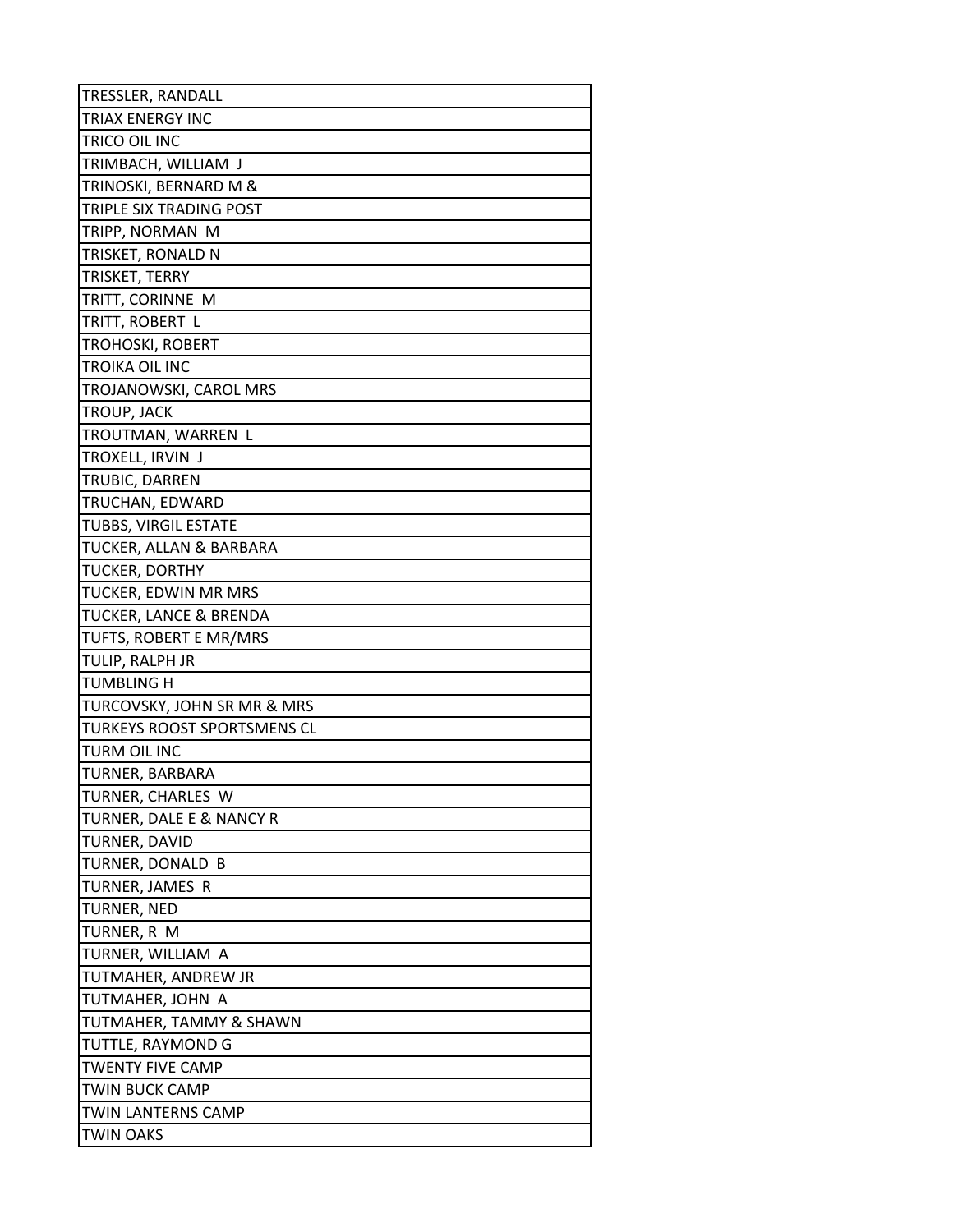| <b>TWIN PINES</b>              |
|--------------------------------|
| <b>TWIN STREAMS CAMP</b>       |
| <b>TWINKLETOES CAMP</b>        |
| TWO BILLS CAMP                 |
| TWO BUCKS & A DOE              |
| TWO H & TWO C CAMP             |
| TWOMBLEY, FLORENCE/DAVID RO    |
| TYGER, CLARENCE MR MRS         |
| TYIRA, GUST                    |
| TYLER, DON                     |
| <b>U S ARMY CORPS OF ENGRS</b> |
| <b>U S FOREST SERVICE</b>      |
| <b>UBER, DALE</b>              |
| UEBBING, OMER W                |
| UGI, DEVELOPMENT CO            |
| ULBRICH, W J                   |
| UN CAMP                        |
| UNCLE EZRAS CAMP               |
| UNION DRILLING INC             |
| UNITED LUMBER &                |
| <b>UNITED RESOURCES</b>        |
| UPLINGER, HOMER J              |
| UPTON, JAMES & MARIE           |
| UPTON, JOSH J                  |
| UPTON, MYRON J                 |
| UPTON, ROBERT JR MR & MRS      |
| URBAN, GORDAN G                |
| URBAN, WILLIAM & JACALYN       |
| URBANIK, WILLIAM J             |
| UREY, JAMES R                  |
| URGELEIT, LEONARD              |
| URIG, DEBRA                    |
| USNARSKI, GERALD A             |
| USTACH, LORRAINE D             |
| USTAR, MAYNARD P               |
| UTLEY, RALPH W                 |
| UTTERBACK, ED                  |
| VALECIC, GEORGE MRS            |
| <b>VALENT, RUTH</b>            |
| VALENTINE, JOHN & RUSSELL      |
| VALONE, JAMES B                |
| VALONE, ROBERT J               |
| VALVOLINE PIPE LINE            |
| VAN BAARLEN, NICO              |
| VAN EPPS, WENDELL M            |
| VANCISE, CARL                  |
| VANCISE, ELWIN A               |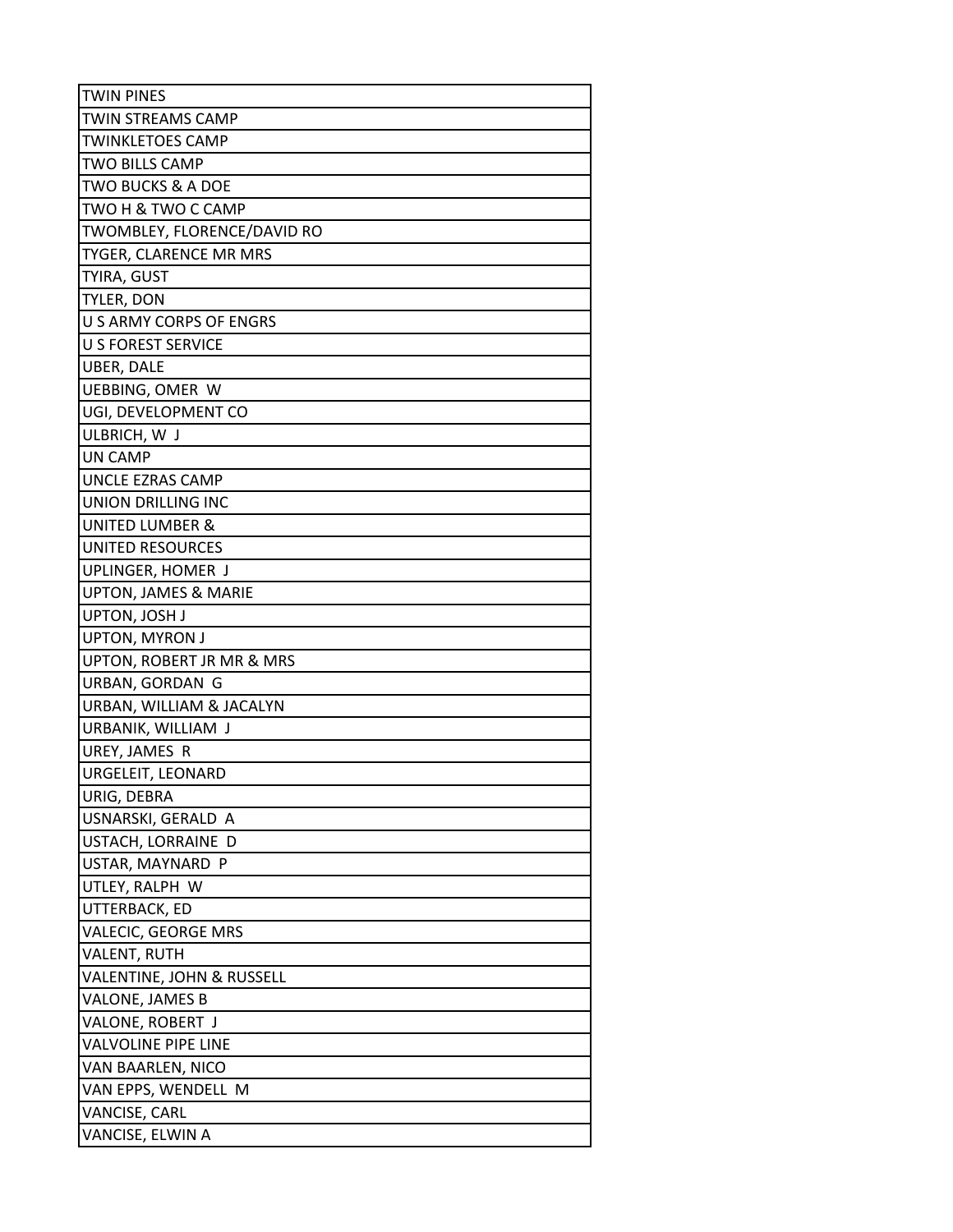| VANCISE, RONALD W             |
|-------------------------------|
| VANDENEEDEN, DAVID            |
| VANDERHOFF, THEODORE A        |
| VANDERHOOF, CHARLES L         |
| VANDERHOOF, ROBERT JR         |
| VANDYKE, JAMES                |
| VANEPPS, TAMMI                |
| VANGUILDER, DEAN A            |
| VANGUILDER, THOMAS M          |
| VANHORN, HOWARD               |
| VANHORN, PATRICIA P           |
| VANOPDORP, JACK               |
| VANORD, DAVID C               |
| VANORD, GARY                  |
| VANORD, GID & MARION          |
| VANORD, HOWARD                |
| VANORD, LEWIS G               |
| VANORD, ORRIE                 |
| VANORD, ORRIE W               |
| VANORD, SIDNEY                |
| VANSILE, CHESTER              |
| VANSILE, DAVID J              |
| VANSILE, WILLIAM              |
| VANSLYKE, DONALD R            |
| VANTASSEL, CHARLES M/DOROTH   |
| VANTASSEL, CHERYL             |
| VANTASSEL, SANDRA             |
| VANTASSEL, VICTOR IV          |
| VANTASSELL, JACK S            |
| VANTINE, JOHN W               |
| VARNDELL, HERMAN & ELIZ AC    |
| VASBINDER, WILLIAM K          |
| VASSEN, WILLIAM & BARRY       |
| VELLY, PAUL M                 |
| VELOSO, VICTOR & CAROL V      |
| <b>VENDEMIA, ANTHONY</b>      |
| <b>VENDITTI, JOSEPH</b>       |
| <b>VENOY, HENRIETTA M MRS</b> |
| VENTURINO, VINCENT L          |
| VERNO, DANIEL P               |
| VERTULLO, J A                 |
| VI & NINE AL                  |
| VIBBERT, CLARENCE L           |
| VIBBERT, RONALD D             |
| VICTORY, PAUL J               |
| <b>VIDIC, JOSEPHINE MRS</b>   |
| VINCENT, BERNICE              |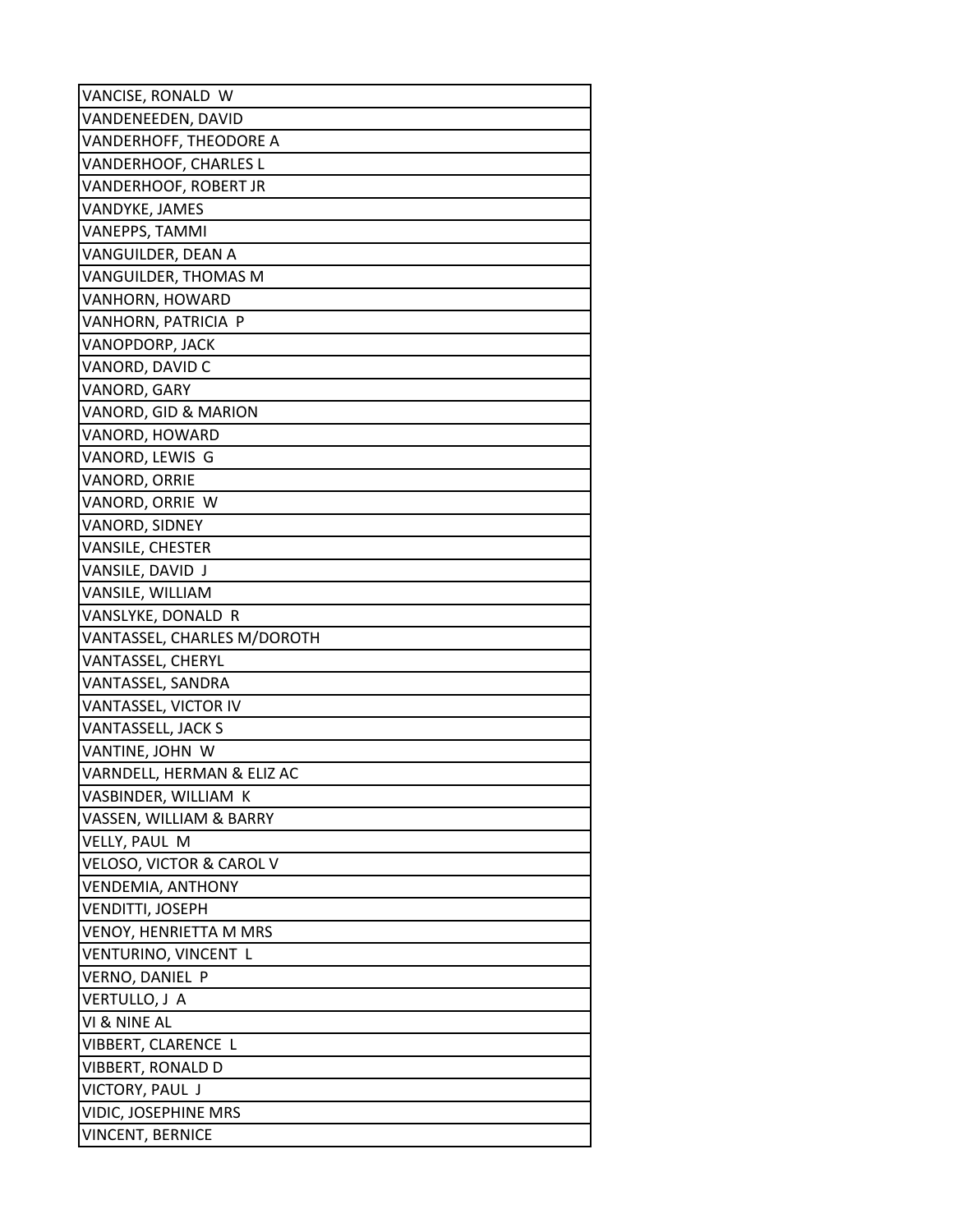| <b>VINCENT, JON</b>                   |
|---------------------------------------|
| VINCENT, M D                          |
| VINCENT, MICHAEL C                    |
| VINCENT, ROBERT L                     |
| VINCENT, ROGER L                      |
| VINOPAL, HOWARD                       |
| VINSON, CHRIS A                       |
| VIOLA, NATHANAEL & SHELLEY            |
| VISNIC, WALTER                        |
| <b>VOEGELE, ROBERT D</b>              |
| VOGEL, CHARLES                        |
| VOGEL, LESTER                         |
| VOGEL, PAUL F                         |
| VOLK, BERT H                          |
| VOLK, C R                             |
| VOLK, JOHN E                          |
| VOLK, JOHN G                          |
| VOLK, JOHN T                          |
| <b>VOLK, JOHN W ESTATE</b>            |
| <b>VOLK, M RONALD</b>                 |
| <b>VOLPE, FRANK</b>                   |
| VORSE, GERALD W                       |
| VOTA, ANTHONY                         |
| VOTY, DENNIS C                        |
| VROOMAN, F G                          |
| <b>VUCHNICH, NICHOLAS</b>             |
| <b>VUJASINOVICH, PETER &amp; MARY</b> |
| <b>VUKOVIC, DOROTHY MAY</b>           |
| w w w                                 |
| WA CHU CA LIT CAMP                    |
| <b>WACHS, CHARLES J</b>               |
| WACHTER, GEORGE                       |
| WADDELL, ARLYN W                      |
| WADDELL, RONALD L                     |
| WADDLE, JAMES E                       |
| WADE, DORSEY                          |
| WADE, NORMAN M                        |
| WADSWORTH, RICHARD E JR               |
| WADSWORTH, SHIRLEY                    |
| WAGGETT, W R                          |
| WAGNER, GLENN E                       |
| WAGNER, JEFFREY R & JULIE             |
| WAGNER, LARRY T                       |
| WAGNER, RALPH E EST                   |
| WAGNER, ROBERT G                      |
| WAGNER, THOMAS                        |
| WAGNER, WILLIAM L                     |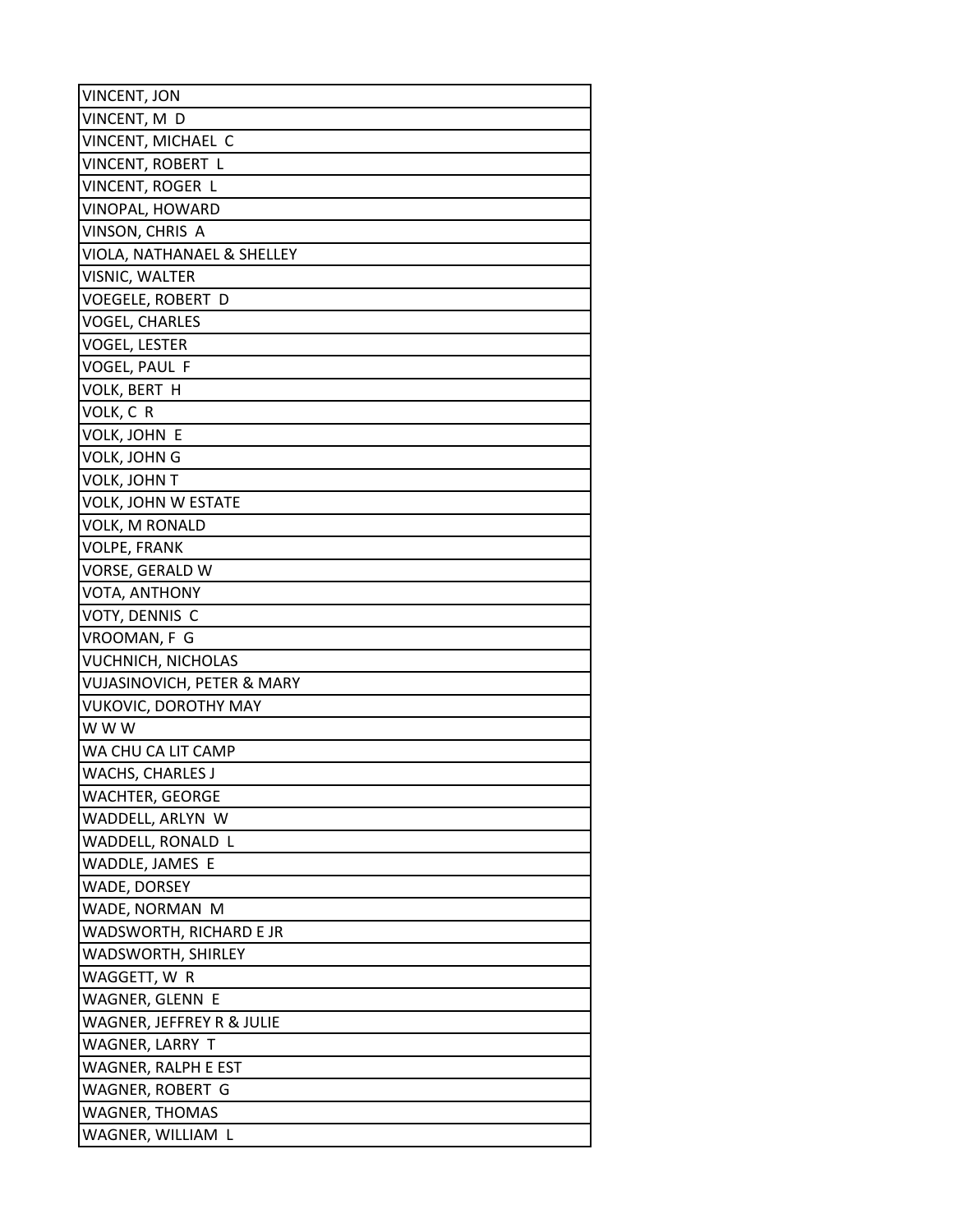| WAID, EDDIE                         |
|-------------------------------------|
| WAITE, DAVID J &                    |
| WAITE, EVERELL A                    |
| WAITE, FLOYD                        |
| WAITE, GERALD                       |
| WAITE, HAROLD & HELEN               |
| WAKEFIELD, ROBERT M                 |
| WALBECK, LESTER C                   |
| WALCUTT, GEORGE F                   |
| WALDERN, PAUL E                     |
| WALDRON, HARRY                      |
| WALK, R W CO                        |
| WALKER, ARTHUR & HELEN              |
| WALKER, BARBARA P                   |
| WALKER, CHARLES M                   |
| WALKER, CLAUDE I                    |
| WALKER, CYNTHIA S                   |
| WALKER, DANIEL B                    |
| WALKER, EDWARD M                    |
| WALKER, HAROLD                      |
| WALKER, MOLLY & CHAD                |
| WALKER, SETH ESTATE                 |
| WALKER, THOMAS J                    |
| WALKER, WILLIAM C                   |
| WALKER, WILLIAM MR MRS              |
| WALKER, WINTON SR MRS               |
| WALLACE, DAVID A & TRACEY           |
| WALLACE, GLORIA                     |
| WALLACE, HELEN M                    |
| WALLACE, HENRY B                    |
| <b>WALLACE, LAWRENCE &amp; ELLE</b> |
| <b>WALLACE, LEROY</b>               |
| WALLACE, ROGER E & KRISTY L         |
| WALLACE, SMITH & SAMPLE             |
| WALLS, JERRY                        |
| WALLS, R JAMES<br>WALNOHA, ALICE E  |
| WALSH, J J                          |
| WALSH, RICHARD                      |
| WALTER, JAMES E                     |
| WALTER, JOHN L ESTATE               |
| WALTERS, ALFRED R                   |
| WALTERS, BARRY J                    |
| WALTERS, CHARLES L                  |
| WALTERS, LINDA L                    |
| WALTERS, ROBERT E                   |
| WALTERS, ROSS H                     |
|                                     |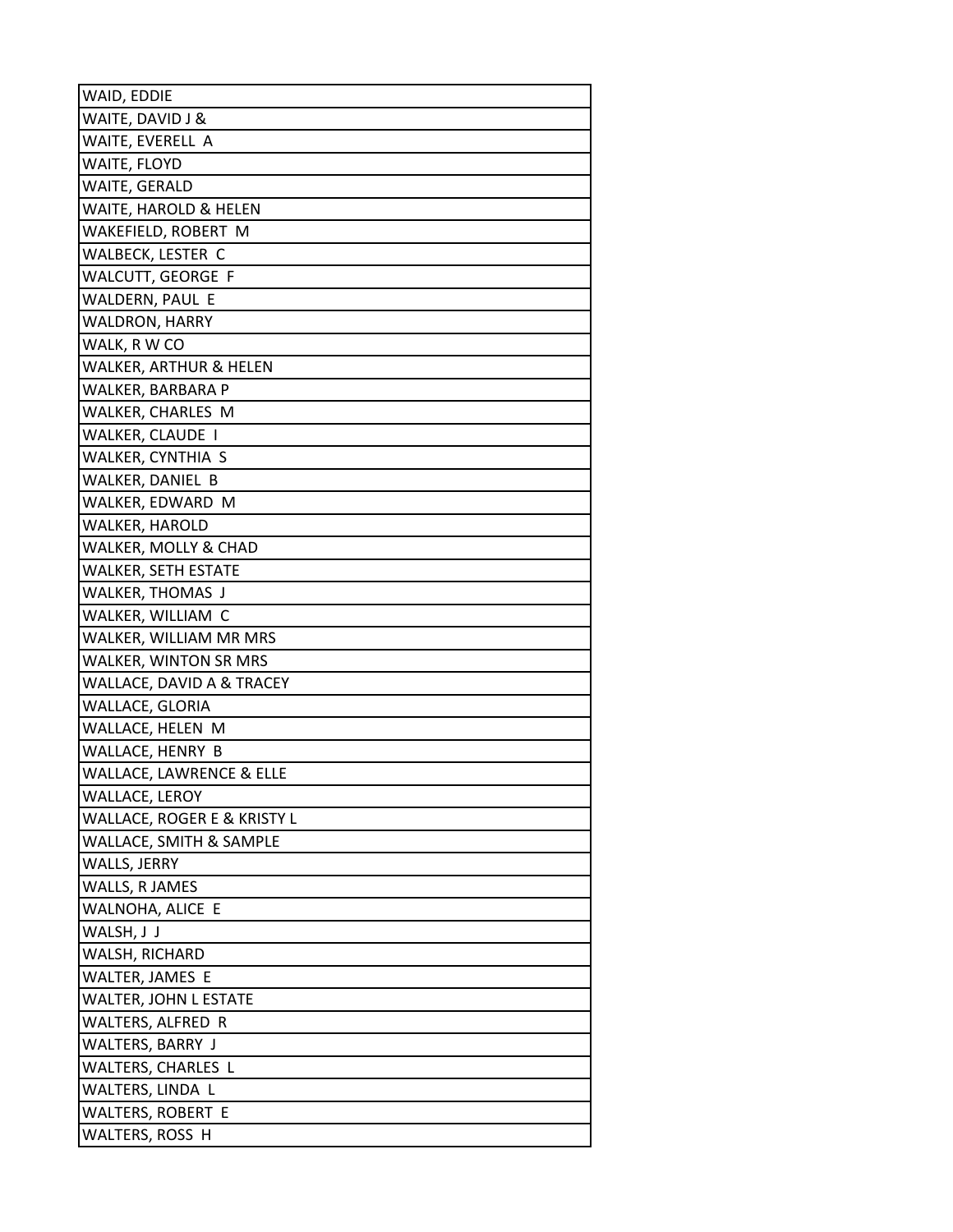| WALTERS, SIDNEY B          |
|----------------------------|
| WALTON, H & ESTHER E       |
| <b>WALTON, MARGARET S</b>  |
| <b>WANDERING SPORT</b>     |
| WANNER, DAVID G            |
| WAPLES, RHEA M             |
| WAPTI CAMP                 |
| WARD, CARROL RAY           |
| WARD, CHARLES M/NEVA       |
| WARD, ROBERT J             |
| WARD, WILBUR A             |
| WARDIAN, W E DR & MRS      |
| WARES, CHESTER B JR        |
| WARGO, DANIEL J            |
| WARHAM, TED MR MRS         |
| <b>WARNER, NANCY</b>       |
| <b>WARNER, PAUL</b>        |
| WARNER, TIMOTHY & LAURA    |
| WARNER, WENDELL W          |
| WARREN SAND & GRAVEL       |
| <b>WARREN TELEVISION</b>   |
| WARREN, GEORGE H           |
| WARREN, HUGH               |
| WARREN, LEWIS              |
| WARSING, ALBERT L          |
| <b>WASHINGTON OIL</b>      |
| WASKIELIS, THOMAS J        |
| WASSEL, ALFRED             |
| WASYLYCHYN, PAUL R         |
| WASZO, JOHN                |
| WATCH A SAW CAMP           |
| WATERLOO, ARTHUR           |
| WATERMAN, SHIRLEY & DWIGHT |
| WATKINS, LEON M            |
| WATKINS, THOMAS J          |
| <b>WATRAL, PAUL</b>        |
| WATROUS, KENNETH E         |
| <b>WATSON BROS</b>         |
| WATSON, ALBERT E           |
| WATSON, DAVID K            |
| WATSON, HARRY J            |
| WATSON, J V & R W          |
| WATSON, JOANNA R           |
| WATSON, LAWRENCE L         |
| WATSON, MATHIAS            |
| WATSON, TERRI L            |
| WATSON, THOMAS H SR        |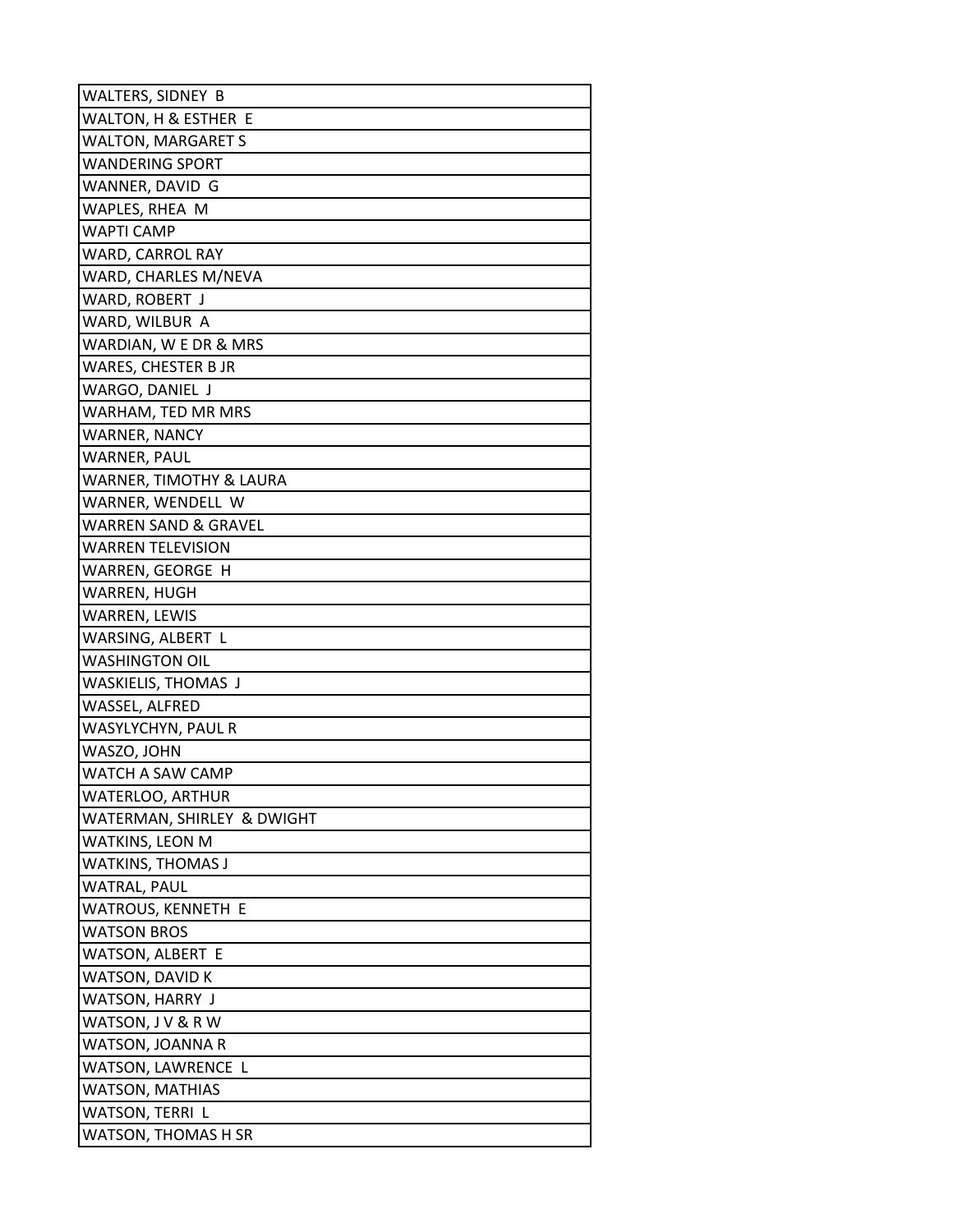| WATSON, TOM C JR           |
|----------------------------|
| WATT, DAVID                |
| WATT, RICHARD G            |
| WATT, ROBERT H             |
| WATTS, WAYNE W MRS         |
| WAUGAMAN, ROBERT           |
| WAWREJKO, ALBERT L ESTATE  |
| WAY, GEORGE                |
| WAY, JACOB                 |
| WAY, WILLIAM F II          |
| WAYBACK CAMP               |
| WAYCHOFF, MARGARET W       |
| WAYT, JOHN R & FLOREN      |
| WAZMER, GEORGE             |
| WE GET UM                  |
| WE THREE CAMP              |
| WEAGRAFF, RICHARD L        |
| WEAKLAND, GEORGE K         |
| WEAKLEY, ROBERT M ESTATE   |
| WEAVER                     |
| WEAVER, EDWIN H            |
| <b>WEAVER, JAMES F</b>     |
| WEAVER, M LUCILLE          |
| WEAVER, PAUL M             |
| WEAVER, ROBERT A & SHIRLEY |
| WEAVER, WILLIAM C JR       |
| WEBB, ALLENE H MRS         |
| WEBER, CLARICE M           |
| WEBER, CLIFFORD J          |
| WEBER, JOSEPH R            |
| WEBER, LARRY P             |
| WEED, KENNETH N            |
| WEHRLE, JOHN & PEGGY       |
| WEIBL, CARL                |
| WEIDERT, R M               |
| WEIDNER, DALTON J          |
| WEIDOW, LESTER A           |
| WEIGAND, FREDERICK B & R   |
| WEIGLE, GUSTAV A           |
| WEIHAUS, WALTER N          |
| WEILACHER, ARTHUR W        |
| WEILACHER, KENNETH         |
| WEILER, BURDETTE L         |
| WEINER, JEROME L           |
| WEIS, RUTH ANN             |
| WEIS, STEVE                |
| WEISER, DELMA J MRS        |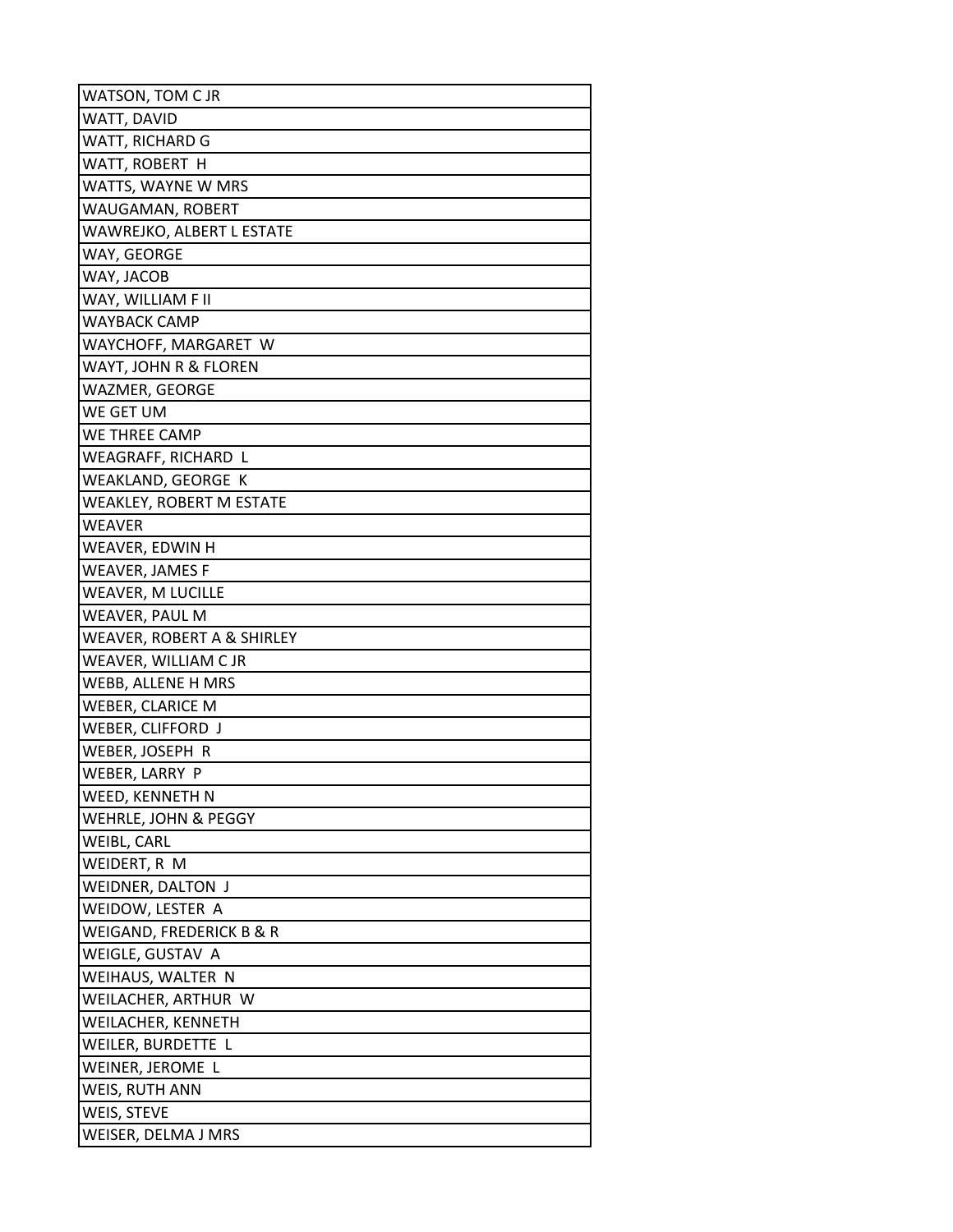| WEISERT, ROBERT J              |
|--------------------------------|
| WEISHNER, RICHARD F            |
| WEISHNER, STANLEY              |
| WEISS, IRVIN W                 |
| WEISS, LARRY P                 |
| WEISS, THOMAS A JR &           |
| WELCH, GERALD SR L             |
| WELCH, HAZEL E                 |
| WELCH, JONATHAN C              |
| WELCH, WILLIS E                |
| WELD, C VANCE                  |
| WELDON, K A                    |
| WELKER, BUD MR MRS             |
| WELKER, COLBY & MICHELE        |
| WELLINGTON, VERNON & VIRGIN    |
| <b>WELLS &amp; CARLSON</b>     |
| WELLS, BILLY G                 |
| <b>WELLS, LARRY</b>            |
| WELLS, VIOLA M                 |
| WELSCH, DAVID J MR/MRS         |
| WELSCH, MARTIN D               |
| WELSH, MERRITT L               |
| WENCIL, DAVID E                |
| WENDELL, EDWARD J MRS          |
| WENOM, ROBERT A                |
| WENTWORTH, CARL                |
| WENTWORTH, IDA L MRS           |
| WENTZ, HERBERT E               |
| WENTZ, MELVIN H                |
| <b>WERLE, DOROTHY</b>          |
| WERNER, DAWN                   |
| WERNER, RAYMOND SR             |
| WERTZ, JOHN MR MRS             |
| WERTZ, RICHARD S               |
| WESCO                          |
| WESCOAT, RAYMOND & VIVIAN      |
| WESLEY, RICHARD A & DORIS      |
| <b>WEST ALIQUIPPA HTG CLUB</b> |
| WEST, BARBARA                  |
| WEST, H N                      |
| WEST, I P                      |
| WESTCOTT, ANNAMARIE            |
| WESTER, OLIN N & GLORIA        |
| <b>WESTFALL, HELEN MRS</b>     |
| WESTFALL, LEONARD M            |
| WESTFALL, LYLE A               |
| WESTFALL, WILLIAM J            |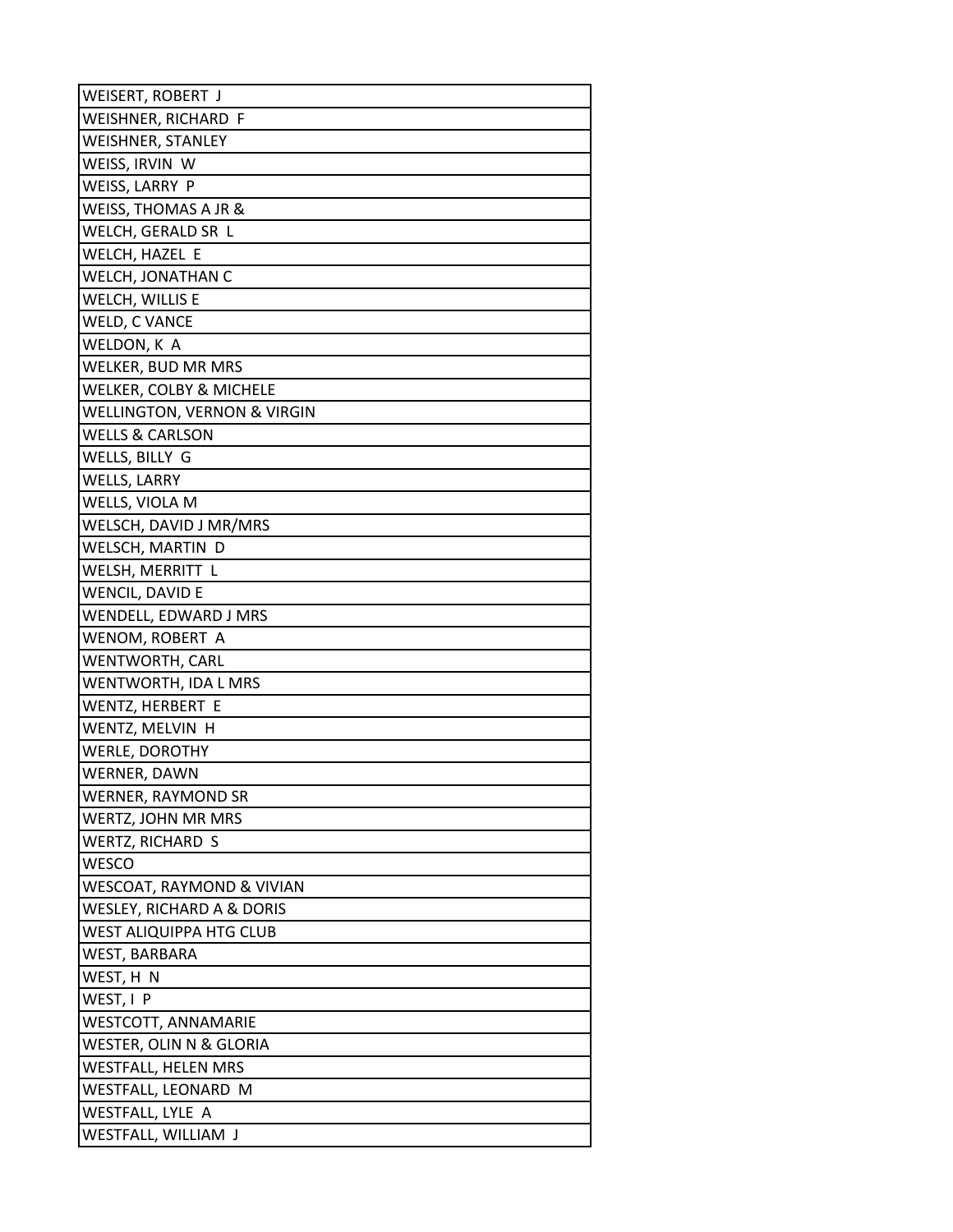| WETZEL, W A MR/MRS                       |
|------------------------------------------|
| WETZEL, WALTER C                         |
| WEYANDT, EUGENE                          |
| WEYMOUTH ASSOC                           |
| WHALEY, ROBERT & LINDA                   |
| WHALEY, WALTER L                         |
| WHARTON, DONALD C                        |
| WHEELER, JAMES A                         |
| WHEELER, JOHN W                          |
| WHELAN, JOHN V                           |
| WHERE IS MY BEAVER, CAMP                 |
| WHIPPLE, JOHN P & MAXINE                 |
| WHISNER, EILEEN                          |
| <b>WHISPERING PINES</b>                  |
| WHITE BUCK CAMP                          |
| WHITE HOMESTEAD PARTNERSHIP              |
| <b>WHITE OAK LODGE</b>                   |
| WHITE STAG LODGE                         |
| WHITE TAIL RANCH                         |
| WHITE, CHARLES F                         |
| WHITE, CLYDE                             |
| WHITE, CLYDE M                           |
| WHITE, DARYL                             |
| WHITE, DONALD MR MRS                     |
| WHITE, EUGENE F                          |
| WHITE, FRANCIS M                         |
| WHITE, GARY SR MR & MRS                  |
| WHITE, HARRY D                           |
| WHITE, JERRY                             |
| WHITE, LAWRENCE                          |
| WHITE, LEON                              |
| WHITE, MARISE L ESTATE                   |
| WHITE, MARY                              |
| WHITE, NICHOLAS                          |
| WHITE, NORMAN ESTATE                     |
| WHITE, PETER C                           |
| WHITE, ROBERT E                          |
| WHITE, WALTER E                          |
| <b>WHITEHEAD, RODERICK C</b>             |
| WHITEHILL, JOHN & ADA                    |
| <b>WHITEHOUSE, CHESTER</b>               |
| <b>WHITEMAN, RONNIE</b>                  |
| WHITMAN, NEIL ESTATE                     |
| WHITMIRE, MARY                           |
| WHITMORE, DOUGLAS L<br>WHITNEY, MELVIN L |
|                                          |
| WHITTEN, LISA A                          |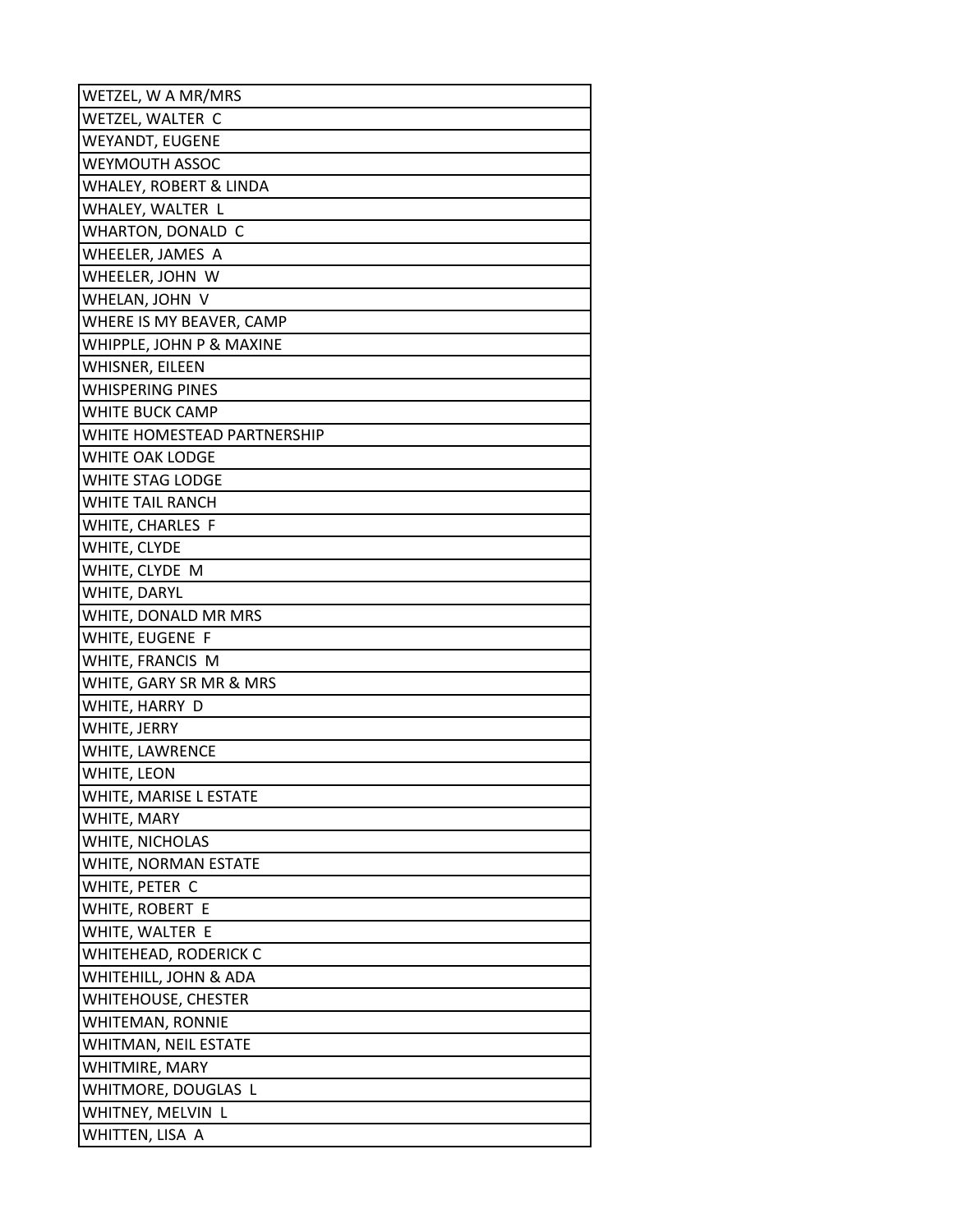| WHITTEN, ROBERT L           |
|-----------------------------|
| WHITTINGTON, HENRIETTA M    |
| <b>WHO CARES</b>            |
| <b>WHOOPIES INN CAMP</b>    |
| WHY NAME IT CAMP            |
| WIBLE, JACK JR              |
| WIBLE, JACK MR MRS          |
| WICK, M A                   |
| WICKLES, MARJORIE T         |
| WIDANY, KENNETH A           |
| WIGGINS, JOHN H             |
| WIGLEY, WILLIAM             |
| WIGREN, HELEN               |
| WILBUR, GEORGE L            |
| WILBUR, MABEL MRS           |
| WILCOX, EVAN W & DOROTHY    |
| WILCOX, FRANK I & ANNETTA A |
| WILCOX, GLENN A             |
| WILCOX, KENT D              |
| WILCOX, NED MR MRS          |
| <b>WILCOX, PAUL</b>         |
| WILCOX, STUART              |
| WILCOX, WARREN A & MARGARET |
| WILCOX, WESTON W MR MRS     |
| WILD WIND FARM              |
| WILDEN, A R                 |
| WILDER, DENNIE N            |
| WILDES, PHYLLIS MRS         |
| WILER, KATHY G              |
| WILER, RAYMOND E            |
| <b>WILHELMINA CAMP</b>      |
| WILKINS, CRISTEN & TREVER   |
| WILKINS, HARRY              |
| WILKINS, R & HUNTINGTON     |
| WILKINS, RONALD             |
| WILKINS, WILLIAM W          |
| WILKINSON, MICHAEL F        |
| WILKINSON, SANDRA J         |
| WILLIAMS, ANTHONY           |
| WILLIAMS, CARL T            |
| WILLIAMS, CHARLES           |
| WILLIAMS, CHARLES A         |
| WILLIAMS, CLARENCE B        |
| WILLIAMS, CRAIG L           |
| WILLIAMS, DENNIS MR MRS     |
| WILLIAMS, DONALD A          |
| WILLIAMS, DONALD P          |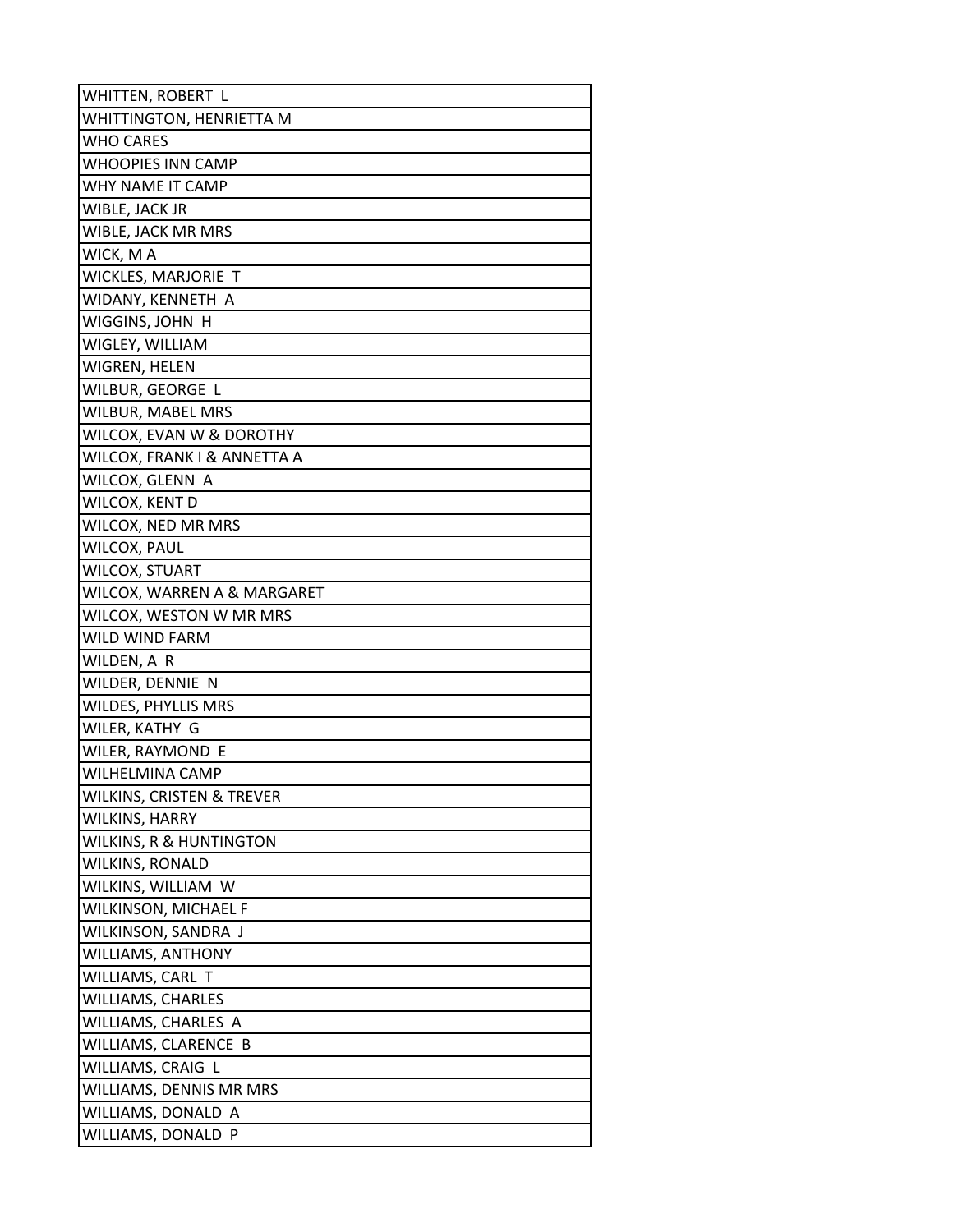| WILLIAMS, EUGENE R          |
|-----------------------------|
| WILLIAMS, EUGENE R MR MRS   |
| WILLIAMS, EVERTTE & GLADY   |
| WILLIAMS, FLORENCE O        |
| WILLIAMS, HARRY N & MARGIE  |
| WILLIAMS, HUGH D            |
| WILLIAMS, JERRY L           |
| WILLIAMS, LEWIS E JR        |
| WILLIAMS, LLOYD & MILDRED   |
| WILLIAMS, MYNFERD L & MAR   |
| WILLIAMS, NANCY A           |
| WILLIAMS, NED               |
| WILLIAMS, RALPH B & RUTH    |
| WILLIAMS, ROBERT C          |
| WILLIAMS, RODGER P          |
| WILLIAMS, RYAN              |
| WILLIAMS, SCOTT D           |
| WILLIAMS, STANLEY N MR MR   |
| WILLIES SNOWMOBILE RESORT   |
| WILLIS, JAMES M &           |
| WILLIS, JOHN W MRS          |
| WILLIS, REID                |
| WILLIS, SHANYN & CHASE, TAN |
| WILLISON, PAUL W            |
| WILLOVER, HOWARD            |
| WILLS, DAVID E              |
| WILLYOUNG, M/M ROBERT       |
| WILSON, ALICE M             |
| WILSON, BOYD E              |
| WILSON, DAN T               |
| <b>WILSON, DANIEL</b>       |
| WILSON, DONNA M             |
| WILSON, DOROTHY M           |
| WILSON, HAROLD L            |
| WILSON, JOSEPH L JR         |
| WILSON, LESTER J            |
| WILSON, MARION L            |
| WILSON, MISTY J             |
| WILSON, P W                 |
| WILSON, PAUL C & DOROTHY    |
| WILSON, ROBERT E            |
| WILSON, WD & MARY E         |
| WILSON, YALE B              |
| WILTHEW, ESTELLA            |
| WINANS, REID MR MRS         |
| WINDAHL, EDWIN C            |
| WINELAND, HELEN R MRS       |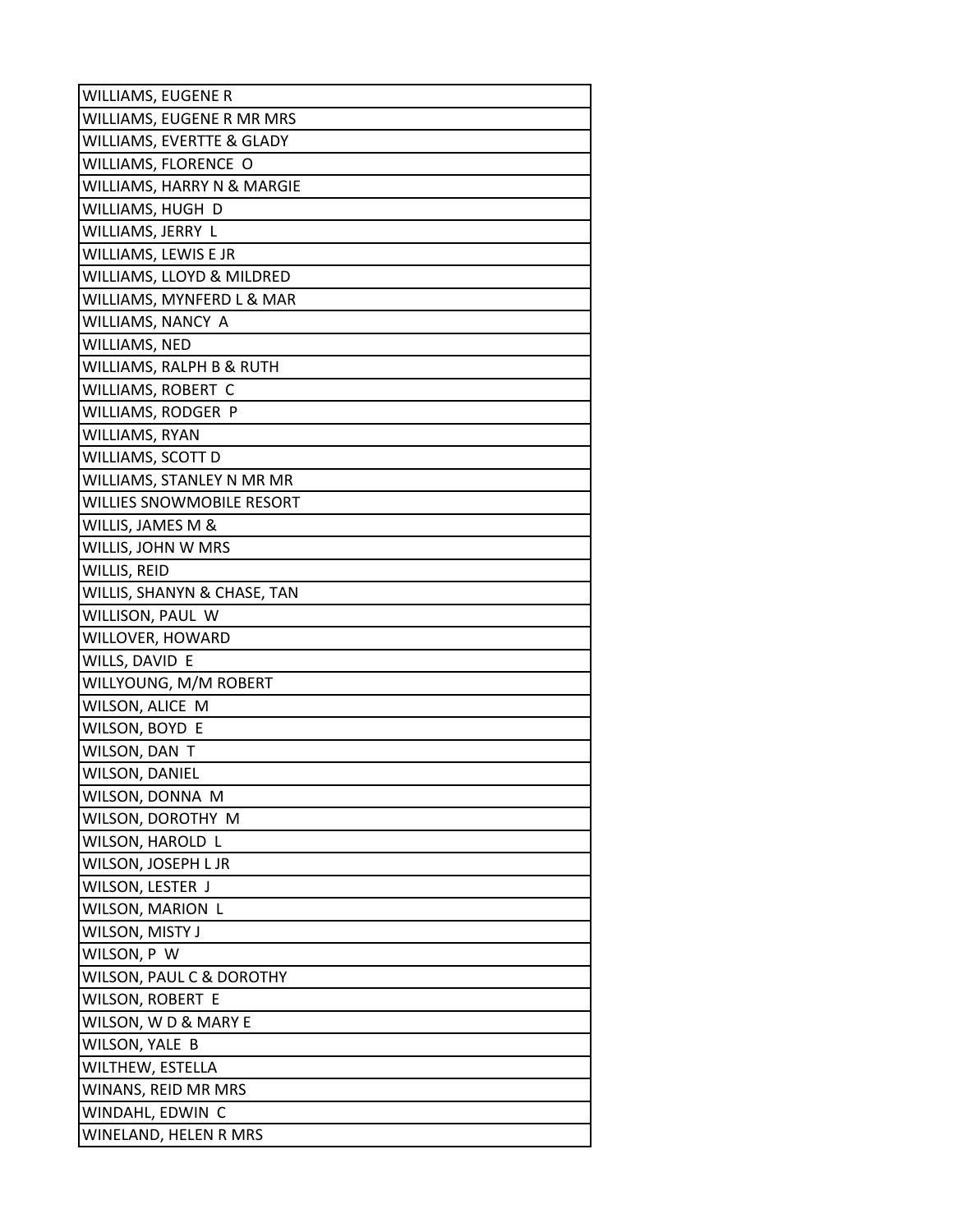| WINEMILLER, JOHN W         |
|----------------------------|
| WINERITER, C E OR MYRTLE   |
| WING, RICHARD A            |
| WINGARD, J H               |
| WINGER, TIMOTHY C          |
| WINKLMANN, WILLIAM A       |
| WINSLOW, BENJAMIN H MR/MRS |
| WINSLOW, DONALD E          |
| WINTERS, RONALD J SR       |
| WIPPICH, ROBERT            |
| WIRT, DONALD               |
| WISCHERMAN, WILLIAM        |
| WISE, ANDREW J             |
| WISE, CHARLES T            |
| WISE, HAROLD               |
| WISE, JOHN                 |
| WISE, RUTH ELLEN           |
| WISE, THOMAS               |
| WISE, VICTOR R             |
| WISHNOK, NORB              |
| WISNIEWSKI, MICHAEL &      |
| WITCO CHEMICAL CORP        |
| WITHROW, JOHN & MILDRED    |
| WITKOWSKI, MICHAEL J       |
| WITTEN, DEBORA             |
| WITZORRECK, IRENE MRS      |
| WNEK, VICTOR T             |
| WNUKOWSKI, EDMUND          |
| WODECKI, FRANK M           |
| WOGOMAN, E E               |
| WOHLERS, EDMUND MR MRS     |
| <b>WOJTALIK, STEVE MRS</b> |
| WOLBER, DONALD R           |
| WOLBERT, HAROLD MR MRS     |
| WOLCOTT, CHARLES W         |
| WOLF HEAD HTG CAMP         |
| WOLF HOUSE                 |
| WOLF, THOMAS C             |
| WOLFCALE, G E              |
| WOLFE, D E                 |
| WOLFE, DEBRA L             |
| WOLFE, DENNIS MR MRS       |
| WOLFE, GAIL N              |
| WOLFE, GAIL R              |
| WOLFE, HARRY E & VELMA S   |
| WOLFE, PAULA M             |
| WOLFE, PEGGY D             |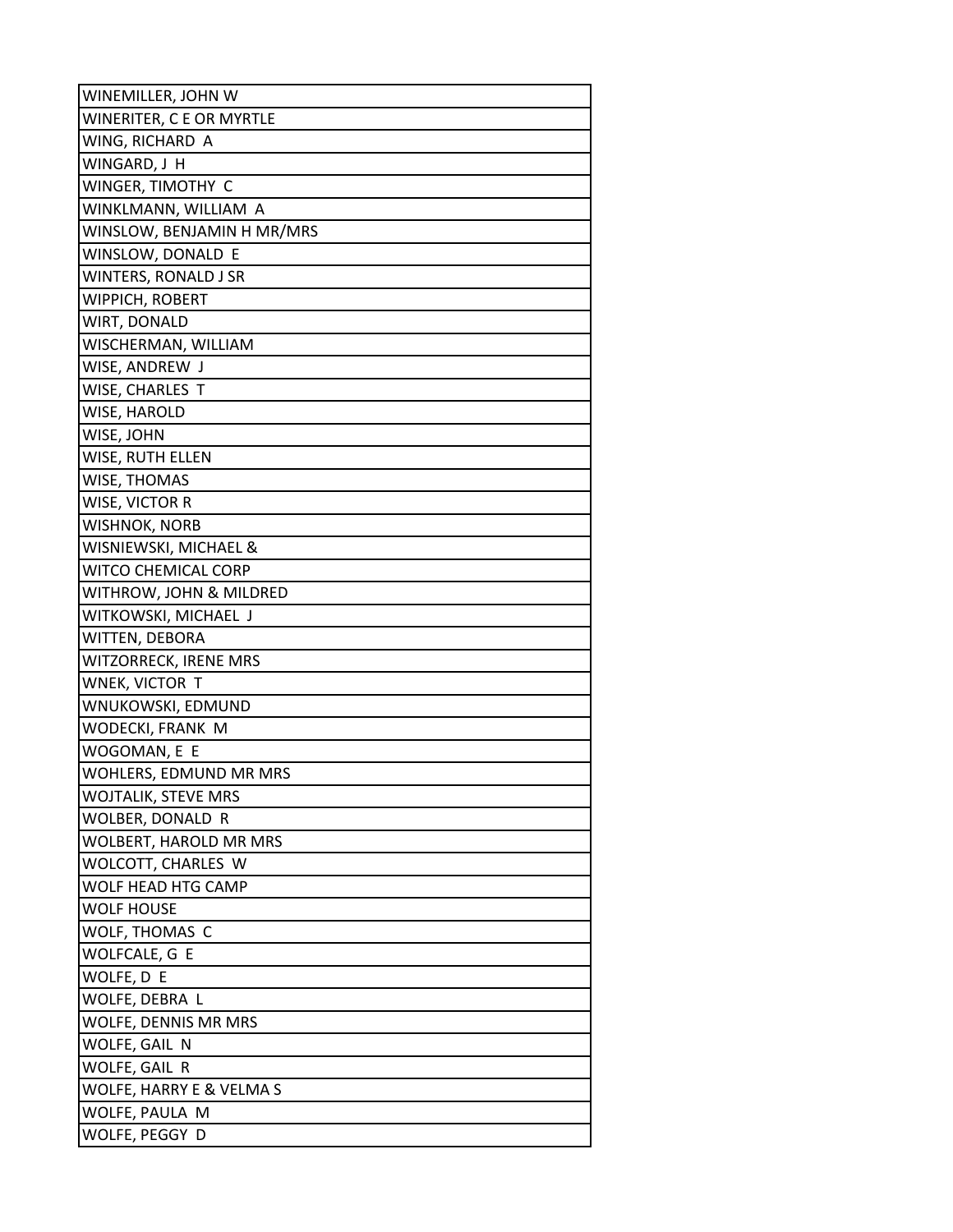| WOLFE, R D                  |
|-----------------------------|
| WOLFE, RAY M                |
| WOLFE, RICHARD E            |
| WOLFE, WILLIAM R            |
| WOLFORD, ORION S            |
| WOLOSEN, GEORGE             |
| WOLOSZN, JOHN               |
| WONSETTLER, SCOTT           |
| WOOD, FRANK A               |
| WOOD, GARY A                |
| WOOD, KENNETH               |
| WOOD, PERRY & WARREN H      |
| WOOD, ROBERT A              |
| WOOD, SCOTT MR MRS          |
| WOOD, TERRY L & PAULETTE L  |
| WOODIN, GWEN                |
| WOODIN, MERLE P             |
| WOODLAND CAMP               |
| WOODLAND, WILLIAM C JR      |
| WOODRING, STANLEY P         |
| WOODS, CHARLES              |
| WOODS, WILLIAM E            |
| WOODWARD, LLOYD W           |
| WOODY, ROSCOE L             |
| WOODYARD, DENNIS C          |
| WOOLF, RICHARD C            |
| WOOTEN, JAMES E             |
| WOOTTEN, ANGUS E            |
| WOZNICHAK, KENNETH J        |
| WRIGHT, BARRY L             |
| <b>WRIGHT, CHARLES A JR</b> |
| WRIGHT, DAVID               |
| WRIGHT, FRED & ELIZABETH    |
| WRIGHT, HESTER N            |
| WRIGHT, JAMES               |
| WRIGHT, JAMES E MR MRS      |
| WRIGHT, KENNETH M SR        |
| <b>WRIGHT, M RUSSELL</b>    |
| WRIGHT, MARY                |
| WRIGHT, MICHAEL B           |
| WRIGHT, STEVE M             |
| WRIGHTSMAN, RAY             |
| WURST, DONALD JR & SALLY    |
| WURST, EDWARD               |
| WURST, IRWIN R              |
| WYANT, PAUL R               |
| WYLE, DONALD                |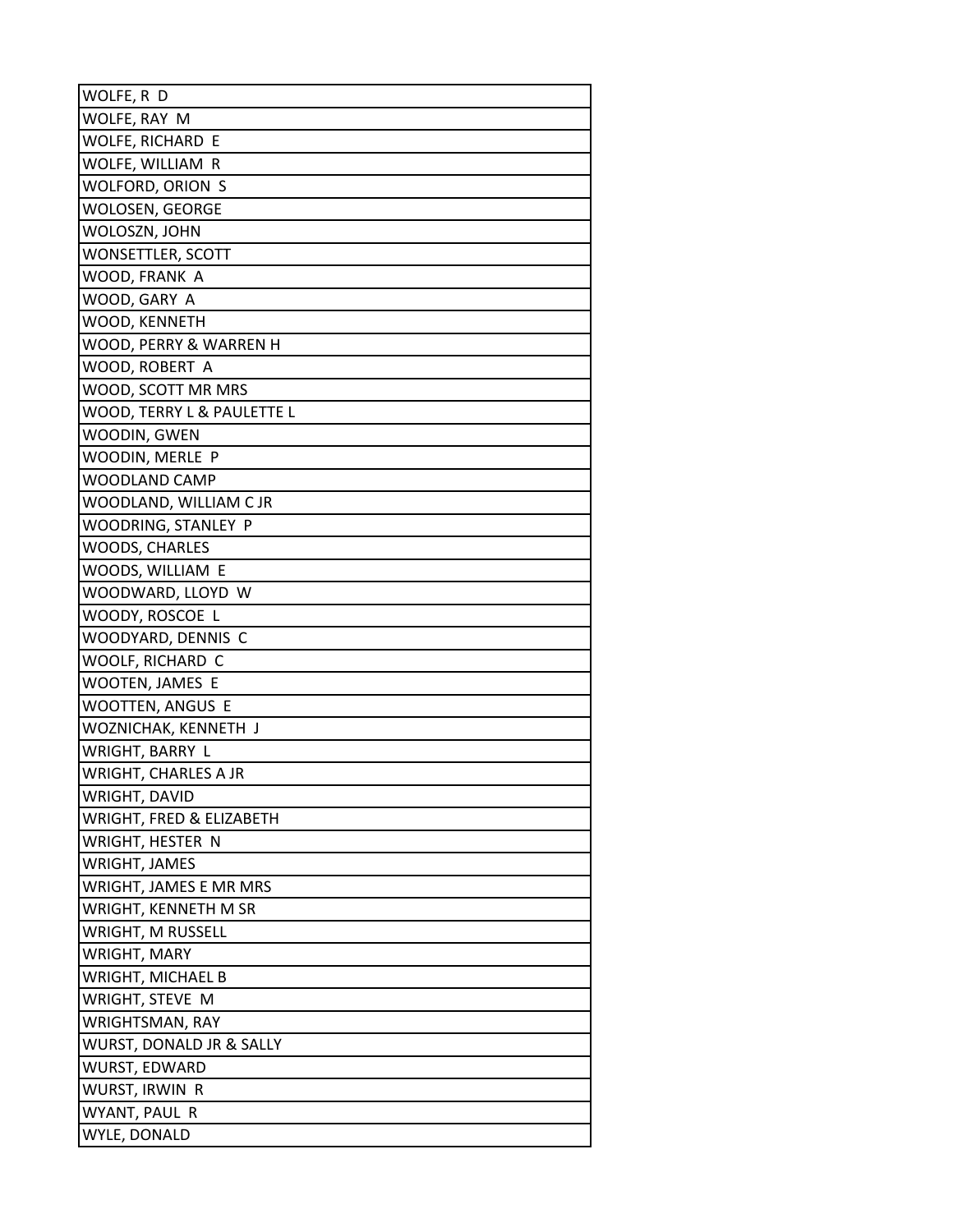| WYNKOP, BERYL                     |
|-----------------------------------|
| WYNKOP, RALPH & BERYL             |
| WYNN, CHARLES P MR MR             |
| WYNN, GEORGE A                    |
| WYNN, MO                          |
| <b>XEROIL 81 DRILLING VENTURE</b> |
| XEROIL 83 DRILLING VENTURE        |
| YACOMELLI, NICK JR                |
| YAEGLE, ISABELLE                  |
| YANKE, ROBERT M/M                 |
| YARKOSKY, ALBERT E                |
| YAROSH, TED                       |
| YARRINGTON, BRUCE G               |
| YEAGER, JOSEPH P                  |
| YEAGER, TERRENCE W                |
| YEAGLER, JOSEPH                   |
| YEARY, JAMES D                    |
| YELVINGTON, TINA                  |
| YESKEY, WALTER E & EVA            |
| YOAKUM, DAVID                     |
| YOLKSACK CAMP                     |
| YONEK, ANNA                       |
| YONKIE, GOLDIE E                  |
| YORK, CLIFFORD & HELL             |
| YORK, JACK E                      |
| YORK, MIKE                        |
| YOUNG VIRGINIA W                  |
| YOUNG, ALBERT R                   |
| YOUNG, E                          |
| YOUNG, ETHEL                      |
| YOUNG, FRANKLIN W                 |
| YOUNG, HAROLD J                   |
| YOUNG, HAZEL L MRS                |
| YOUNG, HELEN M                    |
| YOUNG, LAUREL MRS                 |
| YOUNG, LAWRENCE W SR              |
| YOUNG, MARLENE & GARY             |
| YOUNG, O E OR LULA                |
| YOUNG, REX E                      |
| YOUNG, ROBERT M MR/MRS            |
| YOUNG, ROBERT MR MRS              |
| YOUNG, RONALD G                   |
| YOUNG, SANFORD P                  |
| YOUNG, VIRGINIA M                 |
| YOUNG, VIRGINIA W                 |
| YOUNGBERG, JEFFREY                |
| YOUNT, MILO M MRS                 |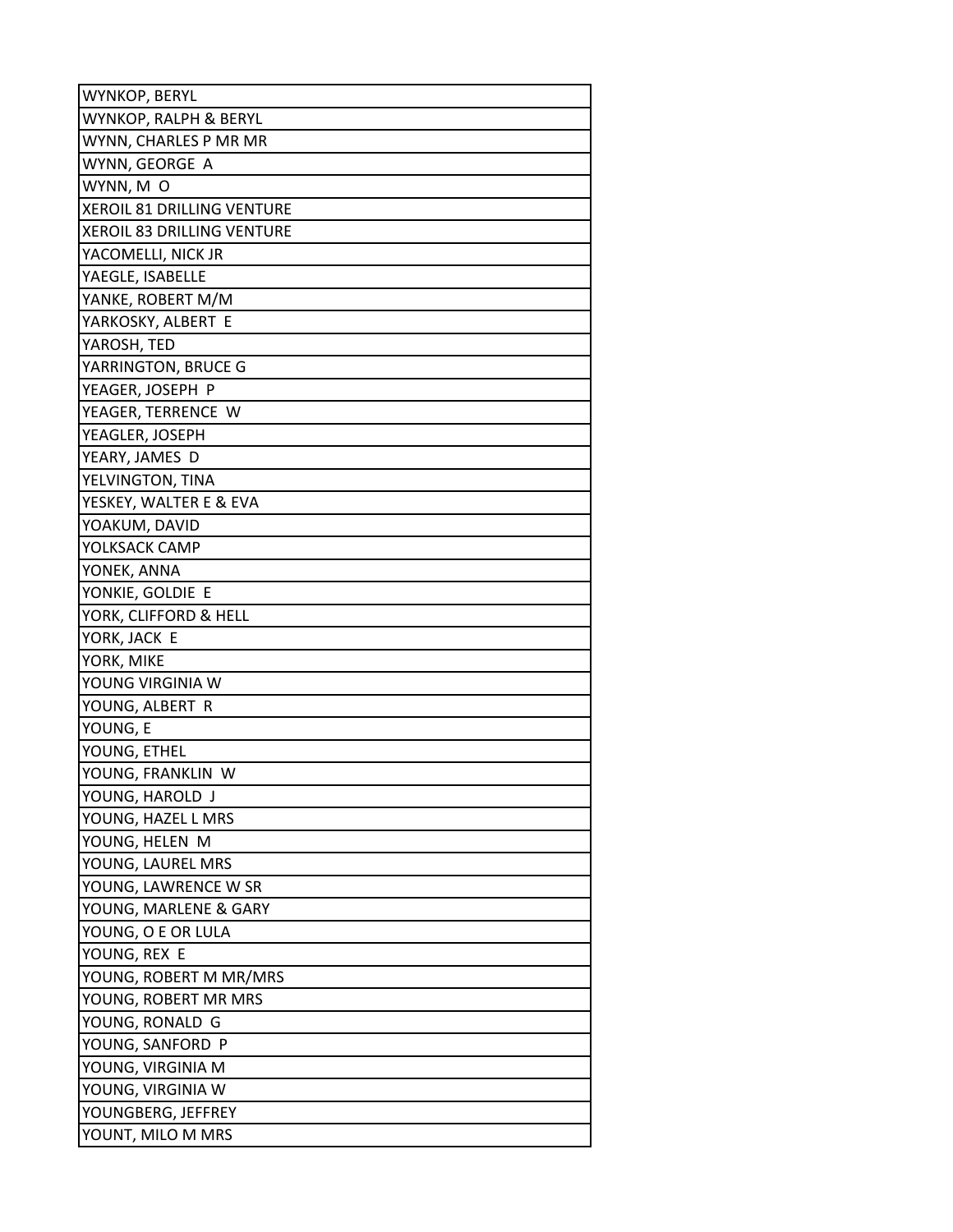| YURCHISIN, LUKE & BROOKE   |
|----------------------------|
| YURICK, ANDREW L           |
| ZABLOCKI, BEDELIA          |
| ZACCARINO, JOSEPH          |
| ZACZYK, DANIEL P & MARILEE |
| ZACZYK, MICHAAEL J         |
| ZAFFINO, DANIEL P          |
| ZAHURANEC, WILLIAM A       |
| ZAJAC, JOHN MR & MRS       |
| ZALAC, DAVID J             |
| ZALENSKI, EDWARD & GERALD  |
| ZANER, EUNICE              |
| ZANG, BRIAN & AMY          |
| ZARNICK, STEVE L           |
| ZAWISTOWSKI, GERTRUDE      |
| ZEDONIS, CHARLES F         |
| ZEDONIS, EDMUND T          |
| ZEEDAR, JACK E             |
| ZEELSDORF, LOUIS           |
| ZEHR, ROBERT L             |
| ZELINSKIS REPAI            |
| ZELLEFROW, EDWARD G        |
| ZEMANEK, STEVE             |
| ZENITH DEV CO              |
| ZENTNER, WILLIAM H         |
| ZEWE, ANTHONY/KATHERL      |
| ZEWE, FREDERICK R          |
| ZIEBRO, J MR/MRS           |
| ZIEGLER, DUANE R           |
| ZIEGLER, EDWARD R          |
| ZIEGLER, GLEN H            |
| ZIEGLER, JAMES             |
| ZIEGLER, L C               |
| ZIMMER, WILLIAM J          |
| ZIMMERMAN, JOAN R          |
| ZIMMERMAN, M E             |
| ZIMMERMAN, PAUL W          |
| ZIMMERMAN, THOMAS J        |
| ZIPPER, CARL B             |
| ZOBREST, LEONARD           |
| ZOBRIST, DOROTHY           |
| ZOBRIST, GARY F            |
| ZORETIC, JOHN              |
| ZORTEA, ERNEST R           |
| ZUBER, JOHN                |
| ZUBROSKI, ADAM & MARY      |
| ZUBROSKI, MICHAEL          |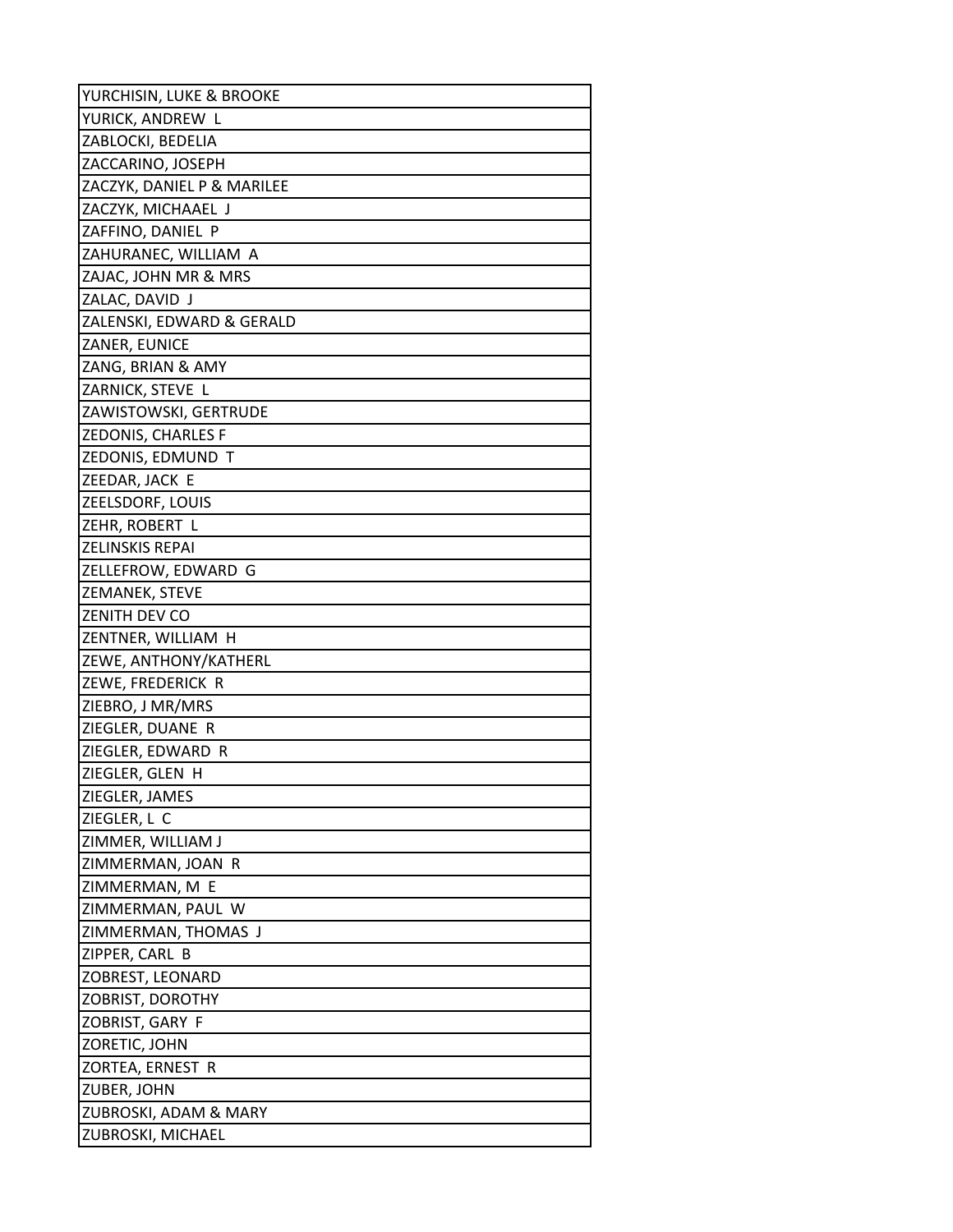| <b>IZUCK, JUSTIN K</b>        |
|-------------------------------|
| <b>ZUCKERMAN, DAVID</b>       |
| <b>ZUENDEL &amp; PHILLIPS</b> |
| <b>ZULICK, WILLIAM</b>        |
| <b>ZURMAN, ARTHUR J</b>       |
| ZYCK, MATTHEW M MR/MRS        |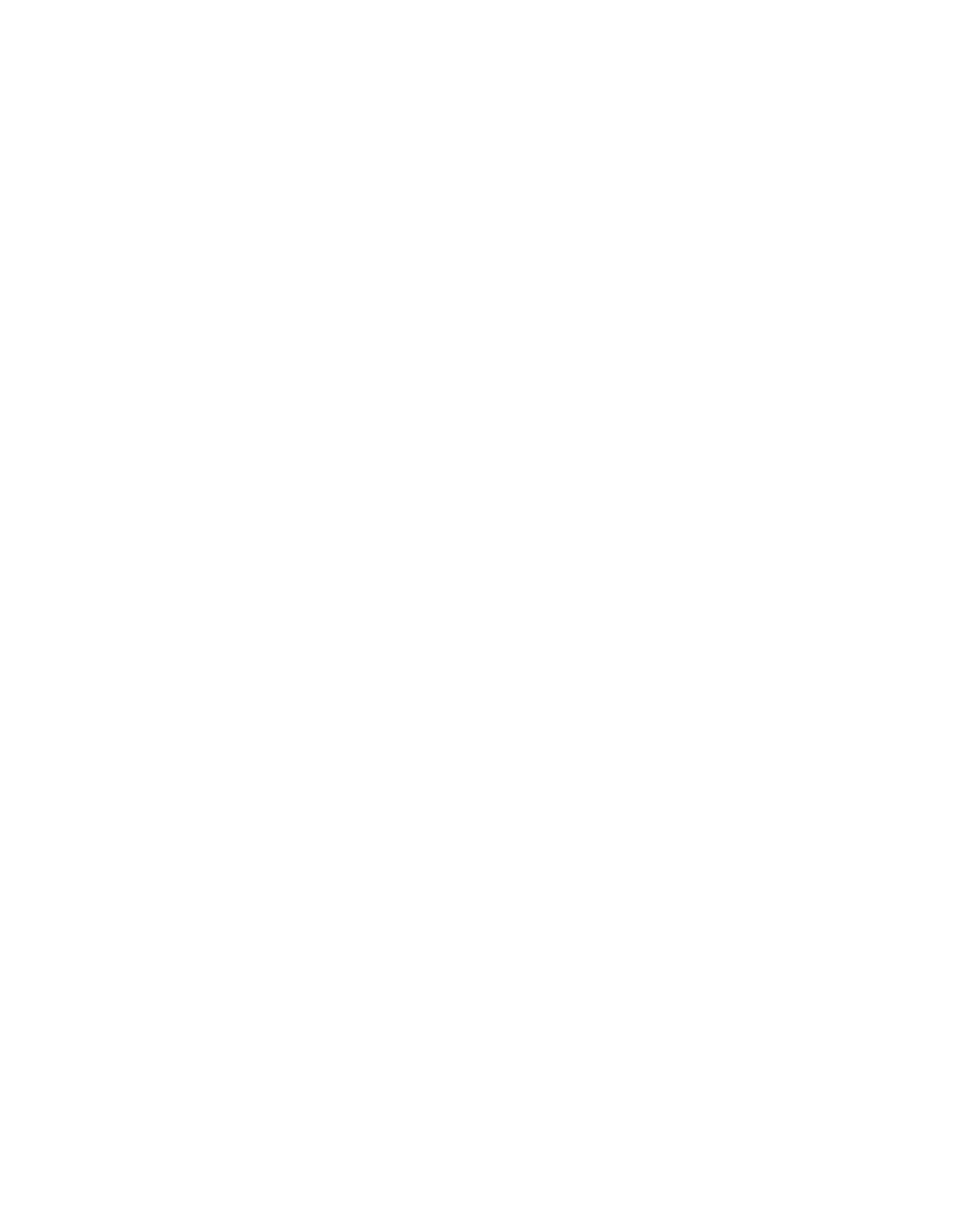## O

WOLFE, PEGGY D WOLFE, R D WOLFE, RAY M WOLFE, RICHARD E WOLFE, WILLIAM R WOLFORD, ORION S WOLOSEN, GEORGE WOLOSZN, JOHN WONSETTLER, SCOTT WOOD, FRANK A WOOD, GARY A WOOD, KENNETH WOOD, PERRY & WARREN H WOOD, ROBERT A WOOD, SCOTT MR MRS WOOD, TERRY L & PAULETTE L WOODIN, GWEN WOODIN, MERLE P WOODLAND CAMP WOODLAND, WILLIAM C JR WOODRING, STANLEY P WOODS, CHARLES WOODS, WILLIAM E WOODWARD, LLOYD W WOODY, ROSCOE L WOODYARD, DENNIS C WOOLF, RICHARD C WOOTEN, JAMES E WOOTTEN, ANGUS E WOZNICHAK, KENNETH J WRIGHT, BARRY L WRIGHT, CHARLES A JR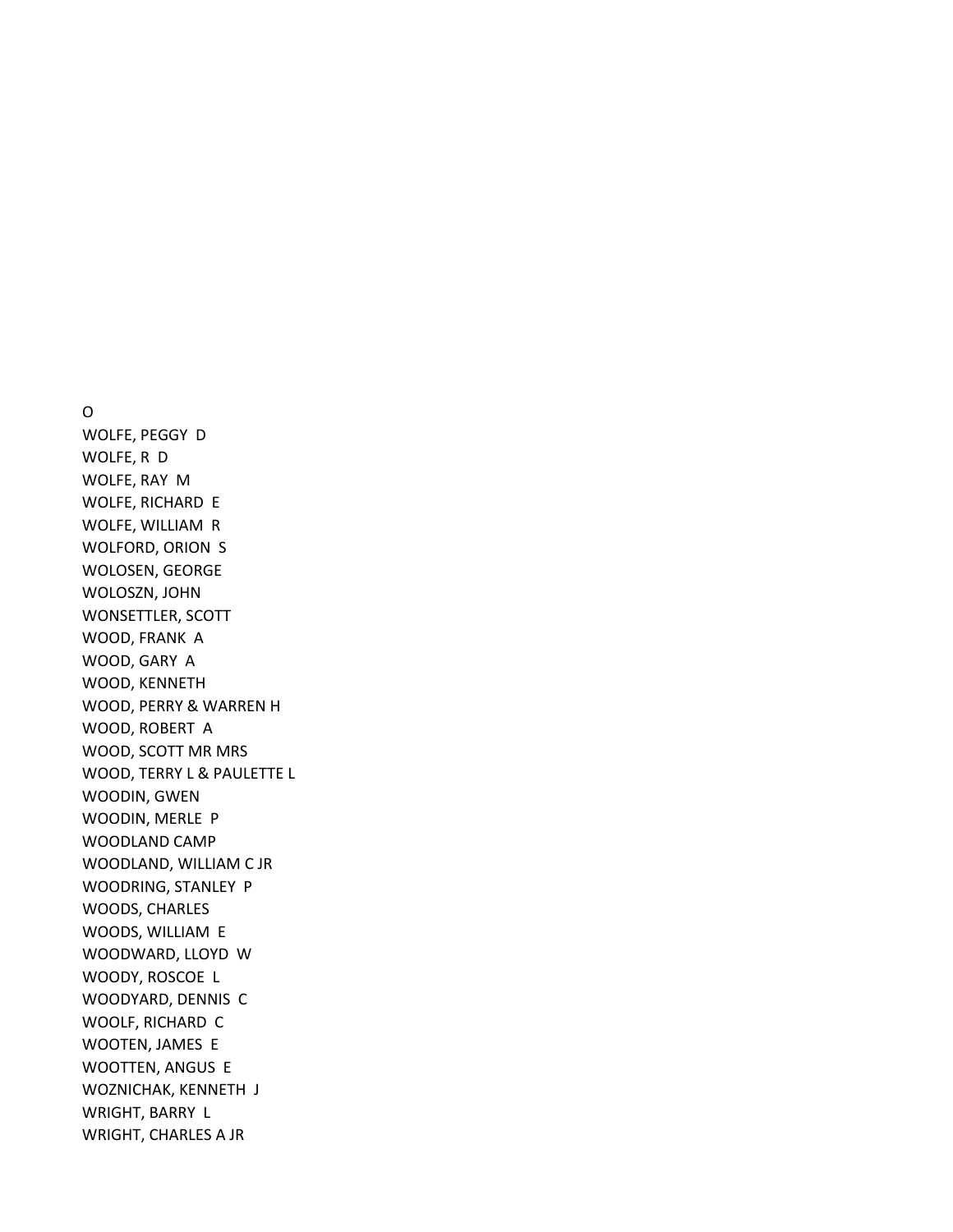WRIGHT, DAVID WRIGHT, FRED & ELIZABETH WRIGHT, HESTER N WRIGHT, JAMES WRIGHT, JAMES E MR MRS WRIGHT, KENNETH M SR WRIGHT, M RUSSELL WRIGHT, MARY WRIGHT, MICHAEL B WRIGHT, STEVE M WRIGHTSMAN, RAY WURST, DONALD JR & SALLY WURST, EDWARD WURST, IRWIN R WYANT, PAUL R WYLE, DONALD WYNKOP, BERYL WYNKOP, RALPH & BERYL WYNN, CHARLES P MR MR WYNN, GEORGE A WYNN, M O XEROIL 81 DRILLING VENTURE XEROIL 83 DRILLING VENTURE YACOMELLI, NICK JR YAEGLE, ISABELLE YANKE, ROBERT M/M YARKOSKY, ALBERT E YAROSH, TED YARRINGTON, BRUCE G YEAGER, JOSEPH P YEAGER, TERRENCE W YEAGLER, JOSEPH YEARY, JAMES D YESKEY, WALTER E & EVA YOAKUM, DAVID YOLKSACK CAMP YONEK, ANNA YONKIE, GOLDIE E YORK, CLIFFORD & HELL YORK, JACK E YORK, MIKE YOUNG VIRGINIA W YOUNG, ALBERT R YOUNG, DOUGLAS & AMBER YOUNG, E YOUNG, ETHEL YOUNG, FRANKLIN W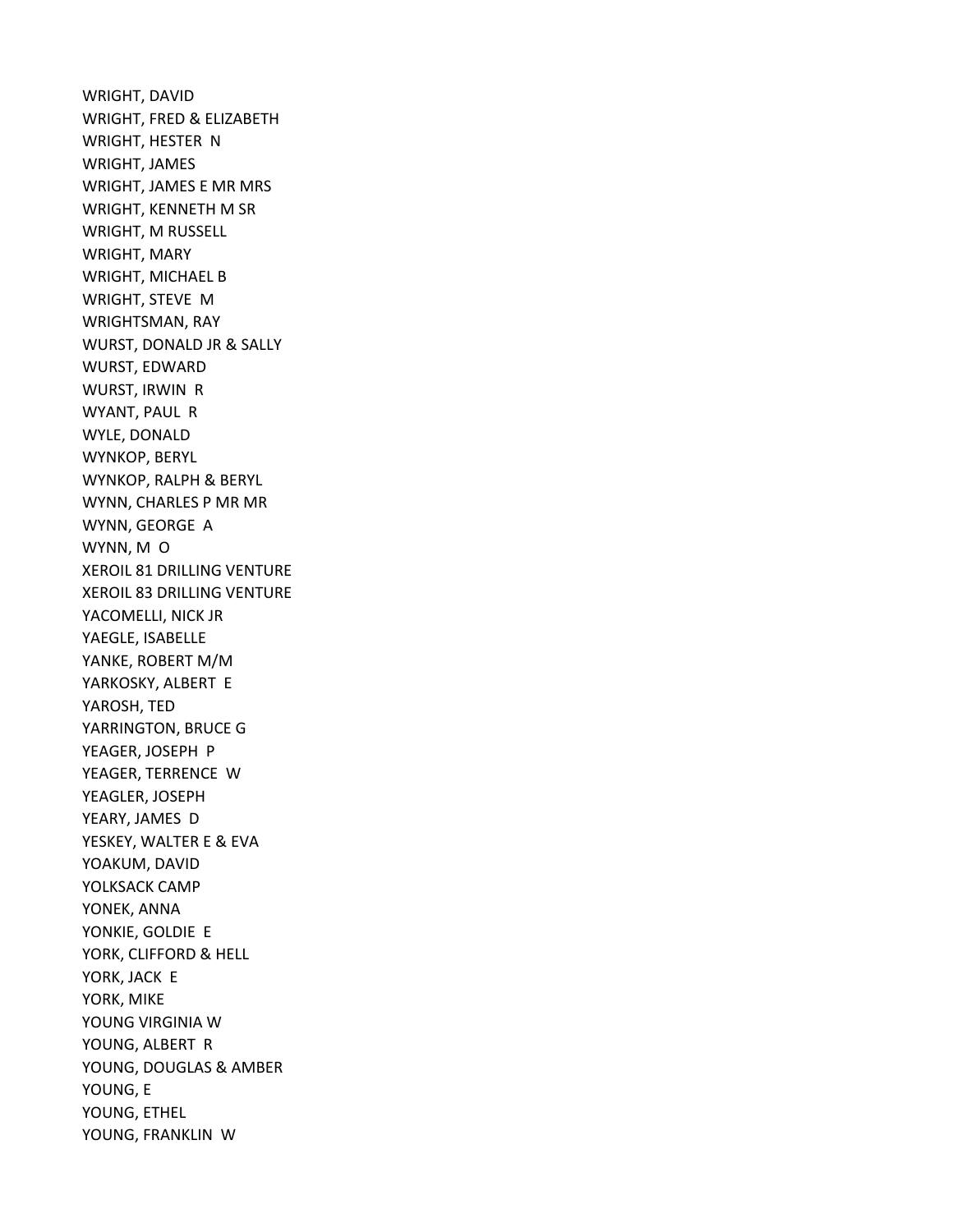YOUNG, HAROLD J YOUNG, HAZEL L MRS YOUNG, HELEN M YOUNG, LAUREL MRS YOUNG, LAWRENCE W SR YOUNG, MARLENE & GARY YOUNG, O E OR LULA YOUNG, REX E YOUNG, ROBERT M MR/MRS YOUNG, ROBERT MR MRS YOUNG, RONALD G YOUNG, SANFORD P YOUNG, VIRGINIA M YOUNG, VIRGINIA W YOUNGBERG, JEFFREY YOUNGQUIST, ERIC R YOUNT, MILO M MRS YURCHISIN, LUKE & BROOKE YURCHISIN, MARY ANN & YURICK, ANDREW L ZABLOCKI, BEDELIA ZACCARINO, JOSEPH ZACZYK, DANIEL P & MARILEE ZACZYK, MICHAAEL J ZAFFINO, DANIEL P ZAHURANEC, WILLIAM A ZAJAC, JOHN MR & MRS ZALAC, DAVID J ZALENSKI, EDWARD & GERALD ZANER, EUNICE ZANG, BRIAN & AMY ZARNICK, STEVE L ZAWISTOWSKI, GERTRUDE ZEDONIS, CHARLES F ZEDONIS, EDMUND T ZEEDAR, JACK E ZEELSDORF, LOUIS ZEHR, ROBERT L ZELINSKIS REPAI ZELLEFROW, EDWARD G ZEMANEK, STEVE ZENITH DEV CO ZENTNER, WILLIAM H ZEWE, ANTHONY/KATHERL ZEWE, FREDERICK R ZIEBRO, J MR/MRS ZIEGLER, DUANE R